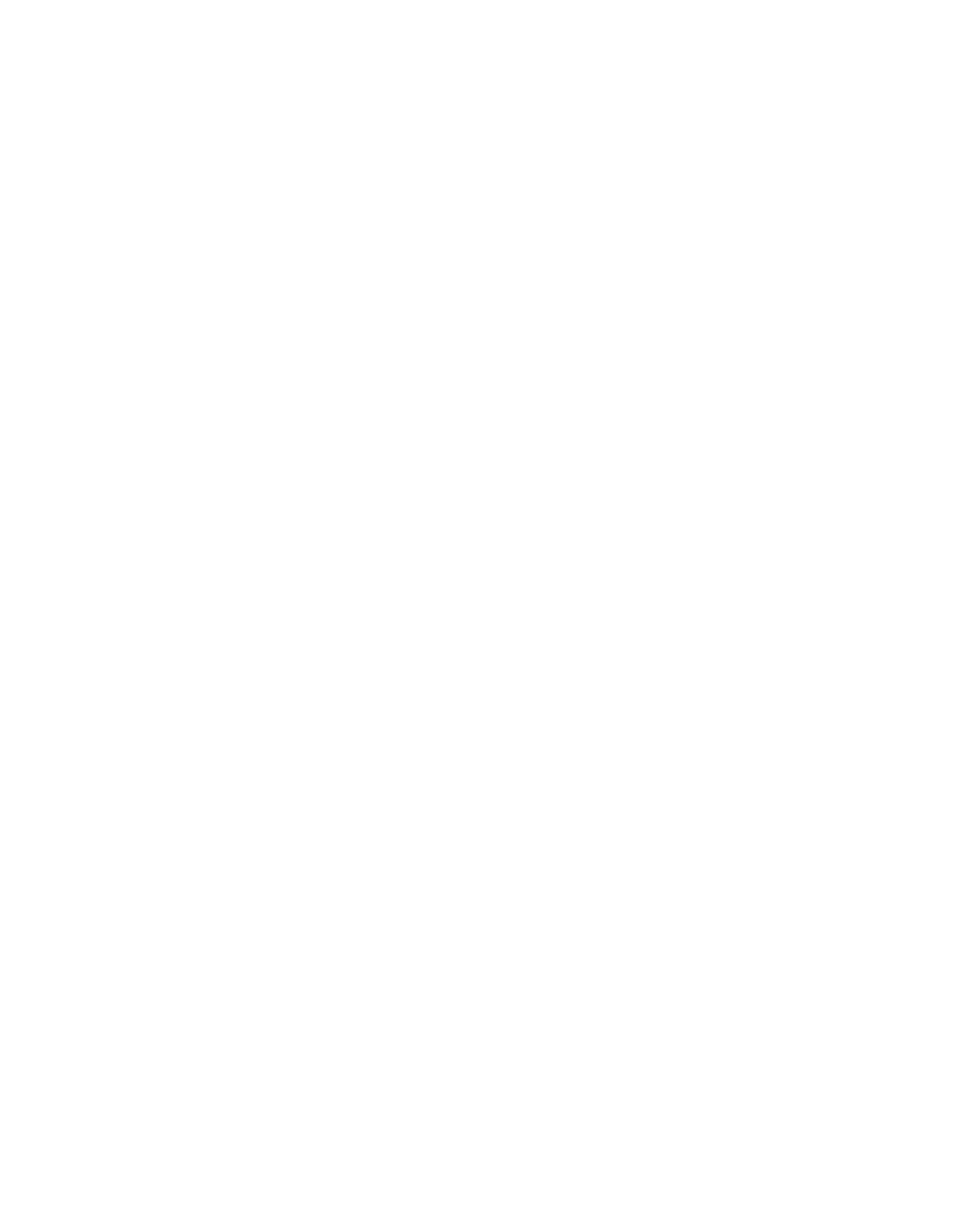# **CPU08**

Central Processor Unit Reference Manual

© Motorola, Inc., 1996; All Rights Reserved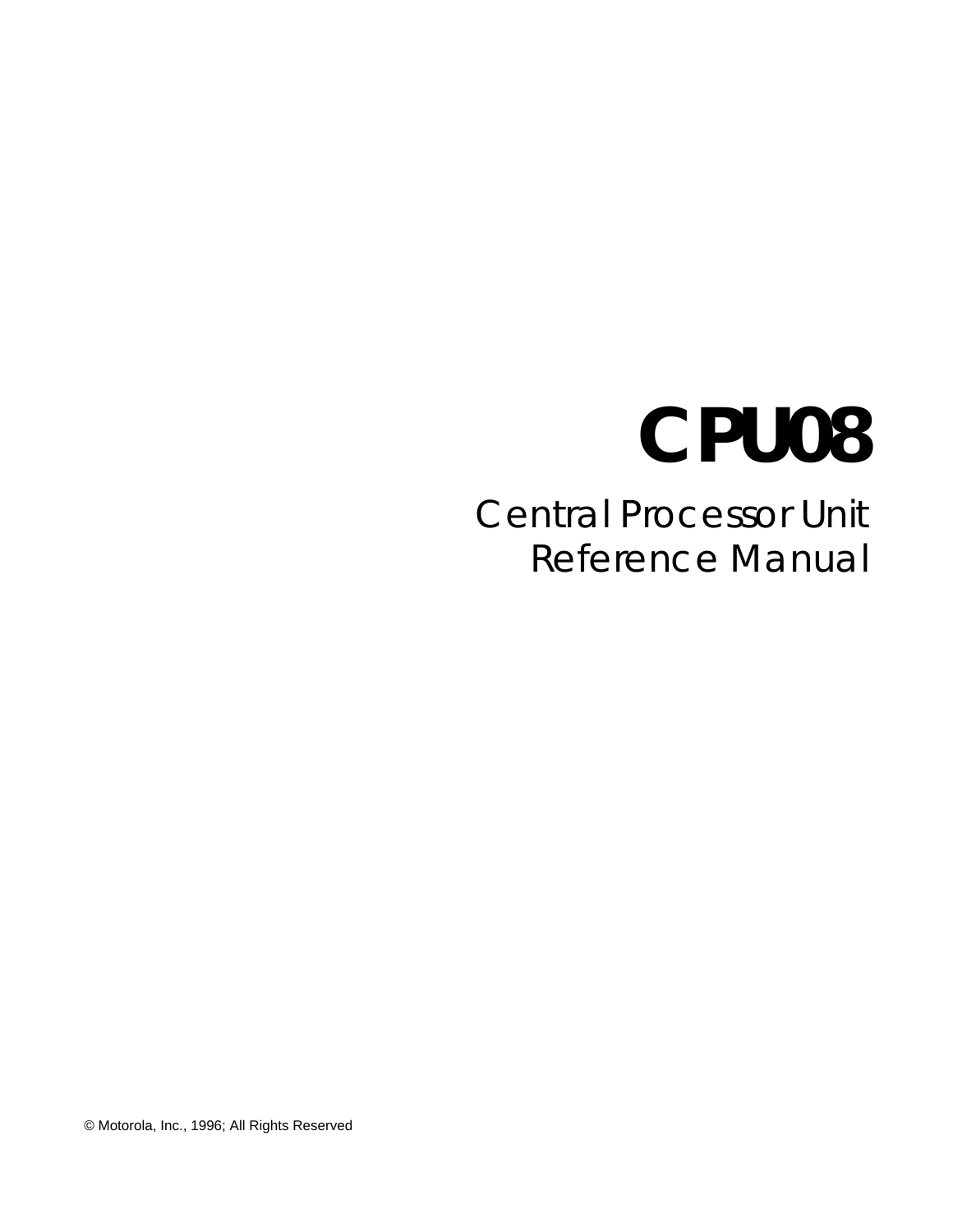Motorola reserves the right to make changes without further notice to any products herein to improve reliability, function, or design. Motorola does not assume any liability arising out of the application or use of any product or circuit described herein; neither does it convey any license under its patent rights nor the rights of others. Motorola products are not designed, intended, or authorized for use as components in systems intended for surgical implant into the body, or other application in which the failure of the Motorola product could create a situation where personal injury or death may occur. Should Buyer purchase or use Motorola products for any such unintended or unauthorized application, Buyer shall indemnify and hold Motorola and its officers, employees, subsidiaries, affiliates, and distributors harmless against all claims, costs, damages, and expenses, and reasonable attorney fees arising out of, directly or indirectly, any claim of personal injury or death associated with such unintended or unauthorized use, even if such claim alleges that Motorola was negligent regarding the design or manufacture of the part.

Motorola and the Motorola logo are registered trademarks of Motorola, Inc.

Motorola, Inc. is an Equal Opportunity/Affirmative Action Employer.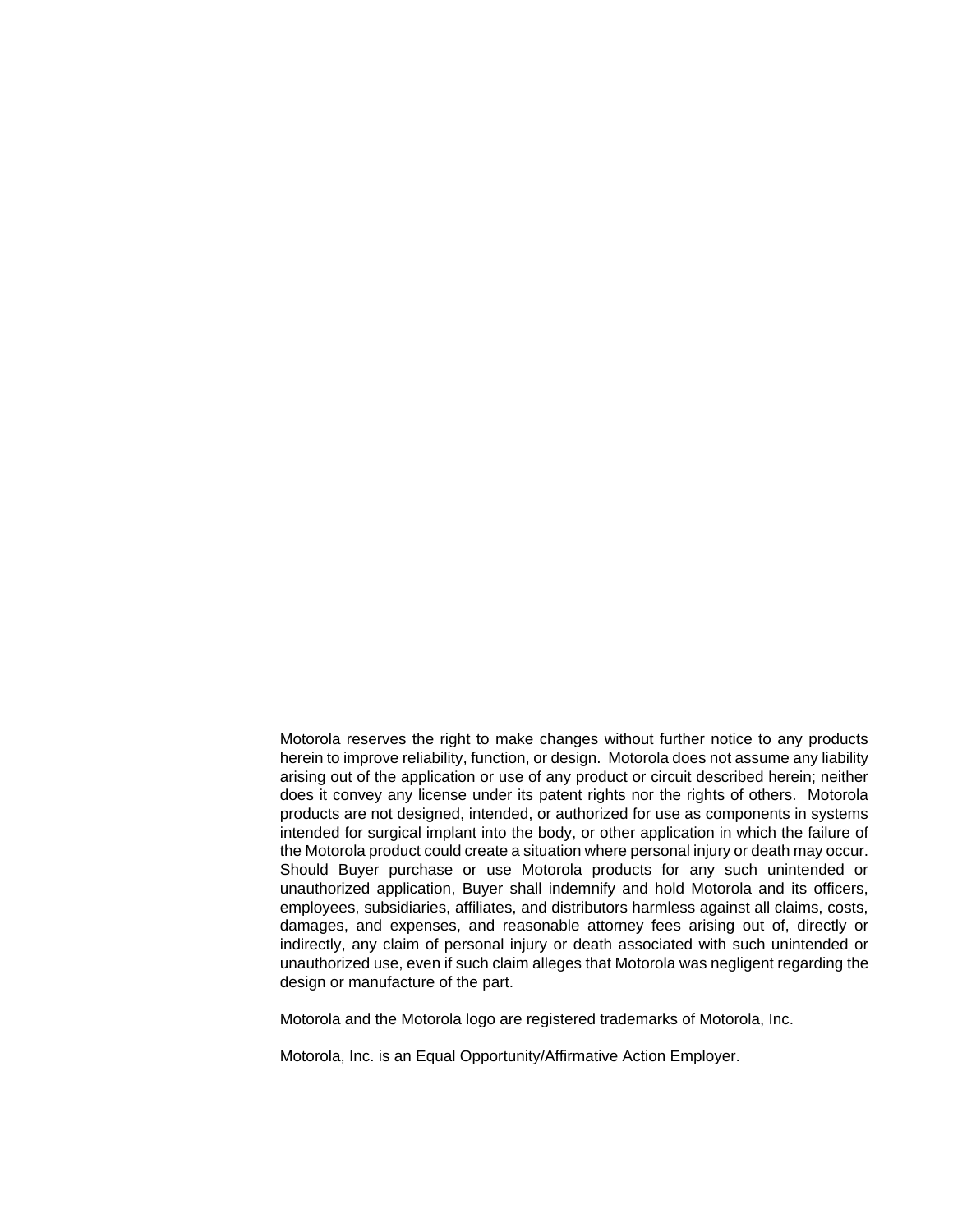# **List of Sections**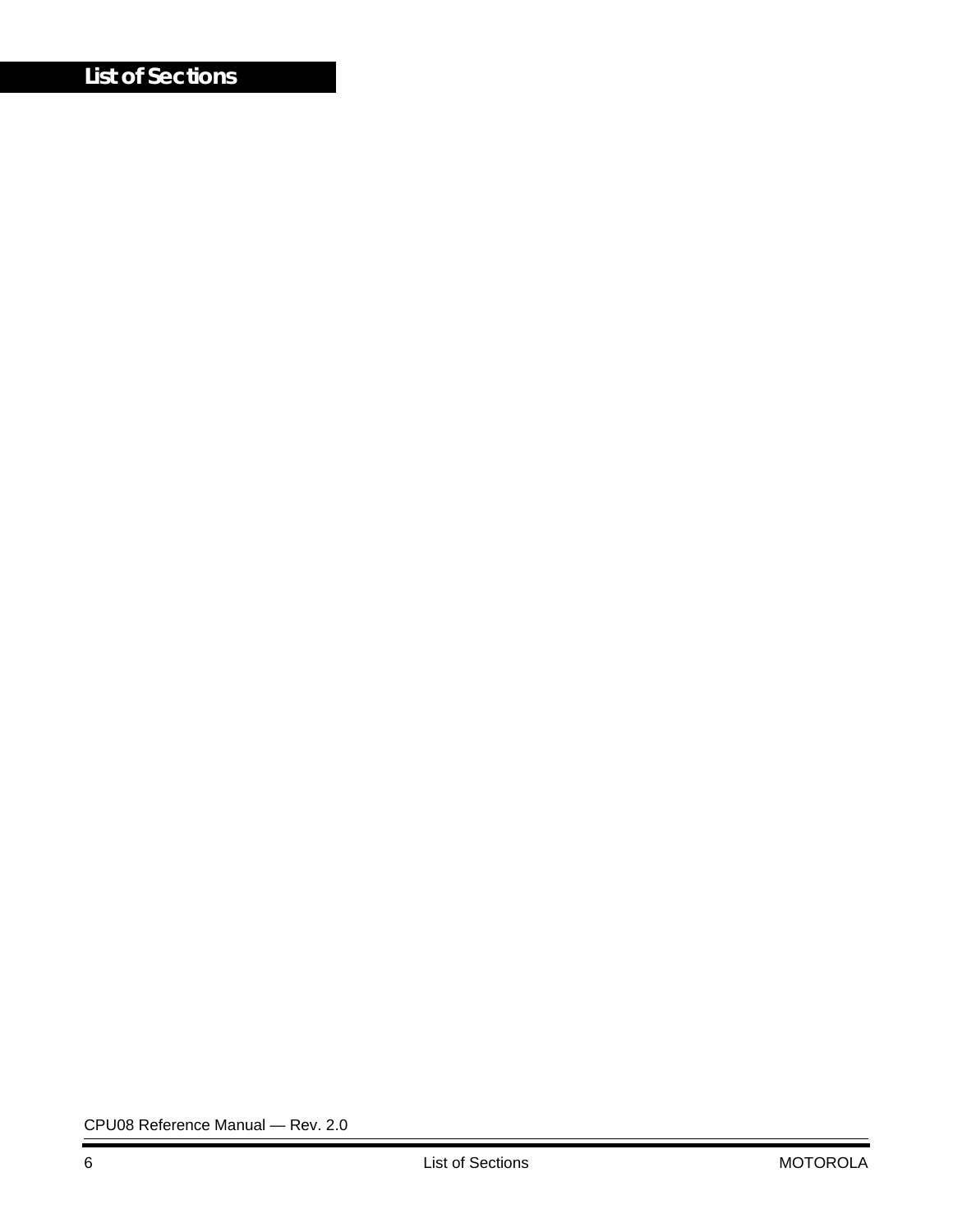# **Revision History**

This table summarizes differences between this revision and the previous revision of this reference manual.

| <b>Previous</b><br><b>Revision</b> | 1.0                                                                                                                                                       |
|------------------------------------|-----------------------------------------------------------------------------------------------------------------------------------------------------------|
| <b>Current</b><br><b>Revision</b>  | 2.0                                                                                                                                                       |
| Date                               | 08/96                                                                                                                                                     |
| <b>Changes</b>                     | Format and organizational changes<br>Incorporated changes reflected in Addendum (CPU08RMAD/AD)<br>Incorporated changes reflected in DCO Number: CPU08.001 |
| Location                           | Throughout                                                                                                                                                |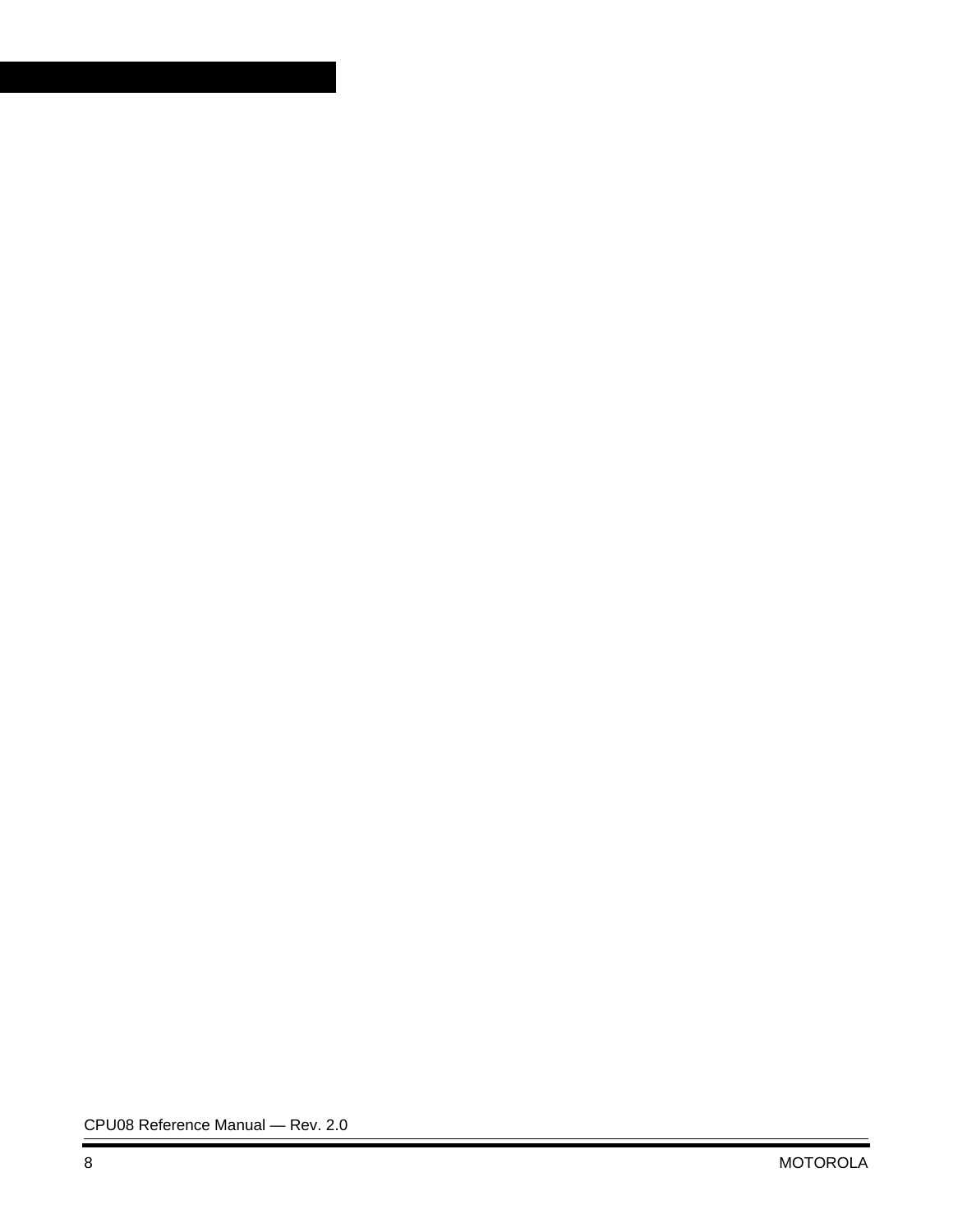# **Table of Contents**

#### **[Overview](#page-20-0)**

## **[Architecture](#page-24-0)**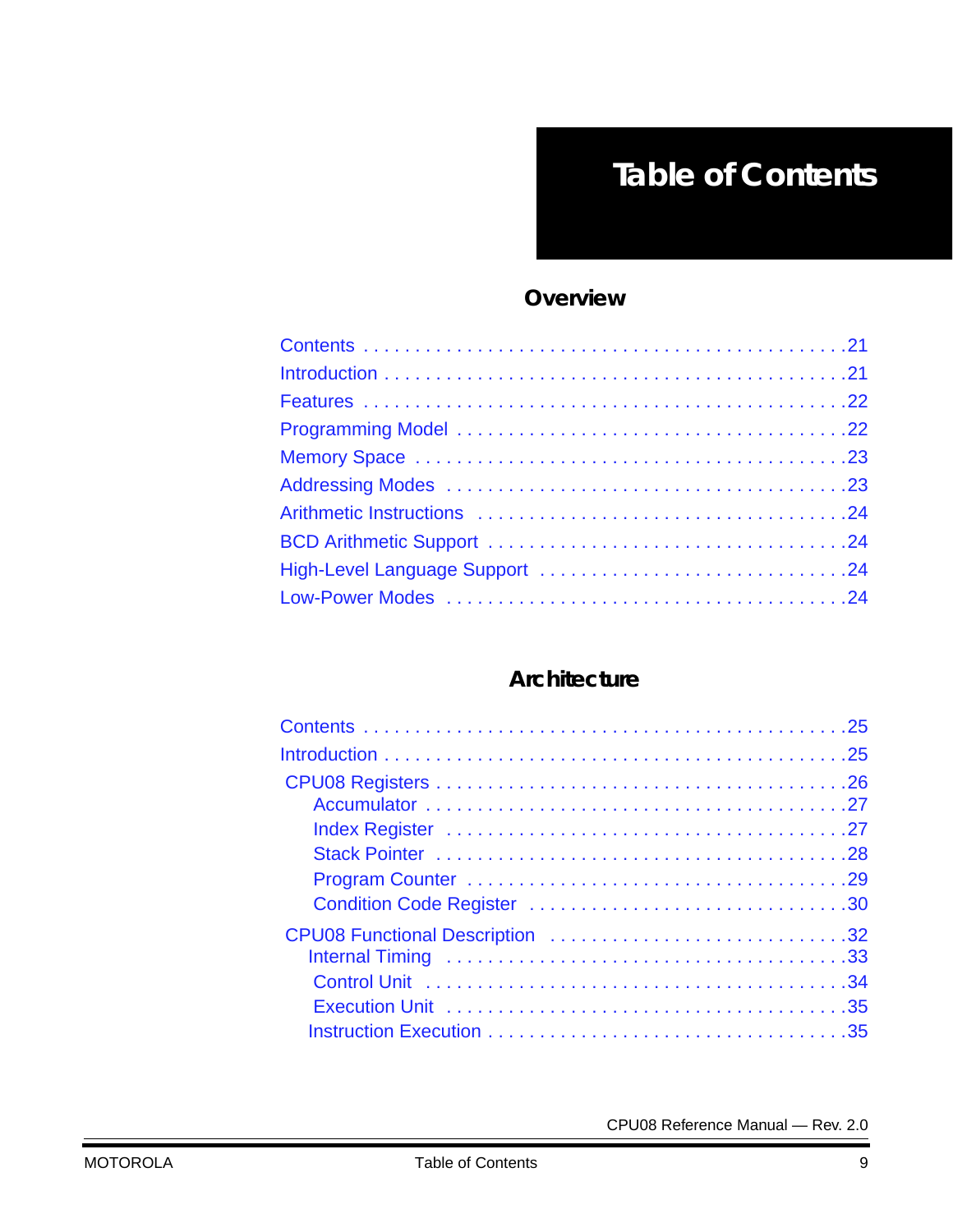# **[Resets and Interrupts](#page-38-0)**

| Elements of Reset and Interrupt Processing 41                                                                         |
|-----------------------------------------------------------------------------------------------------------------------|
| Active Reset from an Internal Source 50                                                                               |
| Interrupt Sources and Priority 52<br>Interrupts in STOP and WAIT Modes 53<br>Allocating Scratch Space on the Stack 53 |

# **[Addressing Modes](#page-54-0)**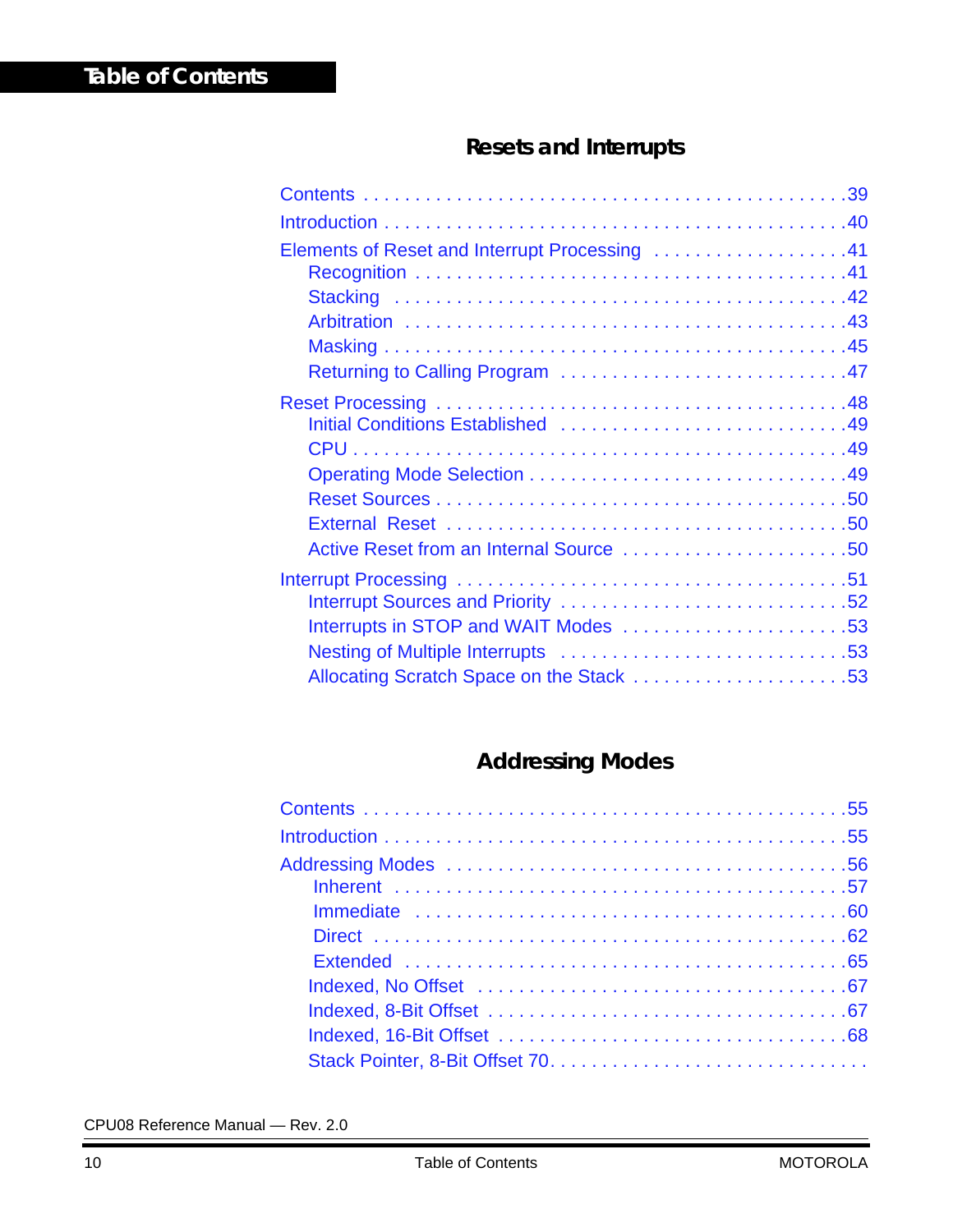| Memory to Memory Indexed to Direct with Post Increment 77 |  |
|-----------------------------------------------------------|--|
| Memory to Memory Direct to Indexed with Post Increment 78 |  |
|                                                           |  |
|                                                           |  |

# **[Instruction Set](#page-82-0)**

| AIS - Add Immediate Value (Signed) to Stack Pointer 93   |  |
|----------------------------------------------------------|--|
| AIX - Add Immediate Value (Signed) to Index Register. 94 |  |
|                                                          |  |
|                                                          |  |
|                                                          |  |
|                                                          |  |
|                                                          |  |
|                                                          |  |
|                                                          |  |
| BGE - Branch if Greater Than or Equal To 102             |  |
|                                                          |  |
| BHCC - Branch if Half Carry Bit Clear104                 |  |
|                                                          |  |
|                                                          |  |
| BHS - Branch if Higher or Same 107                       |  |
|                                                          |  |
|                                                          |  |
|                                                          |  |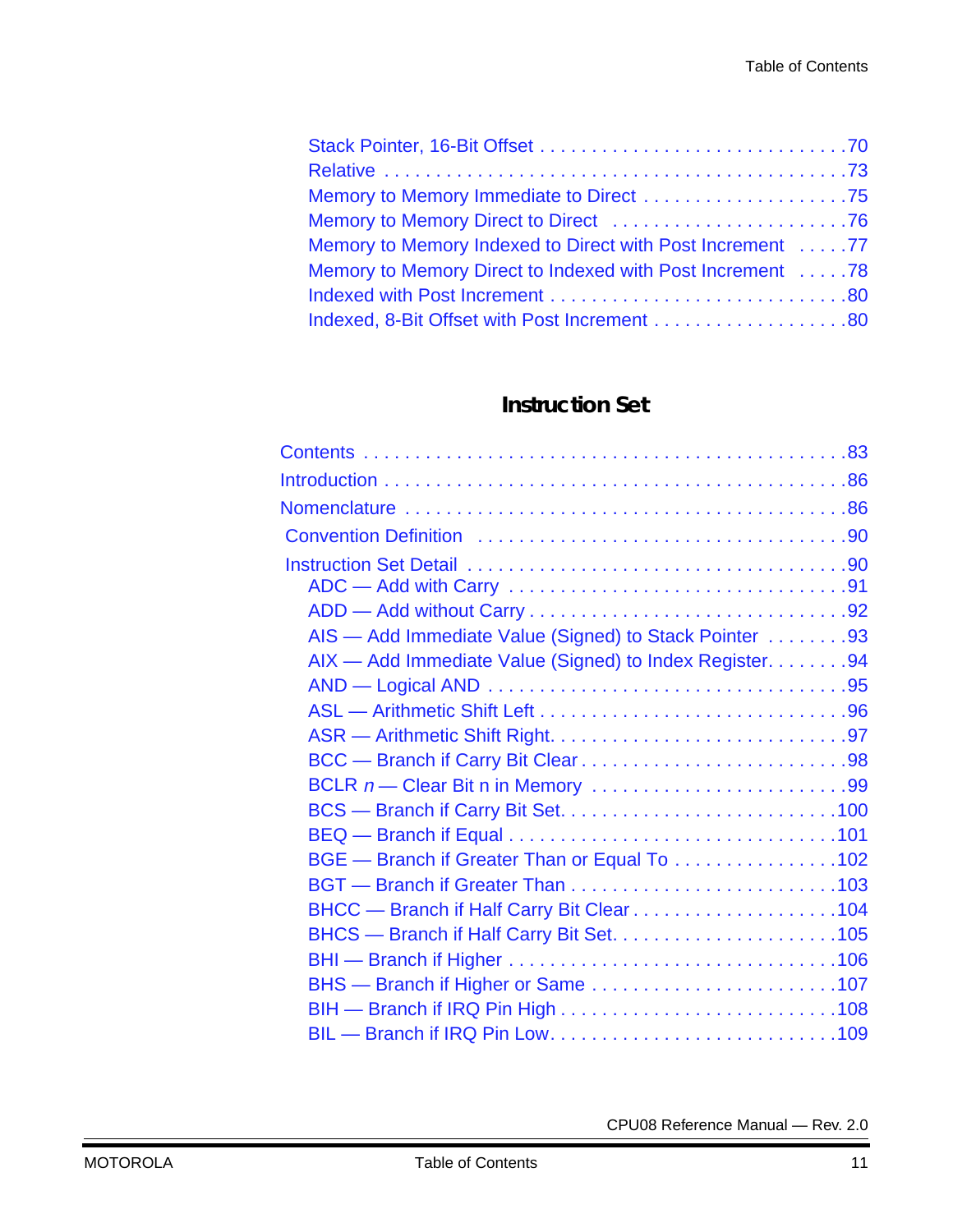| BLE - Branch if Less Than or Equal To111             |
|------------------------------------------------------|
|                                                      |
| BLS - Branch if Lower or Same113                     |
| BLT - Branch if Less Than114                         |
|                                                      |
|                                                      |
|                                                      |
|                                                      |
|                                                      |
|                                                      |
| BRCLR n - Branch if Bit n in Memory Clear. 121       |
|                                                      |
| BRSET n-Branch if Bit n in Memory Set 123            |
| BSET $n$ - Set Bit n in Memory 124                   |
| BSR - Branch to Subroutine 125                       |
| CBEQ - Compare and Branch if Equal 126               |
|                                                      |
|                                                      |
|                                                      |
| CMP - Compare Accumulator with Memory 130            |
| COM - Complement (One's Complement) 131              |
| CPHX - Compare Index Register with Memory 132        |
| CPX - Compare X (Index Register Low) with Memory 133 |
|                                                      |
|                                                      |
| DBNZ - Decrement and Branch if Not Zero136           |
|                                                      |
|                                                      |
| EOR - Exclusive-OR Memory with Accumulator 139       |
|                                                      |
|                                                      |
|                                                      |
| LDA - Load Accumulator from Memory 143               |
| LDHX - Load Index Register from Memory 144           |
| LDX - Load X (Index Register Low) from Memory. 145   |
|                                                      |
|                                                      |
|                                                      |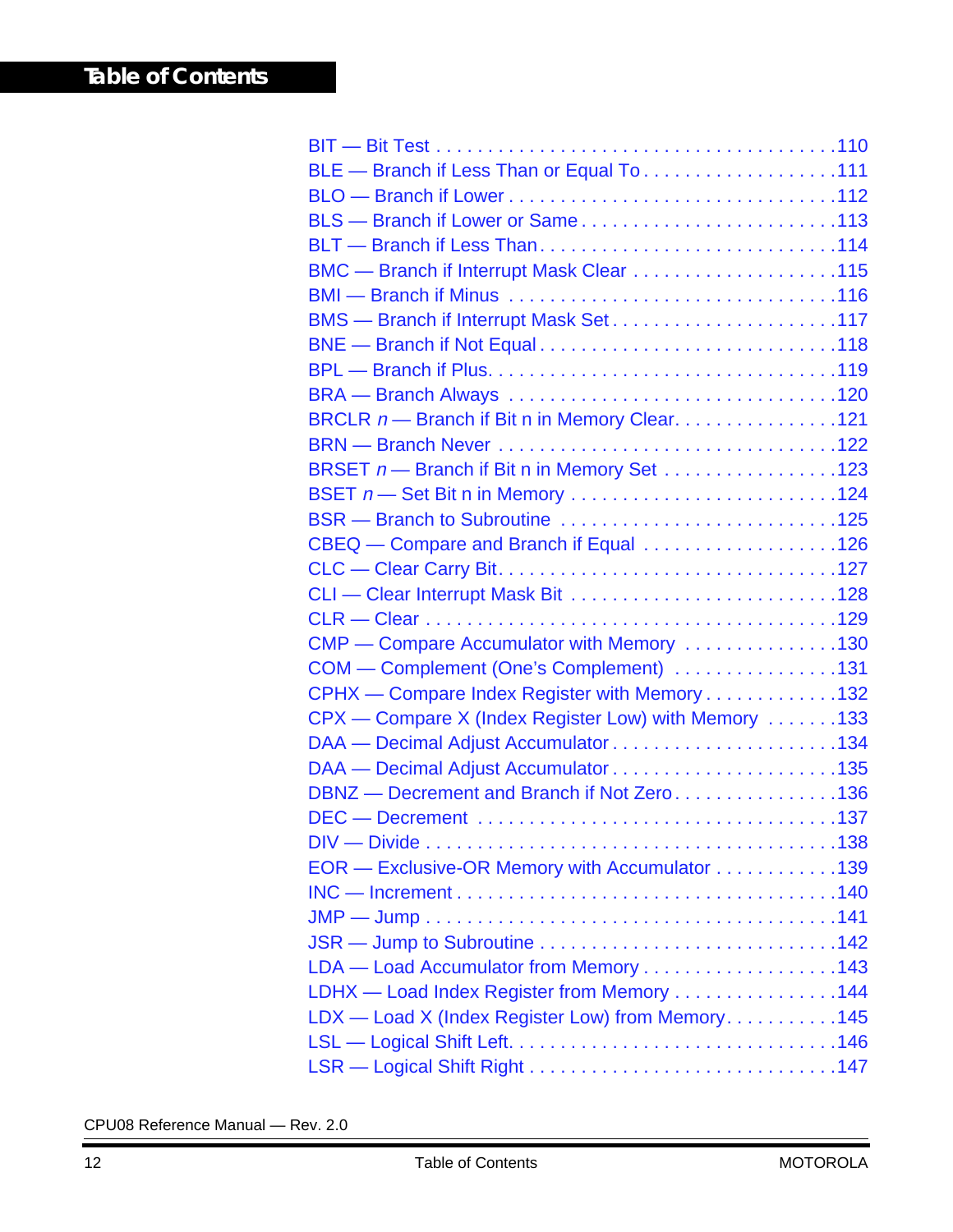| NEG - Negate (Two's Complement) 150                       |  |
|-----------------------------------------------------------|--|
|                                                           |  |
| NSA - Nibble Swap Accumulator152                          |  |
| ORA - Inclusive-OR Accumulator and Memory 153             |  |
|                                                           |  |
| PSHH - Push H (Index Register High) onto Stack. 155       |  |
| PSHX - Push X (Index Register Low) onto Stack 156         |  |
| PULA - Pull Accumulator from Stack157                     |  |
| PULH - Pull H (Index Register High) from Stack 158        |  |
| PULX - Pull X (Index Register Low) from Stack 159         |  |
| ROL - Rotate Left through Carry 160                       |  |
|                                                           |  |
|                                                           |  |
|                                                           |  |
| RTS - Return from Subroutine164                           |  |
|                                                           |  |
|                                                           |  |
|                                                           |  |
| STA - Store Accumulator in Memory 168                     |  |
|                                                           |  |
| STOP - Enable IRQ Pin, Stop Oscillator 170                |  |
| STX - Store X (Index Register Low) in Memory. 171         |  |
|                                                           |  |
|                                                           |  |
| TAP - Transfer Accumulator to Condition Code Register 174 |  |
| TAX — Transfer Accumulator to X (Index Register Low) 175  |  |
| TPA - Transfer Condition Code Register to Accumulator 176 |  |
|                                                           |  |
| TSX - Transfer Stack Pointer to Index Register 178        |  |
| TXA - Transfer X (Index Register Low) to Accumulator. 179 |  |
| TXS - Transfer Index Register to Stack Pointer. 180       |  |
| WAIT - Enable Interrupts; Stop Processor. 181             |  |
|                                                           |  |
|                                                           |  |
|                                                           |  |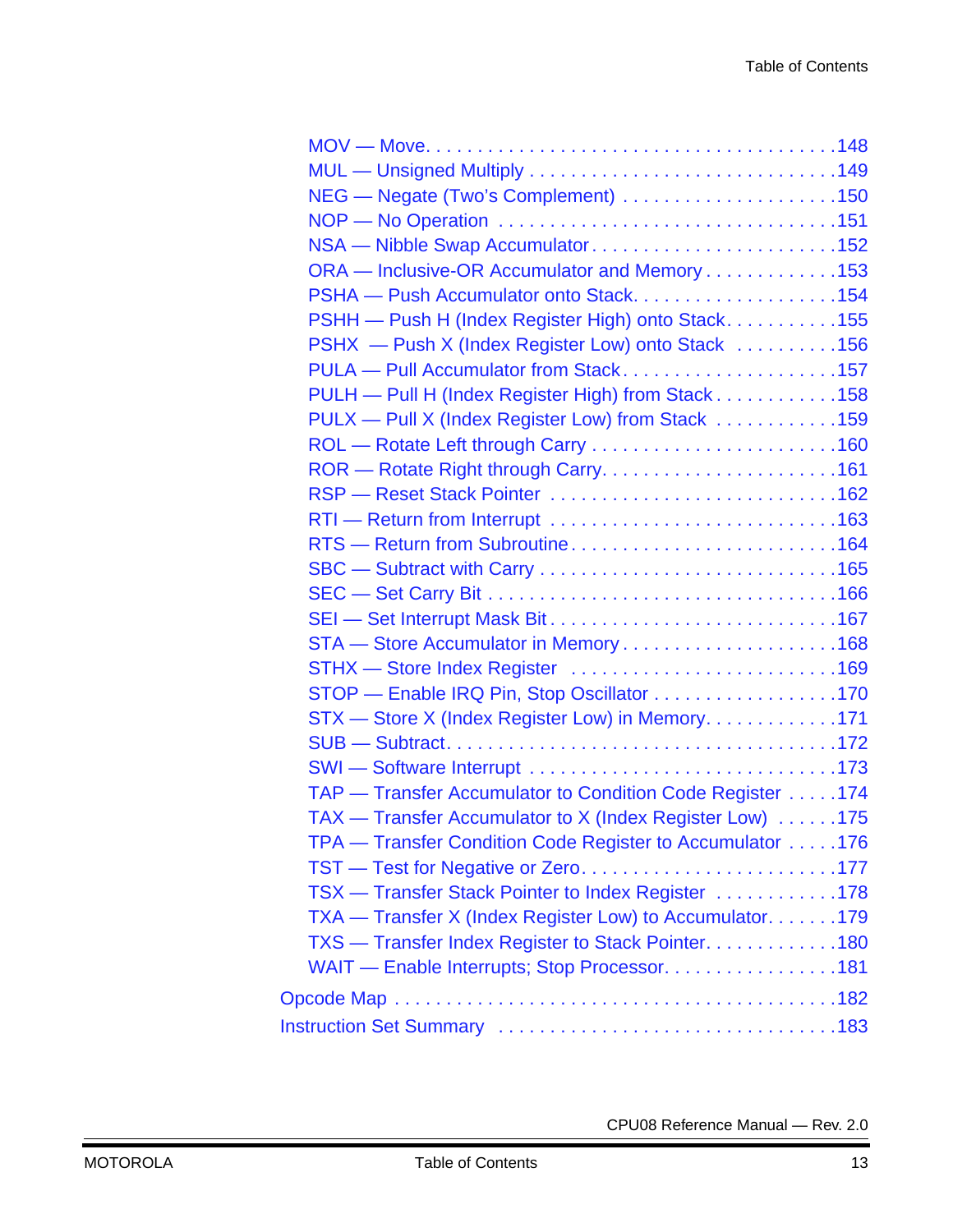# **[Instruction Set Examples](#page-188-0)**

| AIS - Add Immediate Value (Signed) to Stack Pointer 192   |  |
|-----------------------------------------------------------|--|
| AIX - Add Immediate Value (Signed) to Index Register 196  |  |
| BGE - Branch if Greater Than or Equal To 198              |  |
|                                                           |  |
|                                                           |  |
| BLT - Branch if Less Than204                              |  |
| CBEQ — Compare and Branch if Equal 206                    |  |
|                                                           |  |
|                                                           |  |
|                                                           |  |
| CPHX - Compare Index Register with Memory 214             |  |
|                                                           |  |
| DBNZ - Decrement and Branch if Not Zero218                |  |
|                                                           |  |
| LDHX - Load Index Register with Memory 224                |  |
|                                                           |  |
| NSA - Nibble Swap Accumulator228                          |  |
|                                                           |  |
| PSHH - Push H (Index Register High) onto Stack. 232       |  |
| PSHX - Push X (Index Register Low) onto Stack234          |  |
| PULA - Pull Accumulator from Stack236                     |  |
| PULH - Pull H (Index Register High) from Stack 238        |  |
| PULX - Pull X (Index Register Low) from Stack 240         |  |
| STHX - Store Index Register 242                           |  |
| TAP - Transfer Accumulator to Condition Code Register 244 |  |
| TPA - Transfer Condition Code Register to Accumulator 246 |  |
| TSX - Transfer Stack Pointer to Index Register 248        |  |
| TXS - Transfer Index Register to Stack Pointer. 250       |  |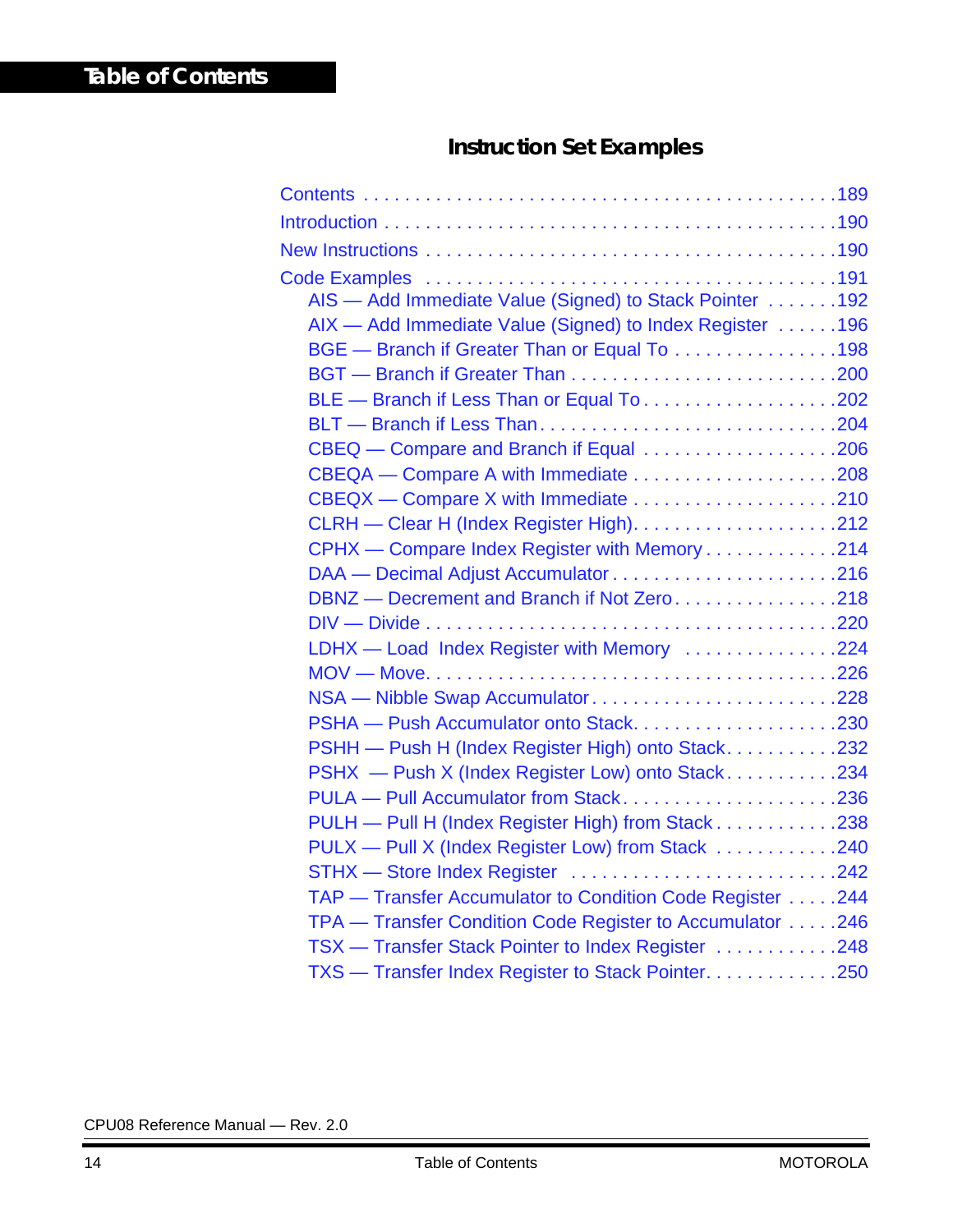# **Glossary**

|--|--|--|--|--|--|--|--|--|--|--|--|--|--|--|--|--|--|--|--|--|--|--|--|--|--|--|--|--|--|--|--|

# **Index**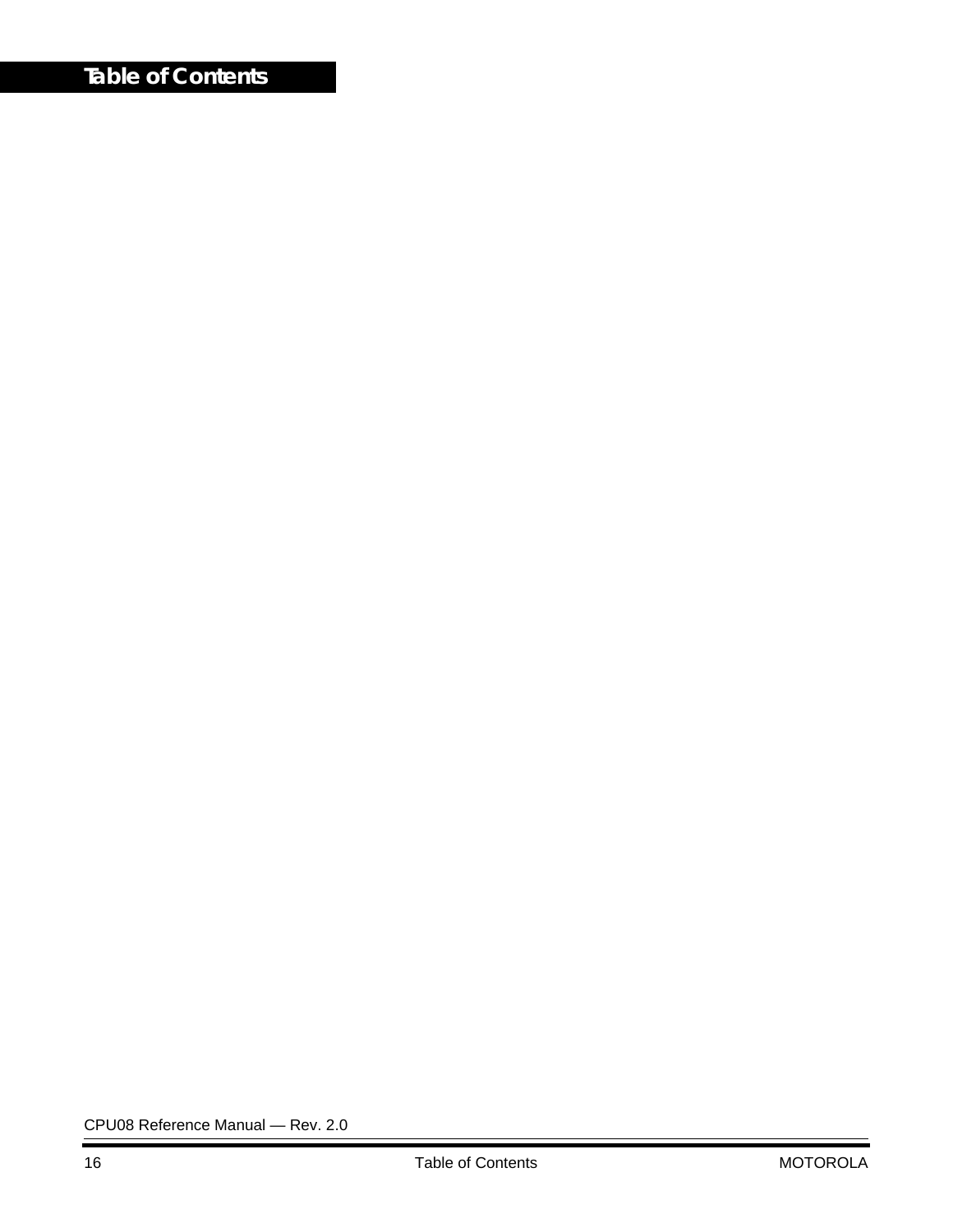# **List of Figures**

| <b>Figure</b>           | <b>Title</b>                            | Page |
|-------------------------|-----------------------------------------|------|
| 1                       | CPU08 Programming Model 26              |      |
| $\overline{2}$          |                                         |      |
| 3                       |                                         |      |
| $\overline{\mathbf{4}}$ |                                         |      |
| 5                       |                                         |      |
| 6                       |                                         |      |
| 7                       |                                         |      |
| 8                       |                                         |      |
| 9                       |                                         |      |
| 10                      |                                         |      |
| 11                      | Instruction Execution Timing Diagram 37 |      |
| 12                      |                                         |      |
| 13                      | Interrupt Stack Frame43                 |      |
| 14                      | Interrupt Processing Flow and Timing 44 |      |
| 15                      | Interrupt Recognition Example 1 45      |      |
| 16                      | Interrupt Recognition Example 2 46      |      |
| 17                      |                                         |      |
| 18                      |                                         |      |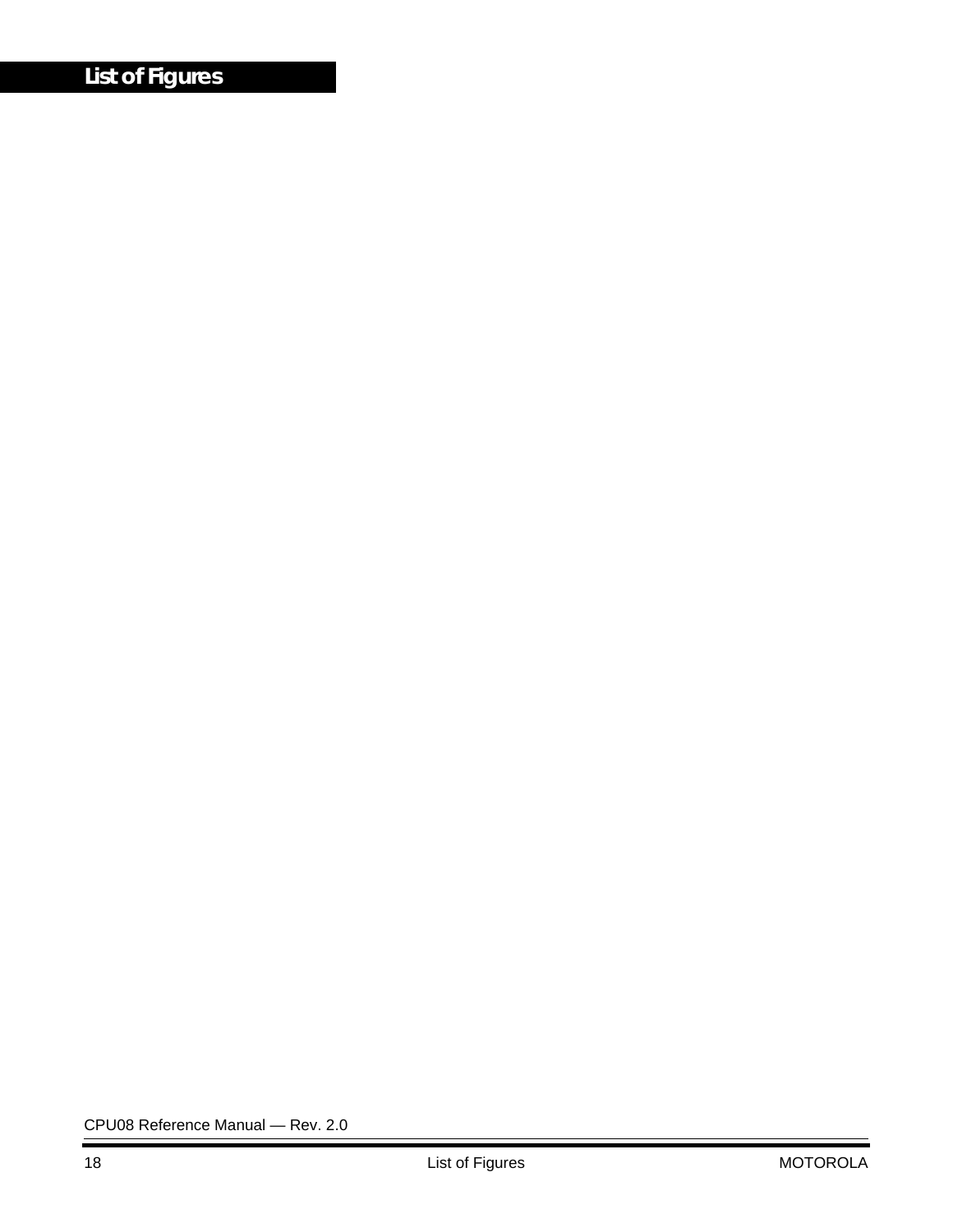# **List of Tables**

| Table           | <b>Title</b>                        | Page |
|-----------------|-------------------------------------|------|
| 1               |                                     |      |
| $\overline{2}$  |                                     |      |
| 3               | Inherent Addressing Instructions 58 |      |
| 4               |                                     |      |
| 5               |                                     |      |
| 6               | Extended Addressing Instructions 66 |      |
| 7               | Indexed Addressing Instructions 69  |      |
| 8               |                                     |      |
| 9               | Relative Addressing Instructions 74 |      |
| 10              |                                     |      |
| 11              | Indexed and Indexed, 8-Bit Offset   |      |
| 12 <sup>2</sup> |                                     |      |
| 13              | Instruction Set Summary 183         |      |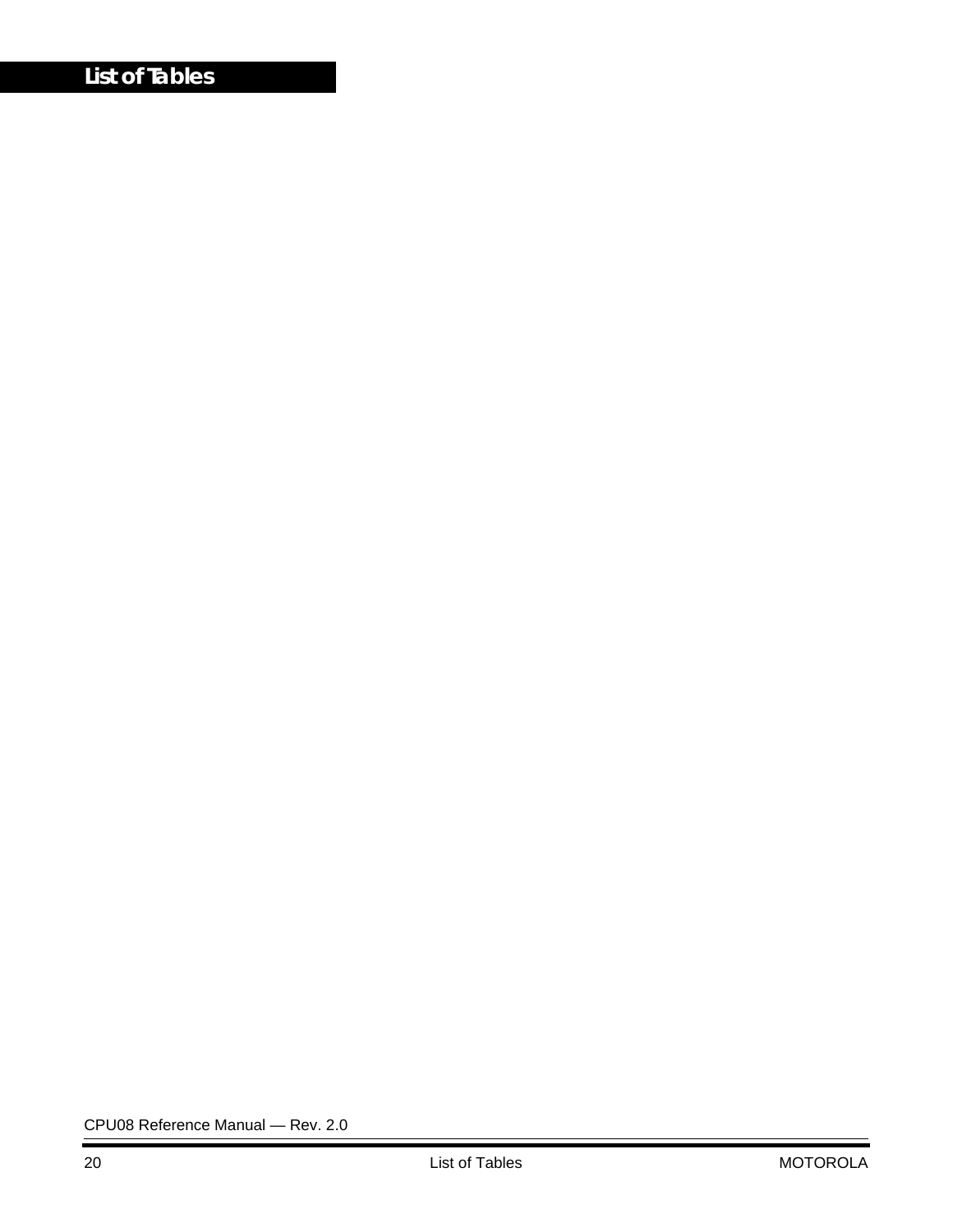# **Overview**

## <span id="page-20-0"></span>**Contents**

## **Introduction**

The CPU08 is the central processing unit (CPU) of the Motorola M68HC08 Family of microcontroller units (MCUs). The fully object code compatible CPU08 offers M68HC05 users increased performance with no loss of time or software investment in their HC05-based applications. The CPU08 also appeals to users of other MCU architectures who need the CPU08 combination of speed, low power, processing capabilities, and cost effectiveness.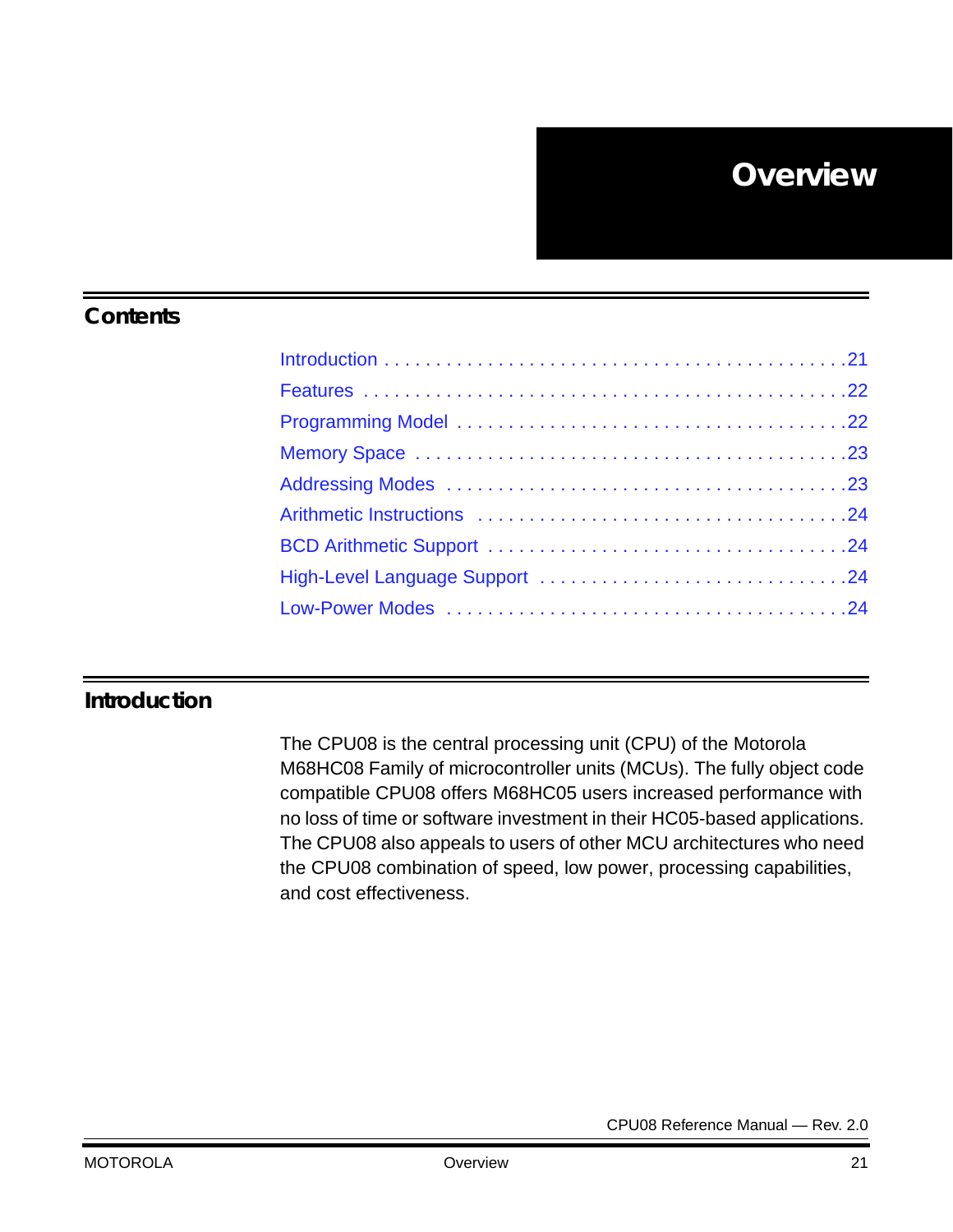## <span id="page-21-0"></span>**Features**

CPU08 features include:

- Full object-code compatibility with M68HC05 Family
- 16-bit stack pointer with stack manipulation instructions
- 16-bit index register (H:X) with high and low byte manipulation instructions
- 8-MHz CPU standard bus frequency
- 64-Kbyte program/data memory space
- 16 addressing modes
- 78 new opcodes
- Memory-to-memory data moves without using accumulator
- Fast 8-bit by 8-bit multiply and 16-bit by 8-bit divide instructions
- Enhanced binary-coded decimal (BCD) data handling
- Expandable internal bus definition for extension of addressing range beyond 64 Kbytes
- Flexible internal bus definition to accommodate CPU performance-enhancing peripherals such as a direct memory access (DMA) controller
- Low-power STOP and WAIT modes

# **Programming Model**

The CPU08 programming model consists of an 8-bit accumulator, 16-bit index register, 16-bit stack pointer, 16-bit program counter, and 8-bit condition code register. (See **[Figure 1. CPU08 Programming Model](#page-25-0)** on [page 26](#page-25-0).)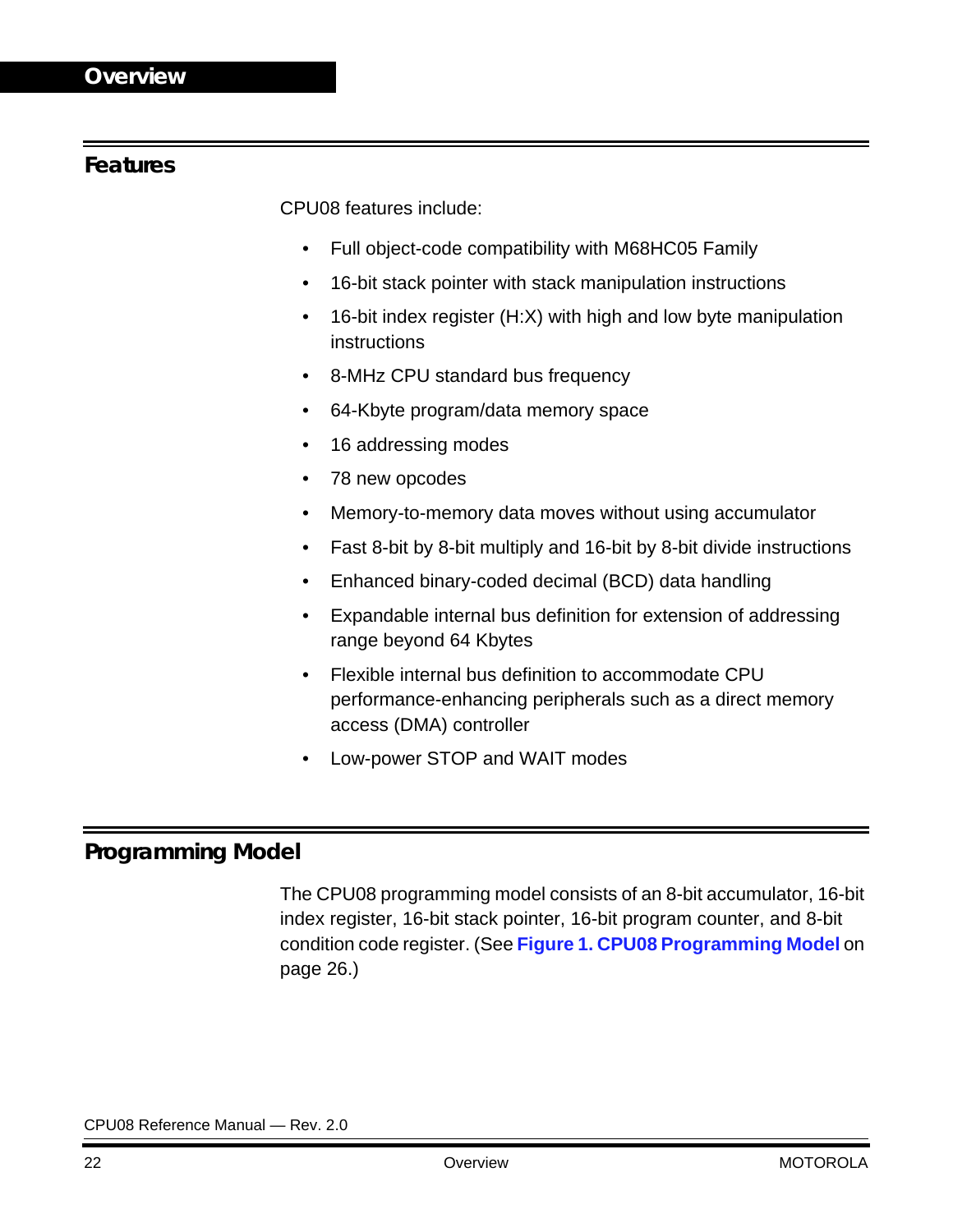#### <span id="page-22-0"></span>**Memory Space**

Program memory space and data memory space are contiguous over a 64-Kbyte addressing range. Addition of a page-switching peripheral allows extension of the addressing range beyond 64 Kbytes.

#### **Addressing Modes**

The CPU08 has a total of 16 addressing modes:

- Inherent
- Immediate
- Direct
- Extended
- Indexed
	- No offset
	- No offset, post increment
	- 8-bit offset
	- 8-bit offset, post increment
	- 16-bit offset
- Stack pointer
	- 8-bit offset
	- 16-bit offset
- **Relative**
- Memory-to-memory (4 modes)

Refer to **[Addressing Modes](#page-54-0)** on page 55 for a detailed description of the CPU08 addressing modes.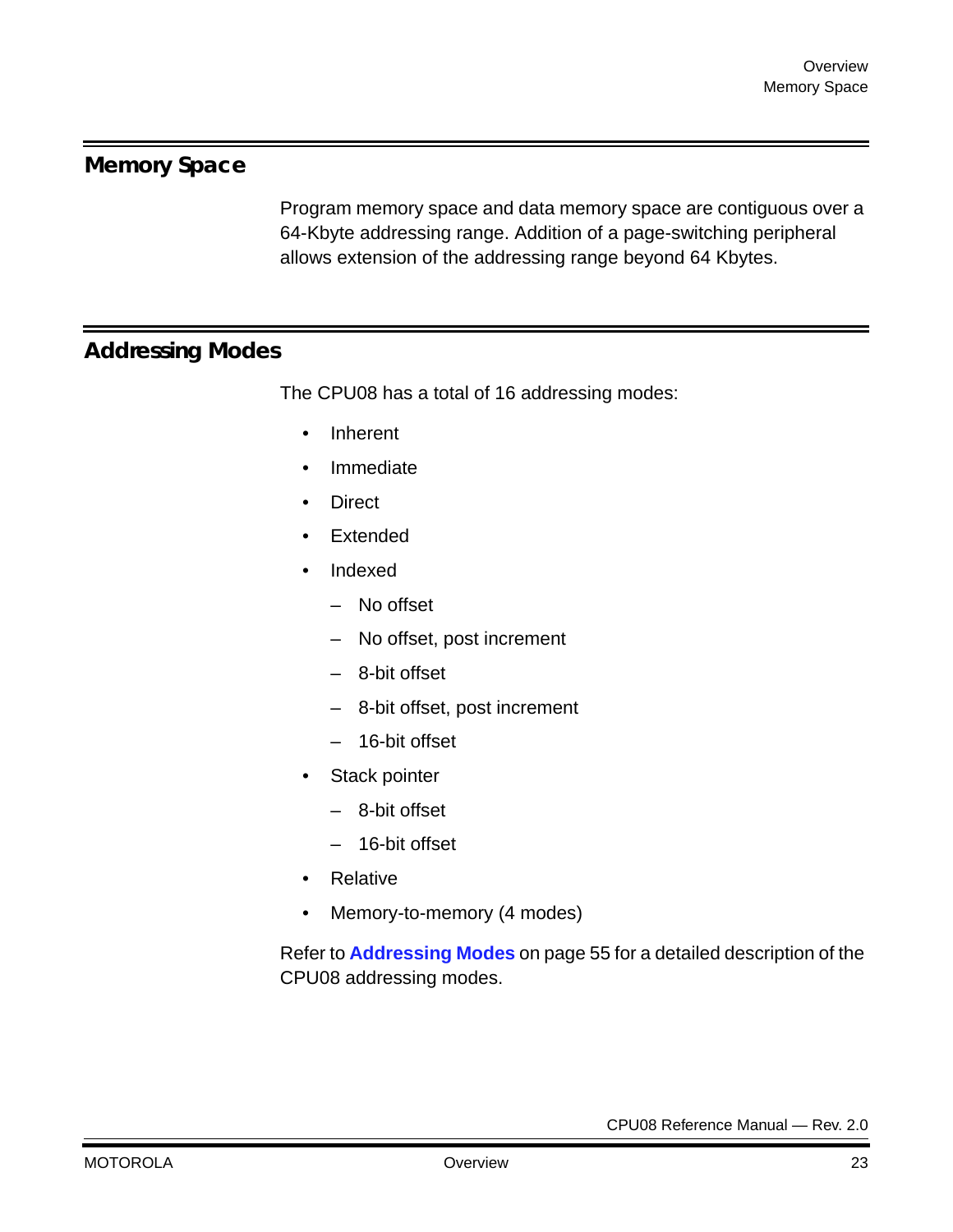#### <span id="page-23-0"></span>**Arithmetic Instructions**

The CPU08 arithmetic functions include the following:

- Addition with and without carry
- Subtraction with and without carry
- A fast 16-bit by 8-bit unsigned division
- A fast 8-bit by 8-bit unsigned multiply

#### **BCD Arithmetic Support**

To support binary-coded decimal (BCD) arithmetic applications, the CPU08 has a decimal adjust accumulator (DAA) instruction and a nibble swap accumulator (NSA) instruction.

#### **High-Level Language Support**

The 16-bit index register, 16-bit stack pointer, 8-bit signed branch instructions, and associated instructions are designed to support the efficient use of high-level language (HLL) compilers with the CPU08.

#### **Low-Power Modes**

The WAIT and STOP instructions reduce the power consumption of the CPU08-based MCU. The WAIT instruction stops only the CPU clock and therefore uses more power than the STOP instruction, which stops both the CPU clock and the peripheral clocks. In most modules, clocks can be shut off in wait mode.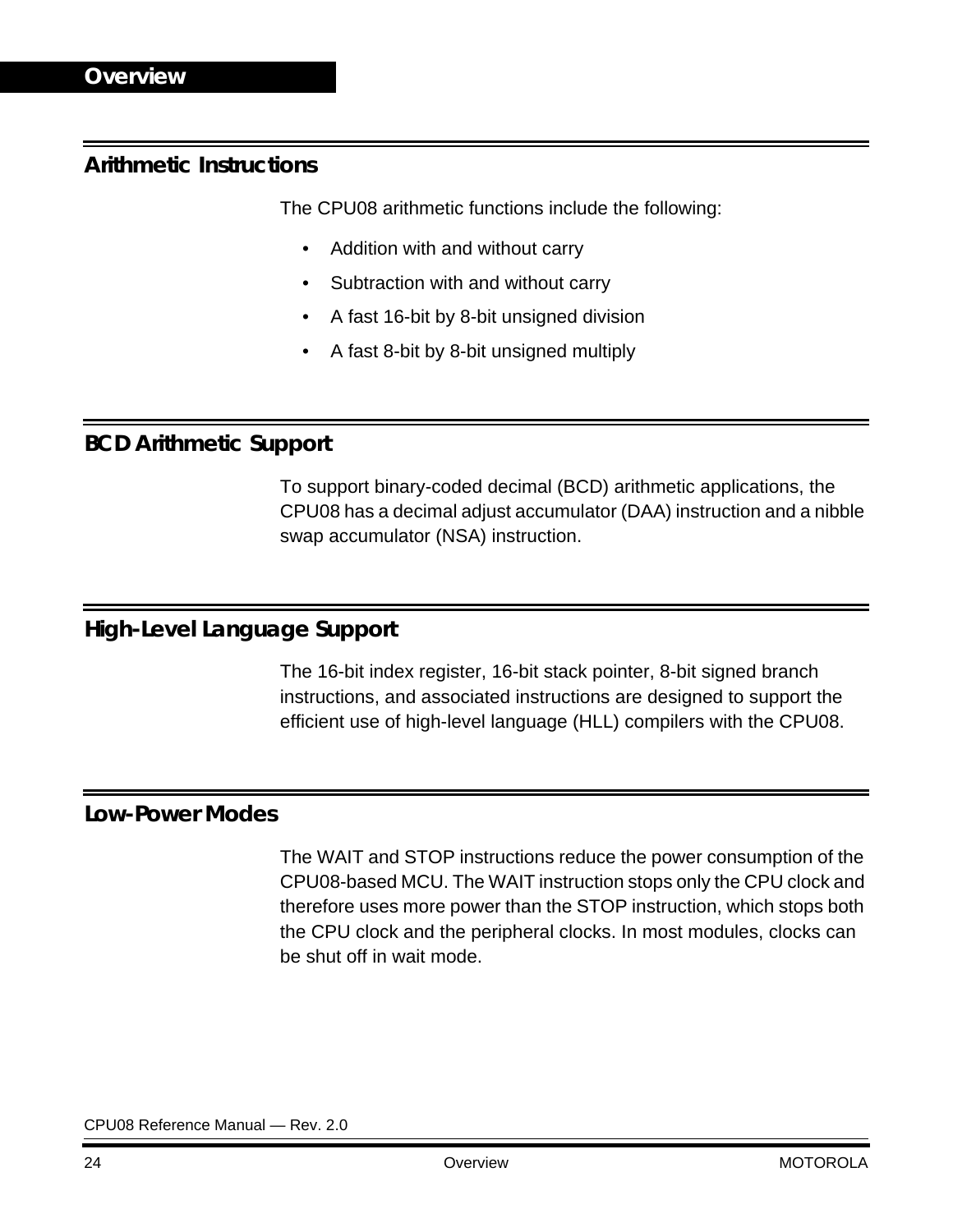# **Architecture**

# <span id="page-24-0"></span>**Contents**

# **Introduction**

This section describes the CPU08 registers.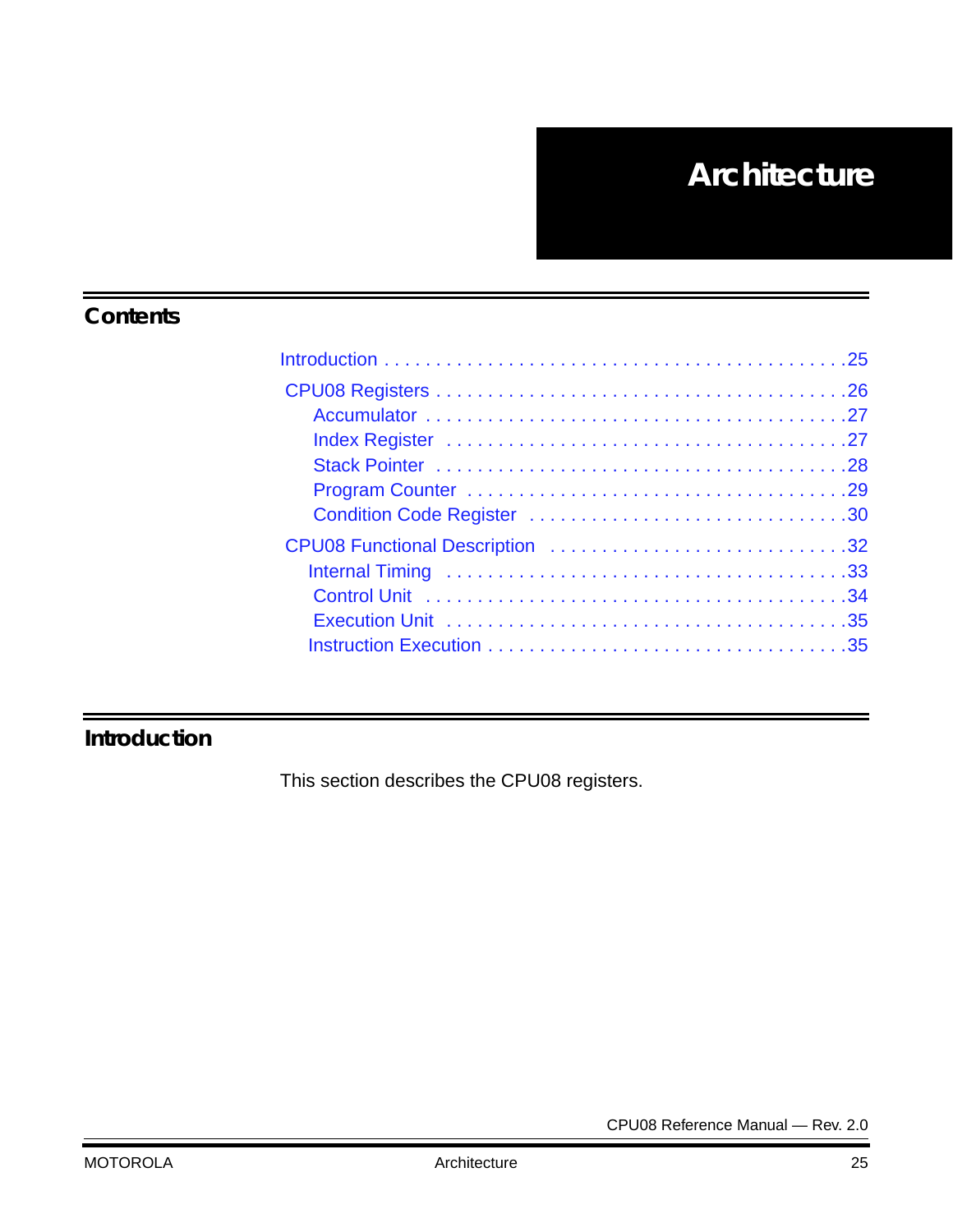## <span id="page-25-0"></span> **CPU08 Registers**

**Figure 1** shows the five CPU08 registers. The CPU08 registers are not part of the memory map.



**Figure 1. CPU08 Programming Model**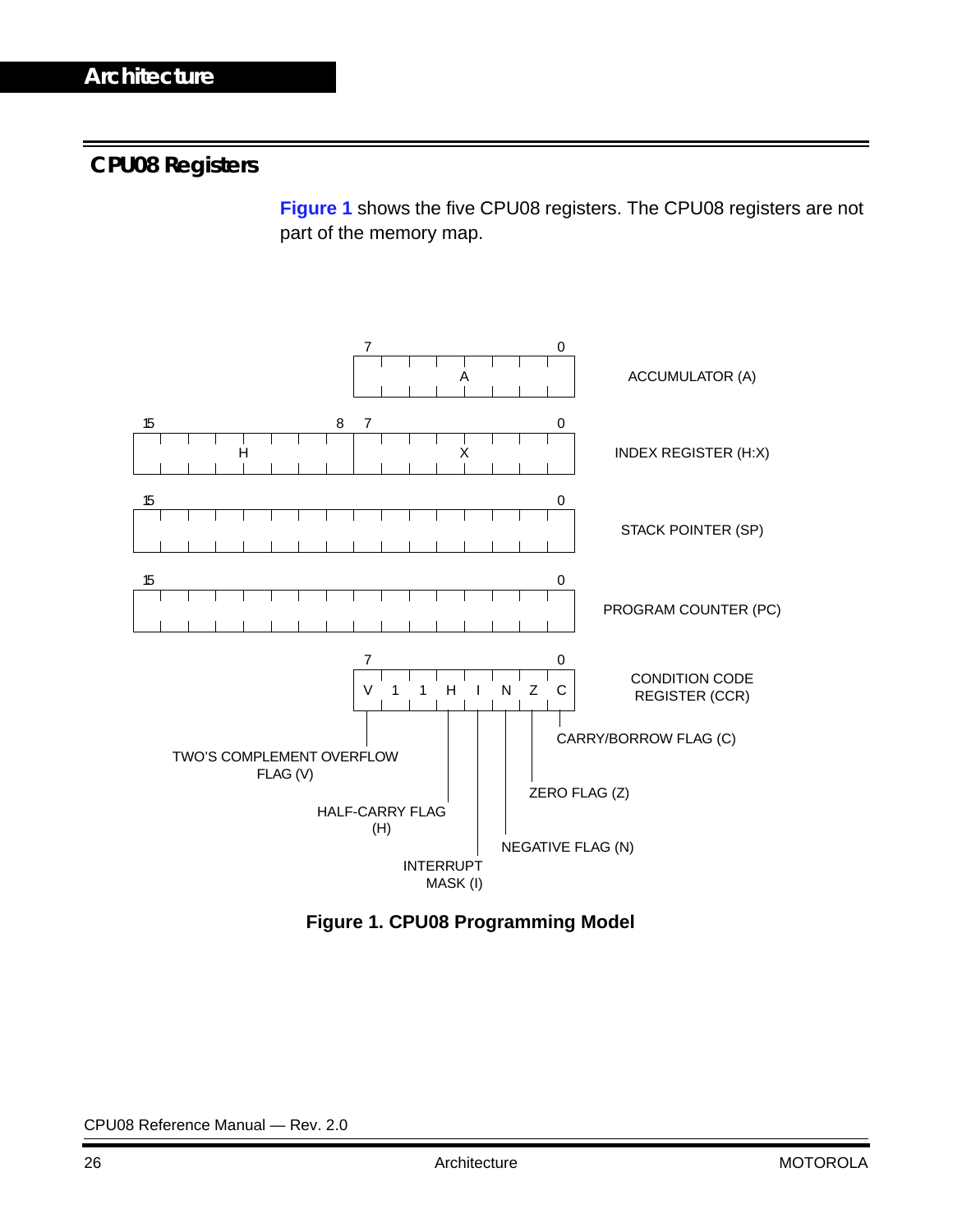<span id="page-26-0"></span> **Accumulator** The accumulator shown in **Figure 2** is a general-purpose 8-bit register. The CPU uses the accumulator to hold operands and results of arithmetic and nonarithmetic operations.



 **Index Register** The 16-bit index register shown in **Figure 3** allows the user to index or address a 64-Kbyte memory space. The concatenated 16-bit register is called H:X. The upper byte of the index register is called H. The lower byte of the index register is called X. H is cleared by reset. When  $H = 0$ and no instructions that affect H are used, H:X is functionally identical to the IX register of the M6805 Family.

> In the indexed addressing modes, the CPU uses the contents of H:X to determine the effective address of the operand. H:X can also serve as a temporary data storage location. (See **[Indexed, No Offset](#page-66-0)** on page 67; **[Indexed, 8-Bit Offset](#page-66-0)** on page 67; and **[Indexed, 16-Bit Offset](#page-67-0)** on page [68](#page-67-0).)



**Figure 3. Index Register (H:X)**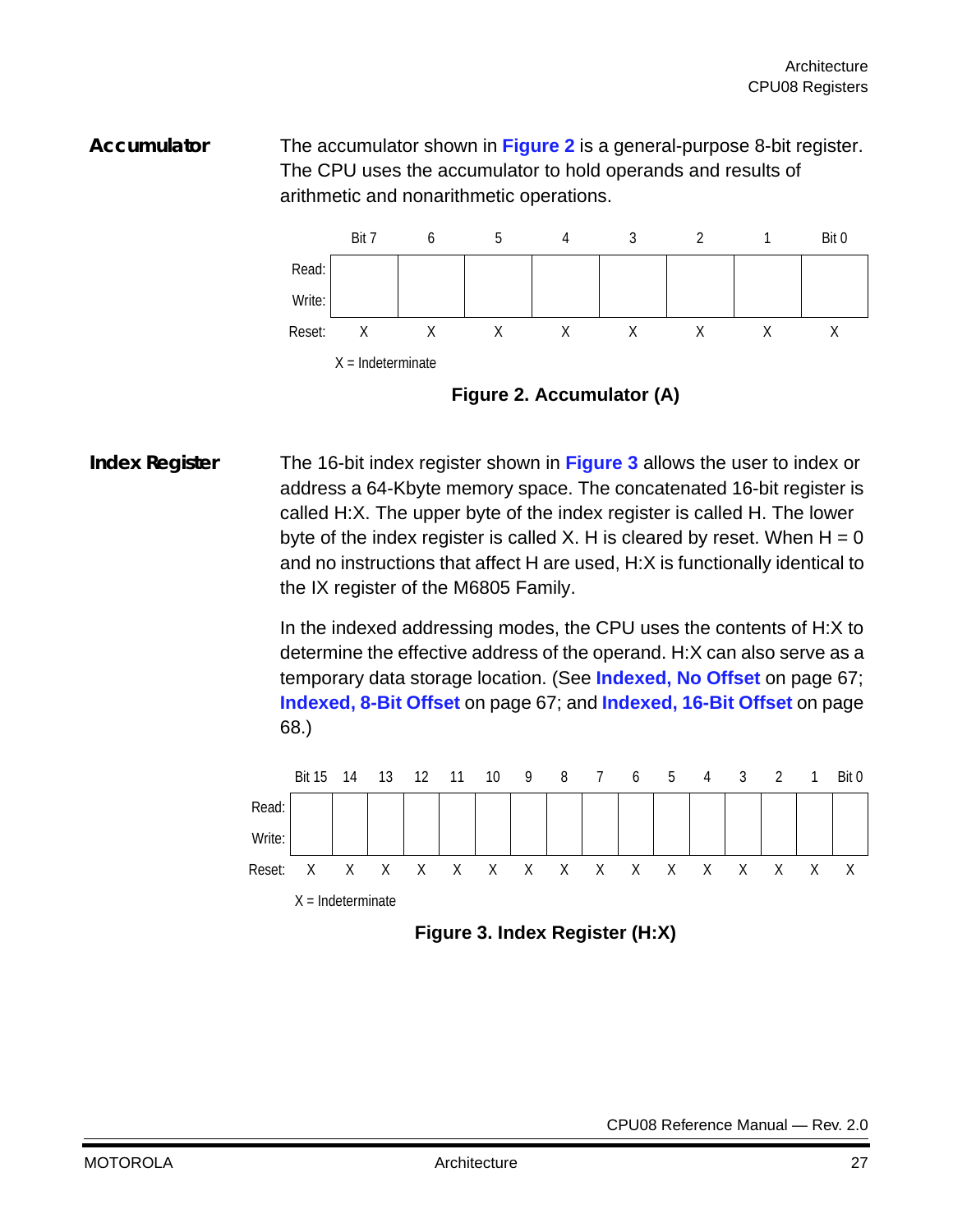- <span id="page-27-0"></span> **Stack Pointer** The stack pointer shown in **Figure 4** is a 16-bit register that contains the address of the next location on the stack. During a reset, the stack pointer is preset to \$00FF to provide compatibility with the M6805 Family.
	- **NOTE:** The RSP instruction sets the least significant byte to \$FF and does not affect the most significant byte.

The address in the stack pointer decrements as data is pushed onto the stack and increments as data is pulled from the stack. The SP always points to the next available (empty) byte on the stack.

The CPU08 has stack pointer 8- and 16-bit offset addressing modes that allow the stack pointer to be used as an index register to access temporary variables on the stack. The CPU uses the contents in the SP register to determine the effective address of the operand. (See **[Stack](#page-69-0) [Pointer, 8-Bit Offset](#page-69-0)** and **[Stack Pointer, 16-Bit Offset](#page-69-0)** on page 70.)



**NOTE:** Although preset to \$00FF, the location of the stack is arbitrary and may be relocated by the user to anywhere that RAM resides within the memory map. Moving the SP out of page 0 (\$0000 to \$00FF) will free up address space, which may be accessed using the efficient direct addressing mode.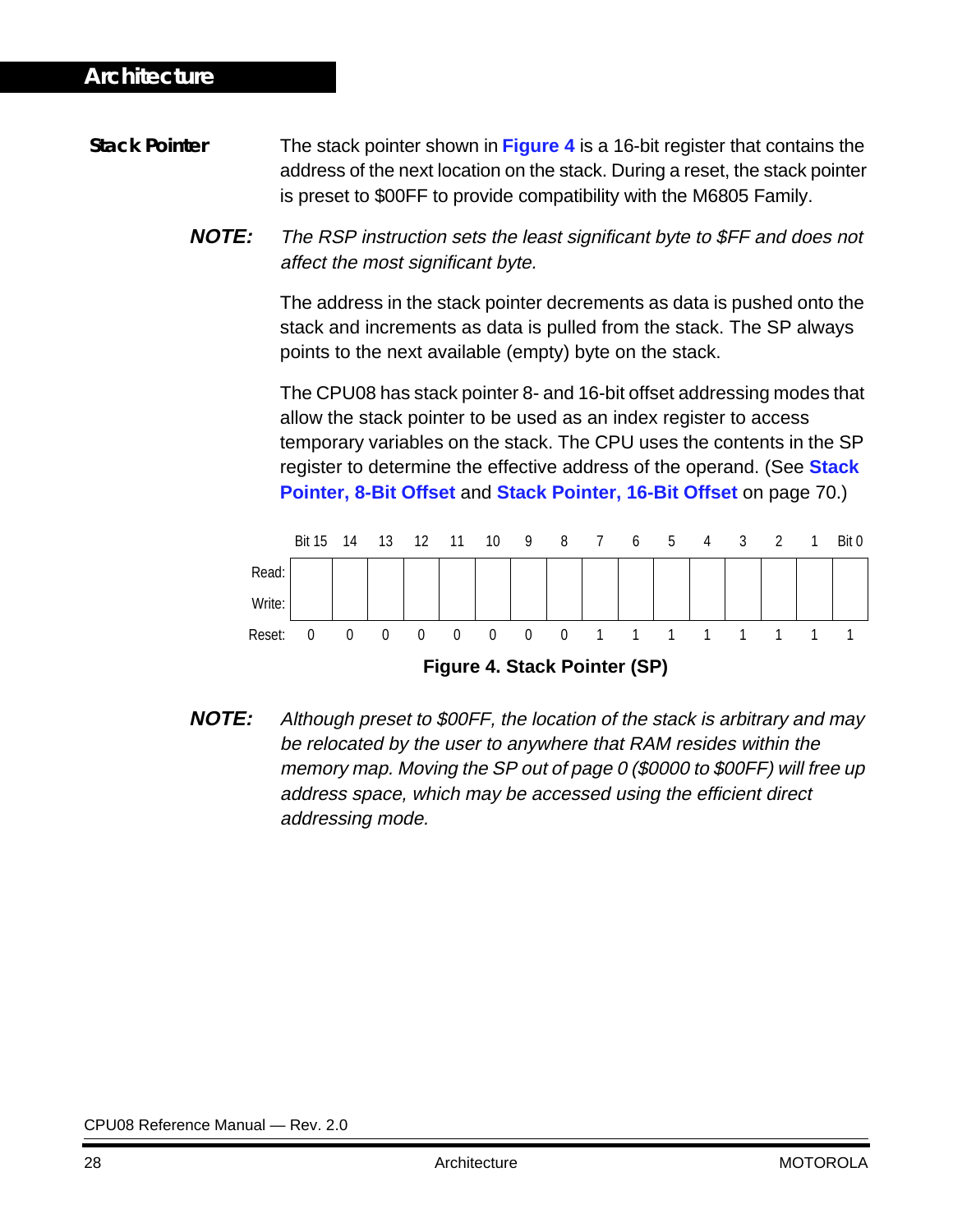#### <span id="page-28-0"></span> **Program Counter** The program counter shown in **Figure 5** is a 16-bit register that contains the address of the next instruction or operand to be fetched.

Normally, the address in the program counter automatically increments to the next sequential memory location every time an instruction or operand is fetched. Jump, branch, and interrupt operations load the program counter with an address other than that of the next sequential location.

During reset, the PC is loaded with the contents of the reset vector located at \$FFFE and \$FFFF. This represents the address of the first instruction to be executed after the reset state is exited.



**Figure 5. Program Counter (PC)**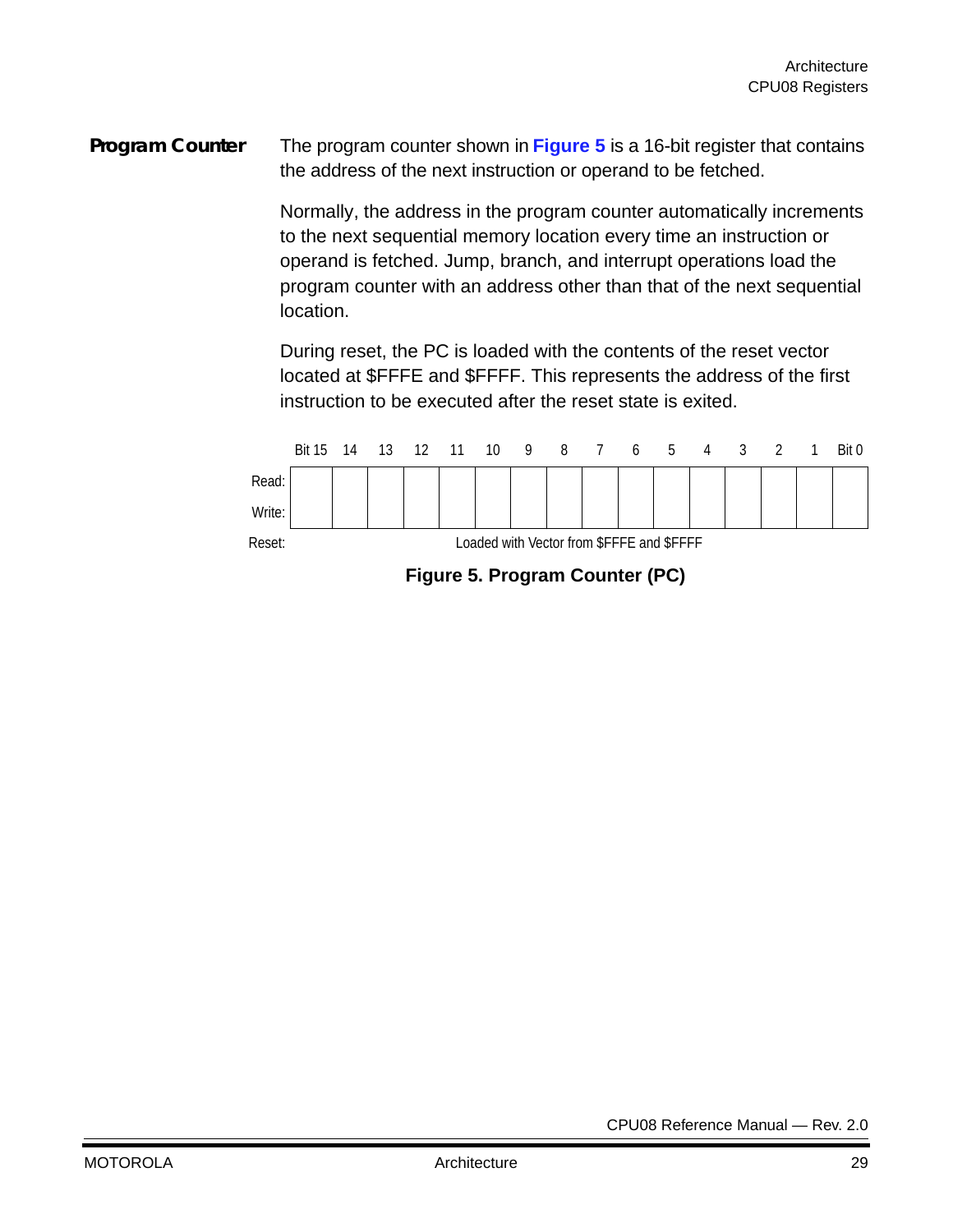#### <span id="page-29-0"></span> **Condition Code Register**

The 8-bit condition code register shown in **Figure 6** contains the interrupt mask and five flags that indicate the results of the instruction just executed. Bits five and six are permanently set to logic one. The following paragraphs describe the functions of the condition code register.



**Figure 6. Condition Code Register (CCR)**

#### V — Overflow Flag

The CPU sets the overflow flag when a two's complement overflow occurs as a result of an operation. The overflow flag bit is utilized by the signed branch instructions BGT, BGE, BLE, and BLT. This bit is set by ASL, ASR, LSL, LSR, ROL, and ROR instructions, although its resulting value holds no meaning.

H — Half-Carry Flag

The CPU sets the half-carry flag when a carry occurs between bits 3 and 4 of the accumulator during an ADD or ADC operation. The half-carry flag is required for binary-coded (BCD) arithmetic operations. The DAA instruction uses the state of the H and C flags to determine the appropriate correction factor.

I — Interrupt Mask

When the interrupt mask is set, all interrupts are disabled. Interrupts are enabled when the interrupt mask is cleared. When an interrupt occurs, the interrupt mask is automatically set after the CPU registers are saved on the stack, but before the interrupt vector is fetched.

**NOTE:** To maintain M6805 compatibility, the H register is not stacked automatically. If the interrupt service routine uses X (and H is not clear), then the user must stack and unstack H using the PSHH and PULH instructions within the interrupt service routine.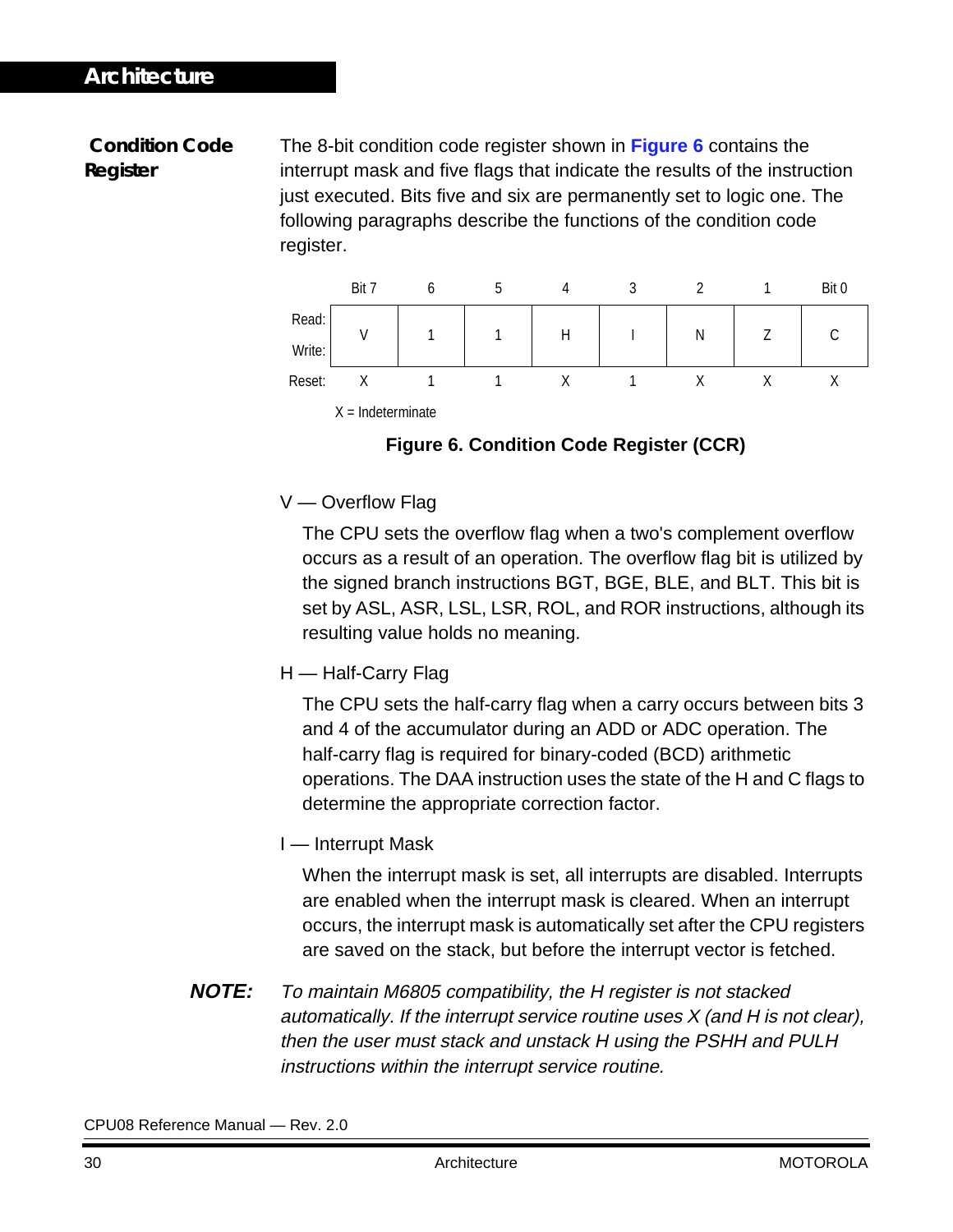If an interrupt occurs while the interrupt mask is set, the interrupt is latched. Interrupts in order of priority are serviced as soon as the I bit is cleared.

A return from interrupt (RTI) instruction pulls the CPU registers from the stack, restoring the interrupt mask to its cleared state. After any reset, the interrupt mask is set and can only be cleared by a software instruction. (See **[Resets and Interrupts](#page-38-0)** on page 39.)

N — Negative Flag

The CPU sets the negative flag when an arithmetic operation, logical operation, or data manipulation produces a negative result.

Z — Zero Flag

The CPU sets the zero flag when an arithmetic operation, logical operation, or data manipulation produces a result of \$00.

C — Carry/Borrow Flag

The CPU sets the carry/borrow flag when an addition operation produces a carry out of bit 7 of the accumulator or when a subtraction operation requires a borrow. Some logical operations and data manipulation instructions also clear or set the carry/borrow flag (as in bit test and branch instructions and shifts and rotates).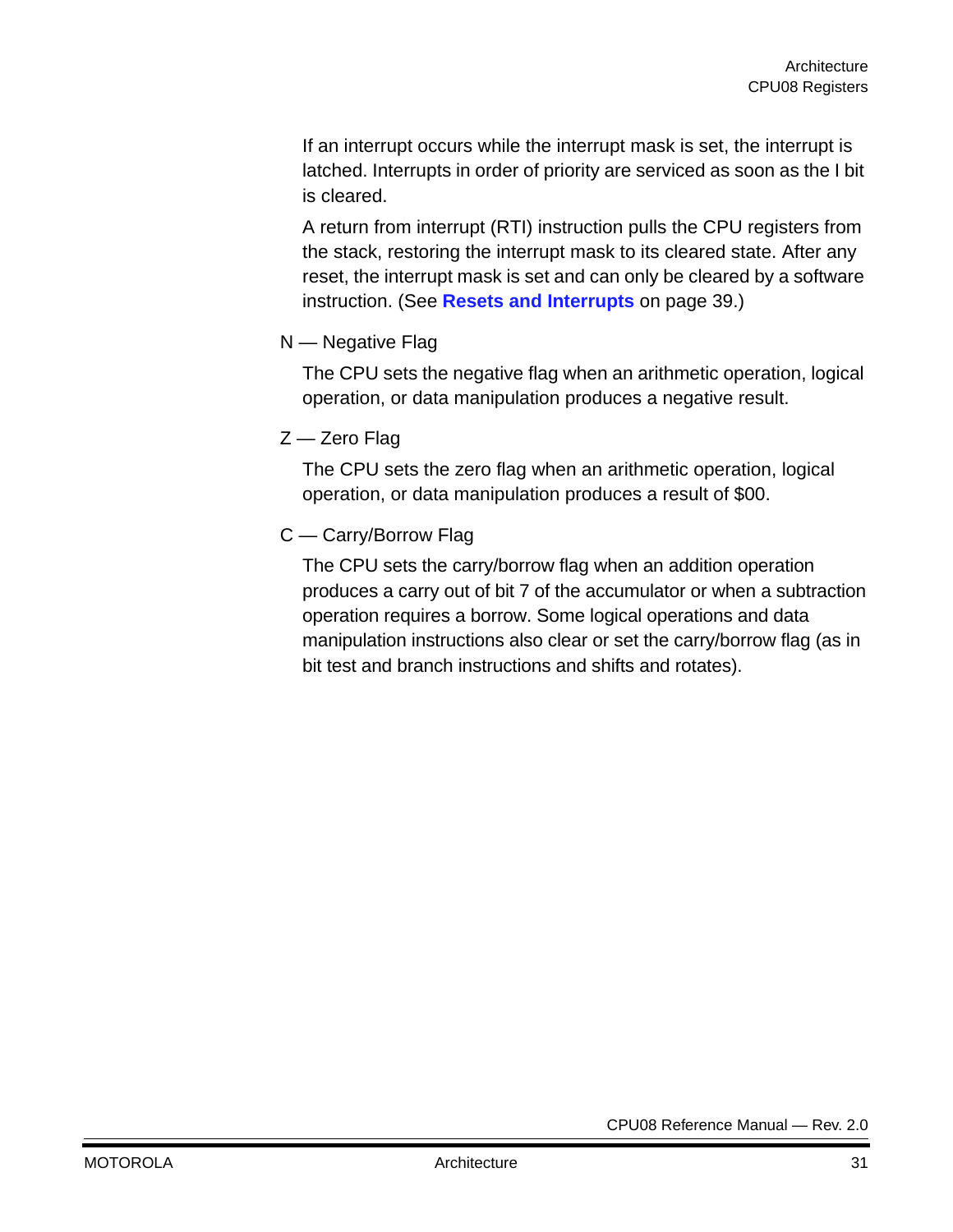## <span id="page-31-0"></span> **CPU08 Functional Description**

The following section is an overview of the architecture of the HC08 CPU with functional descriptions of the major blocks of the CPU.

The CPU, as shown in **Figure 7**, is divided into two main blocks: the control unit and the execution unit. The control unit contains a finite state machine along with miscellaneous control and timing logic. The outputs of this block drive the execution unit, which contains the arithmetic logic unit (ALU), registers, and bus interface.



**Figure 7. CPU Block Diagram**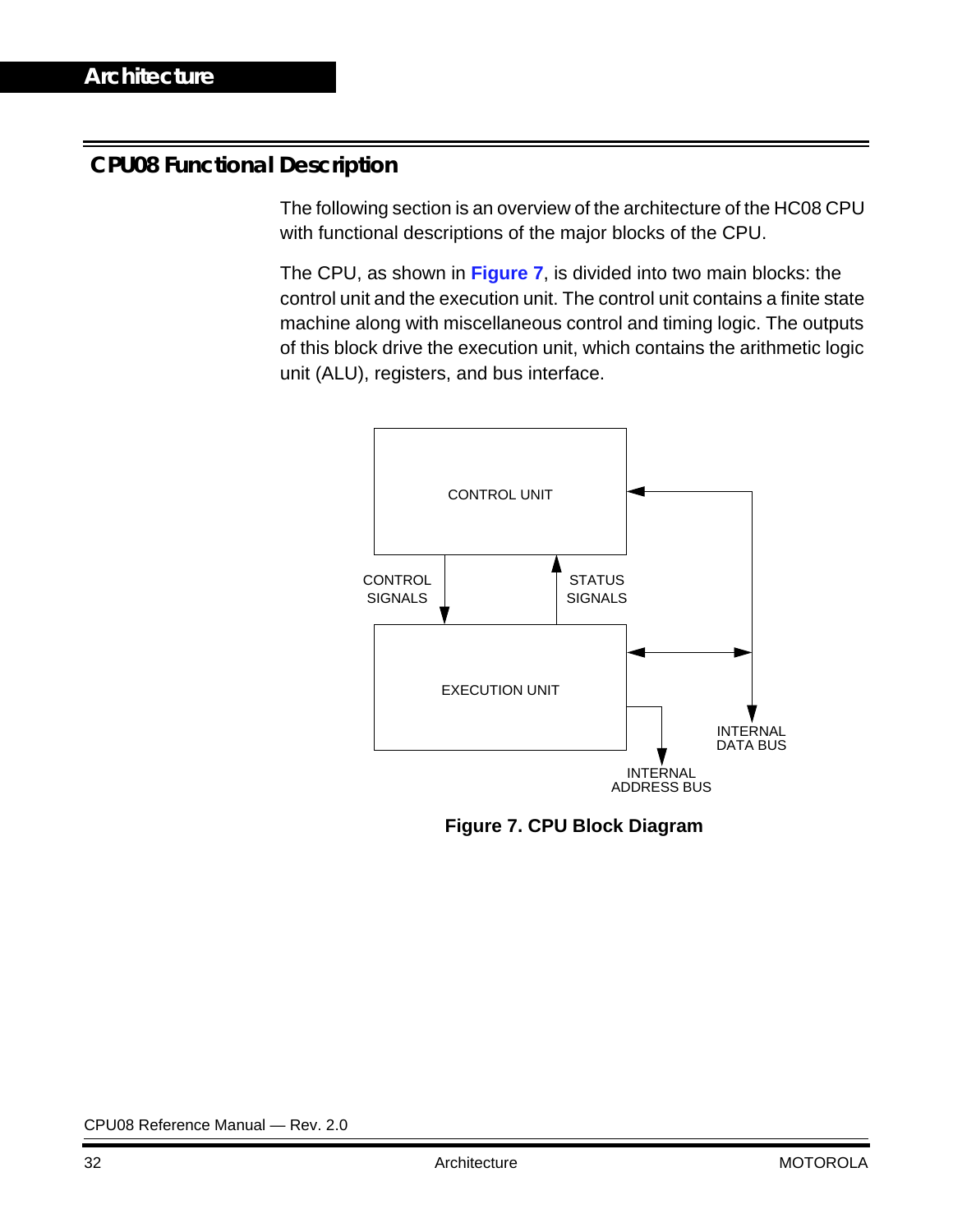<span id="page-32-0"></span>**Internal Timing** The CPU08 derives its timing from a four-phase clock, each phase identified as either T1, T2, T3, or T4. A CPU bus cycle consists of one clock pulse from each phase, as shown in **Figure 8**. To simplify subsequent diagrams, the T clocks have been combined into a single signal called the CPU clock. The start of a CPU cycle is defined as the leading edge of T1, though the address associated with this cycle does not drive the address bus until T3. Note that the new address leads the associated data by one-half of a bus cycle.

> For example, the data read associated with a new PC value generated in T1/T2 of cycle 1 in **Figure 8** would not be read into the control unit until T2 of the next cycle.



**Figure 8. Internal Timing Detail**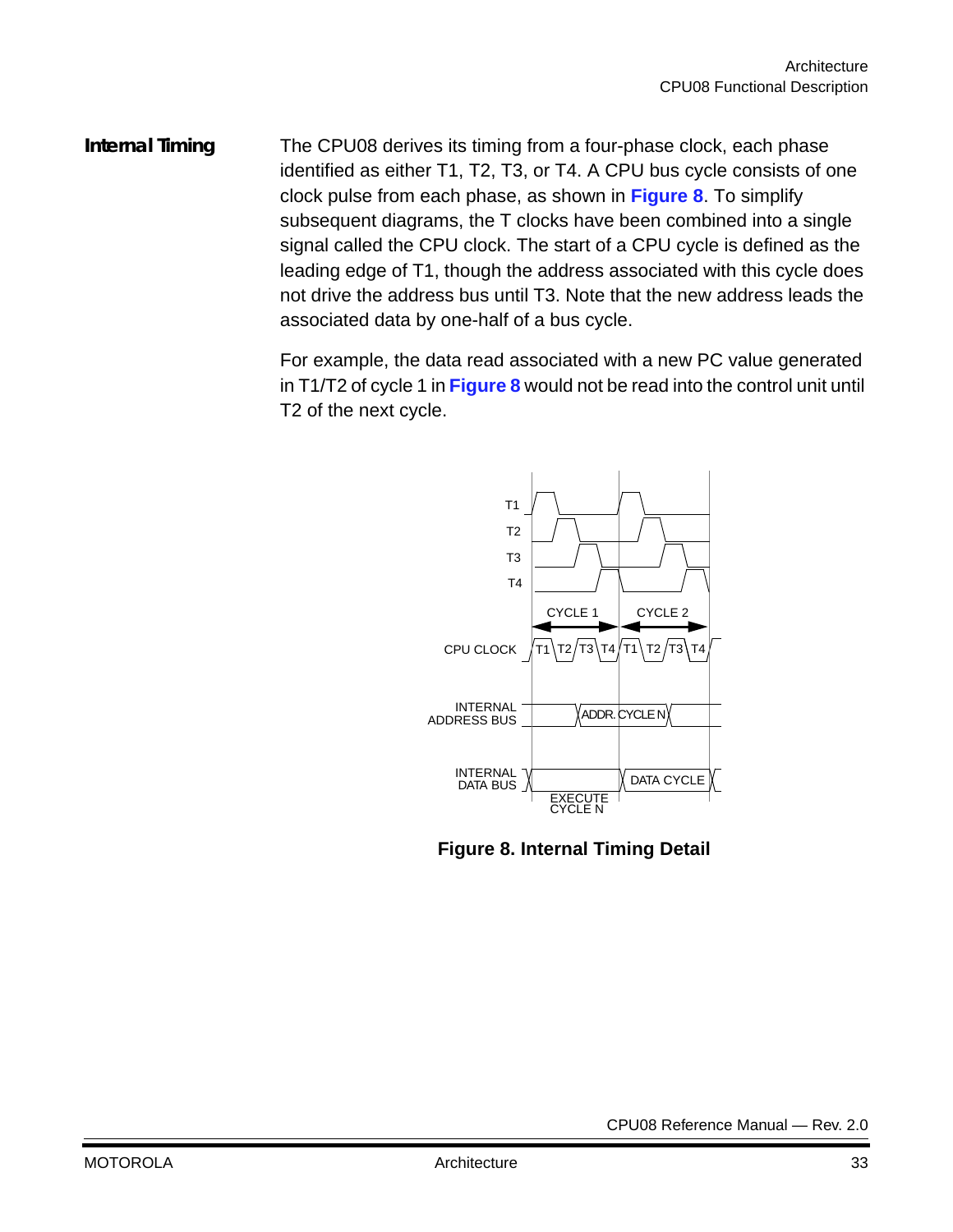#### <span id="page-33-0"></span> **Control Unit** The control unit consists of the sequencer, the control store, and random control logic. These blocks make up a finite state machine, which generates all the controls for the execution unit.

The sequencer provides the next state of the machine to the control store based on the contents of the instruction register (IR) and the current state of the machine. The control store is strobed (enabled) when the next state input is stable, producing an output that represents the decoded next state condition for the execution unit (EU). This result, with the help of some random logic, is used to generate the control signals that configure the execution unit. The random logic selects the appropriate signals and adds timing to the outputs of the control store. The control unit fires once per bus cycle but runs almost a full cycle ahead of the execution unit to decode and generate all the controls for the next cycle. The sequential nature of the machine is shown in **Figure 9**.

The sequencer also contains and controls the OPCODE LOOKAHEAD register, which is used to prefetch the next sequential instruction. Timing of this operation is discussed in **[Instruction Execution](#page-34-0)** on page 35**.**



**Figure 9. Control Unit Timing**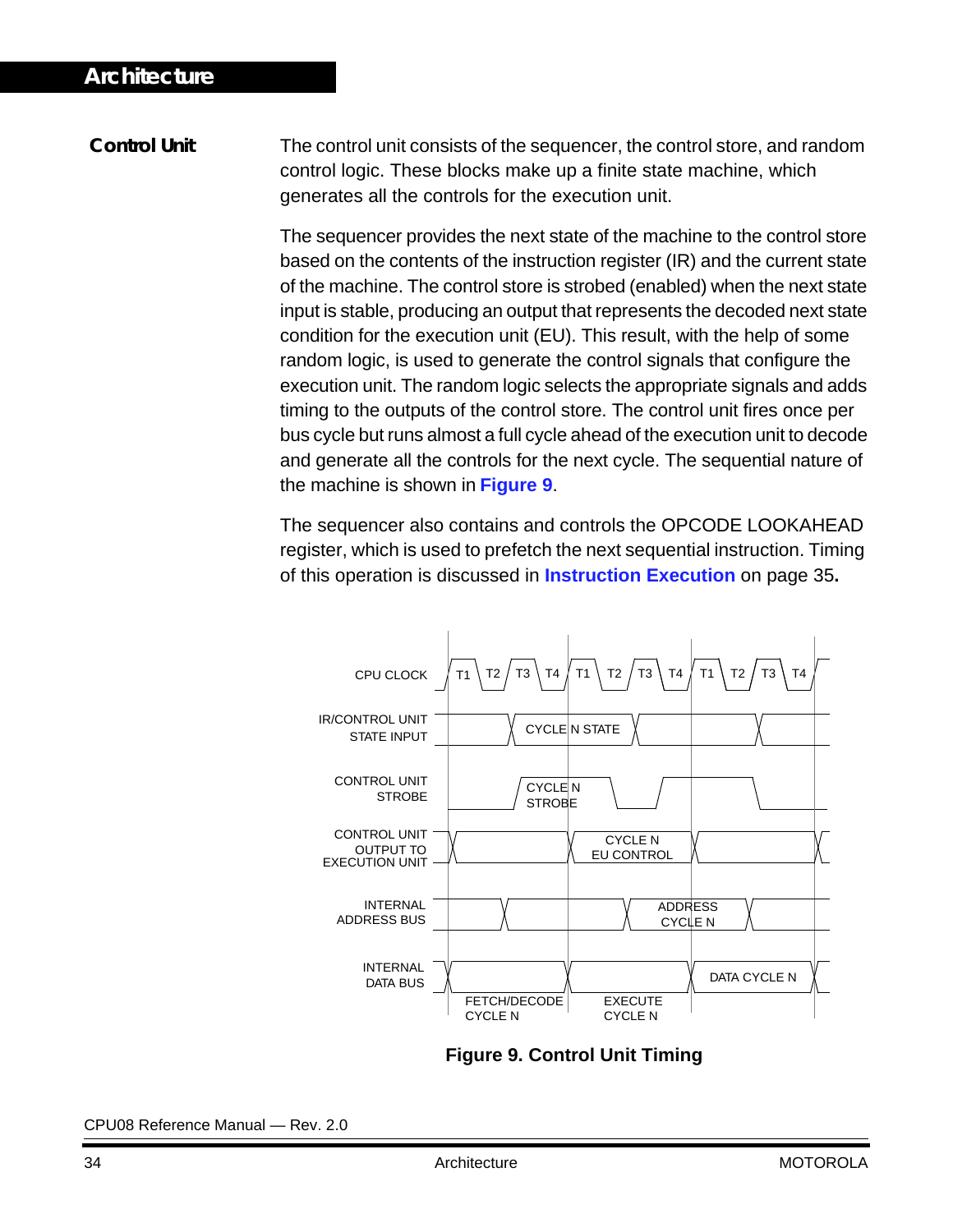- <span id="page-34-0"></span> **Execution Unit** The execution unit (EU) contains all the registers, the ALU, and the bus interface. Once per bus cycle a new address is computed by passing selected register values along the internal address buses to the address buffers. Note that the new address leads the associated data by one half of a bus cycle. The execution unit also contains some special function logic for unusual instructions such as DAA, MUL, and DIV.
- **Instruction Execution** Each instruction has defined execution boundaries and executes in a finite number of T1-T2-T3-T4 cycles. All instructions are responsible for fetching the next opcode into the OPCODE LOOKAHEAD register at some time during execution. The OPCODE LOOKAHEAD register is copied into the instruction register during the last cycle of an instruction. This new instruction begins executing during the T1 clock after it has been loaded into the instruction register.

Note that all instructions are also responsible for incrementing the PC after the next instruction prefetch is underway. Therefore, when an instruction finishes (that is, at an instruction boundary), the PC will be pointing to the byte **following** the opcode fetched by the instruction. An example sequence of instructions concerning address and data bus activity with respect to instruction boundaries is shown in **[Figure 10](#page-35-0)**.

A signal from the control unit, OPCODE LOOKAHEAD, indicates the cycle when the next opcode is fetched. Another control signal, LASTBOX, indicates the last cycle of the currently executing instruction. In most cases, OPCODE LOOKAHEAD and LASTBOX are active at the same time. For some instructions, however, the OPCODE LOOKAHEAD signal is asserted earlier in the instruction and the next opcode is prefetched and held in the lookahead register until the end of the currently executing instruction.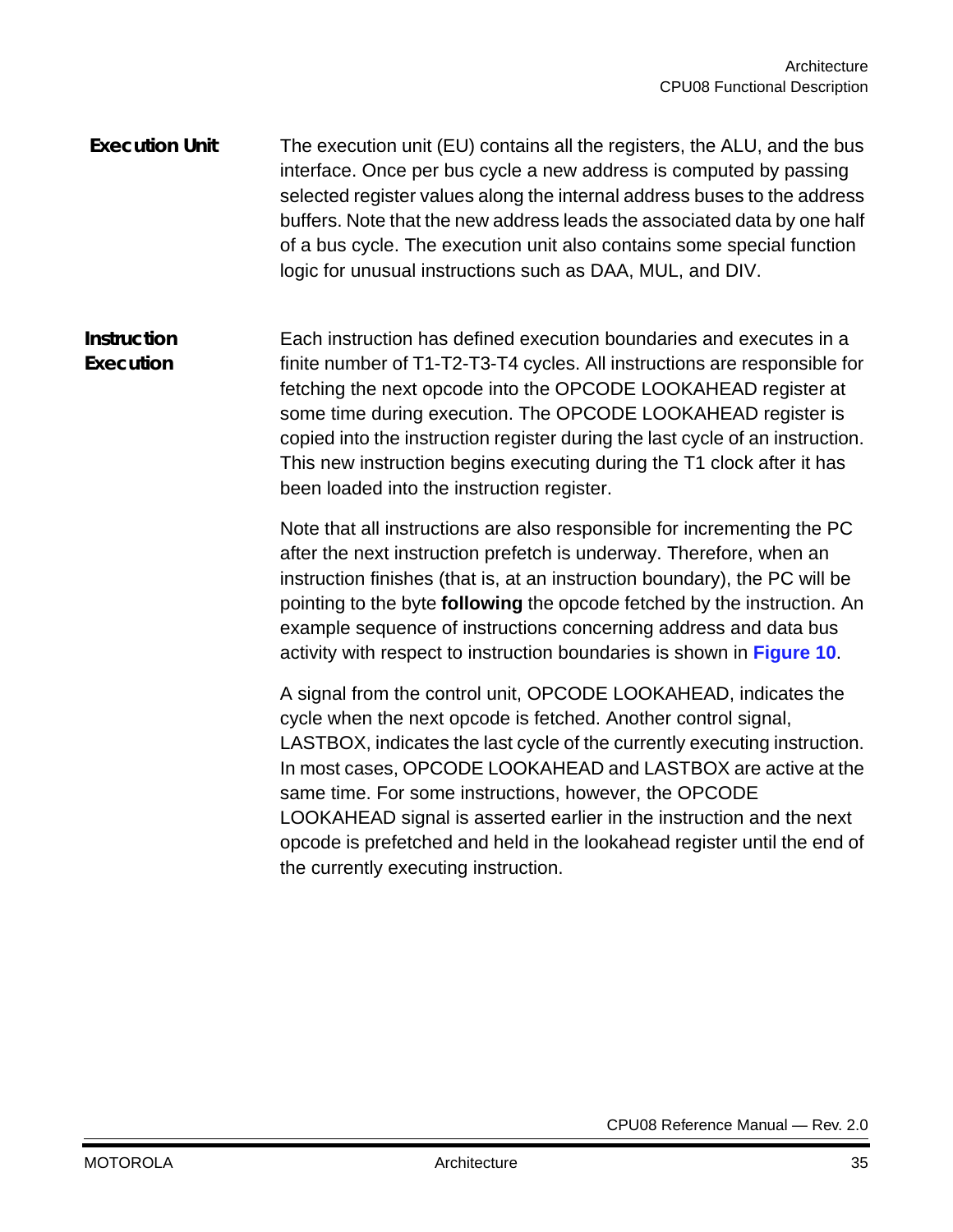# <span id="page-35-0"></span>**Architecture**

In the instruction boundaries example (**Figure 10**) the OPCODE LOOKAHEAD and LASTBOX are asserted simultaneously during TAX and INCX execution, but the LDA indexed with 8-bit offset instruction prefetches the next opcode before the last cycle. Refer to **[Figure 11](#page-36-0)**. The boldface instructions in **Figure 10** are illustrated in **[Figure 11](#page-36-0)**.

| $PC = $0103$ |
|--------------|
| PC=\$0104    |
| PC=\$0106    |
| PC=\$0107    |
| $PC = $010A$ |
|              |

**Figure 10. Instruction Boundaries**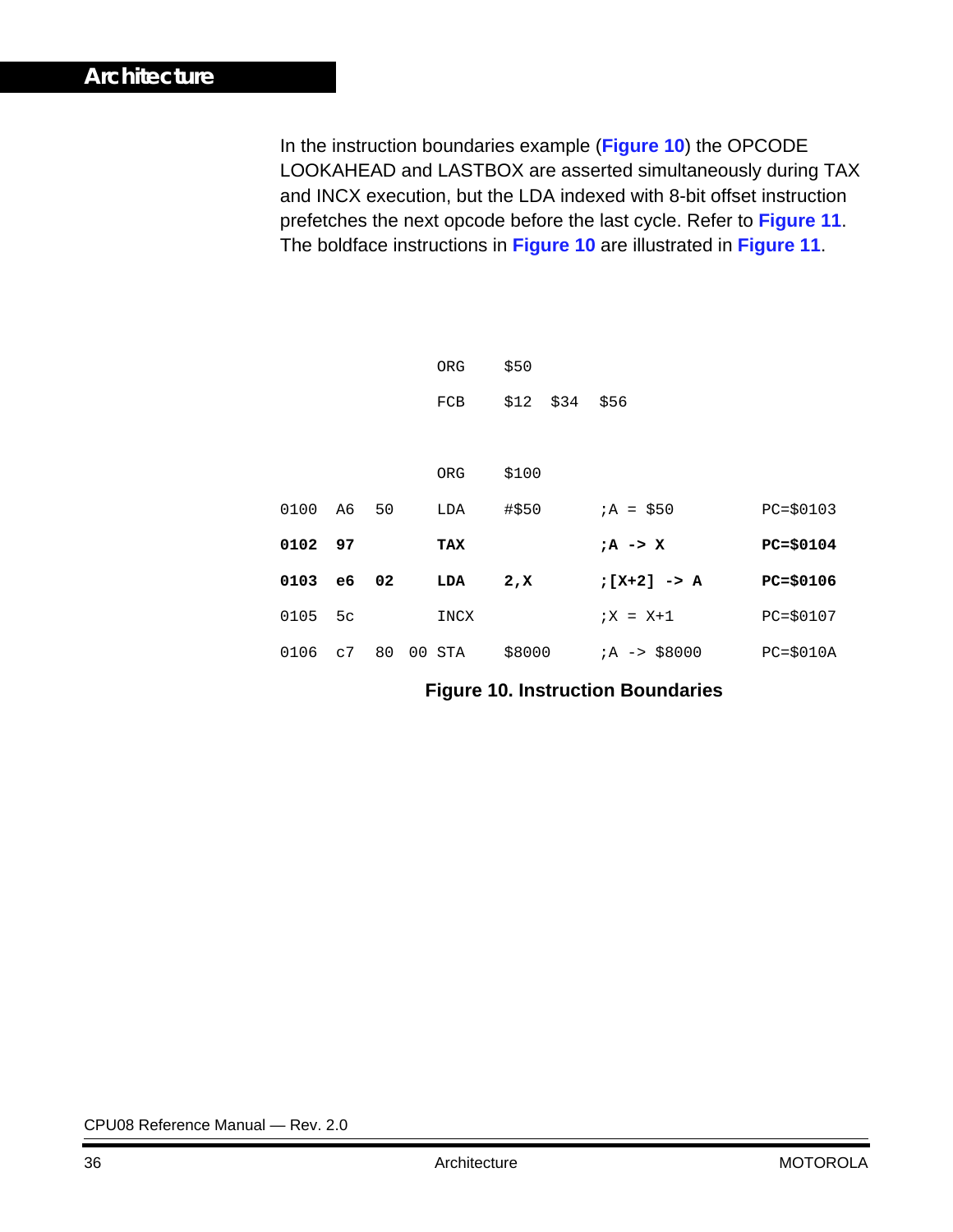|                                                                    | OPCODE LOOKAHEAD/DECODE<br><b>LDA INSTRUCTION</b>        | OPCODE LOOKAHEAD<br><b>INCX INSTRUCTION</b>                          | DECODE INCX<br><b>INSTRUCTION</b>                        |
|--------------------------------------------------------------------|----------------------------------------------------------|----------------------------------------------------------------------|----------------------------------------------------------|
| CPU CLOCK                                                          | T <sub>2</sub><br>T1<br>T3<br>T4<br>T1                   | T2<br>T3<br>T4<br>T1<br>T2<br>T <sub>3</sub><br><b>T4</b>            | T3<br>T4<br>T1<br>T <sub>2</sub>                         |
| <b>OPCODE</b><br>LOOKAHEAD<br><b>REGISTER</b>                      | <b>TAX</b><br>OPCODE                                     | LDA OPCODE                                                           | <b>INCX OPCODE</b>                                       |
| <b>LASTBOX</b>                                                     |                                                          |                                                                      |                                                          |
| OPCODE LOOKAHEAD                                                   |                                                          |                                                                      |                                                          |
| <b>IR/CONTROL</b><br><b>UNIT STATE</b><br><b>INPUT</b>             | <b>TAX</b><br><b>LDA STATE 1</b><br>STATE 1              | <b>LDA STATE 2</b>                                                   | <b>INCX STATE 1</b><br><b>LDA STATE 3</b>                |
| <b>CONTROL UNIT</b><br><b>STROBE</b>                               | LDA CYCLE<br>1 STROBE                                    | <b>LDA CYCLE</b><br>2 STROBE                                         | LDA CYCLE<br>3 STROBE                                    |
| <b>CONTROL UNIT -</b><br><b>OUTPUT TO</b><br><b>EXECUTION UNIT</b> | TAX EU CONTROL                                           | <b>LDA CYCLE 1</b><br><b>LDA CYCLE 2</b><br>EU CONTROL<br>EU CONTROL | LDA CYCLE 3<br><b>EU CONTROL</b>                         |
| <b>INTERNAL</b><br><b>ADDRESS BUS</b>                              | <b>LDA OPCODE</b><br><b>PREFETCH</b><br>\$0103<br>\$0104 | LDA OFFSET FETCH INCX OPCODE PREFETCH LDA OPERAND READ<br>\$0105     | <b>STA OPCODE</b><br><b>PREFETCH</b><br>\$0052<br>\$0106 |
| <b>INTERNAL</b><br>DATA BUS                                        | LDA OPCODE<br>\$E6                                       | <b>INCX OPCODE</b><br>\$02<br>\$5C                                   | \$56                                                     |
| <b>INSTRUCTION</b><br><b>EXECUTION</b><br><b>BOUNDARIES</b>        | <b>TAX</b>                                               | <b>LDA</b>                                                           |                                                          |

**Figure 11. Instruction Execution Timing Diagram**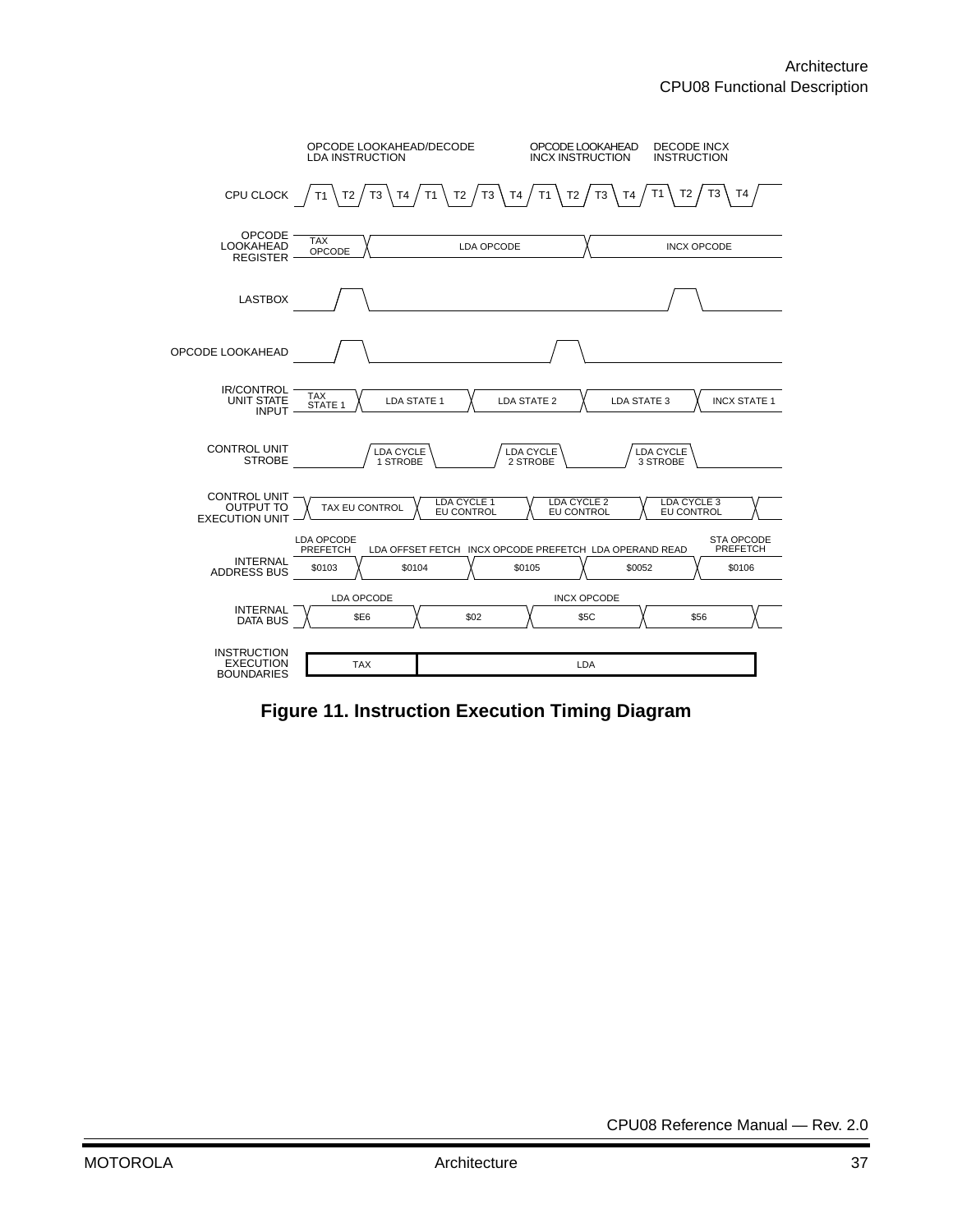## **Architecture**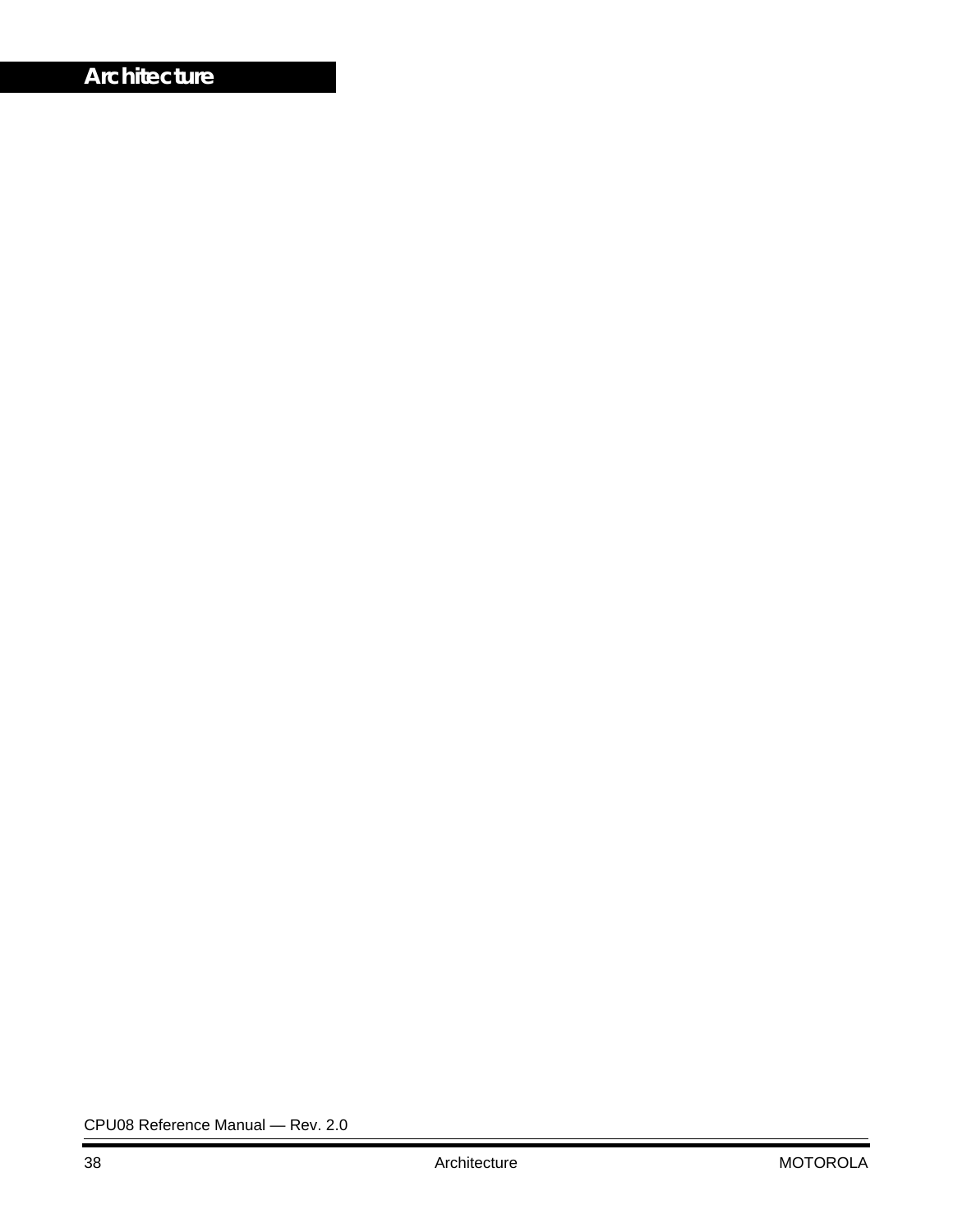# **Resets and Interrupts**

## **Contents**

| Elements of Reset and Interrupt Processing 41 |
|-----------------------------------------------|
|                                               |
|                                               |
|                                               |
|                                               |
|                                               |
|                                               |
|                                               |
|                                               |
|                                               |
|                                               |
|                                               |
| Active Reset from an Internal Source 50       |
|                                               |
|                                               |
| Interrupts in STOP and WAIT Modes 53          |
|                                               |
|                                               |
|                                               |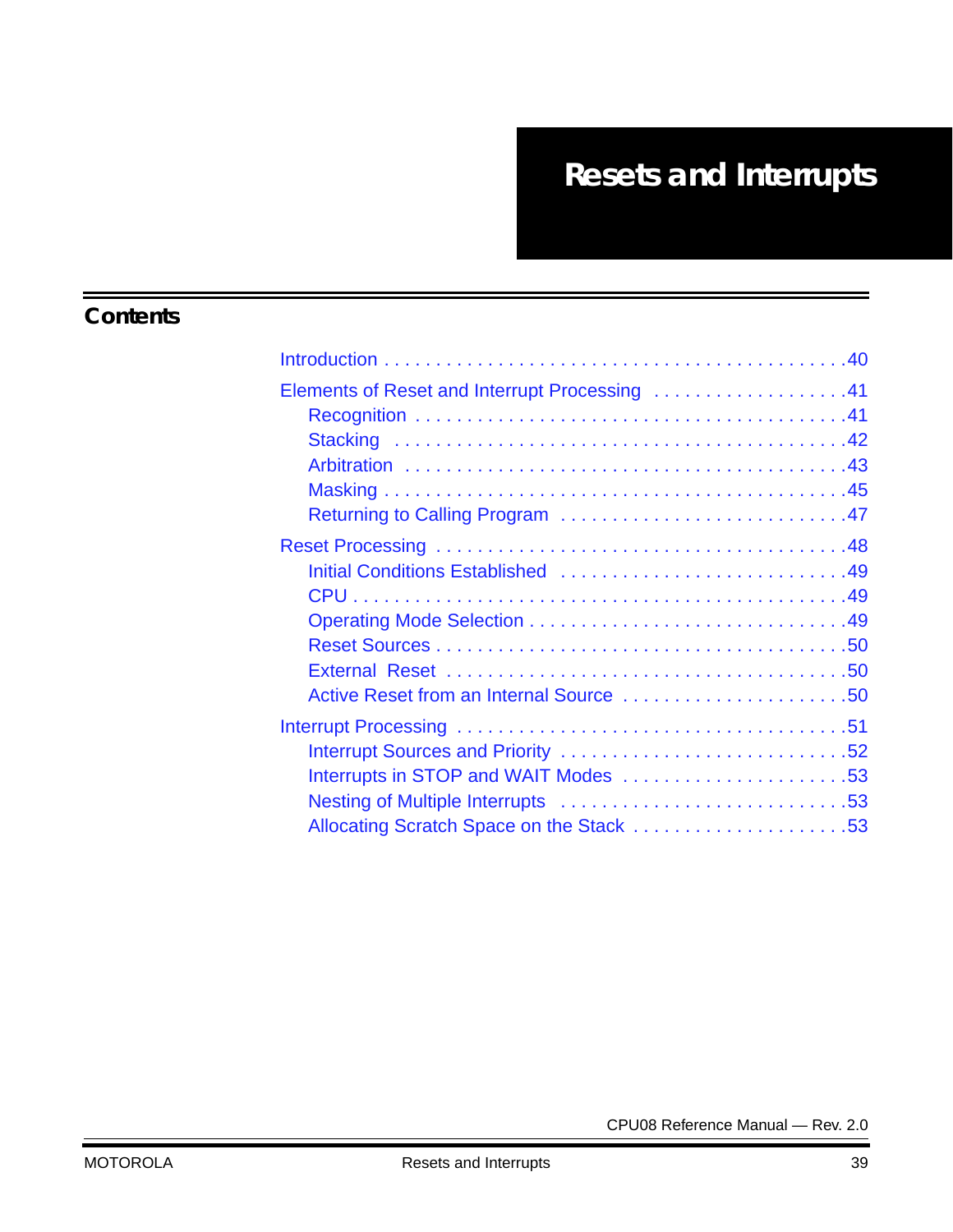## <span id="page-39-0"></span>**Introduction**

The CPU08 in a microcontroller executes instructions sequentially. In many applications it is necessary to execute sets of instructions in response to requests from various peripheral devices. These requests are often asynchronous to the execution of the main program. Resets and interrupts are both types of CPU08 exceptions. Entry to the appropriate service routine is called exception processing.

Reset is required to initialize the device into a known state, including loading the program counter (PC) with the address of the first instruction. Reset and interrupt operations share the common concept of vector fetching to force a new starting point for further CPU08 operations.

Interrupts provide a way to suspend normal program execution temporarily so that the CPU08 can be freed to service these requests. The CPU08 can process up to 128 separate interrupt sources including a software interrupt (SWI).

On-chip peripheral systems generate maskable interrupts that are recognized only if the global interrupt mask bit (I bit) in the condition code register is clear (reset is non-maskable). Maskable interrupts are prioritized according to a default arrangement. (See **[Table 2](#page-51-0)** and **[Interrupt Sources and Priority](#page-51-0)** on page 52.) When interrupt conditions occur in an on-chip peripheral system, an interrupt status flag is set to indicate the condition. When the user's program has properly responded to this interrupt request, the status flag must be cleared.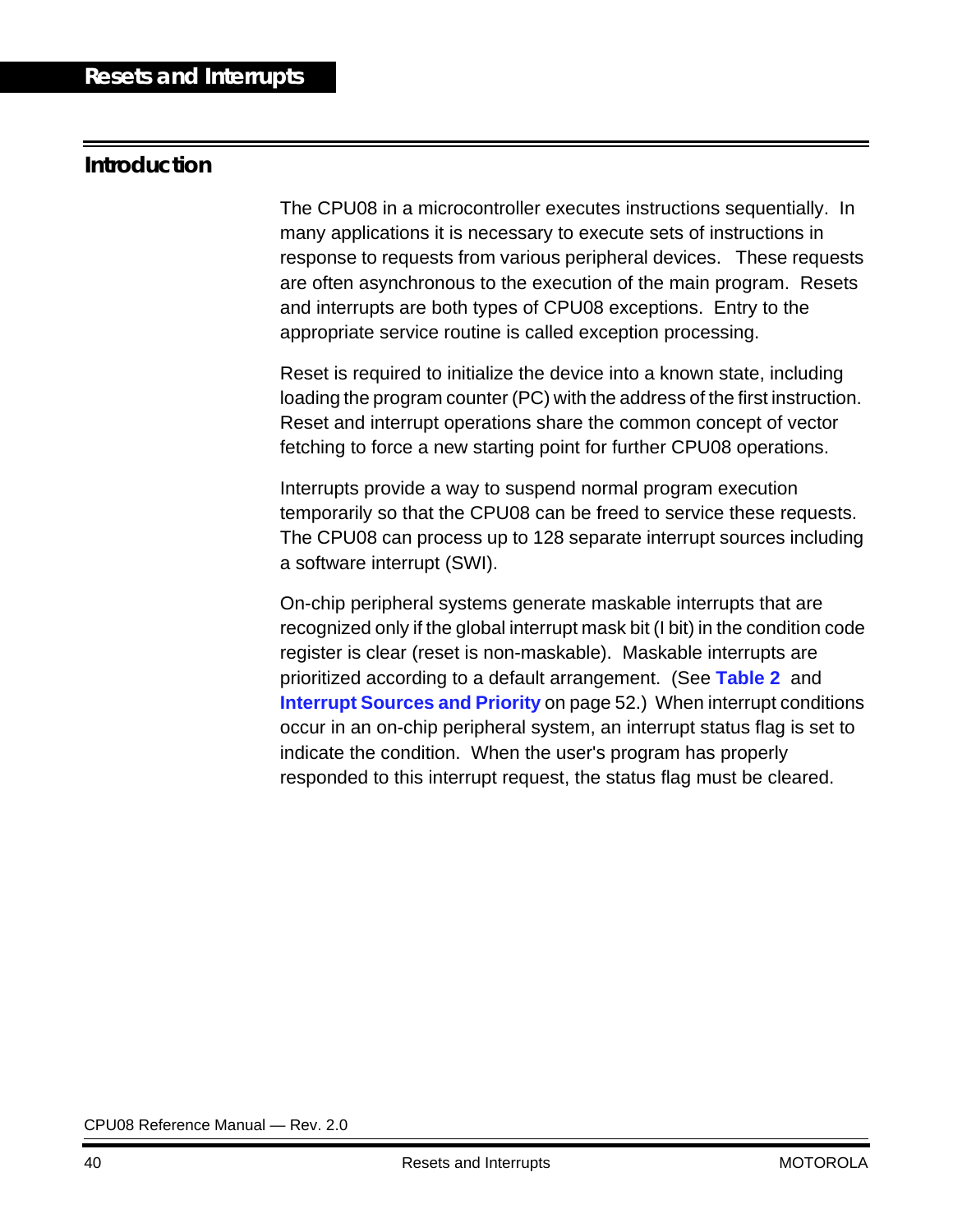## <span id="page-40-0"></span>**Elements of Reset and Interrupt Processing**

Reset and interrupt processing is handled in discrete, though sometimes concurrent, tasks. It is comprised of interrupt recognition, arbitration (evaluating interrupt priority), stacking of the machine state, and fetching of the appropriate vector. Interrupt processing for a reset is comprised of recognition and a fetch of the reset vector only. These tasks, together with interrupt masking and returning from a service routine, are discussed in this section.

## **Recognition** Reset recognition is asynchronous and is recognized when asserted. Internal resets are asynchronous with instruction execution except for illegal opcode and illegal address, which are inherently instruction-synchronized. Exiting the reset state is always synchronous.

All pending interrupts are recognized by the CPU08 during the last cycle of each instruction. Interrupts that occur during the last cycle will not be recognized by the CPU08 until the last cycle of the following instruction. Instruction execution cannot be suspended to service an interrupt, and so interrupt latency calculations must include the execution time of the longest instruction that could be encountered.

When an interrupt is recognized, an SWI opcode is forced into the instruction register in place of what would have been the next instruction. (When using the CPU08 with the direct memory access (DMA) module, the DMA can suspend instruction operation to service the peripheral.)

Because of the opcode "lookahead" prefetch mechanism, at instruction boundaries the program counter (PC) always points to the address of the next instruction to be executed plus 1. The presence of an interrupt is used to modify the SWI flow such that instead of stacking this PC value, the PC is decremented before being stacked. After interrupt servicing is complete, the return from interrupt (RTI) instruction will unstack the adjusted PC and use it to prefetch the next instruction again. After SWI interrupt servicing is complete, the RTI instruction then fetches the instruction following the SWI.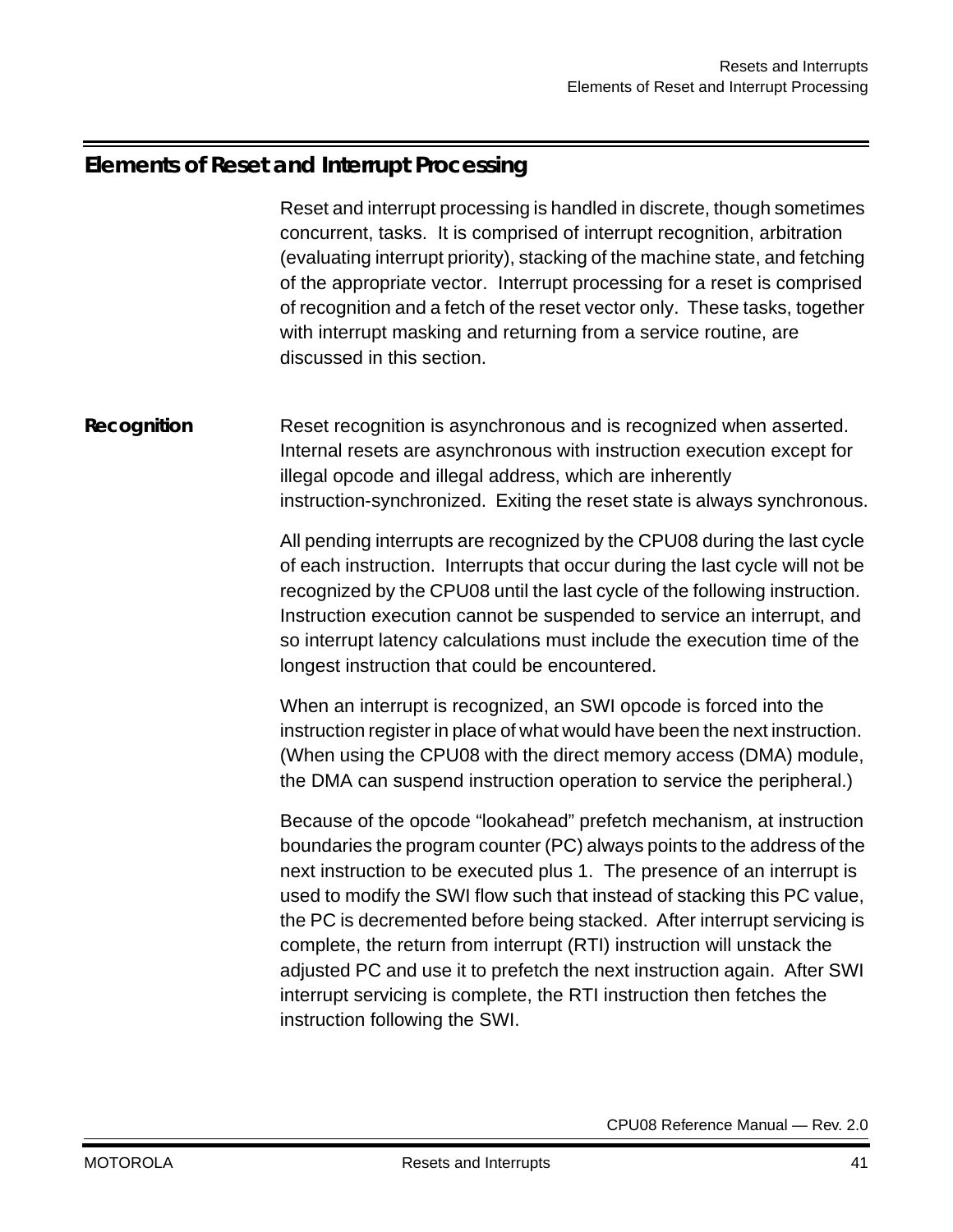- <span id="page-41-0"></span>Stacking To maintain object code compatibility, the M68HC08 interrupt stack frame is identical to that of the M6805 Family, as shown in **[Figure 13](#page-42-0)**. Registers are stacked in the order of PC, X, A, and CCR. They are unstacked in reverse order. Note that the CCR I bit (internal mask) is not set until after the CCR is stacked during cycle 6 of the interrupt stacking procedure. The stack pointer always points to the next available (empty) stack location.
	- **NOTE:** To maintain compatibility with the M6805 Family, H ( the high byte of the index register) is not stacked during interrupt processing. If the interrupt service routine modifies H or uses the indexed addressing mode, it is the user's responsibility to save and restore it prior to returning. See **Figure 12**.



**Figure 12. H Register Storage**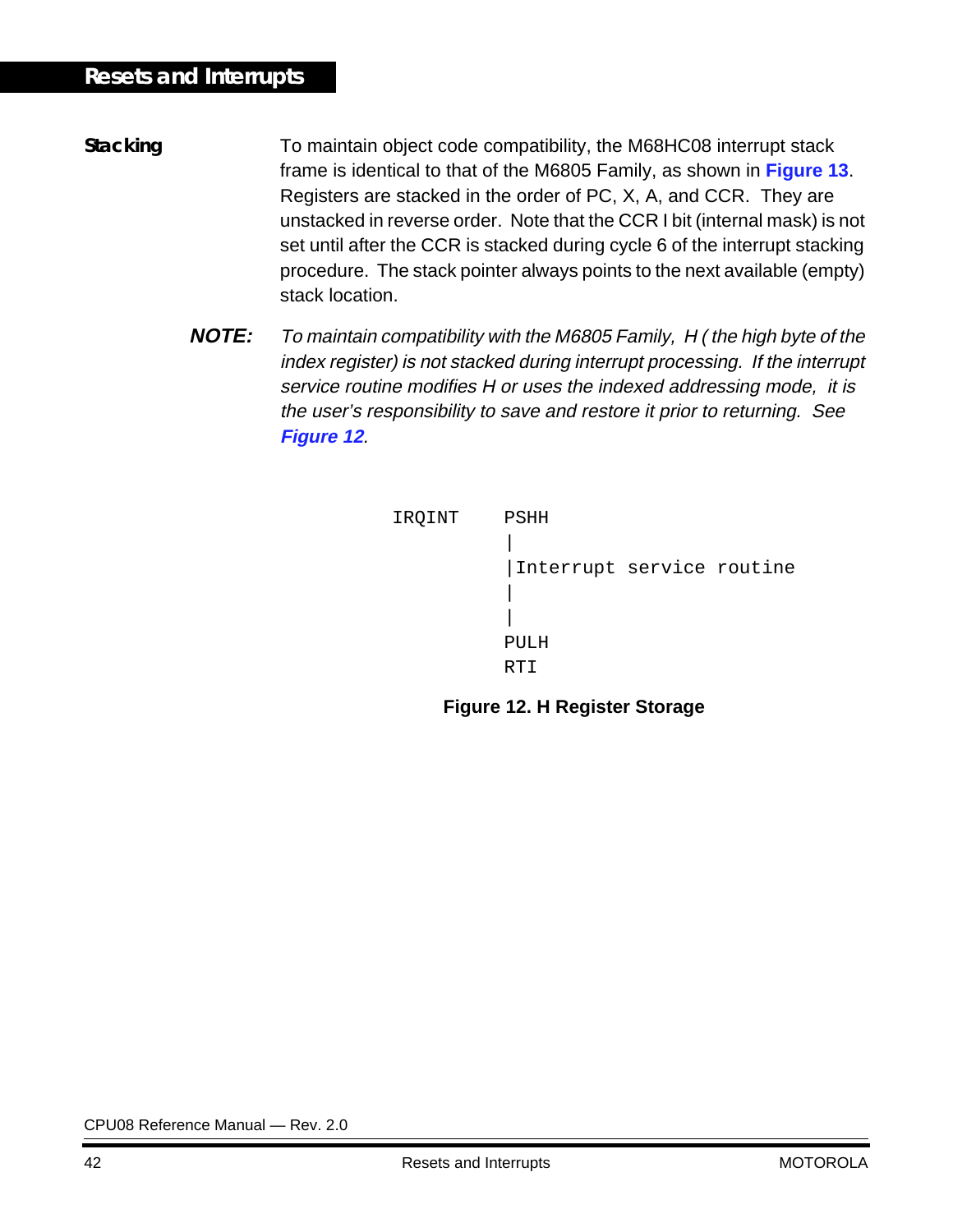<span id="page-42-0"></span>

\* High byte (H) of index register is not stacked.

#### **Figure 13. Interrupt Stack Frame**

**Arbitration** All reset sources always have equal and highest priority and cannot be arbitrated. Interrupts are latched, and arbitration is performed in the system integration module (SIM) at the start of interrupt processing. The arbitration result is a constant that the CPU08 uses to determine which vector to fetch. Once an interrupt is latched by the SIM, no other interrupt may take precedence, regardless of priority, until the latched interrupt is serviced (or the I bit is cleared). See **[Figure 14](#page-43-0)**.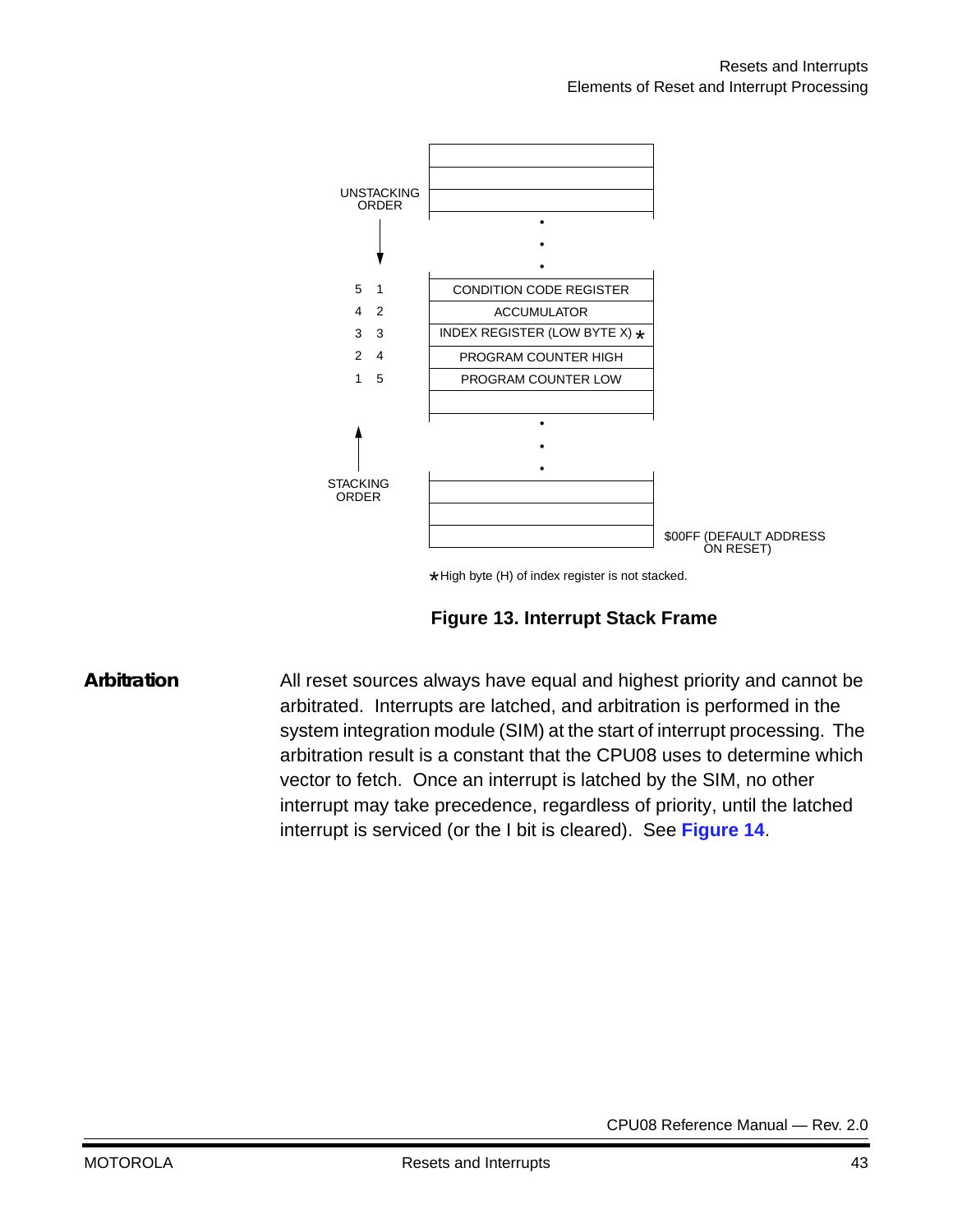## <span id="page-43-0"></span>**Resets and Interrupts**



#### **Figure 14. Interrupt Processing Flow and Timing**

CPU08 Reference Manual — Rev. 2.0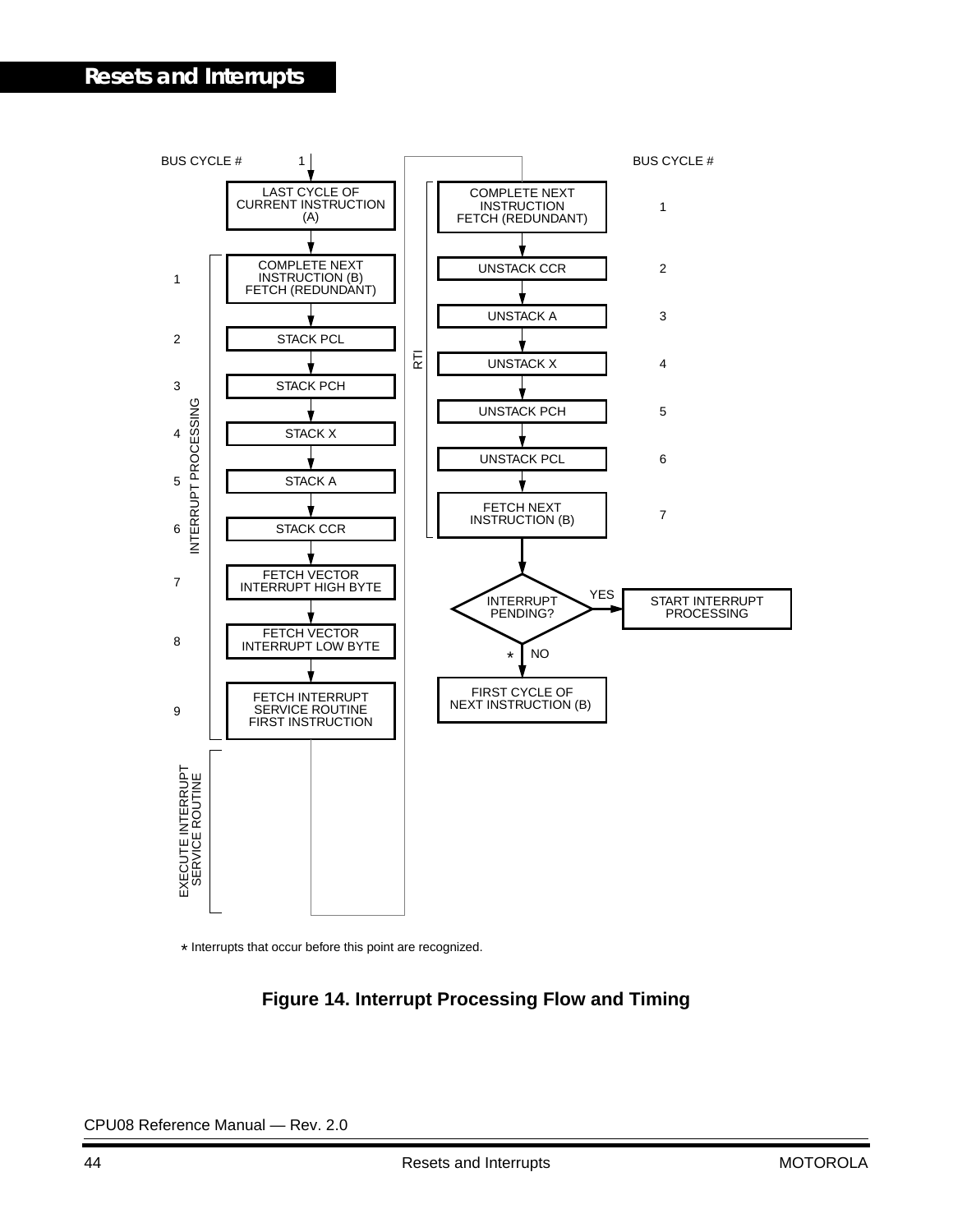<span id="page-44-0"></span>**Masking** Reset is non-maskable. All other interrupts can be enabled or disabled by the I mask bit in the CCR or by local mask bits in the peripheral control registers. The I bit may also be modified by execution of the SEI, CLI, or TAP instructions. The I bit is modified in the first cycle of each instruction (these are all two-cycle instructions). The I bit is also set during interrupt processing (see **[Recognition](#page-40-0)** on page 41) and is cleared during the second cycle of the RTI instruction when the CCR is unstacked, provided that the stacked CCR I bit is not modified at the interrupt service routine. (See **[Returning to Calling Program](#page-46-0)** on page [47](#page-46-0).)

> In all cases where the I bit can be modified, it is modified at least one cycle prior to the last cycle of the instruction or operation, which guarantees that the new I-bit state will be effective prior to execution of the next instruction. For example, if an interrupt is recognized during the CLI instruction, the LDA instruction will not be executed before the interrupt is serviced. See **Figure 15**.



#### **Figure 15. Interrupt Recognition Example 1**

If an interrupt is pending upon exit from the original interrupt service routine, it will also be serviced before the LDA instruction is executed. Note that the LDA opcode is prefetched by both the INT1 and INT2 RTI instructions. However, in the case of the INT1 RTI prefetch, this is a redundant operation. See **[Figure 16](#page-45-0)**.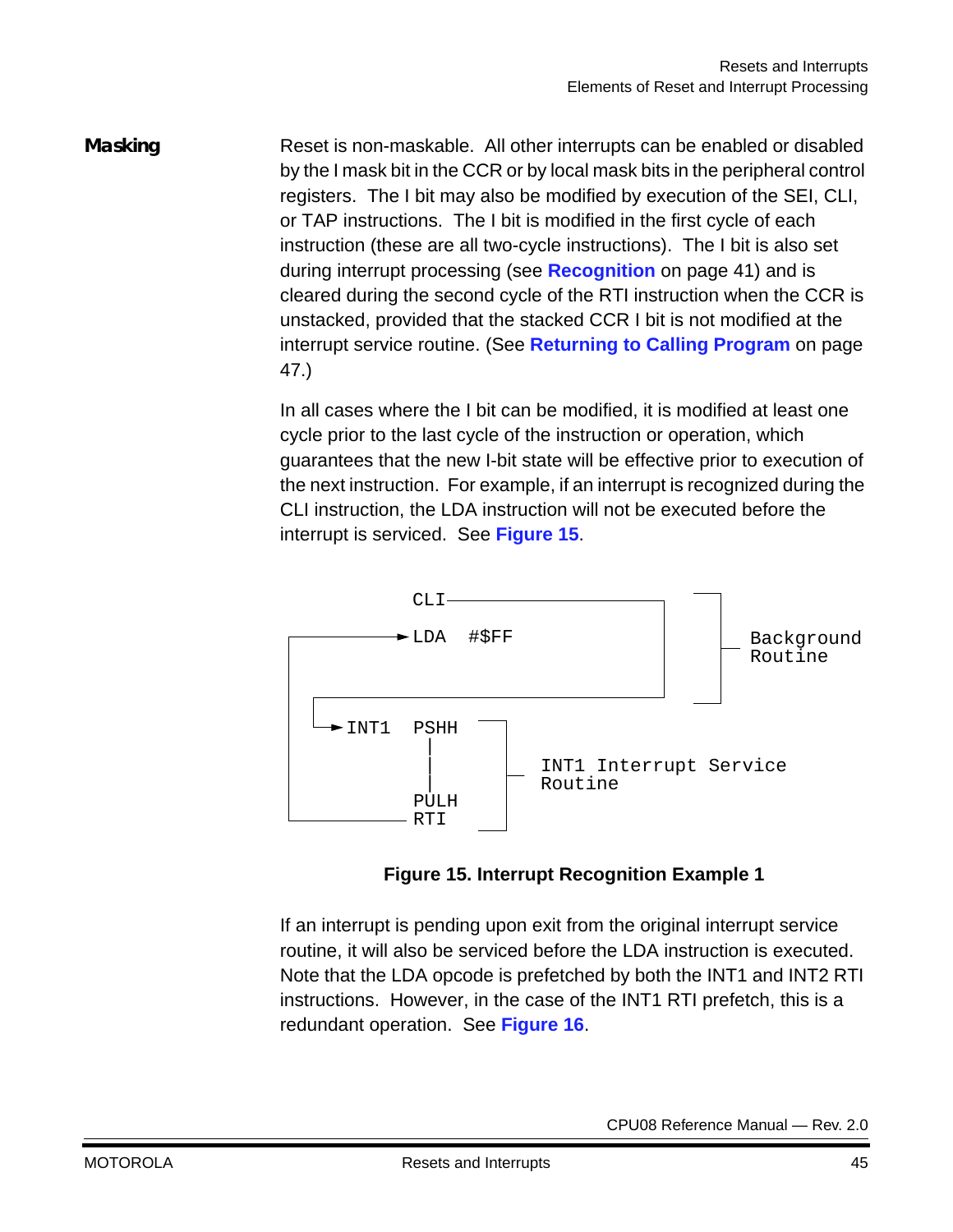<span id="page-45-0"></span>

#### **Figure 16. Interrupt Recognition Example 2**

Similarly, in **Figure 17**, if an interrupt is recognized during the CLI instruction, it will be serviced before the SEI instruction sets the I bit in the CCR.



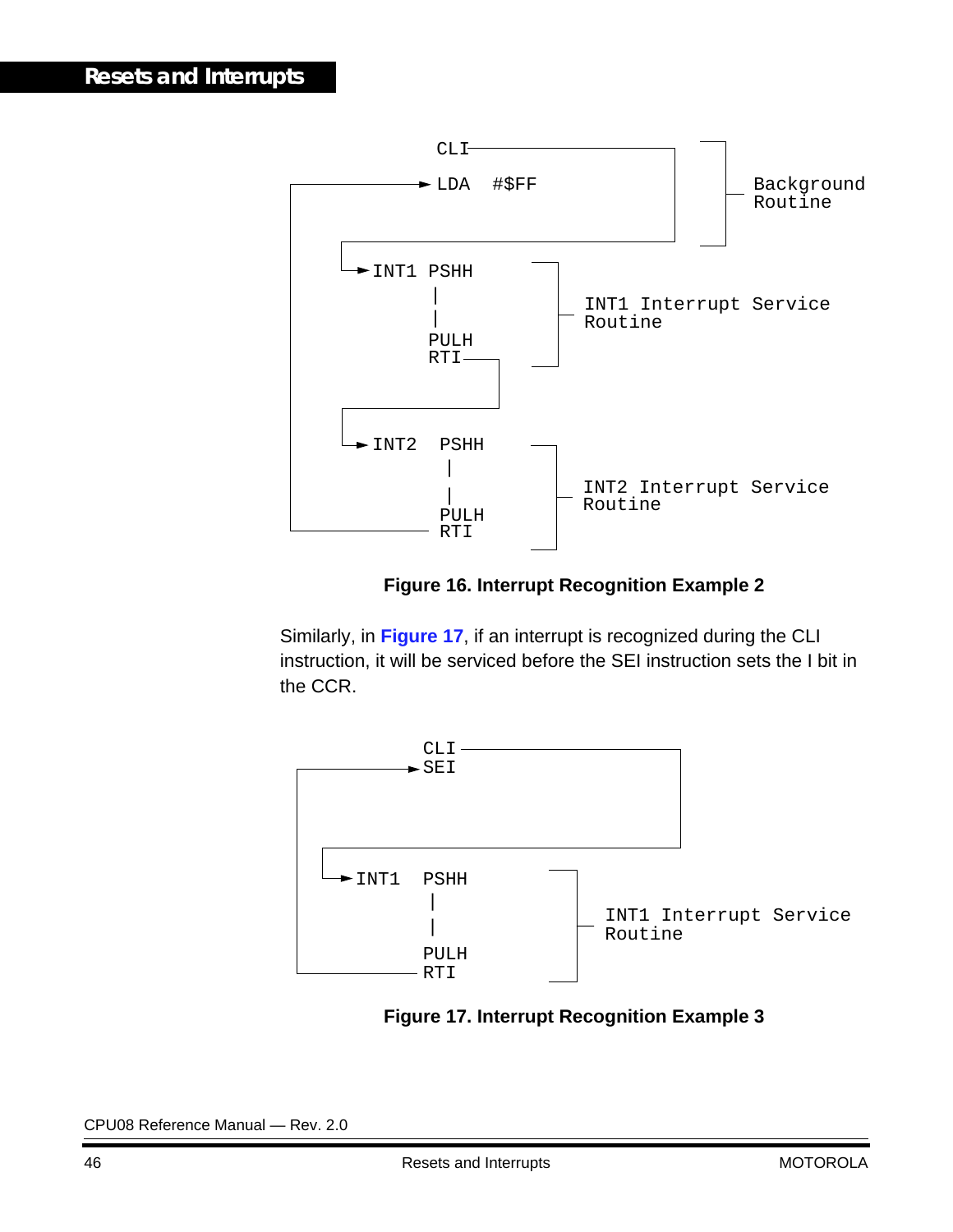<span id="page-46-0"></span>**Returning to Calling Program** When an interrupt has been serviced, the RTI instruction terminates interrupt processing and returns to the program that was running at the time of the interrupt. In servicing the interrupt, some or all of the CPU08 registers will have changed. To continue the former program as though uninterrupted, the registers must be restored to the values present at the time the former program was interrupted. The RTI instruction takes care of this by pulling (loading) the saved register values from the stack memory. The last value to be pulled from the stack is the program counter, which causes processing to resume at the point where it was interrupted.

> Unstacking the CCR generally clears the I bit, which is cleared during the second cycle of the RTI instruction.

**NOTE:** Since the return I bit state comes from the stacked CCR, the user, by setting the I bit in the stacked CCR, can block all subsequent interrupts pending or otherwise, regardless of priority, from within an interrupt service routine.

| T DA | #\$08 |
|------|-------|
| ORA  | 1,SP  |
| STA  | 1,SP  |
| RTT. |       |

This capability can be useful in handling a transient situation where the interrupt handler detects that the background program is temporarily unable to cope with the interrupt load and needs some time to recover. At an appropriate juncture, the background program would reinstate interrupts after it has recovered.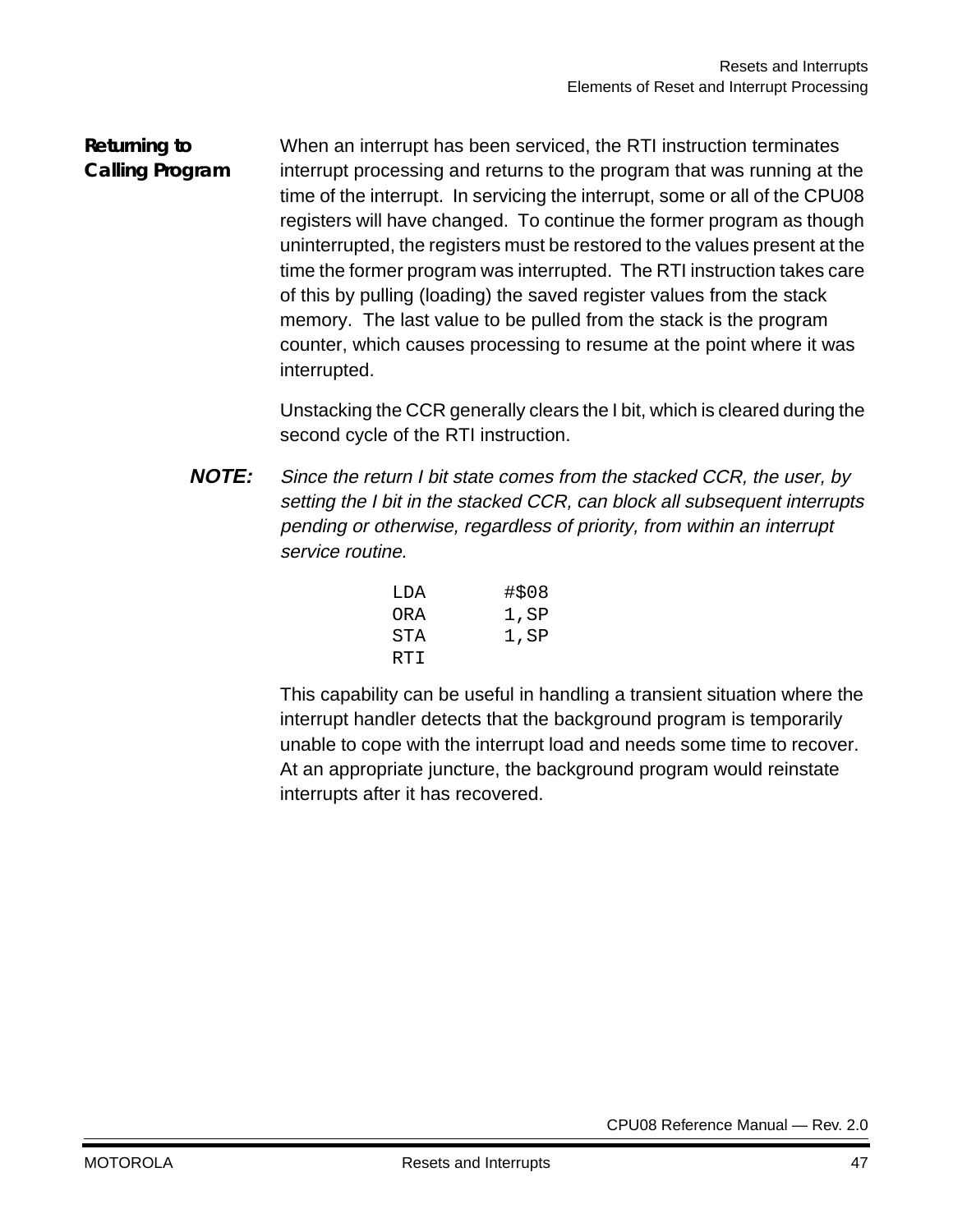## <span id="page-47-0"></span>**Reset Processing**

Reset forces the MCU to assume a set of initial conditions and to begin executing instructions from a predetermined starting address. For the M68HC08 Family, reset assertion is asynchronous with instruction execution, and so the initial conditions can be assumed to take effect almost immediately after applying an active low level to the reset pin, regardless of whether the clock has started. Internally, reset is a clocked process, and so reset negation is synchronous with an internal clock, as shown in **Figure 18**, which shows the internal timing for exiting a pin reset.



**Figure 18. Exiting Reset**

The reset system is able to actively pull down the reset output if reset-causing conditions are detected by internal systems. This feature can be used to reset external peripherals or other slave MCU devices.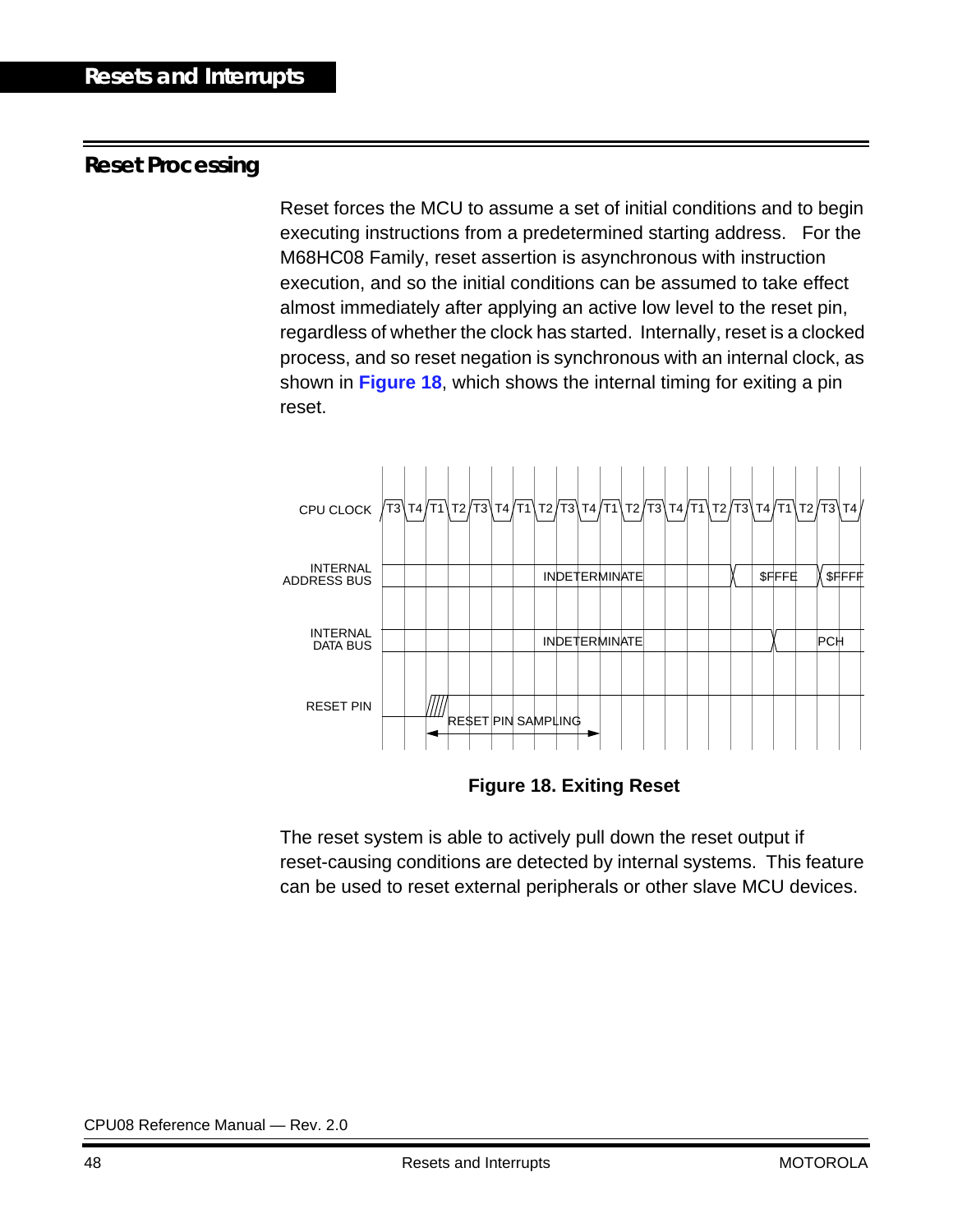<span id="page-48-0"></span>

| <b>Initial Conditions</b> | Once the reset condition is recognized, internal registers and control bits |
|---------------------------|-----------------------------------------------------------------------------|
| Established               | are forced to an initial state. These initial states are described          |
|                           | throughout this manual. These initial states in turn control on-chip        |
|                           | peripheral systems to force them to known startup states. Most of the       |
|                           | initial conditions are independent of the operating mode. The following     |
|                           | paragraphs summarize the initial conditions of the CPU08 and                |
|                           | input/output (I/O) as they leave reset.                                     |

- **CPU** After reset the CPU08 fetches the reset vector from locations \$FFFE and \$FFFF (when in monitor mode, the reset vector is fetched from \$FEFE and \$FEFF), loads the vector into the PC, and begins executing instructions. The stack pointer is loaded with \$00FF. The H register is cleared to provide compatibility for existing M6805 object code. All other CPU08 registers are indeterminate immediately after reset; however, the I interrupt mask bit in the condition code register is set to mask any interrupts, and the STOP and WAIT latches are both cleared.
- **Operating Mode Selection** The CPU08 has two modes of operation useful to the user: user mode and monitor mode. The monitor mode is the same as user mode except that alternate vectors are used by forcing address bit A8 to 0 instead of 1. The reset vector is therefore fetched from addresses \$FEFE and FEFF instead of FFFE and FFFF. This offset allows the CPU08 to execute code from the internal monitor firmware instead of the user code. (Refer to the appropriate technical data manual for specific information regarding the internal monitor description.)

The mode of operation is latched on the rising edge of the reset pin. The monitor mode is selected by connecting two port lines to  $V_{SS}$  and applying an over-voltage of approximately 2 x  $V_{DD}$  to the  $\overline{IRQ1}$  pin concurrent with the rising edge of reset. (See **Table 1**.) Port allocation varies from port to port.

| <b>IRQ1</b> Pin   | Port x | Port y | <b>Mode</b> |
|-------------------|--------|--------|-------------|
| $\leq$ $V_{DD}$   |        |        | User        |
| $2 \times V_{DD}$ |        |        | Monitor     |

**Table 1. Mode Selection**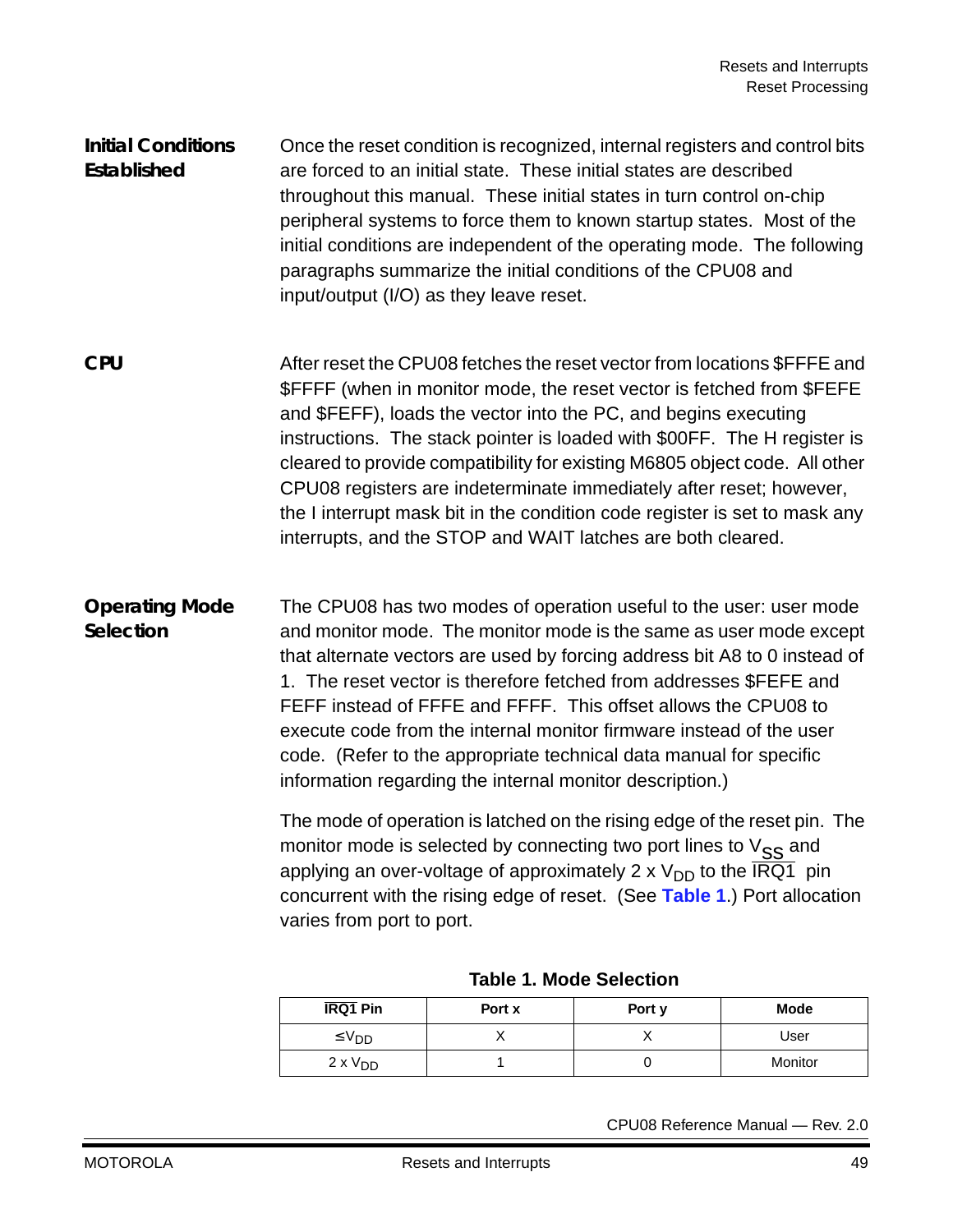<span id="page-49-0"></span>**Reset Sources** The system integration module (SIM) has master reset control and may include, depending upon device implementation, any of the following typical reset sources: External reset (RESET pin) • Power-on reset (POR) circuit • COP watchdog • Illegal opcode reset • Illegal address reset • Low voltage inhibit (LVI) reset A reset immediately stops execution of the current instruction. All resets produce the vector \$FFFE/\$FFFF and assert the internal reset signal. The internal reset causes all registers to return to their default values and all modules to return to their reset state. **External Reset** A logic zero applied to the **RESET** pin asserts the internal reset signal, which halts all processing on the chip. The CPU08 and peripherals are reset. **Active Reset from an Internal Source** All internal reset sources actively pull down the RESET pin to allow the resetting of external peripherals. The RESET pin will be pulled down for 16 bus clock cycles; the internal reset signal will continue to be asserted for an additional 16 cycles after that. If the RESET pin is still low at the the end of the second 16 cycles, then an external reset has occurred. If the pin is high, the appropriate bit will be set to indicate the source of the reset. The active reset feature allows the part to issue a reset to peripherals and other chips within a system built around an M68HC08 microcontroller.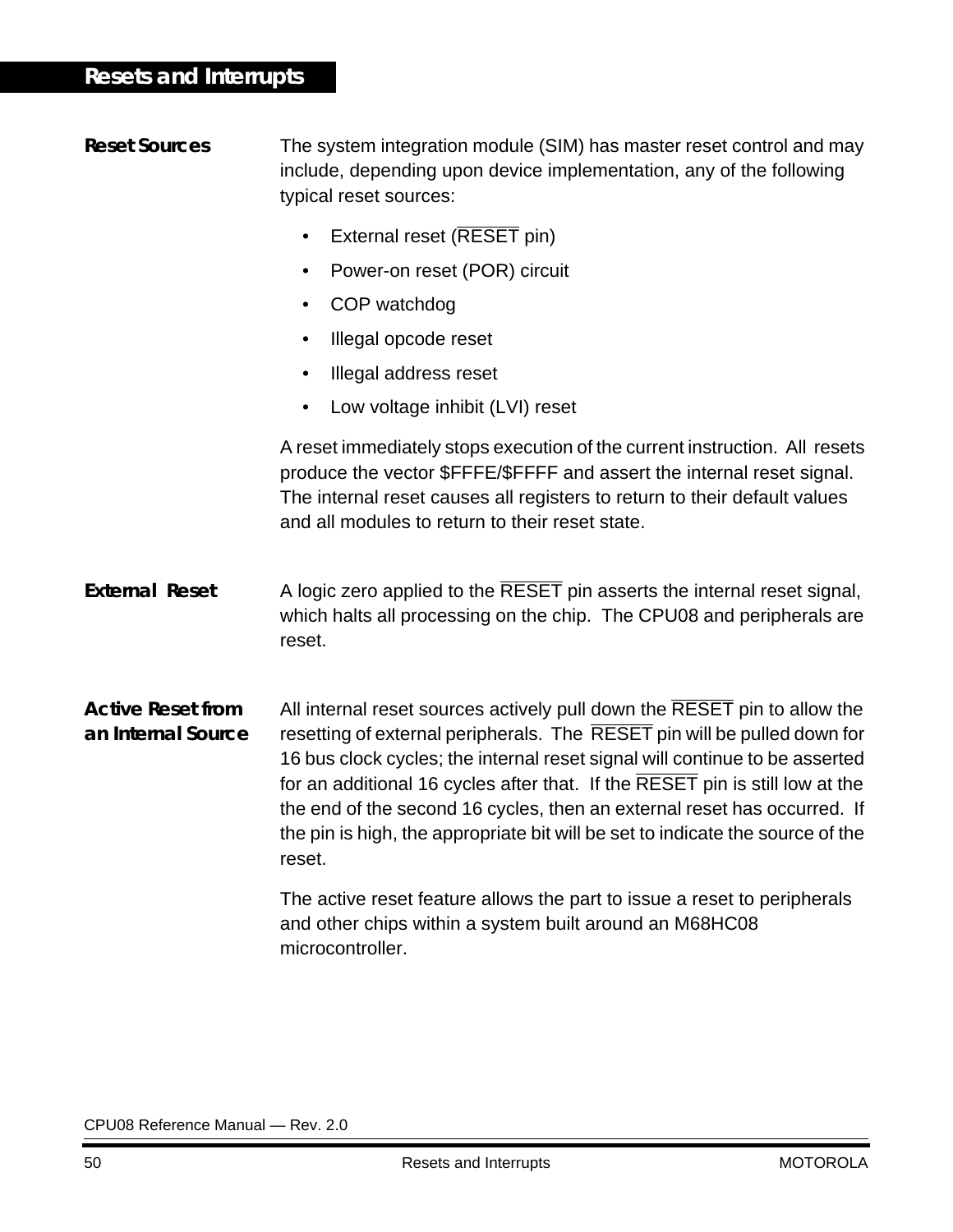## <span id="page-50-0"></span>**Interrupt Processing**

The group of instructions executed in response to an interrupt is called an interrupt service routine. These routines are much like subroutines except that they are called through the automatic hardware interrupt mechanism rather than by a subroutine call instruction, and all CPU08 registers, except the H register, are saved on the stack. (See **[I —](#page-29-0) [Interrupt Mask](#page-29-0)** on page 30).

An interrupt (provided it is enabled) causes normal program flow to be suspended as soon as the currently executing instruction finishes. The interrupt logic then pushes the contents of all CPU08 registers onto the stack, except the H register, so that the CPU08 contents can be restored after the interrupt is finished. After stacking the CPU08 registers, the vector for the highest priority pending interrupt source is loaded into the program counter and execution continues with the first instruction of the interrupt service routine.

 An interrupt is concluded with a return from interrupt (RTI) instruction, which causes all CPU08 registers and the return address to be recovered from the stack, so that the interrupted program can resume as if there had been no interruption.

Interrupts can be enabled or disabled by the mask bit (I bit) in the condition code register and by local enable mask bits in the on-chip peripheral control registers. The interrupt mask bits in the CCR provide a means of controlling the nesting of interrupts.

In rare cases it may be useful to allow an interrupt routine to be interrupted. (See **[Nesting of Multiple Interrupts](#page-52-0)** on page 53.) However, nesting is discouraged because it greatly complicates a system and rarely improves system performance.

By default, the interrupt structure inhibits interrupts during the interrupt entry sequence by setting the interrupt mask bit(s) in the CCR. As the CCR is recovered from the stack during the return from interrupt, the condition code bits return to the enabled state so that additional interrupts can be serviced.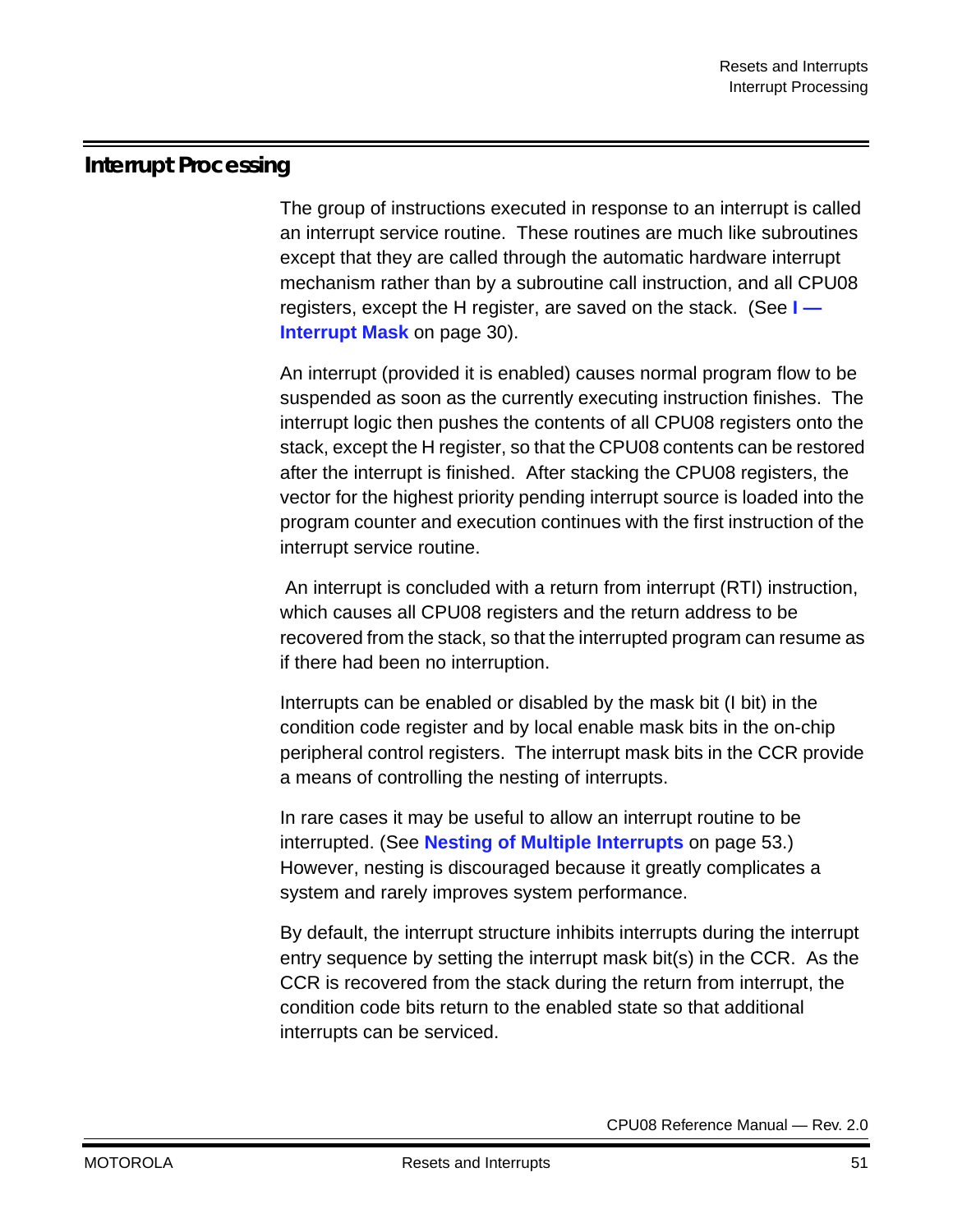Upon reset, the I bit is set to inhibit all interrupts. After minimum system initialization, software may clear the I bit by a TAP or CLI instruction, thus enabling interrupts.

<span id="page-51-0"></span>**Interrupt Sources and Priority** The CPU08 can have 128 separate vectors including reset and software interrupt (SWI), which leaves 126 inputs for independent interrupt sources. (See **Table 2**.)

**NOTE:** Not all CPU08 versions use all available interrupt vectors.

| <b>Address</b>     | <b>Reset</b>              | <b>Priority</b> |
|--------------------|---------------------------|-----------------|
| <b>FFFE</b>        | Reset                     |                 |
| <b>FFFC</b>        | SWI                       | $\mathfrak{p}$  |
| <b>FFFA</b>        | IREQ[0]                   | 3               |
| $\cdot$<br>$\cdot$ | $\cdot$<br>$\blacksquare$ |                 |
| FF <sub>02</sub>   | <b>IREQ[124]</b>          | 127             |
| FF <sub>00</sub>   | IREQ[125]                 | 128             |

**Table 2. HC08 Vectors**

When the system integration module (SIM) receives an interrupt request, processing begins at the next instruction boundary. The SIM performs the priority decoding necessary if more than one interrupt source is active at the same time. Also, the SIM encodes the highest priority interrupt request into a constant that the CPU08 uses to generate the corresponding interrupt vector.

**NOTE:** The interrupt source priority for any specific module may not always be the same in different M68HC08 versions. For details about the priority assigned to interrupt sources in a specific M68HC08 device, refer to the SIM section of the technical data manual written for that device.

> SWI as an instruction has the highest priority other than reset; once the SWI opcode is fetched, no other interrupt can be honored until the SWI vector has been fetched.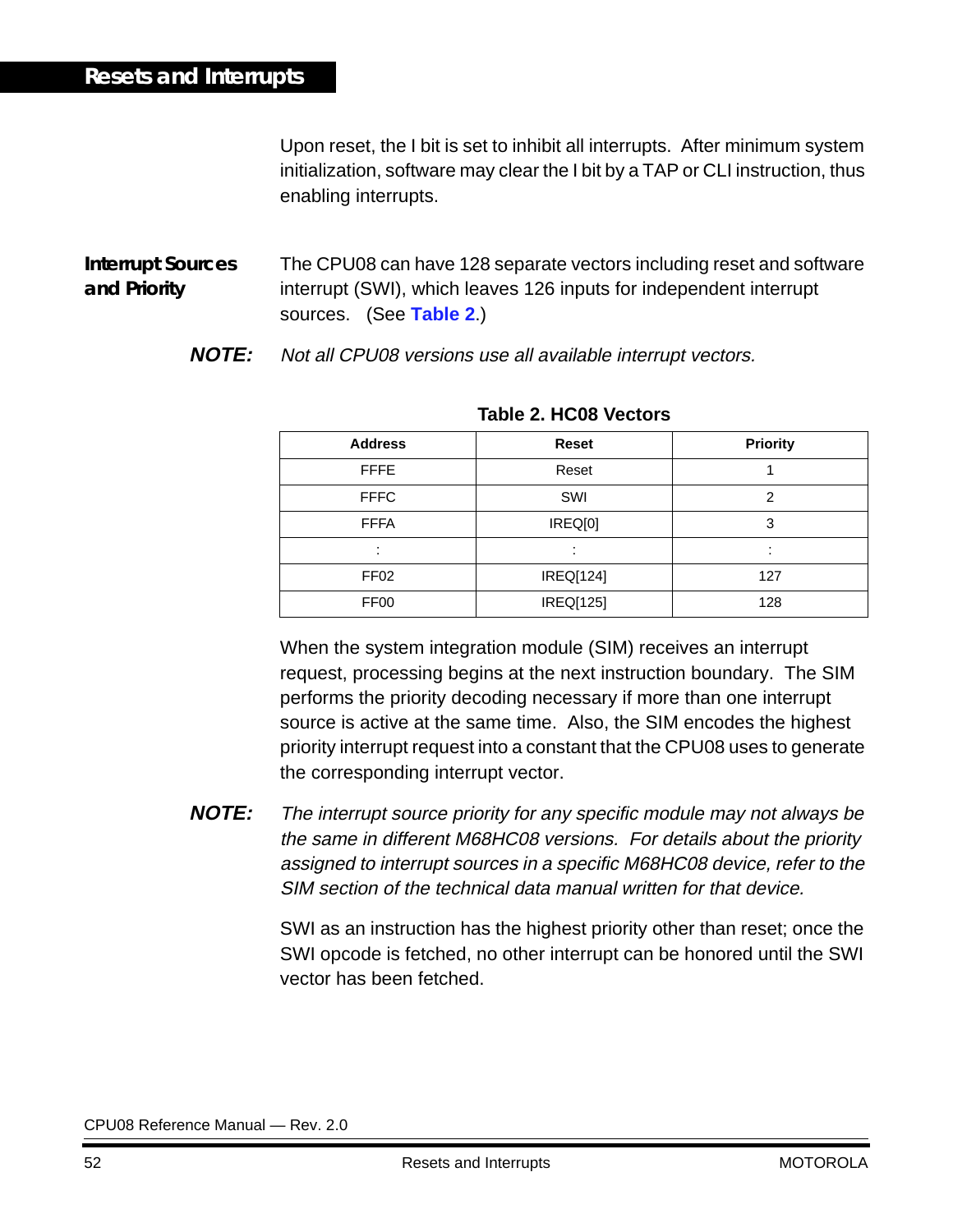<span id="page-52-0"></span>

| Interrupts in STOP<br>and WAIT Modes               | In WAIT mode the CPU clocks are disabled, but other module clocks<br>remain active. A module that is active during WAIT mode can wake up<br>the CPU08 by an interrupt if the interrupt is enabled. Processing of the<br>interrupt begins immediately.                                                                                                                                                                                                                                                                                                                           |
|----------------------------------------------------|---------------------------------------------------------------------------------------------------------------------------------------------------------------------------------------------------------------------------------------------------------------------------------------------------------------------------------------------------------------------------------------------------------------------------------------------------------------------------------------------------------------------------------------------------------------------------------|
|                                                    | In STOP mode, the system clocks do not run. The system control<br>module inputs are conditioned so that they can be asynchronous. A<br>particular module can wake the part up from STOP mode with an<br>interrupt provided that the module has been designed to do so.                                                                                                                                                                                                                                                                                                          |
| <b>Nesting of Multiple</b><br><b>Interrupts</b>    | Under normal circumstances, CPU08 interrupt processing arbitrates<br>multiple pending interrupts, selects the highest, and leaves the rest<br>pending. The I bit in the CCR is also set, preventing nesting of interrupts.<br>While an interrupt is being serviced, it effectively becomes the highest<br>priority task for the system. When servicing is complete, the assigned<br>interrupt priority is re-established.                                                                                                                                                       |
|                                                    | In certain systems where, for example, a low priority interrupt contains a<br>long interrupt service routine, it may not be desirable to lock out all higher<br>priority interrupts while the low priority interrupt executes. Although not<br>generally advisable, controlled nesting of interrupts can be used to solve<br>problems of this nature.                                                                                                                                                                                                                           |
|                                                    | If nesting of interrupts is desired, the interrupt mask bit(s) must be<br>cleared after entering the interrupt service routine. Care must be taken<br>to specifically mask (disable) the present interrupt with a local enable<br>mask bit or clear the interrupt source flag before clearing the mask bit in<br>the CCR. Failure to do so will cause the same source to immediately<br>interrupt, which will rapidly consume all available stack space.                                                                                                                        |
| Allocating<br><b>Scratch Space</b><br>on the Stack | In some systems, it is useful to allocate some local variable or scratch<br>space on the stack for use by the interrupt service routine. Temporary<br>storage can also be obtained using the PSH and PUL instructions;<br>however, the last in first out (LIFO) structure of the stack makes this<br>impractical for more than one or two bytes. The CPU08 features the AIS<br>(16-bit add to stack pointer) instruction to allocate space. The stack<br>pointer indexing instructions can then be used to access this data space,<br>as demonstrated in the following example. |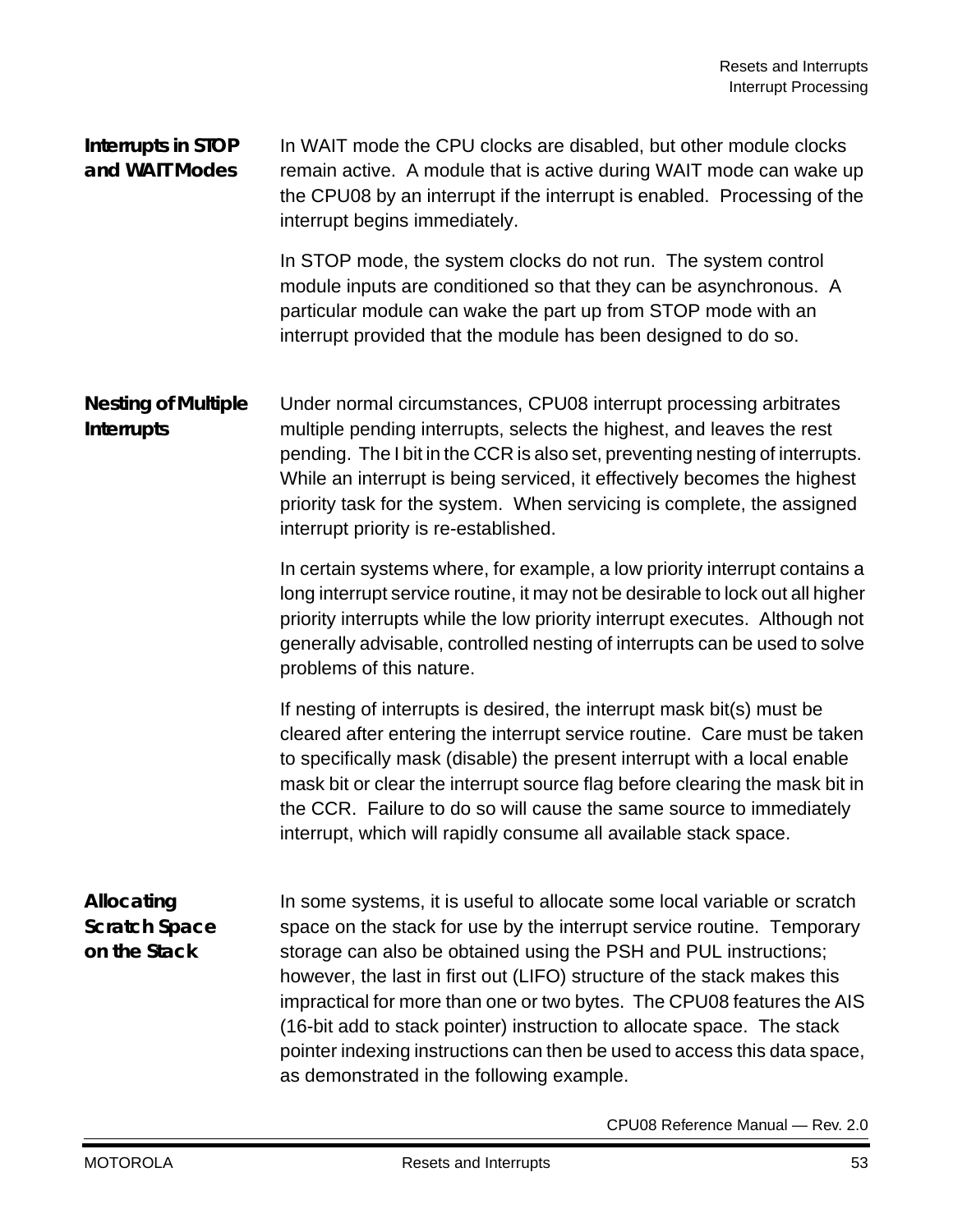| IRQINT                                                        | PSHH<br>AIS<br>STA        | $# - 16$<br>3, SP | <i>Save</i> H register<br>Allocate 16 bytes of local storage<br>Store a value in the second byte<br><i>i</i> of local space                                                                                                                        |
|---------------------------------------------------------------|---------------------------|-------------------|----------------------------------------------------------------------------------------------------------------------------------------------------------------------------------------------------------------------------------------------------|
| $\ast$<br>Note:<br>$\star$<br>$\star$<br>$\star$<br>$\star$   |                           |                   | The stack pointer must always point to the next<br>empty stack location. The location addressed<br>by 0,SP should therefore never be used unless the<br>programmer can quarantee no subroutine calls from<br>within the interrupt service routine. |
|                                                               | LDA                       | 3.SP              | Read the value at a later time                                                                                                                                                                                                                     |
|                                                               | AIS<br>PULH<br><b>RTI</b> | #16               | :Clean up stack<br>Restore H register<br>;Return                                                                                                                                                                                                   |
| $^\star$<br>Note:<br>$\star$<br>$\star$<br>$\star$<br>$\star$ |                           |                   | Subroutine calls alter the offset from the SP to<br>the local variable data space because of the<br>stacked return address. If the user wishes to<br>access this data space from subroutines called                                                |
| *                                                             |                           |                   | from within the interrupt service routine, then<br>the offsets should be adjusted by +2 bytes for each                                                                                                                                             |

\* level of subroutine nesting.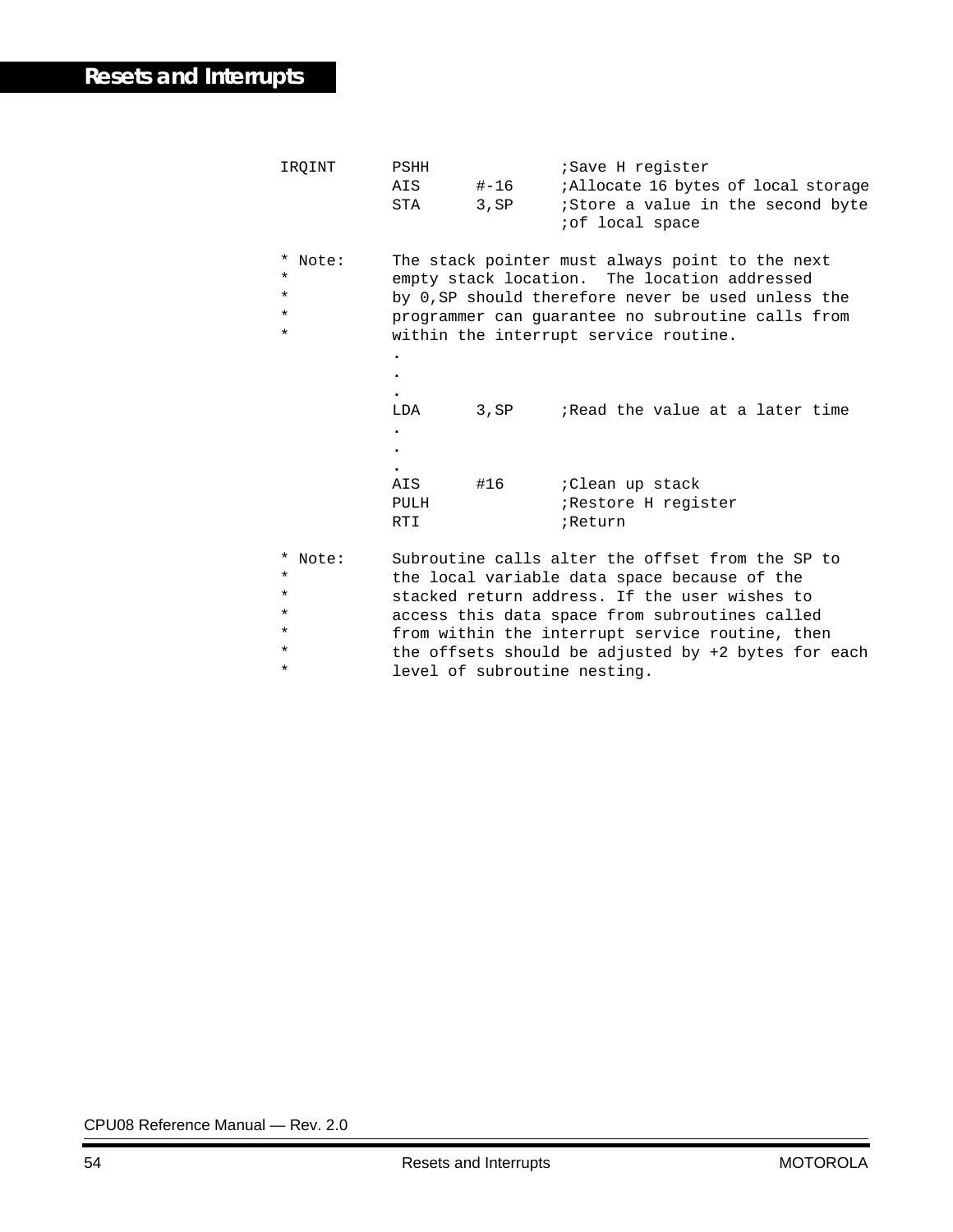# **Addressing Modes**

## **Contents**

| Memory to Memory Indexed to Direct with Post Increment 77 |
|-----------------------------------------------------------|
| Memory to Memory Direct to Indexed with Post Increment 78 |
|                                                           |
|                                                           |
|                                                           |

## **Introduction**

This section describes the addressing modes of the M68HC08 CPU.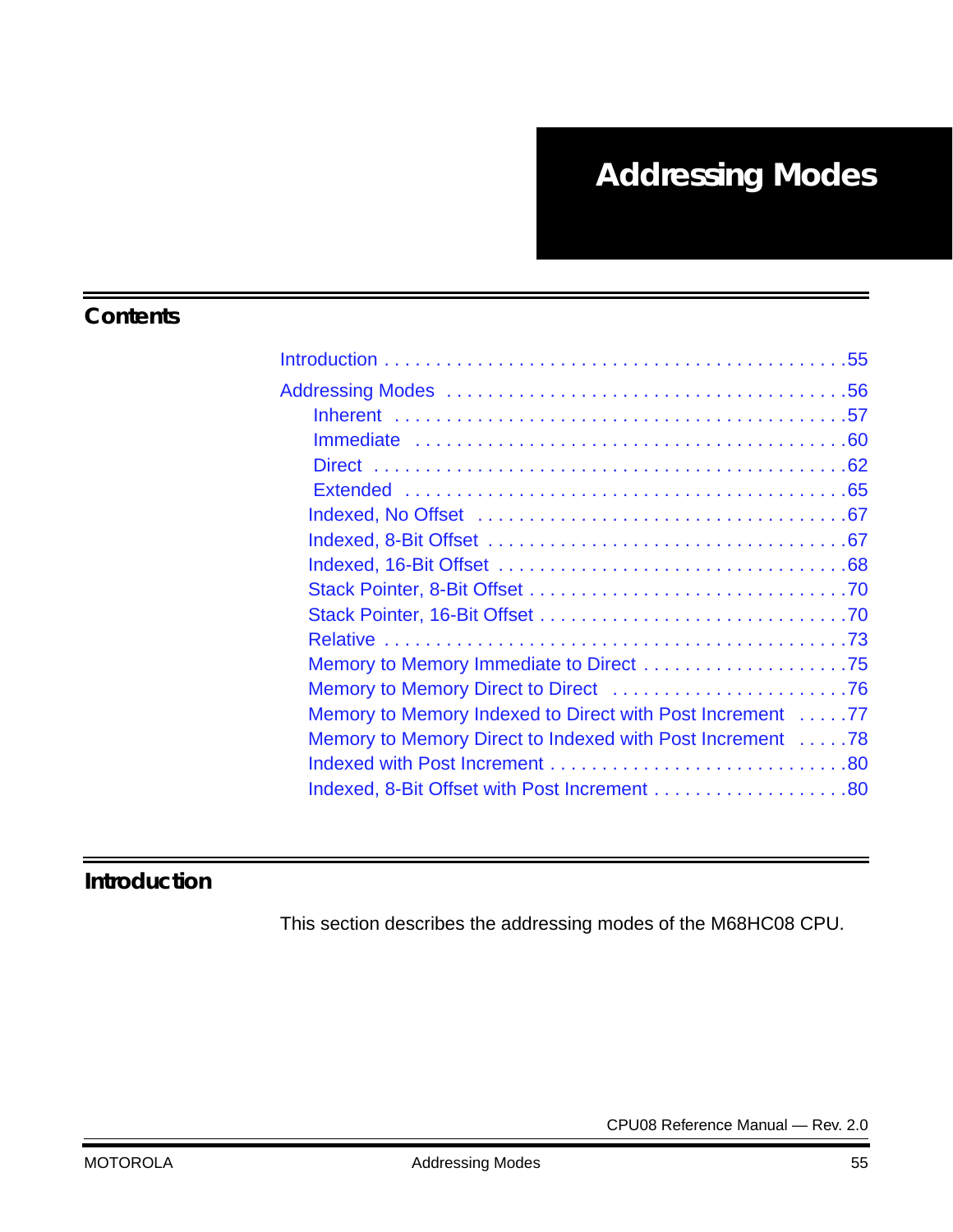## <span id="page-55-0"></span>**Addressing Modes**

The CPU uses 16 addressing modes for flexibility in accessing data. These addressing modes define how the CPU finds the data required to execute an instruction. The 16 addressing modes are as follows:

- Inherent
- Immediate
- Direct
- Extended
- Indexed, no offset
- Indexed, 8-bit offset
- Indexed, 16-bit offset
- Stack pointer, 8-bit offset
- Stack pointer, 16-bit offset
- Relative
- Memory to memory (4 modes)
- Indexed with post increment
- Indexed, 8-bit offset with post increment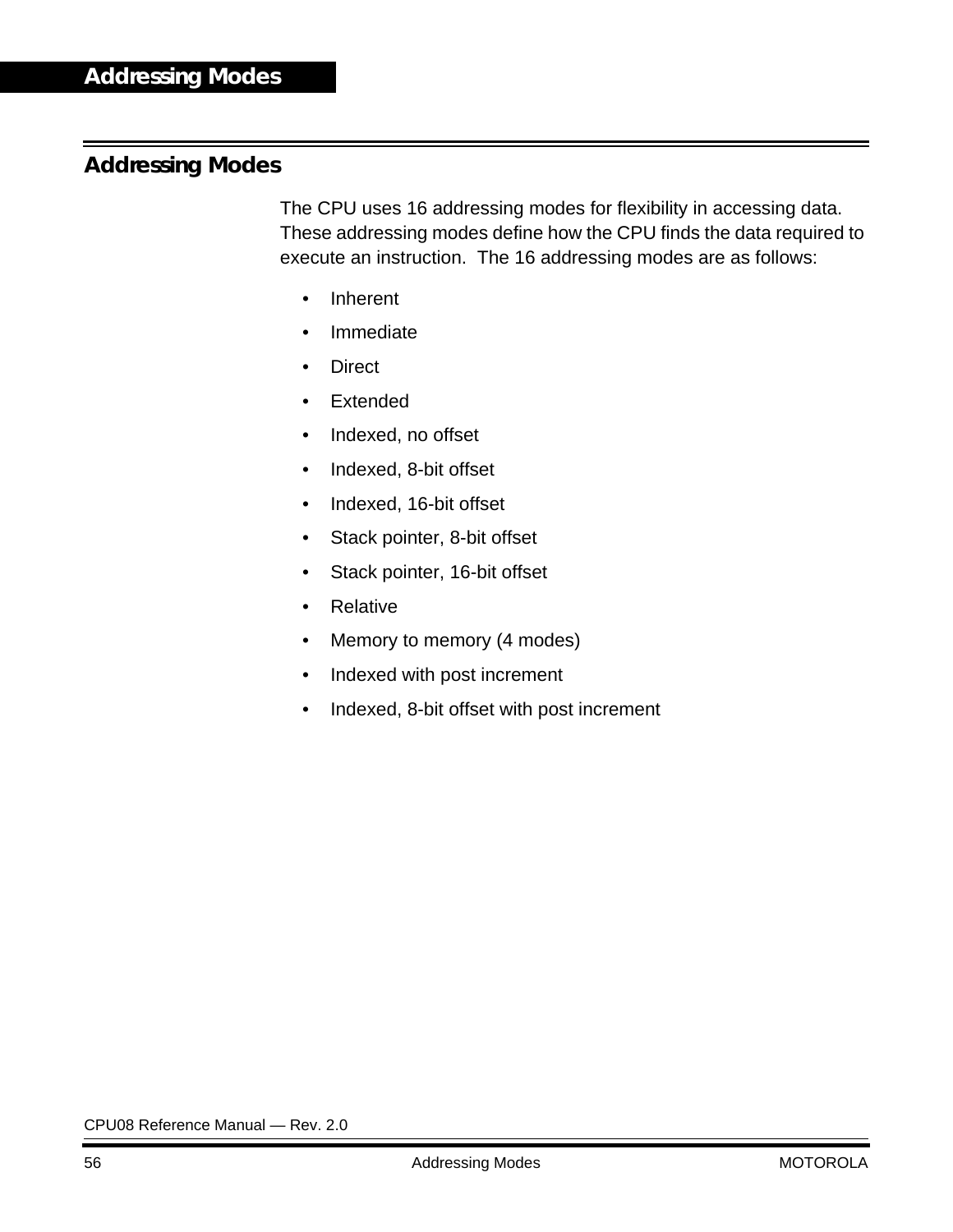## <span id="page-56-0"></span>**Inherent** Inherent instructions have no operand fetch associated with the instruction, such as decimal adjust accumulator (DAA), clear index high (CLRH), and divide (DIV). Some of the inherent instructions act on data in the CPU registers, such as clear accumulator (CLRA), and transfer condition code register to the accumulator (TPA). Inherent instructions require no memory address, and most are one byte long. **[Table 3](#page-57-0)** lists the instructions that use inherent addressing.

The following assembly language statements show examples of the inherent addressing mode. In the code example below and throughout this section, **bold** typeface instructions are examples of the specific addressing mode being discussed; a pound sign (#) before a number indicates an immediate operand. The default base is decimal. Hexadecimal numbers are represented by a dollar sign (\$) preceding the number. Some assemblers use hexadecimal as the default numbering system. Refer to the documentation for the particular assembler to determine the proper syntax.

| Machine<br>Code | Label | Operation | Operand | <b>Comments</b>                                             |
|-----------------|-------|-----------|---------|-------------------------------------------------------------|
| A657            | EX 1  | LDA       | #\$57   | $;A = $57$                                                  |
| AB45            |       | ADD       | #\$45   | $;A = $9C$                                                  |
| 72              |       | DAA       |         | $iA = $02$ w/carry                                          |
|                 |       |           |         | $ibit$ set = \$102                                          |
| A614            | EX 2  | LDA       | #20     | ;LS dividend in A                                           |
| 8C              |       | CLRH      |         | :Clear MS dividend                                          |
| AE03            |       | LDX       | #3      | ;Divisor in X                                               |
| 52              |       | DIV       |         | $; (H:A)/X \rightarrow A=06, H=02$                          |
| A630            | EX 3  | LDA       | #\$30   | $;A = $30$                                                  |
| 87              |       | PSHA      |         | Push \$30 on stack and<br>idecrement stack<br>pointer by 1; |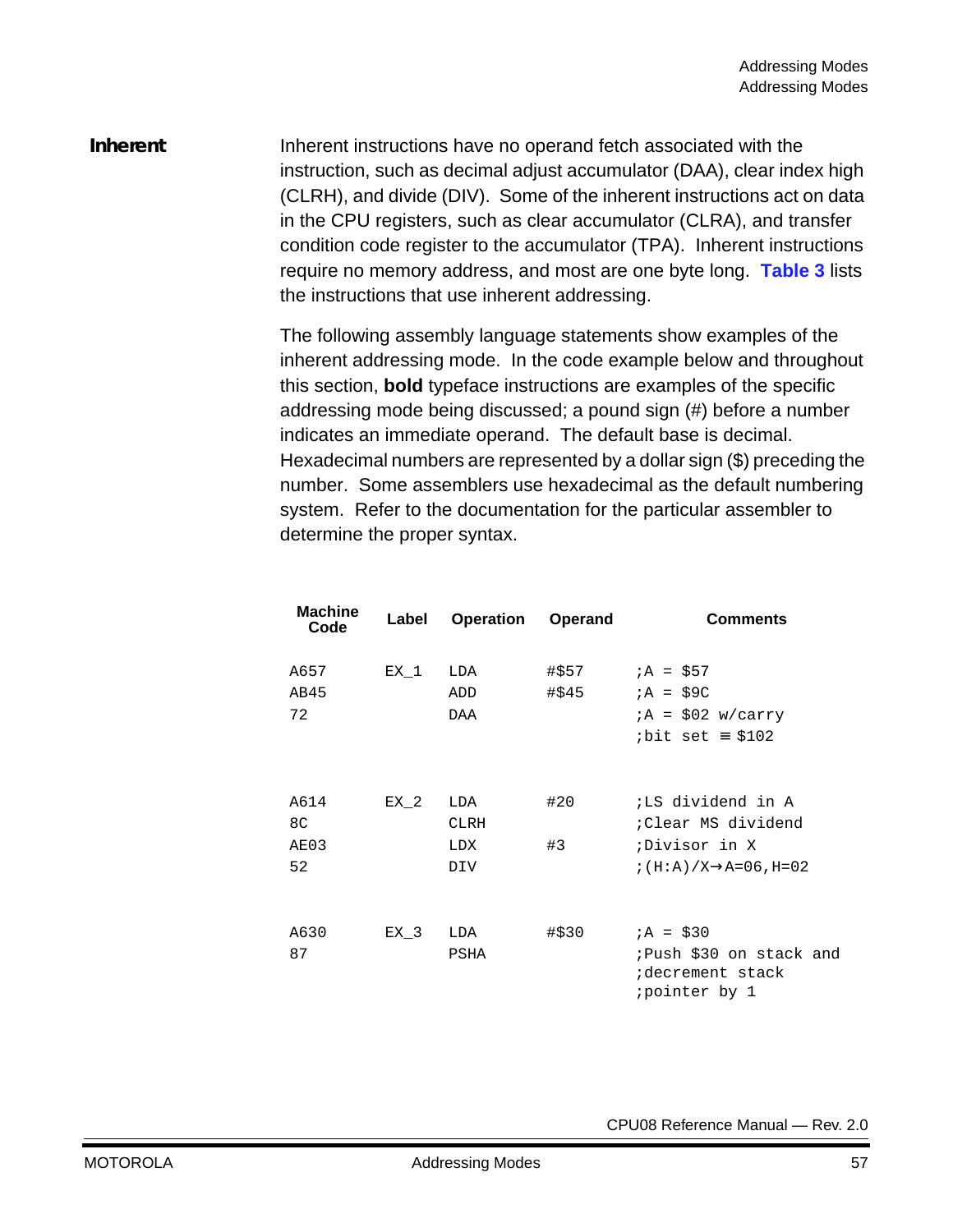<span id="page-57-0"></span>

|                                                                 | <b>Mnemonic</b> |
|-----------------------------------------------------------------|-----------------|
| <b>Arithmetic Shift Left</b>                                    | ASLA, ASLX      |
| Arithmetic Shift Right                                          | ASRA, ASRX      |
| Clear Carry Bit                                                 | <b>CLC</b>      |
| <b>Clear Interrupt Mask</b>                                     | <b>CLI</b>      |
| Clear                                                           | CLRA, CLRX      |
| Clear H (Index Register High)                                   | <b>CLRH</b>     |
| Complement                                                      | COMA, COMX      |
| Decimal Adjust Accumulator                                      | <b>DAA</b>      |
| Decrement Accumulator, Branch if Not Equal (\$00)               | <b>DBNZA</b>    |
| Decrement X (Index Register Low), Branch if<br>Not Equal (\$00) | <b>DBNZX</b>    |
| Decrement                                                       | DECA, DECX      |
| Divide (Integer 16-Bit by 8-Bit Divide)                         | <b>DIV</b>      |
| Increment                                                       | INCA, INCX      |
| Logical Shift Left                                              | LSLA, LSLX      |
| Logical Shift Right                                             | LSRA, LSRX      |
| Multiply                                                        | <b>MUL</b>      |
| Negate                                                          | NEGA, NEGX      |
| Nibble Swap Accumulator                                         | <b>NSA</b>      |
| No Operation                                                    | <b>NOP</b>      |
| Push Accumulator onto Stack                                     | <b>PSHA</b>     |
| Push H (Index Register High) onto Stack                         | <b>PSHH</b>     |
| Push X (Index Register Low) onto Stack                          | <b>PSHX</b>     |
| Pull Accumulator from Stack                                     | <b>PULA</b>     |
| Pull H (Index Register High) from Stack                         | <b>PULH</b>     |
| Pull X (Index Register Low) from Stack                          | <b>PULX</b>     |
| Rotate Left through Carry                                       | ROLA, ROLX      |
| Rotate Right through Carry                                      | RORA, RORX      |
| Reset Stack Pointer to \$00FF                                   | <b>RSP</b>      |

## **Table 3. Inherent Addressing Instructions**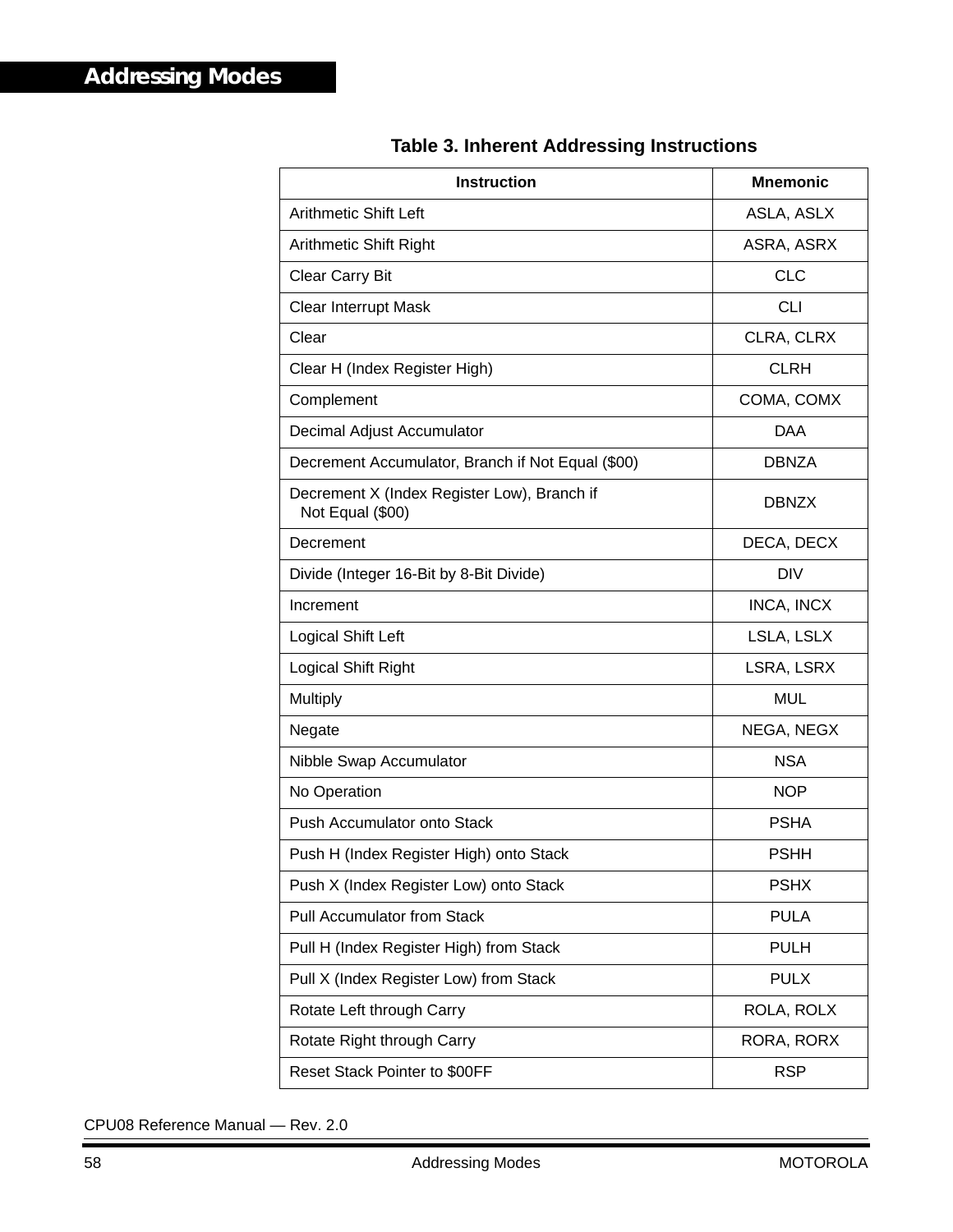| <b>Instruction</b>                              | <b>Mnemonic</b> |
|-------------------------------------------------|-----------------|
| Return from Interrupt                           | RTI             |
| Return from Subroutine                          | <b>RTS</b>      |
| Set Carry Bit                                   | <b>SEC</b>      |
| Set Interrupt Mask                              | SEI             |
| Enable IRQ and Stop Oscillator                  | <b>STOP</b>     |
| Software Interrupt                              | SWI             |
| Transfer Accumulator to Condition Code Register | TAP             |
| Transfer Accumulator to X (Index Register Low)  | <b>TAX</b>      |
| Transfer Condition Code Register to Accumulator | <b>TPA</b>      |
| Test for Negative or Zero                       | TSTA, TSTX      |
| Transfer Stack Pointer to Index Register (H:X)  | <b>TSX</b>      |
| Transfer X (Index Register Low) to Accumulator  | <b>TXA</b>      |
| Transfer Index Register (H:X) to Stack Pointer  | <b>TXS</b>      |
| Enable Interrupts and Halt CPU                  | WAIT            |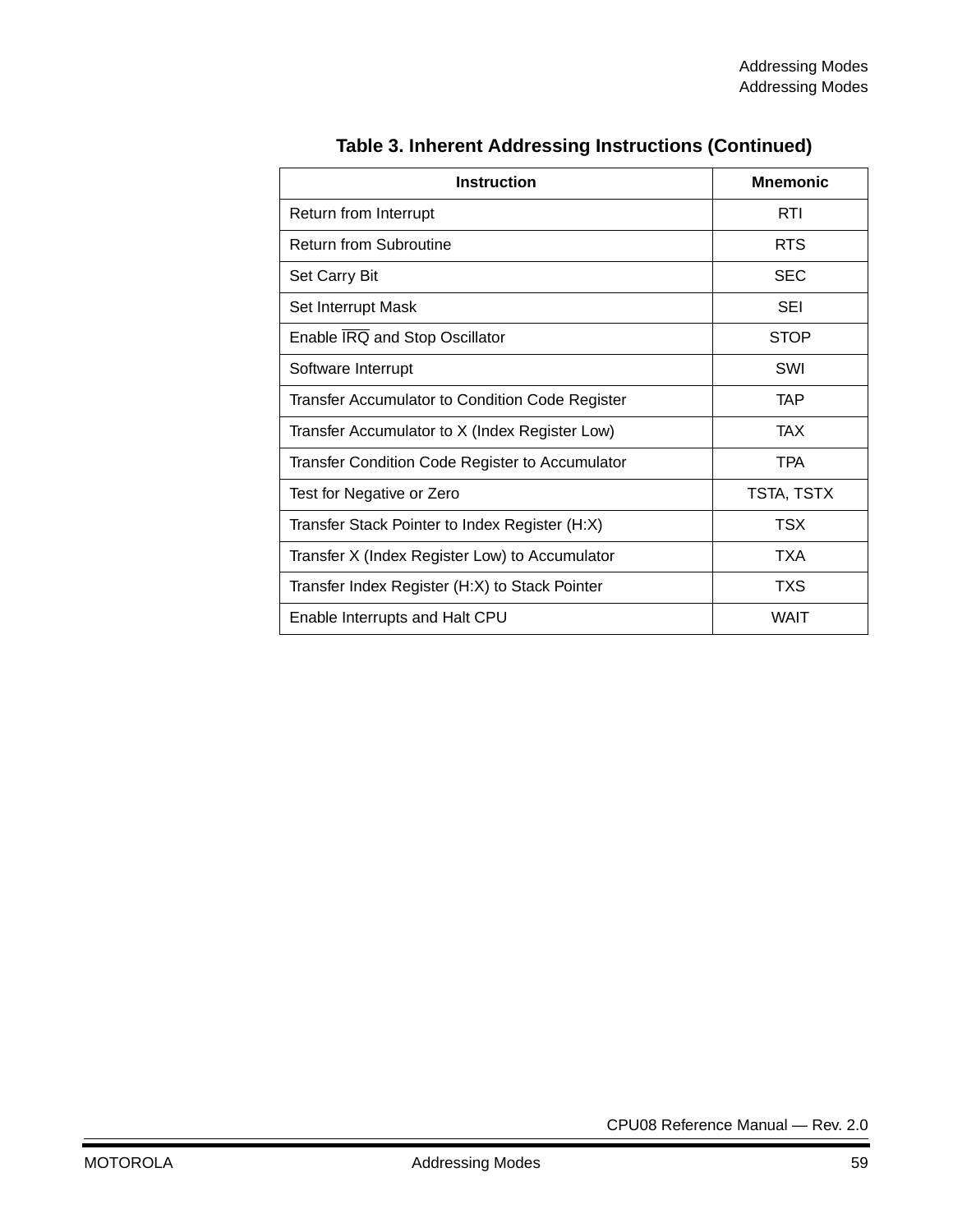<span id="page-59-0"></span>**Immediate** The operand in immediate instructions is contained in the bytes immediately following the opcode. The byte or bytes that follow the opcode are the value of the statement rather than the address of the value. In this case, the effective address of the instruction is specified by the # sign and implicitly points to the byte following the opcode. The immediate value is limited to either one or two bytes, depending on the size of the register involved in the instruction. **[Table 4](#page-60-0)** lists the instructions that use immediate addressing.

> Immediate instructions associated with the index register (H:X) are three-byte instructions: one byte for the opcode, two bytes for the immediate data byte. The following example code contains two immediate instructions: AIX (add immediate to H:X) and CPHX (compare H:X with immediate value). H:X is first cleared and then incremented by one until it contains \$FFFF. Once the condition specified by the CPHX becomes true, the program branches to START, and the process is repeated indefinitely.

| <b>Machine</b><br>Code | Label | <b>Operation</b> | Operand | <b>Comments</b>                   |
|------------------------|-------|------------------|---------|-----------------------------------|
| 5F                     | START | CLRX             |         | $iX = 0$                          |
| 8C                     |       | CLRH             |         | $iH = 0$                          |
| AF01                   | TAG   | AIX              | #1      | $; (H:X) = (H:X) + 1$             |
| 65FFFF                 |       | <b>CPHX</b>      | #\$FFFF | :Compare (H:X) to<br>$;$ $S$ FFFF |
| 26F9                   |       | BNE              | TAG     | <i>i</i> Loop until equal         |
| 20F5                   |       | <b>BRA</b>       | START   | ;Start over                       |
|                        |       |                  |         |                                   |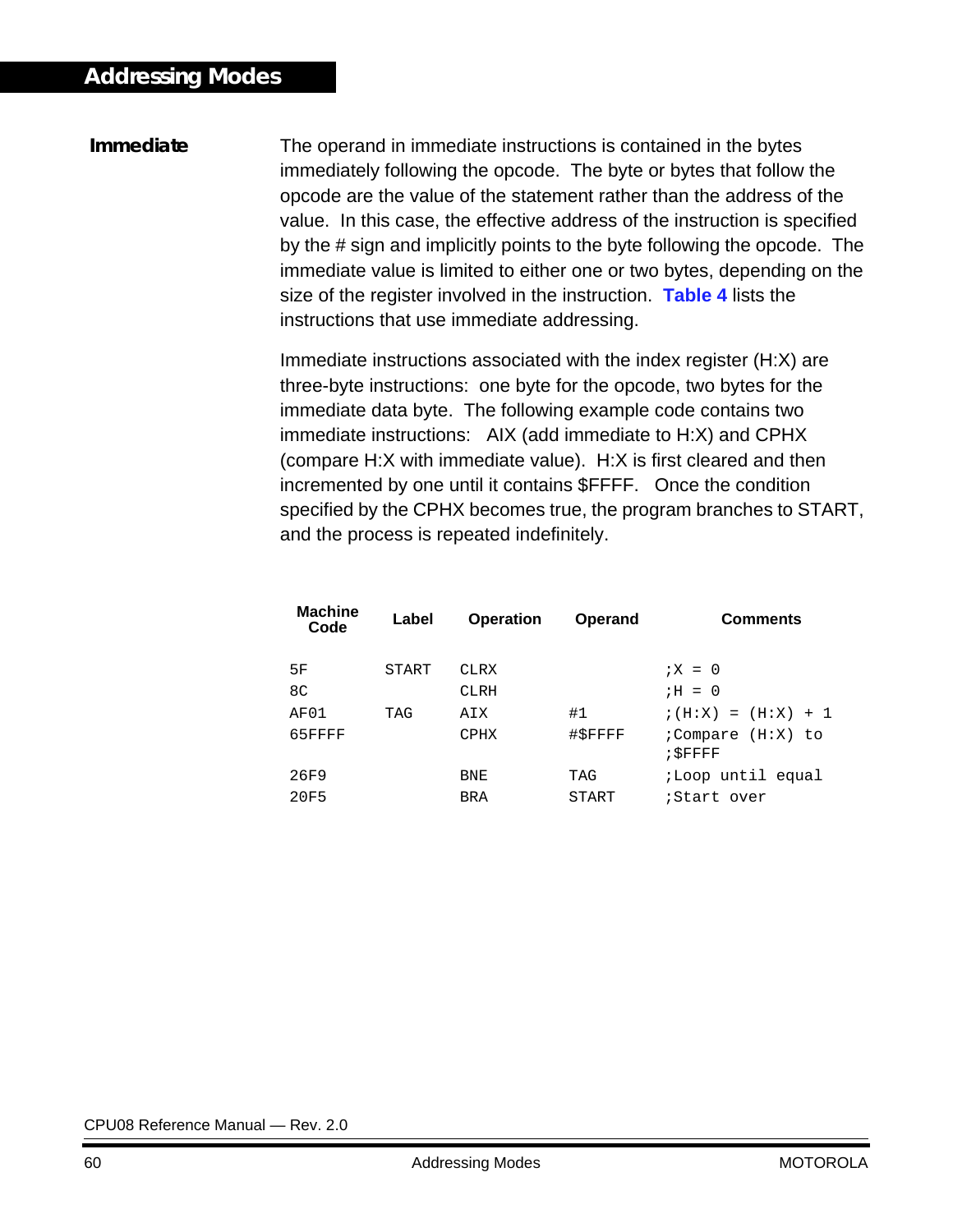<span id="page-60-0"></span>

| <b>Instruction</b>                                                          | <b>Mnemonic</b> |
|-----------------------------------------------------------------------------|-----------------|
| Add with Carry Immediate Value to Accumulator                               | <b>ADC</b>      |
| Add Immediate Value to Accumulator                                          | <b>ADD</b>      |
| Add Immediate Value (Signed) to Stack Pointer                               | <b>AIS</b>      |
| Add Immediate Value (Signed) to Index Register (H:X)                        | <b>AIX</b>      |
| Logical AND Immediate Value with Accumulator                                | <b>AND</b>      |
| Bit Test Immediate Value with Accumulator                                   | <b>BIT</b>      |
| Compare A with Immediate and Branch if Equal                                | <b>CBEQA</b>    |
| Compare X (Index Register Low) with Immediate and<br><b>Branch if Equal</b> | <b>CBEQX</b>    |
| Compare Accumulator with Immediate Value                                    | <b>CMP</b>      |
| Compare Index Register (H:X) with Immediate Value                           | <b>CPHX</b>     |
| Compare X (Index Register Low) with Immediate Value                         | <b>CPX</b>      |
| Exclusive OR Immediate Value with Accumulator                               | <b>EOR</b>      |
| Load Accumulator from Immediate Value                                       | LDA.            |
| Load Index Register (H:X) with Immediate Value                              | <b>LDHX</b>     |
| Load X (Index Register Low) from Immediate Value                            | LDX.            |
| Inclusive OR Immediate Value                                                | <b>ORA</b>      |
| Subtract with Carry Immediate Value                                         | <b>SBC</b>      |
| Subtract Immediate Value                                                    | <b>SUB</b>      |

## **Table 4. Immediate Addressing Instructions**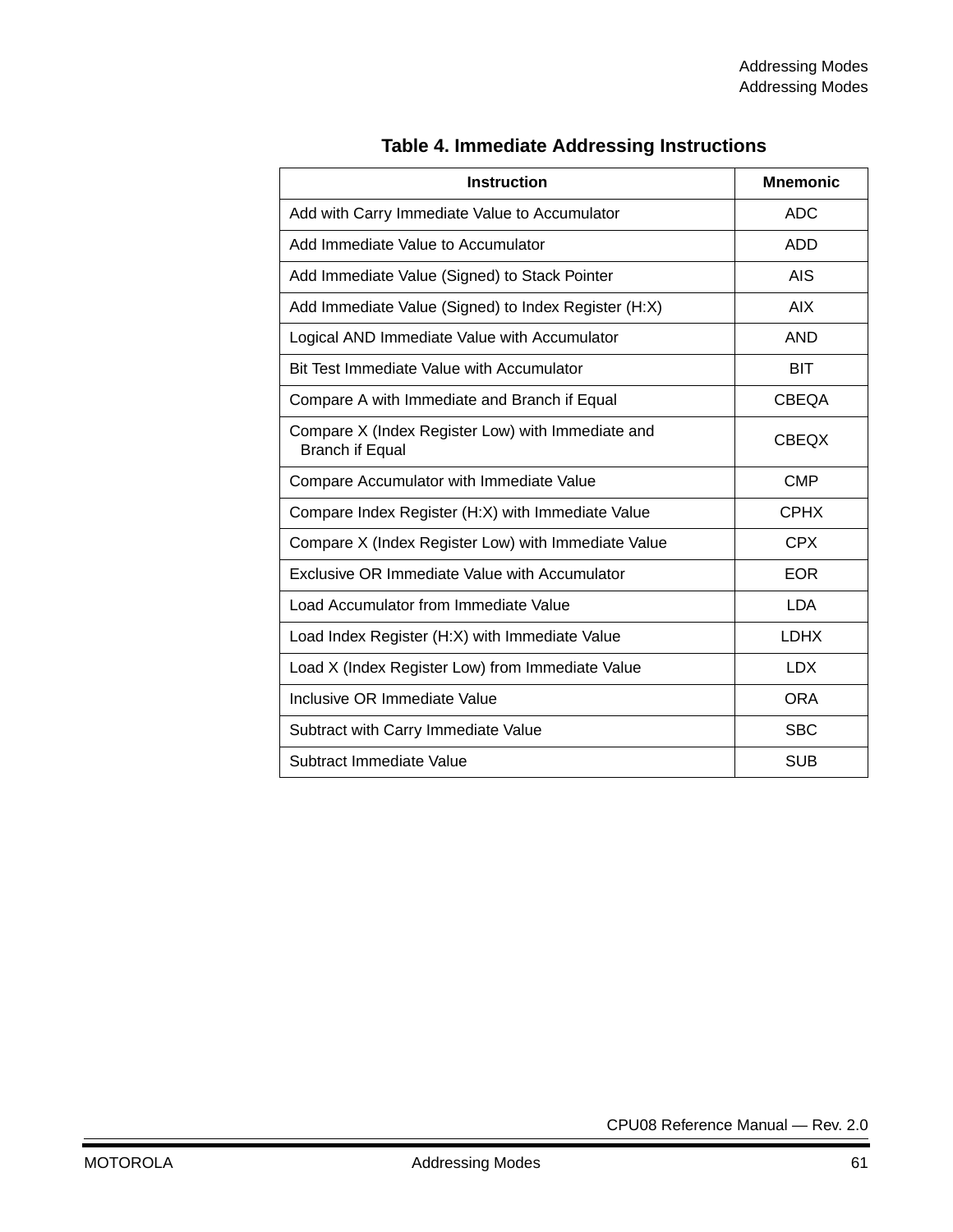<span id="page-61-0"></span>**Direct** Most direct instructions can access any of the first 256 memory addresses with only two bytes. The first byte is the opcode, and the second is the low byte of the operand address. The high-order byte of the effective address is assumed to be \$00 and is not included as an instruction byte (saving program memory space and execution time). The use of direct addressing mode is therefore limited to operands in the \$0000–\$00FF area of memory (called the direct page or page 0).

> Direct addressing instructions take one less byte of program memory space than the equivalent instructions using extended addressing. By eliminating the additional memory access, the execution time is reduced by one cycle. In the course of a long program, this savings can be substantial. Most microcontroller units place some if not all RAM in the \$0000–\$00FF area; this allows the designer to assign these locations to frequently referenced data variables, thus saving execution time.

BRSET and BRCLR are three-byte instructions that use direct addressing to access the operand and relative addressing to specify a branch destination.

CPHX, STHX, and LDHX are two-byte instructions that fetch a 16-bit operand. The most significant byte comes from the direct address; the least significant byte comes from the direct address + 1.

**[Table 5](#page-62-0)** lists the instructions that use direct addressing.

The following example code contains two direct addressing mode instructions: STHX (store H:X in memory) and CPHX (compare H:X with memory). The first STHX instruction initializes RAM storage location TEMP to zero, and the second STHX instruction loads TEMP with \$5555. The CPHX instruction compares the value in H:X with the value of RAM: $(RAM + 1)$ . In this example RAM: $(RAM + 1) = TEMP =$  $$50:$ \$51 = \$5555.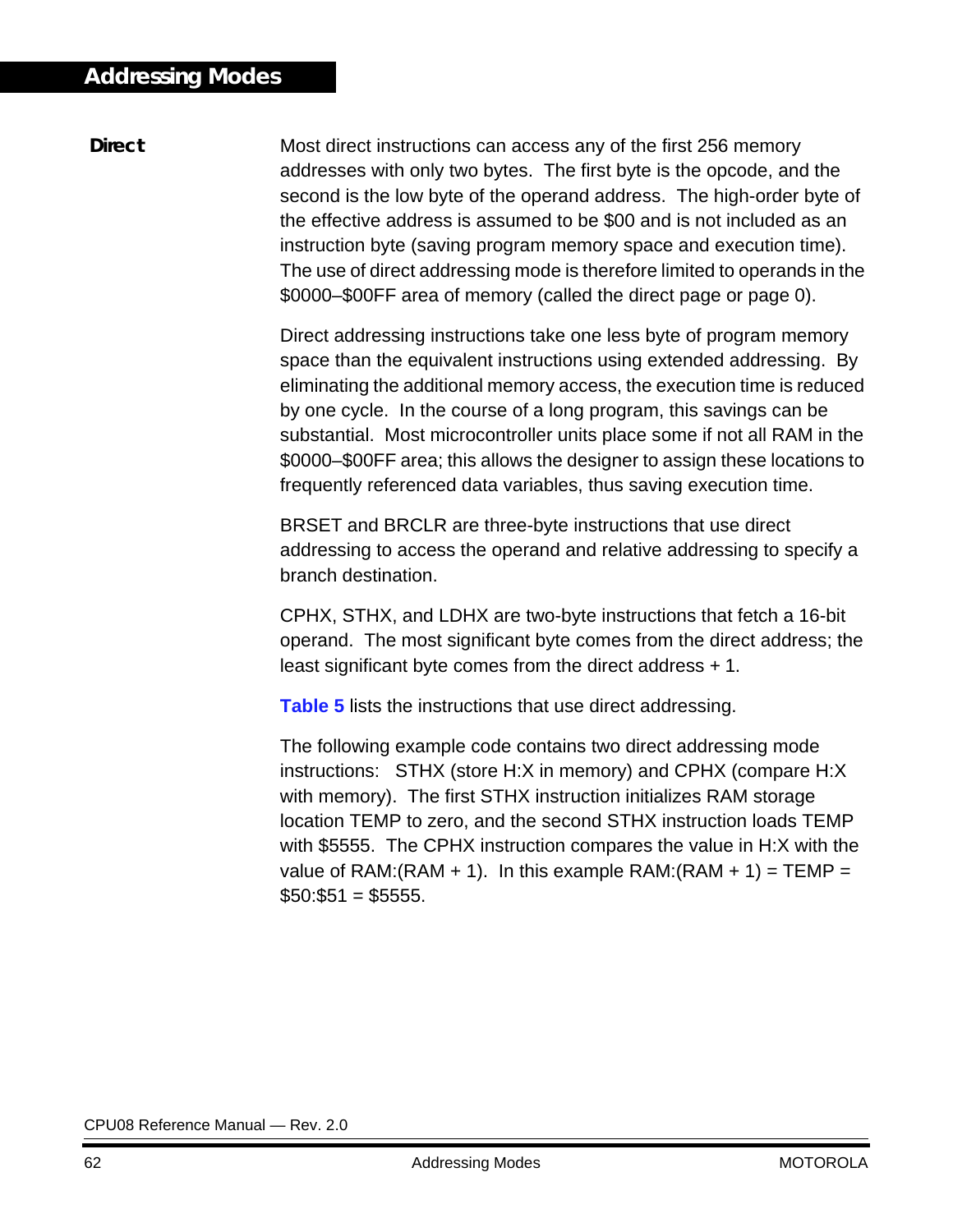<span id="page-62-0"></span>

| <b>Machine</b><br>Code | Label    | <b>Operation</b> | Operand        | Comments                                   |
|------------------------|----------|------------------|----------------|--------------------------------------------|
|                        | RAM      | EQU              | \$50           | ; RAM equate                               |
|                        | ROM      | EQU              | \$6E00         | ; ROM equate                               |
|                        |          | <b>ORG</b>       | \$RAM          | Beginning of RAM                           |
|                        | TEMP     | RMB              | $\mathfrak{D}$ | Reserve 2 bytes                            |
|                        |          | <b>ORG</b>       | \$ROM          | Beginning of ROM                           |
| 5F                     | START    | CLRX             |                | $iX = 0$                                   |
| 8C                     |          | CLRH             |                | $iH = 0$                                   |
| 3550                   |          | STHX             | TEMP           | $H: X=0 > temp$                            |
| 455555                 |          | LDHX             | #\$5555        | ;Load H:X with \$5555                      |
| 3550                   |          | STHX             | TEMP           | $:$ Temp= $$5555$                          |
| 7550                   | BAD PART | CPHX             | RAM            | ; RAM=temp                                 |
| 26FC                   |          | <b>BNE</b>       | BAD PART       | ;RAM=temp will be<br>same unless something |
|                        |          |                  |                | is very wrong!                             |
| 20F1                   |          | <b>BRA</b>       | START          | ;Do it again                               |
|                        |          |                  |                |                                            |

## **Table 5. Direct Addressing Instructions**

| <b>Instruction</b>                                  | <b>Mnemonic</b> |
|-----------------------------------------------------|-----------------|
| Add Memory and Carry to Accumulator                 | ADC             |
| Add Memory and Accumulator                          | ADD             |
| Logical AND of Memory and Accumulator               | AND             |
| Arithmetic Shift Left Memory                        | $ASL^*$         |
| Arithmetic Shift Right Memory                       | ASR             |
| Clear Bit in Memory                                 | <b>BCLR</b>     |
| Bit Test Memory with Accumulator                    | BIT             |
| Branch if Bit n in Memory Clear                     | <b>BRCLR</b>    |
| Branch if Bit n in Memory Set                       | <b>BRSET</b>    |
| Set Bit in Memory                                   | <b>BSET</b>     |
| Compare Direct with Accumulator and Branch if Equal | CBEQ            |
| <b>Clear Memory</b>                                 | <b>CLR</b>      |
| <b>Compare Accumulator with Memory</b>              | <b>CMP</b>      |
| <b>Complement Memory</b>                            | <b>COM</b>      |
| Compare Index Register (H:X) with Memory            | <b>CPHX</b>     |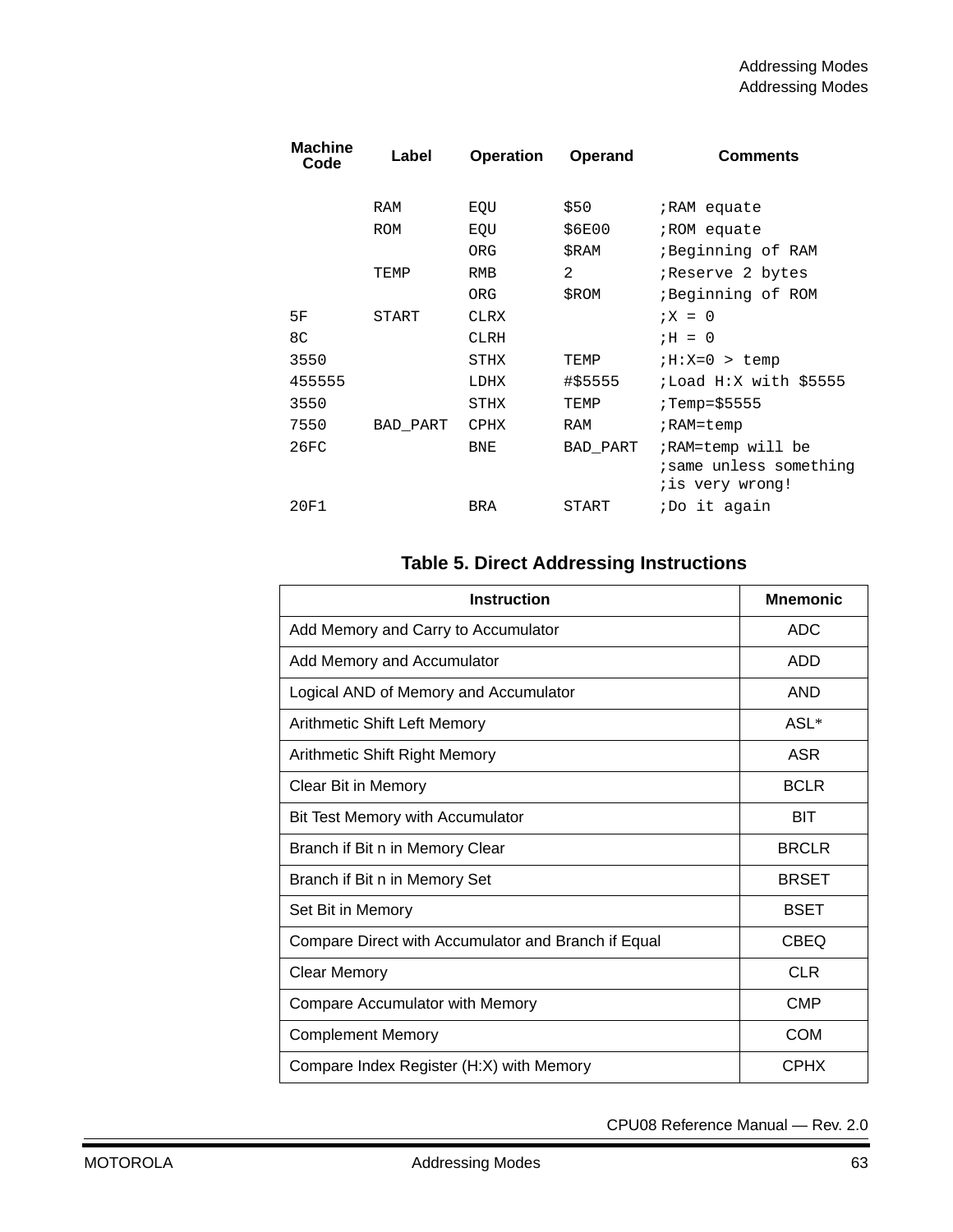| <b>Instruction</b>                              | <b>Mnemonic</b> |
|-------------------------------------------------|-----------------|
| Compare X (Index Register Low) with Memory      | <b>CPX</b>      |
| Decrement Memory and Branch if Not Equal (\$00) | <b>DBNZ</b>     |
| <b>Decrement Memory</b>                         | <b>DEC</b>      |
| Exclusive OR Memory with Accumulator            | <b>EOR</b>      |
| <b>Increment Memory</b>                         | <b>INC</b>      |
| Jump                                            | <b>JMP</b>      |
| Jump to Subroutine                              | <b>JSR</b>      |
| Load Accumulator from Memory                    | <b>LDA</b>      |
| Load Index Register (H:X) from Memory           | <b>LDHX</b>     |
| Load X (Index Register Low) from Memory         | <b>LDX</b>      |
| <b>Logical Shift Left Memory</b>                | $LSL*$          |
| <b>Logical Shift Right Memory</b>               | <b>LSR</b>      |
| Negate Memory                                   | <b>NEG</b>      |
| Inclusive OR Accumulator and Memory             | <b>ORA</b>      |
| Rotate Memory Left through Carry                | <b>ROL</b>      |
| Rotate Memory Right through Carry               | <b>ROR</b>      |
| Subtract Memory and Carry from Accumulator      | <b>SBC</b>      |
| Store Accumulator in Memory                     | <b>STA</b>      |
| Store Index Register (H:X) in Memory            | <b>STHX</b>     |
| Store X (Index Register Low) in Memory          | <b>STX</b>      |
| Subtract Memory from Accumulator                | <b>SUB</b>      |
| Test Memory for Negative or Zero                | <b>TST</b>      |

## **Table 5. Direct Addressing Instructions (Continued)**

 $*ASL = LSL$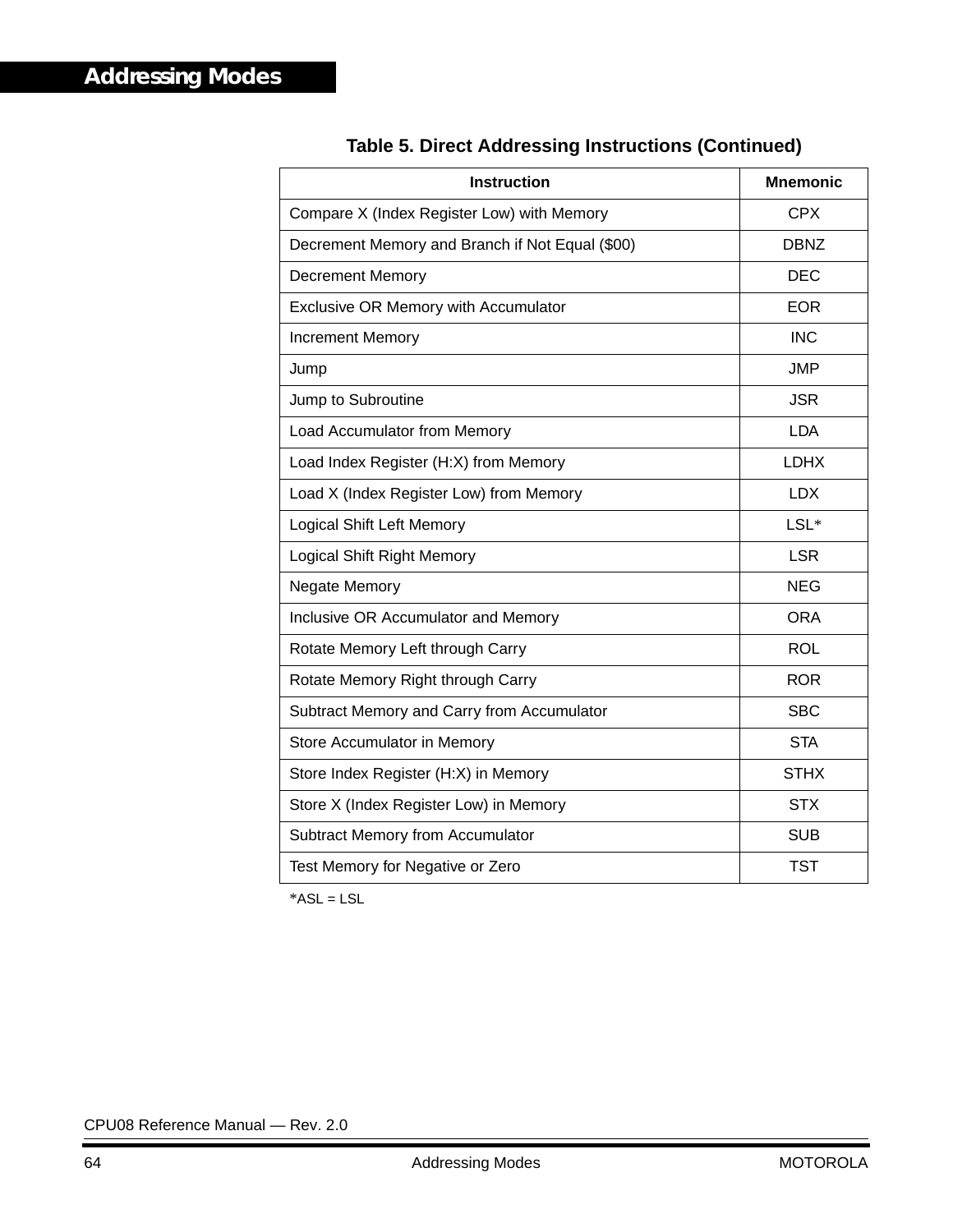<span id="page-64-0"></span>**Extended** Extended instructions can access any address in a 64-Kbyte memory map. All extended instructions are three bytes long. The first byte is the opcode; the second and third bytes are the most significant and least significant bytes of the operand address. This addressing mode is selected when memory above the direct or zero page (\$0000–\$00FF) is accessed.

> When using most assemblers, the programmer does not need to specify whether an instruction is direct or extended. The assembler automatically selects the shortest form of the instruction. **[Table 6](#page-65-0)** lists the instructions that use the extended addressing mode. An example of the extended addressing mode is shown below.

| <b>Machine</b><br>Code | Label | <b>Operation</b> | Operand       | <b>Comments</b>      |
|------------------------|-------|------------------|---------------|----------------------|
|                        |       | <b>ORG</b>       | \$50          | <i>Start at \$50</i> |
|                        |       | FCB              | <b>SFF</b>    | $1550 = 5FF$         |
| 5F                     |       | <b>CLRX</b>      |               |                      |
| <b>BE50</b>            |       | LDX              | \$0050        | ;Load X direct       |
|                        |       |                  |               |                      |
|                        |       | <b>ORG</b>       | <b>\$6E00</b> | Start at \$6E00;     |
|                        |       | FCB              | SFF           | $356E00 = SFF$       |
| 5F                     |       | <b>CLRX</b>      |               |                      |
| CE6E00                 |       | LDX              | <b>\$6E00</b> | ;Load X extended     |
|                        |       |                  |               |                      |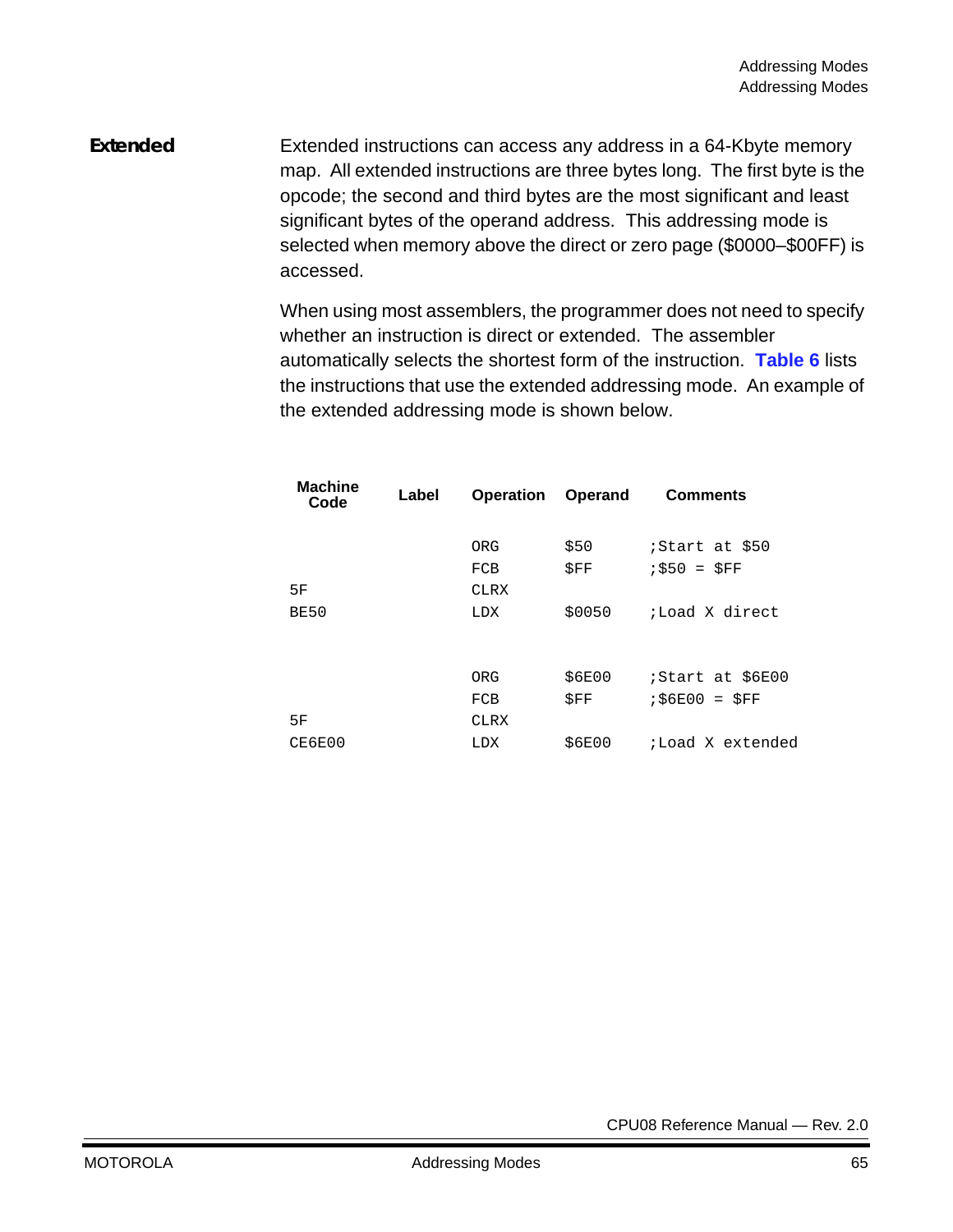<span id="page-65-0"></span>

| <b>Instruction</b>                          | <b>Mnemonic</b> |
|---------------------------------------------|-----------------|
| Add Memory and Carry to Accumulator         | ADC.            |
| Add Memory and Accumulator                  | ADD             |
| Logical AND of Memory and Accumulator       | AND             |
| Bit Test Memory with Accumulator            | BIT             |
| Compare Accumulator with Memory             | <b>CMP</b>      |
| Compare X (Index Register Low) with Memory  | <b>CPX</b>      |
| <b>Exclusive OR Memory with Accumulator</b> | <b>EOR</b>      |
| Jump                                        | <b>JMP</b>      |
| Jump to Subroutine                          | <b>JSR</b>      |
| Load Accumulator from Memory                | LDA             |
| Load X (Index Register Low) from Memory     | <b>LDX</b>      |
| Inclusive OR Accumulator with Memory        | <b>ORA</b>      |
| Subtract Memory and Carry from Accumulator  | <b>SBC</b>      |
| Store Accumulator in Memory                 | <b>STA</b>      |
| Store X (Index Register Low) in Memory      | <b>STX</b>      |
| Subtract Memory from Accumulator            | <b>SUB</b>      |

## **Table 6. Extended Addressing Instructions**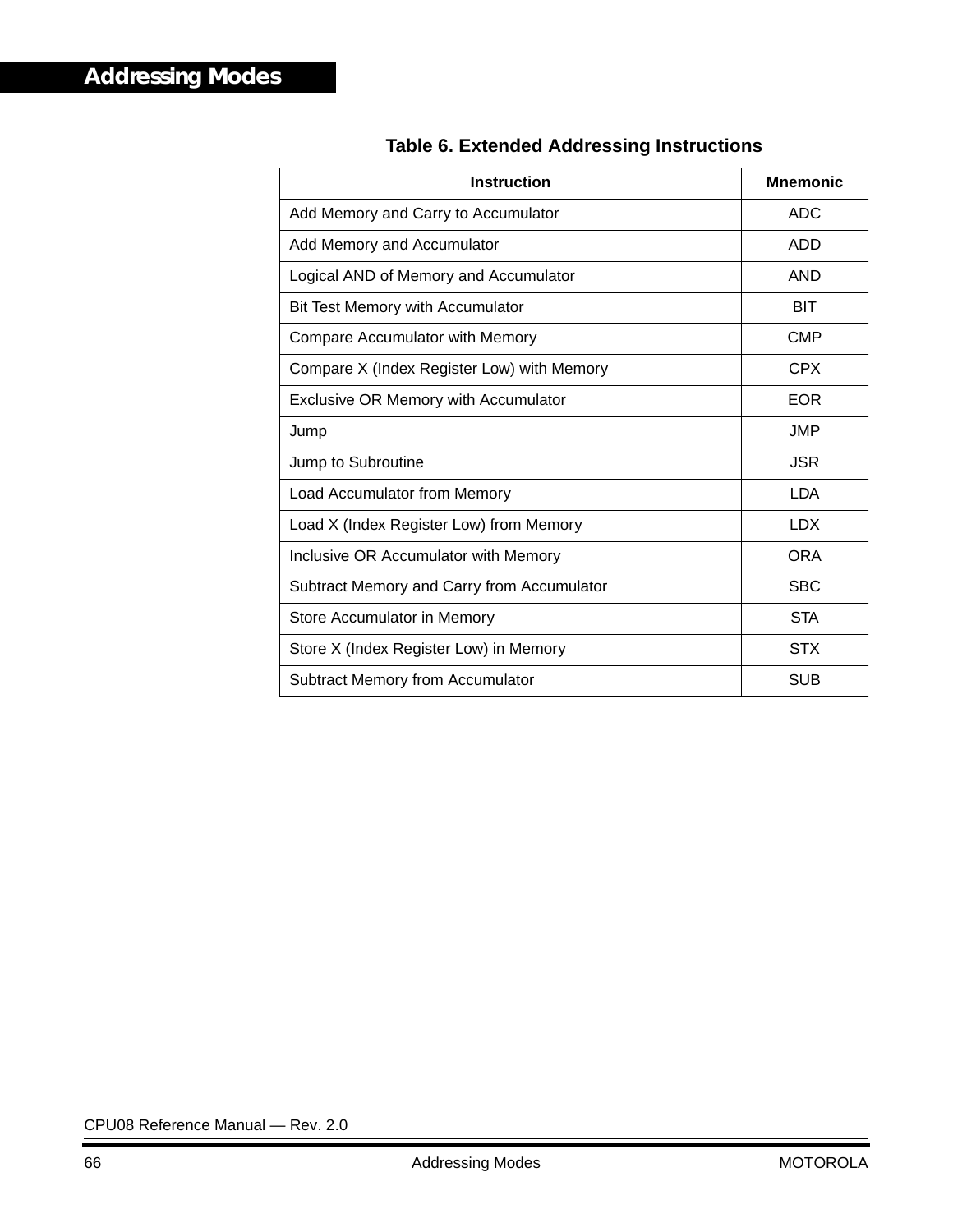<span id="page-66-0"></span>

| Indexed, No Offset | Indexed instructions with no offset are one-byte instructions that access     |
|--------------------|-------------------------------------------------------------------------------|
|                    | data with variable addresses. X contains the low byte of the conditional      |
|                    | address of the operand; H contains the high byte. Due to the addition         |
|                    | of the H register, this addressing mode is not limited to the first 256 bytes |
|                    | of memory as in the HC05.                                                     |

If none of the HC08 instructions that modify H are used (AIX; CBEQ  $(ix+)$ ; LDHX; MOV  $(dx+)$ ; MOV  $(ix+d)$ ; DIV; PULH; TSX), then the H value will be \$00, which assures complete source code compatibility with HC05 Family instructions.

Indexed, no offset instructions can move a pointer through a table or hold the address of a frequently used RAM or input/output (I/O) location. **[Table 7](#page-68-0)** lists instructions that use indexed, no offset addressing.

**Indexed, 8-Bit Offset** Indexed, 8-bit offset instructions are two-byte instructions that can access data with variable addresses. The CPU adds the unsigned bytes in H:X to the unsigned byte following the opcode. The sum is the effective address of the operand.

> If none of the HC08 instructions that modify H are used (AIX; CBEQ (ix+); LDHX; MOV (dix+); MOV (ix+d); DIV; PULH; TSX ), then the H value will be \$00, which assures complete source code compatibility with the HC05 Family instructions.

> Indexed, 8-bit offset instructions are useful in selecting the kth element in an n-element table. The table can begin anywhere and can extend as far as the address map allows. The k value would typically be in H:X, and the address of the beginning of the table would be in the byte following the opcode. Using H:X in this way, this addressing mode is limited to the first 256 addresses in memory. Tables can be located anywhere in the address map when H:X is used as the base address, and the byte following is the offset.

**[Table 7](#page-68-0)** lists the instructions that use indexed, 8-bit offset addressing.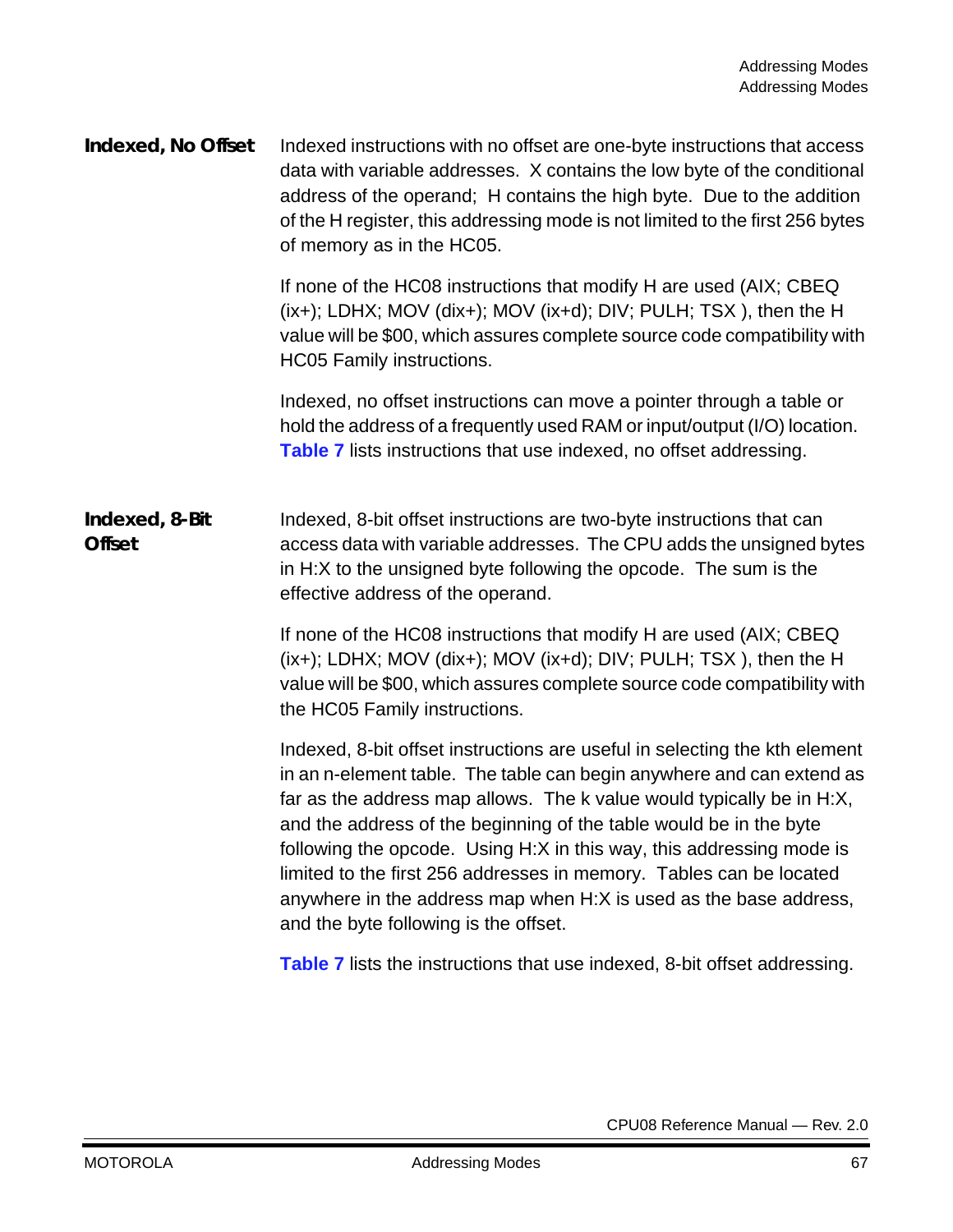<span id="page-67-0"></span>**Indexed, 16-Bit Offset** Indexed, 16-bit offset instructions are three-byte instructions that can access data with variable addresses at any location in memory. The CPU adds the unsigned contents of H:X to the 16-bit unsigned word formed by the two bytes following the opcode. The sum is the effective address of the operand. The first byte after the opcode is the most significant byte of the 16-bit offset; the second byte is the least significant byte of the offset.

> As with direct and extended addressing, most assemblers determine the shortest form of indexed addressing. **[Table 7](#page-68-0)** lists the instructions that use indexed, 16-bit offset addressing.

> Indexed, 16-bit offset instructions are useful in selecting the kth element in an n-element table. The table can begin anywhere and can extend as far as the address map allows. The k value would typically be in H:X, and the address of the beginning of the table would be in the bytes following the opcode.

> The following example uses the JMP (unconditional jump) instruction to show the three different types of indexed addressing.

| <b>Machine</b><br>Code | Label | <b>Operation Operand</b> |        | <b>Comments</b>                                                                        |
|------------------------|-------|--------------------------|--------|----------------------------------------------------------------------------------------|
| FC                     |       | JMP                      | νХ.    | ;No offset<br>;Jump to address<br>pointed to by H:X                                    |
| ECFF                   |       | JMP                      | SFF, X | :8-bit offset<br>;Jump to address<br>$i$ pointed to by $H: X +$<br>\$FF                |
| <b>DC10FF</b>          |       | JMP                      |        | $$10FF, X$ ; 16-bit offset<br>;Jump to address<br>$i$ pointed to by $H: X +$<br>\$10FF |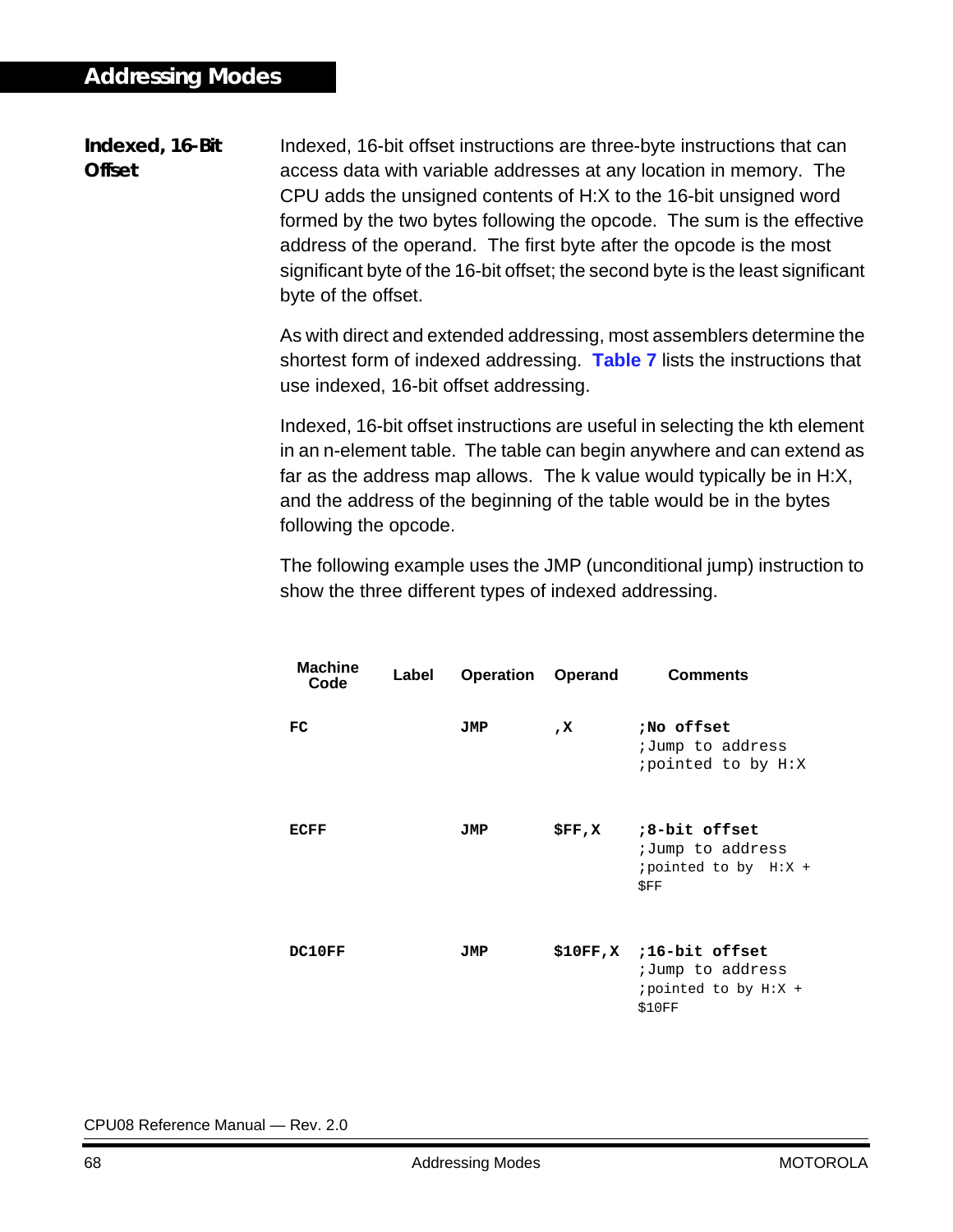<span id="page-68-0"></span>

| <b>Instruction</b>                                 | <b>Mnemonic</b> | <b>No Offset</b> | 8-Bit<br><b>Offset</b> | 16-Bit<br><b>Offset</b> |
|----------------------------------------------------|-----------------|------------------|------------------------|-------------------------|
| Add Memory and Carry to<br>Accumulator             | <b>ADC</b>      | V                | V                      | ✔                       |
| Add Memory and Accumulator                         | <b>ADD</b>      | V                | V                      | V                       |
| Logical AND of Memory and<br>Accumulator           | <b>AND</b>      | ✔                | V                      | V                       |
| Arithmetic Shift Left Memory                       | ASL*            | V                | V                      |                         |
| Arithmetic Shift Right Memory                      | <b>ASR</b>      | V                | V                      |                         |
| Bit Test Memory with Accumulator                   | <b>BIT</b>      | V                | V                      | ✓                       |
| <b>Clear Memory</b>                                | <b>CLR</b>      | V                | V                      |                         |
| <b>Compare Accumulator with Memory</b>             | <b>CMP</b>      | V                | V                      | V                       |
| <b>Complement Memory</b>                           | <b>COM</b>      | V                | V                      |                         |
| Compare X (Index Register Low)<br>with Memory      | <b>CPX</b>      | V                | V                      | V                       |
| Decrement Memory and Branch if<br>Not Equal (\$00) | <b>DBNZ</b>     | ✔                | V                      |                         |
| <b>Decrement Memory</b>                            | <b>DEC</b>      | V                | V                      |                         |
| Exclusive OR Memory with<br>Accumulator            | <b>EOR</b>      | V                | V                      | V                       |
| <b>Increment Memory</b>                            | <b>INC</b>      | V                | V                      |                         |
| Jump                                               | <b>JMP</b>      | V                | V                      | ✓                       |
| Jump to Subroutine                                 | <b>JSR</b>      | V                | V                      | V                       |
| Load Accumulator from Memory                       | <b>LDA</b>      | V                | V                      | V                       |
| Load X (Index Register Low) from<br>Memory         | <b>LDX</b>      | V                | V                      | V                       |
| <b>Logical Shift Left Memory</b>                   | $LSL*$          | V                | V                      |                         |
| <b>Logical Shift Right Memory</b>                  | <b>LSR</b>      | V                | ✓                      |                         |
| Negate Memory                                      | <b>NEG</b>      | V                | V                      |                         |
| Inclusive OR Accumulator and<br>Memory             | <b>ORA</b>      | V                | V                      |                         |
| Rotate Memory Left through Carry                   | <b>ROL</b>      | V                | V                      |                         |

## **Table 7. Indexed Addressing Instructions**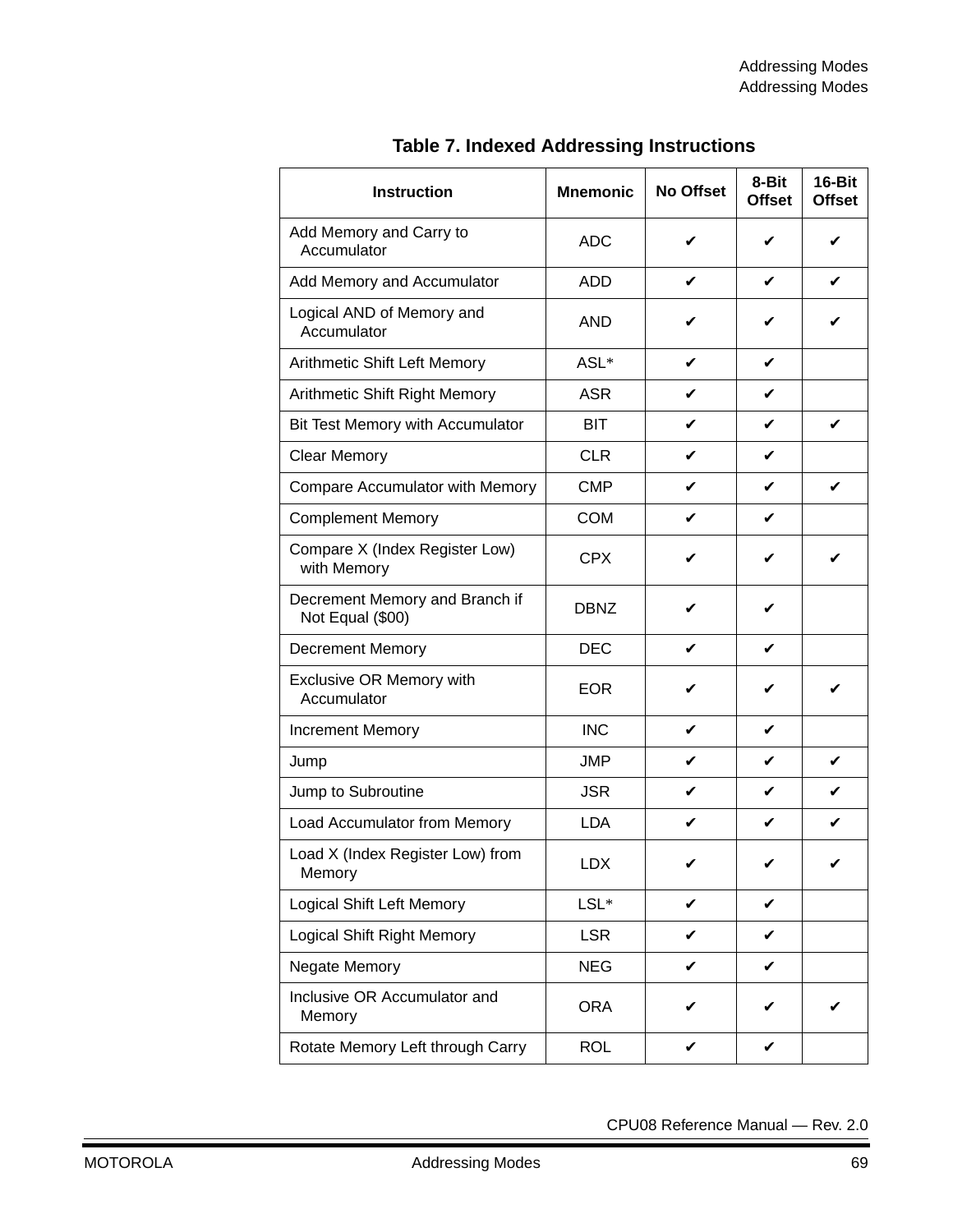<span id="page-69-0"></span>

| <b>Instruction</b>                            | <b>Mnemonic</b> | <b>No Offset</b> | 8-Bit<br><b>Offset</b> | $16 - Bit$<br><b>Offset</b> |
|-----------------------------------------------|-----------------|------------------|------------------------|-----------------------------|
| Rotate Memory Right through Carry             | <b>ROR</b>      | V                | V                      |                             |
| Subtract Memory and Carry from<br>Accumulator | <b>SBC</b>      | V                | ✔                      | ✓                           |
| Store Accumulator in Memory                   | <b>STA</b>      | V                | V                      | V                           |
| Store X (Index Register Low) in<br>Memory     | <b>STX</b>      | V                | V                      | ✔                           |
| <b>Subtract Memory from Accumulator</b>       | <b>SUB</b>      | V                | V                      | V                           |
| Test Memory for Negative or Zero              | TST             | ✔                | V                      |                             |
| $*ASL = LSL$                                  |                 |                  |                        |                             |

#### **Table 7. Indexed Addressing Instructions (Continued)**

**Stack Pointer, 8-Bit Offset** Stack pointer, 8-bit offset instructions are three-byte instructions that address operands in much the same way as indexed 8-bit offset instructions, only they add the 8-bit offset to the value of the stack pointer instead of the index register.

> The stack pointer, 8-bit offset addressing mode permits easy access of data on the stack. The CPU adds the unsigned byte in the 16-bit stack pointer (SP) register to the unsigned byte following the opcode. The sum is the effective address of the operand.

> If interrupts are disabled, this addressing mode allows the stack pointer to be used as a second "index" register. **[Table 8](#page-71-0)** lists the instructions that can be used in the stack pointer, 8-bit offset addressing mode.

Stack pointer relative instructions require a pre-byte for access. Consequently, all SP relative instructions take one cycle longer than their index relative counterparts.

**Stack Pointer, 16-Bit Offset** Stack pointer, 16-bit offset instructions are four-byte instructions used to access data relative to the stack pointer with variable addresses at any location in memory. The CPU adds the unsigned contents of the 16-bit stack pointer register to the 16-bit unsigned word formed by the two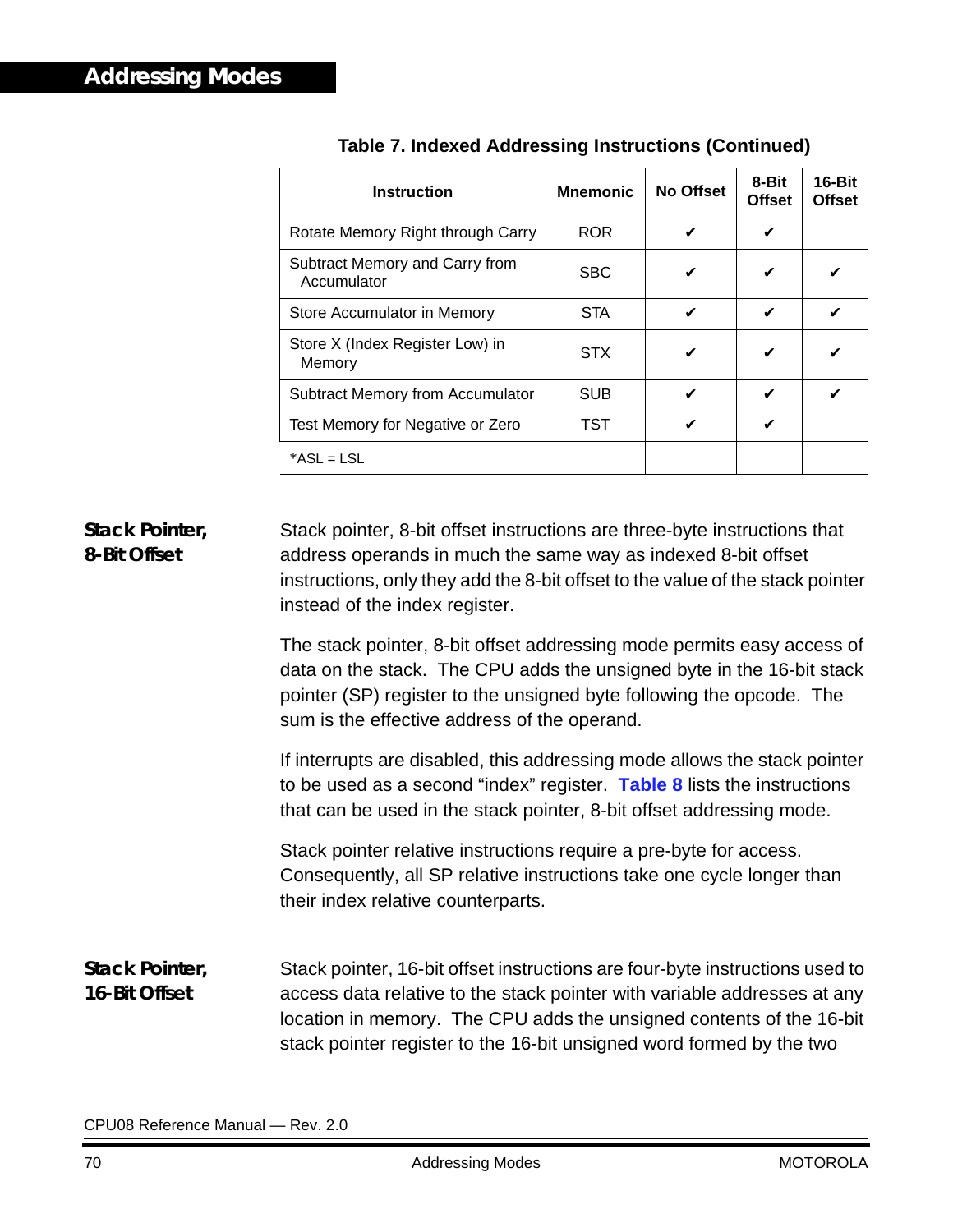bytes following the opcode. The sum is the effective address of the operand.

As with direct and extended addressing, most assemblers determine the shortest form of stack pointer addressing. Due to the pre-byte, stack pointer relative instructions take one cycle longer than their index relative counterparts. **[Table 8](#page-71-0)** lists the instructions that can be used in the stack pointer, 16-bit offset addressing mode.

Examples of the 8-bit and 16-bit offset stack pointer addressing modes are shown below. The first example stores the value of \$20 in location  $$10, SP = $10 + $FF = $10F$  and then decrements that location until equal to zero. The second example loads the accumulator with the contents of memory location  $$250, SP = $250 + $FF = $34F$ .

| <b>Machine</b><br>Code | Label | <b>Operation</b> | <b>Operand</b> | <b>Comments</b>                                                             |
|------------------------|-------|------------------|----------------|-----------------------------------------------------------------------------|
| 450100<br>94           |       | LDHX<br>TXS      | #\$0100        | Reset stack pointer<br>ito \$00FF                                           |
| A620                   |       | LDA              | #\$20          | $;A = $20$                                                                  |
| <b>9EE710</b>          |       | <b>STA</b>       | \$10,SP        | <i>i</i> Location $$10F = $20$                                              |
| <b>9E6B10FC</b>        | LP    | <b>DBNZ</b>      | \$10,SP,L<br>P | :8-bit offset<br>decrement the<br>contents of \$10F<br>;until equal to zero |
| 450100                 |       | LDHX             | #\$0100        |                                                                             |
| 94                     |       | TXS              |                | Reset stack pointer<br>ito \$00FF                                           |
| 9ED60250               |       | LDA              | \$0250,SP      | ;16-bit offset<br>;Load A with contents<br>;of \$34F                        |

Stack pointer, 16-bit offset instructions are useful in selecting the kth element in an n-element table. The table can begin anywhere and can extend anywhere in memory. With this four-byte instruction, the k value would typically be in the stack pointer register, and the address of the beginning of the table is located in the two bytes following the two-byte opcode.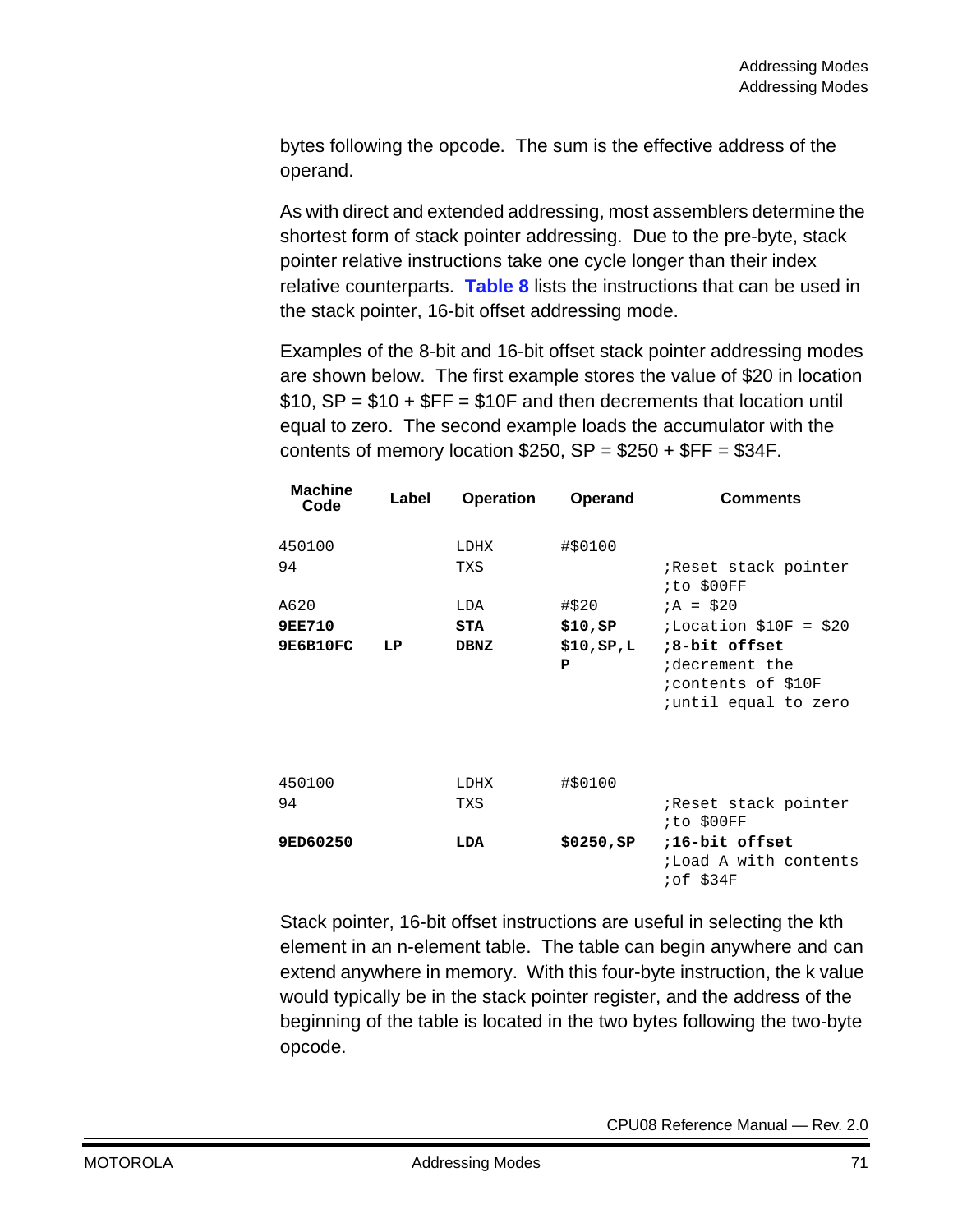<span id="page-71-0"></span>

| <b>Instruction</b>                                            | <b>Mnemonic</b> | 8-Bit<br><b>Offset</b> | 16-Bit<br><b>Offset</b> |
|---------------------------------------------------------------|-----------------|------------------------|-------------------------|
| Add Memory and Carry to Accumulator                           | <b>ADC</b>      | V                      | V                       |
| Add Memory and Accumulator                                    | <b>ADD</b>      | V                      | V                       |
| Logical AND of Memory and Accumulator                         | <b>AND</b>      | V                      | V                       |
| Arithmetic Shift Left Memory                                  | ASL*            | V                      |                         |
| Arithmetic Shift Right Memory                                 | <b>ASR</b>      | V                      |                         |
| Bit Test Memory with Accumulator                              | <b>BIT</b>      | V                      | ✔                       |
| Compare Direct with Accumulator and<br><b>Branch if Equal</b> | <b>CBEQ</b>     | V                      |                         |
| <b>Clear Memory</b>                                           | <b>CLR</b>      | ✔                      |                         |
| <b>Compare Accumulator with Memory</b>                        | <b>CMP</b>      | V                      | V                       |
| <b>Complement Memory</b>                                      | <b>COM</b>      | ✓                      |                         |
| Compare X (Index Register Low) with Memory                    | <b>CPX</b>      | V                      | ✔                       |
| Decrement Memory and Branch if<br>Not Equal (\$00)            | <b>DBNZ</b>     | V                      |                         |
| <b>Decrement Memory</b>                                       | <b>DEC</b>      | ✔                      |                         |
| Exclusive OR Memory with Accumulator                          | <b>EOR</b>      | V                      | V                       |
| <b>Increment Memory</b>                                       | <b>INC</b>      | V                      |                         |
| Load Accumulator from Memory                                  | <b>LDA</b>      | ✔                      |                         |
| Load X (Index Register Low) from Memory                       | LDX.            | V                      |                         |
| <b>Logical Shift Left Memory</b>                              | $LSL*$          |                        |                         |
| <b>Logical Shift Right Memory</b>                             | <b>LSR</b>      |                        |                         |
| Negate Memory                                                 | <b>NEG</b>      | V                      |                         |
| Inclusive OR Accumulator and Memory                           | <b>ORA</b>      | V                      | V                       |
| Rotate Memory Left through Carry                              | <b>ROL</b>      | V                      |                         |
| Rotate Memory Right through Carry                             | <b>ROR</b>      | V                      |                         |
| Subtract Memory and Carry from Memory                         | <b>SBC</b>      | V                      |                         |

## **Table 8. Stack Pointer Addressing Instructions**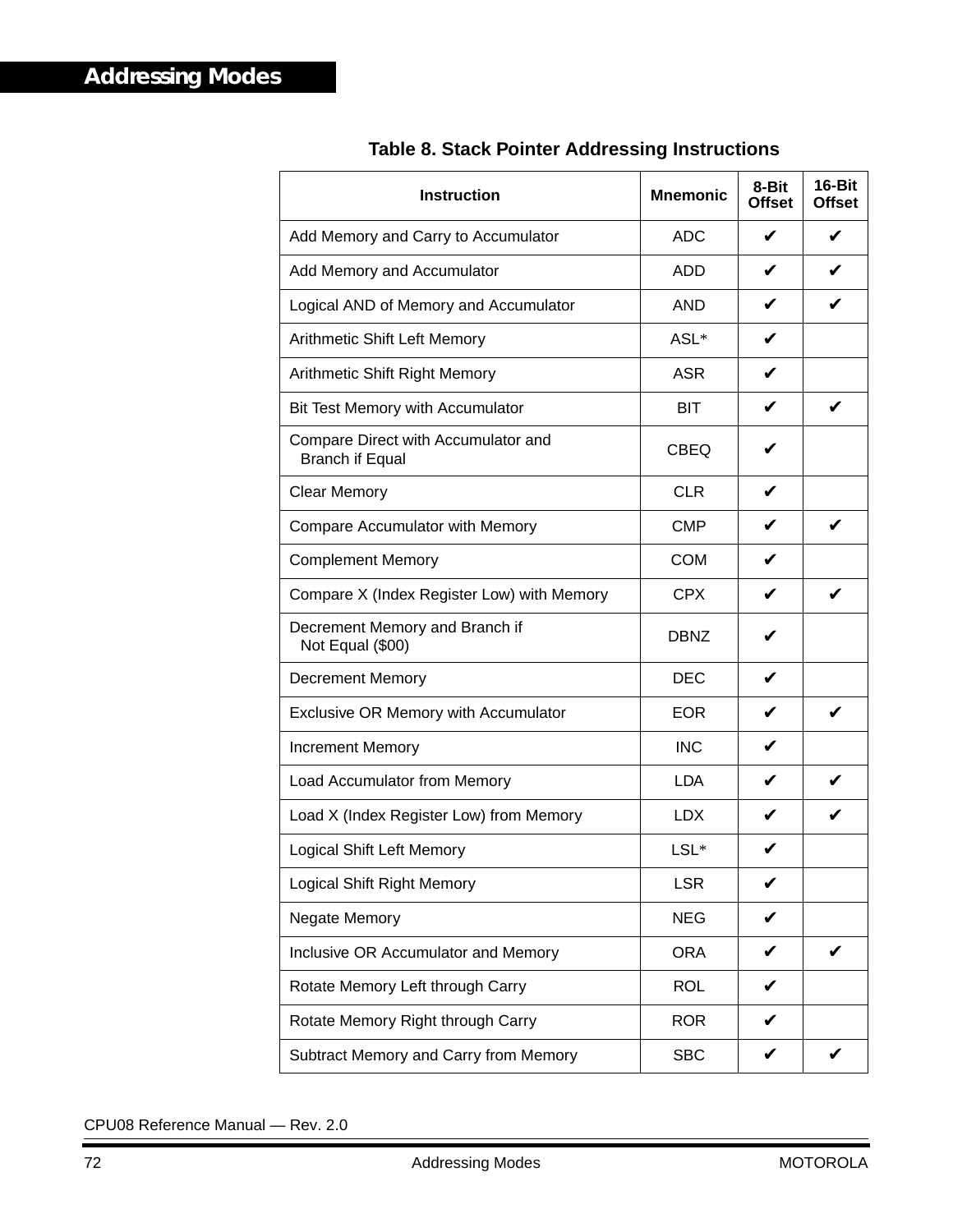| <b>Instruction</b>                     | <b>Mnemonic</b> | 8-Bit<br><b>Offset</b> | 16-Bit<br><b>Offset</b> |
|----------------------------------------|-----------------|------------------------|-------------------------|
| Store Accumulator in Memory            | <b>STA</b>      |                        |                         |
| Store X (Index Register Low) in Memory | <b>STX</b>      | V                      |                         |
| Subtract Memory from Accumulator       | <b>SUB</b>      | V                      |                         |
| Test Memory for Negative or Zero       | TST             |                        |                         |

### **Table 8. Stack Pointer Addressing Instructions (Continued)**

 $*ASL = LSL$ 

**Relative** All conditional branch instructions use relative addressing to evaluate the resultant effective address (EA). The CPU evaluates the conditional branch destination by adding the signed byte following the opcode to the contents of the program counter. If the branch condition is true, the PC is loaded with the EA. If the branch condition is not true, the CPU goes to the next instruction. The offset is a signed, two's complement byte that gives a branching range of –128 to +127 bytes from the address of the next location after the branch instruction.

> Four new branch opcodes test the N, Z, and V (overflow) bits to determine the relative signed values of the operands. These new opcodes are BLT, BGT, BLE, and BGE and are designed to be used with signed arithmetic operations.

> When using most assemblers, the programmer does not need to calculate the offset, because the assembler determines the proper offset and verifies that it is within the span of the branch.

**[Table 9](#page-73-0)** lists the instructions that use relative addressing.

The following example contains two relative addressing mode instructions: BLT (branch if less than, signed operation) and BRA (branch always). In this example, the value in the accumulator is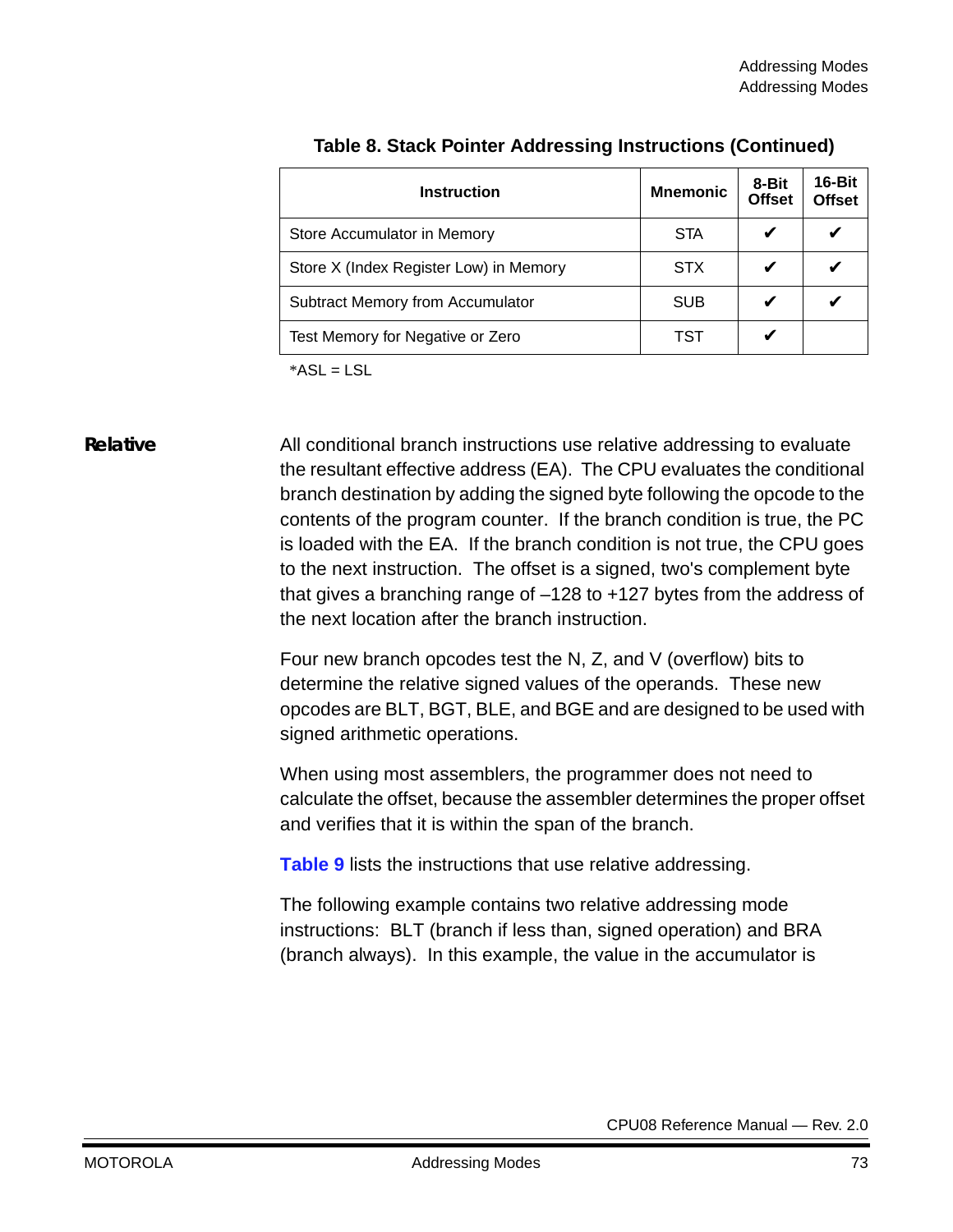<span id="page-73-0"></span>compared to the signed value –2. Because #1 is greater than –2, the branch to TAG will not occur.

| <b>Machine</b><br>Code | Label      | <b>Operation</b>  | Operand        | <b>Comments</b>                                                    |
|------------------------|------------|-------------------|----------------|--------------------------------------------------------------------|
| A601                   | <b>TAG</b> | LDA               | #1             | $iA = 1$                                                           |
| A1FE<br>91FA           |            | <b>CMP</b><br>BLT | $# - 2$<br>TAG | :Compare with $-2$<br>;Branch if value of A<br>$i$ is less than -2 |
| 20FE                   | HERE       | <b>BRA</b>        | HERE           | ;Branch always                                                     |

## **Table 9. Relative Addressing Instructions**

| <b>Instruction</b>                       | <b>Mnemonic</b> |
|------------------------------------------|-----------------|
| Branch if Carry Clear                    | <b>BCC</b>      |
| <b>Branch if Carry Set</b>               | <b>BCS</b>      |
| <b>Branch if Equal</b>                   | <b>BEQ</b>      |
| Branch if Greater Than or Equal (Signed) | <b>BGE</b>      |
| Branch if Greater Than (Signed)          | <b>BGT</b>      |
| <b>Branch if Half-Carry Clear</b>        | <b>BHCC</b>     |
| <b>Branch if Half-Carry Set</b>          | <b>BHCS</b>     |
| <b>Branch if Higher</b>                  | <b>BHI</b>      |
| Branch if Higher or Same                 | BHS (BCC)       |
| Branch if Interrupt Line High            | <b>BIH</b>      |
| Branch if Interrupt Line Low             | <b>BIL</b>      |
| Branch if Less Than or Equal (Signed)    | <b>BLE</b>      |
| <b>Branch if Lower</b>                   | BLO (BCS)       |
| <b>Branch if Lower or Same</b>           | <b>BLS</b>      |
| Branch if Less Than (Signed)             | <b>BLT</b>      |
| Branch if Interrupt Mask Clear           | <b>BMC</b>      |
| <b>Branch if Minus</b>                   | <b>BMI</b>      |
| Branch if Interrupt Mask Set             | <b>BMS</b>      |
| Branch if Not Equal                      | <b>BNE</b>      |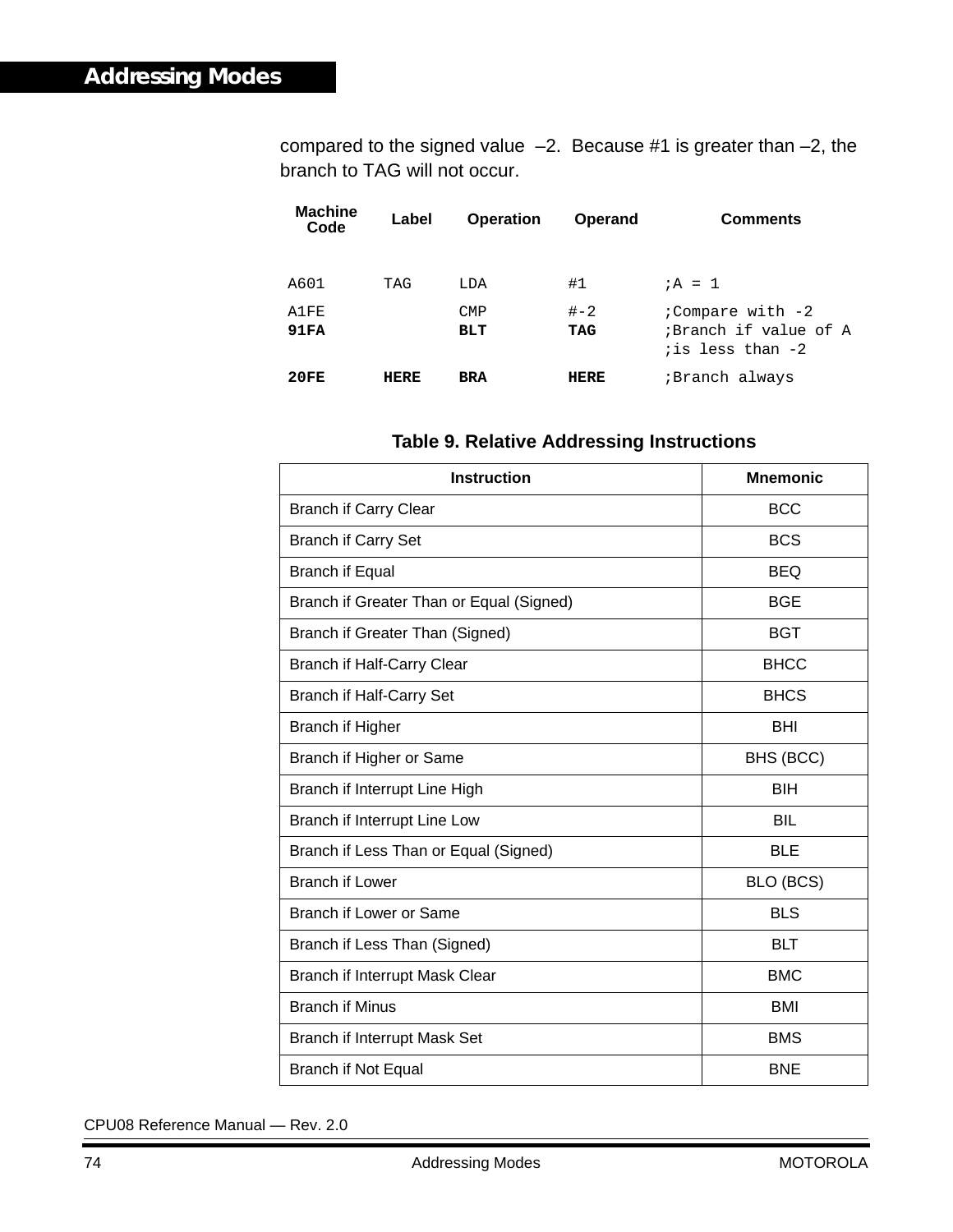| <b>Instruction</b>              | <b>Mnemonic</b> |
|---------------------------------|-----------------|
| <b>Branch if Plus</b>           | <b>BPL</b>      |
| <b>Branch Always</b>            | <b>BRA</b>      |
| Branch if Bit n in Memory Clear | <b>BRCLR</b>    |
| Branch if Bit n in Memory Set   | <b>BRSET</b>    |
| <b>Branch Never</b>             | <b>BRN</b>      |
| <b>Branch to Subroutine</b>     | BSR             |

# **Memory to Memory Immediate to Direct**

Move immediate to direct (MOV imd) is a three-byte, four-cycle addressing mode generally used to initialize variables and registers in the direct page. The operand in the byte immediately following the opcode is stored in the direct page location addressed by the second byte following the opcode. The MOV instruction associated with this addressing mode does not affect the accumulator value. The following example shows that by eliminating the accumulator from the data transfer process, the number of execution cycles decreases from 9 to 4 for a similar immediate to direct operation.

| <b>Machine</b><br>Code |  |                                  | <b>Label Operation Operand</b>    |       | <b>Comments</b>                              |
|------------------------|--|----------------------------------|-----------------------------------|-------|----------------------------------------------|
|                        |  | * Data movement with accumulator |                                   |       |                                              |
| B750                   |  | (2 cycles)                       | PSHA                              |       | ;Save current A<br>; value                   |
| A622                   |  | (2 cycles)                       | LDA                               | #\$22 | $;A = $22$                                   |
| B7F0                   |  | (3 cycles)                       | STA                               | \$F0  | <i>Store</i> \$22 into \$F0                  |
| B650                   |  | (2 cycles)                       | PULA                              |       | ;Restore A value                             |
|                        |  | 9 cycles                         |                                   |       |                                              |
| $\star$                |  |                                  | Data movement without accumulator |       |                                              |
| 6E22F0                 |  | $(4 \csc$                        | MOV                               | F0    | $\sharp$ \$22,\$ ;Location \$F0<br>$i = $22$ |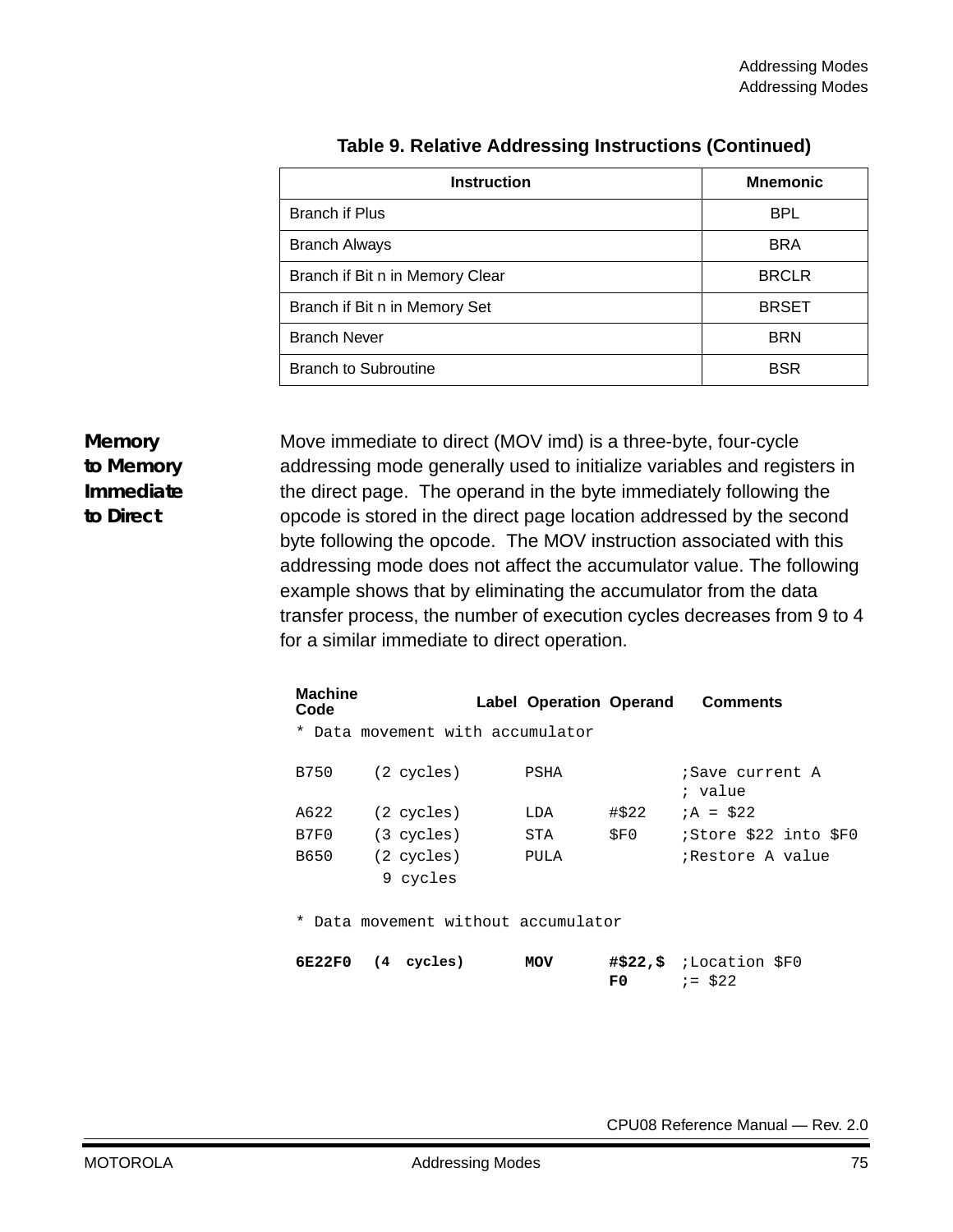**Memory to Memory Direct to Direct**

Move direct to direct (MOV dd) is a three-byte, five-cycle addressing mode generally used in register to register movements of data from within the direct page. The operand in the direct page location addressed by the byte immediately following the opcode is stored in the direct page location addressed by the second byte following the opcode. The MOV instruction associated with this addressing mode does not affect the accumulator value. As with the previous addressing mode, eliminating the accumulator from the data transfer process reduces the number of execution cycles from 10 to 5 for similar direct to direct operations (see example below). This savings can be substantial for a program containing numerous register to register data transfers.

| <b>Machine</b><br>Code |                                   | Label Operation Operand |                  | <b>Comments</b>                   |
|------------------------|-----------------------------------|-------------------------|------------------|-----------------------------------|
|                        | * Data movement with accumulator  |                         |                  |                                   |
| B750                   | (2 cycles)                        | PSHA                    |                  | ;Save A value                     |
| B6F0                   | (3 cycles)                        | LDA                     | SF0              | ;Get contents<br>of \$F0;         |
| B7F1                   | (3 cycles)                        | STA                     | SFI              | <i>i</i> Location \$F1=\$F0       |
| B650                   | (2 cycles)                        | PULA                    |                  | ;Restore A value                  |
|                        | 10 cycles                         |                         |                  |                                   |
|                        | Data movement without accumulator |                         |                  |                                   |
| <b>4EF0F1</b>          | $(5 \text{ cycles})$              | MOV                     | <b>\$F0,\$F1</b> | Move contents of<br>;\$F0 to \$F1 |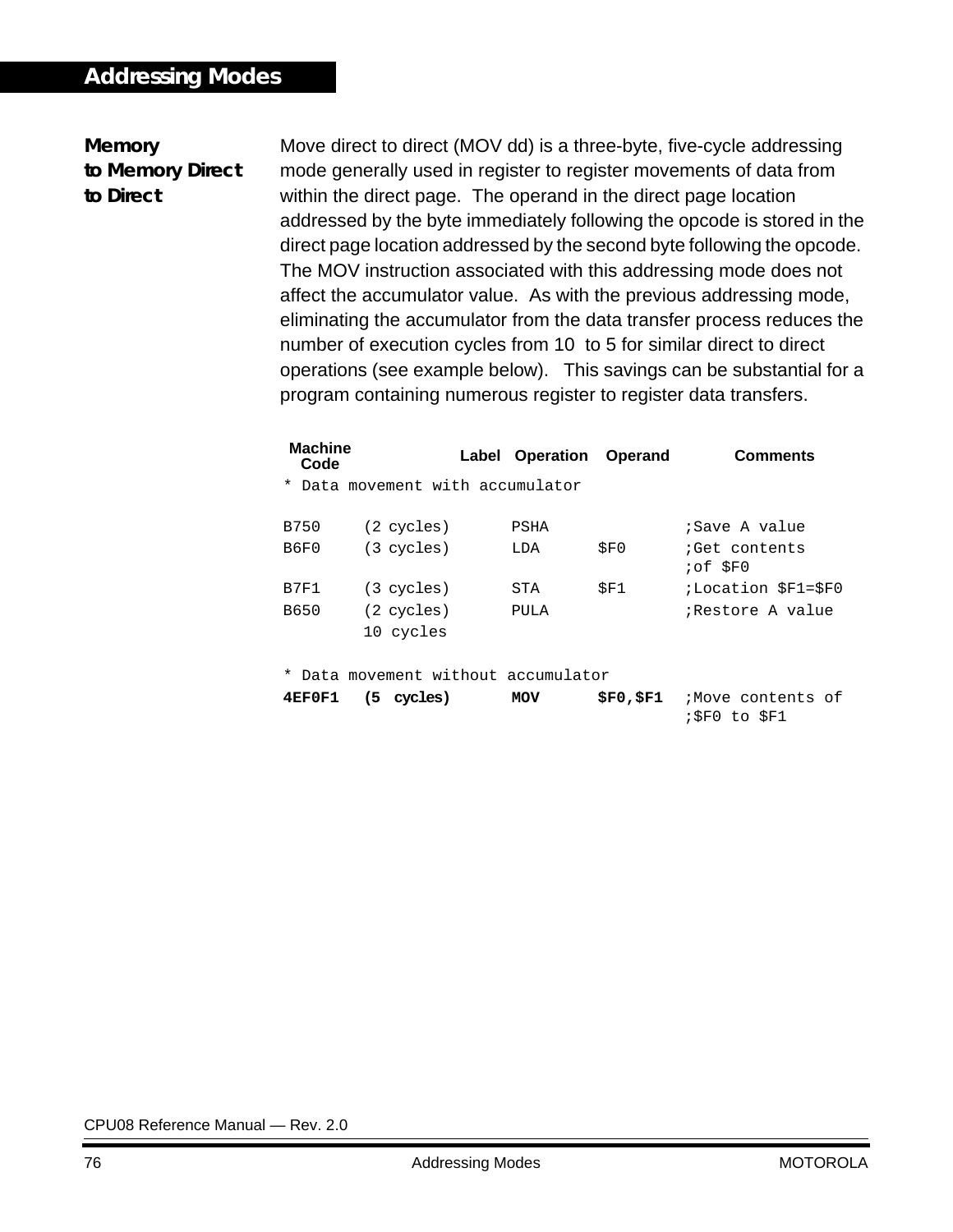## **Memory to Memory Indexed to Direct with Post Increment**

Move indexed to direct, post increment (MOV ix+d) is a two-byte, four-cycle addressing mode generally used to transfer tables addressed by the index register to a register in the direct page. The tables can be located anywhere in the 64-Kbyte map and can be any size. This instruction does not affect the accumulator value. The operand addressed by H:X is stored in the direct page location addressed by the byte following the opcode. H:X is incremented after the move.

This addressing mode is effective for transferring a buffer stored in RAM to a serial transmit register, as shown in the following example. **[Table 10](#page-78-0)** lists the memory to memory move instructions.

## **NOTE:** Move indexed to direct, post increment instructions will increment H if X is incremented past \$FF.

The following example illustrates an interrupt-driven SCI transmit service routine supporting a circular buffer.

|       | <b>Machine</b><br>Code | Label            |                   |                | <b>Operation Operand Comments</b>                     |
|-------|------------------------|------------------|-------------------|----------------|-------------------------------------------------------|
|       |                        | SIZE             | EQU               | 16             | TX circular<br>buffer length                          |
|       |                        | SCSR1            | EOU               | \$16           | ; SCI status<br>register 1                            |
|       |                        | <b>SCDR</b>      | EOU               | \$18           | ;SCI transmit<br><i>i</i> data register               |
|       |                        |                  | <b>ORG</b>        | \$50           |                                                       |
|       |                        | PTR OUT          | <b>RMB</b>        | 2              | Circular buffer<br>idata out pointer                  |
|       |                        | PTR IN           | RMB               | $\overline{2}$ | Circular buffer<br>idata in pointer                   |
|       |                        | TX B<br>$^\star$ | <b>RMB</b>        | SIZE           | Circular buffer                                       |
|       |                        | $^\star$         | * service routine |                | * SCI transmit data register empty interrupt          |
|       |                        |                  | <b>ORG</b>        | <b>\$6E00</b>  |                                                       |
|       | 55 50                  | TX INT           | LDHX              |                | PTR_OUT ; Load pointer                                |
| B6 16 |                        |                  | LDA               | SCSR1          | ;Dummy read of<br>;SCSR1 as part of<br>the TDRE reset |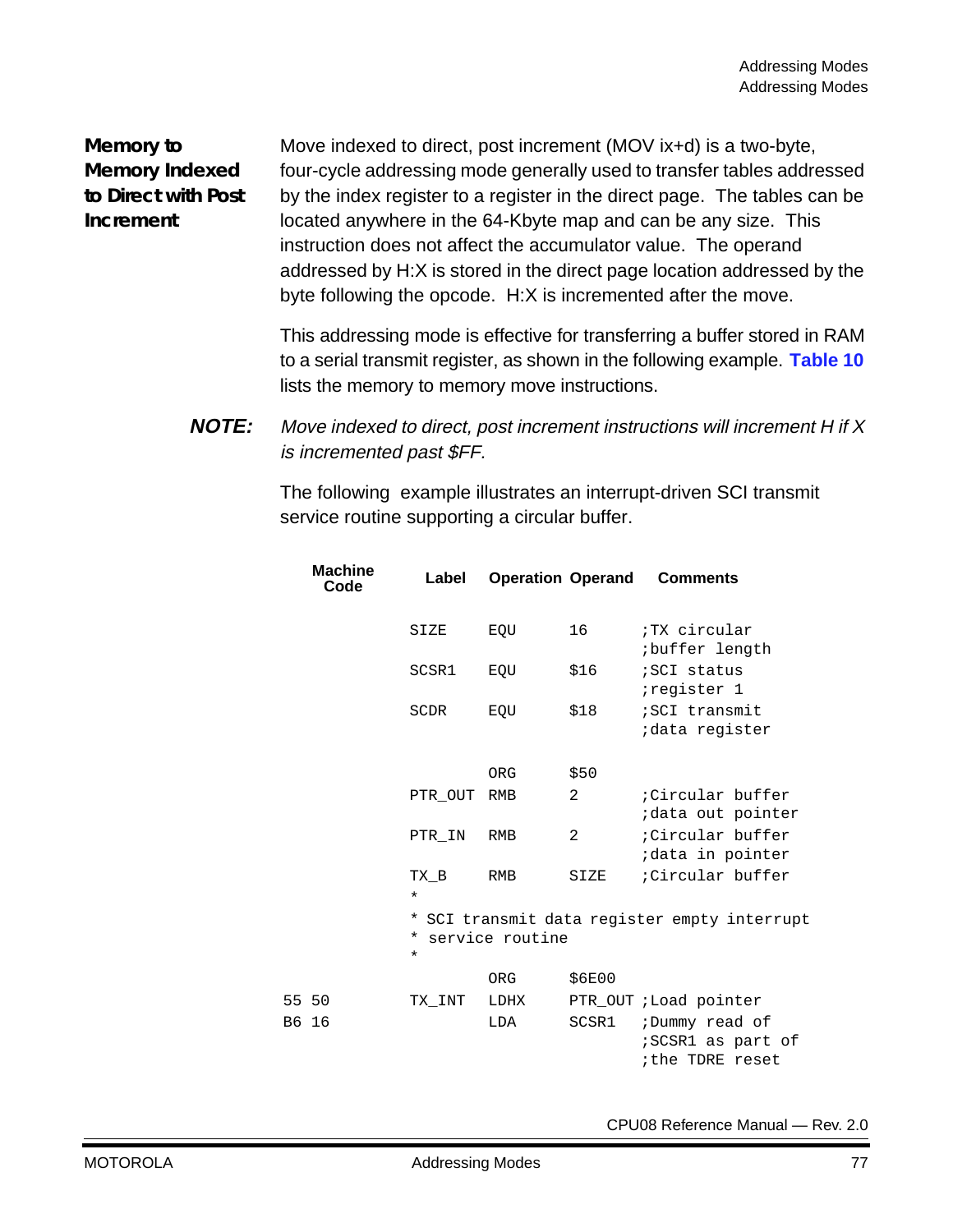| Move new byte to<br>SCDR<br>;SCI data reg.<br>:Clear TDRE. Post |
|-----------------------------------------------------------------|
| ;increment H:X.                                                 |
| $\#TX B + iGone$ past end of<br>icircular buffer?               |
| NOLOOP ; If not, continue                                       |
| #TX B<br>;Else reset to<br>istart of buffer                     |
| PTR OUT <i>;</i> Save new<br>; pointer value                    |
| ;Return                                                         |
|                                                                 |

# **Memory to Memory Direct to Indexed with Post Increment**

Move direct to indexed, post increment (MOV dix+) is a two-byte, four-cycle addressing mode generally used to fill tables from registers in the direct page. The tables can be located anywhere in the 64-Kbyte map and can be any size. The instruction associated with this addressing mode does not affect the accumulator value. The operand in the direct page location addressed by the byte immediately following the opcode is stored in the location addressed by H:X. H:X is incremented after the move.

An example of this addressing mode would be in filling a serial receive buffer located in RAM from the receive data register. **[Table 10](#page-78-0)** lists the memory to memory move instructions.

**NOTE:** Move direct to indexed, post increment instructions will increment H if X is incremented past \$FF.

> The following example illustrates an interrupt-driven SCI receive service routine supporting a circular buffer.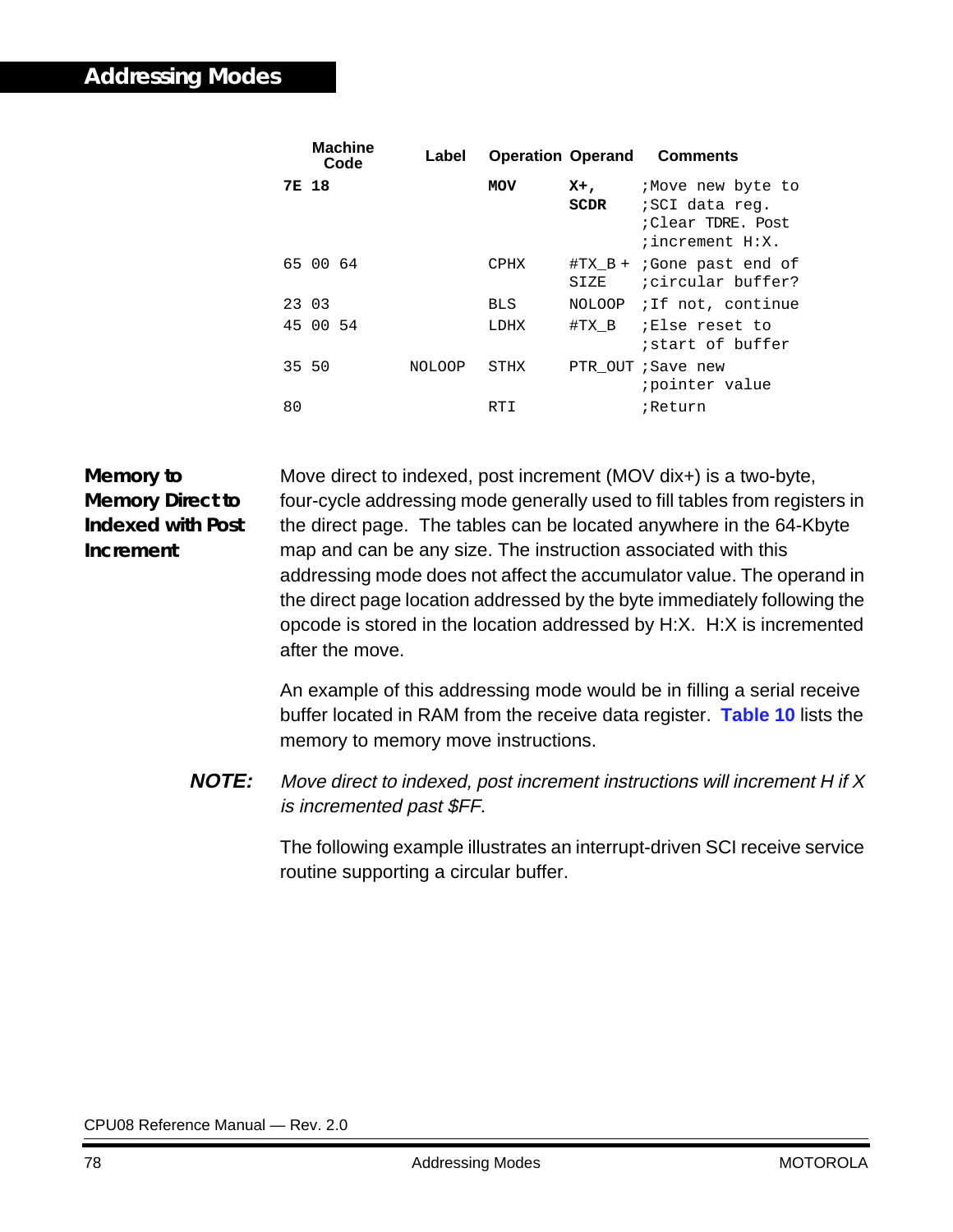<span id="page-78-0"></span>

|    | <b>Machine</b><br>Code | Label              | <b>Operation</b> | Operand            | <b>Comments</b>                                                                |
|----|------------------------|--------------------|------------------|--------------------|--------------------------------------------------------------------------------|
|    |                        | SIZE               | EQU              | 16                 | ;RX circular<br>;buffer length                                                 |
|    |                        | SCSR1              | EQU              | \$16               | ; SCI status reg.1                                                             |
|    |                        | <b>SCDR</b>        | EOU              | \$18               | <i>SCI</i> receive<br>idata reg.                                               |
|    |                        |                    | ORG              | \$70               |                                                                                |
|    |                        | PTR OUT            | RMB              | 2                  | Circular buffer<br>idata out pointer                                           |
|    |                        | PTR_IN             | RMB              | 2                  | ;Circular buffer<br>idata in pointer                                           |
|    |                        | RX B<br>$\star$    | RMB              | SIZE               | ;Circular buffer                                                               |
|    |                        | $^\star$<br>*<br>¥ | service routine  |                    | SCI receive data register full interrupt                                       |
|    |                        |                    | <b>ORG</b>       | \$6E00             |                                                                                |
|    | 55 72                  | RX_INT             | LDHX             | PTR_IN             | ;Load pointer                                                                  |
|    | B6 16                  |                    | LDA              | SCSR1              | ;Dummy read of<br>;SCSR1 as part of<br>ithe RDRF reset                         |
|    | 5E 18                  |                    | MOV              | $SCDR, X+$         | ;Move new byte from<br>; SCI data reg.<br>;Clear RDRF. Post<br>;increment H:X. |
|    | 65 00 64               |                    | <b>CPHX</b>      | $\#RX$ B +<br>SIZE | ;Gone past end of<br>;circular buffer?                                         |
|    | 23 03                  |                    | <b>BLS</b>       | NOLOOP             | ; If not continue                                                              |
|    | 45 00 54               |                    | LDHX             | #RX B              | <i>Else</i> reset to<br>istart of buffer                                       |
|    | 35 52                  | NOLOOP             | STHX             | PTR IN             | ;Save new<br>;pointer value                                                    |
| 80 |                        |                    | <b>RTI</b>       |                    | ;Return                                                                        |

## **Table 10. Memory-to-Memory Move Instructions**

| <b>Instruction</b>                                           | <b>Mnemonic</b> |
|--------------------------------------------------------------|-----------------|
| Move Immediate Operand to Direct Memory Location             | <b>MOV</b>      |
| Move Direct Memory Operand to Another Direct Memory Location | <b>MOV</b>      |
| Move Indexed Operand to Direct Memory Location               | <b>MOV</b>      |
| Move Direct Memory Operand to Indexed Memory Location        | <b>MOV</b>      |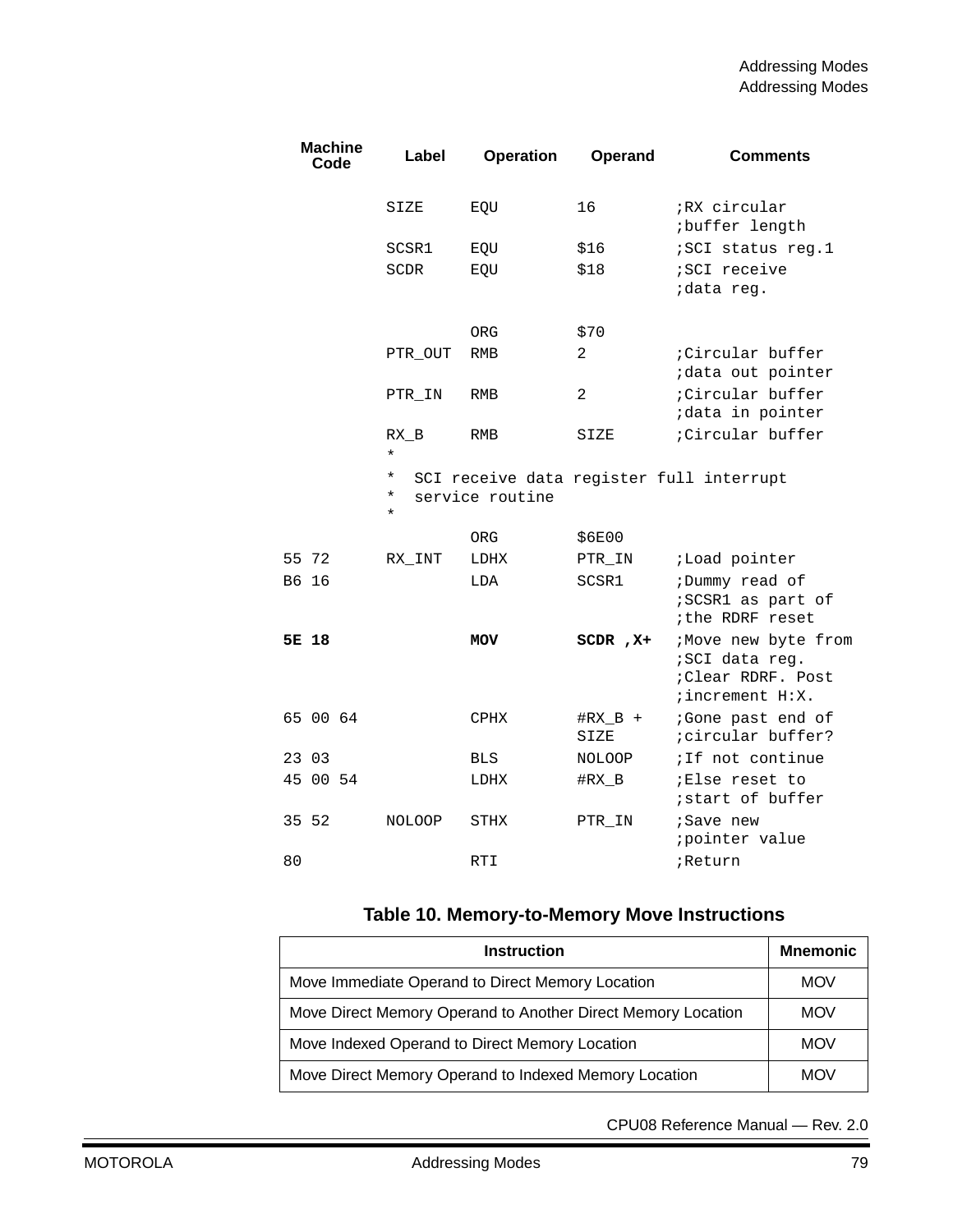- **Indexed with Post Increment** Indexed, no offset with post increment instructions are two-byte instructions that address operands, then increment H:X. X contains the low byte of the conditional address of the operand; H contains the high byte. The sum is the conditional address of the operand. This addressing mode is generally used for table searches. **[Table 11](#page-80-0)** lists the indexed with post increment instructions.
	- **NOTE:** Indexed with post increment instructions will increment H if X is incremented past \$FF.

#### **Indexed, 8-Bit Offset with Post Increment** Indexed, 8-bit offset with post increment instructions are three-byte instructions that access operands with variable addresses, then increment H:X. X contains the low byte of the conditional address of the operand; H contains the high byte. The sum is the conditional address of the operand. As with indexed, no offset, this addressing mode is generally used for table searches. **[Table 11](#page-80-0)** lists the indexed with post increment instructions.

## **NOTE:** Indexed, 8-bit offset with post increment instructions will increment H if X is incremented past \$FF.

The following example uses the CBEQ (compare and branch if equal) instruction to show the two different indexed with post increment addressing modes.

| <b>Machine</b><br>Code | Label | <b>Operation</b> | Operand    | <b>Comments</b>        |
|------------------------|-------|------------------|------------|------------------------|
| A6FF                   |       | LDA              | #SFF       | $iA = SFF$             |
| B710                   |       | STA              | \$10       | $:LOC$ \$10 = \$FF     |
| 4E1060                 |       | <b>MOV</b>       | \$10, \$60 | $7^1$ FLOC \$60 = \$FF |
| 5F                     |       | CLRX             |            | ;Zero X                |
|                        |       |                  |            |                        |

\* Compare contents of A with contents of location pointed to by \* H:X and branch to TAG when equal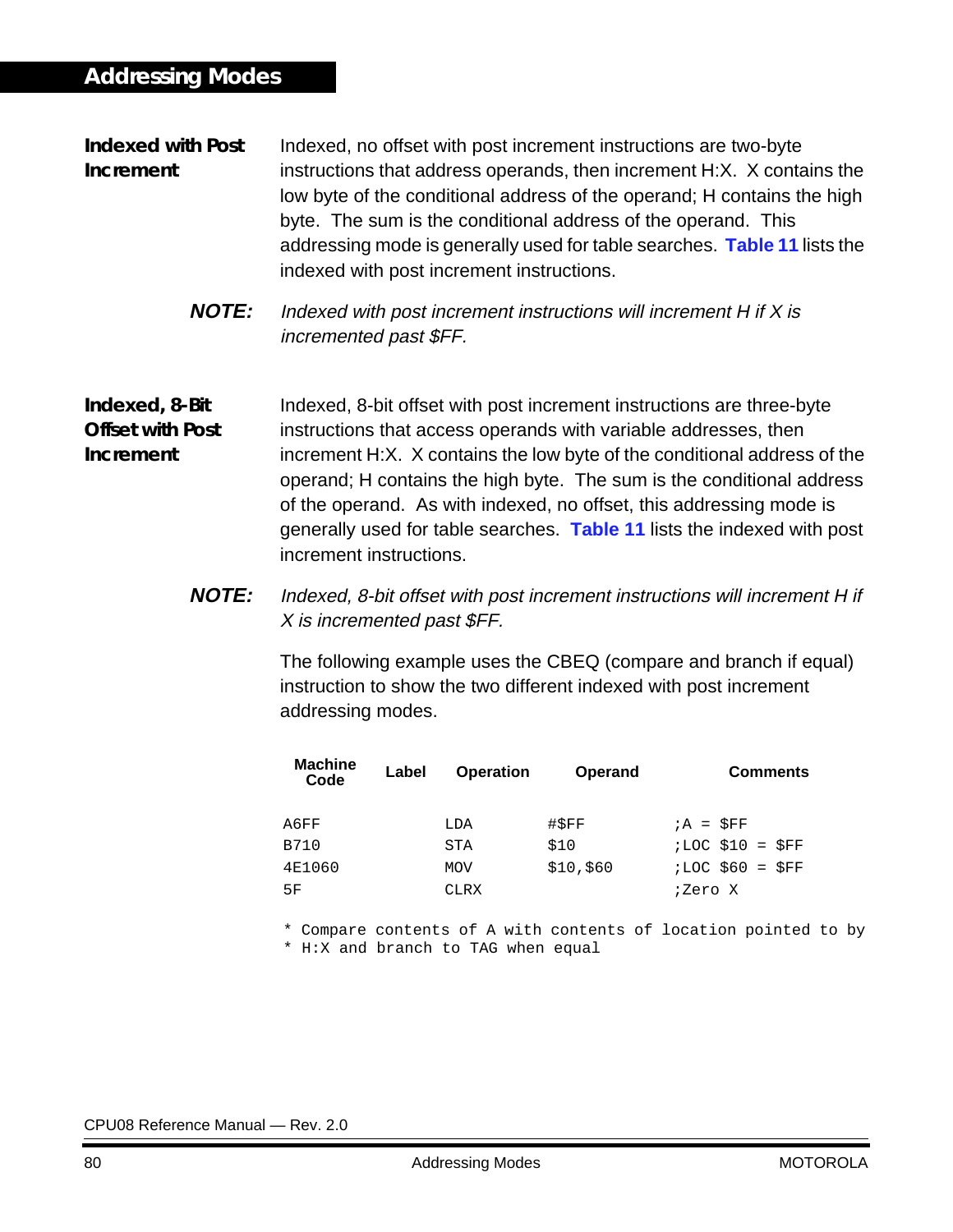<span id="page-80-0"></span>

| <b>Machine</b><br>Code | Label       | <b>Operation</b> | Operand                                   | <b>Comments</b>                                                 |
|------------------------|-------------|------------------|-------------------------------------------|-----------------------------------------------------------------|
| 7102                   | <b>LOOP</b> | <b>CBEQ</b>      | X+, TAG                                   | <i>No</i> offset;                                               |
| 20FC                   |             | BRA              | LOOP                                      | :Check next location                                            |
|                        |             |                  |                                           |                                                                 |
|                        |             |                  |                                           |                                                                 |
| 5F                     | TAG         | CLRX             |                                           | ;Zero X                                                         |
|                        |             |                  |                                           |                                                                 |
|                        |             |                  |                                           | * Compare contents of A with contents of location pointed to by |
|                        |             |                  | * H:X + \$50 and branch to TG1 when equal |                                                                 |
| 615002                 | LOOP2       | <b>CBEQ</b>      | \$50,X+,TG1                               | :8-bit offset                                                   |
| 20FB                   |             | BRA              | LOOP2                                     | :Check next location                                            |
| 20FE                   | TG1         | BRA              | TG1                                       | ;Finished                                                       |

### **Table 11. Indexed and Indexed, 8-Bit Offset with Post Increment Instructions**

| <b>Instruction</b>                                       | <b>Mnemonic</b> |
|----------------------------------------------------------|-----------------|
| Compare and Branch if Equal, Indexed (H:X)               | <b>CBEQ</b>     |
| Compare and Branch if Equal, Indexed (H:X), 8-Bit Offset | <b>CBEQ</b>     |
| Move Indexed Operand to Direct Memory Location           | <b>MOV</b>      |
| Move Direct Memory Operand to Indexed Memory Location    | <b>MOV</b>      |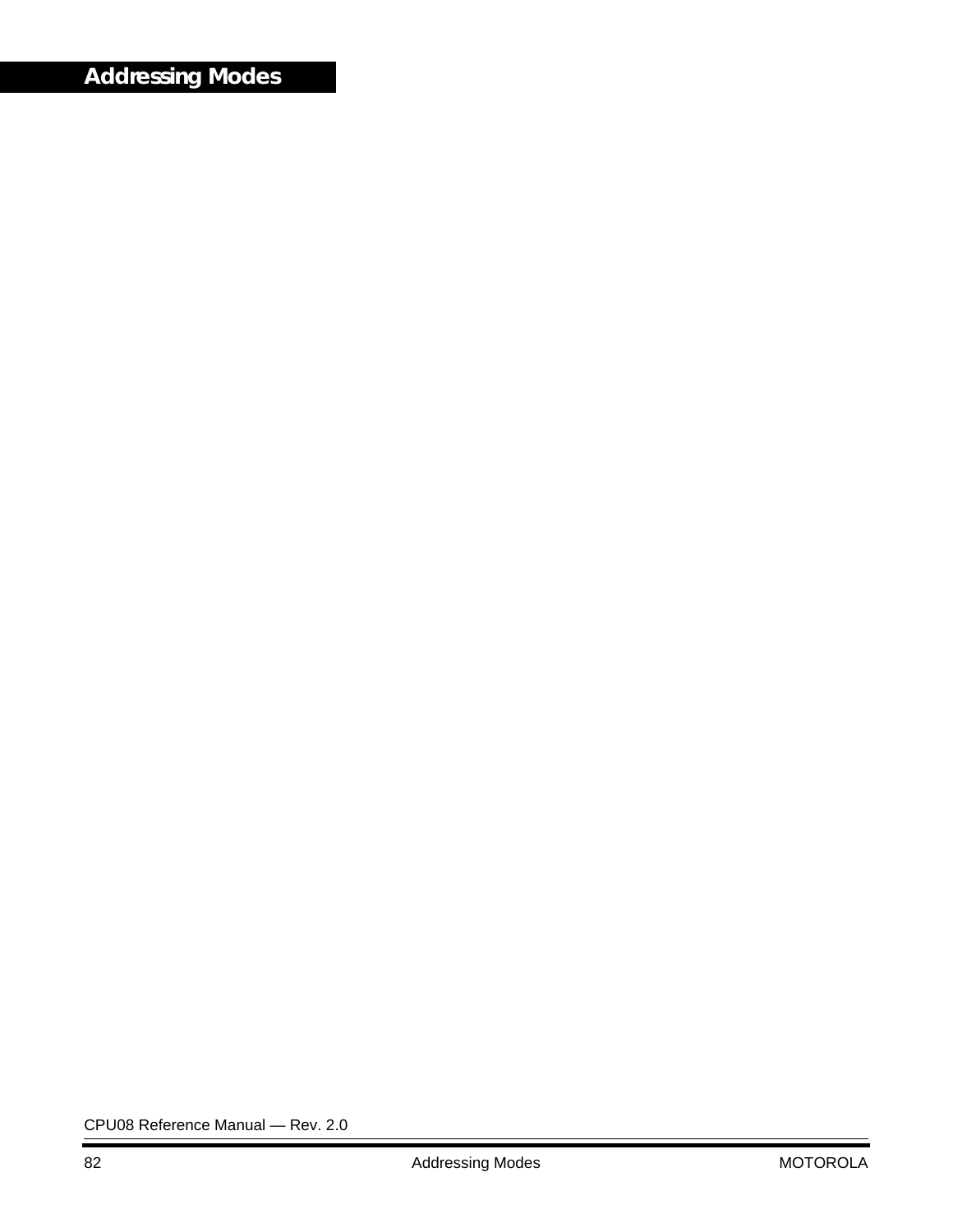# **Contents**

| Opcode Map and Instruction Set Summary 90                |  |
|----------------------------------------------------------|--|
|                                                          |  |
|                                                          |  |
| AIS - Add Immediate Value (Signed) to Stack Pointer 93   |  |
| AIX - Add Immediate Value (Signed) to Index Register. 94 |  |
|                                                          |  |
|                                                          |  |
|                                                          |  |
|                                                          |  |
| BCLR n-Clear Bit n in Memory 99                          |  |
|                                                          |  |
|                                                          |  |
| BGE - Branch if Greater Than or Equal To 102             |  |
|                                                          |  |
| BHCC - Branch if Half Carry Bit Clear104                 |  |
|                                                          |  |
|                                                          |  |
| BHS - Branch if Higher or Same 107                       |  |
|                                                          |  |
|                                                          |  |
|                                                          |  |
|                                                          |  |
|                                                          |  |
| BLS - Branch if Lower or Same113                         |  |
| BLT - Branch if Less Than114                             |  |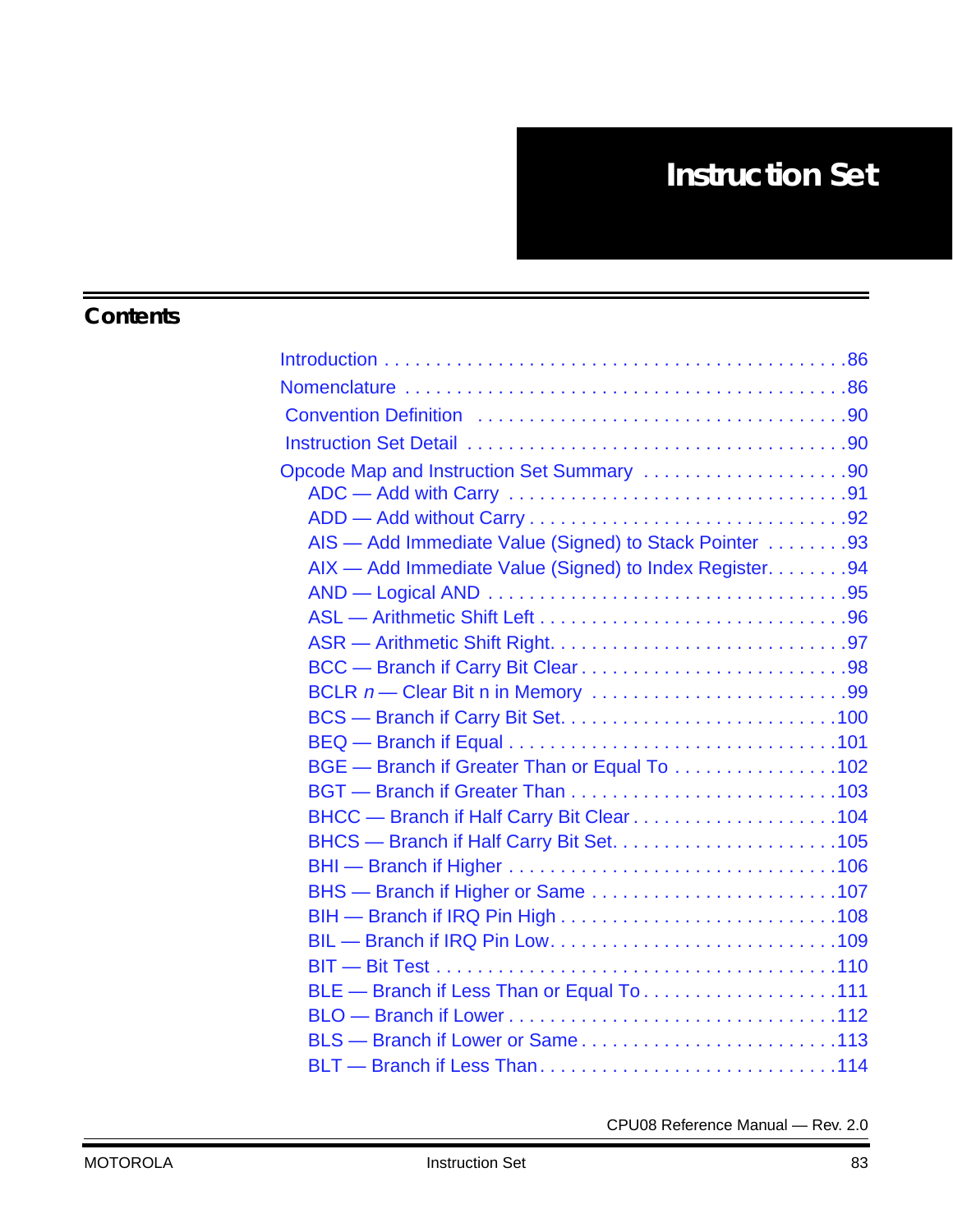| BRCLR n - Branch if Bit n in Memory Clear. 121       |
|------------------------------------------------------|
|                                                      |
| BRSET n-Branch if Bit n in Memory Set 123            |
|                                                      |
|                                                      |
| CBEQ — Compare and Branch if Equal 126               |
|                                                      |
| CLI - Clear Interrupt Mask Bit 128                   |
|                                                      |
| CMP — Compare Accumulator with Memory 130            |
| COM - Complement (One's Complement) 131              |
| CPHX - Compare Index Register with Memory 132        |
| CPX - Compare X (Index Register Low) with Memory 133 |
|                                                      |
|                                                      |
| DBNZ - Decrement and Branch if Not Zero136           |
|                                                      |
|                                                      |
| EOR - Exclusive-OR Memory with Accumulator 139       |
|                                                      |
|                                                      |
|                                                      |
| LDA - Load Accumulator from Memory 143               |
| LDHX - Load Index Register from Memory 144           |
| LDX - Load X (Index Register Low) from Memory. 145   |
|                                                      |
|                                                      |
|                                                      |
|                                                      |
| NEG - Negate (Two's Complement) 150                  |
|                                                      |
| NSA - Nibble Swap Accumulator152                     |
|                                                      |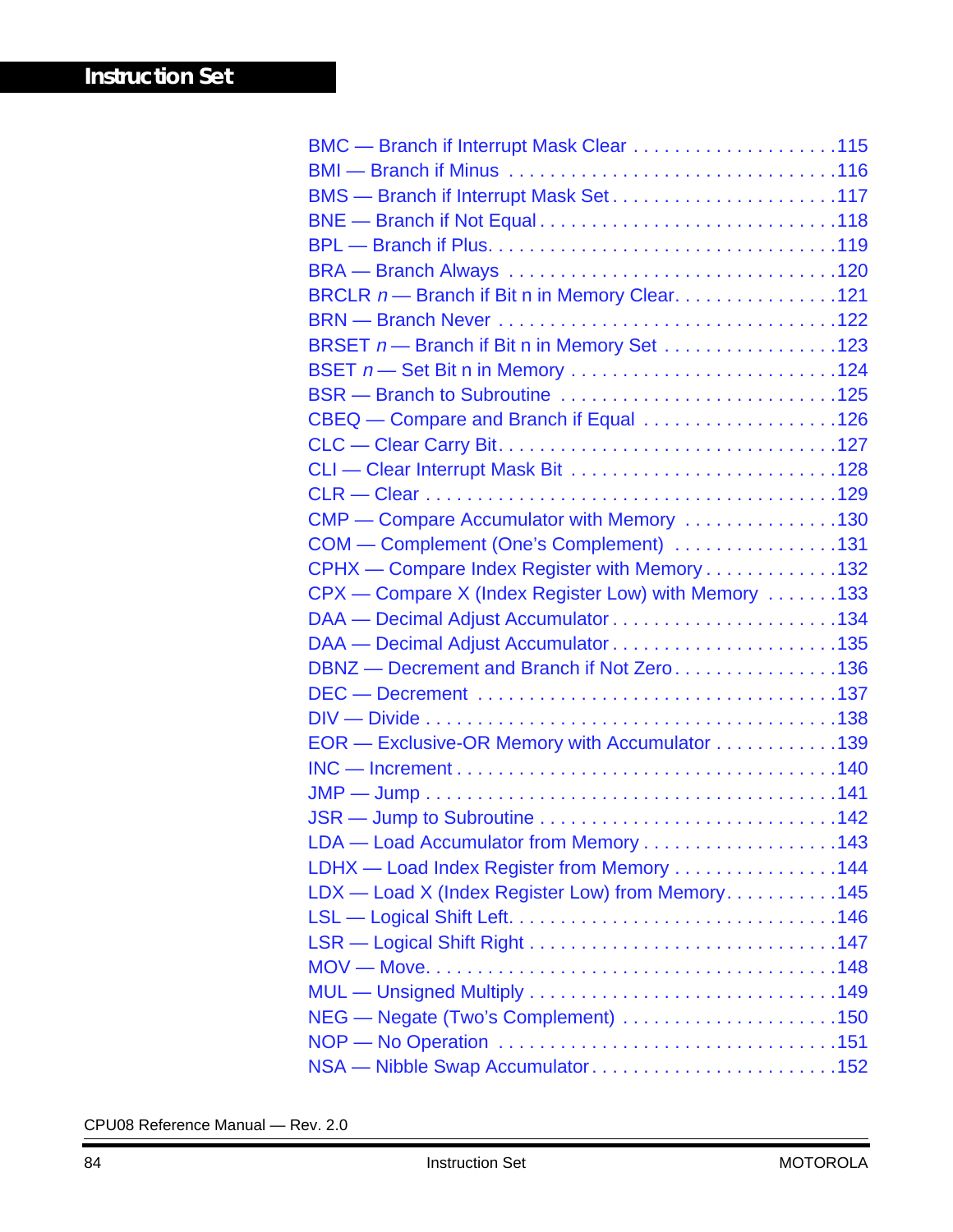| ORA - Inclusive-OR Accumulator and Memory 153             |  |
|-----------------------------------------------------------|--|
|                                                           |  |
| PSHH - Push H (Index Register High) onto Stack. 155       |  |
| PSHX - Push X (Index Register Low) onto Stack 156         |  |
| PULA - Pull Accumulator from Stack157                     |  |
| PULH - Pull H (Index Register High) from Stack 158        |  |
| PULX - Pull X (Index Register Low) from Stack 159         |  |
| ROL - Rotate Left through Carry 160                       |  |
|                                                           |  |
|                                                           |  |
|                                                           |  |
|                                                           |  |
|                                                           |  |
|                                                           |  |
|                                                           |  |
| STA - Store Accumulator in Memory 168                     |  |
|                                                           |  |
| STOP - Enable IRQ Pin, Stop Oscillator 170                |  |
| STX - Store X (Index Register Low) in Memory. 171         |  |
|                                                           |  |
|                                                           |  |
| TAP - Transfer Accumulator to Condition Code Register 174 |  |
| TAX - Transfer Accumulator to X (Index Register Low) 175  |  |
| TPA - Transfer Condition Code Register to Accumulator 176 |  |
| TST - Test for Negative or Zero177                        |  |
| TSX - Transfer Stack Pointer to Index Register 178        |  |
| TXA - Transfer X (Index Register Low) to Accumulator. 179 |  |
| TXS - Transfer Index Register to Stack Pointer. 180       |  |
| WAIT - Enable Interrupts; Stop Processor. 181             |  |
|                                                           |  |
|                                                           |  |
|                                                           |  |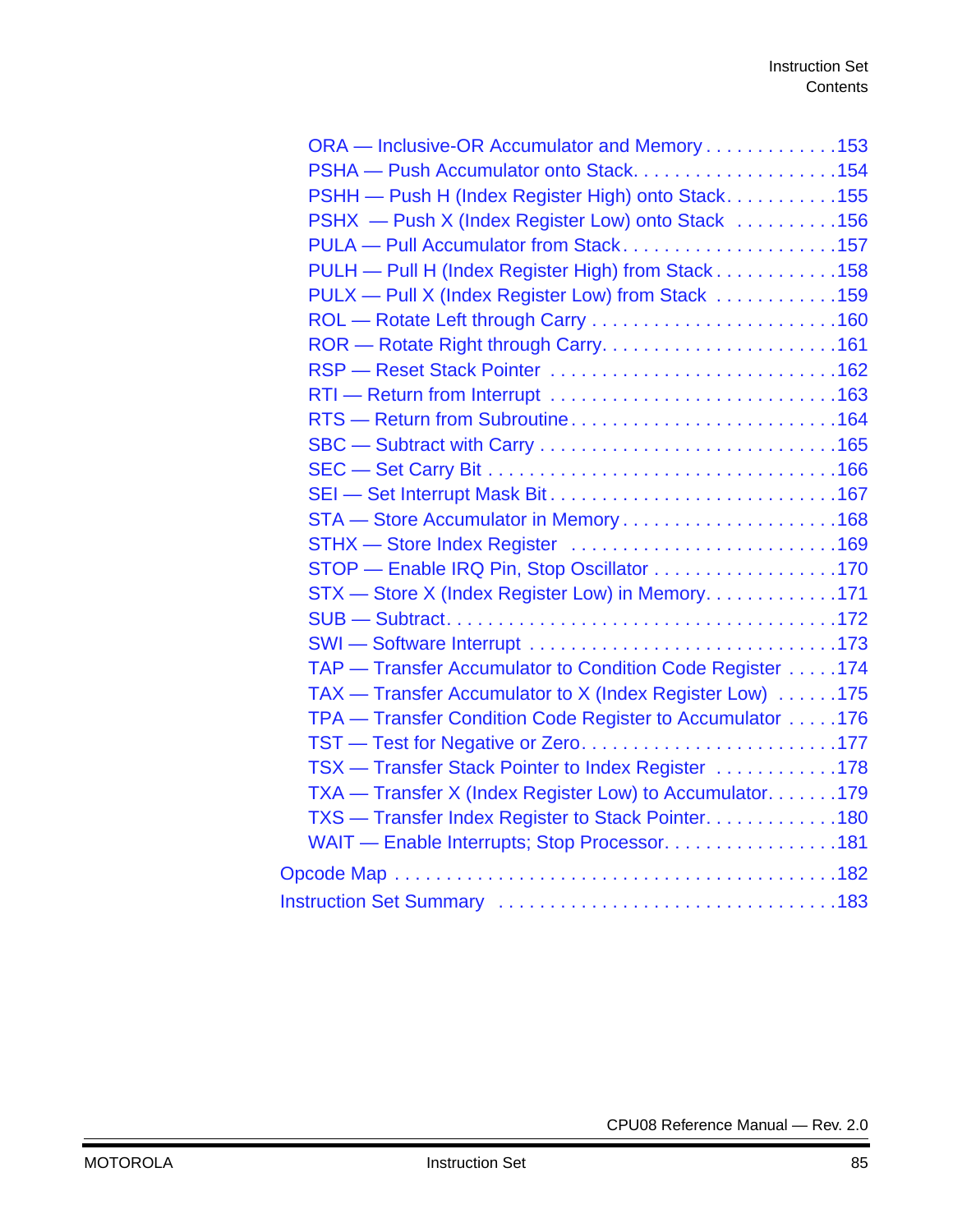# <span id="page-85-0"></span>**Introduction**

This section contains complete detailed information for all M68HC08 Family instructions. The instructions are arranged in alphabetical order with the instruction mnemonic set in larger type for easy reference.

## **Nomenclature**

The nomenclature listed below is used in the instruction descriptions throughout this section.

#### **Operators**

|  | = Contents of register or memory location shown inside |
|--|--------------------------------------------------------|
|  | parentheses                                            |
|  | الامتمن الممميان والنبير اممام مملحا                   |

- $\leftarrow$  = Is loaded with (read: "gets")
- $\uparrow$  = Is pulled from stack
- $\downarrow$  = Is pushed onto stack
- $\&$  = Boolean AND
- $\vert$  = Boolean OR
- $\oplus$  = Boolean exclusive-OR
- $\times$  = Multiply
- $\div$  = Divide
- : = Concatenate
- $+ =$  Add
- = Negate (two's complement)
- $\kappa$  = [Sign extend](#page-180-0)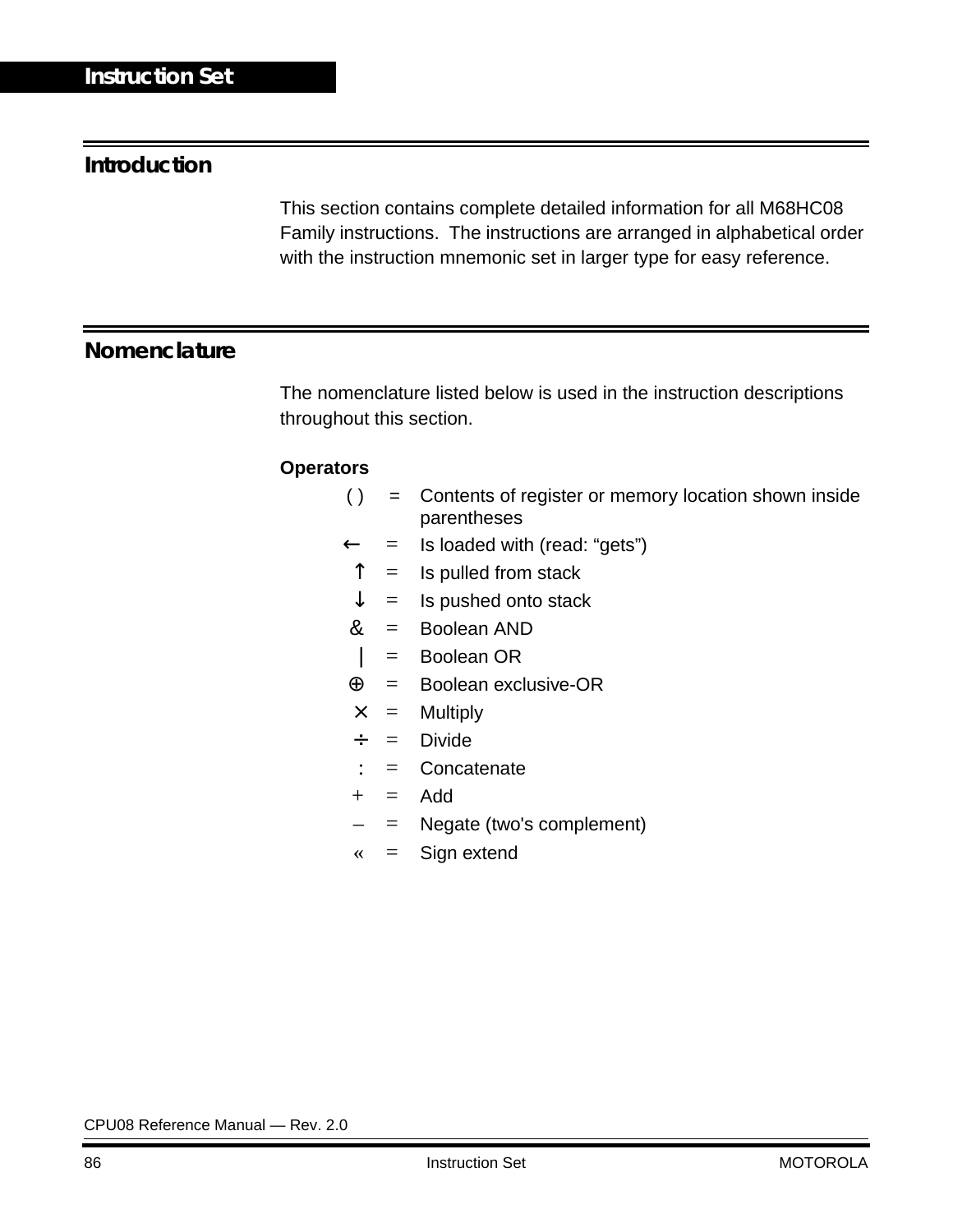### **CPU Registers**

- $A = Accumulator$
- CCR = Condition code register
	- $H =$  Index register, higher order (most significant) 8 bits
	- $X =$  Index register, lower order (least significant) 8 bits
	- PC = Program counter
- PCH = Program counter, higher order (most significant) 8 bits
- PCL = Program counter, lower order (least significant) 8 bits
	- SP = Stack pointer

### **Memory and Addressing**

- $M = A$  memory location or absolute data, depending on addressing mode
- $rel =$  Relative offset (i.e., the two's complement number stored in the last byte of machine code corresponding to a branch instruction)

## **Condition Code Register (CCR) Bits**

- $V = Two's complement overflow indicator, bit 7$
- $H =$  Half carry, bit 4
- $I =$  Interrupt mask, bit 3
- $N =$  Negative indicator, bit 2
- $Z = Zero$  indicator, bit 1
- $C =$  Carry/borrow, bit 0 (carry out of bit 7)

## **Bit status BEFORE execution of an instruction (n = 7, 6, 5, ... 0)**

For two-byte operations such as LDHX, STHX, and CPHX,  $n = 15$ refers to bit 15 of the two-byte word, or bit 7 of the most significant (first) byte.

- $Mn =$  Bit *n* of memory location used in operation
- $An =$ Bit *n* of accumulator
- $Hn =$  Bit *n* of index register H
- $X_n$  = Bit *n* of index register X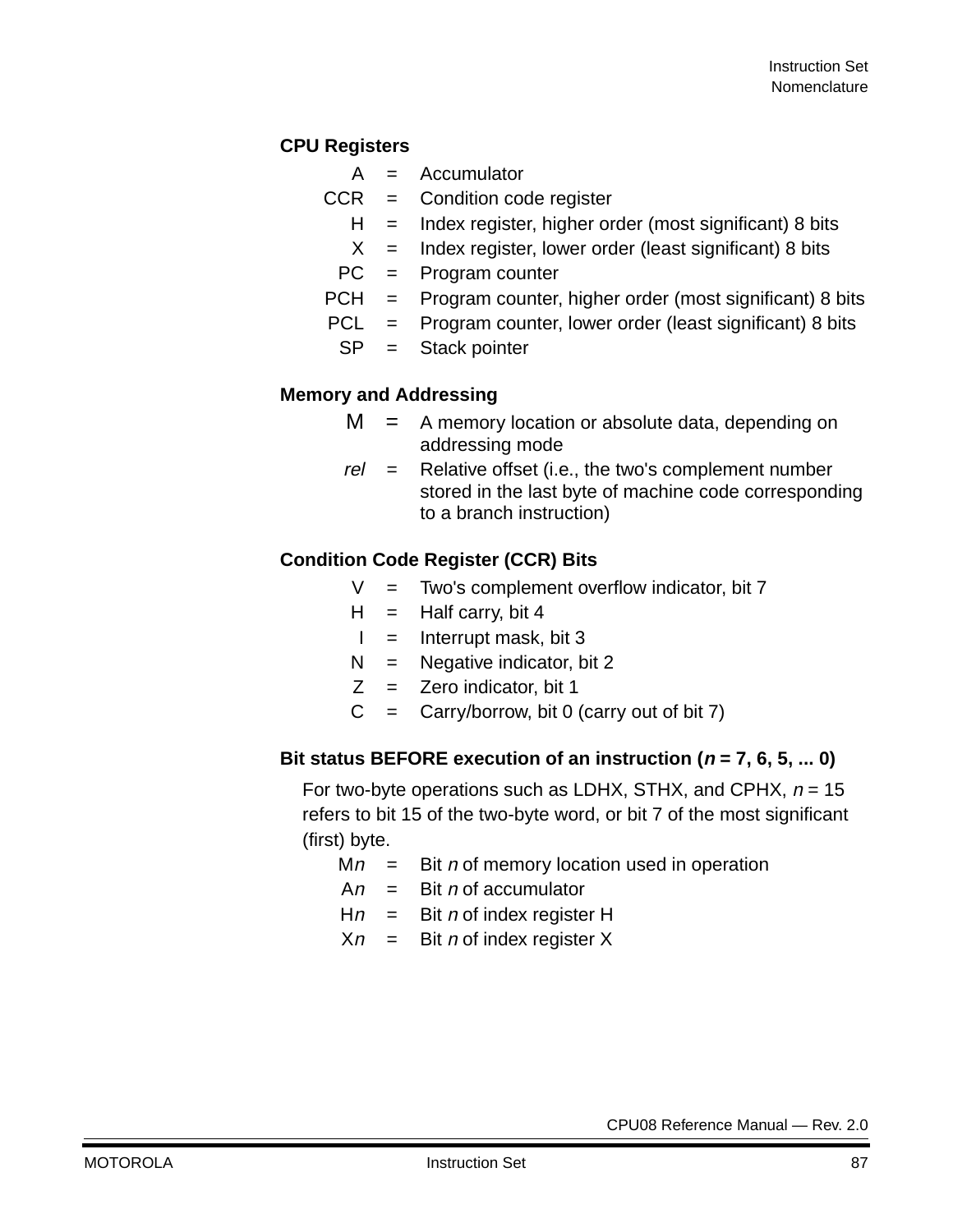### **Bit status AFTER execution of an instruction**

For two-byte operations such as LDHX, STHX, and CPHX,  $n = 15$ refers to bit 15 of the two-byte word, or bit 7 of the most significant (first) byte.

 $Rn =$  Bit *n* of the result of operation ( $n = 7, 6, 5, ... 0$ )

### **CCR activity figure notation**

- $-$  = Bit not affected
- $0 =$ Bit forced to zero
- $1 =$ Bit forced to one
- $\hat{I}$  = Bit set or cleared according to results of operation

#### **Machine coding notation**

- dd = Low-order 8 bits of a direct address \$0000–\$00FF (high byte assumed to be \$00)
- ee = Upper 8 bits of 16-bit offset
- ff  $=$  Lower 8 bits of 16-bit offset or 8-bit offset
- $ii =$  One byte of immediate data
- $hh =$  High-order byte of 16-bit extended address
	- $\parallel$  = Low-order byte of 16-bit extended address
- rr = Relative offset

### **Source form notation**

- $opr = Operand (one or two bytes depending on address)$ mode)
- $rel =$  Relative offset used in branch and bit manipulation instructions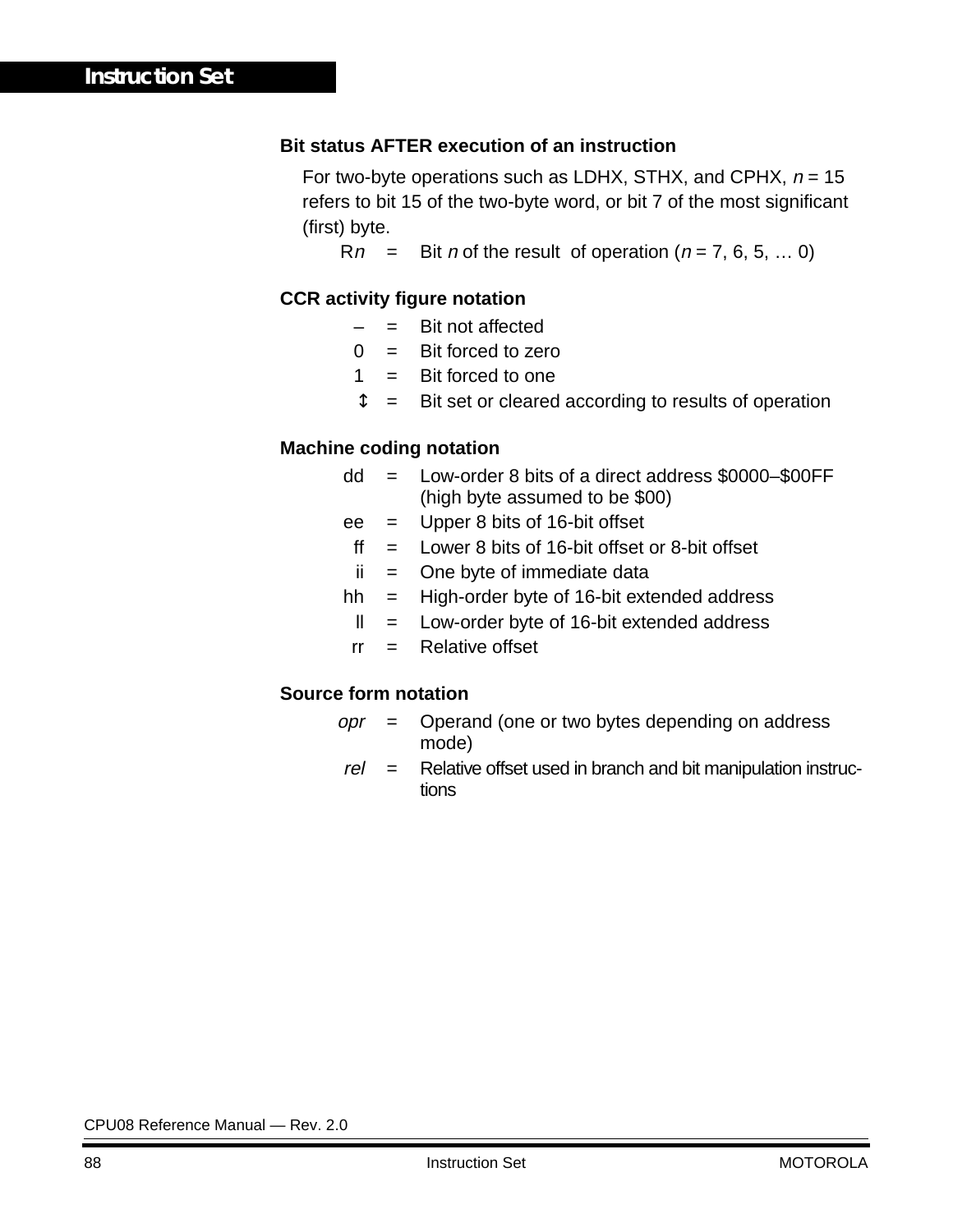### **Address modes**

- INH = Inherent (no operands)
- IMM = 8-bit immediate
- $DIR = 8-bit direct$
- EXT = 16-bit extended
	- $IX = 16$ -bit indexed no offset
- $IX + = 16$ -bit indexed no offset, post increment
- $IX1 = 16$ -bit indexed with 8-bit offset
- $IX1+ = 16$ -bit indexed with 8-bit offset, post increment
- $IX2 = 16$ -bit indexed with 16-bit offset
- $REL = 8$ -bit relative offset
- DD = Direct source to direct destination
- $IMD =$  Immediate to direct
- $IX+D = 16$ -bit indexed, post increment source to direct destination
- $DIX+$  = Direct source to 16-bit indexed, post increment destination
- $SP1 =$  Stack pointer with 8-bit offset
- SP2 = Stack pointer with 16-bit offset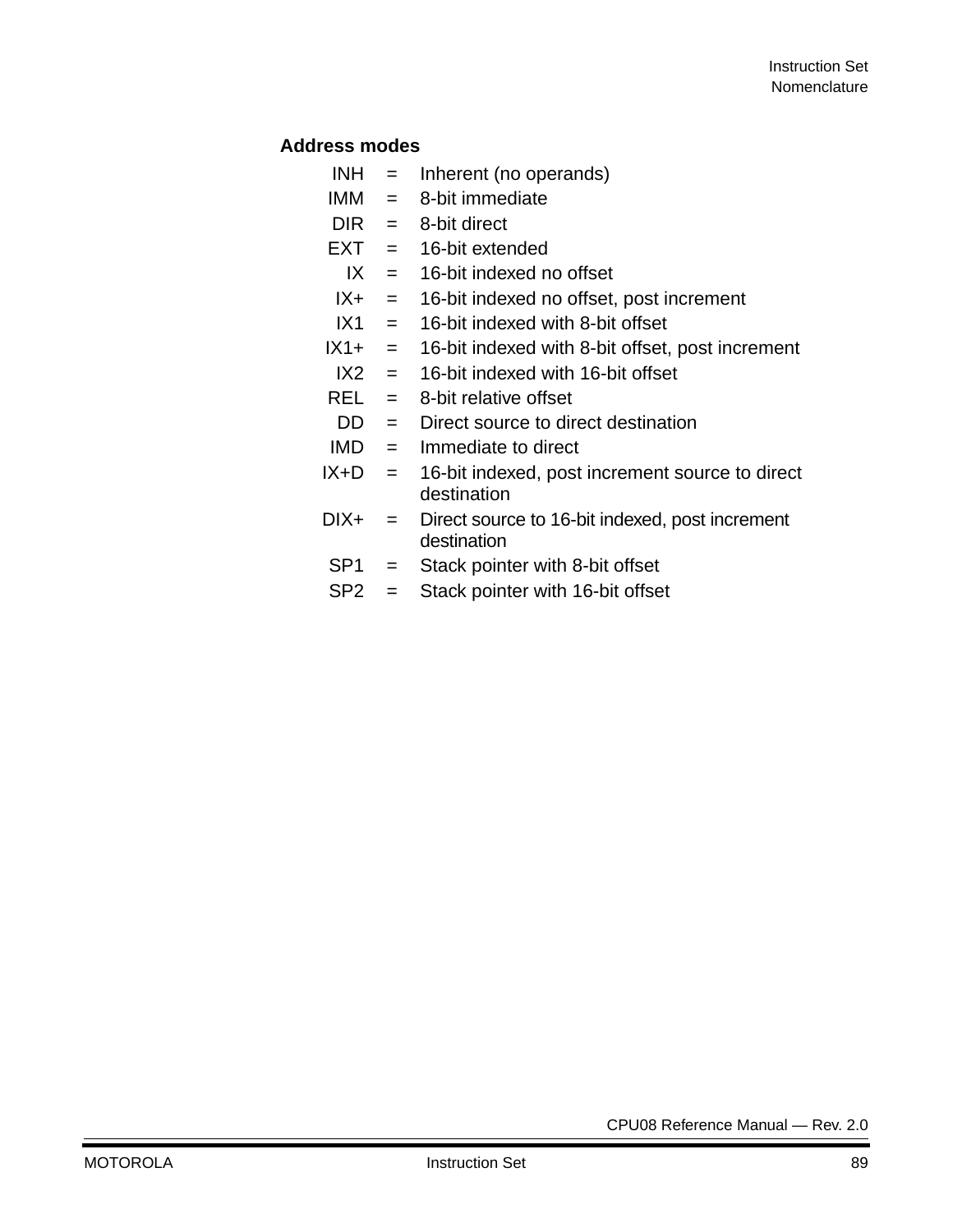# <span id="page-89-0"></span> **Convention Definition**

**Set** refers specifically to establishing logic level one on a bit or bits.

**Cleared** refers specifically to establishing logic level zero on a bit or bits.

**A specific bit** is referred to by mnemonic and bit number. A7 is bit 7 of accumulator A. **A range of bits** is referred to by mnemonic and the bit numbers that define the range. A [7:4] are bits 7 to 4 of the accumulator.

**Parentheses** indicate the contents of a register or memory location, rather than the register or memory location itself. (A) is the contents of the accumulator.

**LSB** means least significant bit or bits.

**MSB** means most significant bit or bits. References to high and low bytes are spelled out.

## **Instruction Set Detail**

The following pages summarize each instruction, including operation and description, condition codes and Boolean formulae, and a table with source forms, addressing modes, machine code, and cycles.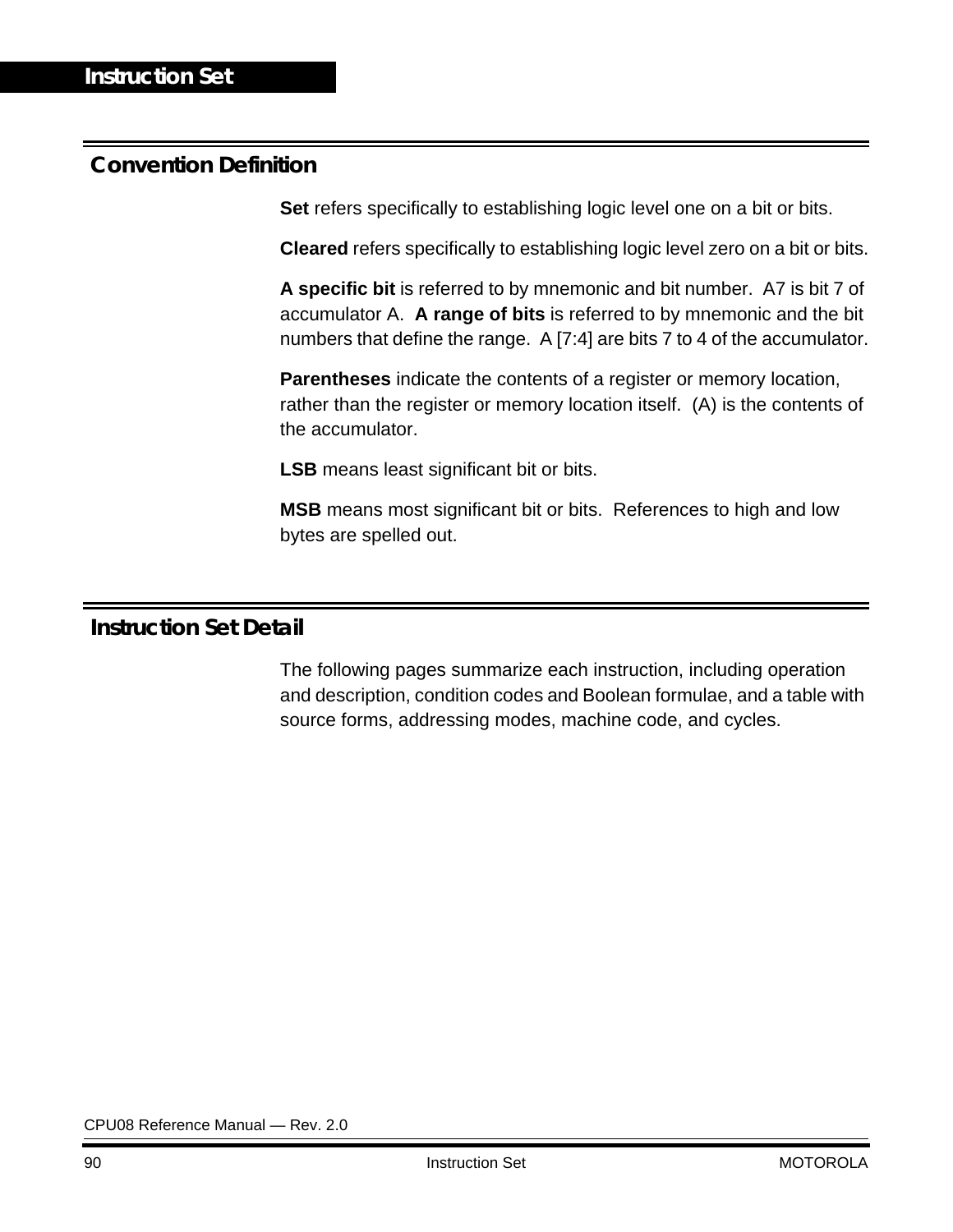# <span id="page-90-0"></span>**ADC Add with Carry ADC**



**Operation**  $A \leftarrow (A) + (M) + (C)$ 

**Description** Adds the contents of the C bit to the sum of the contents of A and M and places the result in A.

> ADC *opr*,X | IX2 | D9 |ee ff | 4 ADC opr,SP SP1 9EE9 ff 4 ADC opr,SP SP2 9ED9 ee ff 5

| <b>Condition Codes</b>         | $\vee$                                                                                                          |                                                                                                          |                     | H.             | L                    | N                                 | Z | C                            |  |  |
|--------------------------------|-----------------------------------------------------------------------------------------------------------------|----------------------------------------------------------------------------------------------------------|---------------------|----------------|----------------------|-----------------------------------|---|------------------------------|--|--|
| and Boolean<br><b>Formulae</b> | ↨                                                                                                               | 1                                                                                                        | 1                   | $\updownarrow$ |                      | ↥                                 | ↨ | ↨                            |  |  |
|                                | V: A7&M7&R7   A7&M7&R7<br>Set if a two's complement overflow resulted from the operation;<br>cleared otherwise. |                                                                                                          |                     |                |                      |                                   |   |                              |  |  |
|                                | H: A3&M3   M3&R3   R3&A3<br>Set if there was a carry from bit 3; cleared otherwise.                             |                                                                                                          |                     |                |                      |                                   |   |                              |  |  |
|                                | N: R7<br>Set if MSB of result is one; cleared otherwise.                                                        |                                                                                                          |                     |                |                      |                                   |   |                              |  |  |
|                                | Z: R7&R6&R5&R4&R3&R2&R1&R0<br>Set if result is \$00; cleared otherwise.                                         |                                                                                                          |                     |                |                      |                                   |   |                              |  |  |
|                                |                                                                                                                 | C: A7&M7   M7&R7   R7&A7<br>Set if there was a carry from the MSB of the result; cleared other-<br>wise. |                     |                |                      |                                   |   |                              |  |  |
| <b>Source Forms,</b>           |                                                                                                                 |                                                                                                          |                     |                |                      |                                   |   |                              |  |  |
| <b>Addressing</b>              |                                                                                                                 | <b>Source</b><br><b>Forms</b>                                                                            | Addr<br><b>Mode</b> | Opcode         |                      | <b>Machine Code</b><br>Operand(s) |   | <b>HC08</b><br><b>Cycles</b> |  |  |
| <b>Modes, Machine</b>          | <b>ADC</b>                                                                                                      | #opr                                                                                                     | <b>IMM</b>          |                | ii.<br>A9            |                                   |   | 2                            |  |  |
| <b>Code, and Cycles</b>        | <b>ADC</b>                                                                                                      | opr                                                                                                      | <b>DIR</b>          |                | <b>B9</b>            | dd                                |   | 3                            |  |  |
|                                | <b>ADC</b>                                                                                                      | opr                                                                                                      | <b>EXT</b>          |                | C <sub>9</sub>       | $\mathbf{I}$<br>hh                |   | 4                            |  |  |
|                                | <b>ADC</b>                                                                                                      | , X                                                                                                      | IX                  |                | F <sub>9</sub>       |                                   |   | $\overline{c}$               |  |  |
|                                | <b>ADC</b>                                                                                                      | opr,X                                                                                                    | IX1                 |                | ff<br>E <sub>9</sub> |                                   |   | 3                            |  |  |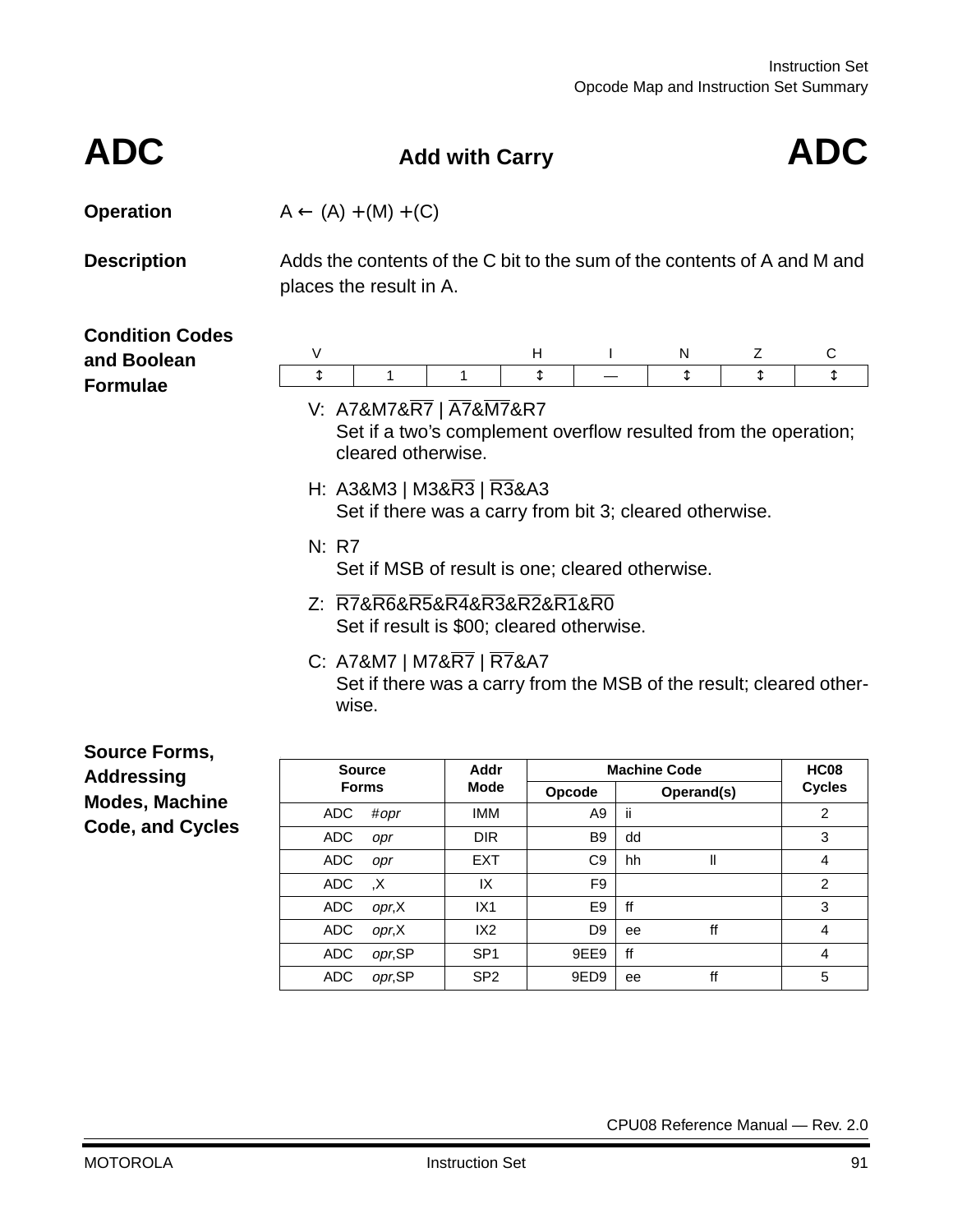<span id="page-91-0"></span>

| <b>ADD</b>                            | <b>Add without Carry</b>                                                                                         |                 |                                     |                     |                     |                     |  |  |
|---------------------------------------|------------------------------------------------------------------------------------------------------------------|-----------------|-------------------------------------|---------------------|---------------------|---------------------|--|--|
| <b>Operation</b>                      | $A \leftarrow (A) + (M)$                                                                                         |                 |                                     |                     |                     |                     |  |  |
| <b>Description</b>                    | Adds the contents of M to the contents of A and places the result in A.                                          |                 |                                     |                     |                     |                     |  |  |
| <b>Condition Codes</b><br>and Boolean | V<br>$\updownarrow$<br>1                                                                                         | 1               | H<br>$\mathbf{I}$<br>$\updownarrow$ | N<br>$\updownarrow$ | Ζ<br>$\updownarrow$ | C<br>$\updownarrow$ |  |  |
| <b>Formulae</b>                       | V: A7&M7&R7   A7&M7&R7<br>Set if a two's complement overflow resulted from the operation;<br>cleared otherwise.  |                 |                                     |                     |                     |                     |  |  |
|                                       | H: A3&M3   M3& $\overline{R}$ 3   $\overline{R}$ 3&A3<br>Set if there was a carry from bit 3; cleared otherwise. |                 |                                     |                     |                     |                     |  |  |
|                                       | N: R7<br>Set if MSB of result is one; cleared otherwise.                                                         |                 |                                     |                     |                     |                     |  |  |
|                                       | Z: R7&R6&R5&R4&R3&R2&R1&R0<br>Set if result is \$00; cleared otherwise.                                          |                 |                                     |                     |                     |                     |  |  |
|                                       | C: A7&M7   M7&R7   R7&A7<br>Set if there was a carry from the MSB of the result; cleared other-<br>wise.         |                 |                                     |                     |                     |                     |  |  |
| <b>Source Forms,</b>                  |                                                                                                                  |                 |                                     |                     |                     | <b>HC08</b>         |  |  |
| <b>Addressing</b>                     | <b>Machine Code</b><br><b>Source</b><br>Addr<br><b>Forms</b><br><b>Mode</b><br>Opcode<br>Operand(s)              |                 |                                     |                     |                     |                     |  |  |
| <b>Modes, Machine</b>                 | <b>ADD</b><br>#opr                                                                                               | <b>IMM</b>      | AB                                  | jj.                 |                     | $\overline{c}$      |  |  |
| <b>Code, and Cycles</b>               | <b>ADD</b><br>opr                                                                                                | <b>DIR</b>      | BB                                  | dd                  |                     | 3                   |  |  |
|                                       | ADD<br>opr                                                                                                       | EXT             | CB                                  | hh                  | $\mathsf{II}$       | 4                   |  |  |
|                                       | ADD<br>, X                                                                                                       | IX              | FB                                  |                     |                     | 2                   |  |  |
|                                       | ADD<br>opr,X                                                                                                     | IX1             | EВ                                  | ff                  |                     | 3                   |  |  |
|                                       | <b>ADD</b><br>opr,X                                                                                              | IX <sub>2</sub> | DB                                  | ee                  | ff                  | 4                   |  |  |

ADD *opr*,SP SP1 9EEB ff 4 ADD opr, SP SP2 9EDB ee ff 5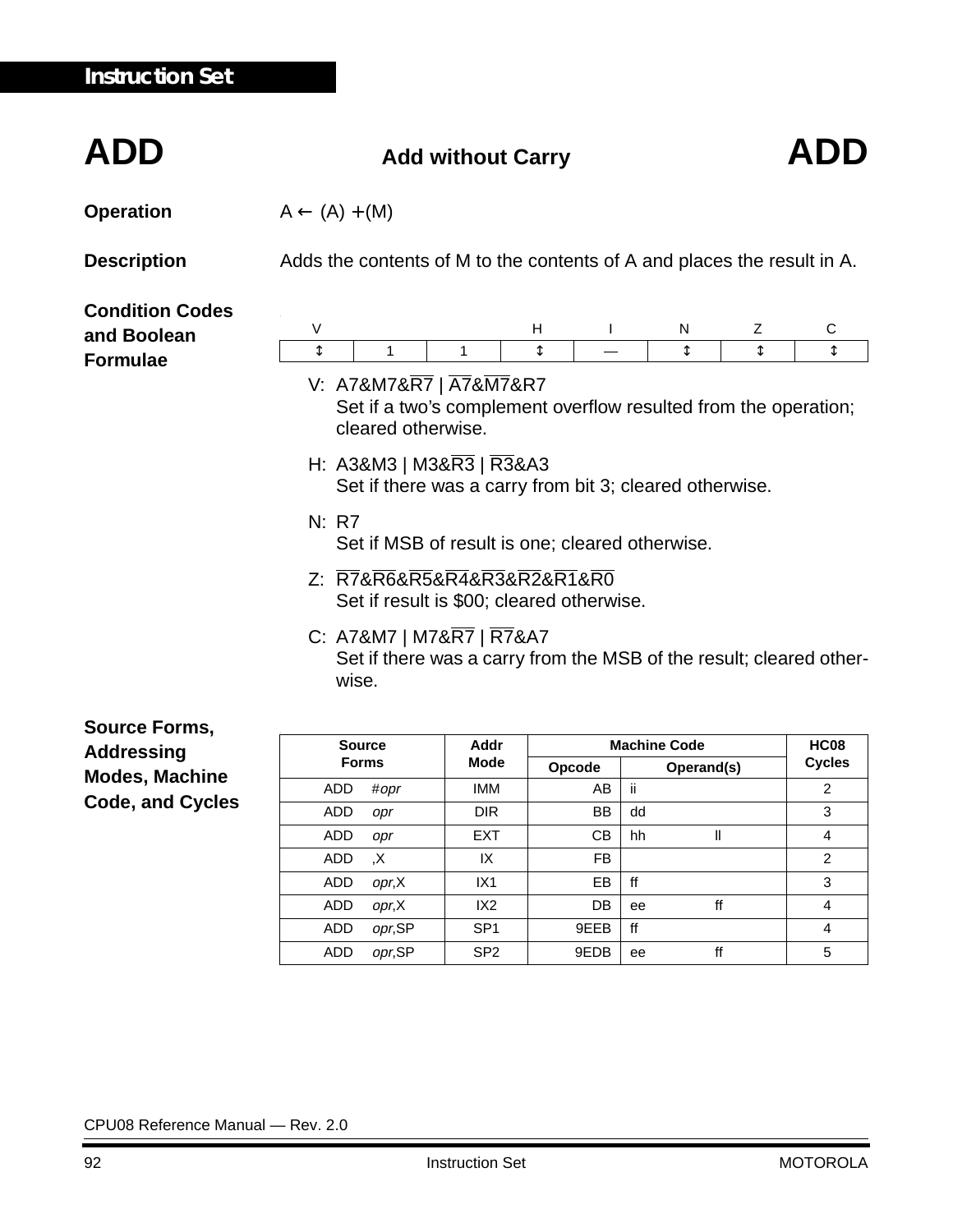# <span id="page-92-0"></span>**AIS Add Immediate Value (Signed) to Stack Pointer AIS**



| <b>Operation</b>                      | $SP \leftarrow (SP) + (16 \times M)$                                                                                                                                                                                                                                                                                               |               |         |        |                               |                     |               |             |
|---------------------------------------|------------------------------------------------------------------------------------------------------------------------------------------------------------------------------------------------------------------------------------------------------------------------------------------------------------------------------------|---------------|---------|--------|-------------------------------|---------------------|---------------|-------------|
| <b>Description</b>                    | Adds the immediate operand to the stack pointer (SP). The immediate<br>value is an 8-bit two's complement signed operand. The 8-bit operand is<br>sign-extended to 16 bits prior to the addition. The AIS instruction can be<br>used to create and remove a stack frame buffer that is used to store<br>temporary variables.       |               |         |        |                               |                     |               |             |
| <b>Condition Codes</b><br>and Boolean | None affected.                                                                                                                                                                                                                                                                                                                     |               |         |        |                               |                     |               |             |
| <b>Formulae</b>                       | v                                                                                                                                                                                                                                                                                                                                  |               |         | H      | $\mathbf{I}$                  | N                   | Z             | C           |
|                                       |                                                                                                                                                                                                                                                                                                                                    | 1             | 1       |        |                               |                     |               |             |
| <b>Source Forms,</b>                  |                                                                                                                                                                                                                                                                                                                                    |               |         |        |                               |                     |               |             |
| <b>Addressing</b>                     |                                                                                                                                                                                                                                                                                                                                    | <b>Source</b> | Addr    |        |                               | <b>Machine Code</b> |               | <b>HC08</b> |
| <b>Modes, Machine</b>                 |                                                                                                                                                                                                                                                                                                                                    | <b>Forms</b>  | Mode    | Opcode |                               | Operand(s)          | <b>Cycles</b> |             |
|                                       | $\mathbf{A}$ $\mathbf{B}$ $\mathbf{A}$ $\mathbf{B}$ $\mathbf{A}$ $\mathbf{B}$ $\mathbf{A}$ $\mathbf{B}$ $\mathbf{B}$ $\mathbf{A}$ $\mathbf{B}$ $\mathbf{B}$ $\mathbf{B}$ $\mathbf{B}$ $\mathbf{B}$ $\mathbf{B}$ $\mathbf{B}$ $\mathbf{B}$ $\mathbf{B}$ $\mathbf{B}$ $\mathbf{B}$ $\mathbf{B}$ $\mathbf{B}$ $\mathbf{B}$ $\mathbf{$ |               | IR AR A |        | $\mathbf{H}$<br>$\sim$ $\sim$ |                     |               | $\sim$      |

AIS #opr IMM A7 ii 2

**Code, and Cycles**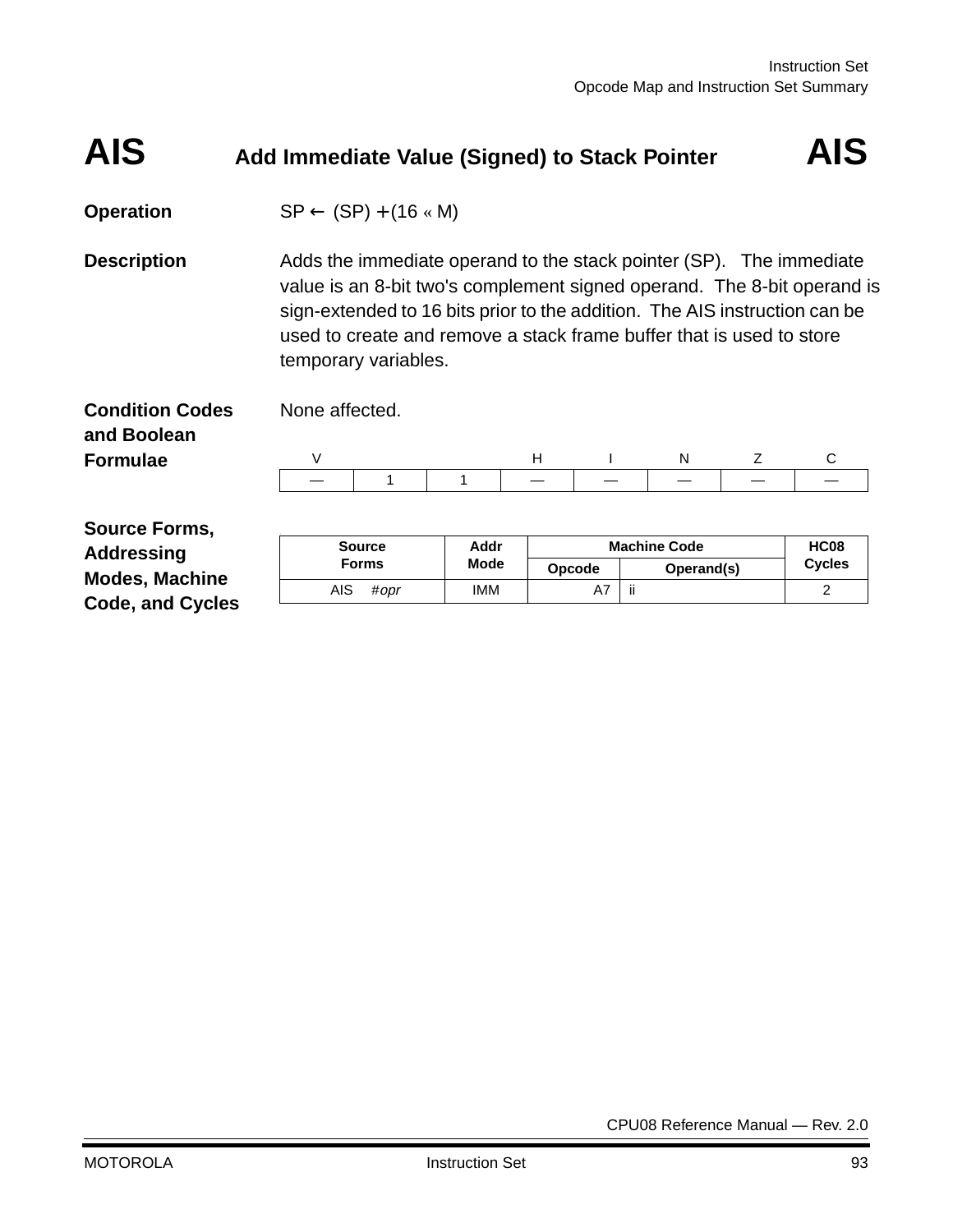**Code, and Cycles**

<span id="page-93-0"></span>

| <b>AIX</b>                                                                                                                                                                                                                                                                           | Add Immediate Value (Signed) to Index Register |                                        |                            |  |        |    |    |                                   |    | AIX.                         |
|--------------------------------------------------------------------------------------------------------------------------------------------------------------------------------------------------------------------------------------------------------------------------------------|------------------------------------------------|----------------------------------------|----------------------------|--|--------|----|----|-----------------------------------|----|------------------------------|
| <b>Operation</b>                                                                                                                                                                                                                                                                     |                                                | $H:X \leftarrow (H:X) + (16 \times M)$ |                            |  |        |    |    |                                   |    |                              |
| <b>Description</b><br>Adds an immediate operand to the 16-bit index register, formed by the<br>concatenation of the H and X registers. The immediate operand is an<br>8-bit two's complement signed offset. The 8-bit operand is sign-<br>extended to 16 bits prior to the addition. |                                                |                                        |                            |  |        |    |    |                                   |    |                              |
| <b>Condition Codes</b><br>and Boolean                                                                                                                                                                                                                                                | None affected.                                 |                                        |                            |  |        |    |    |                                   |    |                              |
| <b>Formulae</b>                                                                                                                                                                                                                                                                      | V                                              |                                        |                            |  | H.     |    |    | N                                 | Z. | C                            |
|                                                                                                                                                                                                                                                                                      |                                                | 1                                      | 1                          |  |        |    |    |                                   |    |                              |
| <b>Source Forms,</b><br><b>Addressing</b><br><b>Modes, Machine</b>                                                                                                                                                                                                                   |                                                | <b>Source</b><br><b>Forms</b>          | <b>Addr</b><br><b>Mode</b> |  | Opcode |    |    | <b>Machine Code</b><br>Operand(s) |    | <b>HC08</b><br><b>Cycles</b> |
|                                                                                                                                                                                                                                                                                      | AIX                                            | #opr                                   | <b>IMM</b>                 |  |        | AF | ii |                                   |    | 2                            |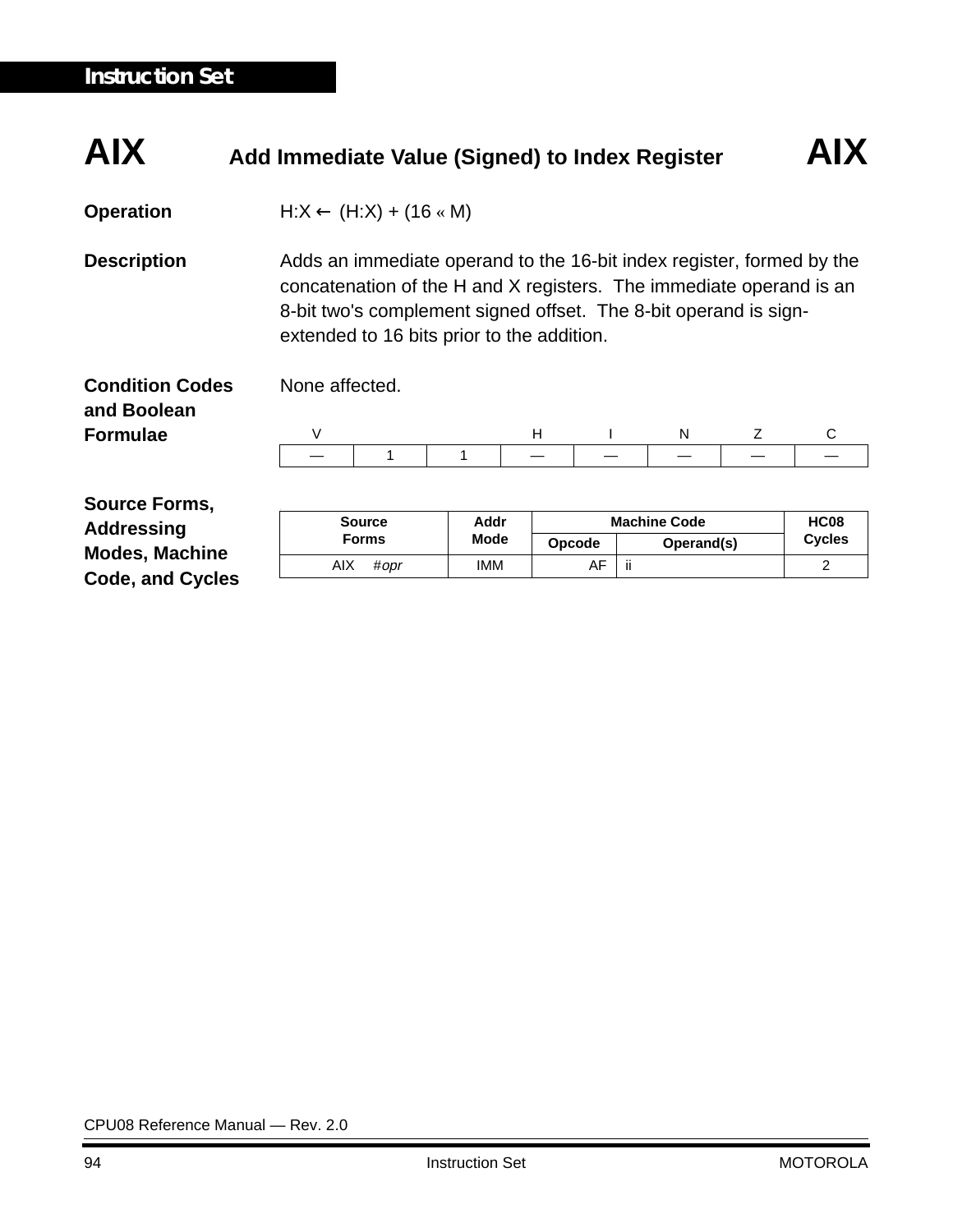# <span id="page-94-0"></span>**AND Logical AND AND**



**Operation**  $A \leftarrow (A) \& (M)$ 

**Description** Performs the logical AND between the contents of A and the contents of M and places the result in A. (Each bit of A after the operation will be the logical AND of the corresponding bits of M and of A before the operation.)

| <b>Condition Codes</b> |  |
|------------------------|--|
| and Boolean            |  |
| <b>Formulae</b>        |  |

|  |  | $0$   1   1   $-$   $-$   $\updownarrow$   $\downarrow$   $-$ |  |  |
|--|--|---------------------------------------------------------------|--|--|
|  |  |                                                               |  |  |

V: 0 Cleared.

N: R7

Set if MSB of result is one; cleared otherwise.

Z: R7&R6&R5&R4&R3&R2&R1&R0 Set if result is \$00; cleared otherwise.

# **Source Forms, Addressing Modes, Machine Code, and Cycles**

| <b>Source</b> |        | Addr            |                |            | <b>Machine Code</b> | HC <sub>08</sub> |
|---------------|--------|-----------------|----------------|------------|---------------------|------------------|
| <b>Forms</b>  |        | <b>Mode</b>     | Opcode         | Operand(s) |                     | <b>Cycles</b>    |
| AND           | #opr   | <b>IMM</b>      | A <sub>4</sub> | ii         |                     | $\overline{2}$   |
| <b>AND</b>    | opr    | <b>DIR</b>      | B4             | dd         |                     | 3                |
| AND           | opr    | <b>EXT</b>      | C <sub>4</sub> | hh         | Ш                   | $\overline{4}$   |
| AND           | X,     | IX              | F <sub>4</sub> |            |                     | $\overline{2}$   |
| <b>AND</b>    | opr,X  | IX1             | E4             | ff         |                     | 3                |
| AND           | opr,X  | IX2             | D <sub>4</sub> | ee         | ff                  | $\overline{4}$   |
| AND           | opr,SP | SP <sub>1</sub> | 9EE4           | ff         |                     | 4                |
| AND           | opr,SP | SP <sub>2</sub> | 9ED4           | ee         | ff                  | 5                |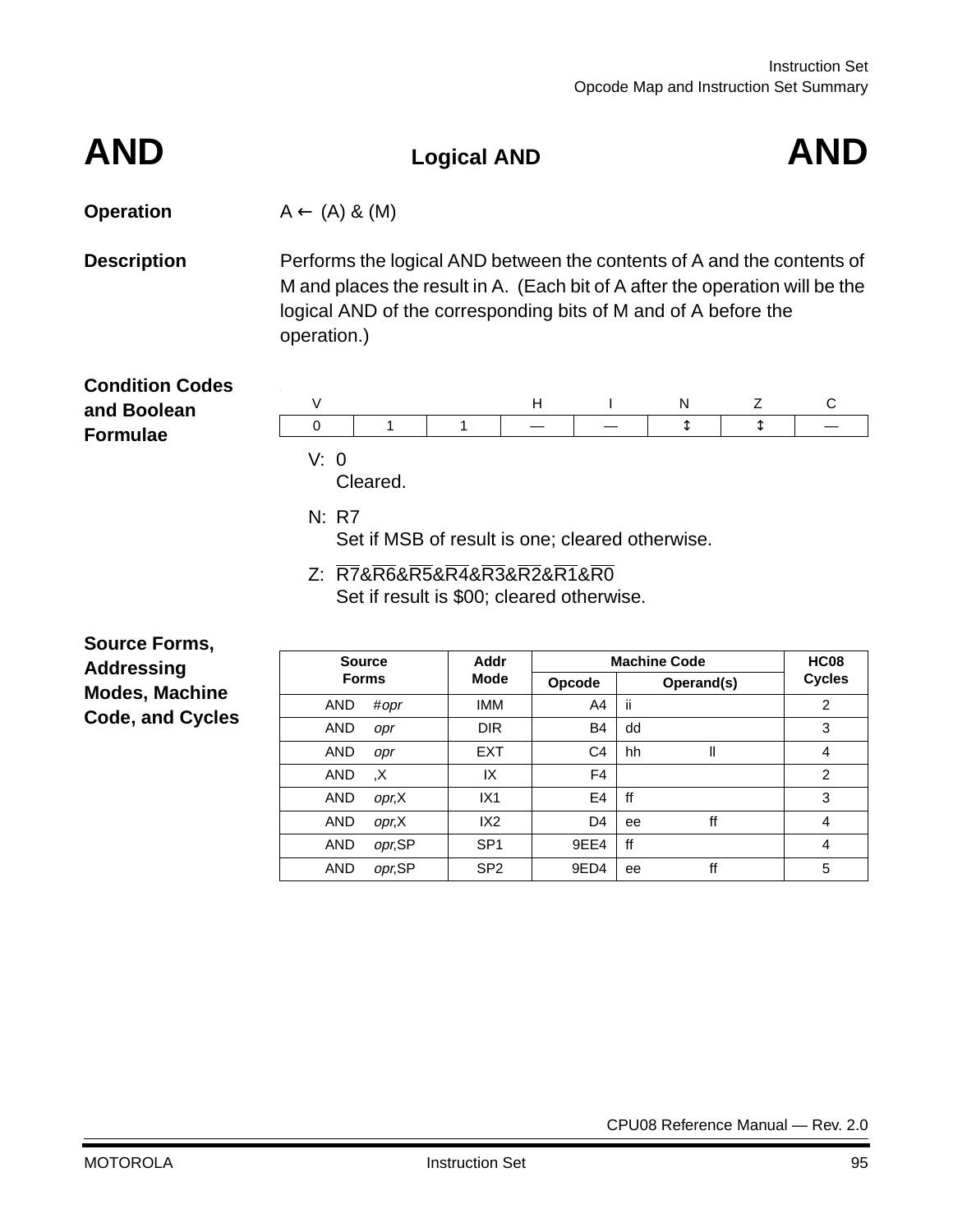# <span id="page-95-0"></span>**ASL Arithmetic Shift Left ASL (Same as LSL)**



| Operation               |                                                                                                                                                                        |                                                                |                              |              |                                    |   |  |  |
|-------------------------|------------------------------------------------------------------------------------------------------------------------------------------------------------------------|----------------------------------------------------------------|------------------------------|--------------|------------------------------------|---|--|--|
|                         | $\leftarrow$<br>b7<br>$\leftarrow$                                                                                                                                     | $\leftarrow$<br>$\leftarrow$                                   | $\leftarrow$<br>$\leftarrow$ | $\leftarrow$ | $\leftarrow$<br>b0<br>$\leftarrow$ | 0 |  |  |
| <b>Description</b>      | Shifts all bits of A, X, or M one place to the left. Bit 0 is loaded with a<br>zero. The C bit in the CCR is loaded from the most significant bit of A,<br>$X$ , or M. |                                                                |                              |              |                                    |   |  |  |
| <b>Condition Codes</b>  | V                                                                                                                                                                      | H                                                              |                              | N            | Z                                  | С |  |  |
| and Boolean<br>Formulae | ↥<br>1<br>1                                                                                                                                                            |                                                                |                              | ↨            | ↨                                  | ⇕ |  |  |
|                         | V: R7@b7<br>cleared otherwise.                                                                                                                                         | Set if the exclusive-OR of the resulting N and C flags is one; |                              |              |                                    |   |  |  |
|                         | N: R7<br>Set if MSB of result is one; cleared otherwise.                                                                                                               |                                                                |                              |              |                                    |   |  |  |
|                         | Z: R7&R6&R5&R4&R3&R2&R1&R0<br>Set if result is \$00; cleared otherwise.                                                                                                |                                                                |                              |              |                                    |   |  |  |
|                         | C: b7<br>Set if, before the shift, the MSB of A, X, or M was set; cleared                                                                                              |                                                                |                              |              |                                    |   |  |  |

otherwise.

# **Source Forms, Addressing Modes, Machine Code, and Cycles**

| <b>Source</b>       | Addr            | <b>Machine Code</b> | HC <sub>08</sub> |                |
|---------------------|-----------------|---------------------|------------------|----------------|
| <b>Forms</b>        | <b>Mode</b>     | Opcode              | Operand(s)       | <b>Cycles</b>  |
| ASLA                | INH(A)          | 48                  |                  |                |
| ASLX                | INH(X)          | 58                  |                  |                |
| <b>ASL</b><br>opr   | <b>DIR</b>      | 38                  | dd               | $\overline{4}$ |
| ASL<br>$\mathsf{X}$ | IX              | 78                  |                  | 3              |
| ASL<br>opr,X        | IX1             | 68                  | ff               | 4              |
| opr,SP<br>ASL       | SP <sub>1</sub> | 9E68                | ff               | 5              |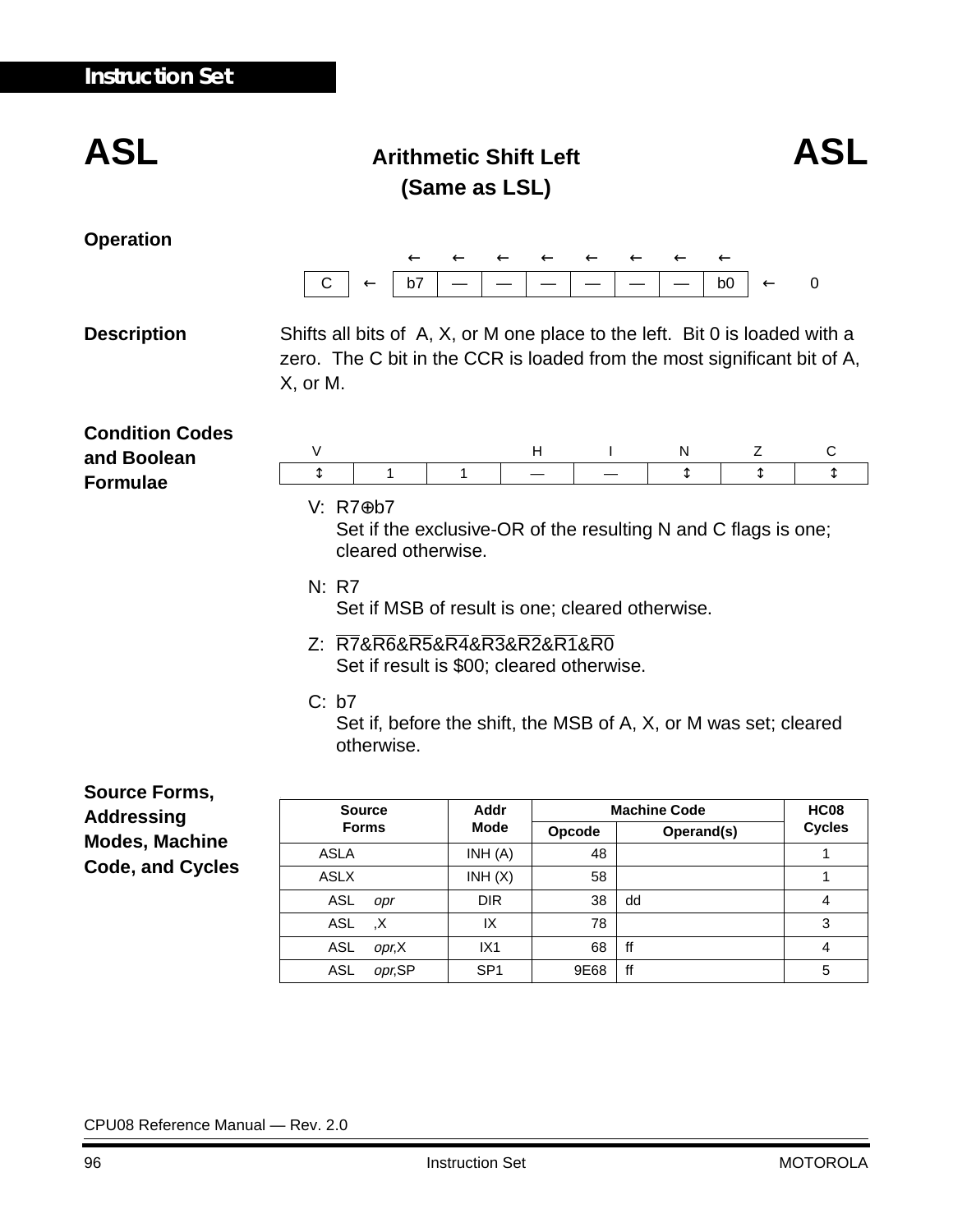# <span id="page-96-0"></span>**ASR Arithmetic Shift Right ASR**



### **Operation**



**Description** Shifts all bits of A, X, or M one place to the right. Bit 7 is held constant. Bit 0 is loaded into the C bit of the CCR. This operation effectively divides a two's complement value by two without changing its sign. The carry bit can be used to round the result.

### **Condition Codes and Boolean Formulae**

|  |  | and the contract of the contract of |  |  |
|--|--|-------------------------------------|--|--|

### V: R7⊕b0

Set if the exclusive-OR of the resulting N and C flags is one; cleared otherwise.

N: R7

Set if MSB of result is one; cleared otherwise.

- Z: R7&R6&R5&R4&R3&R2&R1&R0 Set if result is \$00; cleared otherwise.
- C: b0

Set if, before the shift, the LSB of A, X, or M was set; cleared otherwise.

## **Source Forms, Addressing Modes, Machine Code, and Cycles**

| <b>Source</b> |           | Addr            | <b>Machine Code</b> | <b>HC08</b> |               |
|---------------|-----------|-----------------|---------------------|-------------|---------------|
| <b>Forms</b>  |           | <b>Mode</b>     | Opcode              | Operand(s)  | <b>Cycles</b> |
| <b>ASRA</b>   |           | INH(A)          | 47                  |             |               |
| <b>ASRX</b>   |           | INH(X)          | 57                  |             |               |
| <b>ASR</b>    | opr       | <b>DIR</b>      | 37                  | dd          | 4             |
| ASR           | $\lambda$ | IX              | 77                  |             | 3             |
| ASR           | opr,X     | IX1             | 67                  | ff          | 4             |
| <b>ASR</b>    | opr,SP    | SP <sub>1</sub> | 9E67                | ff          | 5             |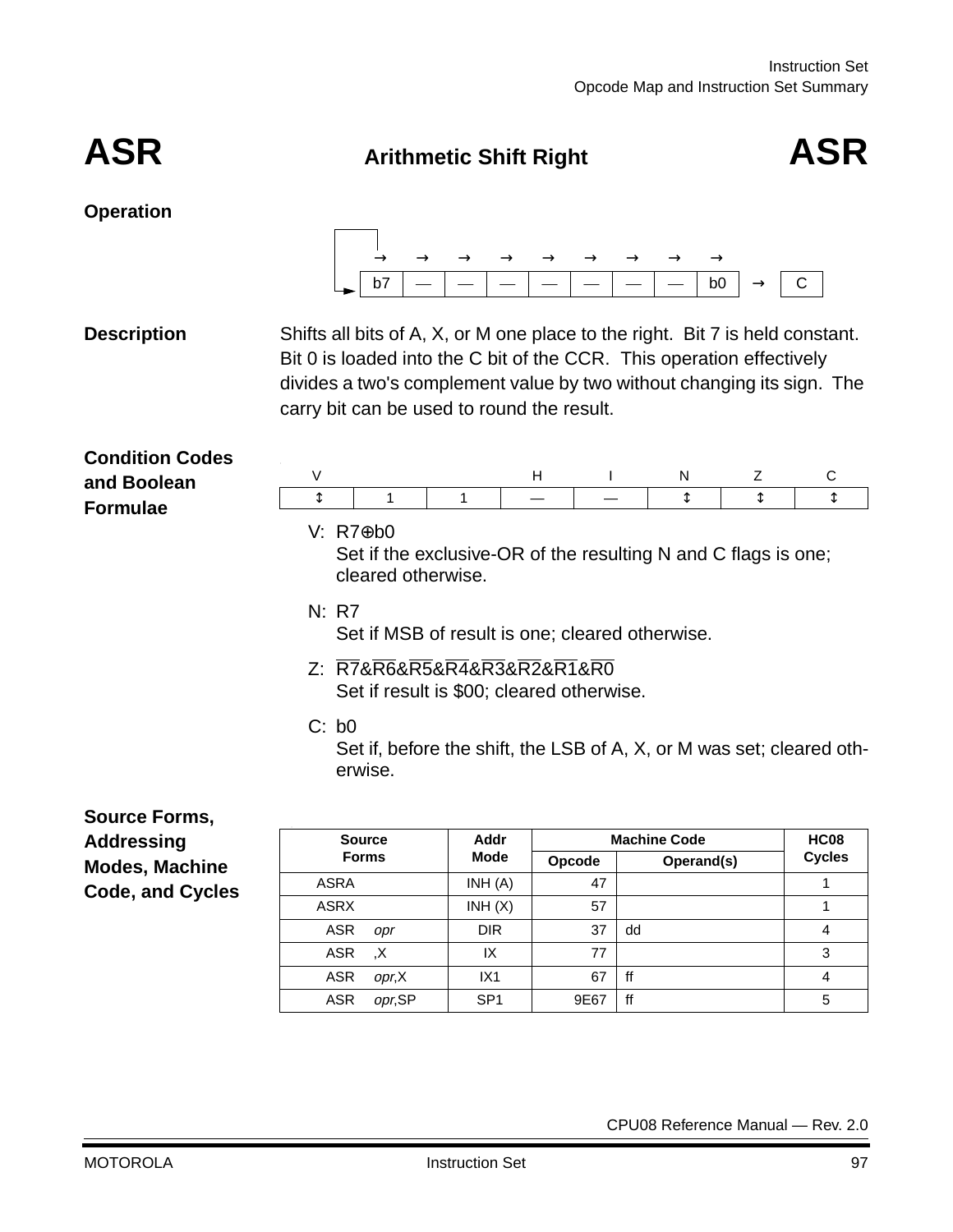<span id="page-97-0"></span>

| <b>Branch if Carry Bit Clear</b><br>(Same as BHS)                                                                                           |   |                     |                                    |        |              | <b>BCC</b>   |      |
|---------------------------------------------------------------------------------------------------------------------------------------------|---|---------------------|------------------------------------|--------|--------------|--------------|------|
|                                                                                                                                             |   |                     |                                    |        |              |              |      |
| Tests state of C bit in CCR and causes a branch if C is clear. (See BRA<br>instruction for further details of the execution of the branch.) |   |                     |                                    |        |              |              |      |
|                                                                                                                                             |   |                     |                                    |        |              |              |      |
| V                                                                                                                                           |   |                     | H                                  |        | N            | Z            | С    |
|                                                                                                                                             | 1 | 1                   |                                    |        |              |              |      |
|                                                                                                                                             |   |                     |                                    |        |              |              | urno |
|                                                                                                                                             |   | None affected.<br>S | $PC \leftarrow (PC) + $0002 + rel$ | A ddr. | if $(C) = 0$ | Machina Codo |      |

**Addressing Modes, Machine Code, and Cycles**

| <b>Source</b> | Addr | <b>Machine Code</b> | <b>HC08</b> |               |
|---------------|------|---------------------|-------------|---------------|
| <b>Forms</b>  | Mode | Opcode              | Operand(s)  | <b>Cycles</b> |
| <b>BCC</b>    | rel  | 24                  | rr          |               |

The following is a summary of all branch instructions.

|                 | <b>Branch</b>        |                 |        | <b>Complementary Branch</b> |                        | <b>Type</b> |          |
|-----------------|----------------------|-----------------|--------|-----------------------------|------------------------|-------------|----------|
| <b>Test</b>     | <b>Boolean</b>       | <b>Mnemonic</b> | Opcode | <b>Test</b>                 | <b>Mnemonic Opcode</b> |             |          |
| r > m           | $Z   (N \oplus V)=0$ | <b>BGT</b>      | 92     | $r \leq m$                  | <b>BLE</b>             | 93          | Signed   |
| r≥m             | $(N \oplus V) = 0$   | <b>BGE</b>      | 90     | r < m                       | <b>BLT</b>             | 91          | Signed   |
| $r = m$         | $Z=1$                | <b>BEQ</b>      | 27     | r≠m                         | <b>BNE</b>             | 26          | Signed   |
| r≤m             | $Z   (N \oplus V)=1$ | <b>BLE</b>      | 93     | r > m                       | <b>BGT</b>             | 92          | Signed   |
| r < m           | $(N \oplus V)=1$     | <b>BLT</b>      | 91     | $r \geq m$                  | <b>BGE</b>             | 90          | Signed   |
| r > m           | $C \mid Z=0$         | BHI             | 22     | $r \leq m$                  | <b>BLS</b>             | 23          | Unsigned |
| r≥ m            | $C=0$                | <b>BHS/BCC</b>  | 24     | r < m                       | <b>BLO/BCS</b>         | 25          | Unsigned |
| $r = m$         | $Z=1$                | <b>BEQ</b>      | 27     | r≠m                         | <b>BNE</b>             | 26          | Unsigned |
| r≤m             | $C \mid Z=1$         | <b>BLS</b>      | 23     | r > m                       | <b>BHI</b>             | 22          | Unsigned |
| r < m           | $C=1$                | <b>BLO/BCS</b>  | 25     | $r \geq m$                  | <b>BHS/BCC</b>         | 24          | Unsigned |
| Carry           | $C=1$                | <b>BCS</b>      | 25     | No Carry                    | <b>BCC</b>             | 24          | Simple   |
| $r=0$           | $Z=1$                | <b>BEQ</b>      | 27     | $r\neq 0$                   | <b>BNE</b>             | 26          | Simple   |
| Negative        | $N=1$                | <b>BMI</b>      | 2B     | Plus                        | <b>BPL</b>             | 2A          | Simple   |
| I Mask          | $I=1$                | <b>BMS</b>      | 2D     | I Mask=0                    | <b>BMC</b>             | 2C          | Simple   |
| H-Bit           | $H = 1$              | <b>BHCS</b>     | 29     | $H=0$                       | <b>BHCC</b>            | 28          | Simple   |
| <b>IRQ High</b> |                      | <b>BIH</b>      | 2F     |                             | <b>BIL</b>             | 2E          | Simple   |
| Always          |                      | <b>BRA</b>      | 20     | Never                       | <b>BRN</b>             | 21          | Uncond.  |

r=register: A, X, or H:X (after CPHX instruction) m=memory operand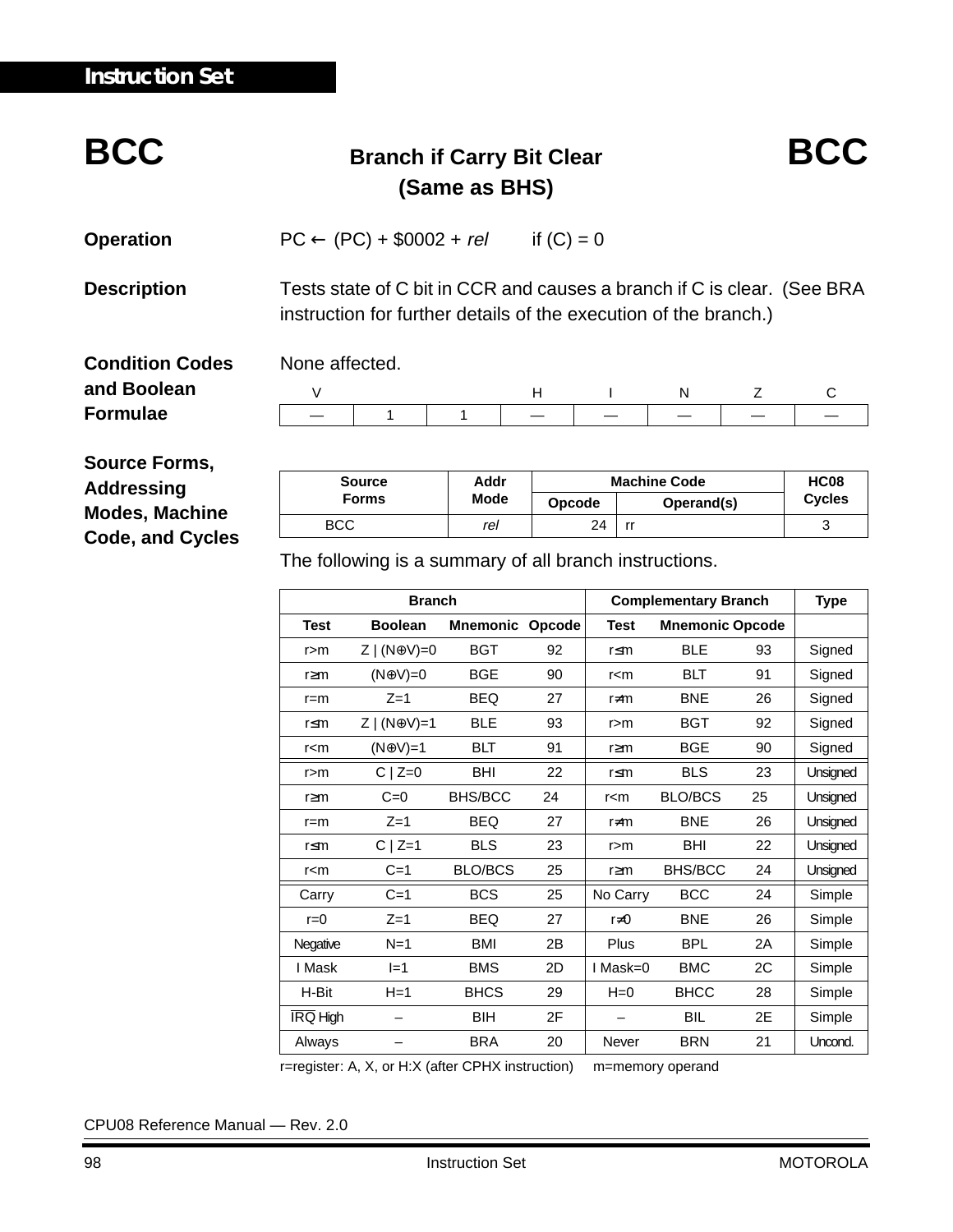<span id="page-98-0"></span>



| <b>Operation</b> | $Mn \leftarrow 0$ |
|------------------|-------------------|
|------------------|-------------------|

**Description** Clear bit  $n (n = 7, 6, 5, ...)$  in location M. All other bits in M are unaffected. M can be any RAM or I/O register address in the \$0000 to \$00FF area of memory (i.e., direct addressing mode is used to specify the address of the operand).

**Condition Codes and Boolean Formulae**

None affected.

|  |  |  | 1 1 1 1 - 1 - 1 - 1 - | $\sim$ $\sim$ |
|--|--|--|-----------------------|---------------|

| <b>Source Forms,</b>    |
|-------------------------|
| Addressing              |
| <b>Modes, Machine</b>   |
| <b>Code, and Cycles</b> |

| <b>Source</b> | Addr                           |        | <b>Machine Code</b> |               |  |  |
|---------------|--------------------------------|--------|---------------------|---------------|--|--|
| <b>Forms</b>  | <b>Mode</b>                    | Opcode | Operand(s)          | <b>Cycles</b> |  |  |
| <b>BCLR</b>   | DIR b <sub>0</sub><br>$0,$ opr | 11     | dd                  | 4             |  |  |
| <b>BCLR</b>   | DIR b1<br>1,opr                | 13     | dd                  | 4             |  |  |
| <b>BCLR</b>   | DIR b <sub>2</sub><br>2, opr   | 15     | dd                  | 4             |  |  |
| <b>BCLR</b>   | DIR <sub>b3</sub><br>$3,$ opr  | 17     | dd                  | 4             |  |  |
| <b>BCLR</b>   | DIR b <sub>4</sub><br>4,opr    | 19     | dd                  | 4             |  |  |
| <b>BCLR</b>   | DIR b <sub>5</sub><br>5,opr    | 1B     | dd                  | 4             |  |  |
| <b>BCLR</b>   | DIR b <sub>6</sub><br>6,opr    | 1D     | dd                  | 4             |  |  |
| <b>BCLR</b>   | DIR b7<br>7,opr                | 1F     | dd                  | 4             |  |  |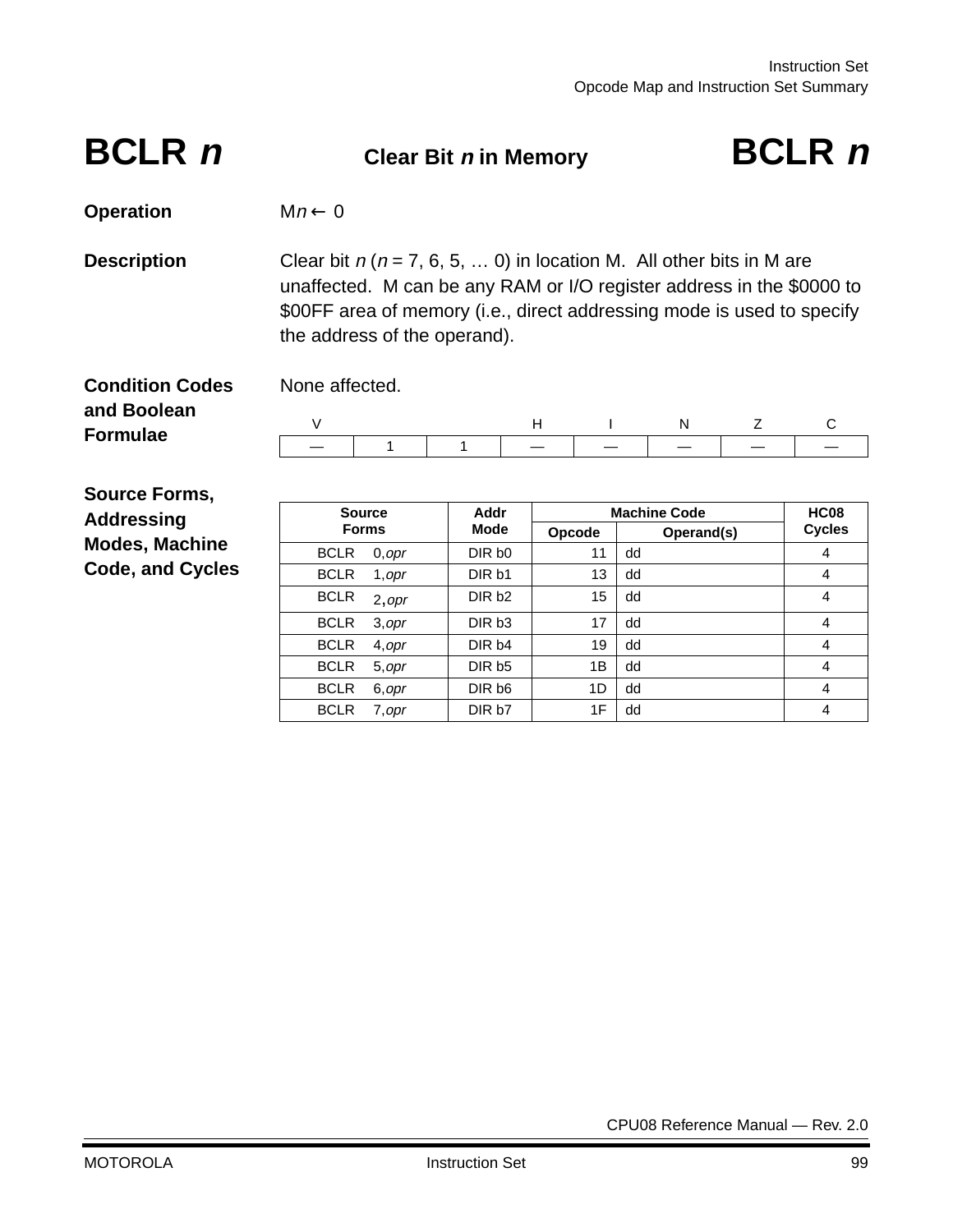# <span id="page-99-0"></span>**BCS Branch if Carry Bit Set BCS (Same as BLO)**

| Operation | $PC \leftarrow (PC) + $0002 + rel$ | if $(C) = 1$ |
|-----------|------------------------------------|--------------|
|-----------|------------------------------------|--------------|

None affected.

**Description** Tests the state of the C bit in the CCR and causes a branch if C is set. (See **[BRA](#page-119-0)** instruction for further details of the execution of the branch.)

**Condition Codes and Boolean Formulae**

**Source Forms, Addressing Modes, Machine Code, and Cycles**

| <b>Source</b>     | Addr |        | <b>Machine Code</b> | <b>HC08</b>   |  |
|-------------------|------|--------|---------------------|---------------|--|
| <b>Forms</b>      | Mode | Opcode | Operand(s)          | <b>Cycles</b> |  |
| <b>BCS</b><br>rel | REL  | 25     | -rr                 | ັ             |  |

The following is a summary of all branch instruction.

|                 | <b>Branch</b>        |                 |        | <b>Complementary Branch</b> |                        | Type |          |
|-----------------|----------------------|-----------------|--------|-----------------------------|------------------------|------|----------|
| Test            | <b>Boolean</b>       | <b>Mnemonic</b> | Opcode | Test                        | <b>Mnemonic Opcode</b> |      |          |
| r > m           | $Z   (N \oplus V)=0$ | <b>BGT</b>      | 92     | r≤m                         | <b>BLE</b>             | 93   | Signed   |
| r≥m             | $(N \oplus V) = 0$   | <b>BGE</b>      | 90     | r < m                       | <b>BLT</b>             | 91   | Signed   |
| $r = m$         | $Z=1$                | <b>BEQ</b>      | 27     | r≠m                         | <b>BNE</b>             | 26   | Signed   |
| $r \leq m$      | $Z   (N \oplus V)=1$ | <b>BLE</b>      | 93     | r > m                       | <b>BGT</b>             | 92   | Signed   |
| r < m           | $(N \oplus V)=1$     | <b>BLT</b>      | 91     | r≥m                         | <b>BGE</b>             | 90   | Signed   |
| r > m           | $C \mid Z=0$         | BHI             | 22     | r≤m                         | <b>BLS</b>             | 23   | Unsigned |
| r≥m             | $C=0$                | <b>BHS/BCC</b>  | 24     | $r<$ m                      | <b>BLO/BCS</b>         | 25   | Unsigned |
| $r = m$         | $Z=1$                | <b>BEQ</b>      | 27     | r≠m                         | <b>BNE</b>             | 26   | Unsigned |
| $r \leq m$      | $C \mid Z=1$         | <b>BLS</b>      | 23     | r>m                         | <b>BHI</b>             | 22   | Unsigned |
| r < m           | $C=1$                | <b>BLO/BCS</b>  | 25     | r≥m                         | <b>BHS/BCC</b>         | 24   | Unsigned |
| Carry           | $C=1$                | <b>BCS</b>      | 25     | No Carry                    | <b>BCC</b>             | 24   | Simple   |
| $r=0$           | $Z=1$                | <b>BEQ</b>      | 27     | r≠0                         | <b>BNE</b>             | 26   | Simple   |
| Negative        | $N=1$                | <b>BMI</b>      | 2B     | Plus                        | <b>BPL</b>             | 2A   | Simple   |
| I Mask          | $I=1$                | <b>BMS</b>      | 2D     | l Mask=0                    | <b>BMC</b>             | 2C   | Simple   |
| H-Bit           | $H=1$                | <b>BHCS</b>     | 29     | $H=0$                       | <b>BHCC</b>            | 28   | Simple   |
| <b>IRQ</b> High |                      | <b>BIH</b>      | 2F     |                             | BIL                    | 2E   | Simple   |
| Always          |                      | <b>BRA</b>      | 20     | Never                       | <b>BRN</b>             | 21   | Uncond.  |

r=register: A, X, or H:X (after CPHX instruction) m=memory operand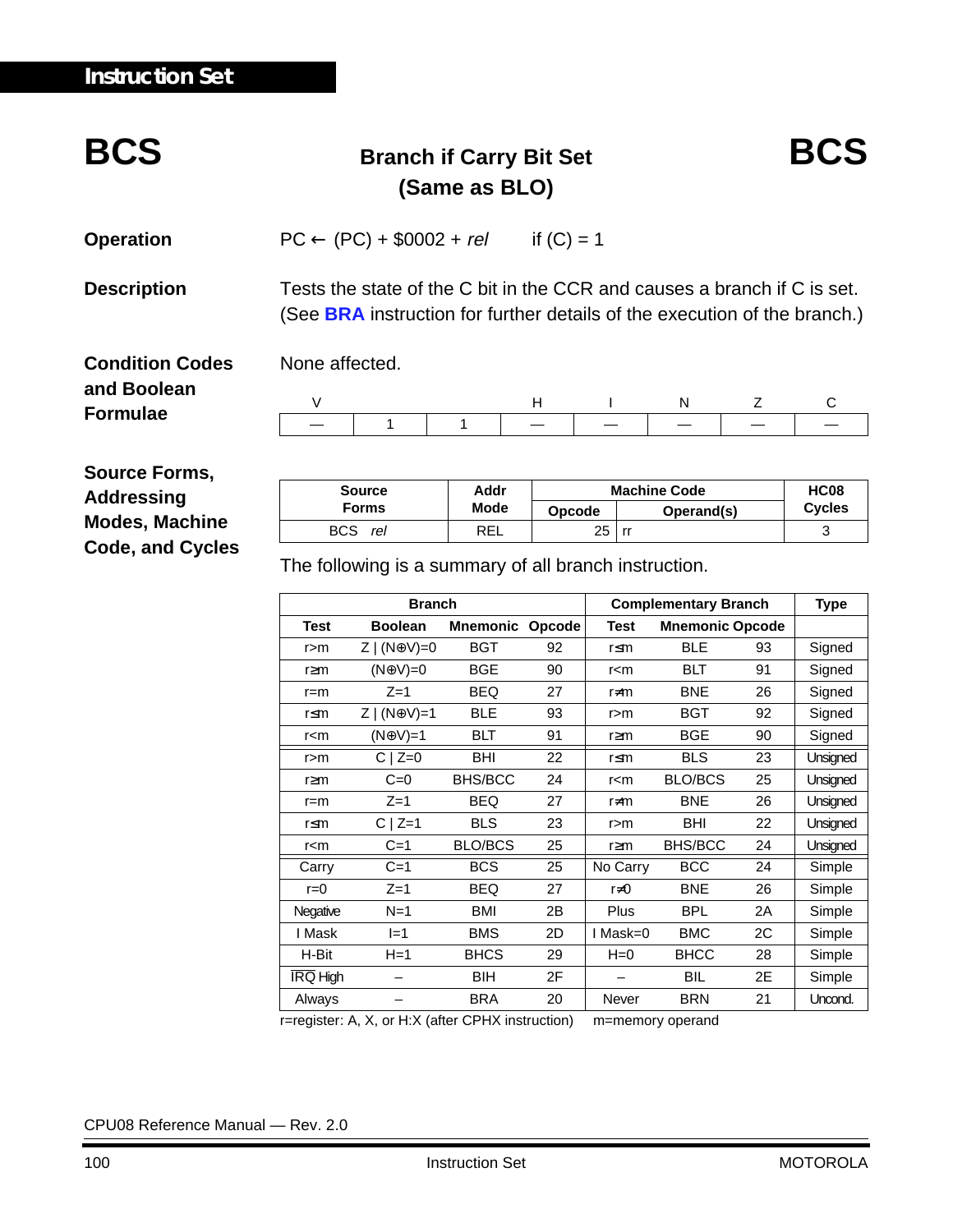# <span id="page-100-0"></span>**BEQ Branch if Equal BEQ**

**Operation**  $PC \leftarrow (PC) + \$0002 + rel$  if  $(Z) = 1$ 

**Description** Tests the state of the Z bit in the CCR and causes a branch if Z is set. After a CMP or SUB instruction, BEQ will cause a branch if the arguments were equal. (See **[BRA](#page-119-0)** instruction for further details of the execution of the branch.)

**Condition Codes and Boolean Formulae**

None affected.

 $\overline{\phantom{a}}$ 

## **Source Forms, Addressing Modes, Machine Code, and Cycles**

| <b>Source</b>     | Addr |               | <b>Machine Code</b> | <b>HC08</b>   |
|-------------------|------|---------------|---------------------|---------------|
| <b>Forms</b>      | Mode | <b>Opcode</b> | Operand(s)          | <b>Cycles</b> |
| <b>BEQ</b><br>rel | REL  | ~~            | rr                  |               |

The following is a summary of all branch instructions.

|                 | <b>Branch</b>        |                |        | <b>Complementary Branch</b> |                        | <b>Type</b> |          |
|-----------------|----------------------|----------------|--------|-----------------------------|------------------------|-------------|----------|
| <b>Test</b>     | <b>Boolean</b>       | Mnemonic       | Opcode | <b>Test</b>                 | <b>Mnemonic Opcode</b> |             |          |
| r > m           | $Z   (N \oplus V)=0$ | <b>BGT</b>     | 92     | $r \leq m$                  | <b>BLE</b>             | 93          | Signed   |
| $r \geq m$      | $(N \oplus V) = 0$   | <b>BGE</b>     | 90     | r < m                       | <b>BLT</b>             | 91          | Signed   |
| $r = m$         | $Z=1$                | <b>BEQ</b>     | 27     | r≠m                         | <b>BNE</b>             | 26          | Signed   |
| $r \leq m$      | $Z   (N \oplus V)=1$ | <b>BLE</b>     | 93     | r > m                       | <b>BGT</b>             | 92          | Signed   |
| r < m           | $(N \oplus V)=1$     | <b>BLT</b>     | 91     | r≥m                         | <b>BGE</b>             | 90          | Signed   |
| r > m           | $C \mid Z=0$         | BHI            | 22     | $r \leq m$                  | <b>BLS</b>             | 23          | Unsigned |
| r≥m             | $C=0$                | <b>BHS/BCC</b> | 24     | r < m                       | <b>BLO/BCS</b>         | 25          | Unsigned |
| $r = m$         | $Z=1$                | <b>BEQ</b>     | 27     | r≠m                         | <b>BNE</b>             | 26          | Unsigned |
| $r \leq m$      | $C \mid Z=1$         | <b>BLS</b>     | 23     | r > m                       | <b>BHI</b>             | 22          | Unsigned |
| r < m           | $C=1$                | <b>BLO/BCS</b> | 25     | $r \geq m$                  | BHS/BCC                | 24          | Unsigned |
| Carry           | $C=1$                | <b>BCS</b>     | 25     | No Carry                    | <b>BCC</b>             | 24          | Simple   |
| $r = 0$         | $Z=1$                | <b>BEQ</b>     | 27     | r≠0                         | <b>BNE</b>             | 26          | Simple   |
| Negative        | $N=1$                | BMI            | 2B     | Plus                        | <b>BPL</b>             | 2A          | Simple   |
| I Mask          | $I=1$                | <b>BMS</b>     | 2D     | I Mask=0                    | <b>BMC</b>             | 2C          | Simple   |
| H-Bit           | $H=1$                | <b>BHCS</b>    | 29     | $H=0$                       | <b>BHCC</b>            | 28          | Simple   |
| <b>IRQ High</b> |                      | <b>BIH</b>     | 2F     |                             | <b>BIL</b>             | 2E          | Simple   |
| Always          |                      | <b>BRA</b>     | 20     | Never                       | <b>BRN</b>             | 21          | Uncond.  |

r=register: A, X, or H:X (after CPHX instruction) m=memory operand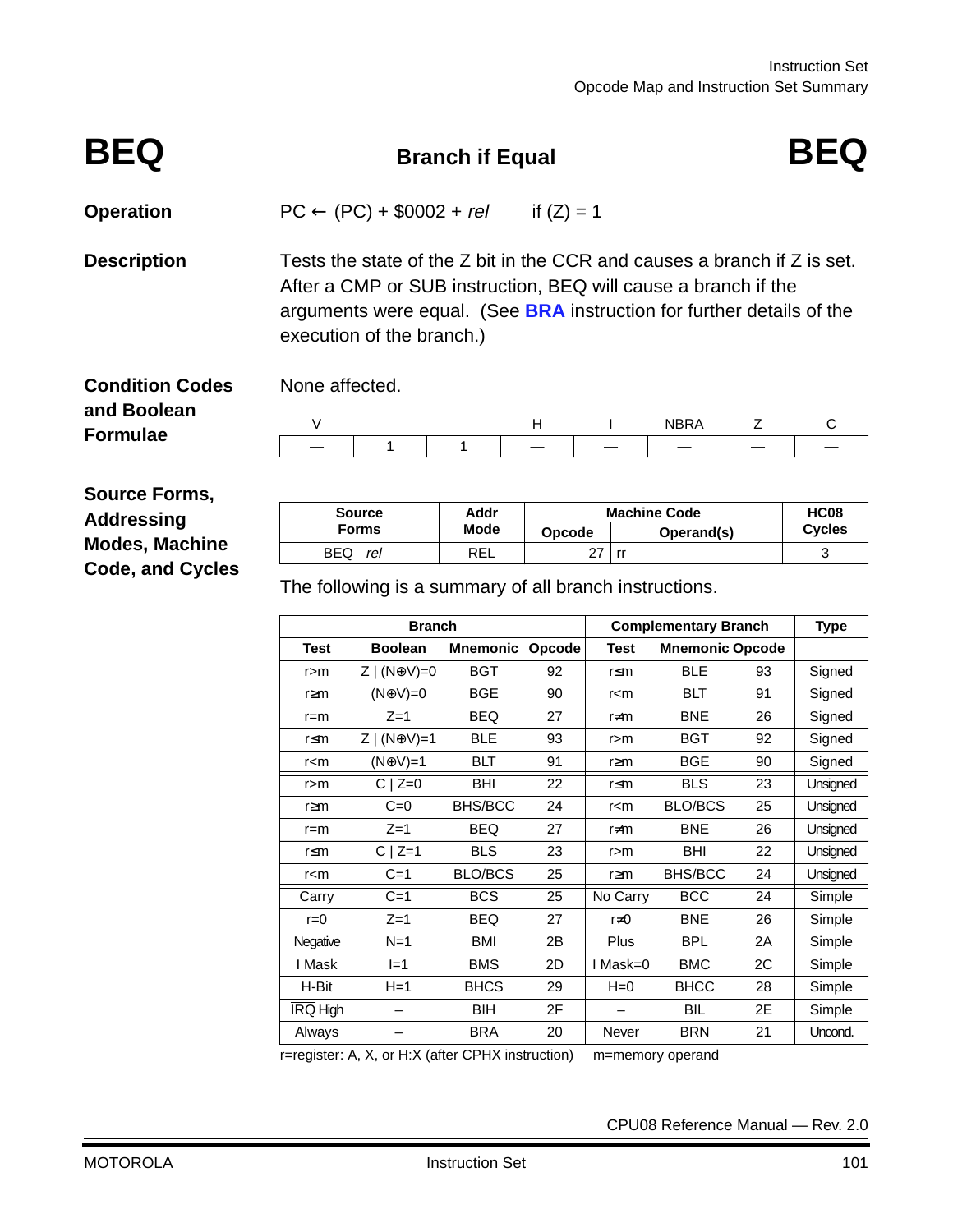<span id="page-101-0"></span>

| <b>BGE</b>                            | <b>Branch if Greater Than or Equal To</b>                                                                      |                                                                                                                                                                                                                                                                                                                        | <b>BGE</b> |   |  |   |   |   |  |  |
|---------------------------------------|----------------------------------------------------------------------------------------------------------------|------------------------------------------------------------------------------------------------------------------------------------------------------------------------------------------------------------------------------------------------------------------------------------------------------------------------|------------|---|--|---|---|---|--|--|
| <b>Operation</b>                      | $PC \leftarrow (PC) + $0002 + rel$ if $(N \oplus V) = 0$<br>i.e., if (A) (M) (two's complement signed numbers) |                                                                                                                                                                                                                                                                                                                        |            |   |  |   |   |   |  |  |
| <b>Description</b>                    |                                                                                                                | If the BGE instruction is executed immediately after execution of any<br>compare or subtract instruction, the branch occurs if and only if the two's<br>complement number represented by appropriate internal register (A, X,<br>or H:X) was greater than or equal to the two's complement number<br>represented by M. |            |   |  |   |   |   |  |  |
| <b>Condition Codes</b><br>and Boolean | None affected.                                                                                                 |                                                                                                                                                                                                                                                                                                                        |            |   |  |   |   |   |  |  |
| Formulae                              | V                                                                                                              |                                                                                                                                                                                                                                                                                                                        |            | н |  | N | Z | C |  |  |
|                                       |                                                                                                                | 1                                                                                                                                                                                                                                                                                                                      |            |   |  |   |   |   |  |  |

**Source Forms, Addressing Modes, Machine**

| Source            | Addr |        | <b>Machine Code</b> | <b>HC08</b>   |  |
|-------------------|------|--------|---------------------|---------------|--|
| <b>Forms</b>      | Mode | Opcode | Operand(s)          | <b>Cycles</b> |  |
| <b>BGE</b><br>opr | REL  | 90     | - rr                |               |  |

**Code, and Cycles** The following is a summary of all branch instructions.

|                 | <b>Branch</b>             |                 |        | <b>Complementary Branch</b> |                        | <b>Type</b> |          |
|-----------------|---------------------------|-----------------|--------|-----------------------------|------------------------|-------------|----------|
| Test            | <b>Boolean</b>            | <b>Mnemonic</b> | Opcode | Test                        | <b>Mnemonic Opcode</b> |             |          |
| r > m           | $Z \mid (N \oplus V) = 0$ | <b>BGT</b>      | 92     | $r \leq m$                  | <b>BLE</b>             | 93          | Signed   |
| r≥m             | $(N \oplus V) = 0$        | <b>BGE</b>      | 90     | r < m                       | <b>BLT</b>             | 91          | Signed   |
| $r = m$         | $Z=1$                     | <b>BEQ</b>      | 27     | r≠m                         | <b>BNE</b>             | 26          | Signed   |
| r≤m             | $Z   (N \oplus V)=1$      | <b>BLE</b>      | 93     | r > m                       | BGT                    | 92          | Signed   |
| r < m           | $(N \oplus V)=1$          | <b>BLT</b>      | 91     | r≥m                         | <b>BGE</b>             | 90          | Signed   |
| r > m           | $C \mid Z=0$              | BHI             | 22     | r≤m                         | <b>BLS</b>             | 23          | Unsigned |
| r≥m             | $C=0$                     | <b>BHS/BCC</b>  | 24     | r < m                       | <b>BLO/BCS</b>         | 25          | Unsigned |
| $r = m$         | $Z=1$                     | <b>BEQ</b>      | 27     | r≠m                         | <b>BNE</b>             | 26          | Unsigned |
| $r \leq m$      | $C \mid Z=1$              | <b>BLS</b>      | 23     | r > m                       | BHI                    | 22          | Unsigned |
| r < m           | $C=1$                     | <b>BLO/BCS</b>  | 25     | r≥m                         | <b>BHS/BCC</b>         | 24          | Unsigned |
| Carry           | $C=1$                     | <b>BCS</b>      | 25     | No Carry                    | <b>BCC</b>             | 24          | Simple   |
| $r = 0$         | $Z=1$                     | <b>BEQ</b>      | 27     | r≠0                         | <b>BNE</b>             | 26          | Simple   |
| Negative        | $N=1$                     | <b>BMI</b>      | 2В     | Plus                        | <b>BPL</b>             | 2A          | Simple   |
| I Mask          | $I=1$                     | <b>BMS</b>      | 2D     | I Mask=0                    | <b>BMC</b>             | 2C          | Simple   |
| H-Bit           | $H=1$                     | <b>BHCS</b>     | 29     | $H=0$                       | <b>BHCC</b>            | 28          | Simple   |
| <b>IRQ</b> High |                           | <b>BIH</b>      | 2F     |                             | <b>BIL</b>             | 2E          | Simple   |
| Always          |                           | <b>BRA</b>      | 20     | Never                       | <b>BRN</b>             | 21          | Uncond.  |

r=register: A, X, or H:X (after CPHX instruction) m=memory operand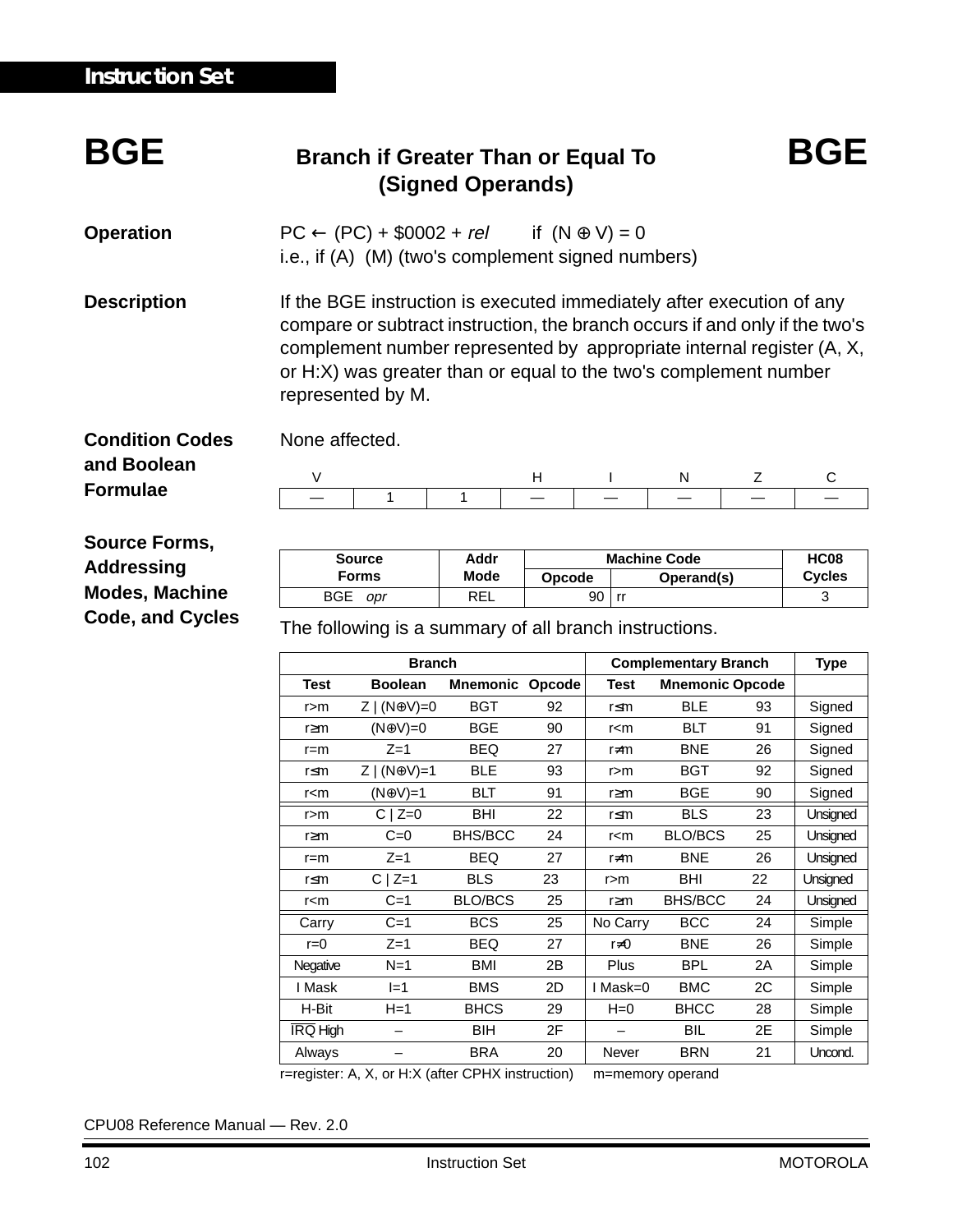**Opcode Operand(s) Cycles**

<span id="page-102-0"></span>

| <b>BGT</b>             | <b>BGT</b><br><b>Branch if Greater Than</b><br>(Signed Operands) |                                                                                                                                                                                                                                                                                          |      |   |  |                     |   |             |  |
|------------------------|------------------------------------------------------------------|------------------------------------------------------------------------------------------------------------------------------------------------------------------------------------------------------------------------------------------------------------------------------------------|------|---|--|---------------------|---|-------------|--|
| <b>Operation</b>       |                                                                  | $PC \leftarrow (PC) + $0002 + rel$ if Z   (N $\oplus$ V) = 0<br>i.e., if $(A)$ > $(M)$ (two's complement signed numbers)                                                                                                                                                                 |      |   |  |                     |   |             |  |
| <b>Description</b>     | by M.                                                            | If the BGT instruction is executed immediately after execution of CMP,<br>CPX, CPHX, or SUB, branch will occur if and only if the two's<br>complement number represented by the appropriate internal register (A,<br>X, or H:X) was greater than the two's complement number represented |      |   |  |                     |   |             |  |
| <b>Condition Codes</b> | None affected.                                                   |                                                                                                                                                                                                                                                                                          |      |   |  |                     |   |             |  |
| and Boolean            | V                                                                |                                                                                                                                                                                                                                                                                          |      | H |  | N                   | Z | C           |  |
| <b>Formulae</b>        |                                                                  | 1                                                                                                                                                                                                                                                                                        | 1    |   |  |                     |   |             |  |
| <b>Source Forms,</b>   |                                                                  |                                                                                                                                                                                                                                                                                          |      |   |  |                     |   |             |  |
| <b>Addressing</b>      |                                                                  | <b>Source</b>                                                                                                                                                                                                                                                                            | Addr |   |  | <b>Machine Code</b> |   | <b>HC08</b> |  |

**Modes, Machine Code, and Cycles Forms** BGT opr REL 92 rr 3

The following is a summary of all branch instructions.

**Mode**

|                 | <b>Branch</b>        |                                 |        | <b>Complementary Branch</b> |                        | <b>Type</b> |          |
|-----------------|----------------------|---------------------------------|--------|-----------------------------|------------------------|-------------|----------|
| Test            | <b>Boolean</b>       | <b>Mnemonic</b>                 | Opcode | Test                        | <b>Mnemonic Opcode</b> |             |          |
| r > m           | $Z   (N \oplus V)=0$ | <b>BGT</b>                      | 92     | r≤m                         | <b>BLE</b>             | 93          | Signed   |
| r≥m             | $(N \oplus V) = 0$   | <b>BGE</b>                      | 90     | r < m                       | <b>BLT</b>             | 91          | Signed   |
| $r = m$         | $Z=1$                | <b>BEQ</b>                      | 27     | r≠m                         | <b>BNE</b>             | 26          | Signed   |
| r≤m             | $Z   (N \oplus V)=1$ | <b>BLE</b>                      | 93     | r > m                       | <b>BGT</b>             | 92          | Signed   |
| r < m           | $(N \oplus V)=1$     | <b>BLT</b>                      | 91     | r≥m                         | <b>BGE</b>             | 90          | Signed   |
| r > m           | $C \mid Z=0$         | BHI                             | 22     | r≤m                         | <b>BLS</b>             | 23          | Unsigned |
| $r \geq m$      | $C=0$                | <b>BHS/BCC</b>                  | 24     | r < m                       | <b>BLO/BCS</b>         | 25          | Unsigned |
| $r = m$         | $Z=1$                | <b>BEQ</b>                      | 27     | r≠m                         | <b>BNE</b>             | 26          | Unsigned |
| r≤m             | $C \mid Z=1$         | <b>BLS</b>                      | 23     | r > m                       | <b>BHI</b>             | 22          | Unsigned |
| r < m           | $C=1$                | <b>BLO/BCS</b>                  | 25     | $r \geq m$                  | <b>BHS/BCC</b>         | 24          | Unsigned |
| Carry           | $C=1$                | <b>BCS</b>                      | 25     | No Carry                    | <b>BCC</b>             | 24          | Simple   |
| r=0             | $Z=1$                | <b>BEQ</b>                      | 27     | r≠0                         | <b>BNE</b>             | 26          | Simple   |
| Negative        | $N=1$                | BMI                             | 2B     | Plus                        | <b>BPL</b>             | 2A          | Simple   |
| I Mask          | $I=1$                | <b>BMS</b>                      | 2D     | I Mask=0                    | <b>BMC</b>             | 2C          | Simple   |
| H-Bit           | $H=1$                | <b>BHCS</b>                     | 29     | $H=0$                       | <b>BHCC</b>            | 28          | Simple   |
| <b>IRQ</b> High |                      | <b>BIH</b>                      | 2F     |                             | BIL                    | 2E          | Simple   |
| Always          | $\sim$ $\sim$<br>.   | <b>BRA</b><br>$- - - - - - - -$ | 20     | Never                       | <b>BRN</b>             | 21          | Uncond.  |

r=register: A, X, or H:X (after CPHX instruction) m=memory operand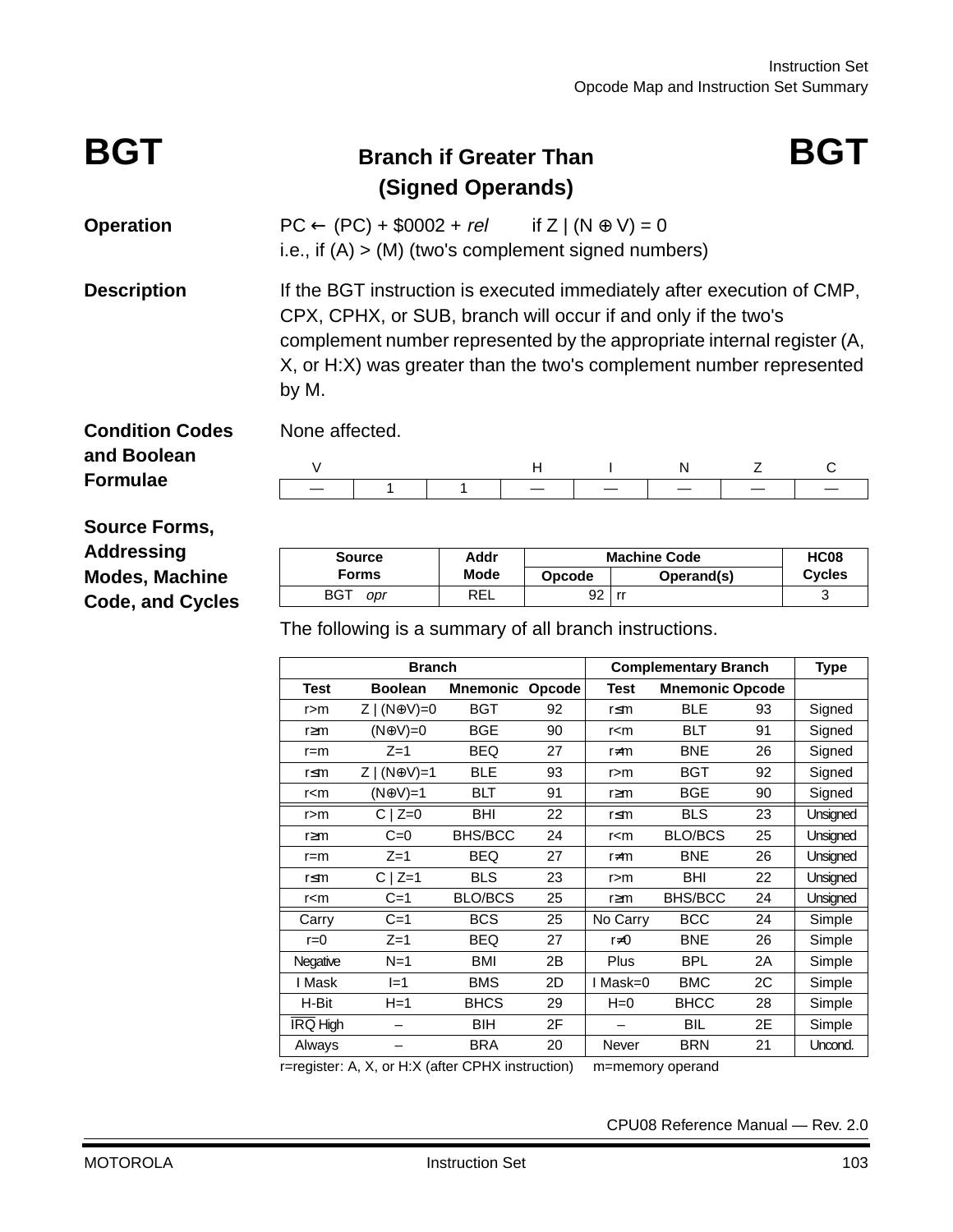<span id="page-103-0"></span>

| <b>BHCC</b>                           | <b>Branch if Half Carry Bit Clear</b> |                                                                                                                                                                                                                          | <b>BHCC</b> |              |  |   |   |   |  |
|---------------------------------------|---------------------------------------|--------------------------------------------------------------------------------------------------------------------------------------------------------------------------------------------------------------------------|-------------|--------------|--|---|---|---|--|
| <b>Operation</b>                      | $PC \leftarrow (PC) + $0002 + rel$    |                                                                                                                                                                                                                          |             | if $(H) = 0$ |  |   |   |   |  |
| <b>Description</b>                    |                                       | Tests the state of the H bit in the CCR and causes a branch if H is clear.<br>This instruction is used in algorithms involving BCD numbers. (See BRA<br>instruction for further details of the execution of the branch.) |             |              |  |   |   |   |  |
| <b>Condition Codes</b><br>and Boolean | None affected.                        |                                                                                                                                                                                                                          |             |              |  |   |   |   |  |
| <b>Formulae</b>                       | V                                     |                                                                                                                                                                                                                          |             | н            |  | N | Z | C |  |
|                                       |                                       |                                                                                                                                                                                                                          |             |              |  |   |   |   |  |

# **Source Forms, Addressing Modes, Machine Code, and Cycles**

| <b>Source</b>      | Addr | <b>Machine Code</b> | <b>HC08</b>   |  |
|--------------------|------|---------------------|---------------|--|
| <b>Forms</b>       | Mode | Operand(s)          | <b>Cycles</b> |  |
| <b>BHCC</b><br>rel | REL  | 28                  | <b>rr</b>     |  |

The following is a summary of all branch instructions.

|                                                                                                                                              | <b>Branch</b>                                                    |                 |        | <b>Complementary Branch</b> |                        | <b>Type</b> |          |
|----------------------------------------------------------------------------------------------------------------------------------------------|------------------------------------------------------------------|-----------------|--------|-----------------------------|------------------------|-------------|----------|
| <b>Test</b>                                                                                                                                  | <b>Boolean</b>                                                   | <b>Mnemonic</b> | Opcode | <b>Test</b>                 | <b>Mnemonic Opcode</b> |             |          |
| r > m                                                                                                                                        | $Z \mid (N \oplus V) = 0$                                        | <b>BGT</b>      | 92     | $r \leq m$                  | <b>BLE</b>             | 93          | Signed   |
| r≥m                                                                                                                                          | $(N \oplus V) = 0$                                               | <b>BGE</b>      | 90     | r < m                       | <b>BLT</b>             | 91          | Signed   |
| $r = m$                                                                                                                                      | $Z=1$                                                            | BEQ             | 27     | r≠m                         | <b>BNE</b>             | 26          | Signed   |
| r≤m                                                                                                                                          | $Z   (N \oplus V)=1$                                             | <b>BLE</b>      | 93     | r > m                       | <b>BGT</b>             | 92          | Signed   |
| r <m< td=""><td><math>(N \oplus V)=1</math></td><td><b>BLT</b></td><td>91</td><td>r≥m</td><td><b>BGE</b></td><td>90</td><td>Signed</td></m<> | $(N \oplus V)=1$                                                 | <b>BLT</b>      | 91     | r≥m                         | <b>BGE</b>             | 90          | Signed   |
| r > m                                                                                                                                        | $C \mid Z=0$                                                     | BHI             | 22     | $r \leq m$                  | <b>BLS</b>             | 23          | Unsigned |
| r≥m                                                                                                                                          | $C=0$                                                            | <b>BHS/BCC</b>  | 24     | r < m                       | <b>BLO/BCS</b>         | 25          | Unsigned |
| $r = m$                                                                                                                                      | $Z=1$                                                            | <b>BEQ</b>      | 27     | r≠m                         | <b>BNE</b>             | 26          | Unsigned |
| $r \leq m$                                                                                                                                   | $C \mid Z=1$                                                     | <b>BLS</b>      | 23     | r > m                       | BHI                    | 22          | Unsigned |
| r < m                                                                                                                                        | $C=1$                                                            | <b>BLO/BCS</b>  | 25     | $r \geq m$                  | <b>BHS/BCC</b>         | 24          | Unsigned |
| Carry                                                                                                                                        | $C=1$                                                            | <b>BCS</b>      | 25     | No Carry                    | <b>BCC</b>             | 24          | Simple   |
| $r=0$                                                                                                                                        | $Z=1$                                                            | <b>BEQ</b>      | 27     | r≠0                         | <b>BNE</b>             | 26          | Simple   |
| Negative                                                                                                                                     | $N=1$                                                            | BMI             | 2Β     | Plus                        | <b>BPL</b>             | 2A          | Simple   |
| I Mask                                                                                                                                       | $I=1$                                                            | <b>BMS</b>      | 2D     | I Mask=0                    | <b>BMC</b>             | 2C          | Simple   |
| H-Bit                                                                                                                                        | $H=1$                                                            | <b>BHCS</b>     | 29     | $H=0$                       | <b>BHCC</b>            | 28          | Simple   |
| IRQ High                                                                                                                                     |                                                                  | <b>BIH</b>      | 2F     |                             | <b>BIL</b>             | 2E          | Simple   |
| Always                                                                                                                                       |                                                                  | <b>BRA</b>      | 20     | Never                       | <b>BRN</b>             | 21          | Uncond.  |
|                                                                                                                                              | $r =$ regulator: $\Delta$ X or H $\chi$ (after CPHX instruction) |                 |        |                             | m-memory operand       |             |          |

r=register: A, X, or H:X (after CPHX instruction) m=memory operand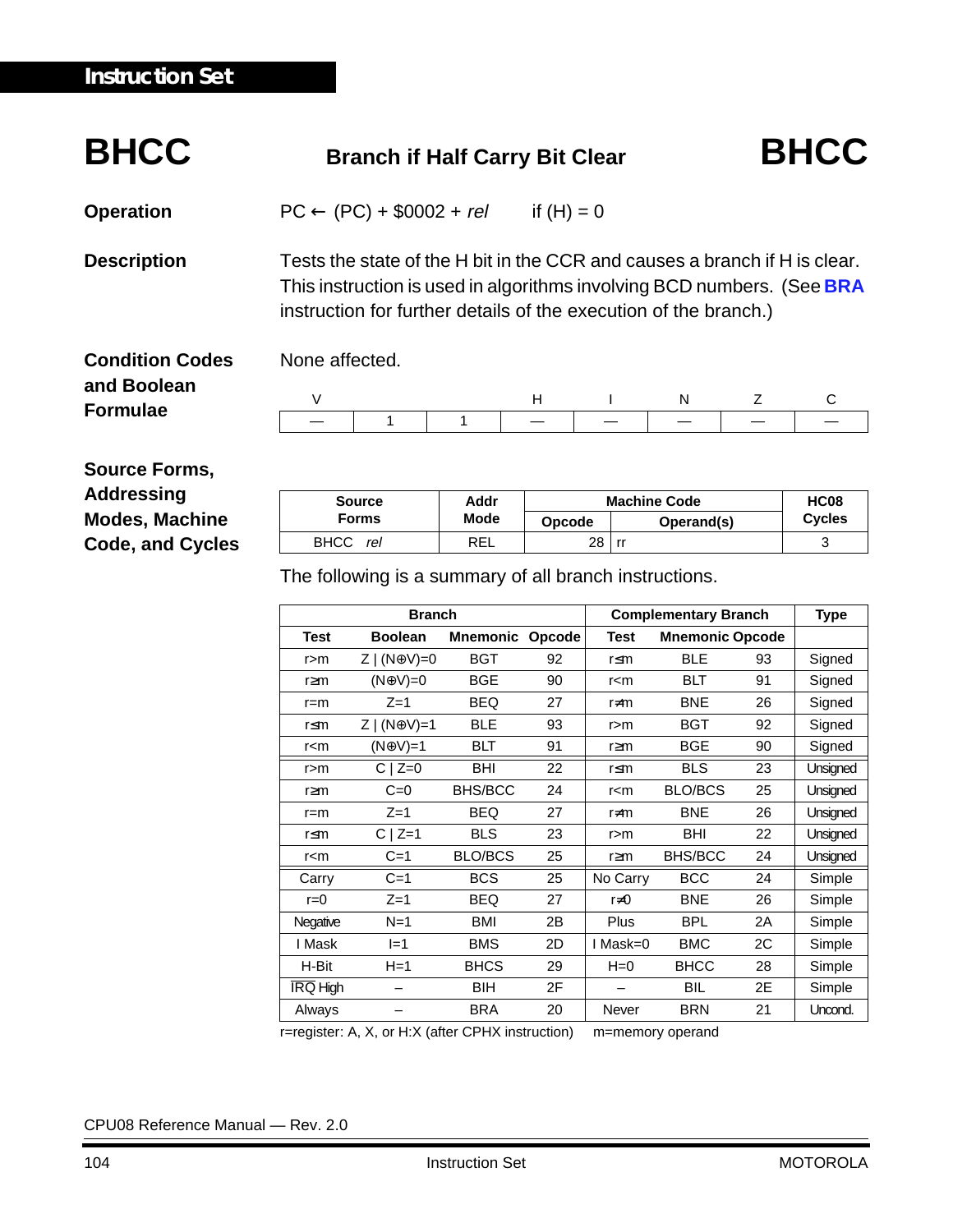# <span id="page-104-0"></span>**BHCS Branch if Half Carry Bit Set BHCS**

**Operation**  $PC \leftarrow (PC) + $0002 + rel$  if  $(H) = 1$ 

**Description** Tests the state of the H bit in the CCR and causes a branch if H is set. This instruction is used in algorithms involving BCD numbers. (See **[BRA](#page-119-0)** instruction for further details of the execution of the branch.)

**Condition Codes** None affected.

#### **and Boolean Formulae**

|  | ____ | $\overline{\phantom{a}}$ | $\sim$ $\sim$ |
|--|------|--------------------------|---------------|

## **Source Forms, Addressing Modes, Machine Code, and Cycles**

| <b>Source</b>      | Addr | <b>Machine Code</b> | <b>HC08</b>   |   |
|--------------------|------|---------------------|---------------|---|
| <b>Forms</b>       | Mode | Opcode              | <b>Cycles</b> |   |
| <b>BHCS</b><br>rel | REL  | 29                  | <b>rr</b>     | د |

The following is a summary of all branch instructions.

|            | <b>Branch</b>                                                    |                 |        | <b>Complementary Branch</b> |                        | <b>Type</b> |          |
|------------|------------------------------------------------------------------|-----------------|--------|-----------------------------|------------------------|-------------|----------|
| Test       | <b>Boolean</b>                                                   | <b>Mnemonic</b> | Opcode | <b>Test</b>                 | <b>Mnemonic Opcode</b> |             |          |
| r > m      | $Z \mid (N \oplus V) = 0$                                        | <b>BGT</b>      | 92     | $r \leq m$                  | <b>BLE</b>             | 93          | Signed   |
| $r \geq m$ | $(N \oplus V) = 0$                                               | <b>BGE</b>      | 90     | r < m                       | <b>BLT</b>             | 91          | Signed   |
| $r = m$    | $Z=1$                                                            | <b>BEQ</b>      | 27     | r≠m                         | <b>BNE</b>             | 26          | Signed   |
| $r \leq m$ | $Z   (N \oplus V)=1$                                             | <b>BLE</b>      | 93     | r > m                       | <b>BGT</b>             | 92          | Signed   |
| r< m       | $(N \oplus V)=1$                                                 | <b>BLT</b>      | 91     | r≥m                         | <b>BGE</b>             | 90          | Signed   |
| r > m      | $C \mid Z=0$                                                     | BHI             | 22     | $r \leq m$                  | <b>BLS</b>             | 23          | Unsigned |
| r≥m        | $C=0$                                                            | BHS/BCC         | 24     | r < m                       | <b>BLO/BCS</b>         | 25          | Unsigned |
| $r = m$    | $Z=1$                                                            | <b>BEQ</b>      | 27     | r≠m                         | <b>BNE</b>             | 26          | Unsigned |
| r≤m        | $C \mid Z=1$                                                     | <b>BLS</b>      | 23     | r > m                       | <b>BHI</b>             | 22          | Unsigned |
| r < m      | $C=1$                                                            | <b>BLO/BCS</b>  | 25     | $r \geq m$                  | <b>BHS/BCC</b>         | 24          | Unsigned |
| Carry      | $C=1$                                                            | <b>BCS</b>      | 25     | No Carry                    | <b>BCC</b>             | 24          | Simple   |
| $r = 0$    | $Z=1$                                                            | <b>BEQ</b>      | 27     | r≠0                         | <b>BNE</b>             | 26          | Simple   |
| Negative   | $N=1$                                                            | BMI             | 2В     | Plus                        | <b>BPL</b>             | 2A          | Simple   |
| I Mask     | $I=1$                                                            | <b>BMS</b>      | 2D     | I Mask=0                    | <b>BMC</b>             | 2C          | Simple   |
| H-Bit      | $H=1$                                                            | <b>BHCS</b>     | 29     | $H=0$                       | <b>BHCC</b>            | 28          | Simple   |
| IRQ High   |                                                                  | <b>BIH</b>      | 2F     |                             | BIL                    | 2E          | Simple   |
| Always     |                                                                  | <b>BRA</b>      | 20     | Never                       | <b>BRN</b>             | 21          | Uncond.  |
|            | $r =$ regulator: $\Delta$ X or H $\chi$ (after CPHX instruction) |                 |        |                             | m-memory onerand       |             |          |

r=register: A, X, or H:X (after CPHX instruction) m=memory operand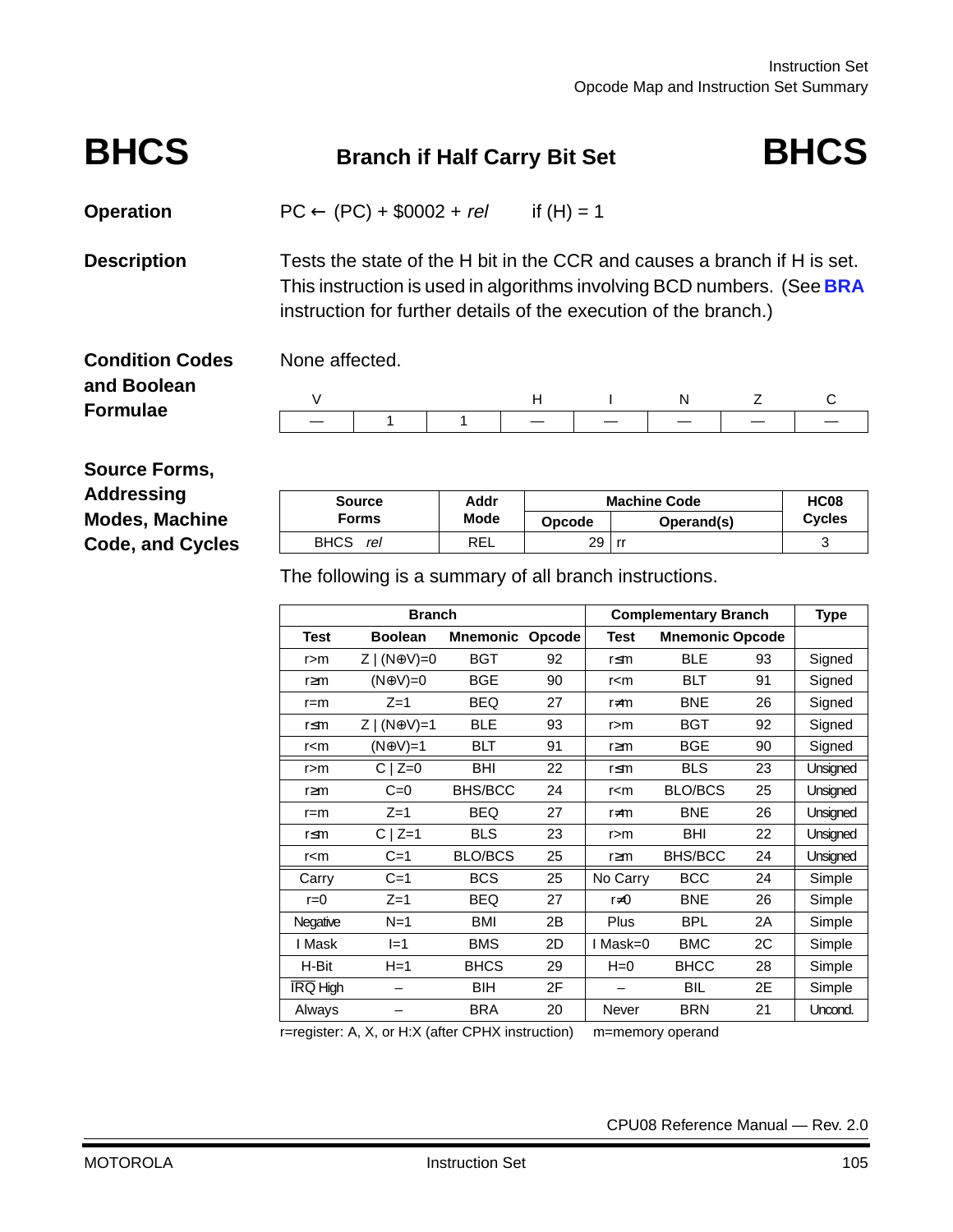<span id="page-105-0"></span>

| <b>BHI</b>                            | <b>BHI</b><br><b>Branch if Higher</b> |   |                                                                                                                                                                                                                                                                                                     |   |                    |                           |   |  |
|---------------------------------------|---------------------------------------|---|-----------------------------------------------------------------------------------------------------------------------------------------------------------------------------------------------------------------------------------------------------------------------------------------------------|---|--------------------|---------------------------|---|--|
| <b>Operation</b>                      | i.e., if $(A) > (M)$                  |   | $PC \leftarrow (PC) + $0002 + rel$                                                                                                                                                                                                                                                                  |   | if $(C)   (Z) = 0$ | (unsigned binary numbers) |   |  |
| <b>Description</b>                    | execution of branch.)                 |   | Causes a branch if both C and Z are cleared. If the BHI instruction is<br>executed immediately after execution of a CMP or SUB instruction, the<br>branch will occur if unsigned binary number in the register was greater<br>than unsigned binary number in M. (See BRA instruction for details of |   |                    |                           |   |  |
| <b>Condition Codes</b><br>and Boolean | None affected.                        |   |                                                                                                                                                                                                                                                                                                     |   |                    |                           |   |  |
| <b>Formulae</b>                       | V                                     | 1 | 1                                                                                                                                                                                                                                                                                                   | H |                    | N                         | Ζ |  |
|                                       |                                       |   |                                                                                                                                                                                                                                                                                                     |   |                    |                           |   |  |

**Source Forms, Addressing Modes, Machine Code, and Cycles**

| Source            | Addr       |               | <b>Machine Code</b> |        |  |  |
|-------------------|------------|---------------|---------------------|--------|--|--|
| <b>Forms</b>      | Mode       | <b>Opcode</b> | Operand(s)          | Cycles |  |  |
| <b>BHI</b><br>rel | <b>REL</b> | ר ה           | rr                  |        |  |  |

The following is a summary of all branch instructions.

|                 | <b>Branch</b>                                                                                                                       |                 |        | <b>Complementary Branch</b> |                        | <b>Type</b> |          |
|-----------------|-------------------------------------------------------------------------------------------------------------------------------------|-----------------|--------|-----------------------------|------------------------|-------------|----------|
| <b>Test</b>     | <b>Boolean</b>                                                                                                                      | <b>Mnemonic</b> | Opcode | <b>Test</b>                 | <b>Mnemonic Opcode</b> |             |          |
| r > m           | $Z \mid (N \oplus V) = 0$                                                                                                           | <b>BGT</b>      | 92     | r≤m                         | <b>BLE</b>             | 93          | Signed   |
| r≥m             | $(N \oplus V) = 0$                                                                                                                  | <b>BGE</b>      | 90     | r< m                        | <b>BLT</b>             | 91          | Signed   |
| $r = m$         | $Z=1$                                                                                                                               | <b>BEQ</b>      | 27     | r≠m                         | <b>BNE</b>             | 26          | Signed   |
| r≤m             | $Z   (N \oplus V)=1$                                                                                                                | <b>BLE</b>      | 93     | r > m                       | BGT                    | 92          | Signed   |
| r < m           | $(N \oplus V)=1$                                                                                                                    | <b>BLT</b>      | 91     | r≥m                         | BGE                    | 90          | Signed   |
| r > m           | $C \mid Z=0$                                                                                                                        | BHI             | 22     | r≤m                         | <b>BLS</b>             | 23          | Unsigned |
| r≥m             | $C=0$                                                                                                                               | <b>BHS/BCC</b>  | 24     | r< m                        | <b>BLO/BCS</b>         | 25          | Unsigned |
| $r = m$         | $Z=1$                                                                                                                               | <b>BEQ</b>      | 27     | r≠m                         | <b>BNE</b>             | 26          | Unsigned |
| r≤m             | $C \mid Z=1$                                                                                                                        | <b>BLS</b>      | 23     | r > m                       | <b>BHI</b>             | 22          | Unsigned |
| r < m           | $C=1$                                                                                                                               | <b>BLO/BCS</b>  | 25     | r≥m                         | <b>BHS/BCC</b>         | 24          | Unsigned |
| Carry           | $C=1$                                                                                                                               | <b>BCS</b>      | 25     | No Carry                    | <b>BCC</b>             | 24          | Simple   |
| $r = 0$         | $Z=1$                                                                                                                               | <b>BEQ</b>      | 27     | r≠0                         | <b>BNE</b>             | 26          | Simple   |
| Negative        | $N=1$                                                                                                                               | BMI             | 2B     | <b>Plus</b>                 | <b>BPL</b>             | 2A          | Simple   |
| I Mask          | $I=1$                                                                                                                               | <b>BMS</b>      | 2D     | I Mask=0                    | <b>BMC</b>             | 2C          | Simple   |
| H-Bit           | $H=1$                                                                                                                               | <b>BHCS</b>     | 29     | $H=0$                       | <b>BHCC</b>            | 28          | Simple   |
| <b>IRQ High</b> |                                                                                                                                     | <b>BIH</b>      | 2F     |                             | <b>BIL</b>             | 2E          | Simple   |
| Always          | $\mathbf{A}$ and $\mathbf{A}$ are $\mathbf{A}$ and $\mathbf{A}$ and $\mathbf{A}$ are $\mathbf{A}$ and $\mathbf{A}$ are $\mathbf{A}$ | <b>BRA</b>      | 20     | Never                       | <b>BRN</b>             | 21          | Uncond.  |

r=register: A, X, or H:X (after CPHX instruction) m=memory operand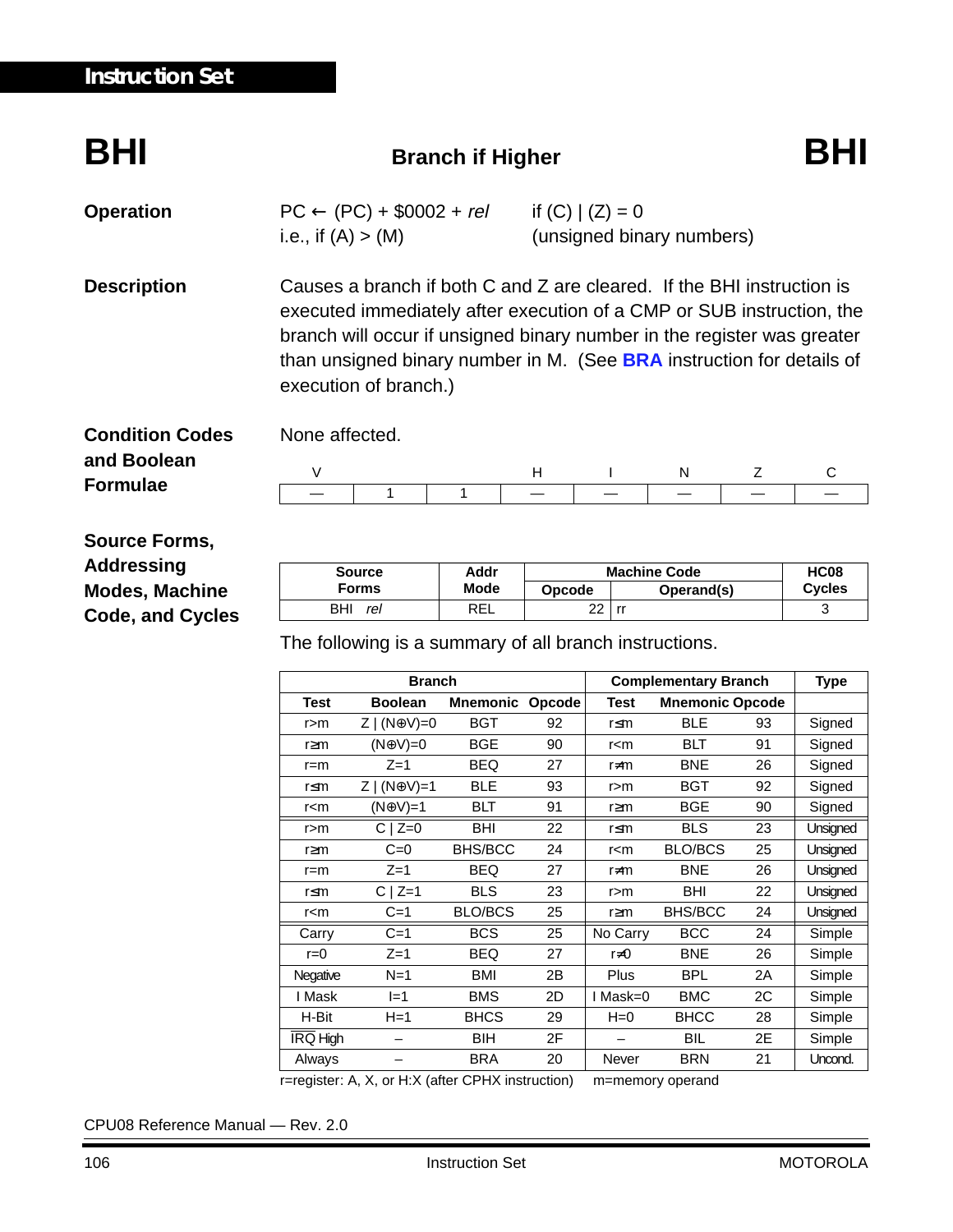<span id="page-106-0"></span>

| <b>BHS</b>                                               | <b>BHS</b><br><b>Branch if Higher or Same</b><br>(Same as BCC) |                                                                                                                                                                                                                                                                                                              |                |              |  |                           |   |   |  |
|----------------------------------------------------------|----------------------------------------------------------------|--------------------------------------------------------------------------------------------------------------------------------------------------------------------------------------------------------------------------------------------------------------------------------------------------------------|----------------|--------------|--|---------------------------|---|---|--|
| <b>Operation</b>                                         | $PC \leftarrow (PC) + $0002 + rel$<br>i.e., if $(A) \geq (M)$  |                                                                                                                                                                                                                                                                                                              |                | if $(C) = 0$ |  | (unsigned binary numbers) |   |   |  |
| <b>Description</b>                                       |                                                                | If the BHS instruction is executed immediately after execution of a CMP<br>or SUB instruction, the branch will occur if the unsigned binary number<br>in A was greater than or equal to the unsigned binary number in M. (See<br><b>BRA</b> instruction for further details of the execution of the branch.) |                |              |  |                           |   |   |  |
| <b>Condition Codes</b><br>and Boolean<br><b>Formulae</b> | None affected.<br>V                                            | $\overline{A}$                                                                                                                                                                                                                                                                                               | $\overline{A}$ | H            |  | N                         | Z | C |  |

**Source Forms, Addressing Modes, Machine Code, and Cycles**

| Source            | Addr | <b>Machine Code</b> | <b>HC08</b> |               |
|-------------------|------|---------------------|-------------|---------------|
| <b>Forms</b>      | Mode | Opcode              | Operand(s)  | <b>Cycles</b> |
| <b>BHS</b><br>rel | REL  | 24                  | rr          |               |

— 1 1 1 1 1 — 1 — 1 — 1 — 1 —

The following is a summary of all branch instructions.

| <b>Branch</b>   |                           |                 |        | <b>Complementary Branch</b> |                        |    | <b>Type</b> |
|-----------------|---------------------------|-----------------|--------|-----------------------------|------------------------|----|-------------|
| Test            | <b>Boolean</b>            | <b>Mnemonic</b> | Opcode | Test                        | <b>Mnemonic Opcode</b> |    |             |
| r > m           | $Z \mid (N \oplus V) = 0$ | <b>BGT</b>      | 92     | $r \leq m$                  | <b>BLE</b>             | 93 | Signed      |
| $r \geq m$      | $(N \oplus V) = 0$        | <b>BGE</b>      | 90     | r < m                       | <b>BLT</b>             | 91 | Signed      |
| $r = m$         | $Z=1$                     | <b>BEQ</b>      | 27     | r≠m                         | <b>BNE</b>             | 26 | Signed      |
| r≤m             | $Z   (N \oplus V)=1$      | <b>BLE</b>      | 93     | r > m                       | <b>BGT</b>             | 92 | Signed      |
| r < m           | $(N \oplus V)=1$          | <b>BLT</b>      | 91     | r≥m                         | <b>BGE</b>             | 90 | Signed      |
| r > m           | $C \mid Z=0$              | BHI             | 22     | r≤m                         | <b>BLS</b>             | 23 | Unsigned    |
| r≥m             | $C=0$                     | BHS/BCC         | 24     | r < m                       | <b>BLO/BCS</b>         | 25 | Unsigned    |
| $r = m$         | $Z=1$                     | <b>BEQ</b>      | 27     | r≠m                         | <b>BNE</b>             | 26 | Unsigned    |
| $r \leq m$      | $C   Z=1$                 | <b>BLS</b>      | 23     | r > m                       | <b>BHI</b>             | 22 | Unsigned    |
| r < m           | $C=1$                     | <b>BLO/BCS</b>  | 25     | r≥m                         | <b>BHS/BCC</b>         | 24 | Unsigned    |
| Carry           | $C=1$                     | <b>BCS</b>      | 25     | No Carry                    | <b>BCC</b>             | 24 | Simple      |
| $r = 0$         | $Z=1$                     | <b>BEQ</b>      | 27     | r≠0                         | <b>BNE</b>             | 26 | Simple      |
| Negative        | $N=1$                     | BMI             | 2B     | Plus                        | <b>BPL</b>             | 2A | Simple      |
| I Mask          | $I=1$                     | <b>BMS</b>      | 2D     | I Mask=0                    | <b>BMC</b>             | 2C | Simple      |
| H-Bit           | $H=1$                     | <b>BHCS</b>     | 29     | $H=0$                       | <b>BHCC</b>            | 28 | Simple      |
| <b>IRQ</b> High |                           | BIH             | 2F     |                             | BIL                    | 2E | Simple      |
| Always          |                           | <b>BRA</b>      | 20     | Never                       | <b>BRN</b>             | 21 | Uncond.     |

r=register: A, X, or H:X (after CPHX instruction) m=memory operand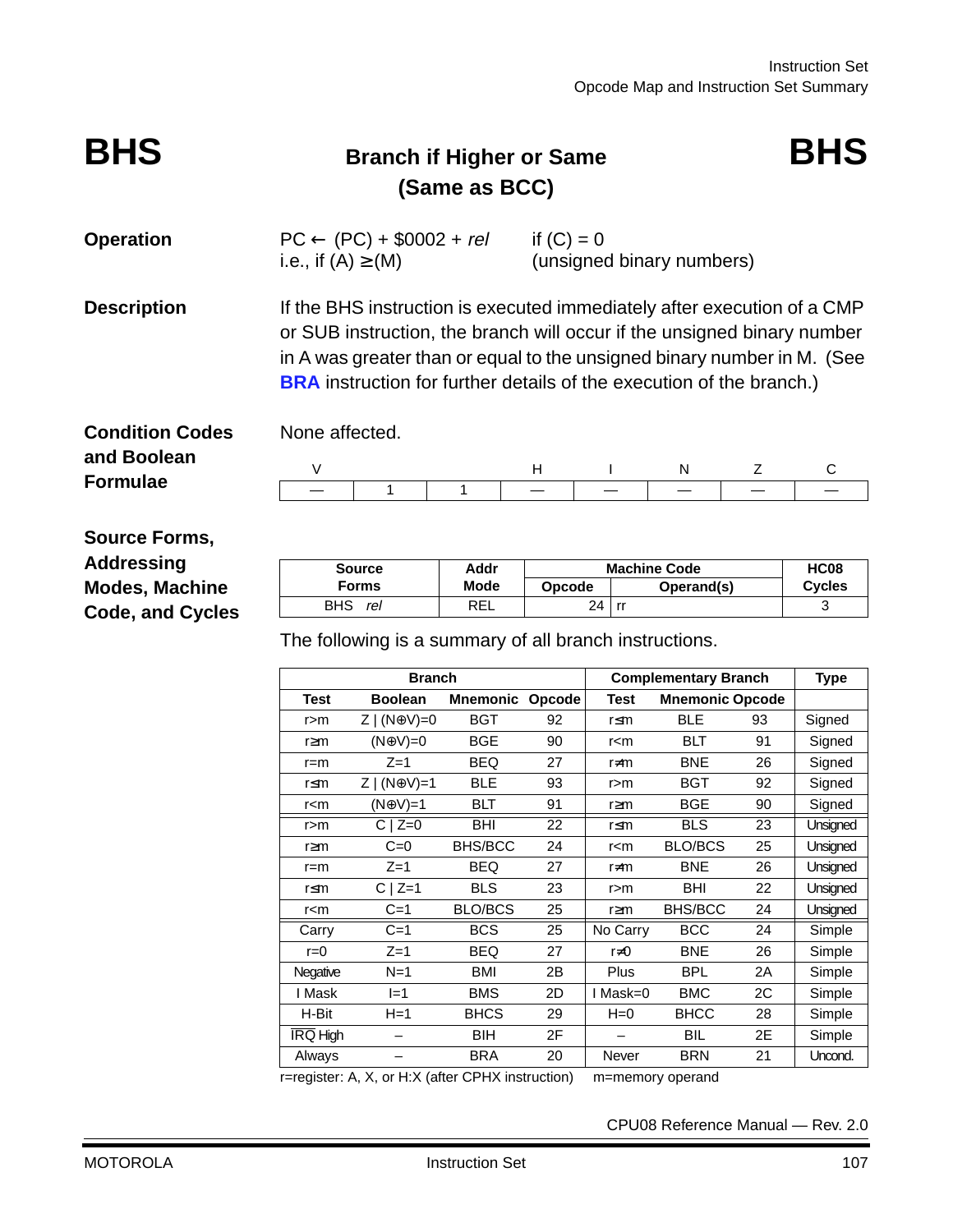<span id="page-107-0"></span>

| BIH                            | BIH<br><b>Branch if IRQ Pin High</b>                                                                                                                                         |  |  |   |                                 |   |   |   |
|--------------------------------|------------------------------------------------------------------------------------------------------------------------------------------------------------------------------|--|--|---|---------------------------------|---|---|---|
| <b>Operation</b>               | $PC \leftarrow (PC) + $0002 + rel$                                                                                                                                           |  |  |   | if $\overline{\text{IRQ1}} = 1$ |   |   |   |
| <b>Description</b>             | Tests the state of the external interrupt pin and causes a branch if the<br>pin is high. (See <b>BRA</b> instruction for further details of the execution of<br>the branch.) |  |  |   |                                 |   |   |   |
| <b>Condition Codes</b>         | None affected.                                                                                                                                                               |  |  |   |                                 |   |   |   |
| and Boolean<br><b>Formulae</b> | V                                                                                                                                                                            |  |  | H |                                 | N | Z | C |
|                                |                                                                                                                                                                              |  |  |   |                                 |   |   |   |

# **Source Forms, Addressing Modes, Machine Code, and Cycles**

| <b>Source</b> | Addr | <b>Machine Code</b> | <b>HC08</b> |               |
|---------------|------|---------------------|-------------|---------------|
| <b>Forms</b>  | Mode | Opcode              | Operand(s)  | <b>Cycles</b> |
| BIH<br>rel    | REL  | 2F                  | rr          |               |

The following is a summary of all branch instructions.

| <b>Branch</b>                                                    |                           |                 |        | <b>Complementary Branch</b> |                        |    | <b>Type</b> |
|------------------------------------------------------------------|---------------------------|-----------------|--------|-----------------------------|------------------------|----|-------------|
| Test                                                             | <b>Boolean</b>            | <b>Mnemonic</b> | Opcode | <b>Test</b>                 | <b>Mnemonic Opcode</b> |    |             |
| r > m                                                            | $Z \mid (N \oplus V) = 0$ | <b>BGT</b>      | 92     | $r \leq m$                  | <b>BLE</b>             | 93 | Signed      |
| r≥m                                                              | $(N \oplus V) = 0$        | <b>BGE</b>      | 90     | r < m                       | <b>BLT</b>             | 91 | Signed      |
| $r = m$                                                          | $Z=1$                     | <b>BEQ</b>      | 27     | r≠m                         | <b>BNE</b>             | 26 | Signed      |
| r≤m                                                              | $Z   (N \oplus V)=1$      | <b>BLE</b>      | 93     | r > m                       | <b>BGT</b>             | 92 | Signed      |
| r < m                                                            | $(N \oplus V)=1$          | <b>BLT</b>      | 91     | $r \geq m$                  | <b>BGE</b>             | 90 | Signed      |
| r > m                                                            | $C \mid Z=0$              | <b>BHI</b>      | 22     | $r \leq m$                  | <b>BLS</b>             | 23 | Unsigned    |
| r≥m                                                              | $C=0$                     | <b>BHS/BCC</b>  | 24     | r < m                       | <b>BLO/BCS</b>         | 25 | Unsigned    |
| $r = m$                                                          | $Z=1$                     | <b>BEQ</b>      | 27     | r≠m                         | <b>BNE</b>             | 26 | Unsigned    |
| $r \leq m$                                                       | $C \mid Z=1$              | <b>BLS</b>      | 23     | r > m                       | <b>BHI</b>             | 22 | Unsigned    |
| r < m                                                            | $C=1$                     | <b>BLO/BCS</b>  | 25     | $r \geq m$                  | <b>BHS/BCC</b>         | 24 | Unsigned    |
| Carry                                                            | $C=1$                     | <b>BCS</b>      | 25     | No Carry                    | <b>BCC</b>             | 24 | Simple      |
| $r = 0$                                                          | $Z=1$                     | <b>BEQ</b>      | 27     | r≠0                         | <b>BNE</b>             | 26 | Simple      |
| Negative                                                         | $N=1$                     | <b>BMI</b>      | 2Β     | Plus                        | <b>BPL</b>             | 2A | Simple      |
| I Mask                                                           | $I=1$                     | <b>BMS</b>      | 2D     | I Mask=0                    | <b>BMC</b>             | 2C | Simple      |
| H-Bit                                                            | $H = 1$                   | <b>BHCS</b>     | 29     | $H=0$                       | <b>BHCC</b>            | 28 | Simple      |
| IRQ High                                                         |                           | <b>BIH</b>      | 2F     |                             | <b>BIL</b>             | 2E | Simple      |
| Always                                                           |                           | <b>BRA</b>      | 20     | Never                       | <b>BRN</b>             | 21 | Uncond.     |
| $r =$ regulator: $\Delta$ X or H $\chi$ (after CPHX instruction) |                           |                 |        |                             | m-memory onerand.      |    |             |

r=register: A, X, or H:X (after CPHX instruction) m=memory operand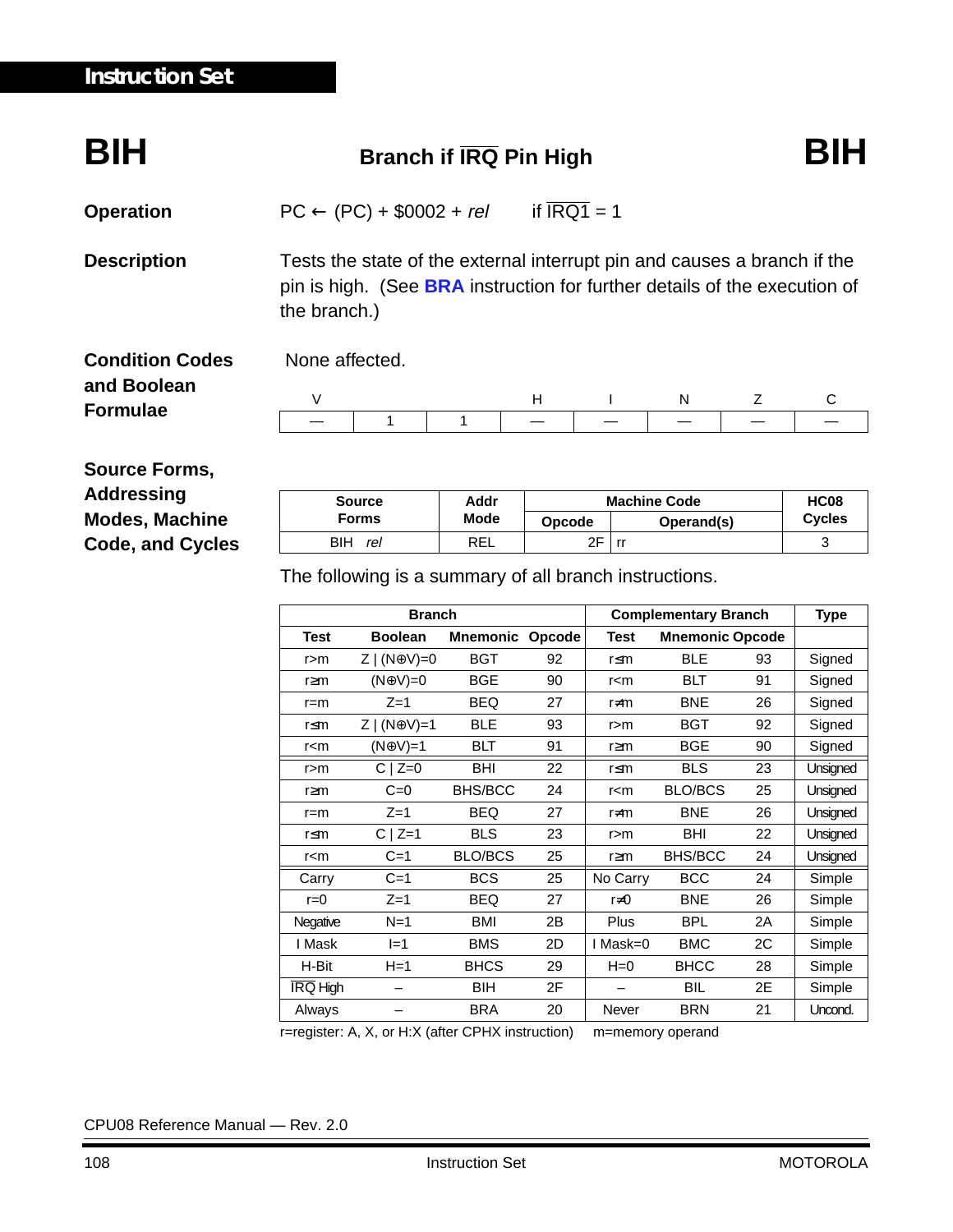# **BIL Branch if IRQ Pin Low BIL**

| Operation | $PC \leftarrow (PC) + $0002 + rel$ | if $IRQ = 0$ |
|-----------|------------------------------------|--------------|
|-----------|------------------------------------|--------------|

**Description** Tests the state of the external interrupt pin and causes a branch if the pin is low. (See **[BRA](#page-119-0)** instruction for further details of the execution of the branch.)

**Condition Codes and Boolean Formulae**

None affected.

| <u>in the community of the community of the community of the community of the community of the community of the community of the community of the community of the community of the community of the community of the community </u> | $\blacksquare$ $\blacksquare$ $\blacksquare$ $\blacksquare$ $\blacksquare$ $\blacksquare$ $\blacksquare$ $\blacksquare$ $\blacksquare$ $\blacksquare$ $\blacksquare$ $\blacksquare$ $\blacksquare$ $\blacksquare$ $\blacksquare$ $\blacksquare$ $\blacksquare$ $\blacksquare$ $\blacksquare$ $\blacksquare$ $\blacksquare$ $\blacksquare$ $\blacksquare$ $\blacksquare$ $\blacksquare$ $\blacksquare$ $\blacksquare$ $\blacksquare$ $\blacksquare$ $\blacksquare$ $\blacksquare$ $\blacks$ |  |  |  |
|--------------------------------------------------------------------------------------------------------------------------------------------------------------------------------------------------------------------------------------|--------------------------------------------------------------------------------------------------------------------------------------------------------------------------------------------------------------------------------------------------------------------------------------------------------------------------------------------------------------------------------------------------------------------------------------------------------------------------------------------|--|--|--|

### **Source Forms, Addressing Modes, Machine Code, and Cycles**

| Source       | Addr |        | <b>Machine Code</b> | <b>HC08</b>   |
|--------------|------|--------|---------------------|---------------|
| <b>Forms</b> | Mode | Opcode | Operand(s)          | <b>Cycles</b> |
| BIL<br>rel   | REL  | 2Ε     | rr                  | ว             |

The following is a summary of all branch instructions.

|                                                                                                                                              | <b>Branch</b>                                                    |                 | <b>Complementary Branch</b> |             | <b>Type</b>            |    |          |
|----------------------------------------------------------------------------------------------------------------------------------------------|------------------------------------------------------------------|-----------------|-----------------------------|-------------|------------------------|----|----------|
| <b>Test</b>                                                                                                                                  | <b>Boolean</b>                                                   | <b>Mnemonic</b> | Opcode                      | <b>Test</b> | <b>Mnemonic Opcode</b> |    |          |
| r > m                                                                                                                                        | $Z \mid (N \oplus V) = 0$                                        | <b>BGT</b>      | 92                          | $r \leq m$  | <b>BLE</b>             | 93 | Signed   |
| r≥m                                                                                                                                          | $(N \oplus V) = 0$                                               | <b>BGE</b>      | 90                          | r < m       | <b>BLT</b>             | 91 | Signed   |
| $r = m$                                                                                                                                      | $Z=1$                                                            | BEQ             | 27                          | r≠m         | <b>BNE</b>             | 26 | Signed   |
| r≤m                                                                                                                                          | $Z   (N \oplus V)=1$                                             | <b>BLE</b>      | 93                          | r > m       | <b>BGT</b>             | 92 | Signed   |
| r <m< td=""><td><math>(N \oplus V)=1</math></td><td><b>BLT</b></td><td>91</td><td>r≥m</td><td><b>BGE</b></td><td>90</td><td>Signed</td></m<> | $(N \oplus V)=1$                                                 | <b>BLT</b>      | 91                          | r≥m         | <b>BGE</b>             | 90 | Signed   |
| r > m                                                                                                                                        | $C \mid Z=0$                                                     | <b>BHI</b>      | 22                          | $r \leq m$  | <b>BLS</b>             | 23 | Unsigned |
| r≥m                                                                                                                                          | $C=0$                                                            | <b>BHS/BCC</b>  | 24                          | r < m       | <b>BLO/BCS</b>         | 25 | Unsigned |
| $r = m$                                                                                                                                      | $Z=1$                                                            | <b>BEQ</b>      | 27                          | r≠m         | <b>BNE</b>             | 26 | Unsigned |
| r≤m                                                                                                                                          | $C \mid Z=1$                                                     | <b>BLS</b>      | 23                          | r > m       | BHI                    | 22 | Unsigned |
| r < m                                                                                                                                        | $C=1$                                                            | <b>BLO/BCS</b>  | 25                          | $r \geq m$  | <b>BHS/BCC</b>         | 24 | Unsigned |
| Carry                                                                                                                                        | $C=1$                                                            | <b>BCS</b>      | 25                          | No Carry    | <b>BCC</b>             | 24 | Simple   |
| $r=0$                                                                                                                                        | $Z=1$                                                            | <b>BEQ</b>      | 27                          | r≠0         | <b>BNE</b>             | 26 | Simple   |
| Negative                                                                                                                                     | $N=1$                                                            | BMI             | 2Β                          | Plus        | <b>BPL</b>             | 2A | Simple   |
| I Mask                                                                                                                                       | $I=1$                                                            | <b>BMS</b>      | 2D                          | I Mask=0    | <b>BMC</b>             | 2C | Simple   |
| H-Bit                                                                                                                                        | $H=1$                                                            | <b>BHCS</b>     | 29                          | $H=0$       | <b>BHCC</b>            | 28 | Simple   |
| IRQ High                                                                                                                                     |                                                                  | <b>BIH</b>      | 2F                          |             | <b>BIL</b>             | 2E | Simple   |
| Always                                                                                                                                       |                                                                  | <b>BRA</b>      | 20                          | Never       | <b>BRN</b>             | 21 | Uncond.  |
|                                                                                                                                              | $r =$ regulator: $\Delta$ X or H $\chi$ (after CPHX instruction) |                 |                             |             | m-memory operand       |    |          |

r=register: A, X, or H:X (after CPHX instruction) m=memory operand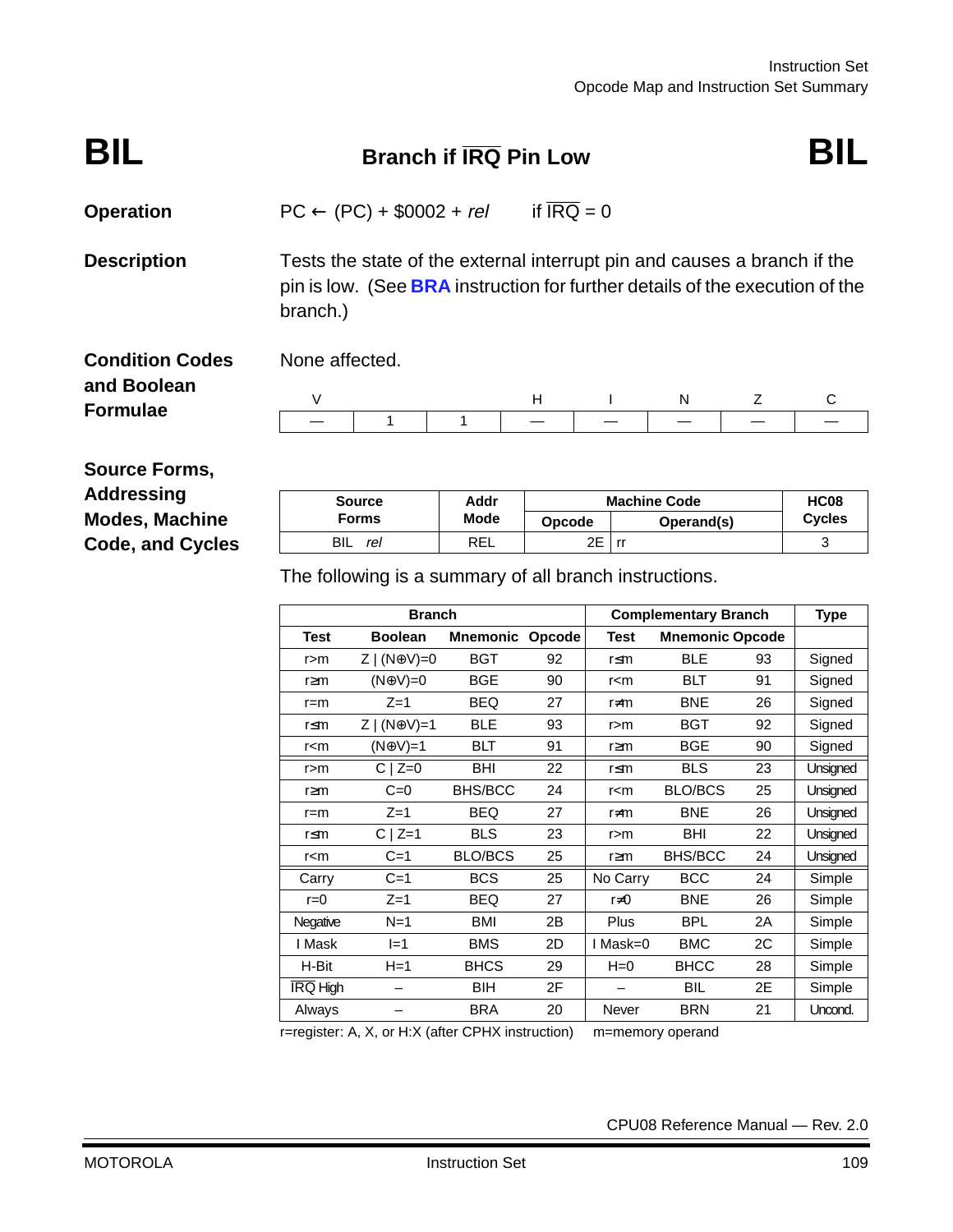# **BIT Bit Test BIT**

#### **Operation** (A) & (M)

**Description** Performs the logical AND comparison of the contents of A and the contents of M, and modifies the condition codes accordingly. Neither the contents of A or M are altered. (Each bit of the result of the AND would be the logical AND of the corresponding bits of A and M.)

**Condition Codes and Boolean Formulae**



Cleared.

N: R7

Set if MSB of result is one; cleared otherwise.

Z: R7&R6&R5&R4&R3&R2&R1&R0 Set if result is \$00; cleared otherwise.

**Source Forms,**

**Addressing Modes, Machine Code, and Cycles**

| <b>Source</b>     | Addr            |                  | <b>Machine Code</b> | <b>HC08</b>   |
|-------------------|-----------------|------------------|---------------------|---------------|
| <b>Forms</b>      | Mode            | Opcode           | Operand(s)          | <b>Cycles</b> |
| <b>BIT</b><br>opr | <b>IMM</b>      | A5               | -ii                 | 2             |
| <b>BIT</b><br>opr | DIR.            | <b>B5</b>        | dd                  | 3             |
| BIT<br>opr        | <b>EXT</b>      | C5               | hh<br>Ш             | 4             |
| BIT, X            | IX              | F <sub>5</sub>   |                     | 2             |
| BIT<br>opr,X      | IX1             | E <sub>5</sub>   | ff                  | 3             |
| BIT<br>opr,X      | IX2             | D <sub>5</sub>   | ff<br>ee            | 4             |
| BIT<br>opr,SP     | SP <sub>1</sub> | 9EE5             | ff                  | 4             |
| opr,SP<br>BIT     | SP <sub>2</sub> | 9ED <sub>5</sub> | ff<br>ee            | 5             |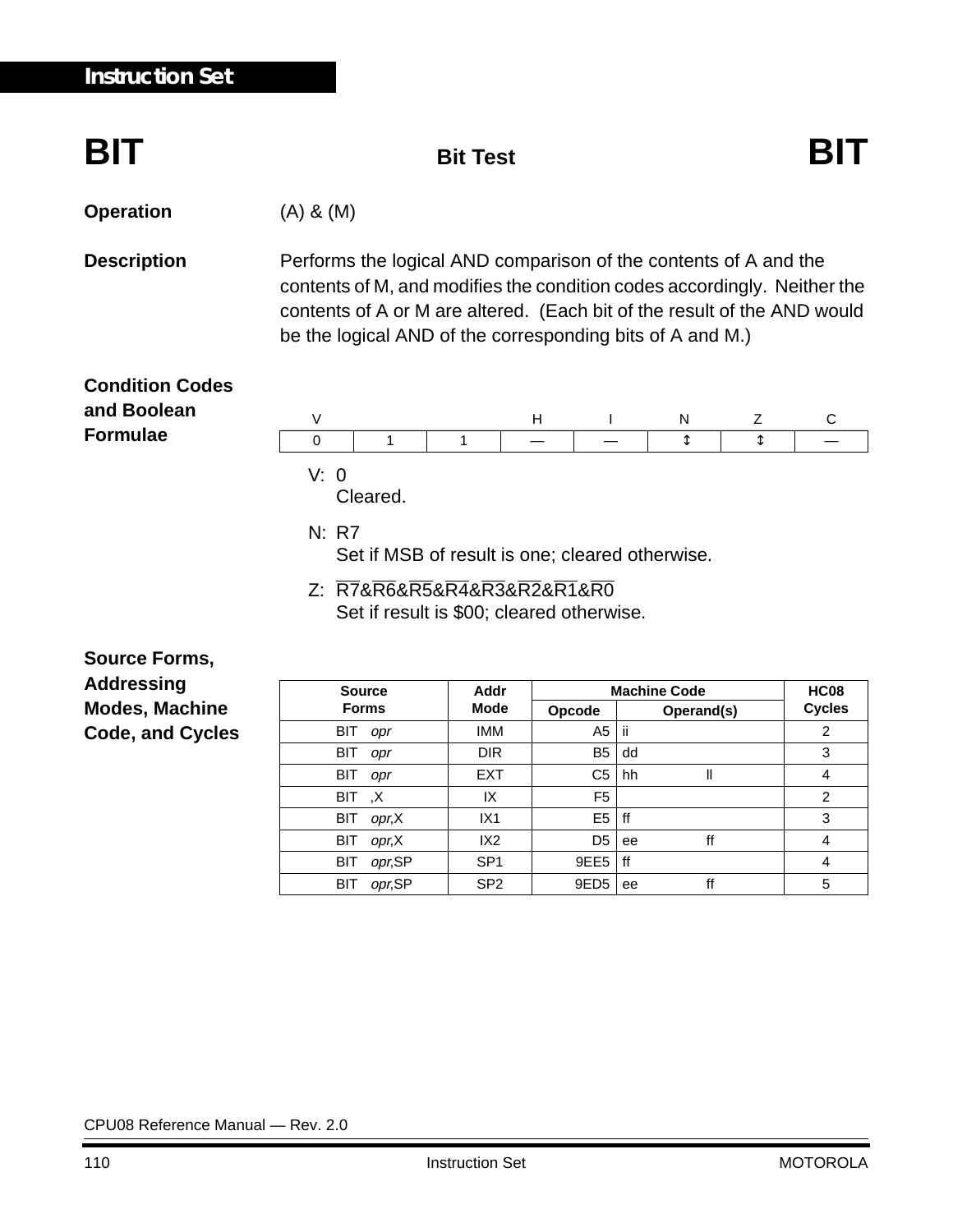| <b>BLE</b> | <b>Branch if Less Than or Equal To</b> | <b>BLE</b> |
|------------|----------------------------------------|------------|
|            | (Signed Operands)                      |            |

**Operation**  $PC \leftarrow (PC) + \$0002 + rel$  if Z  $|(N \oplus V) = 1$ i.e., if  $(A) \leq (M)$  (two's complement signed numbers)

**Description** If the BLE instruction is executed immediately after execution of CMP, CPX, CPHX, or SUB, branch will occur if and only if the two's complement number represented by the appropriate internal register (A, X, or H:X) was less than or equal to the two's complement number represented by M.

**Condition Codes** None affected.

**and Boolean Formulae**

|  | 1 1 1 2 1 2 1 2 1 2 |  |  | the contract of the contract of |
|--|---------------------|--|--|---------------------------------|

**Source Forms, Addressing Modes, Machine**

| <b>Source</b>     | Addr<br><b>Machine Code</b> |        |            | <b>HC08</b> |  |
|-------------------|-----------------------------|--------|------------|-------------|--|
| <b>Forms</b>      | Mode                        | Opcode | Operand(s) | Cvcles      |  |
| <b>BLE</b><br>opr | REL                         | 93     | <b>PP</b>  |             |  |

**Code, and Cycles** The following is a summary of all branch instructions.

| <b>Branch</b>   |                           |                 |        |            | <b>Complementary Branch</b> |    | <b>Type</b> |
|-----------------|---------------------------|-----------------|--------|------------|-----------------------------|----|-------------|
| Test            | <b>Boolean</b>            | <b>Mnemonic</b> | Opcode | Test       | <b>Mnemonic Opcode</b>      |    |             |
| r > m           | $Z \mid (N \oplus V) = 0$ | BGT             | 92     | r≤m        | <b>BLE</b>                  | 93 | Signed      |
| r≥m             | $(N \oplus V) = 0$        | <b>BGE</b>      | 90     | r < m      | <b>BLT</b>                  | 91 | Signed      |
| $r = m$         | $Z=1$                     | <b>BEQ</b>      | 27     | r≠m        | <b>BNE</b>                  | 26 | Signed      |
| $r \leq m$      | $Z   (N \oplus V)=1$      | <b>BLE</b>      | 93     | r > m      | <b>BGT</b>                  | 92 | Signed      |
| r < m           | $(N \oplus V)=1$          | <b>BLT</b>      | 91     | r≥m        | <b>BGE</b>                  | 90 | Signed      |
| r > m           | $C \mid Z=0$              | <b>BHI</b>      | 22     | $r \leq m$ | <b>BLS</b>                  | 23 | Unsigned    |
| r≥m             | $C=0$                     | <b>BHS/BCC</b>  | 24     | r < m      | <b>BLO/BCS</b>              | 25 | Unsigned    |
| $r = m$         | $Z=1$                     | <b>BEQ</b>      | 27     | r≠m        | <b>BNE</b>                  | 26 | Unsigned    |
| r≤m             | $C$   $Z=1$               | <b>BLS</b>      | 23     | r > m      | <b>BHI</b>                  | 22 | Unsigned    |
| r < m           | $C=1$                     | <b>BLO/BCS</b>  | 25     | r≥m        | <b>BHS/BCC</b>              | 24 | Unsigned    |
| Carry           | $C=1$                     | <b>BCS</b>      | 25     | No Carry   | <b>BCC</b>                  | 24 | Simple      |
| $r=0$           | $Z=1$                     | <b>BEQ</b>      | 27     | r≠0        | <b>BNE</b>                  | 26 | Simple      |
| Negative        | $N=1$                     | <b>BMI</b>      | 2B     | Plus       | <b>BPL</b>                  | 2A | Simple      |
| I Mask          | $I=1$                     | <b>BMS</b>      | 2D     | I Mask=0   | <b>BMC</b>                  | 2C | Simple      |
| H-Bit           | $H=1$                     | <b>BHCS</b>     | 29     | $H=0$      | <b>BHCC</b>                 | 28 | Simple      |
| <b>IRQ</b> High |                           | <b>BIH</b>      | 2F     |            | <b>BIL</b>                  | 2E | Simple      |
| Always          |                           | <b>BRA</b>      | 20     | Never      | <b>BRN</b>                  | 21 | Uncond.     |

r=register: A, X, or H:X (after CPHX instruction) m=memory operand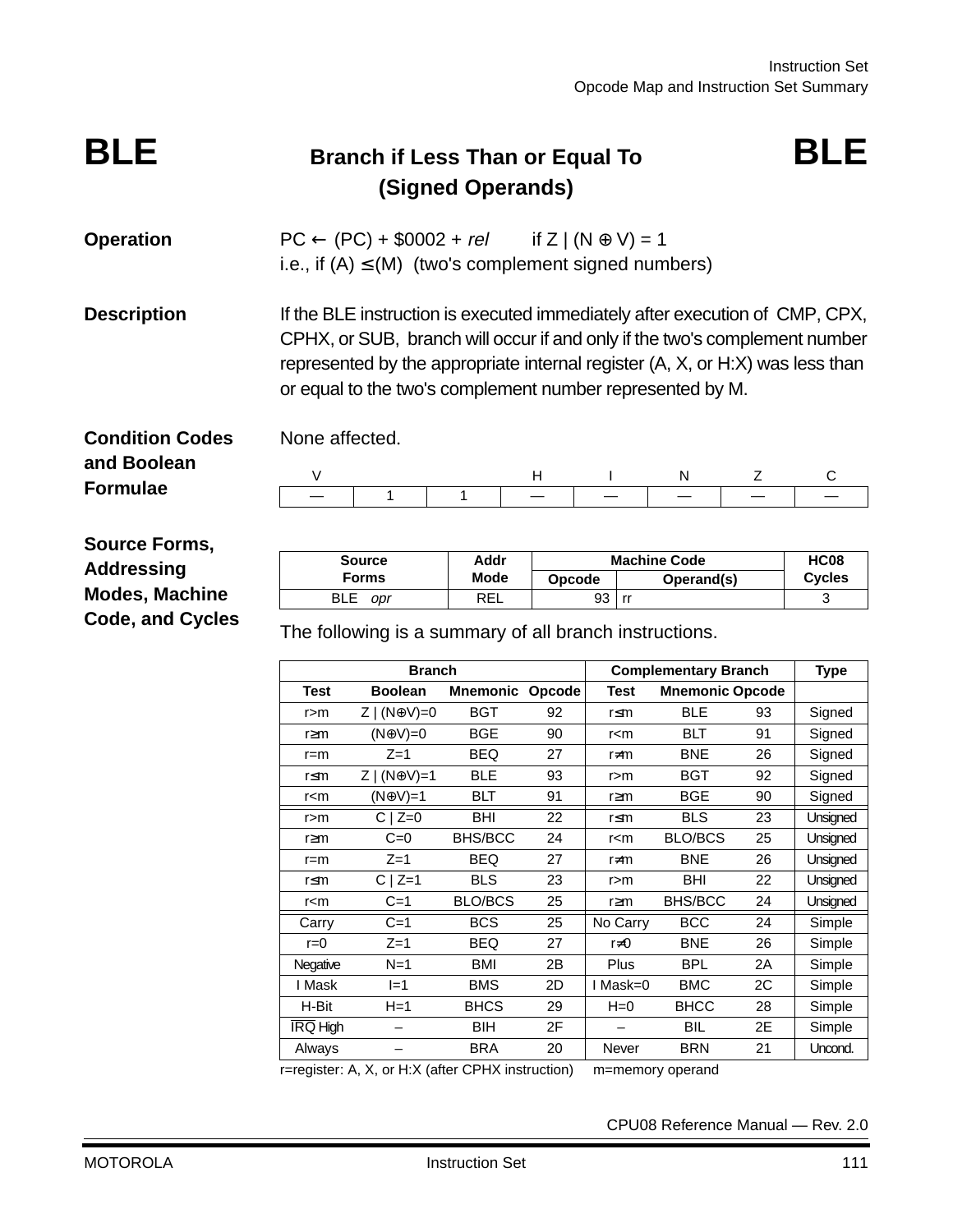## **BLO Branch if Lower BLO (Same as BCS)**

| <b>Operation</b>       | $PC \leftarrow (PC) + $0002 + rel$<br>i.e., if $(A) < (M)$ | if $(C) = 1$<br>(unsigned binary numbers)                                                                                                                                                                                    |
|------------------------|------------------------------------------------------------|------------------------------------------------------------------------------------------------------------------------------------------------------------------------------------------------------------------------------|
| <b>Description</b>     | details of the execution of the branch.)                   | If the BLO instruction is executed immediately after execution of CMP or<br>SUB, the branch will occur if the unsigned binary number in A was less<br>than the unsigned binary number in M. (See BRA instruction for further |
| <b>Condition Codes</b> | None affected.                                             |                                                                                                                                                                                                                              |

**and Boolean Formulae**

| 1 1 1 1 1 - 1 - 1 - 1 - |  |  |  |
|-------------------------|--|--|--|

**Source Forms, Addressing Modes, Machine Code, and Cycles**

| Addr<br><b>Source</b> |             | <b>Machine Code</b> | <b>HC08</b> |               |
|-----------------------|-------------|---------------------|-------------|---------------|
| <b>Forms</b>          | <b>Mode</b> | Opcode              | Operand(s)  | <b>Cycles</b> |
| BLO<br>rel            | REL         | 25                  | <b>rr</b>   |               |

The following is a summary of all branch instructions.

|                              | <b>Branch</b>             |                 |        | <b>Complementary Branch</b> |                        |    | <b>Type</b> |
|------------------------------|---------------------------|-----------------|--------|-----------------------------|------------------------|----|-------------|
| <b>Test</b>                  | <b>Boolean</b>            | <b>Mnemonic</b> | Opcode | <b>Test</b>                 | <b>Mnemonic Opcode</b> |    |             |
| r > m                        | $Z \mid (N \oplus V) = 0$ | <b>BGT</b>      | 92     | $r \leq m$                  | <b>BLE</b>             | 93 | Signed      |
| $r \geq m$                   | $(N \oplus V) = 0$        | <b>BGE</b>      | 90     | r < m                       | <b>BLT</b>             | 91 | Signed      |
| $r = m$                      | $Z=1$                     | <b>BEQ</b>      | 27     | r≠m                         | <b>BNE</b>             | 26 | Signed      |
| r≤m                          | $Z$   (N $\oplus$ V)=1    | <b>BLE</b>      | 93     | r > m                       | <b>BGT</b>             | 92 | Signed      |
| r < m                        | $(N \oplus V)=1$          | <b>BLT</b>      | 91     | r≥m                         | BGE                    | 90 | Signed      |
| r > m                        | $C \mid Z=0$              | BHI             | 22     | $r \leq m$                  | <b>BLS</b>             | 23 | Unsigned    |
| r≥m                          | $C=0$                     | <b>BHS/BCC</b>  | 24     | r < m                       | <b>BLO/BCS</b>         | 25 | Unsigned    |
| $r = m$                      | $Z=1$                     | <b>BEQ</b>      | 27     | r≠m                         | <b>BNE</b>             | 26 | Unsigned    |
| r≤m                          | $C   Z=1$                 | <b>BLS</b>      | 23     | r > m                       | BHI                    | 22 | Unsigned    |
| r < m                        | $C=1$                     | <b>BLO/BCS</b>  | 25     | r≥m                         | <b>BHS/BCC</b>         | 24 | Unsigned    |
| Carry                        | $C=1$                     | <b>BCS</b>      | 25     | No Carry                    | <b>BCC</b>             | 24 | Simple      |
| $r=0$                        | $Z=1$                     | <b>BEQ</b>      | 27     | r≠0                         | <b>BNE</b>             | 26 | Simple      |
| Negative                     | $N=1$                     | <b>BMI</b>      | 2B     | Plus                        | <b>BPL</b>             | 2A | Simple      |
| I Mask                       | $I=1$                     | <b>BMS</b>      | 2D     | I Mask=0                    | <b>BMC</b>             | 2C | Simple      |
| H-Bit                        | $H = 1$                   | <b>BHCS</b>     | 29     | $H=0$                       | <b>BHCC</b>            | 28 | Simple      |
| $\overline{\text{IRQ}}$ High |                           | <b>BIH</b>      | 2F     |                             | BIL                    | 2E | Simple      |
| Always                       |                           | <b>BRA</b>      | 20     | Never                       | <b>BRN</b>             | 21 | Uncond.     |

r=register: A, X, or H:X (after CPHX instruction) m=memory operand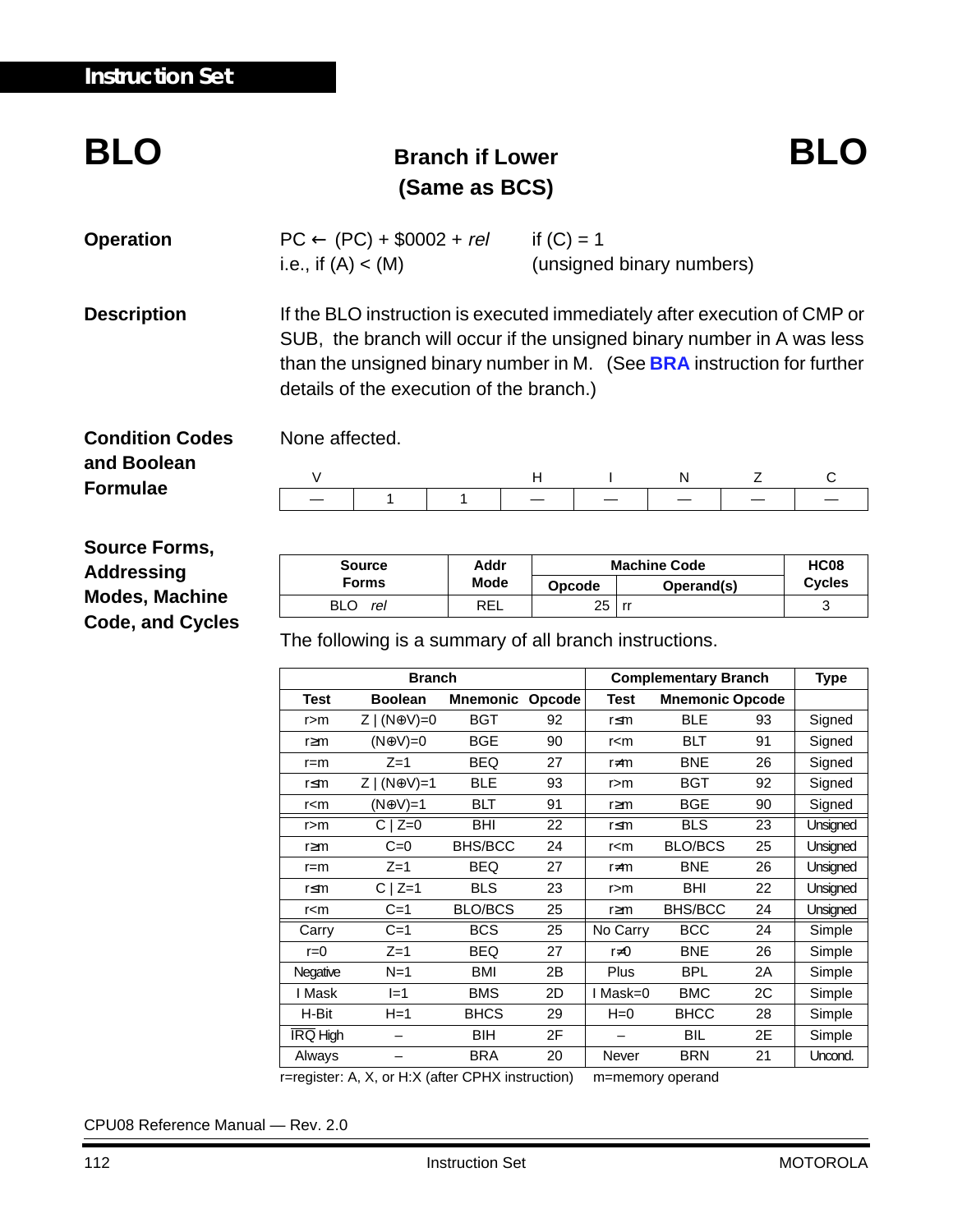# **BLS Branch if Lower or Same BLS**

| <b>Operation</b> | $PC \leftarrow (PC) + $0002 + rel$<br>i.e., if $(A) \leq (M)$ | if $(C)   (Z) = 1$<br>(unsigned binary numbers) |
|------------------|---------------------------------------------------------------|-------------------------------------------------|
|                  |                                                               |                                                 |

**Description** Causes a branch if (C is set) or (Z is set). If the BLS instruction is executed immediately after execution of a CMP or SUB instruction, the branch will occur if and only if the unsigned binary number in A was less than or equal to the unsigned binary number in M. (See **[BRA](#page-119-0)** instruction for further details of the execution of the branch.)

None affected.

Г

#### **and Boolean Formulae**

**Condition Codes**

|  |  | __ _ _ _ _ _ _ | $\mathbf{1}$ and $\mathbf{1}$ |  |
|--|--|----------------|-------------------------------|--|
|  |  |                |                               |  |

**Source Forms, Addressing Modes, Machine Code, and Cycles**

| <b>Source</b>     | Addr       |        | <b>Machine Code</b> | <b>HC08</b> |  |
|-------------------|------------|--------|---------------------|-------------|--|
| <b>Forms</b>      | Mode       | Opcode | Operand(s)          | Cycles      |  |
| <b>BLS</b><br>rel | <b>REL</b> | 23     | <b>rr</b>           |             |  |

The following is a summary of all branch instructions.

|                              | <b>Branch</b>             |                 |        | <b>Complementary Branch</b> |                        |    | <b>Type</b> |
|------------------------------|---------------------------|-----------------|--------|-----------------------------|------------------------|----|-------------|
| Test                         | <b>Boolean</b>            | <b>Mnemonic</b> | Opcode | Test                        | <b>Mnemonic Opcode</b> |    |             |
| r > m                        | $Z \mid (N \oplus V) = 0$ | BGT             | 92     | r≤m                         | <b>BLE</b>             | 93 | Signed      |
| r≥m                          | $(N \oplus V) = 0$        | <b>BGE</b>      | 90     | r < m                       | <b>BLT</b>             | 91 | Signed      |
| $r = m$                      | $Z=1$                     | <b>BEQ</b>      | 27     | r≠m                         | <b>BNE</b>             | 26 | Signed      |
| r≤m                          | $Z   (N \oplus V)=1$      | <b>BLE</b>      | 93     | r > m                       | <b>BGT</b>             | 92 | Signed      |
| r < m                        | $(N \oplus V)=1$          | <b>BLT</b>      | 91     | r≥m                         | <b>BGE</b>             | 90 | Signed      |
| r > m                        | $C \mid Z=0$              | <b>BHI</b>      | 22     | r≤m                         | <b>BLS</b>             | 23 | Unsigned    |
| r≥m                          | $C=0$                     | <b>BHS/BCC</b>  | 24     | r < m                       | <b>BLO/BCS</b>         | 25 | Unsigned    |
| $r = m$                      | $Z=1$                     | <b>BEQ</b>      | 27     | r≠m                         | <b>BNE</b>             | 26 | Unsigned    |
| r≤m                          | $C \mid Z=1$              | <b>BLS</b>      | 23     | r > m                       | BHI                    | 22 | Unsigned    |
| r < m                        | $C=1$                     | <b>BLO/BCS</b>  | 25     | r≥m                         | <b>BHS/BCC</b>         | 24 | Unsigned    |
| Carry                        | $C=1$                     | <b>BCS</b>      | 25     | No Carry                    | <b>BCC</b>             | 24 | Simple      |
| $r=0$                        | $Z=1$                     | <b>BEQ</b>      | 27     | r≠0                         | <b>BNE</b>             | 26 | Simple      |
| Negative                     | $N=1$                     | BMI             | 2B     | Plus                        | <b>BPL</b>             | 2A | Simple      |
| I Mask                       | $I=1$                     | <b>BMS</b>      | 2D     | I Mask=0                    | <b>BMC</b>             | 2C | Simple      |
| H-Bit                        | $H=1$                     | <b>BHCS</b>     | 29     | $H=0$                       | <b>BHCC</b>            | 28 | Simple      |
| $\overline{\text{IRQ}}$ High |                           | BIH             | 2F     |                             | <b>BIL</b>             | 2E | Simple      |
| Always                       |                           | <b>BRA</b>      | 20     | Never                       | <b>BRN</b>             | 21 | Uncond.     |

r=register: A, X, or H:X (after CPHX instruction) m=memory operand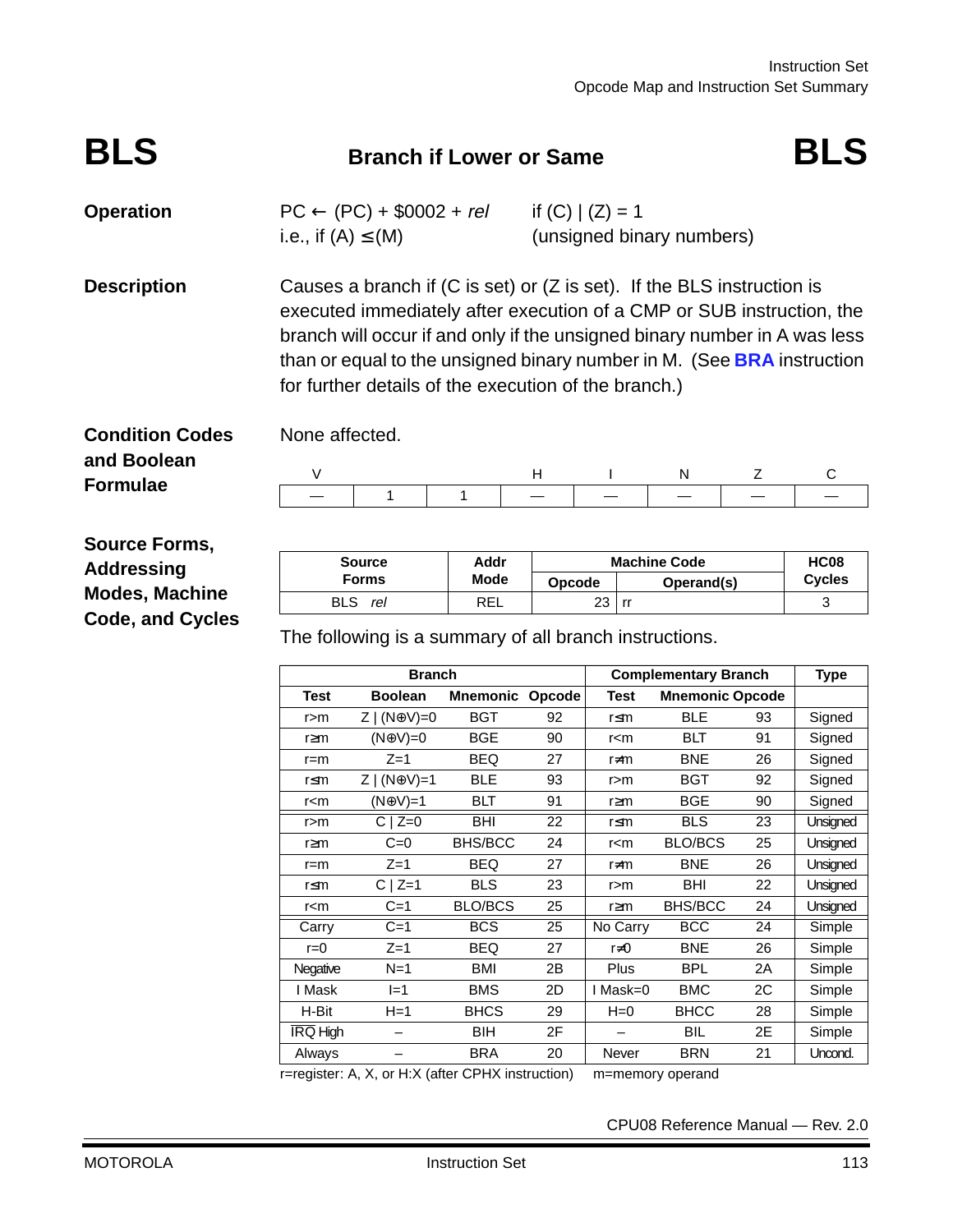| <b>BLT</b>       | <b>Branch if Less Than</b><br>(Signed Operands)                                                                    | <b>BLT</b> |
|------------------|--------------------------------------------------------------------------------------------------------------------|------------|
| <b>Operation</b> | $PC \leftarrow (PC) + $0002 + rel$ if $(N \oplus V) = 1$<br>i.e., if $(A) < (M)$ (two's complement signed numbers) |            |

**Description** If the BLT instruction is executed immediately after execution of CMP, CPX, CPHX, or SUB, branch will occur if and only if the two's complement number represented by the appropriate internal register (A, X, or H:X) was less than the two's complement number represented by M.

| <b>Condition Codes</b> | None affected. |  |  |  |  |
|------------------------|----------------|--|--|--|--|
| and Boolean            |                |  |  |  |  |
| <b>Formulae</b>        |                |  |  |  |  |

**Source Forms, Addressing Modes, Machine**

| <b>Source</b> | Addr       |        | <b>Machine Code</b> |  |  |  |
|---------------|------------|--------|---------------------|--|--|--|
| <b>Forms</b>  | Mode       | Opcode | <b>Cycles</b>       |  |  |  |
| BLT<br>opr    | <b>REL</b> | ົ^ 1   | <b>MM</b>           |  |  |  |

**Code, and Cycles** The following is a summary of all branch instructions.

|                 | <b>Branch</b>             |                                           |        | <b>Complementary Branch</b> |                        |    | <b>Type</b> |
|-----------------|---------------------------|-------------------------------------------|--------|-----------------------------|------------------------|----|-------------|
| Test            | <b>Boolean</b>            | <b>Mnemonic</b>                           | Opcode | Test                        | <b>Mnemonic Opcode</b> |    |             |
| r > m           | $Z \mid (N \oplus V) = 0$ | <b>BGT</b>                                | 92     | r≤m                         | <b>BLE</b>             | 93 | Signed      |
| r≥m             | $(N \oplus V) = 0$        | <b>BGE</b>                                | 90     | r < m                       | <b>BLT</b>             | 91 | Signed      |
| $r = m$         | $Z=1$                     | <b>BEQ</b>                                | 27     | r≠m                         | <b>BNE</b>             | 26 | Signed      |
| r≤m             | $Z   (N \oplus V)=1$      | <b>BLE</b>                                | 93     | r > m                       | <b>BGT</b>             | 92 | Signed      |
| r < m           | $(N \oplus V)=1$          | <b>BLT</b>                                | 91     | $r \geq m$                  | BGE                    | 90 | Signed      |
| r > m           | $C   Z=0$                 | BHI                                       | 22     | $r \leq m$                  | <b>BLS</b>             | 23 | Unsigned    |
| r≥m             | $C=0$                     | BHS/BCC                                   | 24     | r < m                       | <b>BLO/BCS</b>         | 25 | Unsigned    |
| $r = m$         | $Z=1$                     | <b>BEQ</b>                                | 27     | r≠m                         | <b>BNE</b>             | 26 | Unsigned    |
| r≤m             | $C \mid Z=1$              | <b>BLS</b>                                | 23     | r > m                       | BHI                    | 22 | Unsigned    |
| r < m           | $C=1$                     | <b>BLO/BCS</b>                            | 25     | r≥m                         | BHS/BCC                | 24 | Unsigned    |
| Carry           | $C=1$                     | <b>BCS</b>                                | 25     | No Carry                    | BCC                    | 24 | Simple      |
| $r = 0$         | $Z=1$                     | <b>BEQ</b>                                | 27     | r≠0                         | <b>BNE</b>             | 26 | Simple      |
| Negative        | $N=1$                     | <b>BMI</b>                                | 2B     | <b>Plus</b>                 | <b>BPL</b>             | 2A | Simple      |
| I Mask          | $I=1$                     | <b>BMS</b>                                | 2D     | I Mask=0                    | <b>BMC</b>             | 2C | Simple      |
| H-Bit           | $H=1$                     | <b>BHCS</b>                               | 29     | $H=0$                       | <b>BHCC</b>            | 28 | Simple      |
| <b>IRQ High</b> |                           | <b>BIH</b>                                | 2F     |                             | BIL                    | 2E | Simple      |
| Always          | $\sim$<br>.               | <b>BRA</b><br>$\sim$ $\sim$ $\sim$ $\sim$ | 20     | Never                       | <b>BRN</b>             | 21 | Uncond.     |

r=register: A, X, or H:X (after CPHX instruction) m=memory operand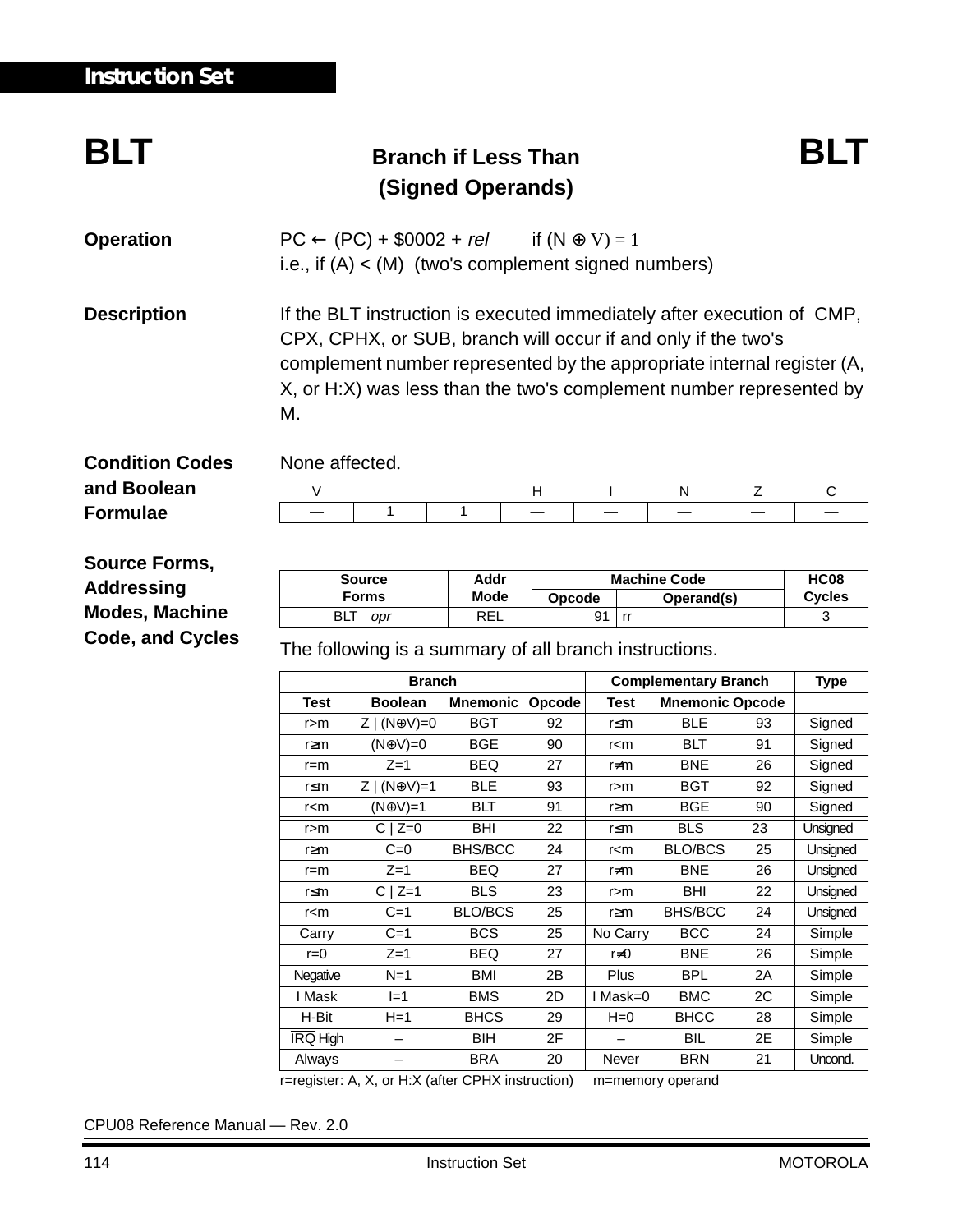# **BMC Branch if Interrupt Mask Clear BMC**



**Operation**  $PC \leftarrow (PC) + $0002 + rel$  if (I) = 0

**Description** Tests the state of the I bit in the CCR and causes a branch if I is clear (i.e., if interrupts are enabled). (See **[BRA](#page-119-0)** instruction for further details of the execution of the branch.)

**Condition Codes** None affected.

ſ

**and Boolean Formulae**

|  | $\overline{\phantom{a}}$ | _____ |  | ___ |
|--|--------------------------|-------|--|-----|

### **Source Forms, Addressing Modes, Machine Code, and Cycles**

| <b>Source</b>     | Addr |               | <b>Machine Code</b> | <b>HC08</b>   |
|-------------------|------|---------------|---------------------|---------------|
| <b>Forms</b>      | Mode | <b>Opcode</b> | Operand(s)          | <b>Cycles</b> |
| <b>BMC</b><br>rel | REL  | ᠗<br>∠∪       | <b>rr</b>           | ົ             |

The following is a summary of all branch instructions.

|             | <b>Branch</b>        |                 | <b>Complementary Branch</b> |            |                        | <b>Type</b> |          |
|-------------|----------------------|-----------------|-----------------------------|------------|------------------------|-------------|----------|
| <b>Test</b> | <b>Boolean</b>       | <b>Mnemonic</b> | Opcode                      | Test       | <b>Mnemonic Opcode</b> |             |          |
| r > m       | $Z   (N \oplus V)=0$ | <b>BGT</b>      | 92                          | r≤m        | <b>BLE</b>             | 93          | Signed   |
| r≥m         | $(N \oplus V) = 0$   | <b>BGE</b>      | 90                          | r < m      | <b>BLT</b>             | 91          | Signed   |
| $r = m$     | $Z=1$                | <b>BEQ</b>      | 27                          | r≠m        | <b>BNE</b>             | 26          | Signed   |
| $r \leq m$  | $Z   (N \oplus V)=1$ | <b>BLE</b>      | 93                          | r > m      | <b>BGT</b>             | 92          | Signed   |
| r < m       | $(N \oplus V)=1$     | <b>BLT</b>      | 91                          | r≥m        | BGE                    | 90          | Signed   |
| r > m       | $C \mid Z=0$         | <b>BHI</b>      | 22                          | $r \leq m$ | <b>BLS</b>             | 23          | Unsigned |
| r≥m         | $C=0$                | <b>BHS/BCC</b>  | 24                          | r < m      | <b>BLO/BCS</b>         | 25          | Unsigned |
| $r = m$     | $Z=1$                | <b>BEQ</b>      | 27                          | r≠m        | <b>BNE</b>             | 26          | Unsigned |
| r≤m         | $C \mid Z=1$         | <b>BLS</b>      | 23                          | r > m      | <b>BHI</b>             | 22          | Unsigned |
| r < m       | $C=1$                | <b>BLO/BCS</b>  | 25                          | r≥m        | <b>BHS/BCC</b>         | 24          | Unsigned |
| Carry       | $C=1$                | <b>BCS</b>      | 25                          | No Carry   | <b>BCC</b>             | 24          | Simple   |
| $r=0$       | $Z=1$                | <b>BEQ</b>      | 27                          | r≠0        | <b>BNE</b>             | 26          | Simple   |
| Negative    | $N=1$                | <b>BMI</b>      | 2B                          | Plus       | <b>BPL</b>             | 2A          | Simple   |
| I Mask      | $I=1$                | <b>BMS</b>      | 2D                          | I Mask=0   | <b>BMC</b>             | 2C          | Simple   |
| H-Bit       | $H = 1$              | <b>BHCS</b>     | 29                          | $H=0$      | <b>BHCC</b>            | 28          | Simple   |
| IRQ High    |                      | <b>BIH</b>      | 2F                          |            | BIL                    | 2E          | Simple   |
| Always      |                      | <b>BRA</b>      | 20                          | Never      | <b>BRN</b>             | 21          | Uncond.  |

r=register: A, X, or H:X (after CPHX instruction) m=memory operand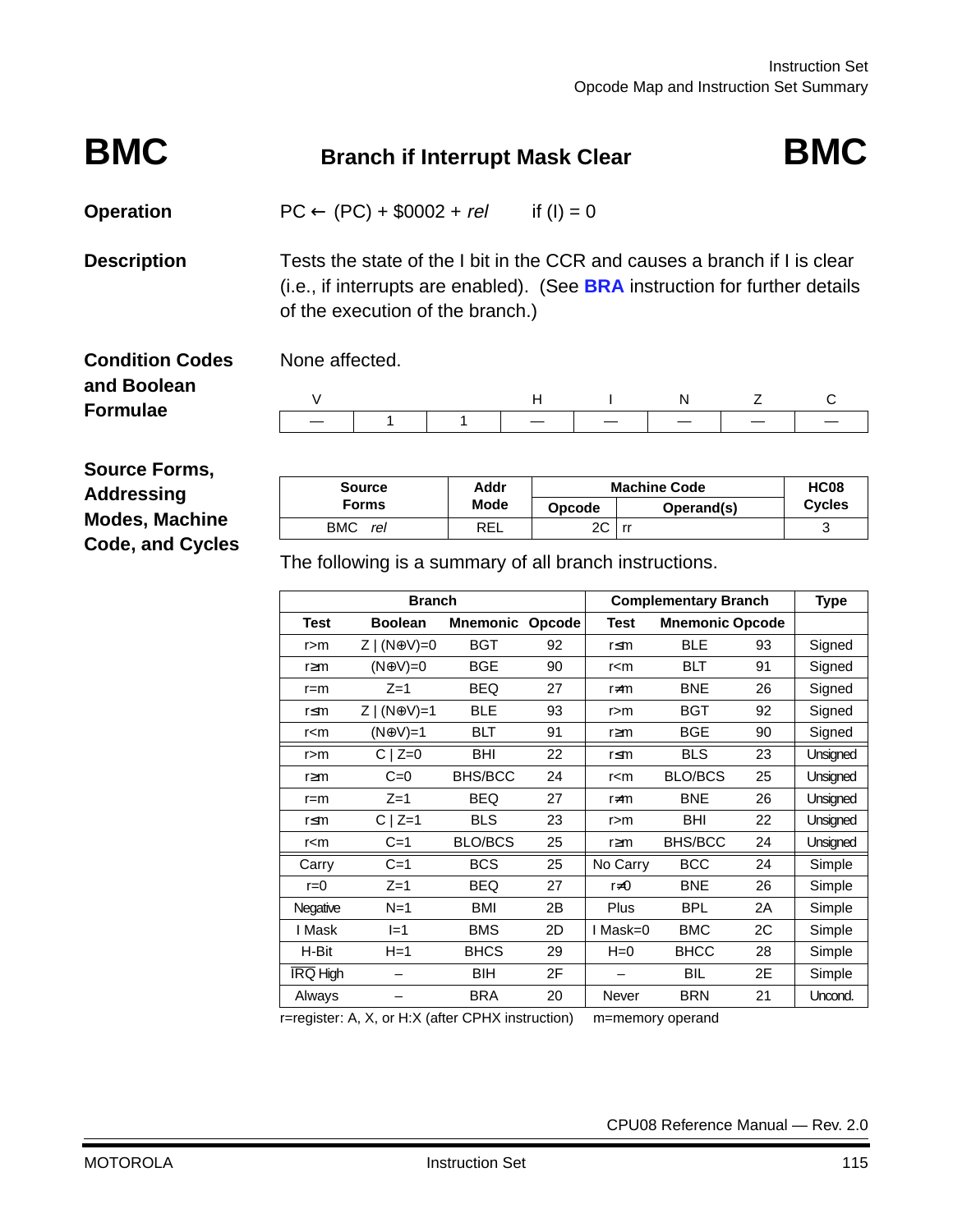# **BMI Branch if Minus BMI**

| <b>Operation</b>       | $PC \leftarrow (PC) + $0002 + rel$ | if $(N) = 1$                                                                                                                                                 |
|------------------------|------------------------------------|--------------------------------------------------------------------------------------------------------------------------------------------------------------|
| <b>Description</b>     |                                    | Tests the state of the N bit in the CCR and causes a branch if N is set.<br>(See <b>BRA</b> instruction for further details of the execution of the branch.) |
| <b>Condition Codes</b> | None affected.                     |                                                                                                                                                              |

**Condition Codes and Boolean**

**Formulae**

|  |  | and the state of the state |  |  |
|--|--|----------------------------|--|--|
|  |  |                            |  |  |

**Source Forms, Addressing Modes, Machine Code, and Cycles**

| Source            | Addr       | <b>Machine Code</b> |            | <b>HC08</b>   |
|-------------------|------------|---------------------|------------|---------------|
| <b>Forms</b>      | Mode       | Opcode              | Operand(s) | <b>Cycles</b> |
| <b>BMI</b><br>rel | <b>REL</b> | 2Β                  | <b>rr</b>  | ຈ             |
|                   |            |                     |            |               |

The following is a summary of all branch instructions.

|                 | <b>Branch</b>        |                 | <b>Complementary Branch</b> |            | <b>Type</b>            |    |          |
|-----------------|----------------------|-----------------|-----------------------------|------------|------------------------|----|----------|
| <b>Test</b>     | <b>Boolean</b>       | <b>Mnemonic</b> | Opcode                      | Test       | <b>Mnemonic Opcode</b> |    |          |
| r > m           | $Z   (N \oplus V)=0$ | <b>BGT</b>      | 92                          | $r \leq m$ | <b>BLE</b>             | 93 | Signed   |
| $r \geq m$      | $(N \oplus V) = 0$   | <b>BGE</b>      | 90                          | r < m      | <b>BLT</b>             | 91 | Signed   |
| $r = m$         | $Z=1$                | <b>BEQ</b>      | 27                          | r≠m        | <b>BNE</b>             | 26 | Signed   |
| r≤m             | $Z   (N \oplus V)=1$ | <b>BLE</b>      | 93                          | r > m      | <b>BGT</b>             | 92 | Signed   |
| r < m           | $(N \oplus V)=1$     | <b>BLT</b>      | 91                          | $r \geq m$ | <b>BGE</b>             | 90 | Signed   |
| r > m           | $C \mid Z=0$         | BHI             | 22                          | $r \leq m$ | <b>BLS</b>             | 23 | Unsigned |
| r≥m             | $C=0$                | <b>BHS/BCC</b>  | 24                          | r < m      | <b>BLO/BCS</b>         | 25 | Unsigned |
| $r = m$         | $Z=1$                | <b>BEQ</b>      | 27                          | r≠m        | <b>BNE</b>             | 26 | Unsigned |
| r≤m             | $C \mid Z=1$         | <b>BLS</b>      | 23                          | r > m      | <b>BHI</b>             | 22 | Unsigned |
| r < m           | $C=1$                | <b>BLO/BCS</b>  | 25                          | $r \geq m$ | <b>BHS/BCC</b>         | 24 | Unsigned |
| Carry           | $C=1$                | <b>BCS</b>      | 25                          | No Carry   | <b>BCC</b>             | 24 | Simple   |
| $r = 0$         | $Z=1$                | <b>BEQ</b>      | 27                          | r≠0        | <b>BNE</b>             | 26 | Simple   |
| Negative        | $N=1$                | <b>BMI</b>      | 2B                          | Plus       | <b>BPL</b>             | 2A | Simple   |
| I Mask          | $I=1$                | <b>BMS</b>      | 2D                          | I Mask=0   | <b>BMC</b>             | 2C | Simple   |
| H-Bit           | $H=1$                | <b>BHCS</b>     | 29                          | $H=0$      | <b>BHCC</b>            | 28 | Simple   |
| <b>IRQ High</b> |                      | <b>BIH</b>      | 2F                          |            | BIL                    | 2E | Simple   |
| Always          |                      | <b>BRA</b>      | 20                          | Never      | <b>BRN</b>             | 21 | Uncond.  |

r=register: A, X, or H:X (after CPHX instruction) m=memory operand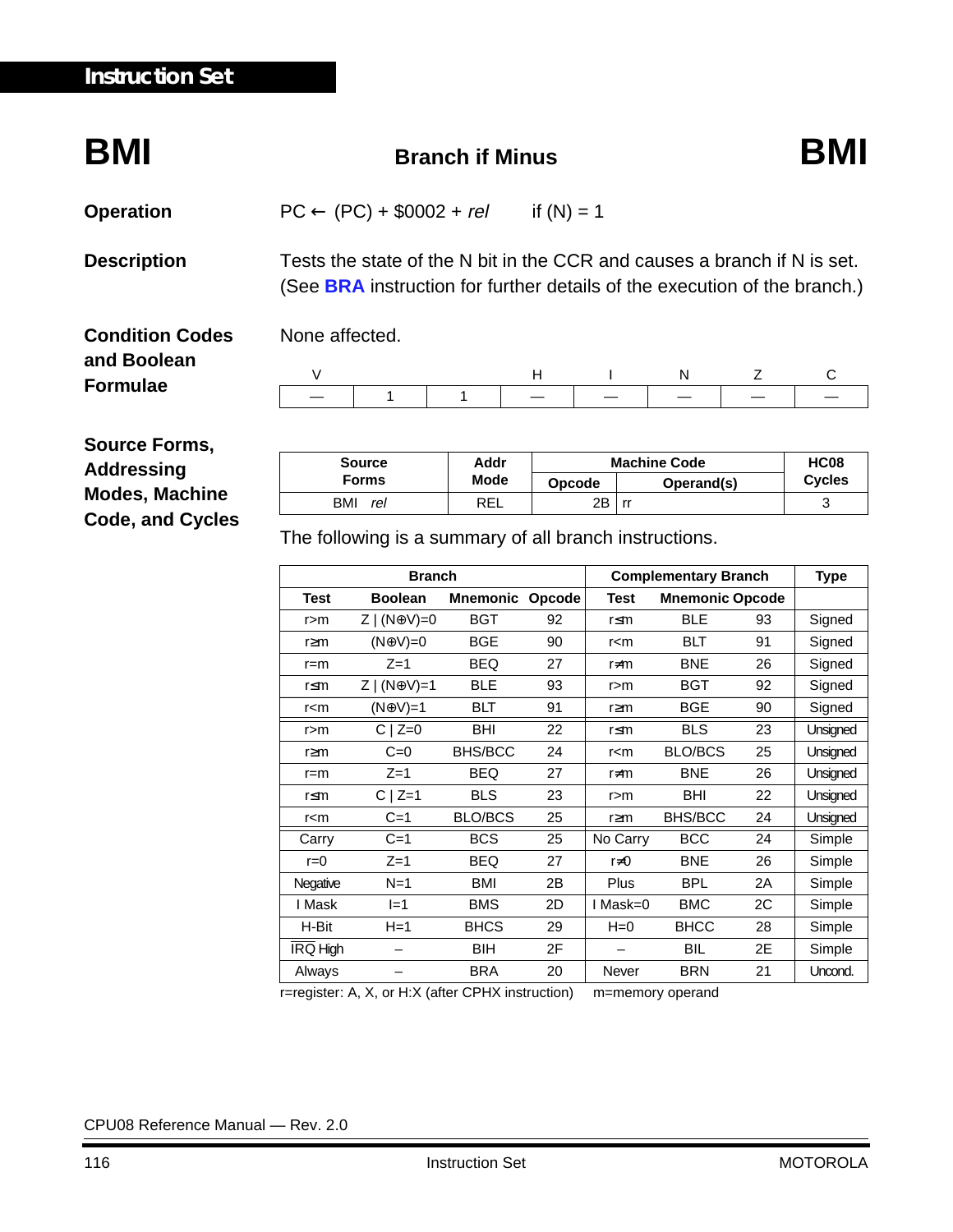# **BMS Branch if Interrupt Mask Set BMS**



**Operation**  $PC \leftarrow (PC) + $0002 + rel$  if (I) = 1

ſ

**Description** Tests the state of the I bit in the CCR and causes a branch if I is set (i.e., if interrupts are disabled). (See **[BRA](#page-119-0)** instruction for further details of the execution of the branch.)

**Condition Codes and Boolean**

None affected.

**Formulae**

|  | ____ | $\sim$ $\sim$ $\sim$ $\sim$ $\sim$ $\sim$ | $\sim$ $\sim$ $\sim$ $\sim$ $\sim$ $\sim$ $\sim$ |  |
|--|------|-------------------------------------------|--------------------------------------------------|--|

**Source Forms, Addressing Modes, Machine Code, and Cycles**

| <b>Source</b>     | Addr       | <b>Machine Code</b> | <b>HC08</b> |               |
|-------------------|------------|---------------------|-------------|---------------|
| <b>Forms</b>      | Mode       | Opcode              | Operand(s)  | <b>Cycles</b> |
| <b>BMS</b><br>rel | <b>REL</b> | 2D                  | rr          |               |

The following is a summary of all branch instructions.

|             | <b>Branch</b>             |                 | <b>Complementary Branch</b> |            | Type                   |    |          |
|-------------|---------------------------|-----------------|-----------------------------|------------|------------------------|----|----------|
| <b>Test</b> | <b>Boolean</b>            | <b>Mnemonic</b> | Opcode                      | Test       | <b>Mnemonic Opcode</b> |    |          |
| r > m       | $Z \mid (N \oplus V) = 0$ | BGT             | 92                          | $r \leq m$ | <b>BLE</b>             | 93 | Signed   |
| r≥m         | $(N \oplus V) = 0$        | <b>BGE</b>      | 90                          | r < m      | <b>BLT</b>             | 91 | Signed   |
| $r = m$     | $Z=1$                     | <b>BEQ</b>      | 27                          | r≠m        | <b>BNE</b>             | 26 | Signed   |
| r≤m         | $Z   (N \oplus V)=1$      | <b>BLE</b>      | 93                          | r > m      | BGT                    | 92 | Signed   |
| r < m       | $(N \oplus V)=1$          | <b>BLT</b>      | 91                          | r≥m        | BGE                    | 90 | Signed   |
| r > m       | $C \mid Z=0$              | <b>BHI</b>      | 22                          | $r \leq m$ | <b>BLS</b>             | 23 | Unsigned |
| r≥m         | $C=0$                     | <b>BHS/BCC</b>  | 24                          | r < m      | <b>BLO/BCS</b>         | 25 | Unsigned |
| $r = m$     | $Z=1$                     | <b>BEQ</b>      | 27                          | r≠m        | <b>BNE</b>             | 26 | Unsigned |
| r≤m         | $C \mid Z=1$              | <b>BLS</b>      | 23                          | r > m      | <b>BHI</b>             | 22 | Unsigned |
| r < m       | $C=1$                     | <b>BLO/BCS</b>  | 25                          | r≥m        | <b>BHS/BCC</b>         | 24 | Unsigned |
| Carry       | $C=1$                     | <b>BCS</b>      | 25                          | No Carry   | <b>BCC</b>             | 24 | Simple   |
| $r=0$       | $Z=1$                     | <b>BEQ</b>      | 27                          | r≠0        | <b>BNE</b>             | 26 | Simple   |
| Negative    | $N=1$                     | <b>BMI</b>      | 2B                          | Plus       | <b>BPL</b>             | 2A | Simple   |
| I Mask      | $I=1$                     | <b>BMS</b>      | 2D                          | I Mask=0   | <b>BMC</b>             | 2C | Simple   |
| H-Bit       | $H = 1$                   | <b>BHCS</b>     | 29                          | $H=0$      | <b>BHCC</b>            | 28 | Simple   |
| IRQ High    |                           | <b>BIH</b>      | 2F                          |            | BIL                    | 2E | Simple   |
| Always      |                           | <b>BRA</b>      | 20                          | Never      | <b>BRN</b>             | 21 | Uncond.  |

r=register: A, X, or H:X (after CPHX instruction) m=memory operand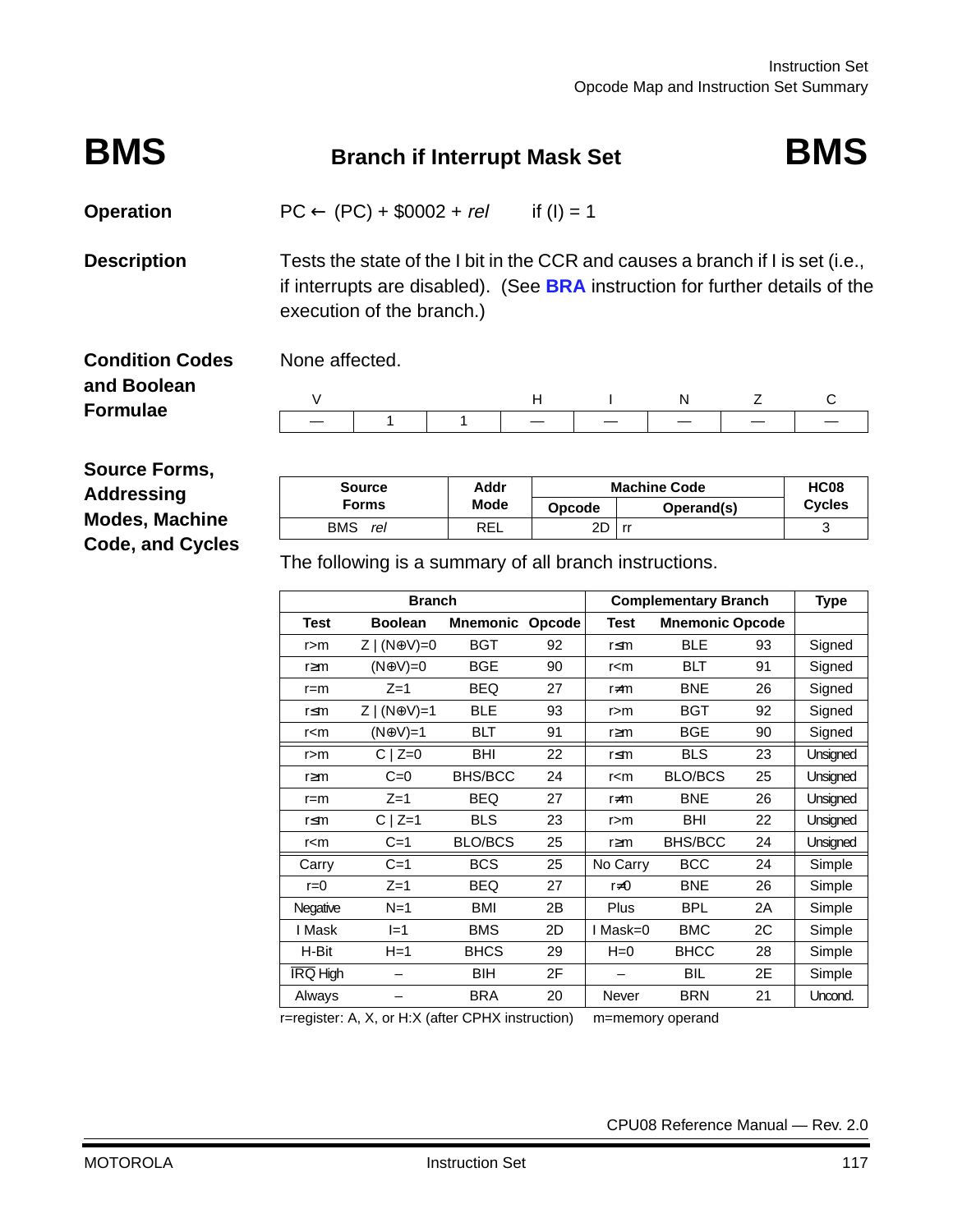| <b>BNE</b>                                | <b>Branch if Not Equal</b> |                                                                                                                                                                                                                                                                   |      |              |  |                     | <b>BNE</b> |             |  |
|-------------------------------------------|----------------------------|-------------------------------------------------------------------------------------------------------------------------------------------------------------------------------------------------------------------------------------------------------------------|------|--------------|--|---------------------|------------|-------------|--|
| <b>Operation</b>                          |                            | $PC \leftarrow (PC) + $0002 + rel$                                                                                                                                                                                                                                |      | if $(Z) = 0$ |  |                     |            |             |  |
| <b>Description</b>                        |                            | Tests the state of the Z bit in the CCR and causes a branch if Z is clear.<br>Following a compare or subtract instruction, the branch will occur if the<br>arguments were not equal. (See BRA instruction for further details of<br>the execution of the branch.) |      |              |  |                     |            |             |  |
| <b>Condition Codes</b><br>and Boolean     | None affected.<br>V        |                                                                                                                                                                                                                                                                   |      | н            |  | N                   | Z          | C           |  |
| <b>Formulae</b>                           |                            | 1                                                                                                                                                                                                                                                                 | 1    |              |  |                     |            |             |  |
| <b>Source Forms,</b><br><b>Addressing</b> |                            | <b>Source</b>                                                                                                                                                                                                                                                     | Addr |              |  | <b>Machine Code</b> |            | <b>HC08</b> |  |

#### **Addressing Modes, Machine Code, and Cycles**

| <b>Source</b>     | Addr       | <b>Machine Code</b> | <b>HC08</b> |               |
|-------------------|------------|---------------------|-------------|---------------|
| <b>Forms</b>      | Mode       | Opcode              | Operand(s)  | <b>Cycles</b> |
| <b>BNE</b><br>rel | <b>REL</b> | 26                  | rr          |               |

The following is a summary of all branch instructions.

|                                                                                                                          | <b>Branch</b>             | <b>Complementary Branch</b> |        |             | <b>Type</b>            |    |          |
|--------------------------------------------------------------------------------------------------------------------------|---------------------------|-----------------------------|--------|-------------|------------------------|----|----------|
| <b>Test</b>                                                                                                              | <b>Boolean</b>            | <b>Mnemonic</b>             | Opcode | Test        | <b>Mnemonic Opcode</b> |    |          |
| r > m                                                                                                                    | $Z \mid (N \oplus V) = 0$ | <b>BGT</b>                  | 92     | $r \leq m$  | <b>BLE</b>             | 93 | Signed   |
| r≥m                                                                                                                      | $(N \oplus V) = 0$        | <b>BGE</b>                  | 90     | r < m       | <b>BLT</b>             | 91 | Signed   |
| $r = m$                                                                                                                  | $Z = 1$                   | <b>BEQ</b>                  | 27     | r≠m         | <b>BNE</b>             | 26 | Signed   |
| $r \leq m$                                                                                                               | $Z   (N \oplus V)=1$      | <b>BLE</b>                  | 93     | r > m       | <b>BGT</b>             | 92 | Signed   |
| r <m< td=""><td>(N⊕V)=1</td><td><b>BLT</b></td><td>91</td><td>r≥m</td><td><b>BGE</b></td><td>90</td><td>Signed</td></m<> | (N⊕V)=1                   | <b>BLT</b>                  | 91     | r≥m         | <b>BGE</b>             | 90 | Signed   |
| r > m                                                                                                                    | $C \mid Z=0$              | <b>BHI</b>                  | 22     | $r \leq m$  | <b>BLS</b>             | 23 | Unsigned |
| r≥m                                                                                                                      | $C=0$                     | BHS/BCC                     | 24     | r < m       | <b>BLO/BCS</b>         | 25 | Unsigned |
| $r = m$                                                                                                                  | $Z=1$                     | <b>BEQ</b>                  | 27     | r≠m         | <b>BNE</b>             | 26 | Unsigned |
| $r \leq m$                                                                                                               | $C \mid Z=1$              | <b>BLS</b>                  | 23     | r > m       | <b>BHI</b>             | 22 | Unsigned |
| r < m                                                                                                                    | $C=1$                     | <b>BLO/BCS</b>              | 25     | r≥m         | BHS/BCC                | 24 | Unsigned |
| Carry                                                                                                                    | $C=1$                     | <b>BCS</b>                  | 25     | No Carry    | <b>BCC</b>             | 24 | Simple   |
| $r=0$                                                                                                                    | $Z=1$                     | <b>BEQ</b>                  | 27     | r≠0         | <b>BNE</b>             | 26 | Simple   |
| Negative                                                                                                                 | $N=1$                     | <b>BMI</b>                  | 2B     | <b>Plus</b> | <b>BPL</b>             | 2A | Simple   |
| I Mask                                                                                                                   | $I=1$                     | <b>BMS</b>                  | 2D     | I Mask=0    | <b>BMC</b>             | 2C | Simple   |
| H-Bit                                                                                                                    | $H=1$                     | <b>BHCS</b>                 | 29     | $H=0$       | <b>BHCC</b>            | 28 | Simple   |
| IRQ High                                                                                                                 |                           | <b>BIH</b>                  | 2F     |             | BIL                    | 2E | Simple   |
| Always                                                                                                                   |                           | <b>BRA</b>                  | 20     | Never       | <b>BRN</b>             | 21 | Uncond.  |

r=register: A, X, or H:X (after CPHX instruction) m=memory operand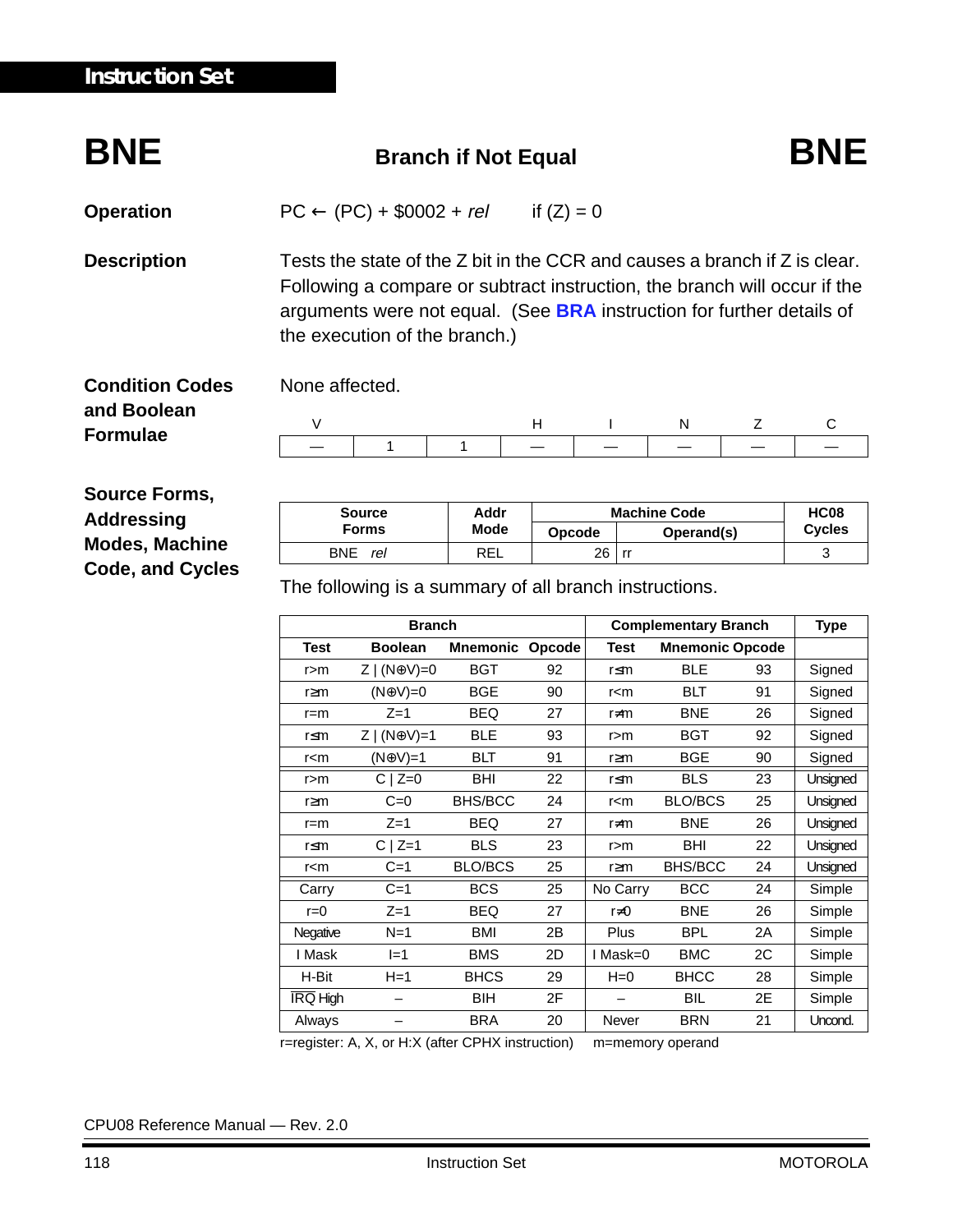## **BPL Branch if Plus BPL**

|--|

| <b>Operation</b>   | $PC \leftarrow (PC) + $0002 + rel$ | if $(N) = 0$                                                               |
|--------------------|------------------------------------|----------------------------------------------------------------------------|
| <b>Description</b> |                                    | Tests the state of the N bit in the CCR and causes a branch if N is clear. |
|                    |                                    | (See BRA instruction for further details of the execution of the branch.)  |

None affected.

V H I N Z C — 1 1 1 1 1 — 1 — 1 — 1 — 1 —

**Source Forms, Addressing Modes, Machine Code, and Cycles**

**Condition Codes**

**and Boolean Formulae**

| Source            | Addr       |        | <b>Machine Code</b> |               |
|-------------------|------------|--------|---------------------|---------------|
| <b>Forms</b>      | Mode       | Opcode | Operand(s)          | <b>Cycles</b> |
| <b>BPL</b><br>rel | <b>REL</b> | 2Α     | rr                  |               |
|                   |            |        |                     |               |

The following is a summary of all branch instructions.

|                 | <b>Branch</b>          |                        |    | <b>Complementary Branch</b> |                        | <b>Type</b> |          |
|-----------------|------------------------|------------------------|----|-----------------------------|------------------------|-------------|----------|
| <b>Test</b>     | <b>Boolean</b>         | <b>Mnemonic Opcode</b> |    | <b>Test</b>                 | <b>Mnemonic Opcode</b> |             |          |
| r > m           | $Z$   (N $\oplus$ V)=0 | <b>BGT</b>             | 92 | r≤m                         | <b>BLE</b>             | 93          | Signed   |
| $r \geq m$      | $(N \oplus V) = 0$     | <b>BGE</b>             | 90 | r < m                       | <b>BLT</b>             | 91          | Signed   |
| $r = m$         | $Z=1$                  | <b>BEQ</b>             | 27 | r≠m                         | <b>BNE</b>             | 26          | Signed   |
| r≤m             | $Z   (N \oplus V)=1$   | <b>BLE</b>             | 93 | r > m                       | <b>BGT</b>             | 92          | Signed   |
| r < m           | $(N \oplus V)=1$       | <b>BLT</b>             | 91 | $r \geq m$                  | <b>BGE</b>             | 90          | Signed   |
| r > m           | $C \mid Z=0$           | BHI                    | 22 | $r \leq m$                  | <b>BLS</b>             | 23          | Unsigned |
| r≥m             | $C=0$                  | <b>BHS/BCC</b>         | 24 | r < m                       | <b>BLO/BCS</b>         | 25          | Unsigned |
| $r = m$         | $Z=1$                  | <b>BEQ</b>             | 27 | r≠m                         | <b>BNE</b>             | 26          | Unsigned |
| r≤m             | $C \mid Z=1$           | <b>BLS</b>             | 23 | r > m                       | BHI                    | 22          | Unsigned |
| r < m           | $C=1$                  | <b>BLO/BCS</b>         | 25 | $r \geq m$                  | <b>BHS/BCC</b>         | 24          | Unsigned |
| Carry           | $C=1$                  | <b>BCS</b>             | 25 | No Carry                    | <b>BCC</b>             | 24          | Simple   |
| $r = 0$         | $Z=1$                  | <b>BEQ</b>             | 27 | r≠0                         | <b>BNE</b>             | 26          | Simple   |
| Negative        | $N=1$                  | <b>BMI</b>             | 2B | Plus                        | <b>BPL</b>             | 2A          | Simple   |
| I Mask          | $I=1$                  | <b>BMS</b>             | 2D | I Mask=0                    | <b>BMC</b>             | 2C          | Simple   |
| H-Bit           | $H = 1$                | <b>BHCS</b>            | 29 | $H=0$                       | <b>BHCC</b>            | 28          | Simple   |
| <b>IRQ</b> High |                        | <b>BIH</b>             | 2F |                             | BIL                    | 2E          | Simple   |
| Always          |                        | <b>BRA</b>             | 20 | Never                       | <b>BRN</b>             | 21          | Uncond.  |

r=register: A, X, or H:X (after CPHX instruction) m=memory operand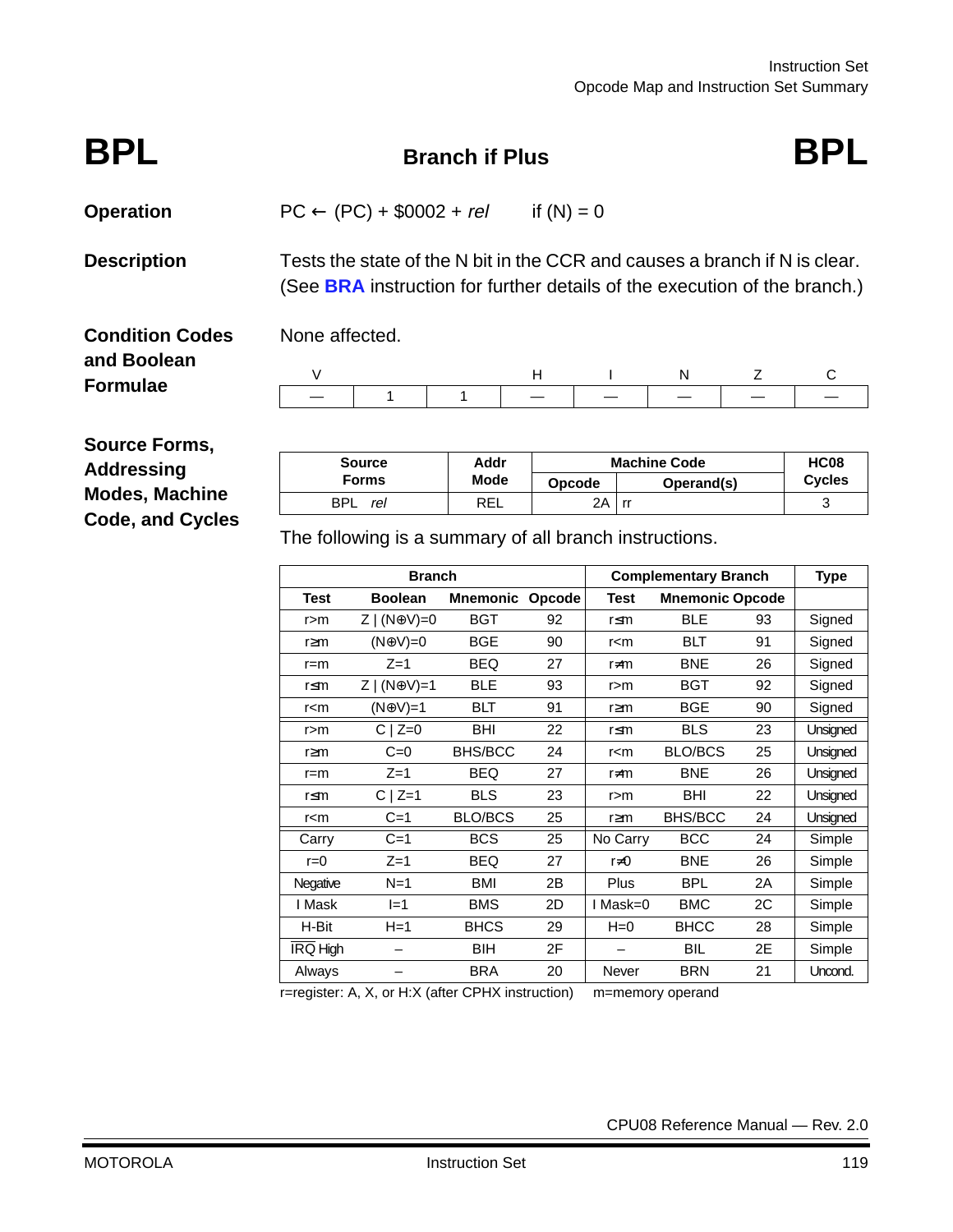<span id="page-119-0"></span>

| $PC \leftarrow (PC) + $0002 + rel$<br><b>Operation</b><br>Unconditional branch to the address is given in the foregoing formula, in<br><b>Description</b><br>which rel is the two's-complement relative offset in the last byte of<br>machine code for the instruction and (PC) is the address of the opcode<br>for the branch instruction.<br>A source program specifies the destination of a branch instruction by its<br>absolute address, either as a numerical value or as a symbol or<br>expression which can be numerically evaluated by the assembler. The<br>assembler calculates the relative offset rel from this absolute address<br>and the current value of the location counter.<br><b>Condition Codes</b><br>None affected.<br>and Boolean<br>C<br>V<br>H<br>N<br>Ζ<br>L<br><b>Formulae</b><br>1<br>1<br><b>Source Forms,</b><br>Addr<br><b>Machine Code</b><br><b>HC08</b><br><b>Source</b><br><b>Addressing</b><br><b>Forms</b><br>Mode<br><b>Cycles</b><br>Opcode<br>Operand(s)<br><b>Modes, Machine</b><br>BRA rel<br><b>REL</b><br>3<br>20<br>rr | <b>BRA</b>              |  |  | <b>Branch Always</b> |  |  |  | BRA |
|-----------------------------------------------------------------------------------------------------------------------------------------------------------------------------------------------------------------------------------------------------------------------------------------------------------------------------------------------------------------------------------------------------------------------------------------------------------------------------------------------------------------------------------------------------------------------------------------------------------------------------------------------------------------------------------------------------------------------------------------------------------------------------------------------------------------------------------------------------------------------------------------------------------------------------------------------------------------------------------------------------------------------------------------------------------------------|-------------------------|--|--|----------------------|--|--|--|-----|
|                                                                                                                                                                                                                                                                                                                                                                                                                                                                                                                                                                                                                                                                                                                                                                                                                                                                                                                                                                                                                                                                       |                         |  |  |                      |  |  |  |     |
|                                                                                                                                                                                                                                                                                                                                                                                                                                                                                                                                                                                                                                                                                                                                                                                                                                                                                                                                                                                                                                                                       |                         |  |  |                      |  |  |  |     |
|                                                                                                                                                                                                                                                                                                                                                                                                                                                                                                                                                                                                                                                                                                                                                                                                                                                                                                                                                                                                                                                                       |                         |  |  |                      |  |  |  |     |
|                                                                                                                                                                                                                                                                                                                                                                                                                                                                                                                                                                                                                                                                                                                                                                                                                                                                                                                                                                                                                                                                       |                         |  |  |                      |  |  |  |     |
|                                                                                                                                                                                                                                                                                                                                                                                                                                                                                                                                                                                                                                                                                                                                                                                                                                                                                                                                                                                                                                                                       |                         |  |  |                      |  |  |  |     |
|                                                                                                                                                                                                                                                                                                                                                                                                                                                                                                                                                                                                                                                                                                                                                                                                                                                                                                                                                                                                                                                                       |                         |  |  |                      |  |  |  |     |
|                                                                                                                                                                                                                                                                                                                                                                                                                                                                                                                                                                                                                                                                                                                                                                                                                                                                                                                                                                                                                                                                       |                         |  |  |                      |  |  |  |     |
|                                                                                                                                                                                                                                                                                                                                                                                                                                                                                                                                                                                                                                                                                                                                                                                                                                                                                                                                                                                                                                                                       |                         |  |  |                      |  |  |  |     |
|                                                                                                                                                                                                                                                                                                                                                                                                                                                                                                                                                                                                                                                                                                                                                                                                                                                                                                                                                                                                                                                                       | <b>Code, and Cycles</b> |  |  |                      |  |  |  |     |

The table on the previous page is a summary of all branch instructions.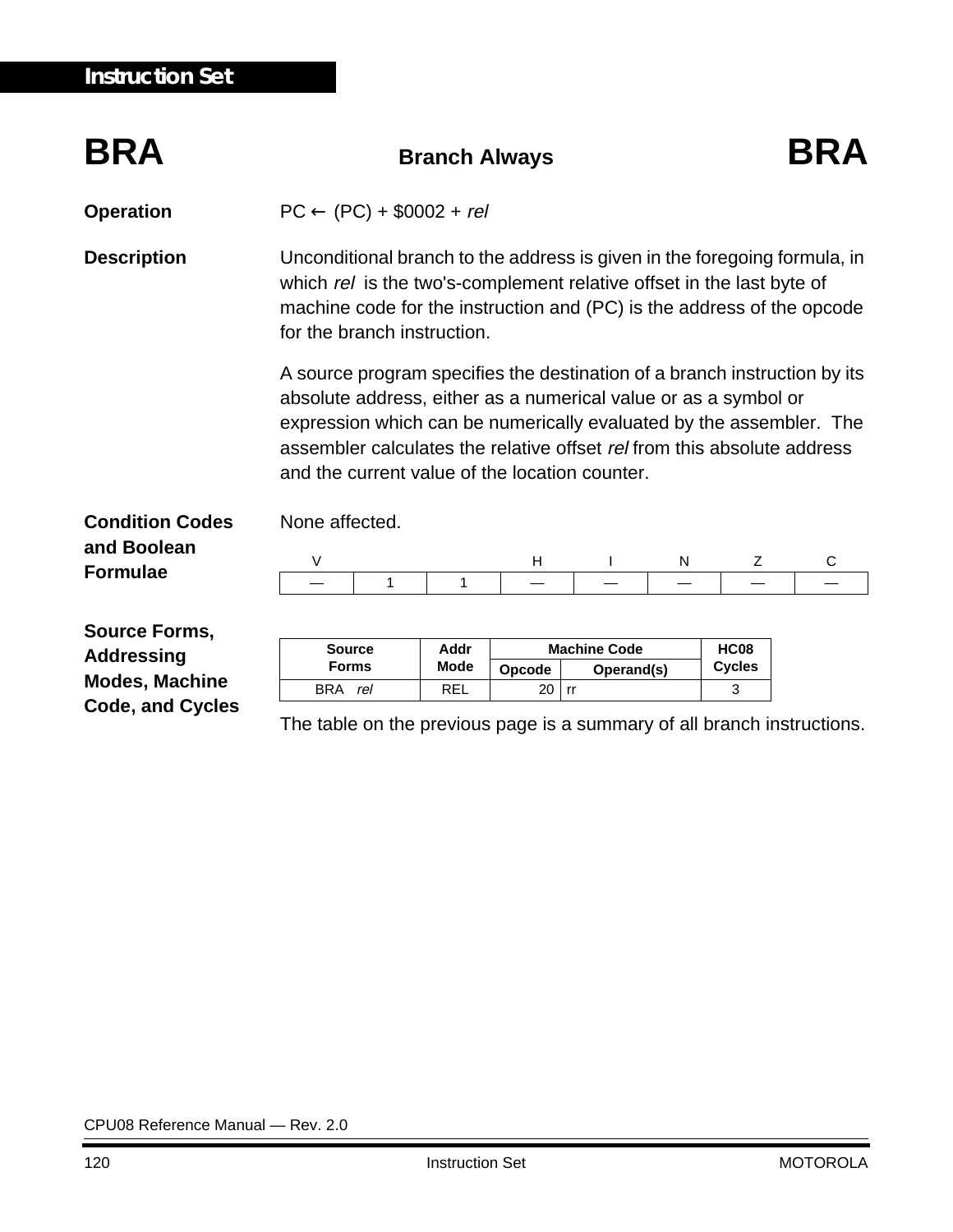## **BRCLR <sup>n</sup> Branch if Bit <sup>n</sup> in Memory Clear BRCLR <sup>n</sup>**

**Operation**  $PC \leftarrow (PC) + $0003 + rel$  if bit n of M = 0

**Description** Tests bit  $n (n = 7, 6, 5, ...)$  of location M and branches if the bit is clear. M can be any RAM or I/O register address in the \$0000 to \$00FF area of memory (i.e., direct addressing mode is used to specify the address of the operand).

> The C bit is set to the state of the tested bit. When used with an appropriate rotate instruction, BRCLR n provides an easy method for performing serial to parallel conversions.

#### **Condition Codes and Boolean Formulae**

|  |  | $1 \quad 1 \quad 1 \quad - \quad 1 \quad - \quad 1$ | _______ |  |
|--|--|-----------------------------------------------------|---------|--|
|  |  |                                                     |         |  |

C: Set if  $Mn = 1$ ; cleared otherwise.

| <b>Source Forms,</b>    |
|-------------------------|
| <b>Addressing</b>       |
| <b>Modes, Machine</b>   |
| <b>Code, and Cycles</b> |

| <b>Source</b>     | Addr               |                | <b>Machine Code</b> |            |               |  |
|-------------------|--------------------|----------------|---------------------|------------|---------------|--|
| <b>Forms</b>      | <b>Mode</b>        | Opcode         |                     | Operand(s) | <b>Cycles</b> |  |
| BRCLR 0,opr,rel   | DIR b <sub>0</sub> | 01             | dd                  | rr         | 5             |  |
| BRCLR 1, opr, rel | DIR b1             | 03             | dd                  | rr         | 5             |  |
| BRCLR 2, opr, rel | DIR b <sub>2</sub> | 05             | dd                  | rr         | 5             |  |
| BRCLR 3, opr, rel | DIR <sub>b3</sub>  | 07             | dd                  | rr         | 5             |  |
| BRCLR 4, opr, rel | DIR b <sub>4</sub> | 09             | dd                  | rr         | 5             |  |
| BRCLR 5, opr, rel | DIR b <sub>5</sub> | 0 <sub>B</sub> | dd                  | rr         | 5             |  |
| BRCLR 6, opr, rel | DIR b <sub>6</sub> | 0D             | dd                  | rr         | 5             |  |
| BRCLR 7, opr, rel | DIR b7             | 0F             | dd                  | rr         | 5             |  |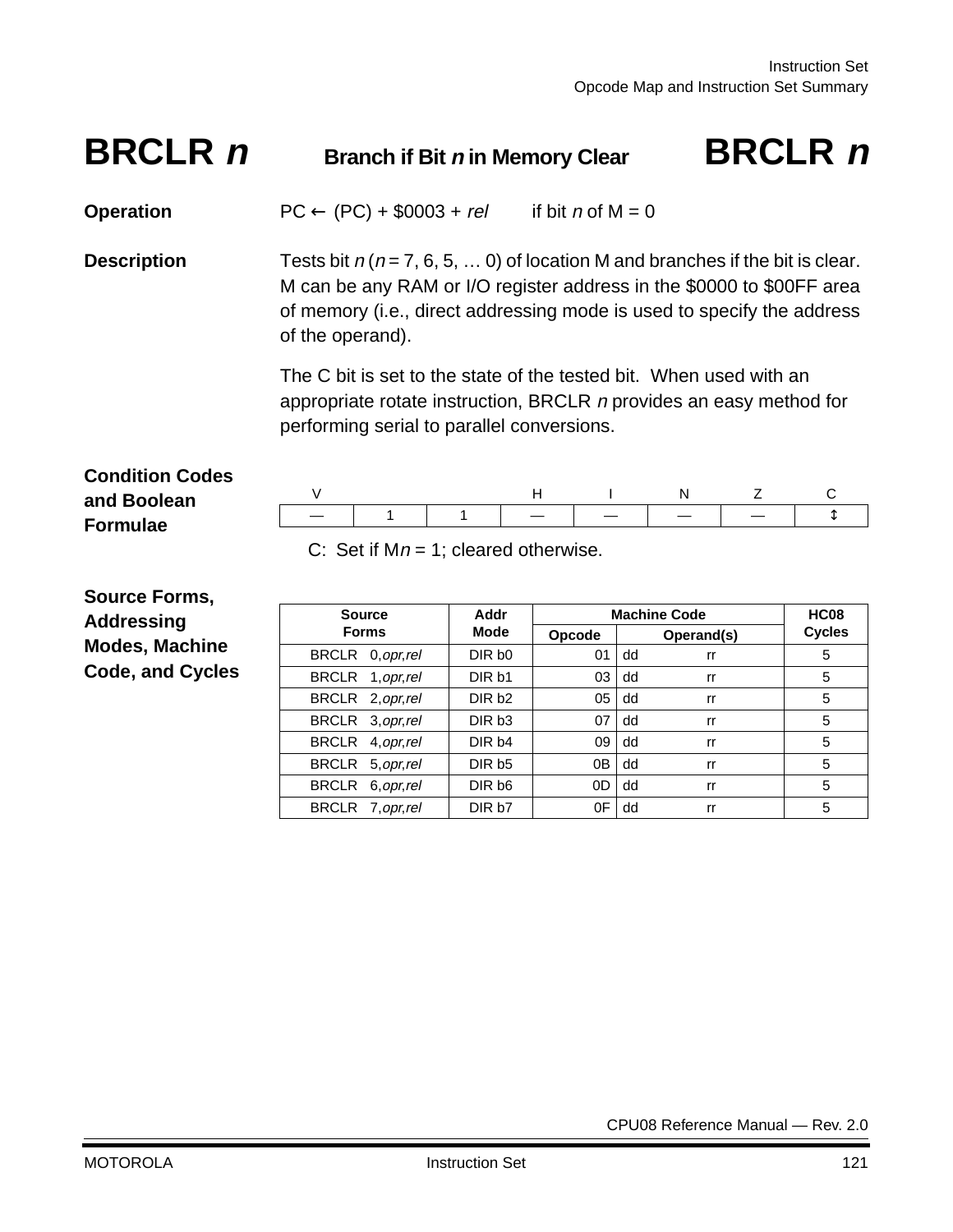# **BRN Branch Never BRN**

**Operation** PC ← (PC) + \$0002

**Description** Never branches. In effect, this instruction can be considered a two-byte no operation (NOP) requiring three cycles for execution. Its inclusion in the instruction set is to provide a complement for the [BRA](#page-119-0) instruction. The BRN instruction is useful during program debugging to negate the effect of another branch instruction without disturbing the offset byte.

| <b>Condition Codes</b> |  |  |  |  |
|------------------------|--|--|--|--|
| and Boolean            |  |  |  |  |
| <b>Formulae</b>        |  |  |  |  |
|                        |  |  |  |  |

### **Source Forms, Addressing Modes, Machine Code, and Cycles**

| <b>Source</b> | Addr       |               | <b>Machine Code</b> | <b>HC08</b> |  |  |
|---------------|------------|---------------|---------------------|-------------|--|--|
| <b>Forms</b>  | Mode       | <b>Opcode</b> | Operand(s)          |             |  |  |
| BRN<br>rel    | <b>REL</b> | $^{\sim}$     | <b>rr</b>           |             |  |  |

The following is a summary of all branch instructions.

|                 | <b>Branch</b>        |                 |        | <b>Complementary Branch</b> |                        | <b>Type</b> |          |
|-----------------|----------------------|-----------------|--------|-----------------------------|------------------------|-------------|----------|
| Test            | <b>Boolean</b>       | <b>Mnemonic</b> | Opcode | <b>Test</b>                 | <b>Mnemonic Opcode</b> |             |          |
| r > m           | $Z   (N \oplus V)=0$ | <b>BGT</b>      | 92     | $r \leq m$                  | <b>BLE</b>             | 93          | Signed   |
| $r \geq m$      | $(N \oplus V) = 0$   | <b>BGE</b>      | 90     | r < m                       | <b>BLT</b>             | 91          | Signed   |
| $r = m$         | $Z=1$                | <b>BEQ</b>      | 27     | r≠m                         | <b>BNE</b>             | 26          | Signed   |
| $r \leq m$      | $Z   (N \oplus V)=1$ | <b>BLE</b>      | 93     | r > m                       | BGT                    | 92          | Signed   |
| r < m           | $(N \oplus V)=1$     | <b>BLT</b>      | 91     | r≥m                         | <b>BGE</b>             | 90          | Signed   |
| r > m           | $C \mid Z=0$         | BHI             | 22     | r≤m                         | <b>BLS</b>             | 23          | Unsigned |
| r≥m             | $C=0$                | BHS/BCC         | 24     | $r<$ m                      | <b>BLO/BCS</b>         | 25          | Unsigned |
| $r = m$         | $Z=1$                | <b>BEQ</b>      | 27     | r≠m                         | <b>BNE</b>             | 26          | Unsigned |
| $r \leq m$      | $C   Z=1$            | <b>BLS</b>      | 23     | r > m                       | <b>BHI</b>             | 22          | Unsigned |
| r < m           | $C=1$                | <b>BLO/BCS</b>  | 25     | r≥m                         | <b>BHS/BCC</b>         | 24          | Unsigned |
| Carry           | $C=1$                | <b>BCS</b>      | 25     | No Carry                    | <b>BCC</b>             | 24          | Simple   |
| $r=0$           | $Z=1$                | <b>BEQ</b>      | 27     | r≠0                         | <b>BNE</b>             | 26          | Simple   |
| Negative        | $N=1$                | <b>BMI</b>      | 2B     | Plus                        | <b>BPL</b>             | 2A          | Simple   |
| I Mask          | $I=1$                | <b>BMS</b>      | 2D     | I Mask=0                    | <b>BMC</b>             | 2C          | Simple   |
| H-Bit           | $H=1$                | <b>BHCS</b>     | 29     | $H=0$                       | <b>BHCC</b>            | 28          | Simple   |
| <b>IRQ High</b> |                      | <b>BIH</b>      | 2F     |                             | BIL                    | 2E          | Simple   |
| Always          |                      | <b>BRA</b>      | 20     | Never                       | <b>BRN</b>             | 21          | Uncond.  |

r=register: A, X, or H:X (after CPHX instruction) m=memory operand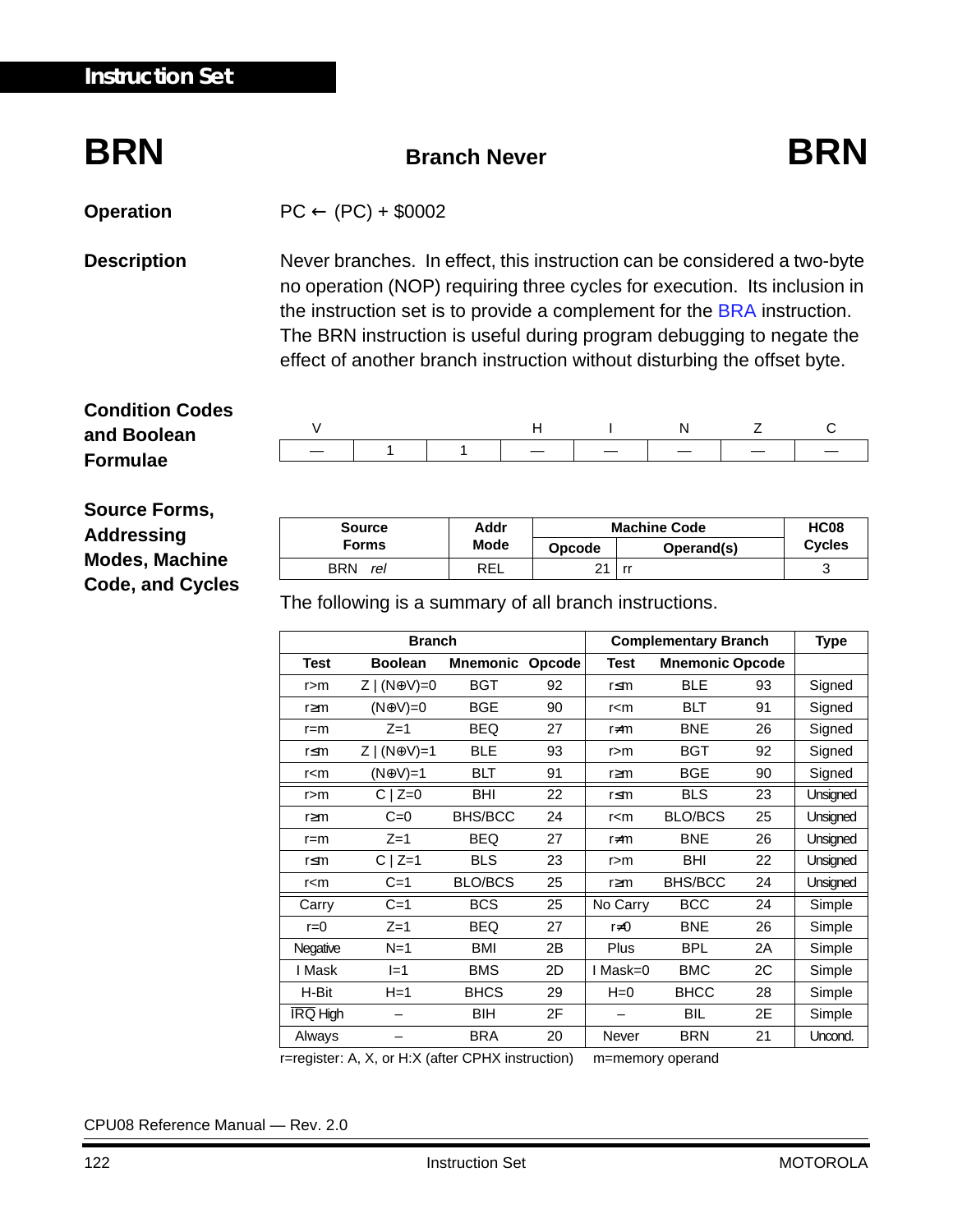# **BRSET <sup>n</sup> Branch if Bit <sup>n</sup> in Memory Set BRSET <sup>n</sup>**

**Operation**  $PC \leftarrow (PC) + $0003 + rel$  if bit n of M = 1

**Description** Tests bit  $n (n = 7, 6, 5, ...)$  of location M and branches if the bit is set. M can be any RAM or I/O register address in the \$0000 to \$00FF area of memory (i.e., direct addressing mode is used to specify the address of the operand).

> The C bit is set to the state of the tested bit. When used with an appropriate rotate instruction, BRSET  $n$  provides an easy method for performing serial to parallel conversions.

#### **Condition Codes and Boolean Formulae**

|  |  | $\sim$ $\sim$ $\sim$ $\sim$ $\sim$ | $\overline{\phantom{a}}$ | $\overline{\phantom{a}}$ |  |
|--|--|------------------------------------|--------------------------|--------------------------|--|
|  |  |                                    |                          |                          |  |

C: Set if  $Mn = 1$ ; cleared otherwise.

| <b>Source Forms,</b>    |
|-------------------------|
| <b>Addressing</b>       |
| <b>Modes, Machine</b>   |
| <b>Code, and Cycles</b> |

| <b>Source</b>               | Addr               |        | <b>Machine Code</b> |            |               |  |
|-----------------------------|--------------------|--------|---------------------|------------|---------------|--|
| <b>Forms</b>                | <b>Mode</b>        | Opcode |                     | Operand(s) | <b>Cycles</b> |  |
| <b>BRSET</b><br>0,opr,rel   | DIR b <sub>0</sub> | 00     | dd                  | rr         | 5             |  |
| <b>BRSET</b><br>1, opr, rel | DIR b1             | 02     | dd                  | rr         | 5             |  |
| <b>BRSET</b><br>2, opr, rel | DIR b <sub>2</sub> | 04     | dd                  | rr         | 5             |  |
| <b>BRSET</b><br>3, opr, rel | DIR <sub>b3</sub>  | 06     | dd                  | rr         | 5             |  |
| <b>BRSET</b><br>4, opr, rel | DIR b <sub>4</sub> | 08     | dd                  | rr         | 5             |  |
| <b>BRSET</b><br>5,opr,rel   | DIR b <sub>5</sub> | 0A     | dd                  | rr         | 5             |  |
| <b>BRSET</b><br>6, opr, rel | DIR b <sub>6</sub> | 0C     | dd                  | rr         | 5             |  |
| <b>BRSET</b><br>7,opr,rel   | DIR b7             | 0E     | dd                  | rr         | 5             |  |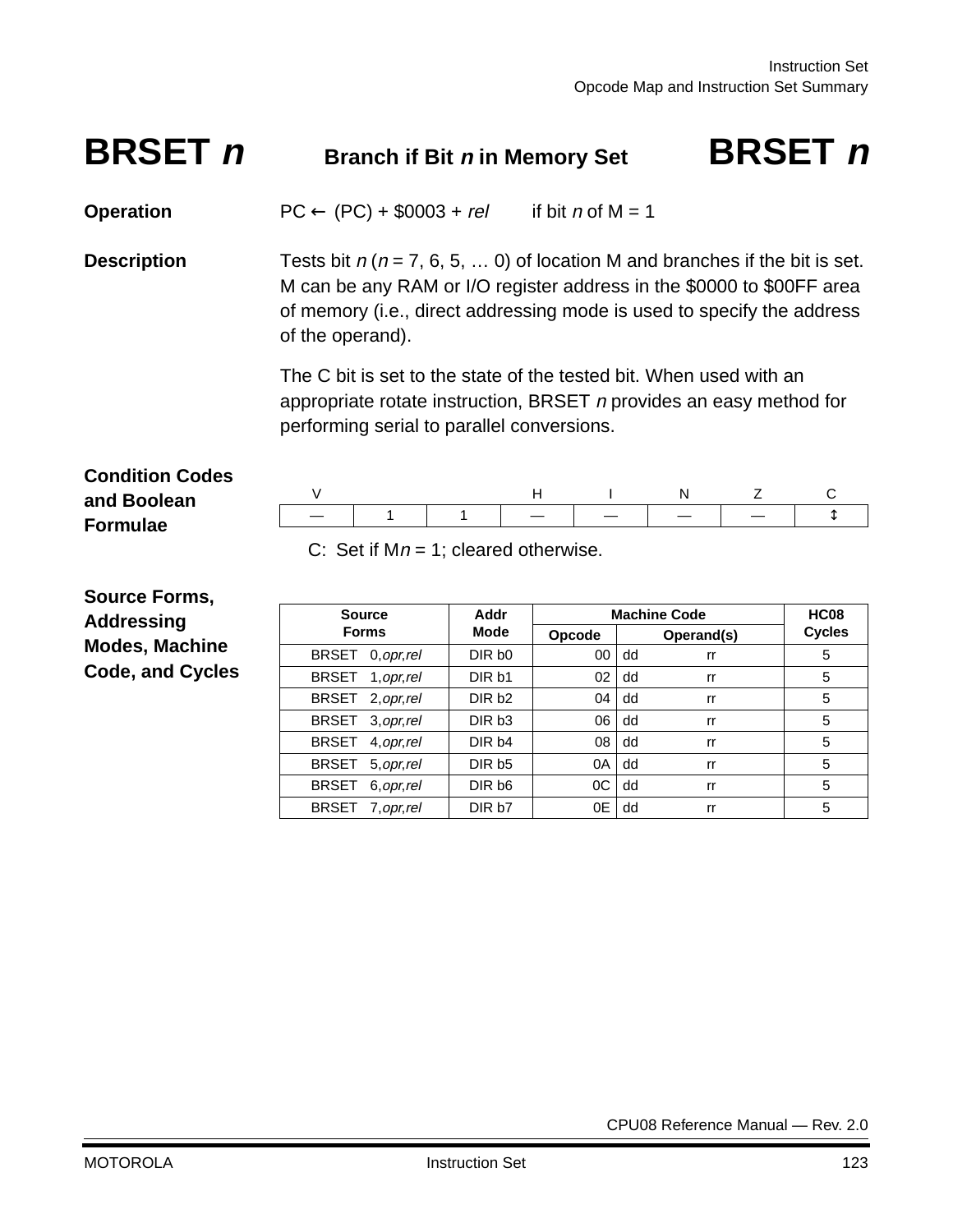| <b>BSET n</b>                                            |                                                                                                                                                                                                                                                       |                          | Set Bit n in Memory |                                   |   |                    |                     |            |                    | <b>BSET n</b>  |
|----------------------------------------------------------|-------------------------------------------------------------------------------------------------------------------------------------------------------------------------------------------------------------------------------------------------------|--------------------------|---------------------|-----------------------------------|---|--------------------|---------------------|------------|--------------------|----------------|
| <b>Operation</b>                                         | $Mn \leftarrow 1$                                                                                                                                                                                                                                     |                          |                     |                                   |   |                    |                     |            |                    |                |
| <b>Description</b>                                       | Set bit $n (n = 7, 6, 5, )$ in location M. All other bits in M are unaffected.<br>M can be any RAM or I/O register address in the \$0000 to \$00FF area<br>of memory (i.e., direct addressing mode is used to specify the address<br>of the operand). |                          |                     |                                   |   |                    |                     |            |                    |                |
| <b>Condition Codes</b><br>and Boolean<br><b>Formulae</b> | None affected.<br>V                                                                                                                                                                                                                                   | $\mathbf{1}$             | 1                   |                                   | H |                    |                     | N          | Z                  | C              |
| <b>Source Forms,</b><br>Addressing                       | <b>Source</b>                                                                                                                                                                                                                                         |                          | Addr                |                                   |   |                    | <b>Machine Code</b> |            | <b>HC08</b>        |                |
| <b>Modes, Machine</b>                                    | <b>BSET</b>                                                                                                                                                                                                                                           | <b>Forms</b><br>$0,$ opr |                     | <b>Mode</b><br>DIR b <sub>0</sub> |   | Opcode<br>10<br>dd |                     | Operand(s) | <b>Cycles</b><br>4 |                |
| <b>Code, and Cycles</b>                                  | <b>BSET</b>                                                                                                                                                                                                                                           | $1,$ opr                 | DIR b1              |                                   |   | 12                 | dd                  |            |                    | $\overline{4}$ |
|                                                          |                                                                                                                                                                                                                                                       | BSET 2, opr              | DIR <sub>b2</sub>   |                                   |   | 14                 | dd                  |            |                    | 4              |

BSET 3, opr | DIR b3 | 16 dd BSET 4,opr DIR b4 18 dd BSET 5,*opr* | DIR b5 | 1A dd BSET 6, opr | DIR b6 | 1C dd | 4 BSET 7,*opr* DIR b7 1E dd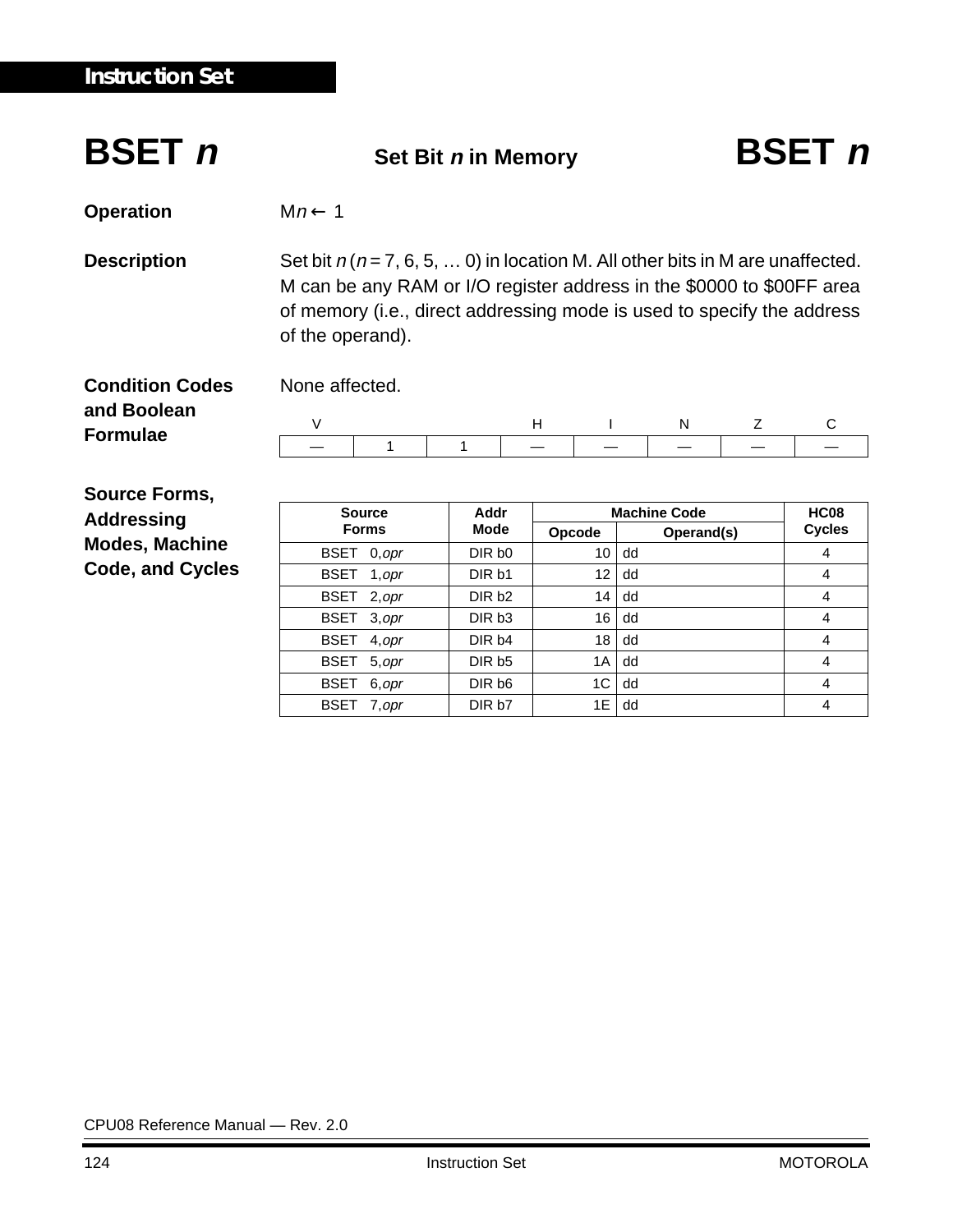# **BSR Branch to Subroutine BSR**

| <b>Operation</b>                      | $PC \leftarrow (PC) + rel$ | $PC \leftarrow (PC) + $0002$  | $\downarrow$ (PCL); SP $\leftarrow$ (SP) – \$0001<br>$\downarrow$ (PCH); SP $\leftarrow$ (SP) – \$0001                                                                                                                                                                                                                                                                                                                                                                                                                                                                                                                                                                  |   | subroutine | Advance PC to return address<br>Push low half of return address<br>Push high half of return address |   | Load PC with start address of requested |
|---------------------------------------|----------------------------|-------------------------------|-------------------------------------------------------------------------------------------------------------------------------------------------------------------------------------------------------------------------------------------------------------------------------------------------------------------------------------------------------------------------------------------------------------------------------------------------------------------------------------------------------------------------------------------------------------------------------------------------------------------------------------------------------------------------|---|------------|-----------------------------------------------------------------------------------------------------|---|-----------------------------------------|
| <b>Description</b>                    |                            |                               | The program counter is incremented by 2 from the opcode address (i.e.,<br>points to the opcode of the next instruction which will be the return<br>address). The least significant byte of the contents of the program<br>counter (low-order return address) is pushed onto the stack. The stack<br>pointer is then decremented (by 1). The most significant byte of the<br>contents of the program counter (high-order return address) is pushed<br>onto the stack. The stack pointer is then decremented (by 1). A branch<br>then occurs to the location specified by the branch offset. (See BRA<br>instruction for further details of the execution of the branch.) |   |            |                                                                                                     |   |                                         |
| <b>Condition Codes</b><br>and Boolean | None affected.             |                               |                                                                                                                                                                                                                                                                                                                                                                                                                                                                                                                                                                                                                                                                         |   |            |                                                                                                     |   |                                         |
| <b>Formulae</b>                       | V                          |                               |                                                                                                                                                                                                                                                                                                                                                                                                                                                                                                                                                                                                                                                                         | H |            | N                                                                                                   | Z | C                                       |
|                                       |                            | 1                             | 1                                                                                                                                                                                                                                                                                                                                                                                                                                                                                                                                                                                                                                                                       |   |            |                                                                                                     |   |                                         |
| <b>Source Forms,</b>                  |                            |                               |                                                                                                                                                                                                                                                                                                                                                                                                                                                                                                                                                                                                                                                                         |   |            |                                                                                                     |   |                                         |
| <b>Addressing</b>                     |                            | <b>Source</b><br><b>Forms</b> | Addr<br>Mode                                                                                                                                                                                                                                                                                                                                                                                                                                                                                                                                                                                                                                                            |   | Opcode     | <b>Machine Code</b><br>Operand(s)                                                                   |   | <b>HC08</b><br><b>Cycles</b>            |

BSR *rel*  $\begin{array}{|c|c|c|c|c|} \hline \end{array}$  REL  $\begin{array}{|c|c|c|c|c|} \hline \end{array}$  AD rr  $\begin{array}{|c|c|c|c|c|} \hline \end{array}$  4

**Modes, Machine Code, and Cycles**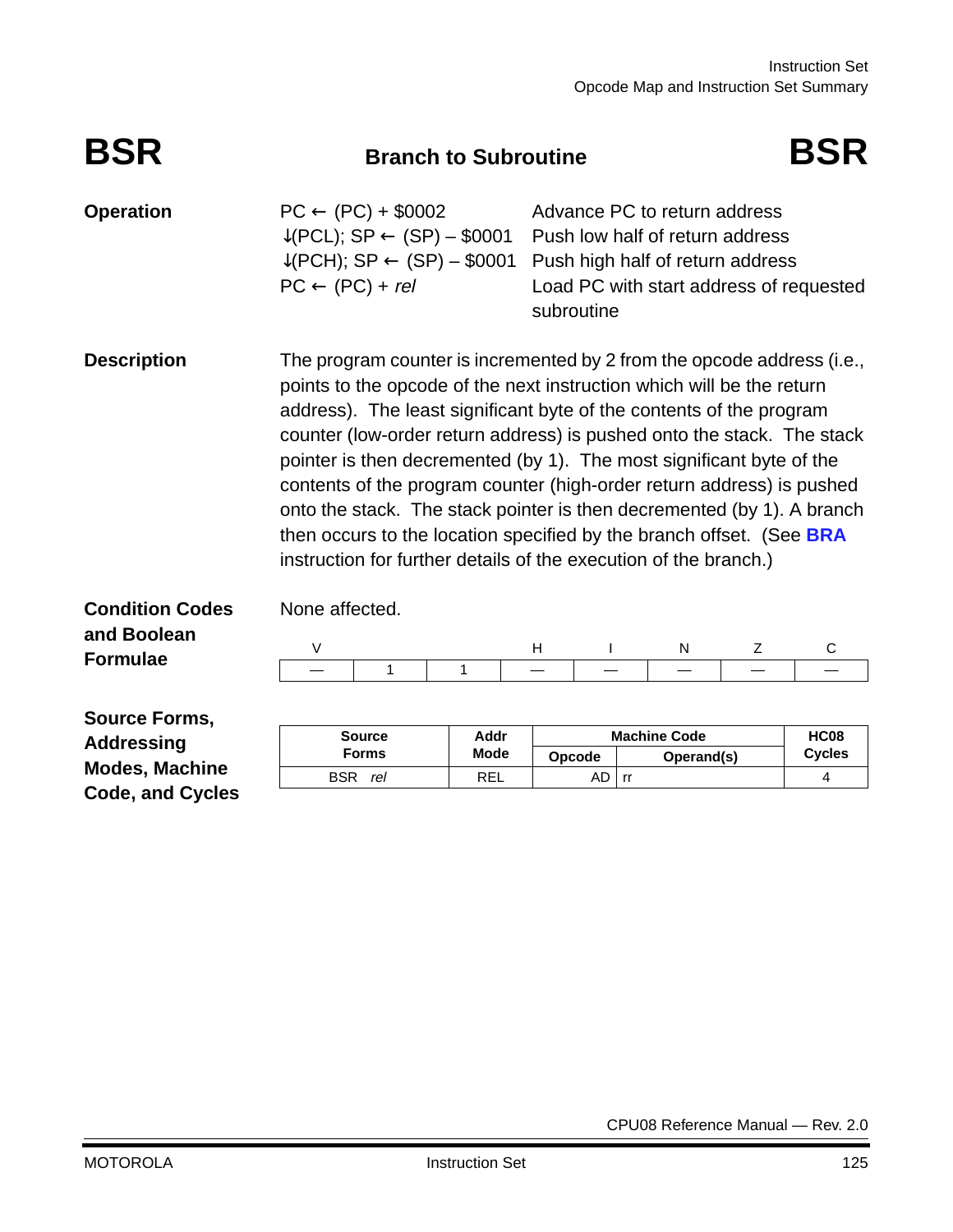| <b>CBEQ</b>                           | <b>Compare and Branch if Equal</b>                                                                                                                                                                                                                                                                                                                                        | <b>CBEQ</b> |
|---------------------------------------|---------------------------------------------------------------------------------------------------------------------------------------------------------------------------------------------------------------------------------------------------------------------------------------------------------------------------------------------------------------------------|-------------|
| <b>Operation</b>                      | $(A) - (M)$ ; PC $\leftarrow$ (PC) + \$0003 + <i>rel</i> if result is \$00<br>or: for IX+ mode: (A) – (M); PC $\leftarrow$ (PC) + \$0002 + <i>rel</i> if result is \$00<br>or: for SP1 mode: $(A) - (M)$ ; PC $\leftarrow$ (PC) + \$0004 + <i>rel</i> if result is \$00<br>or: for CBEQX mode: $(X) - (M)$ ; PC $\leftarrow$ (PC) + \$0003 + <i>rel</i> if result is \$00 |             |
| <b>Description</b>                    | CBEQ compares the operand with the accumulator (or index register for<br>CBEQX instruction) and causes a branch if the result is zero. The CBEQ<br>instruction combines CMP and BEQ for faster table lookup routines.                                                                                                                                                     |             |
|                                       | CBEQ_IX+ compares the operand addressed by H:X to A and causes a<br>branch if the result is zero. H:X is then incremented regardless of<br>whether a branch is taken. CBEQ_IX1+ operates the same way except<br>that an 8-bit offset is added to the effective address of the operand.                                                                                    |             |
| <b>Condition Codes</b><br>and Boolean | None affected.<br>H.<br>N                                                                                                                                                                                                                                                                                                                                                 | Ζ<br>C      |
| <b>Formulae</b>                       | 1<br>1                                                                                                                                                                                                                                                                                                                                                                    |             |
| <b>Source Forms,</b>                  |                                                                                                                                                                                                                                                                                                                                                                           |             |

| OUUI VU I UIIIIJ,       |
|-------------------------|
| <b>Addressing</b>       |
| <b>Modes, Machine</b>   |
| <b>Code, and Cycles</b> |

| <b>Source</b>               | Addr            | <b>Machine Code</b> | <b>HC08</b> |            |               |
|-----------------------------|-----------------|---------------------|-------------|------------|---------------|
| <b>Forms</b>                | <b>Mode</b>     | Opcode              |             | Operand(s) | <b>Cycles</b> |
| CBEQ opr, rel               | <b>DIR</b>      | 31                  | dd          | rr         | 5             |
| CBEQA #opr, rel             | <b>IMM</b>      | 41                  | ji          | rr         | 4             |
| CBEQX #opr, rel             | <b>IMM</b>      | 51                  | ji          | rr         | 4             |
| CBEQ X+, rel                | $IX +$          | 71                  | rr          |            | 4             |
| CBEQ opr, X+, rel           | $IX1+$          | 61                  | ff          | rr         | 5             |
| opr, SP, rel<br><b>CBEQ</b> | SP <sub>1</sub> | 9E61                | ff          | rr         | 6             |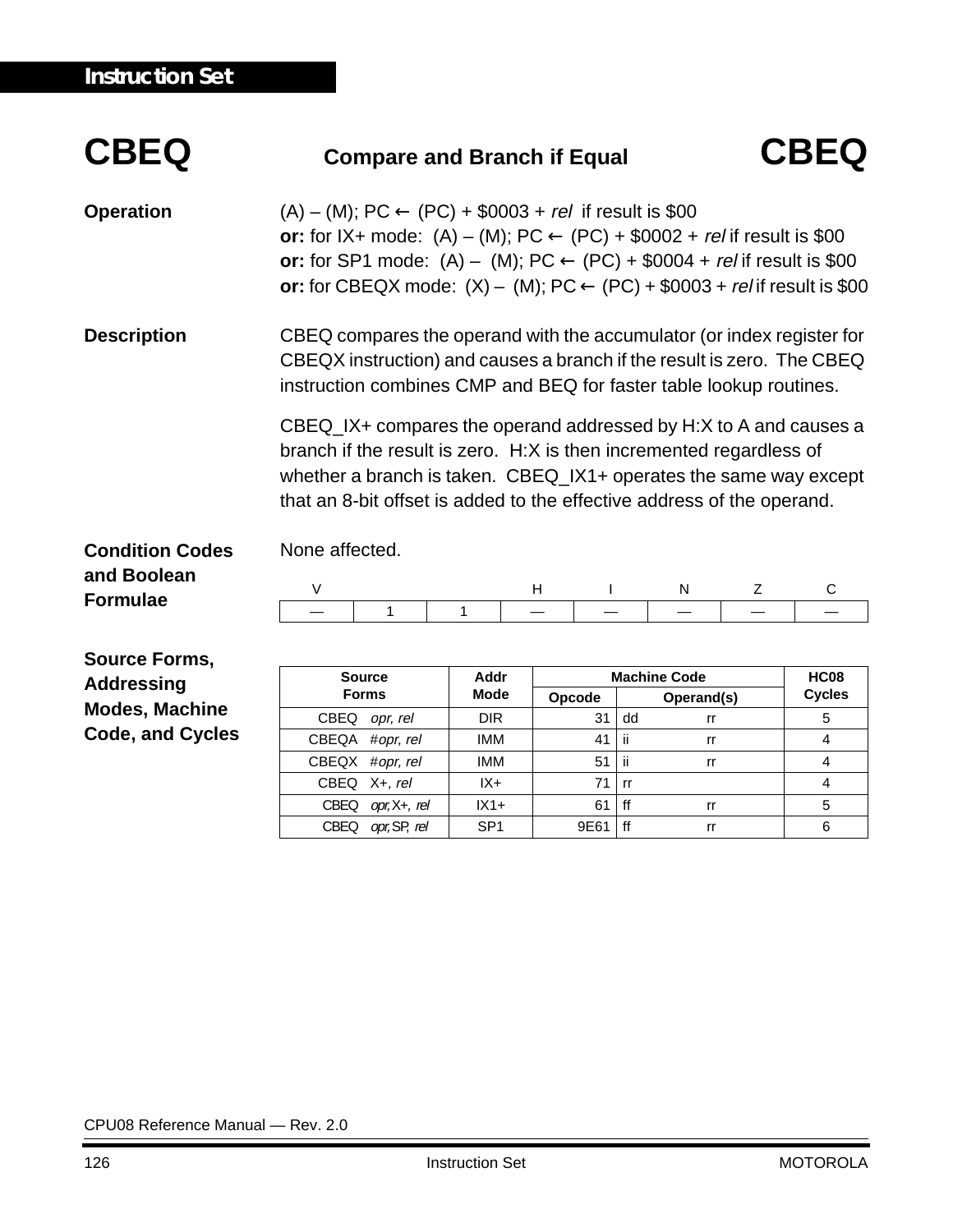# **CLC Clear Carry Bit CLC**



**Operation** C bit ← 0

**Description** Clears the C bit in the CCR. CLC may be used to set up the C bit prior to a shift or rotate instruction that involves the C bit.

**Condition Codes and Boolean Formulae**



**Source Forms, Addressing Modes, Machine Code, and Cycles**

| <b>Source</b> | Addr       |        | <b>Machine Code</b> |               |  |  |
|---------------|------------|--------|---------------------|---------------|--|--|
| <b>Forms</b>  | Mode       | Opcode | Operand(s)          | <b>Cycles</b> |  |  |
| CLC           | <b>INH</b> | 98     |                     |               |  |  |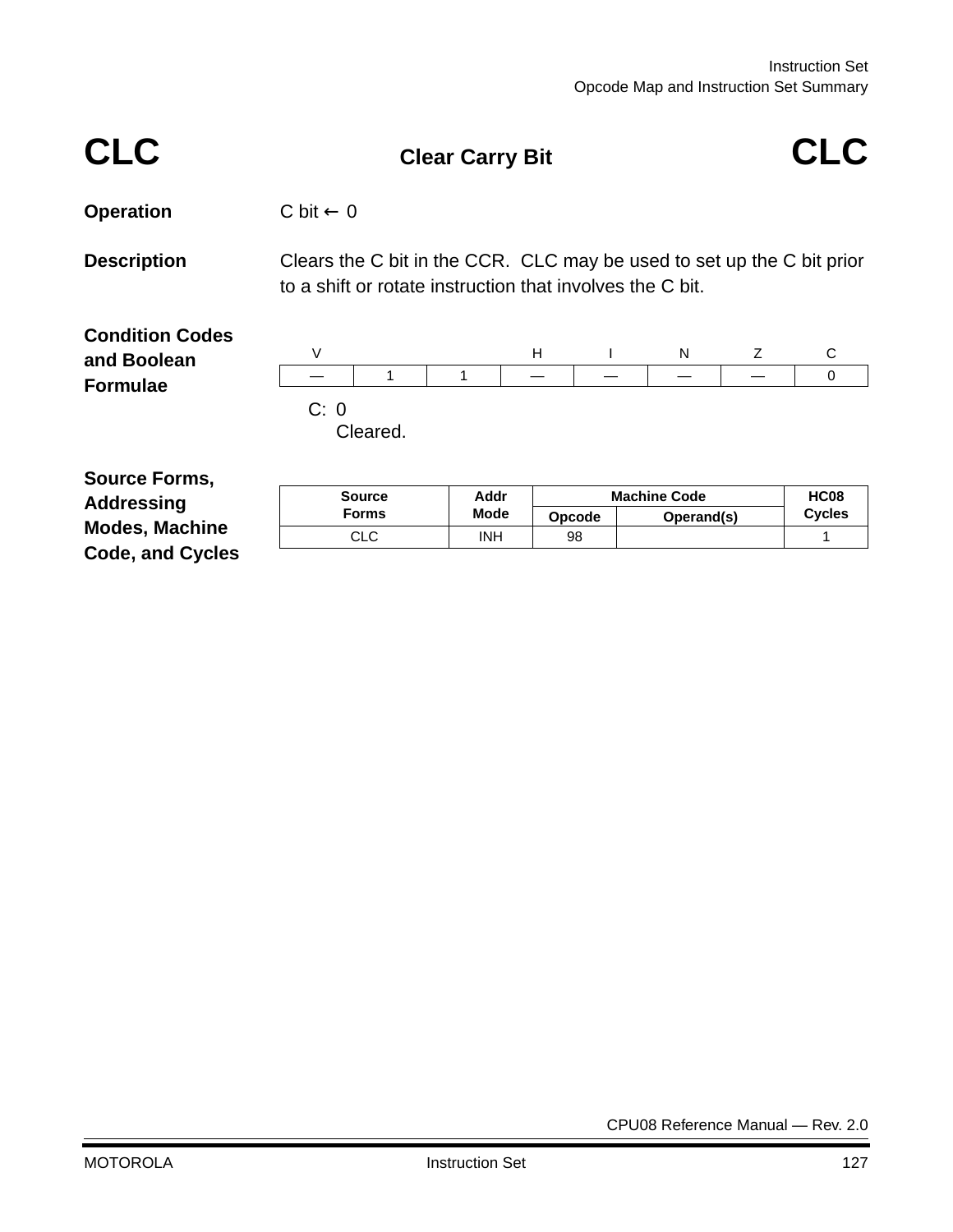# **CLI Clear Interrupt Mask Bit CLI**

### **Operation** I bit ← 0

**Description** Clears the interrupt mask bit in the CCR. When the I bit is clear, interrupts are enabled. There is one bus cycle delay in the clearing mechanism for the I bit such that if interrupts were previously disabled, then the next instruction after a CLI will always be executed even if there was an interrupt pending prior to execution of the CLI instruction.

| <b>Condition Codes</b><br>and Boolean |    |          | н | N |  |
|---------------------------------------|----|----------|---|---|--|
| <b>Formulae</b>                       | Ŀ. |          |   |   |  |
|                                       |    | Cleared. |   |   |  |

| <b>Source Forms,</b>    |               |      |        |                     |               |
|-------------------------|---------------|------|--------|---------------------|---------------|
| Addressing              | <b>Source</b> | Addr |        | <b>Machine Code</b> | <b>HC08</b>   |
|                         | <b>Forms</b>  | Mode | Opcode | Operand(s)          | <b>Cycles</b> |
| <b>Modes, Machine</b>   | CLI           | INH  | 9Α     |                     |               |
| <b>Code, and Cycles</b> |               |      |        |                     |               |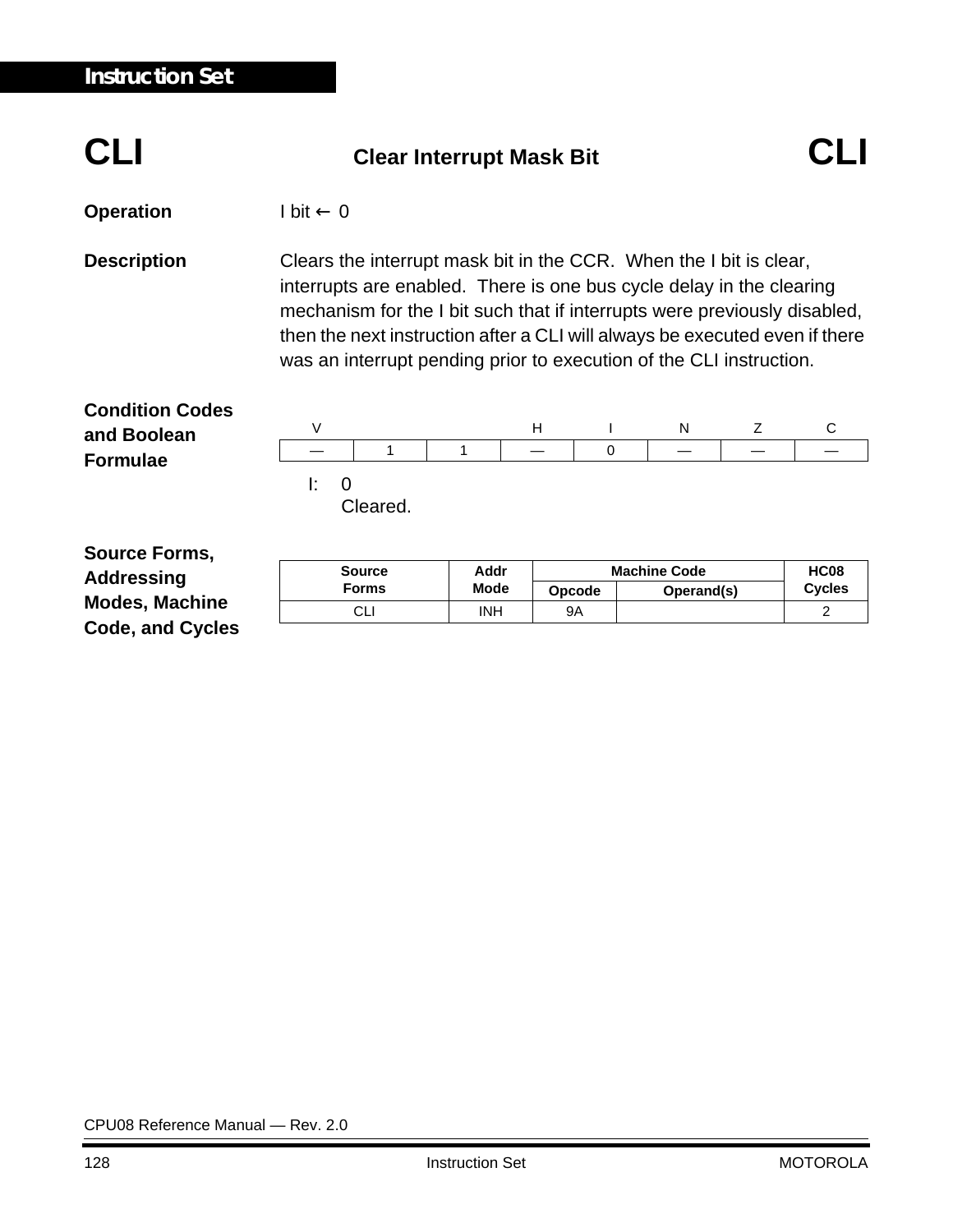# **CLR Clear CLR**

| <b>Operation</b>                                         | $A \leftarrow $00$                       | or: $M \leftarrow $00$<br>or: $X \leftarrow $00$<br>or: $H \leftarrow $00$ |              |   |        |        |   |
|----------------------------------------------------------|------------------------------------------|----------------------------------------------------------------------------|--------------|---|--------|--------|---|
| <b>Description</b>                                       |                                          | The contents of A, M, X, or H are replaced with zeros.                     |              |   |        |        |   |
| <b>Condition Codes</b><br>and Boolean<br><b>Formulae</b> | V<br>$\mathbf 0$<br>V: 0<br>N: 0<br>Z: 1 | 1<br>Cleared.<br>Cleared.<br>Set.                                          | $\mathbf{1}$ | н | N<br>0 | Ζ<br>1 | С |

### **Source Forms, Addressing Modes, Machine Code, and Cycles**

| <b>Source</b> |        | Addr            | <b>Machine Code</b> | HC <sub>08</sub> |               |
|---------------|--------|-----------------|---------------------|------------------|---------------|
| <b>Forms</b>  |        | <b>Mode</b>     | Opcode              | Operand(s)       | <b>Cycles</b> |
| <b>CLRA</b>   |        | INH(A)          | 4F                  |                  |               |
| <b>CLRX</b>   |        | INH(X)          | 5F                  |                  |               |
| <b>CLRH</b>   |        | INH(H)          | 8C                  |                  |               |
| <b>CLR</b>    | opr    | <b>DIR</b>      | 3F                  | dd               | 3             |
| CLR, X        |        | IX              | 7F                  |                  | 2             |
| <b>CLR</b>    | opr,X  | IX1             | 6F                  | ff               | 3             |
| <b>CLR</b>    | opr,SP | SP <sub>1</sub> | 9E6F                | ff               | 4             |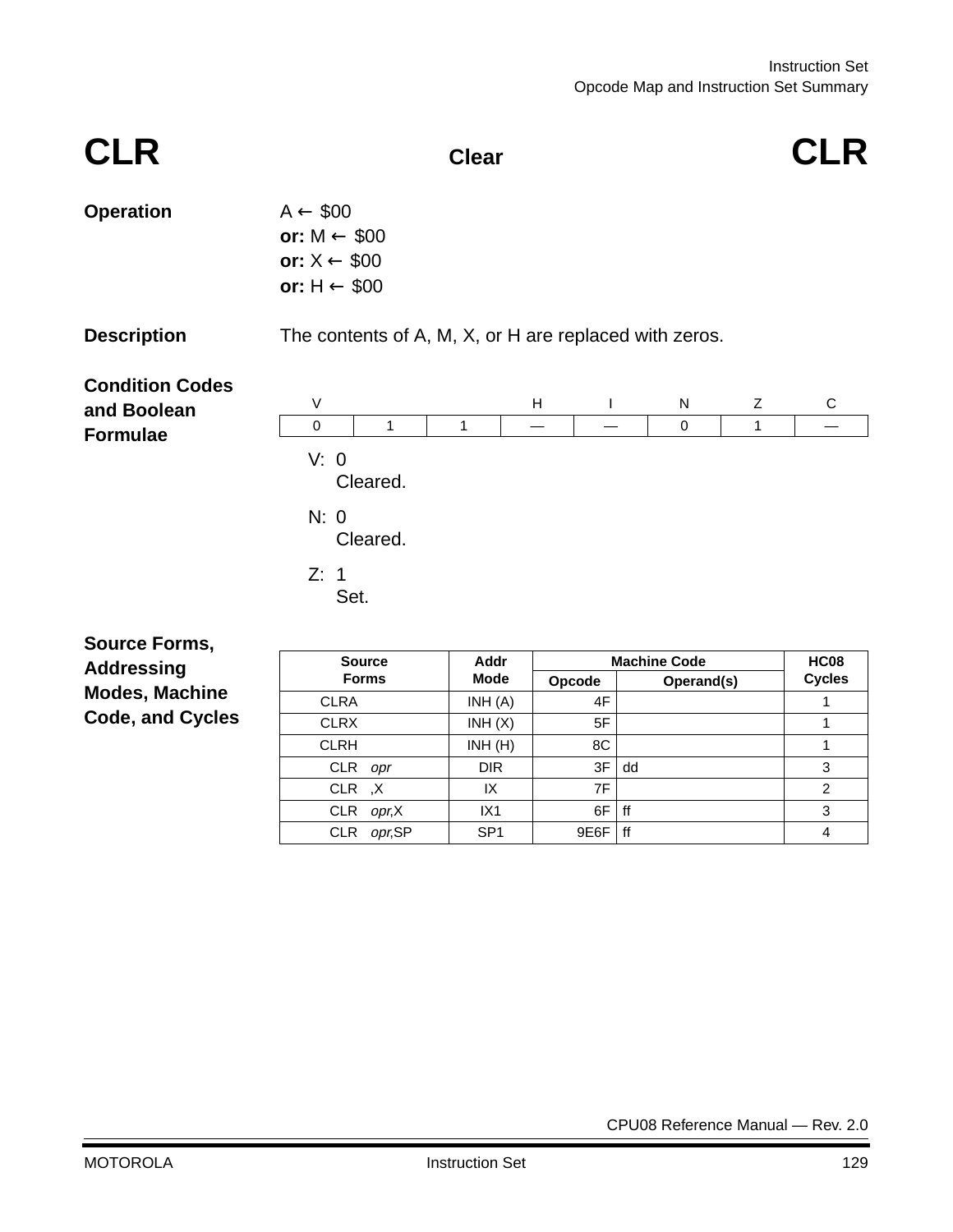| <b>CMP</b>              | <b>Compare Accumulator with Memory</b>                                                                                                                                                                                                                                                                                                                                                                                                                                                                                                                 |             |                |                     |                |                     |
|-------------------------|--------------------------------------------------------------------------------------------------------------------------------------------------------------------------------------------------------------------------------------------------------------------------------------------------------------------------------------------------------------------------------------------------------------------------------------------------------------------------------------------------------------------------------------------------------|-------------|----------------|---------------------|----------------|---------------------|
| <b>Operation</b>        | $(A) - (M)$                                                                                                                                                                                                                                                                                                                                                                                                                                                                                                                                            |             |                |                     |                |                     |
| <b>Description</b>      | Compares the contents of A to the contents of M and sets the condition<br>codes, which may then be used for arithmetic and logical conditional<br>branching. The contents of both A and M are unchanged.                                                                                                                                                                                                                                                                                                                                               |             |                |                     |                |                     |
| <b>Condition Codes</b>  |                                                                                                                                                                                                                                                                                                                                                                                                                                                                                                                                                        |             |                |                     |                |                     |
| and Boolean             | V                                                                                                                                                                                                                                                                                                                                                                                                                                                                                                                                                      |             | н<br>L         | N                   | Ζ              | C                   |
| <b>Formulae</b>         | ⇕<br>1                                                                                                                                                                                                                                                                                                                                                                                                                                                                                                                                                 | 1           |                | ↥                   | $\updownarrow$ | ↨                   |
|                         | cleared otherwise. Literally read, an overflow condition occurs if<br>a negative number is subtracted from<br>a positive number with a negative result, or, if a positive number<br>is subtracted from a negative number with a positive result.<br>N: R7<br>Set if MSB of result is one; cleared otherwise.<br>Z: R7&R6&R5&R4&R3&R2&R1&R0<br>Set if result is \$00; cleared otherwise.<br>C: A7&M7   M7&R7   R7&A7<br>Set if the unsigned value of the contents of memory is larger than<br>the unsigned value of the accumulator; cleared otherwise. |             |                |                     |                |                     |
| <b>Source Forms,</b>    |                                                                                                                                                                                                                                                                                                                                                                                                                                                                                                                                                        |             |                |                     |                |                     |
| Addressing              | <b>Source</b>                                                                                                                                                                                                                                                                                                                                                                                                                                                                                                                                          | Addr        |                | <b>Machine Code</b> |                | <b>HC08</b>         |
| <b>Modes, Machine</b>   | <b>Forms</b>                                                                                                                                                                                                                                                                                                                                                                                                                                                                                                                                           | <b>Mode</b> | Opcode         | Operand(s)          |                | Cycles              |
| <b>Code, and Cycles</b> | <b>CMP</b><br>#opr                                                                                                                                                                                                                                                                                                                                                                                                                                                                                                                                     | <b>IMM</b>  | A1             | ii                  |                | 2                   |
|                         | <b>CMP</b><br>opr                                                                                                                                                                                                                                                                                                                                                                                                                                                                                                                                      | <b>DIR</b>  | B <sub>1</sub> | dd                  |                | 3                   |
|                         | <b>CMP</b><br>opr                                                                                                                                                                                                                                                                                                                                                                                                                                                                                                                                      | <b>EXT</b>  | C <sub>1</sub> | II<br>hh            |                | 4                   |
|                         | <b>CMP</b><br>, X<br><b>CMP</b><br>opr,X                                                                                                                                                                                                                                                                                                                                                                                                                                                                                                               | IX<br>IX1   | F1<br>E1       | ff                  |                | $\overline{2}$<br>3 |
|                         | <b>CMP</b><br>opr,X                                                                                                                                                                                                                                                                                                                                                                                                                                                                                                                                    | IX2         | D1             | ff<br>ee            |                | 4                   |
|                         |                                                                                                                                                                                                                                                                                                                                                                                                                                                                                                                                                        |             |                |                     |                |                     |

CPU08 Reference Manual — Rev. 2.0

 $CMP$   $\circ p$ r,SP  $|$  SP1  $|$  9EE1 ff  $|$  4  $CMP$  opr, SP  $SPI$  9ED1 ee ff 5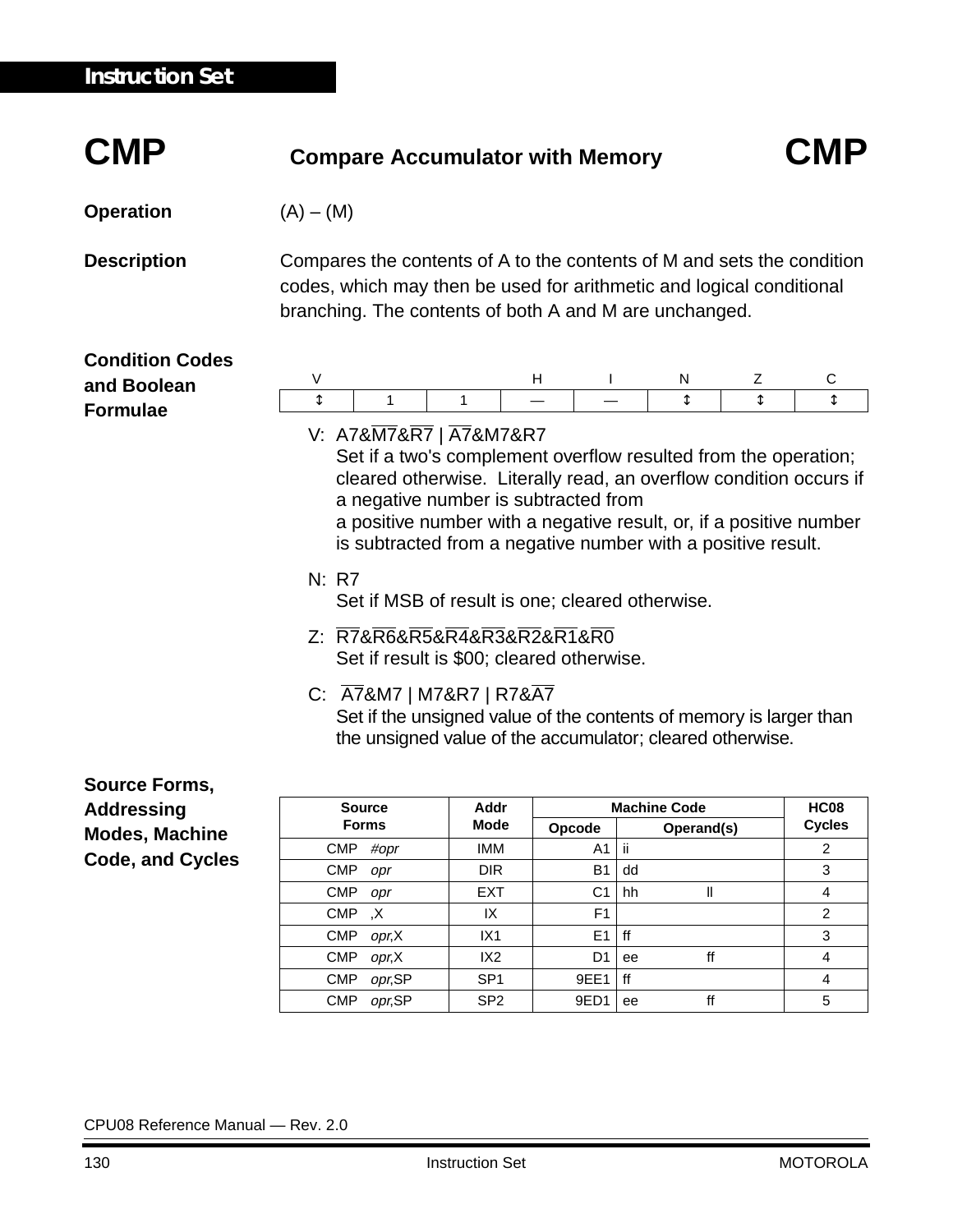# **COM Complement (One's Complement) COM**

| <b>Operation</b>                                  | $A \leftarrow \overline{A} = $FF - (A)$<br>or: $X \leftarrow \overline{X} = \$FF - (X)$ | or: $M \leftarrow \overline{M} = $FF - (M)$ |              |    |                                                                                                                                         |        |                     |        |  |
|---------------------------------------------------|-----------------------------------------------------------------------------------------|---------------------------------------------|--------------|----|-----------------------------------------------------------------------------------------------------------------------------------------|--------|---------------------|--------|--|
| <b>Description</b>                                |                                                                                         |                                             |              |    | Replaces the contents of A, X, or M with the one's complement. (Each<br>bit of A, X, or M is replaced with the complement of that bit.) |        |                     |        |  |
| <b>Condition Codes</b><br>and Boolean<br>Formulae | V<br>$\Omega$                                                                           | 1                                           | $\mathbf{1}$ | H. |                                                                                                                                         | N<br>↨ | Ζ<br>$\updownarrow$ | C<br>1 |  |
|                                                   | V: 0<br>Cleared.<br>N: R7                                                               |                                             |              |    |                                                                                                                                         |        |                     |        |  |
|                                                   | Set if MSB of result is one; cleared otherwise.                                         |                                             |              |    |                                                                                                                                         |        |                     |        |  |
|                                                   | Z: R7&R6&R5&R4&R3&R2&R1&R0<br>Set if result is \$00; cleared otherwise.                 |                                             |              |    |                                                                                                                                         |        |                     |        |  |
|                                                   | C: 1                                                                                    | Set.                                        |              |    |                                                                                                                                         |        |                     |        |  |

| <b>Source Forms,</b><br><b>Addressing</b> | <b>Source</b>        | Addr            | <b>Machine Code</b> | <b>HC08</b> |               |
|-------------------------------------------|----------------------|-----------------|---------------------|-------------|---------------|
|                                           | <b>Forms</b>         | Mode            | Opcode              | Operand(s)  | <b>Cycles</b> |
| <b>Modes, Machine</b>                     | <b>COMA</b>          | INH(A)          | 43                  |             |               |
| <b>Code, and Cycles</b>                   | <b>COMX</b>          | INH(X)          | 53                  |             |               |
|                                           | <b>COM</b><br>opr    | <b>DIR</b>      | 33                  | dd          | 4             |
|                                           | COM<br>$\lambda$     | IX              | 73                  |             | 3             |
|                                           | <b>COM</b><br>opr,X  | IX1             | 63                  | ، ff        | 4             |
|                                           | <b>COM</b><br>opr,SP | SP <sub>1</sub> | 9E63                | ∣ ff        | 5             |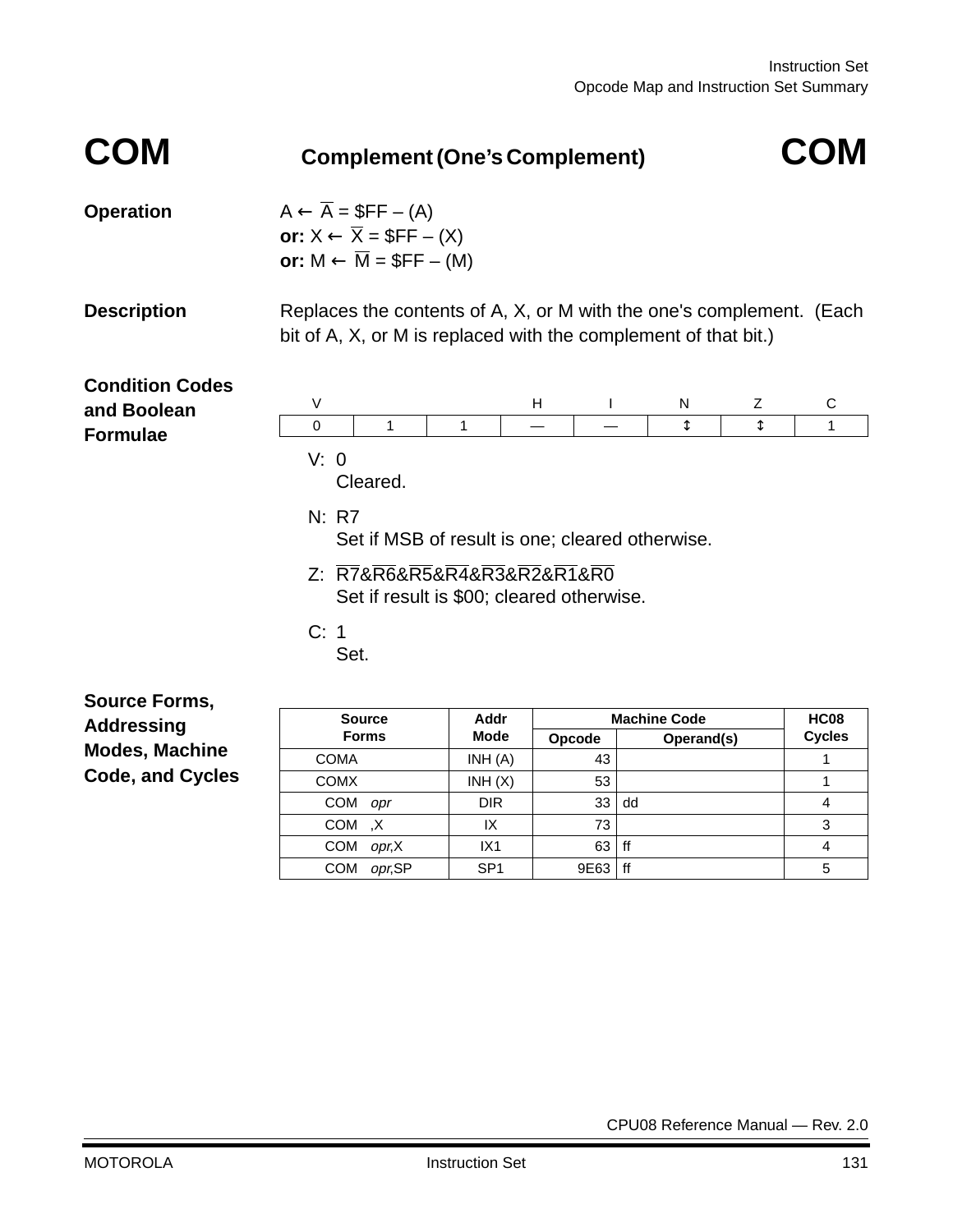| <b>Operation</b><br>$(H:X) - (M:M + $0001)$                                                                                                                                                                                                                                                                                                                                                                                                                                                           |  |
|-------------------------------------------------------------------------------------------------------------------------------------------------------------------------------------------------------------------------------------------------------------------------------------------------------------------------------------------------------------------------------------------------------------------------------------------------------------------------------------------------------|--|
|                                                                                                                                                                                                                                                                                                                                                                                                                                                                                                       |  |
| <b>Description</b><br>CPHX compares index register (H:X) with the 16-bit value in memory<br>and sets the condition code register accordingly.                                                                                                                                                                                                                                                                                                                                                         |  |
| <b>Condition Codes</b><br>$\vee$<br>C<br>H<br>N<br>Ζ<br>$\mathbf{I}$<br>and Boolean<br>$\uparrow$<br>$\updownarrow$<br>$\updownarrow$<br>$\updownarrow$<br>1<br>1<br><b>Formulae</b>                                                                                                                                                                                                                                                                                                                  |  |
| V: H7&M15&R15   H7&M15&R15<br>Set if a two's complement overflow resulted from the operation;<br>cleared otherwise.<br>N: R15<br>Set if MSB of result is one; cleared otherwise.<br>Z: R15&R14&R13&R12&R11&R10&R9&R8<br>&R7&R6&R5&R4&R3&R2&R1&R0<br>Set if the result is \$0000; cleared otherwise.<br>C: $\overline{H7}$ &M15   M15&R15   R15& $\overline{H7}$<br>Set if the absolute value of the contents of memory is larger than<br>the absolute value of the index register; cleared otherwise. |  |
| <b>Source Forms,</b><br><b>Machine Code</b><br><b>HC08</b><br><b>Source</b><br>Addr<br><b>Addressing</b>                                                                                                                                                                                                                                                                                                                                                                                              |  |
| <b>Forms</b><br><b>Mode</b><br><b>Cycles</b><br>Opcode<br>Operand(s)<br><b>Modes, Machine</b>                                                                                                                                                                                                                                                                                                                                                                                                         |  |
| ii<br>CPHX #opr<br><b>IMM</b><br>65<br>$ii+1$<br>3<br><b>Code, and Cycles</b><br>4<br>CPHX opr<br>75<br><b>DIR</b><br>dd                                                                                                                                                                                                                                                                                                                                                                              |  |

CPHX *opr* DIR 75 dd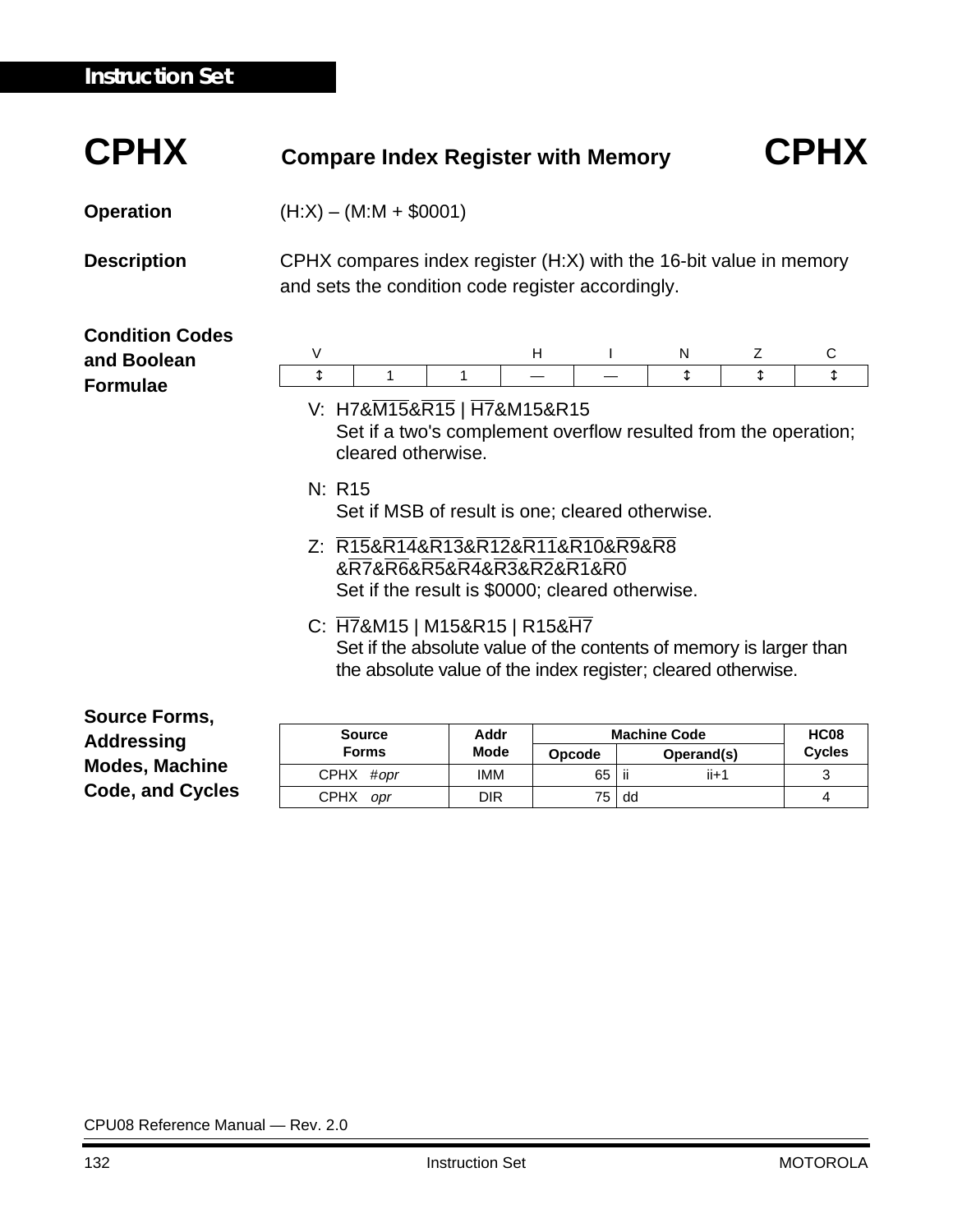# **CPX Compare X (Index Register Low) with Memory CPX**



| <b>Operation</b> | $(X) - (M)$ |
|------------------|-------------|
|------------------|-------------|

**Description** Compares the contents of X to the contents of M and sets the condition codes, which may then be used for arithmetic and logical conditional branching. The contents of both X and M are unchanged.

| <b>Condition Codes</b>  |                                                                             |                                                                                                                                                                                               |              |    |                |     |                     |   |                       |  |
|-------------------------|-----------------------------------------------------------------------------|-----------------------------------------------------------------------------------------------------------------------------------------------------------------------------------------------|--------------|----|----------------|-----|---------------------|---|-----------------------|--|
| and Boolean             | V                                                                           |                                                                                                                                                                                               |              | H. |                |     | N                   | Ζ | С                     |  |
| <b>Formulae</b>         | ↨                                                                           | 1                                                                                                                                                                                             | 1            |    |                |     |                     | ↨ | ↨                     |  |
|                         |                                                                             | V: X7&M7&R7   X7&M7&R7<br>Set if a two's complement overflow resulted from the operation;<br>cleared otherwise.                                                                               |              |    |                |     |                     |   |                       |  |
|                         | N: R7<br>Set if MSB of result of the subtraction is one; cleared otherwise. |                                                                                                                                                                                               |              |    |                |     |                     |   |                       |  |
|                         | Z: R7&R6&R5&R4&R3&R2&R1&R0<br>Set if result is \$00; cleared otherwise.     |                                                                                                                                                                                               |              |    |                |     |                     |   |                       |  |
|                         |                                                                             | C: $\overline{X7}$ &M7   M7&R7   R7& $\overline{X7}$<br>Set if the unsigned value of the contents of memory is<br>larger than the unsigned value in the index register;<br>cleared otherwise. |              |    |                |     |                     |   |                       |  |
| <b>Source Forms,</b>    |                                                                             |                                                                                                                                                                                               |              |    |                |     |                     |   |                       |  |
| <b>Addressing</b>       |                                                                             | <b>Source</b><br><b>Forms</b>                                                                                                                                                                 | Addr<br>Mode |    |                |     | <b>Machine Code</b> |   | <b>HC08</b><br>Cycles |  |
| <b>Modes, Machine</b>   |                                                                             |                                                                                                                                                                                               |              |    | Opcode         | ii. | Operand(s)          |   |                       |  |
| <b>Code, and Cycles</b> |                                                                             | CPX #opr                                                                                                                                                                                      | <b>IMM</b>   |    | A3             |     |                     |   | $\overline{2}$        |  |
|                         |                                                                             | CPX opr                                                                                                                                                                                       | <b>DIR</b>   |    | B <sub>3</sub> | dd  |                     |   | 3                     |  |

|         | source       | Addr            | Machine Code   |            | HCO8 |               |
|---------|--------------|-----------------|----------------|------------|------|---------------|
|         | <b>Forms</b> | <b>Mode</b>     | Opcode         | Operand(s) |      | <b>Cycles</b> |
|         | CPX #opr     | <b>IMM</b>      | $A3$   ii      |            |      | 2             |
| CPX opr |              | DIR.            | B3             | dd         |      | 3             |
| CPX opr |              | <b>EXT</b>      | C <sub>3</sub> | hh         | Ш    | 4             |
| CPX ,X  |              | IX              | F <sub>3</sub> |            |      | 2             |
|         | CPX opr,X    | IX <sub>1</sub> | $E3$ Iff       |            |      | 3             |
|         | CPX opr,X    | IX <sub>2</sub> | D <sub>3</sub> | ee         | ff   | 4             |
|         | CPX opr,SP   | SP <sub>1</sub> | 9EE3           | ff         |      | 4             |
|         | CPX opr,SP   | SP <sub>2</sub> | 9ED3           | ee         | ff   | 5             |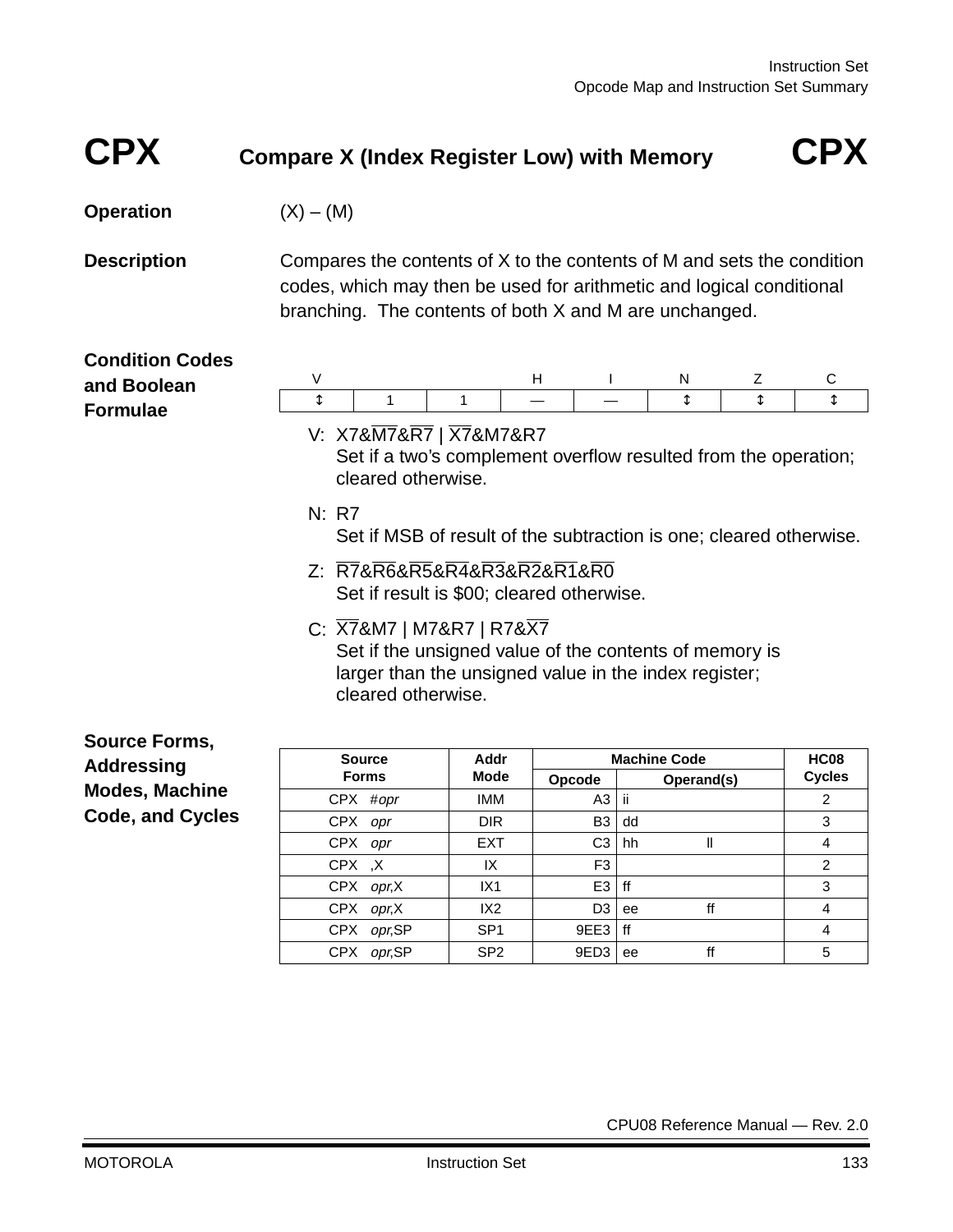| DAA                                                      |                         | <b>Decimal Adjust Accumulator</b>                                                                                                                                                                                                                                                                                                                          |              |   |  |                     |                     |                     |  |  |
|----------------------------------------------------------|-------------------------|------------------------------------------------------------------------------------------------------------------------------------------------------------------------------------------------------------------------------------------------------------------------------------------------------------------------------------------------------------|--------------|---|--|---------------------|---------------------|---------------------|--|--|
| <b>Operation</b>                                         | $(A)_{10}$              |                                                                                                                                                                                                                                                                                                                                                            |              |   |  |                     |                     |                     |  |  |
| <b>Description</b>                                       |                         | Adjusts the contents of the accumulator and the state of the CCR carry<br>bit after binary-coded decimal operations, so that there is a correct BCD<br>sum and an accurate carry indication. The state of the CCR half carry<br>bit affects operation. (Refer to the <b>DAA Function Summary</b> table on<br>the following page for details of operation.) |              |   |  |                     |                     |                     |  |  |
| <b>Condition Codes</b><br>and Boolean<br><b>Formulae</b> | V<br>U<br>V: U<br>N: R7 | 1<br>Undefined.<br>Set if MSB of result is one; cleared otherwise.<br>Z: R7&R6&R5&R4&R3&R2&R1&R0<br>Set if result is \$00; cleared otherwise.<br>C: (Refer to the DAA Function Summary table on following page.)                                                                                                                                           | $\mathbf{1}$ | H |  | N<br>$\updownarrow$ | Z<br>$\updownarrow$ | C<br>$\updownarrow$ |  |  |
| <b>Source Forms,</b>                                     |                         |                                                                                                                                                                                                                                                                                                                                                            |              |   |  |                     |                     |                     |  |  |

| Source Forms,<br>Addressing | <b>Source</b> | Addr       |        | <b>Machine Code</b> | <b>HC08</b>   |
|-----------------------------|---------------|------------|--------|---------------------|---------------|
|                             | <b>Forms</b>  | Mode       | Opcode | Operand(s)          | <b>Cycles</b> |
| <b>Modes, Machine</b>       | DAA           | <b>INH</b> | 72     |                     |               |
| <b>Code, and Cycles</b>     |               |            |        |                     |               |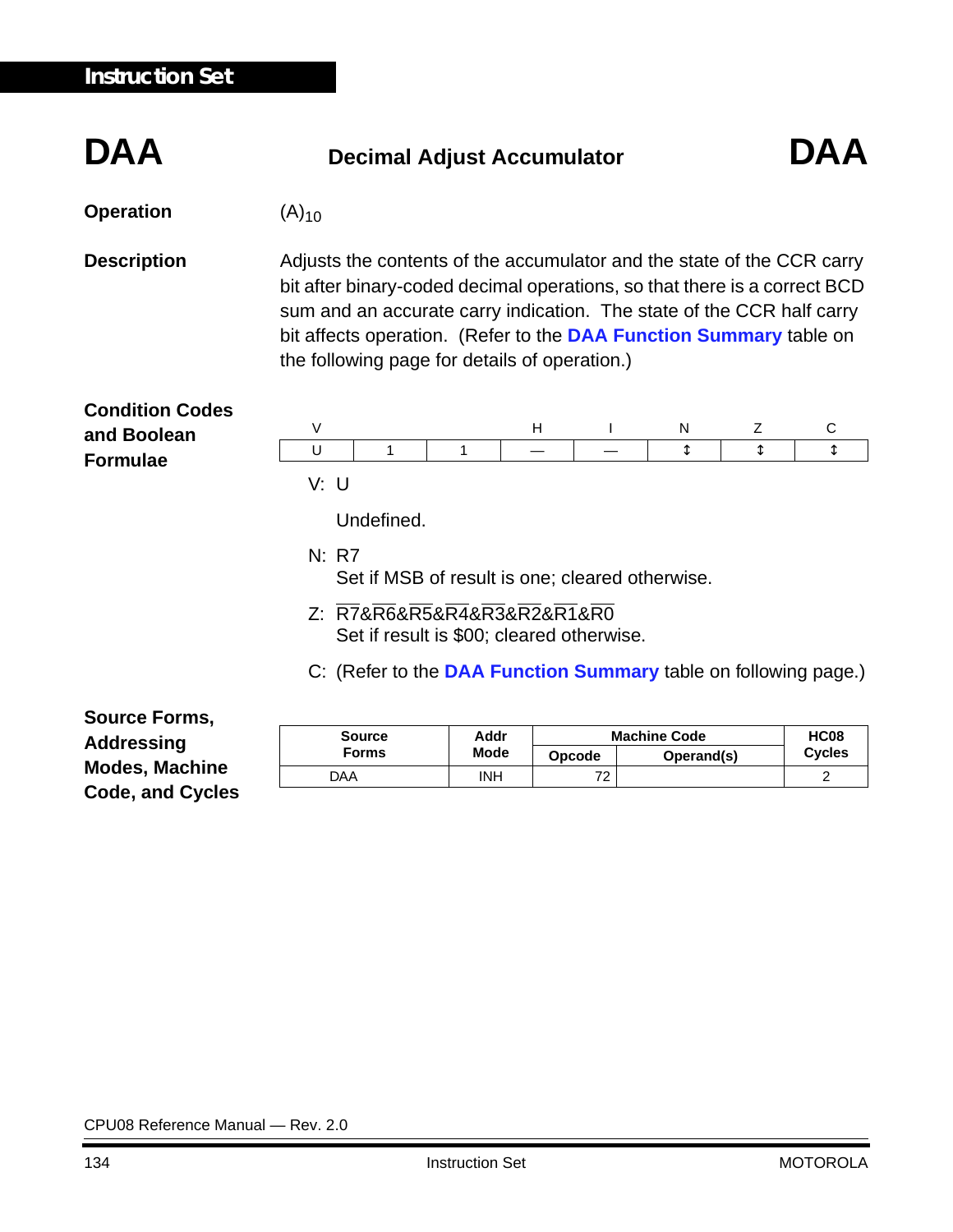# <span id="page-134-0"></span>**DAA Decimal Adjust Accumulator DAA**



The **DAA Function Summary** table below shows DAA operation for all legal combinations of input operands. Columns 1–4 represent the results of ADC or ADD operations on BCD operands. The correction factor in column 5 is added to the accumulator to restore the result of an operation on two BCD operands to a valid BCD value and to set or clear the C bit. All values are in hexadecimal.

| 1                                    | $\mathbf{2}$       | 3                                    | 4                  | 5                                  | 6                                      |
|--------------------------------------|--------------------|--------------------------------------|--------------------|------------------------------------|----------------------------------------|
| <b>Initial</b><br><b>C-Bit Value</b> | Value of<br>A[7:4] | <b>Initial</b><br><b>H-Bit Value</b> | Value of<br>A[3:0] | <b>Correction</b><br><b>Factor</b> | <b>Corrected</b><br><b>C-Bit Value</b> |
| 0                                    | $0 - 9$            | $\Omega$                             | $0 - 9$            | 00                                 | $\Omega$                               |
| 0                                    | $0 - 8$            | 0                                    | $A-F$              | 06                                 | 0                                      |
| $\mathbf 0$                          | $0 - 9$            | 1                                    | $0 - 3$            | 06                                 | $\Omega$                               |
| 0                                    | $A-F$              | $\Omega$                             | $0 - 9$            | 60                                 |                                        |
| 0                                    | $9-F$              | $\mathbf{0}$                         | $A-F$              | 66                                 |                                        |
| $\mathbf 0$                          | $A-F$              | 1                                    | $0 - 3$            | 66                                 |                                        |
| 1                                    | $0 - 2$            | 0                                    | $0 - 9$            | 60                                 | 1                                      |
|                                      | $0 - 2$            | $\Omega$                             | $A-F$              | 66                                 |                                        |
|                                      | $0 - 3$            |                                      | $0 - 3$            | 66                                 |                                        |

#### **DAA Function Summary**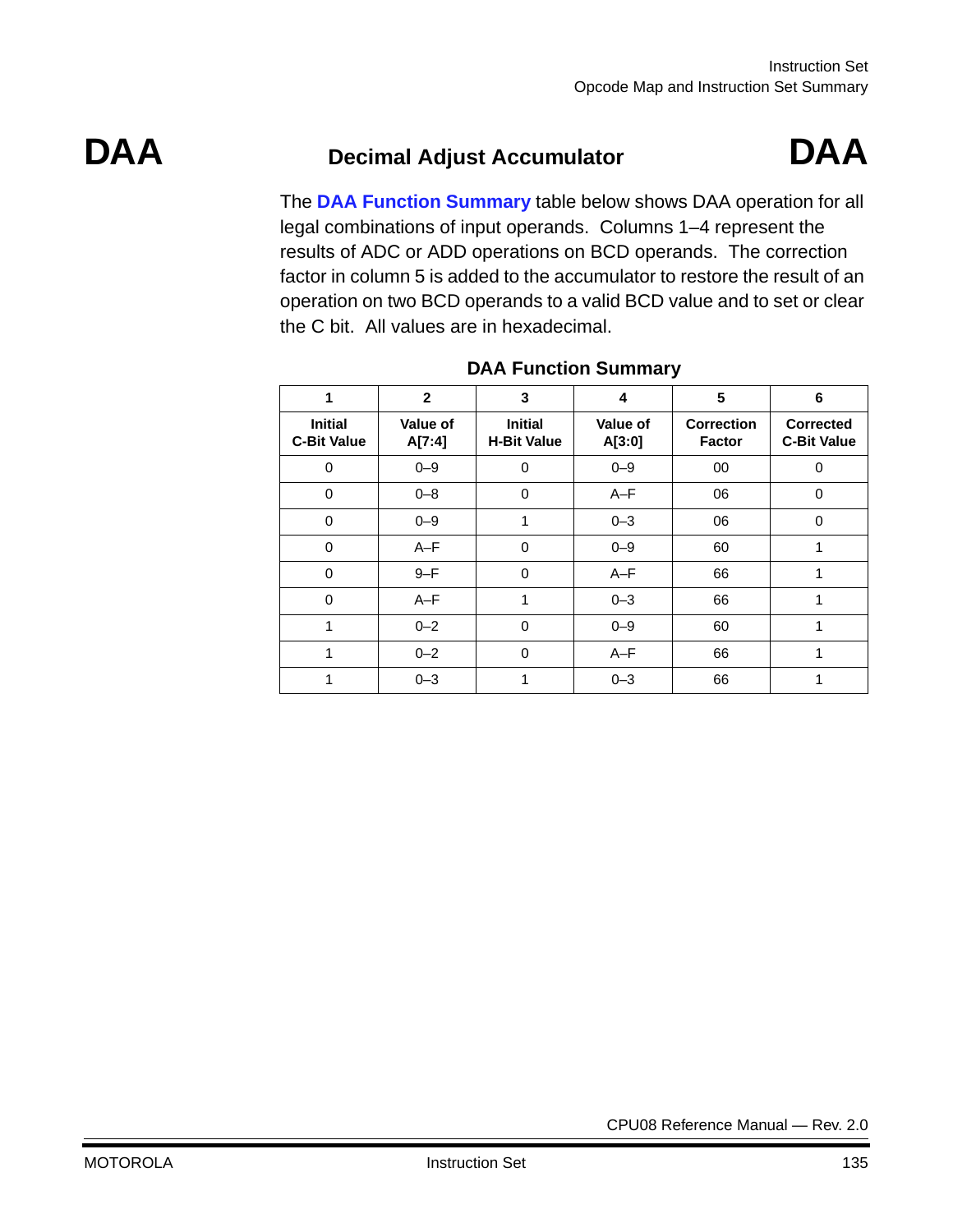| <b>DBNZ</b>                         |                                                                                                                                                                                                                                                                                                                                     | Decrement and Branch if Not Zero |             |  |        |    |    |                     |   | <b>DBNZ</b>   |
|-------------------------------------|-------------------------------------------------------------------------------------------------------------------------------------------------------------------------------------------------------------------------------------------------------------------------------------------------------------------------------------|----------------------------------|-------------|--|--------|----|----|---------------------|---|---------------|
| <b>Operation</b>                    | $A \leftarrow (A) - $0001$ or: $M \leftarrow (M) - $01$ or: $X \leftarrow (X) - $0001$ ;<br>$PC \leftarrow (PC) + $0003 + rel$ if (result) $\neq 0$ for DBNZ direct, IX1<br>$PC \leftarrow (PC) + $0002 + rel$ if (result) $\neq 0$ for DBNZA, DBNZX, or IX<br>$PC \leftarrow (PC) + $0004 + rel$ if (result) $\neq 0$ for DBNZ SP1 |                                  |             |  |        |    |    |                     |   |               |
| <b>Description</b>                  | Subtract one from the contents of A, X, or M; then branch using the<br>relative offset if the result of the subtract is not zero.                                                                                                                                                                                                   |                                  |             |  |        |    |    |                     |   |               |
| <b>Condition Codes</b>              | None affected.                                                                                                                                                                                                                                                                                                                      |                                  |             |  |        |    |    |                     |   |               |
| and Boolean<br><b>Formulae</b>      | V                                                                                                                                                                                                                                                                                                                                   | 1                                | 1           |  | H.     |    |    | N.                  | Z | C             |
|                                     |                                                                                                                                                                                                                                                                                                                                     |                                  |             |  |        |    |    |                     |   |               |
| <b>Source Forms,</b>                |                                                                                                                                                                                                                                                                                                                                     | <b>Source</b>                    | Addr        |  |        |    |    | <b>Machine Code</b> |   | <b>HC08</b>   |
| Addressing<br><b>Modes, Machine</b> |                                                                                                                                                                                                                                                                                                                                     | <b>Forms</b>                     | <b>Mode</b> |  | Opcode |    |    | Operand(s)          |   | <b>Cycles</b> |
| <b>Code, and Cycles</b>             |                                                                                                                                                                                                                                                                                                                                     | DBNZ opr, rel                    | <b>DIR</b>  |  |        | 3B | dd | rr                  |   | 5             |
|                                     | DBNZA rel                                                                                                                                                                                                                                                                                                                           |                                  | <b>INH</b>  |  |        | 4B | rr |                     |   | 3             |

| rorms             | <b>NOCIE</b>    | <b>Opcode</b> |           | Operand(s) | <b>CVCIES</b> |
|-------------------|-----------------|---------------|-----------|------------|---------------|
| DBNZ opr, rel     | <b>DIR</b>      | 3B            | l dd      |            | 5             |
| DBNZA rel         | <b>INH</b>      | 4B            | -rr       |            |               |
| DBNZX rel         | <b>INH</b>      | 5B            | l rr      |            | 3             |
| DBNZ X, rel       | IX              | 7B            | <b>rr</b> |            | 4             |
| DBNZ opr, X, rel  | IX1             | 6B            | ∣ ff      | rr         | 5             |
| DBNZ opr, SP, rel | SP <sub>1</sub> | 9E6B          | l ff      |            | 6             |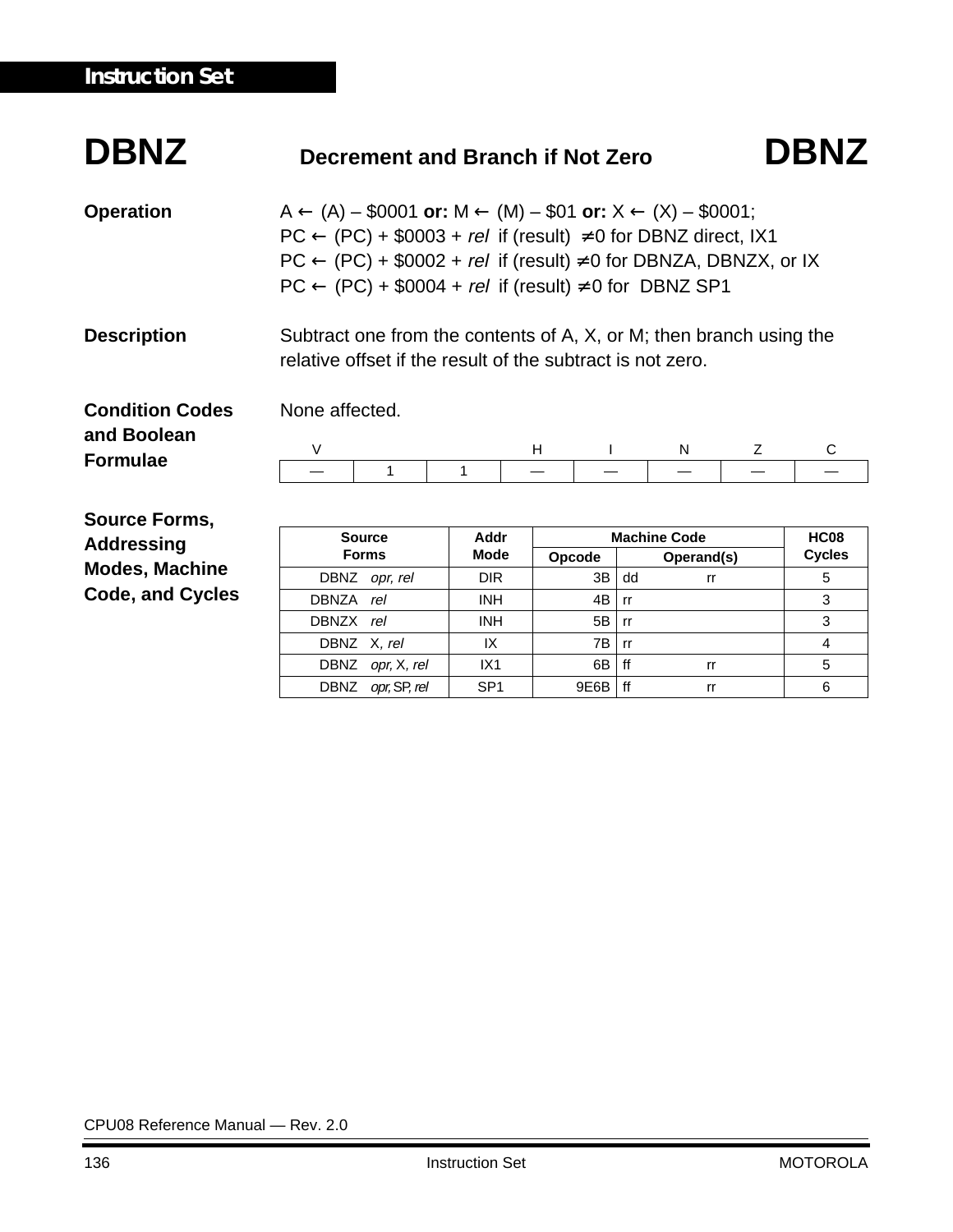# **DEC Decrement DEC**

| <b>Operation</b>        | $A \leftarrow (A) - $01$<br>or: $X \leftarrow (X) - $01$<br>or: $M \leftarrow (M) - $01$                                                                                                                                                                                                          |              |         |                     |                |  |  |  |
|-------------------------|---------------------------------------------------------------------------------------------------------------------------------------------------------------------------------------------------------------------------------------------------------------------------------------------------|--------------|---------|---------------------|----------------|--|--|--|
| <b>Description</b>      | Subtract one from the contents of A, X, or M. The V, N, and Z bits in the<br>CCR are set or cleared according to the results of this operation. The C<br>bit in the CCR is not affected; therefore, the BLS, BLO, BHS, and BHI<br>branch instructions are not useful following a DEC instruction. |              |         |                     |                |  |  |  |
| <b>Condition Codes</b>  |                                                                                                                                                                                                                                                                                                   |              |         |                     |                |  |  |  |
| and Boolean             | V                                                                                                                                                                                                                                                                                                 |              | H.<br>T | N                   | С<br>Ζ         |  |  |  |
| <b>Formulae</b>         | $\updownarrow$<br>$\mathbf{1}$                                                                                                                                                                                                                                                                    | $\mathbf{1}$ |         | $\hat{I}$           | $\overline{1}$ |  |  |  |
|                         | Set if there was a two's complement overflow as a result of the<br>operation; cleared otherwise. Two's complement overflow<br>occurs if and only if (A), (IX), or (M) was \$80 before the opera-<br>tion.                                                                                         |              |         |                     |                |  |  |  |
|                         | N: R7<br>Set if MSB of result is one; cleared otherwise.                                                                                                                                                                                                                                          |              |         |                     |                |  |  |  |
|                         | Z: R7&R6&R5&R4&R3&R2&R1&R0<br>Set if result is \$00; cleared otherwise.                                                                                                                                                                                                                           |              |         |                     |                |  |  |  |
| <b>Source Forms,</b>    |                                                                                                                                                                                                                                                                                                   |              |         |                     |                |  |  |  |
| <b>Addressing</b>       | <b>Source</b>                                                                                                                                                                                                                                                                                     | <b>Addr</b>  |         | <b>Machine Code</b> | <b>HC08</b>    |  |  |  |
| <b>Modes, Machine</b>   | <b>Forms</b>                                                                                                                                                                                                                                                                                      | <b>Mode</b>  | Opcode  | Operand(s)          | <b>Cycles</b>  |  |  |  |
| <b>Code, and Cycles</b> | <b>DECA</b>                                                                                                                                                                                                                                                                                       | INH(A)       | 4A      |                     | 1              |  |  |  |
|                         | <b>DECX</b>                                                                                                                                                                                                                                                                                       | INH(X)       | 5A      |                     | 1              |  |  |  |
|                         | DEC opr                                                                                                                                                                                                                                                                                           | <b>DIR</b>   | 3A      | dd                  | 4              |  |  |  |

(DEX is recognized by assemblers as being equivalent to DECX.)

 $DEC, X$   $|X|$  7A 3 DEC opr, X IX1 6A ff 4  $DEC$  opr, SP SP1 9E6A ff 5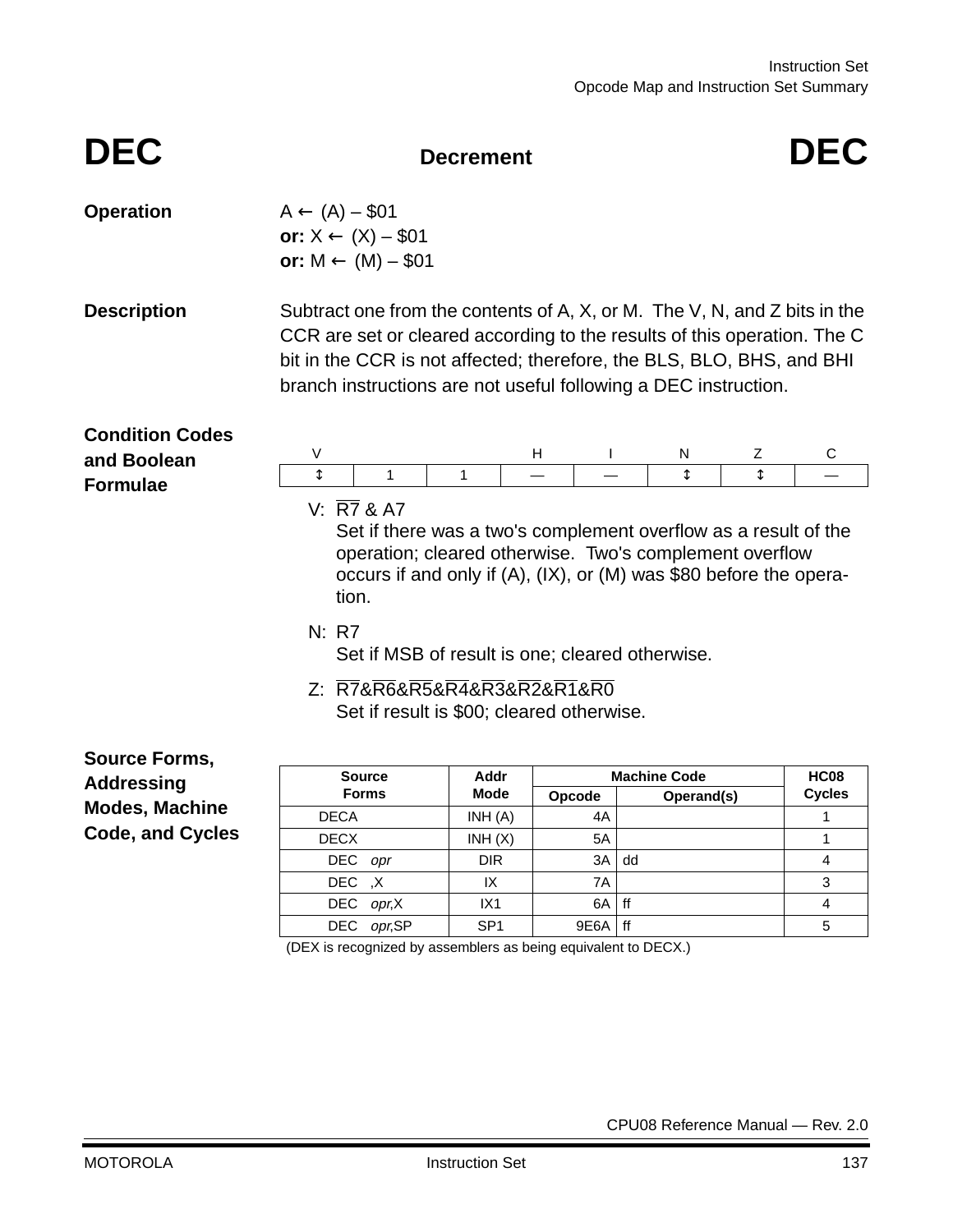| <b>DIV</b>                                               |                                                                                                                                                                                                                               | <b>Divide</b> |                          |                     |                     |                     |  |  |
|----------------------------------------------------------|-------------------------------------------------------------------------------------------------------------------------------------------------------------------------------------------------------------------------------|---------------|--------------------------|---------------------|---------------------|---------------------|--|--|
| <b>Operation</b>                                         | $A \leftarrow (H:A) \div (X)$                                                                                                                                                                                                 |               | $H \leftarrow$ Remainder |                     |                     |                     |  |  |
| <b>Description</b>                                       | Divides a 16-bit unsigned dividend contained in the concatenated<br>registers H and A by an 8-bit divisor contained in X. The quotient is<br>placed in A, and the remainder is placed in H. The divisor is left<br>unchanged. |               |                          |                     |                     |                     |  |  |
|                                                          | An overflow (quotient $>$ \$FF) or divide-by-zero sets the C bit and the<br>quotient and remainder are indeterminate.                                                                                                         |               |                          |                     |                     |                     |  |  |
| <b>Condition Codes</b><br>and Boolean<br><b>Formulae</b> | $\vee$<br>1<br>Z: R7&R6&R5&R4&R3&R2&R1&R0<br>Set if result (quotient) is \$00; cleared otherwise.<br>C: Set if a divide by zero was attempted or if an overflow occurred;<br>cleared otherwise.                               | 1             | H<br>L                   | N                   | Ζ<br>$\updownarrow$ | C<br>$\updownarrow$ |  |  |
| <b>Source Forms,</b>                                     | <b>Source</b>                                                                                                                                                                                                                 | Addr          |                          | <b>Machine Code</b> |                     | <b>HC08</b>         |  |  |
| <b>Addressing</b>                                        | <b>Forms</b>                                                                                                                                                                                                                  | <b>Mode</b>   | Opcode                   | Operand(s)          |                     | <b>Cycles</b>       |  |  |
| <b>Modes, Machine</b>                                    | <b>DIV</b>                                                                                                                                                                                                                    | <b>INH</b>    | 52                       |                     |                     | $\overline{7}$      |  |  |

**Code, and Cycles**

| ovu ve       | Auur | סטטט אווויזוש | ייטע       |       |
|--------------|------|---------------|------------|-------|
| <b>Forms</b> | Mode | Opcode        | Operand(s) | Cycle |
| DIV          | INH  | 52            |            |       |
|              |      |               |            |       |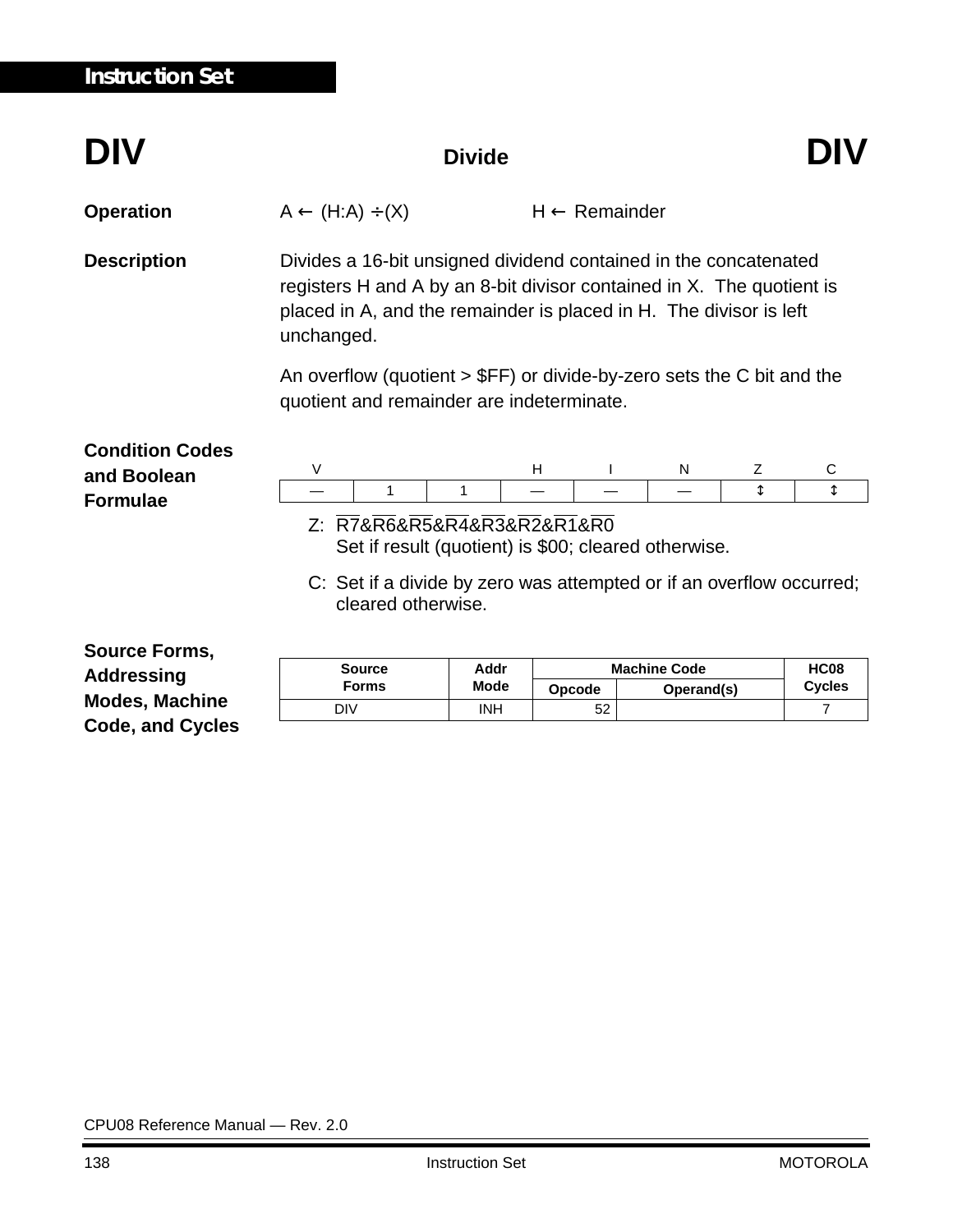# **EOR Exclusive-OR Memory with Accumulator EOR**

### **Operation**  $A \leftarrow (A \oplus M)$

**Description** Performs the logical exclusive-OR between the contents of A and the contents of M, and places the result in A. (Each bit of A after the operation will be the logical exclusive-OR of the corresponding bits of M and A before the operation.)

**Condition Codes and Boolean Formulae**

|  | 0   1   1   $-$   $-$   $\updownarrow$   $\updownarrow$ |  |  |
|--|---------------------------------------------------------|--|--|
|  |                                                         |  |  |

V: 0 Cleared.

N: R7

Set if MSB of result is one; cleared otherwise.

Z: R7&R6&R5&R4&R3&R2&R1&R0 Set if result is \$00; cleared otherwise.

**Source Forms, Addressing Modes, Machine Code, and Cycles**

| <b>Source</b>        | Addr            |                  | <b>Machine Code</b> |            |                |  |  |
|----------------------|-----------------|------------------|---------------------|------------|----------------|--|--|
| <b>Forms</b>         | <b>Mode</b>     | Opcode           |                     | Operand(s) | <b>Cycles</b>  |  |  |
| EOR<br>#opr          | <b>IMM</b>      | A8               | ji                  |            | 2              |  |  |
| <b>EOR</b><br>opr    | <b>DIR</b>      | B <sub>8</sub>   | dd                  |            | 3              |  |  |
| EOR.<br>opr          | <b>EXT</b>      | C8               | hh                  | Ш          | 4              |  |  |
| EOR ,X               | IX              | F8               |                     |            | $\overline{2}$ |  |  |
| EOR.<br>opr,X        | IX1             | E <sub>8</sub>   | ff                  |            | 3              |  |  |
| EOR.<br>opr,X        | IX2             | D <sub>8</sub>   | ee                  | ff         | 4              |  |  |
| EOR.<br>opr,SP       | SP <sub>1</sub> | 9EE8             | ff                  |            | 4              |  |  |
| <b>EOR</b><br>opr,SP | SP <sub>2</sub> | 9ED <sub>8</sub> | ee                  | ff         | 5              |  |  |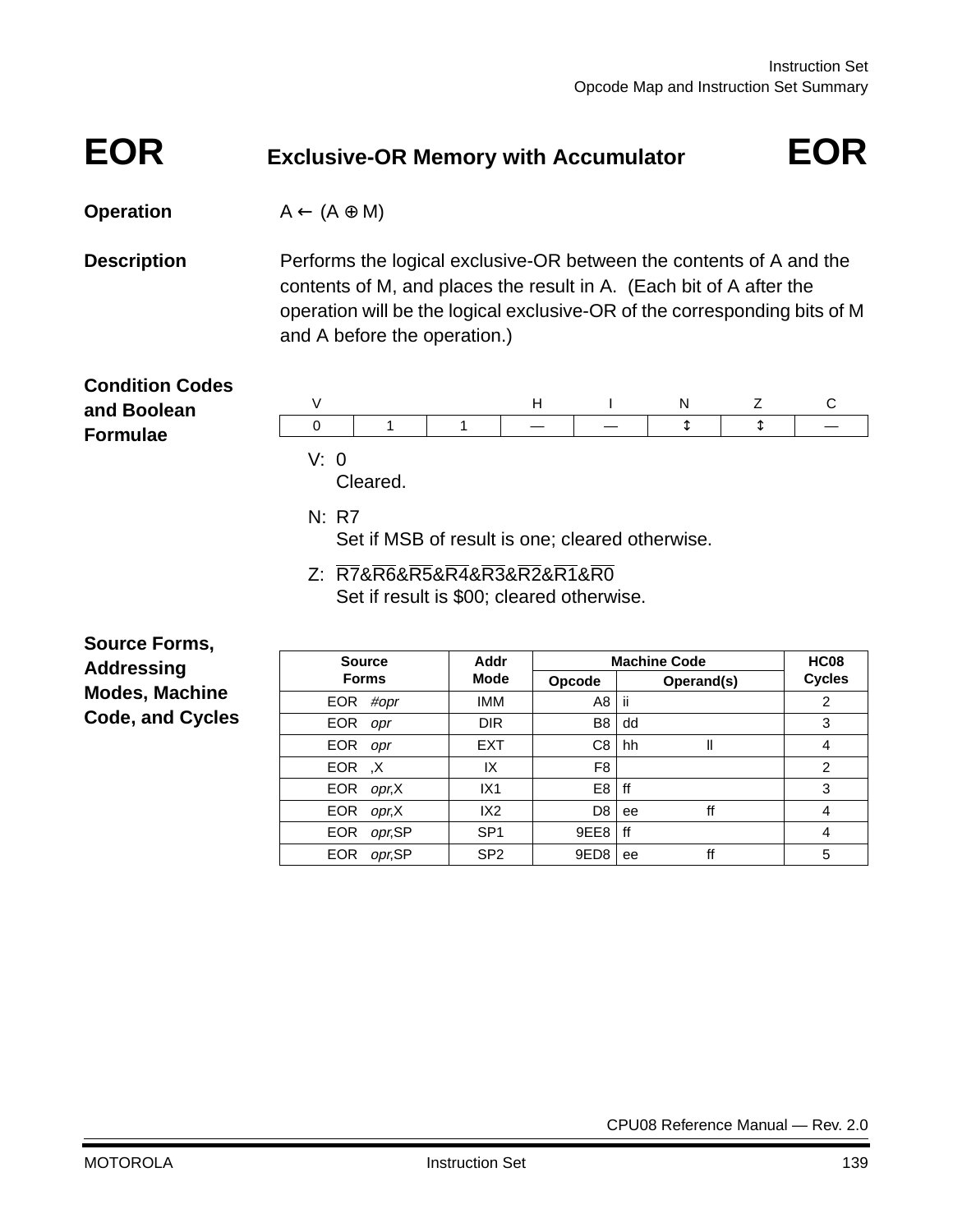| <b>INC</b>              | <b>INC</b><br><b>Increment</b>                                                                                                                                                                                                                                                                                                                                               |              |        |    |    |                         |                     |                |  |  |
|-------------------------|------------------------------------------------------------------------------------------------------------------------------------------------------------------------------------------------------------------------------------------------------------------------------------------------------------------------------------------------------------------------------|--------------|--------|----|----|-------------------------|---------------------|----------------|--|--|
| <b>Operation</b>        | $A \leftarrow (A) + $01$<br>or: $X \leftarrow (X) + $01$<br>or: $M \leftarrow (M) + $01$                                                                                                                                                                                                                                                                                     |              |        |    |    |                         |                     |                |  |  |
| <b>Description</b>      | Add one to the contents of A, X, or M. The V, N, and<br>Z bits in the CCR are set or cleared according to the results of this<br>operation. The C bit in the CCR is not affected; therefore, the BLS, BLO,<br>BHS, and BHI branch instructions are not useful following an INC<br>instruction.                                                                               |              |        |    |    |                         |                     |                |  |  |
| <b>Condition Codes</b>  |                                                                                                                                                                                                                                                                                                                                                                              |              |        |    |    |                         |                     |                |  |  |
| and Boolean             | V<br>$\updownarrow$<br>$\mathbf{1}$                                                                                                                                                                                                                                                                                                                                          | $\mathbf{1}$ | H,     | L  |    | N<br>$\hat{\mathbb{C}}$ | Ζ<br>$\updownarrow$ | С              |  |  |
|                         | $V: \overline{A7}$ &R7<br>Set if there was a two's complement overflow as a result of the<br>operation; cleared otherwise. Two's complement overflow<br>occurs if and only if $(A)$ , $(X)$ , or $(M)$ was \$7F before the operation.<br>N: R7<br>Set if MSB of result is one; cleared otherwise.<br>Z: R7&R6&R5&R4&R3&R2&R1&R0<br>Set if result is \$00; cleared otherwise. |              |        |    |    |                         |                     |                |  |  |
| <b>Source Forms,</b>    |                                                                                                                                                                                                                                                                                                                                                                              |              |        |    |    |                         |                     |                |  |  |
| <b>Addressing</b>       | <b>Machine Code</b><br><b>Source</b><br>Addr                                                                                                                                                                                                                                                                                                                                 |              |        |    |    |                         |                     | <b>HC08</b>    |  |  |
| <b>Modes, Machine</b>   | <b>Forms</b>                                                                                                                                                                                                                                                                                                                                                                 | <b>Mode</b>  | Opcode |    |    | Operand(s)              |                     | <b>Cycles</b>  |  |  |
| <b>Code, and Cycles</b> | <b>INCA</b>                                                                                                                                                                                                                                                                                                                                                                  | INH(A)       |        | 4C |    |                         |                     | 1              |  |  |
|                         | <b>INCX</b>                                                                                                                                                                                                                                                                                                                                                                  | INH(X)       |        | 5C |    |                         |                     | $\mathbf{1}$   |  |  |
|                         | INC opr                                                                                                                                                                                                                                                                                                                                                                      | <b>DIR</b>   |        | 3C | dd |                         |                     | $\overline{4}$ |  |  |
|                         | <b>INC</b><br>, x                                                                                                                                                                                                                                                                                                                                                            | IX           |        | 7C |    |                         |                     | 3              |  |  |
|                         | $INC$ opr, $X$                                                                                                                                                                                                                                                                                                                                                               | IX1          |        | 6C | ff |                         |                     | 4              |  |  |

(INX is recognized by assemblers as being equivalent to INCX.)

INC opr, SP SP1 9E6C ff 5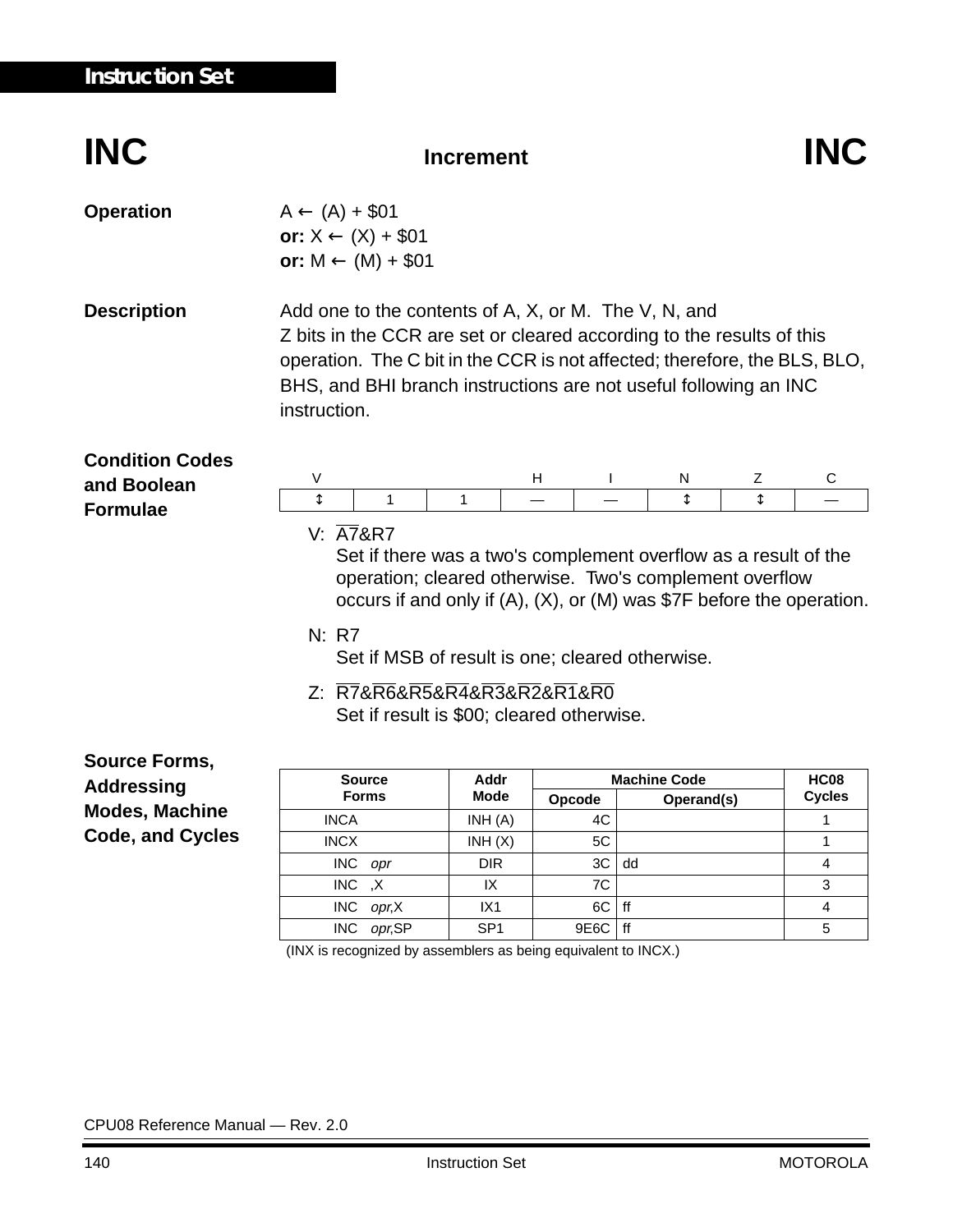| <b>JMP</b>                     | <b>JMP</b><br>Jump                                                                                                                                                            |  |  |   |  |   |   |   |  |
|--------------------------------|-------------------------------------------------------------------------------------------------------------------------------------------------------------------------------|--|--|---|--|---|---|---|--|
| <b>Operation</b>               | $PC \leftarrow$ Effective Address                                                                                                                                             |  |  |   |  |   |   |   |  |
| <b>Description</b>             | A jump occurs to the instruction stored at the effective address. The<br>effective address is obtained according to the rules for extended, direct,<br>or indexed addressing. |  |  |   |  |   |   |   |  |
| <b>Condition Codes</b>         | None affected.                                                                                                                                                                |  |  |   |  |   |   |   |  |
| and Boolean<br><b>Formulae</b> | ٧                                                                                                                                                                             |  |  | н |  | N | Z | C |  |
|                                |                                                                                                                                                                               |  |  |   |  |   |   |   |  |

| Source Forms,<br><b>Addressing</b> | <b>Source</b>            | Addr            | <b>Machine Code</b> | <b>HC08</b> |    |               |  |
|------------------------------------|--------------------------|-----------------|---------------------|-------------|----|---------------|--|
|                                    | <b>Forms</b>             | <b>Mode</b>     | Opcode              | Operand(s)  |    | <b>Cycles</b> |  |
| <b>Modes, Machine</b>              | <b>JMP</b><br>opr        | <b>DIR</b>      | BC                  | dd          |    |               |  |
| <b>Code, and Cycles</b>            | <b>JMP</b><br>opr        | <b>EXT</b>      | CC                  | hh          | Ш  | 3             |  |
|                                    | <b>JMP</b><br>$\cdot$ .X | IX              | FC.                 |             |    |               |  |
|                                    | <b>JMP</b><br>opr,X      | IX1             | $EC$   ff           |             |    | 3             |  |
|                                    | <b>JMP</b><br>opr,X      | IX <sub>2</sub> | DC                  | ee          | ff |               |  |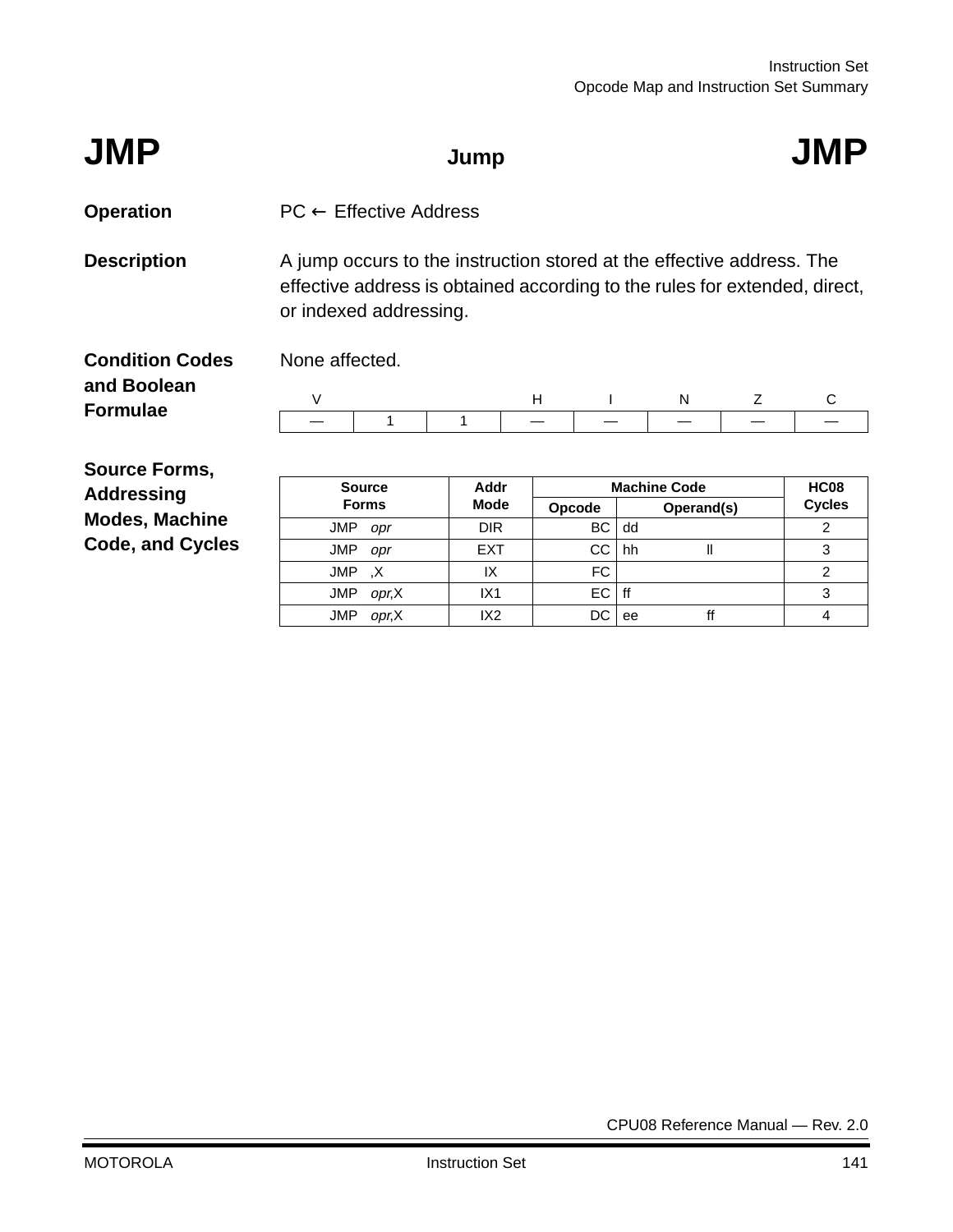| <b>JSR</b>                     | <b>JSR</b><br><b>Jump to Subroutine</b>                                                                                                                                                                                                                                                                                                                                                                                                                                                                                                           |                           |        |              |                     |   |                            |  |
|--------------------------------|---------------------------------------------------------------------------------------------------------------------------------------------------------------------------------------------------------------------------------------------------------------------------------------------------------------------------------------------------------------------------------------------------------------------------------------------------------------------------------------------------------------------------------------------------|---------------------------|--------|--------------|---------------------|---|----------------------------|--|
| <b>Operation</b>               | $PC \leftarrow (PC) + n$<br>$n = 1, 2$ , or 3 depending on address mode<br>$\downarrow$ (PCL); SP $\leftarrow$ (SP) – \$0001 Push low half of return address<br>$\downarrow$ (PCH); SP $\leftarrow$ (SP) – \$0001 Push high half of return address<br>$PC \leftarrow$ Effective Address<br>Load PC with start address of requested<br>subroutine                                                                                                                                                                                                  |                           |        |              |                     |   |                            |  |
| <b>Description</b>             | The program counter is incremented by $n$ so that it points to the opcode<br>of the next instruction that follows the JSR instruction ( $n = 1, 2,$ or 3<br>depending on the addressing mode). The PC is then pushed onto the<br>stack, eight bits at a time, least significant byte first. The stack pointer<br>points to the next empty location on the stack. A jump occurs to the<br>instruction stored at the effective address. The effective address is<br>obtained according to the rules for extended, direct, or indexed<br>addressing. |                           |        |              |                     |   |                            |  |
| <b>Condition Codes</b>         | None affected.                                                                                                                                                                                                                                                                                                                                                                                                                                                                                                                                    |                           |        |              |                     |   |                            |  |
| and Boolean<br><b>Formulae</b> | V                                                                                                                                                                                                                                                                                                                                                                                                                                                                                                                                                 |                           | H      | $\mathbf{I}$ | N                   | Ζ | C                          |  |
|                                | $\mathbf{1}$                                                                                                                                                                                                                                                                                                                                                                                                                                                                                                                                      | 1                         |        |              |                     |   |                            |  |
| <b>Source Forms,</b>           |                                                                                                                                                                                                                                                                                                                                                                                                                                                                                                                                                   |                           |        |              |                     |   |                            |  |
| <b>Addressing</b>              | <b>Source</b>                                                                                                                                                                                                                                                                                                                                                                                                                                                                                                                                     | Addr                      |        |              | <b>Machine Code</b> |   | <b>HC08</b>                |  |
| <b>Modes, Machine</b>          | <b>Forms</b><br>$IPD$ $OR$                                                                                                                                                                                                                                                                                                                                                                                                                                                                                                                        | <b>Mode</b><br><b>NID</b> | Opcode | DD.<br>aa l  | Operand(s)          |   | <b>Cycles</b><br>$\lambda$ |  |

| <b>Source Forms,</b><br><b>Addressing</b> | <b>Source</b> | Addr            | <b>Machine Code</b> | HC <sub>0</sub> |                |
|-------------------------------------------|---------------|-----------------|---------------------|-----------------|----------------|
|                                           | <b>Forms</b>  | <b>Mode</b>     | <b>Opcode</b>       | Operand(s)      | Cycl           |
| <b>Modes, Machine</b>                     | JSR opr       | <b>DIR</b>      | $BD$ dd             |                 | $\overline{4}$ |
| <b>Code, and Cycles</b>                   | JSR opr       | <b>EXT</b>      | CD I                | hh              | -5             |
|                                           | JSR ,X        | IX              | FD.                 |                 | $\overline{4}$ |
|                                           | JSR opr,X     | IX1             | ED ff               |                 | -5             |
|                                           | JSR<br>opr,X  | IX <sub>2</sub> | DD                  | ee              | 6              |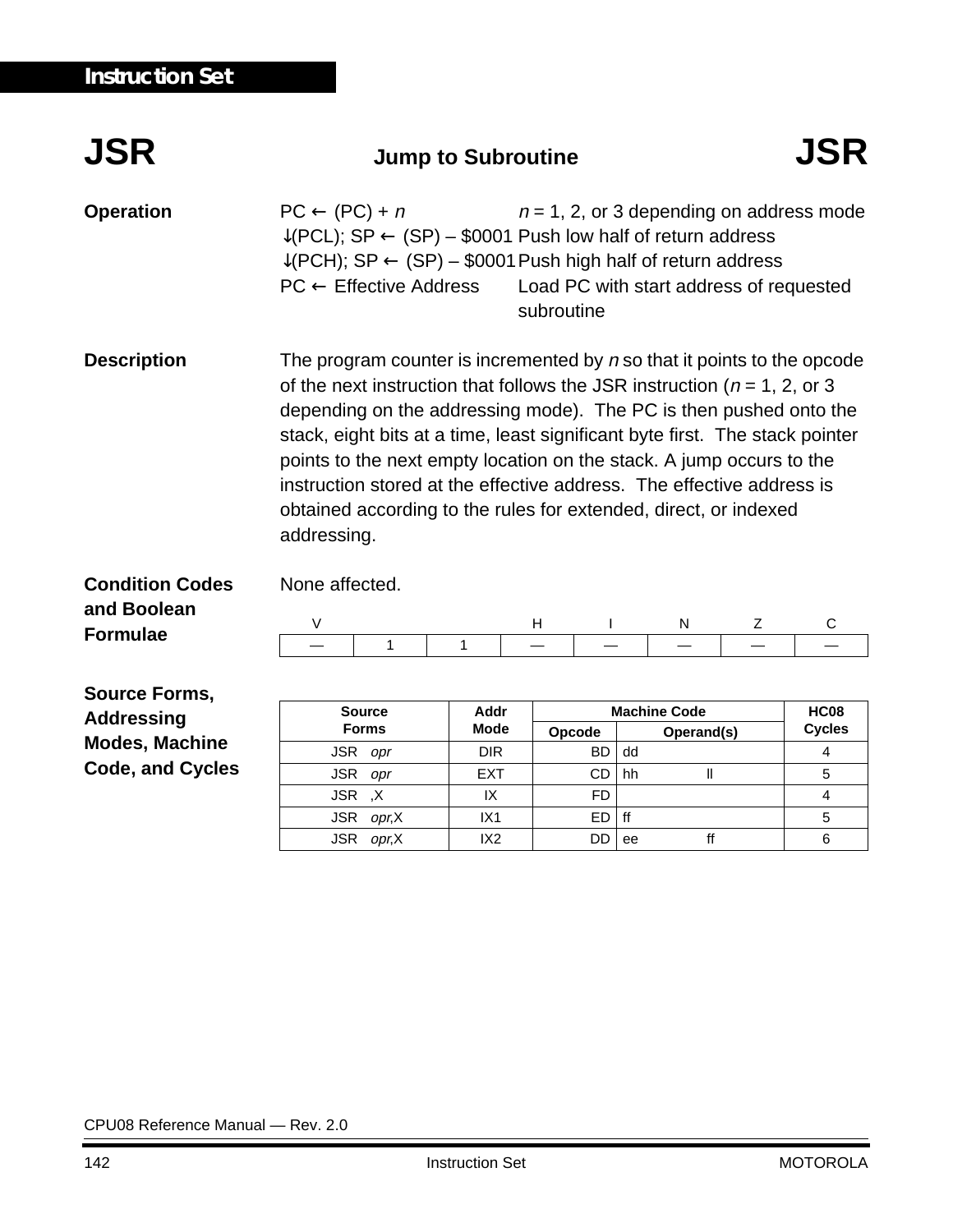# **LDA Load Accumulator from Memory LDA**



### **Operation**  $A \leftarrow (M)$

**Description** Loads the contents of the specified memory location into A. The condition codes are set or cleared according to the loaded data.

**Condition Codes and Boolean Formulae**

|      |          |  |  | $\ddot{\phantom{0}}$ |  |
|------|----------|--|--|----------------------|--|
| A 7. | Cleared. |  |  |                      |  |

N: R7

Set if MSB of result is one; cleared otherwise.

Z: R7&R6&R5&R4&R3&R2&R1&R0 Set if result is \$00; cleared otherwise.

| <b>Source Forms,</b>    |
|-------------------------|
| <b>Addressing</b>       |
| <b>Modes, Machine</b>   |
| <b>Code, and Cycles</b> |

| <b>Source</b> | Addr            | <b>Machine Code</b> |    |            | HC <sub>08</sub> |
|---------------|-----------------|---------------------|----|------------|------------------|
| <b>Forms</b>  | <b>Mode</b>     | Opcode              |    | Operand(s) | <b>Cycles</b>    |
| LDA #opr      | <b>IMM</b>      | A6                  | ۱i |            | 2                |
| LDA opr       | <b>DIR</b>      | <b>B6</b>           | dd |            | 3                |
| LDA opr       | <b>EXT</b>      | C6                  | hh |            | 4                |
| LDA, X        | IX              | F <sub>6</sub>      |    |            | 2                |
| LDA opr,X     | IX1             | E <sub>6</sub>      | ff |            | 3                |
| LDA opr,X     | IX2             | D6                  | ee | ff         | 4                |
| LDA opr,SP    | SP <sub>1</sub> | 9EE6                | ff |            | 4                |
| LDA opr,SP    | SP <sub>2</sub> | 9ED <sub>6</sub>    | ee | ff         | 5                |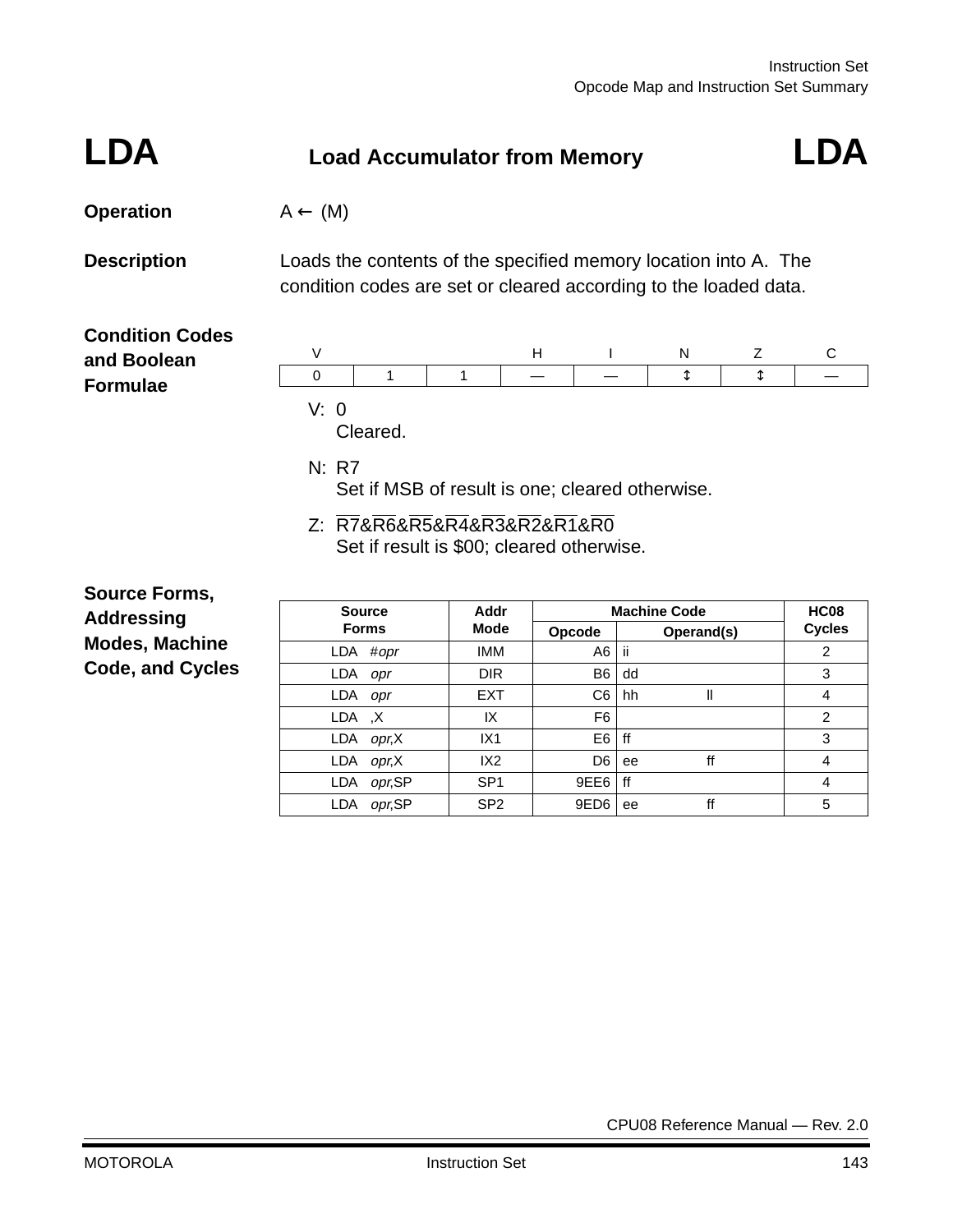| <b>LDHX</b>                                                        | <b>LDHX</b><br><b>Load Index Register from Memory</b>                                                                                                                                                           |                            |              |                                                |                     |                                   |  |  |
|--------------------------------------------------------------------|-----------------------------------------------------------------------------------------------------------------------------------------------------------------------------------------------------------------|----------------------------|--------------|------------------------------------------------|---------------------|-----------------------------------|--|--|
| <b>Operation</b>                                                   | $H:X \leftarrow (M:M + $0001)$                                                                                                                                                                                  |                            |              |                                                |                     |                                   |  |  |
| <b>Description</b>                                                 | Loads the contents of the specified memory location into the index<br>register (H:X). The condition codes are set according to the data.                                                                        |                            |              |                                                |                     |                                   |  |  |
| <b>Condition Codes</b><br>and Boolean<br><b>Formulae</b>           | V<br>0<br>1<br>V: 0<br>Cleared.<br>N: R15<br>Set if MSB of result is one; cleared otherwise.<br>Z: R15&R14&R13&R12&R11&R10&R9&R8<br>&R7&R6&R5&R4&R3&R2&R1&R0<br>Set if the result is \$0000; cleared otherwise. | 1                          | H.<br>I.     | N<br>$\updownarrow$                            | Ζ<br>$\updownarrow$ | C                                 |  |  |
| <b>Source Forms,</b><br><b>Addressing</b><br><b>Modes, Machine</b> | <b>Source</b><br><b>Forms</b><br>LDHX #opr                                                                                                                                                                      | Addr<br>Mode<br><b>IMM</b> | Opcode<br>45 | <b>Machine Code</b><br>Operand(s)<br>ii.<br>jj |                     | <b>HC08</b><br><b>Cycles</b><br>3 |  |  |
| <b>Code, and Cycles</b>                                            | LDHX opr                                                                                                                                                                                                        | <b>DIR</b>                 | 55           | dd                                             |                     | 4                                 |  |  |

LDHX *opr* DIR 55 dd 4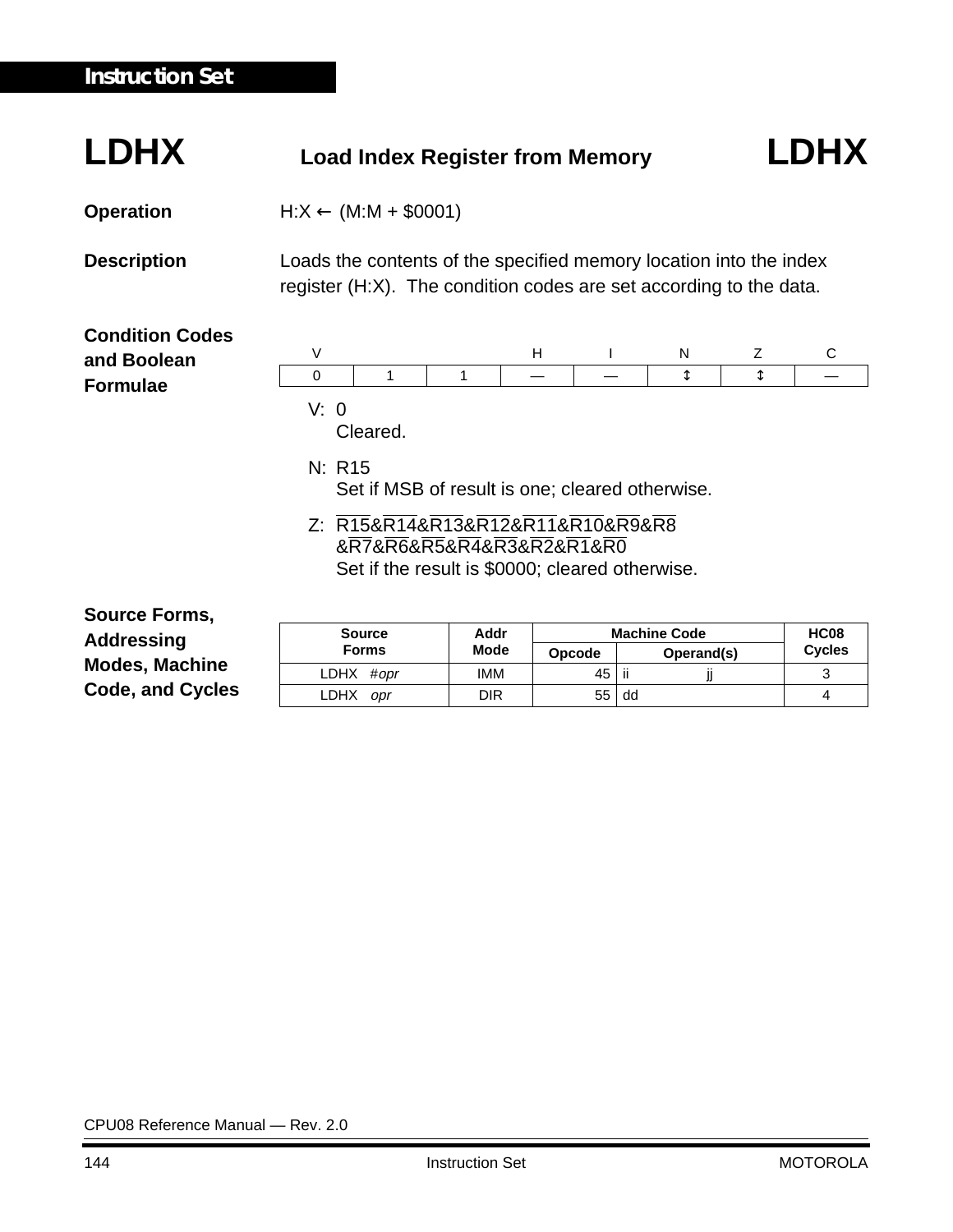## **LDX Load X (Index Register Low) from Memory LDX**

### **Operation**  $X \leftarrow (M)$

**Description** Loads the contents of the specified memory location into X. The N and Z condition codes are set or cleared according to the loaded data; V is cleared.

| <b>Condition Codes</b> |       |          |   |   |   |
|------------------------|-------|----------|---|---|---|
| and Boolean            |       |          | н | N | ◡ |
| Formulae               |       |          |   |   |   |
|                        | V: 0  | Cleared. |   |   |   |
|                        | N: R7 |          |   |   |   |

Set if MSB of result is one; cleared otherwise.

Z: R7&R6&R5&R4&R3&R2&R1&R0 Set if result is \$00; cleared otherwise.

|      | <b>Source</b>  | Addr            |             | <b>Machine Code</b> | HC <sub>08</sub> |
|------|----------------|-----------------|-------------|---------------------|------------------|
|      | <b>Forms</b>   | <b>Mode</b>     | Opcode      | Operand(s)          | <b>Cycles</b>    |
| ٦e   | LDX #opr       | <b>IMM</b>      | AE          | jj.                 | 2                |
| :les | LDX<br>opr     | <b>DIR</b>      | <b>BE</b>   | dd                  | 3                |
|      | LDX opr        | <b>EXT</b>      | <b>CE</b>   | hh<br>Ш             | 4                |
|      | LDX, X         | IX              | FE.         |                     | $\overline{2}$   |
|      | LDX opr,X      | IX1             | EE          | ff                  | 3                |
|      | LDX opr,X      | IX2             | <b>DE</b>   | ff<br>ee            | 4                |
|      | LDX opr,SP     | SP <sub>1</sub> | $9EEE$   ff |                     | 4                |
|      | opr,SP<br>LDX. | SP <sub>2</sub> | 9EDE        | ff<br>ee            | 5                |

**Source Forms, Addressing Modes, Machir Code, and Cyc**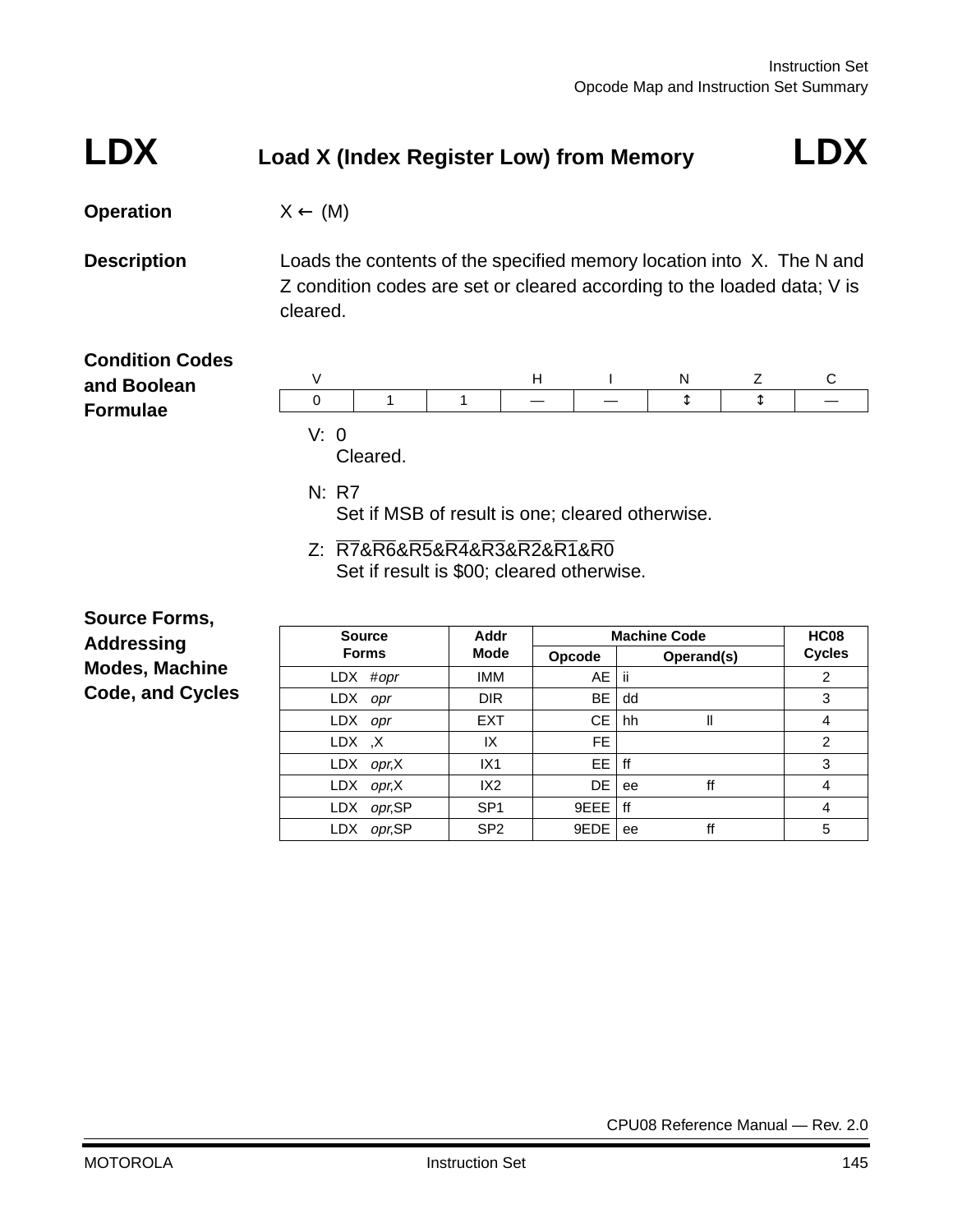## **LSL Logical Shift Left LSL (Same as ASL)**

| <b>Operation</b>               |                                                                                                                                                                                                                             |                                                        |                              |                                   |                |                              |
|--------------------------------|-----------------------------------------------------------------------------------------------------------------------------------------------------------------------------------------------------------------------------|--------------------------------------------------------|------------------------------|-----------------------------------|----------------|------------------------------|
|                                | $\leftarrow$<br>$\leftarrow$<br>C<br>b7<br>$\leftarrow$                                                                                                                                                                     | $\leftarrow$ $\leftarrow$<br>$\leftarrow$ $\leftarrow$ | $\leftarrow$<br>$\leftarrow$ | b0<br>0<br>$\leftarrow$           |                |                              |
| <b>Description</b>             | Shifts all bits of the A, X, or M one place to the left. Bit 0 is loaded with a<br>zero. The C bit in the CCR is loaded from the most significant bit of A, X,<br>or M.                                                     |                                                        |                              |                                   |                |                              |
| <b>Condition Codes</b>         | V                                                                                                                                                                                                                           |                                                        | H.<br>L                      | N                                 | Ζ              | C                            |
| and Boolean<br><b>Formulae</b> | $\updownarrow$<br>$\mathbf{1}$                                                                                                                                                                                              | $\mathbf{1}$                                           |                              | $\updownarrow$                    | $\updownarrow$ | $\updownarrow$               |
|                                | Set if the exclusive-OR of the resulting N and C flags is one;<br>cleared otherwise.<br>N: R7<br>Set if MSB of result is one; cleared otherwise.<br>Z: R7&R6&R5&R4&R3&R2&R1&R0<br>Set if result is \$00; cleared otherwise. |                                                        |                              |                                   |                |                              |
|                                | C: b7<br>Set if, before the shift, the MSB of A, X, or M was set; cleared<br>otherwise.                                                                                                                                     |                                                        |                              |                                   |                |                              |
| <b>Source Forms,</b>           |                                                                                                                                                                                                                             |                                                        |                              |                                   |                |                              |
| <b>Addressing</b>              | <b>Source</b><br><b>Forms</b>                                                                                                                                                                                               | <b>Addr</b><br><b>Mode</b>                             | Opcode                       | <b>Machine Code</b><br>Operand(s) |                | <b>HC08</b><br><b>Cycles</b> |
| <b>Modes, Machine</b>          | <b>LSLA</b>                                                                                                                                                                                                                 | INH(A)                                                 | 48                           |                                   |                | 1                            |
| <b>Code, and Cycles</b>        | <b>LSLX</b>                                                                                                                                                                                                                 | INH(X)                                                 | 58                           |                                   |                | 1                            |
|                                | LSL opr                                                                                                                                                                                                                     | <b>DIR</b>                                             | 38                           | dd                                |                | 4                            |
|                                | LSL, X                                                                                                                                                                                                                      | IX                                                     | 78                           |                                   |                | 3                            |

CPU08 Reference Manual — Rev. 2.0

LSL  $\mathsf{opt, X}$  IX1 68 ff 4 LSL opr,SP SP1 9E68 ff 5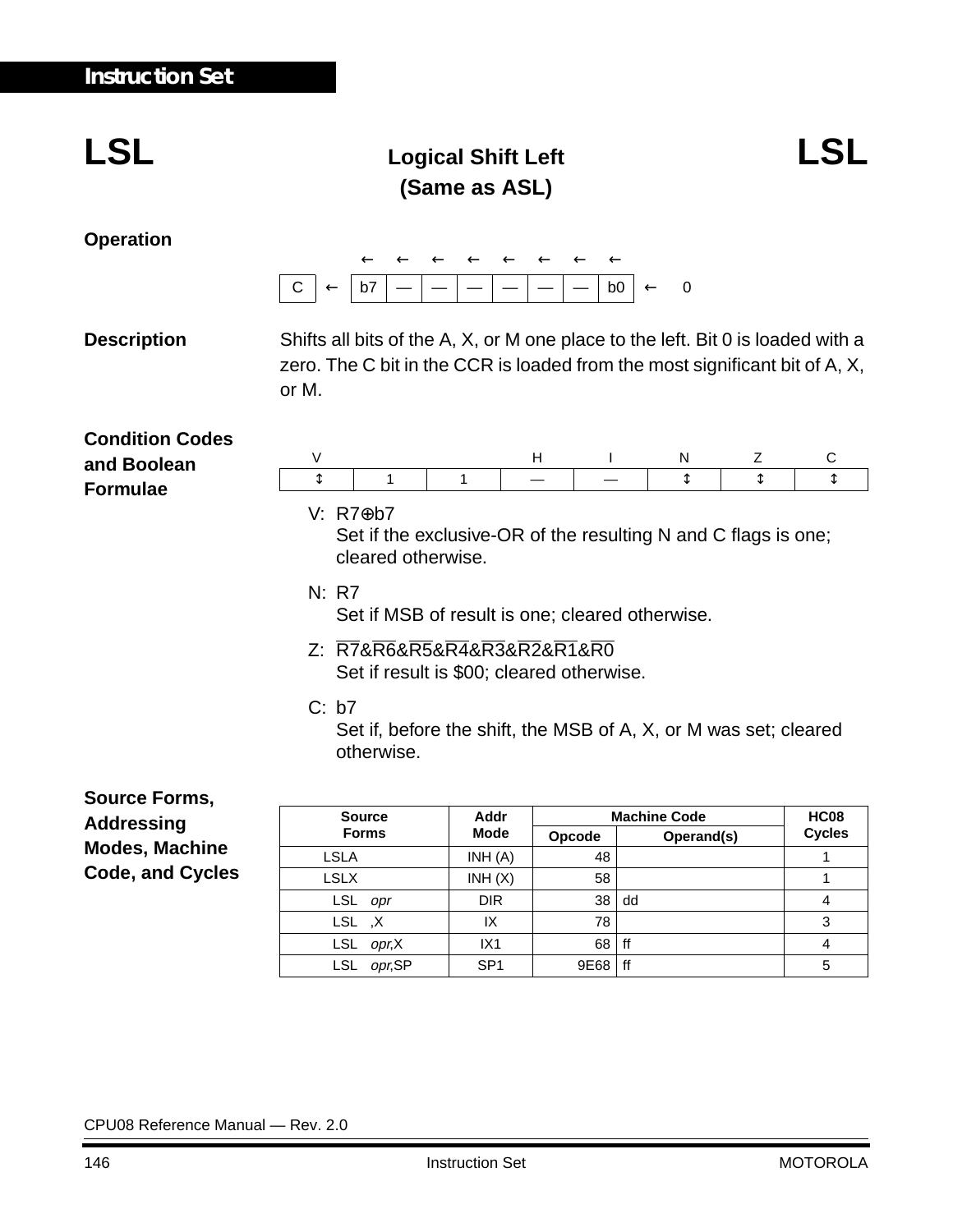# **LSR Logical Shift Right LSR**



### **Operation** →→→→→→→→  $0 \hspace{.1cm} | \hspace{.1cm} \rightarrow \hspace{.1cm} | \hspace{.1cm}$  b7  $| \hspace{.1cm} - \hspace{.1cm} | \hspace{.1cm} - \hspace{.1cm} | \hspace{.1cm} - \hspace{.1cm} | \hspace{.1cm} - \hspace{.1cm} | \hspace{.1cm} - \hspace{.1cm} | \hspace{.1cm}$  b0  $| \hspace{.1cm} \rightarrow \hspace{.1cm}$  C **Description** Shifts all bits of A, X, or M one place to the right. Bit 7 is loaded with a zero. Bit 0 is shifted into the C bit. **Condition Codes** V H I N Z C **and Boolean**  $\ddot{\downarrow}$  | 1 | 1 |  $-$  |  $-$  | 0 |  $\ddot{\downarrow}$  |  $\ddot{\downarrow}$ **Formulae** V: 0⊕b0 = b0 Set if the exclusive-OR of the resulting N and C flags is one; cleared otherwise.  $N: 0$ Cleared. Z: R7&R6&R5&R4&R3&R2&R1&R0 Set if result is \$00; cleared otherwise. C: b0 Set if, before the shift, the LSB of A, X, or M, was set; cleared otherwise. **Source Forms, Addr** т **Source** Machine Code **HC08 Addressing Forms Mode Opcode Operand(s) Cycles Modes, Machine**

**Code, and Cycles**

| <b>Source</b>  | Addr            | <b>Machine Code</b> | <b>H</b> CUQ |               |
|----------------|-----------------|---------------------|--------------|---------------|
| <b>Forms</b>   | <b>Mode</b>     | Opcode              | Operand(s)   | <b>Cycles</b> |
| LSRA           | INH(A)          | 44                  |              |               |
| <b>LSRX</b>    | INH(X)          | 54                  |              |               |
| LSR opr        | <b>DIR</b>      | 34                  | dd           | 4             |
| LSR ,X         | IX              | 74                  |              | 3             |
| LSR I<br>opr,X | IX <sub>1</sub> | 64                  | , ff         | 4             |
| opr,SP<br>LSR. | SP <sub>1</sub> | 9E64                | . ff         | 5             |
|                |                 |                     |              |               |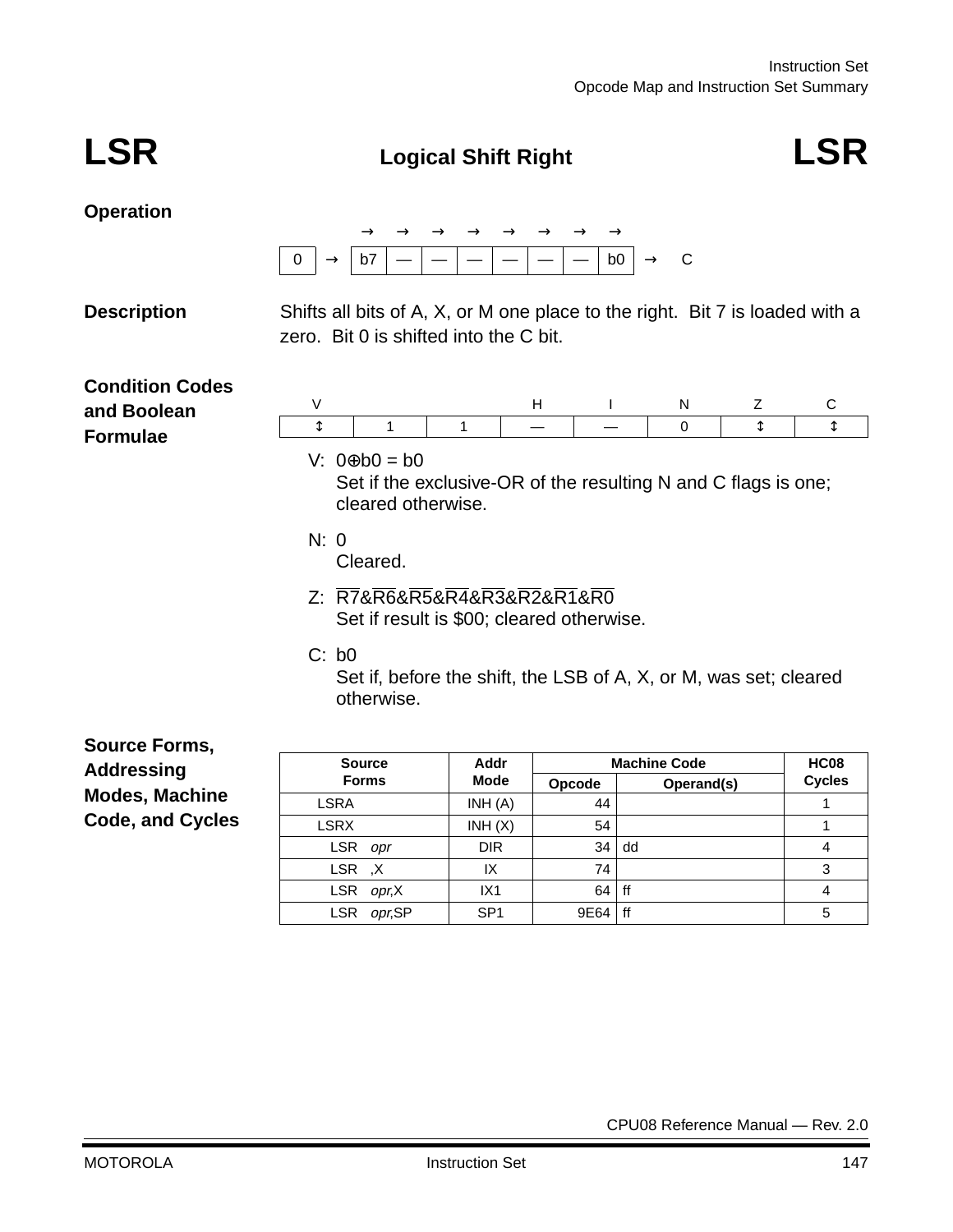| <b>MOV</b>                            |                                                                                                               | M(<br><b>Move</b>                                                                                                                                                                                     |                     |   |          |                   |                                   |   |                              |  |  |
|---------------------------------------|---------------------------------------------------------------------------------------------------------------|-------------------------------------------------------------------------------------------------------------------------------------------------------------------------------------------------------|---------------------|---|----------|-------------------|-----------------------------------|---|------------------------------|--|--|
| <b>Operation</b>                      |                                                                                                               | $(M)$ <sub>destination</sub> $\leftarrow$ (M) <sub>source</sub>                                                                                                                                       |                     |   |          |                   |                                   |   |                              |  |  |
| <b>Description</b>                    |                                                                                                               | Moves a byte of data from a source address to a destination address.<br>Data is examined as it is moved, and condition codes are set. Source<br>data is not changed. The accumulator is not affected. |                     |   |          |                   |                                   |   |                              |  |  |
|                                       |                                                                                                               | There are four addressing modes for the MOV instruction:                                                                                                                                              |                     |   |          |                   |                                   |   |                              |  |  |
|                                       | 1.                                                                                                            | MMDIR moves an immediate byte to a direct memory location.                                                                                                                                            |                     |   |          |                   |                                   |   |                              |  |  |
|                                       | 2.                                                                                                            | DD moves a direct location byte to another direct location.                                                                                                                                           |                     |   |          |                   |                                   |   |                              |  |  |
|                                       | 3.                                                                                                            | X+D moves a byte from a location addressed by H:X to a direct<br>location. H:X is incremented after the move.                                                                                         |                     |   |          |                   |                                   |   |                              |  |  |
|                                       | DIX+ moves a byte from a direct location to one addressed by H:X.<br>4.<br>H:X is incremented after the move. |                                                                                                                                                                                                       |                     |   |          |                   |                                   |   |                              |  |  |
| <b>Condition Codes</b><br>and Boolean | $\vee$                                                                                                        |                                                                                                                                                                                                       |                     | H | L        |                   | N                                 | Ζ | C                            |  |  |
| <b>Formulae</b>                       | 0<br>V: 0<br>N: R7                                                                                            | 1<br>Cleared.<br>Set if MSB of result is set; cleared otherwise.<br>Z: R7&R6&R5&R4&R3&R2&R1&R0<br>Set if result is \$00; cleared otherwise.                                                           | 1                   |   |          |                   | ↨                                 | ⇕ |                              |  |  |
| <b>Source Forms,</b>                  |                                                                                                               |                                                                                                                                                                                                       |                     |   |          |                   |                                   |   |                              |  |  |
| <b>Addressing</b>                     |                                                                                                               | <b>Source</b><br><b>Forms</b>                                                                                                                                                                         | Addr<br><b>Mode</b> |   | Opcode   |                   | <b>Machine Code</b><br>Operand(s) |   | <b>HC08</b><br><b>Cycles</b> |  |  |
| <b>Modes, Machine</b>                 | <b>MOV</b>                                                                                                    | #opr, opr                                                                                                                                                                                             | <b>IMD</b>          |   | 6E       | $\ddot{\text{I}}$ | dd                                |   | $\overline{\mathbf{4}}$      |  |  |
| <b>Code, and Cycles</b>               | <b>MOV</b>                                                                                                    | opr, opr                                                                                                                                                                                              | DD.                 |   | 4E       | dd                | dd                                |   | 5                            |  |  |
|                                       | <b>MOV</b><br><b>MOV</b>                                                                                      | X+, opr<br>opr, X+                                                                                                                                                                                    | IX+D<br>DIX+        |   | 7E<br>5E | dd<br>dd          |                                   |   | 4<br>4                       |  |  |
|                                       |                                                                                                               |                                                                                                                                                                                                       |                     |   |          |                   |                                   |   |                              |  |  |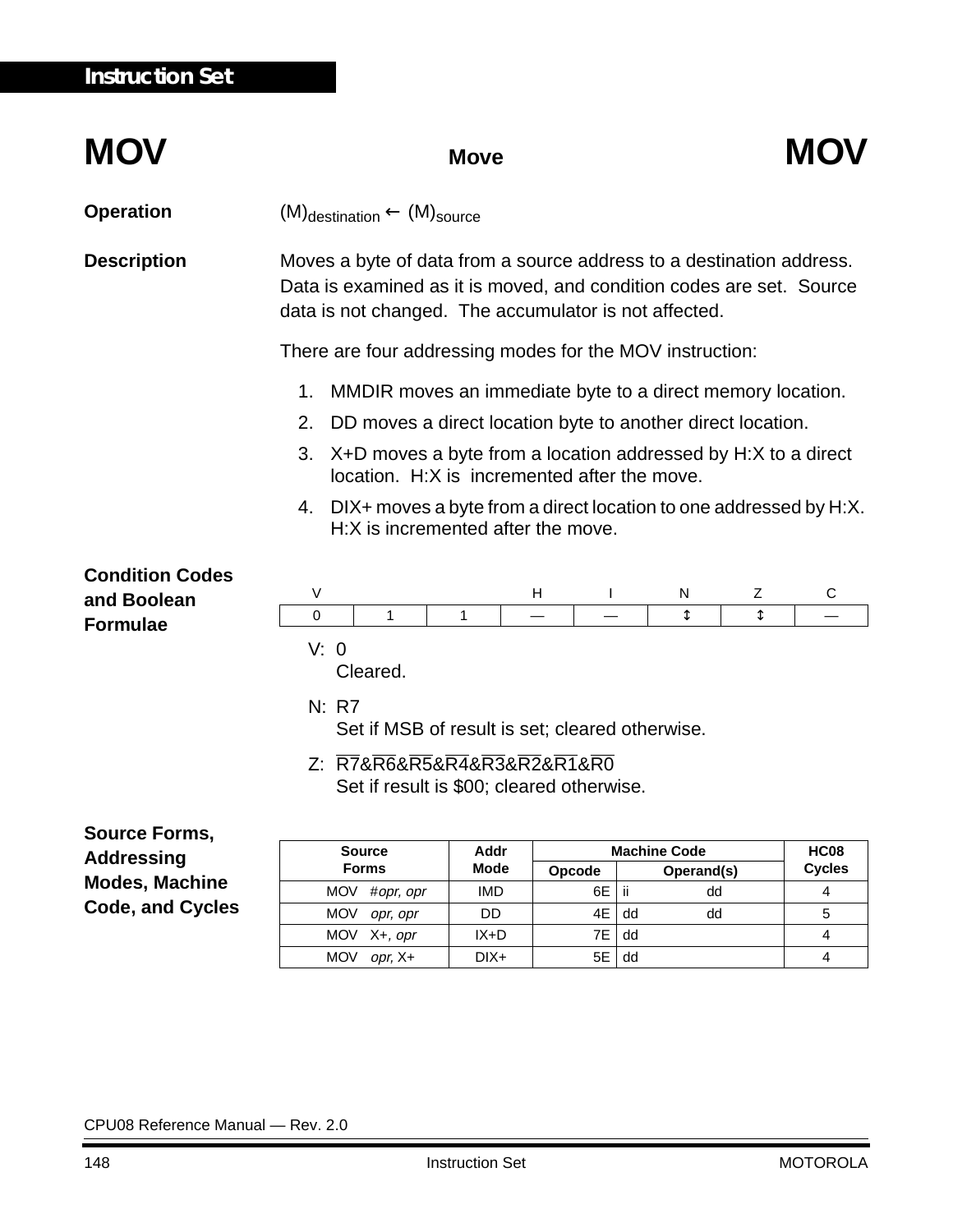## **MUL Unsigned Multiply MUL**

**Operation**  $X:A \leftarrow (X) \times (A)$ 

**Description** Multiplies the 8-bit value in X (index register low) by the 8-bit value in the accumulator to obtain a 16-bit unsigned result in the concatenated index register and accumulator. After the operation, X contains the upper 8 bits of the 16-bit result and A contains the lower 8 bits of the result.

| <b>Condition Codes</b><br>and Boolean | V            |                      | H<br>0 | N | Z | C<br>0 |
|---------------------------------------|--------------|----------------------|--------|---|---|--------|
| Formulae                              | H: 0<br>C: 0 | Cleared.<br>Cleared. |        |   |   |        |
| <b>Source Forms,</b>                  |              |                      |        |   |   |        |

| <b>UVULVY L VILLIU</b><br>Addressing | <b>Source</b> | Addr       | <b>Machine Code</b> | <b>HC08</b> |               |
|--------------------------------------|---------------|------------|---------------------|-------------|---------------|
|                                      | <b>Forms</b>  | Mode       | Opcode              | Operand(s)  | <b>Cycles</b> |
| <b>Modes, Machine</b>                | MUL           | <b>INH</b> | 42                  |             |               |
| <b>Code, and Cycles</b>              |               |            |                     |             |               |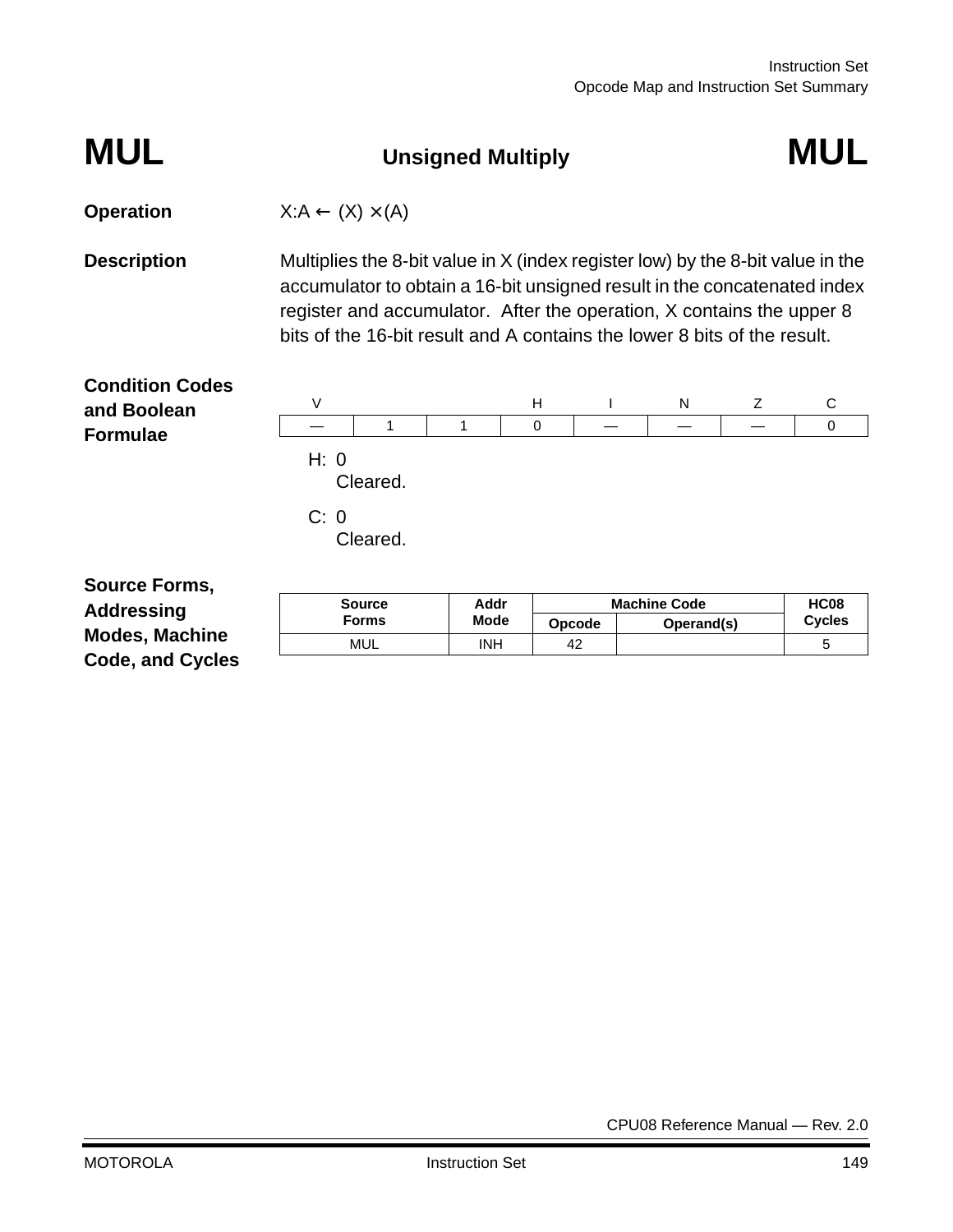| <b>NEG</b>              |                                                                                                                                                                                                                            | <b>Negate (Two's Complement)</b>                                                                              |              |    |              |                                                                                                                                                                                                        |                | <b>NEG</b>                        |  |  |
|-------------------------|----------------------------------------------------------------------------------------------------------------------------------------------------------------------------------------------------------------------------|---------------------------------------------------------------------------------------------------------------|--------------|----|--------------|--------------------------------------------------------------------------------------------------------------------------------------------------------------------------------------------------------|----------------|-----------------------------------|--|--|
| <b>Operation:</b>       |                                                                                                                                                                                                                            | $A \leftarrow -(A) = $00 - (A)$<br>or: $X \leftarrow -(X) = $00 - (X)$<br>or: $M \leftarrow -(M) = $00 - (M)$ |              |    |              |                                                                                                                                                                                                        |                |                                   |  |  |
| <b>Description</b>      | Replaces the contents of A, X, or M with its two's complement. Note that<br>the value \$80 is left unchanged.                                                                                                              |                                                                                                               |              |    |              |                                                                                                                                                                                                        |                |                                   |  |  |
| <b>Condition Codes</b>  |                                                                                                                                                                                                                            |                                                                                                               |              |    |              |                                                                                                                                                                                                        |                |                                   |  |  |
| and Boolean             | V                                                                                                                                                                                                                          |                                                                                                               |              | H. | $\mathbf{I}$ | N.                                                                                                                                                                                                     | Ζ              | С                                 |  |  |
| <b>Formulae</b>         | $\updownarrow$                                                                                                                                                                                                             | $\mathbf{1}$                                                                                                  | 1            |    |              | $\updownarrow$                                                                                                                                                                                         | $\updownarrow$ | $\updownarrow$                    |  |  |
|                         | Set if a two's complement overflow resulted from the operation;<br>cleared otherwise. Overflow will occur only if the operand is \$80<br>before the operation.<br>N: R7<br>Set if MSB of result is one; cleared otherwise. |                                                                                                               |              |    |              |                                                                                                                                                                                                        |                |                                   |  |  |
|                         |                                                                                                                                                                                                                            | Z: R7&R6&R5&R4&R3&R2&R1&R0<br>Set if result is \$00; cleared otherwise.                                       |              |    |              |                                                                                                                                                                                                        |                |                                   |  |  |
|                         |                                                                                                                                                                                                                            | C: R7 R6 R5 R4 R3 R2 R1 R0                                                                                    |              |    |              | Set if there is a borrow in the implied subtraction from zero;<br>cleared otherwise. The C bit will be set in all cases except when<br>the contents of A, X, or M was \$00 prior to the NEG operation. |                |                                   |  |  |
| <b>Source Forms,</b>    |                                                                                                                                                                                                                            |                                                                                                               |              |    |              |                                                                                                                                                                                                        |                |                                   |  |  |
| <b>Addressing</b>       |                                                                                                                                                                                                                            | <b>Source</b><br><b>Forms</b>                                                                                 | Addr<br>Mode |    |              | <b>Machine Code</b>                                                                                                                                                                                    |                | HC <sub>08</sub><br><b>Cycles</b> |  |  |
| <b>Modes, Machine</b>   | <b>NEGA</b>                                                                                                                                                                                                                |                                                                                                               | INH(A)       |    | Opcode<br>40 | Operand(s)                                                                                                                                                                                             |                | 1                                 |  |  |
| <b>Code, and Cycles</b> | NEGX                                                                                                                                                                                                                       |                                                                                                               | INH(X)       |    | 50           |                                                                                                                                                                                                        |                | 1                                 |  |  |
|                         |                                                                                                                                                                                                                            | NEG opr                                                                                                       | <b>DIR</b>   |    | 30           | dd                                                                                                                                                                                                     |                | 4                                 |  |  |
|                         |                                                                                                                                                                                                                            | NEG ,X                                                                                                        | IX           |    | 70           |                                                                                                                                                                                                        |                | $\mathfrak{S}$                    |  |  |

CPU08 Reference Manual — Rev. 2.0

 $NEG$  opr,  $X$   $IX1$  60 ff 4 NEG opr, SP SP1 9E60 ff 5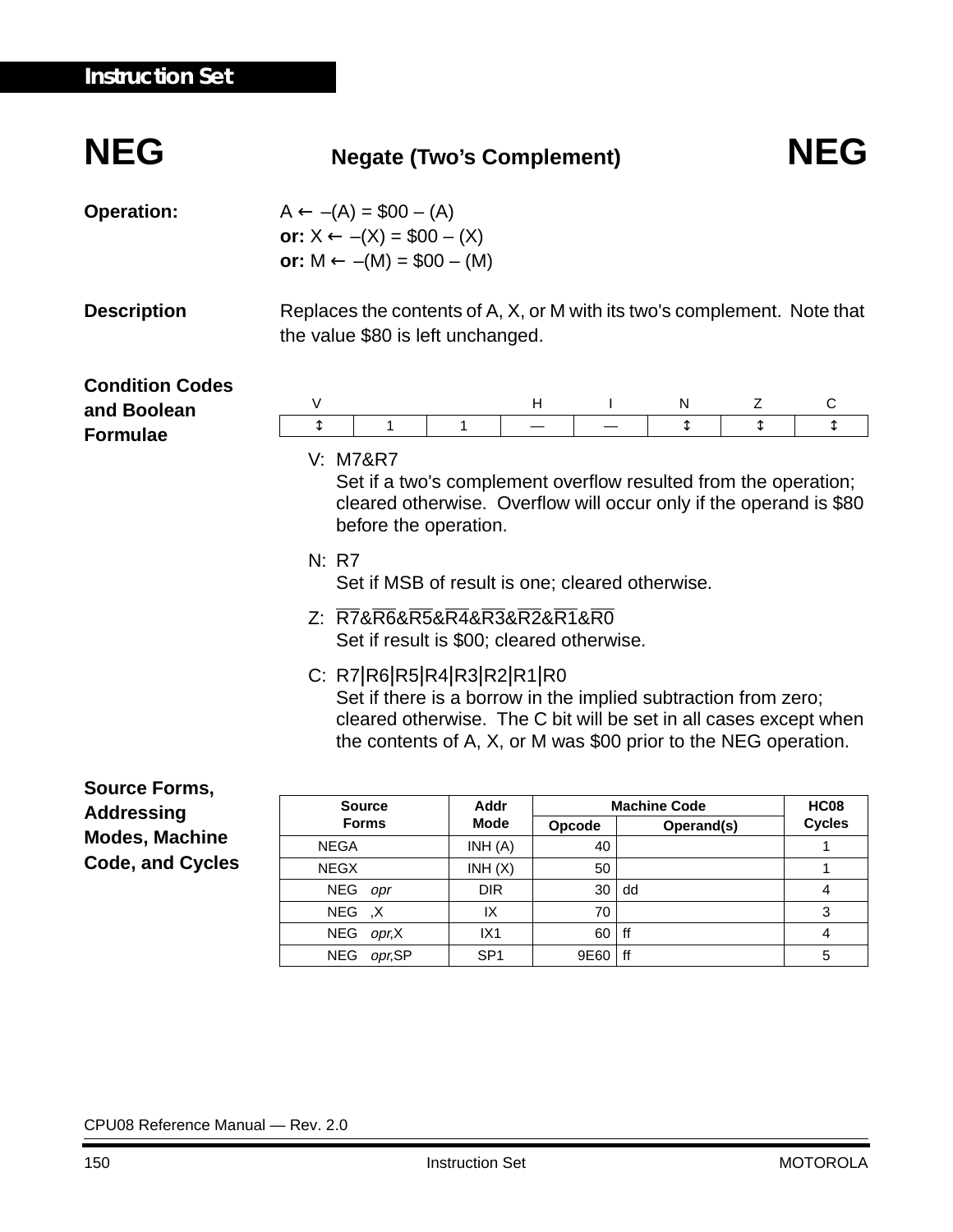| <b>NOP</b>             |                |                                                                                                                                                                                                                    | <b>No Operation</b> |               |                     |   | <b>NOP</b>                   |
|------------------------|----------------|--------------------------------------------------------------------------------------------------------------------------------------------------------------------------------------------------------------------|---------------------|---------------|---------------------|---|------------------------------|
| <b>Operation</b>       | None           |                                                                                                                                                                                                                    |                     |               |                     |   |                              |
| <b>Description</b>     | instruction.   | This is a single byte instruction that does nothing except to consume one<br>CPU clock cycle while the program counter is advanced to the next<br>instruction. No register or memory contents are affected by this |                     |               |                     |   |                              |
| <b>Condition Codes</b> | None affected. |                                                                                                                                                                                                                    |                     |               |                     |   |                              |
| and Boolean            | V              |                                                                                                                                                                                                                    |                     | н             | N                   | Z | C                            |
| <b>Formulae</b>        |                |                                                                                                                                                                                                                    | 1                   |               |                     |   |                              |
| <b>Source Forms,</b>   |                |                                                                                                                                                                                                                    |                     |               |                     |   |                              |
| Addressing             |                | <b>Source</b><br><b>Forms</b>                                                                                                                                                                                      | Addr<br>Mode        |               | <b>Machine Code</b> |   | <b>HC08</b><br><b>Cycles</b> |
| <b>Modes, Machine</b>  |                | <b>NOP</b>                                                                                                                                                                                                         | INH                 | Opcode<br>9D. | Operand(s)          |   | 1                            |

NOP | INH | 9D | | | | | | |

**Code, and Cycles**

Ξ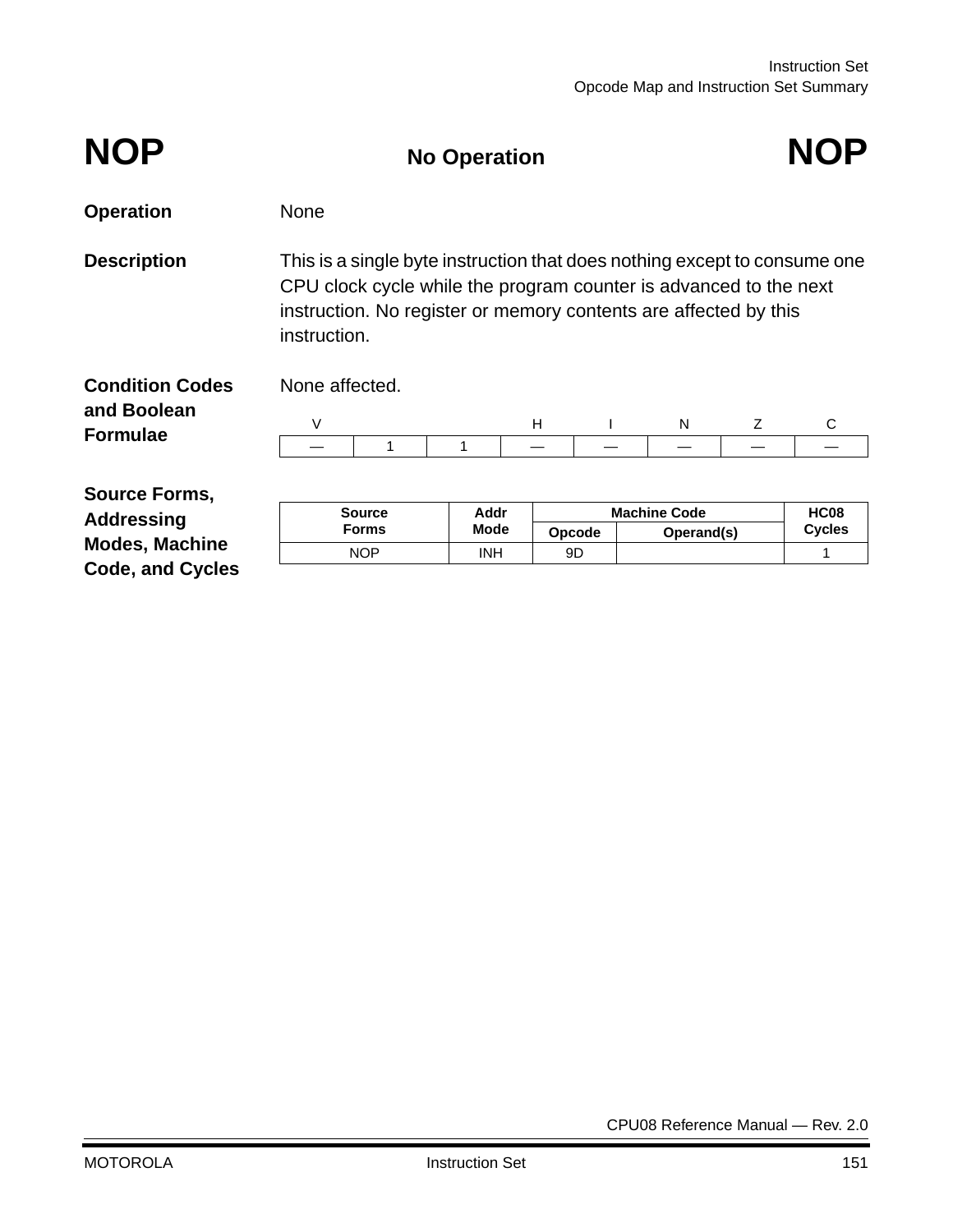**Code, and Cycles**

| <b>NSA</b>                                   |                | <b>Nibble Swap Accumulator</b> |   |              |    |              |                                                                                                                                              |   | NSA                          |
|----------------------------------------------|----------------|--------------------------------|---|--------------|----|--------------|----------------------------------------------------------------------------------------------------------------------------------------------|---|------------------------------|
| <b>Operation</b>                             |                | $A \leftarrow (A[3:0]:A[7:4])$ |   |              |    |              |                                                                                                                                              |   |                              |
| <b>Description</b><br><b>Condition Codes</b> | None affected. | decimal operands.              |   |              |    |              | Swaps upper and lower nibbles (4 bits) of the accumulator. The NSA<br>instruction is used for more efficient storage and use of binary-coded |   |                              |
| and Boolean                                  | V              |                                |   |              | H. |              | N                                                                                                                                            | Z | C                            |
| <b>Formulae</b>                              |                | 1                              | 1 |              |    |              |                                                                                                                                              |   |                              |
| <b>Source Forms,</b>                         |                |                                |   |              |    |              |                                                                                                                                              |   |                              |
| <b>Addressing</b>                            |                | <b>Source</b><br><b>Forms</b>  |   | Addr<br>Mode |    |              | <b>Machine Code</b>                                                                                                                          |   | <b>HC08</b><br><b>Cycles</b> |
| <b>Modes, Machine</b>                        | NQA            |                                |   | <b>INIH</b>  |    | Opcode<br>62 | Operand(s)                                                                                                                                   |   | ર                            |

NSA | INH | 62 | 3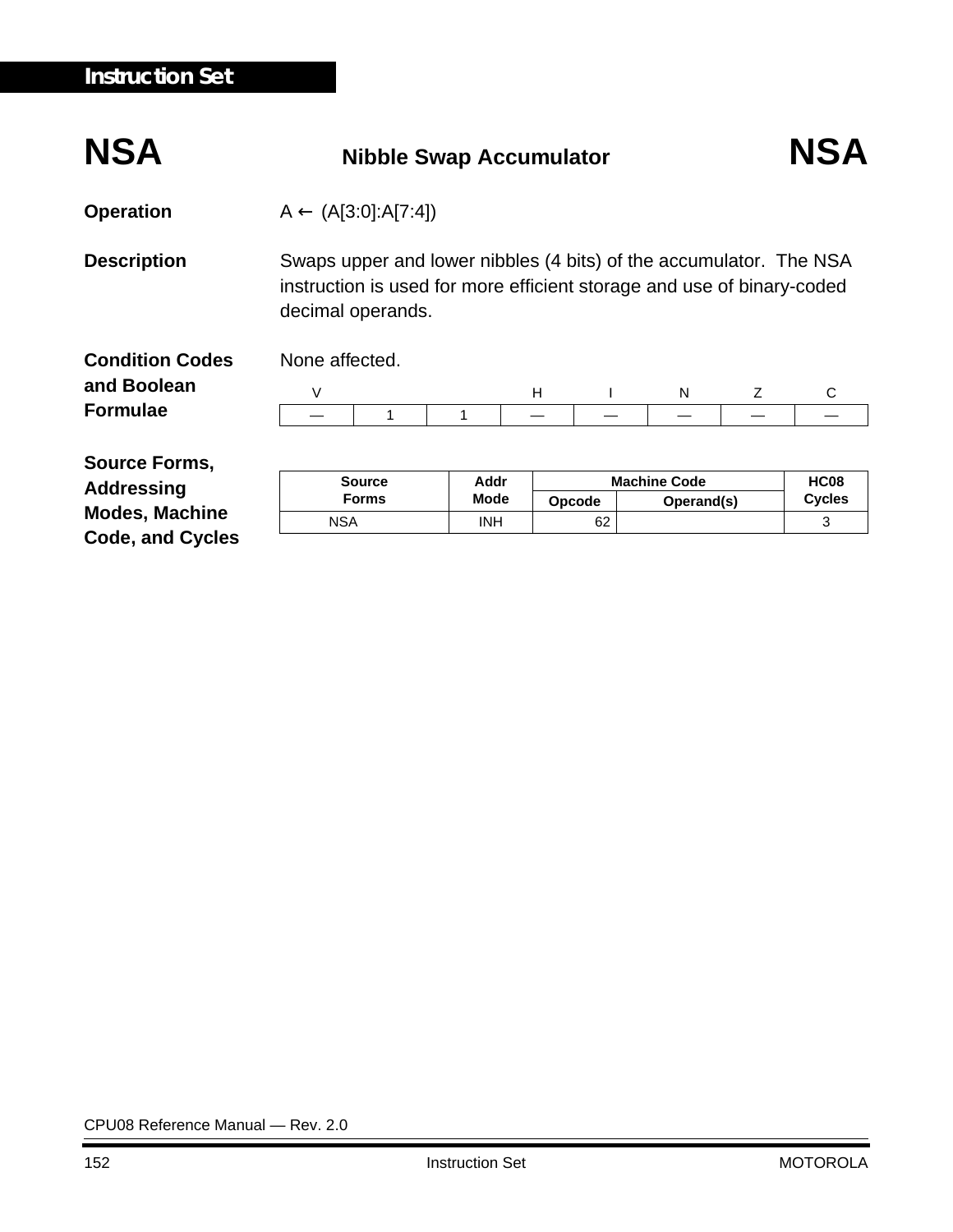## **ORA Inclusive-OR Accumulator and Memory ORA**

### **Operation**  $A \leftarrow (A) | (M)$

**Description** Performs the logical inclusive-OR between the contents of A and the contents of M and places the result in A. Each bit of A after the operation will be the logical inclusive-OR of the corresponding bits of M and A before the operation.

**Condition Codes and Boolean Formulae**

|  |  | the contract of the contract of | $\mathbb{Z}$ and $\mathbb{Z}$ and $\mathbb{Z}$ and $\mathbb{Z}$ and $\mathbb{Z}$ and $\mathbb{Z}$ and $\mathbb{Z}$ and $\mathbb{Z}$ and $\mathbb{Z}$ and $\mathbb{Z}$ and $\mathbb{Z}$ and $\mathbb{Z}$ and $\mathbb{Z}$ and $\mathbb{Z}$ and $\mathbb{Z}$ and $\mathbb{Z}$ and $\mathbb{Z}$ and |  |
|--|--|---------------------------------|--------------------------------------------------------------------------------------------------------------------------------------------------------------------------------------------------------------------------------------------------------------------------------------------------|--|
|  |  |                                 |                                                                                                                                                                                                                                                                                                  |  |
|  |  |                                 |                                                                                                                                                                                                                                                                                                  |  |

V: 0 Cleared.

N: R7

Set if MSB of result is one; cleared otherwise.

Z: R7&R6&R5&R4&R3&R2&R1&R0 Set if result is \$00; cleared otherwise.

**Source Forms, Addressing Modes, Machine Code, and Cycles**

| <b>Source</b> | Addr            |           | <b>Machine Code</b> | <b>HC08</b>   |
|---------------|-----------------|-----------|---------------------|---------------|
| <b>Forms</b>  | Mode            | Opcode    | Operand(s)          | <b>Cycles</b> |
| ORA #opr      | <b>IMM</b>      | AA.       | ji                  | 2             |
| ORA opr       | <b>DIR</b>      | BA        | dd                  | 3             |
| ORA opr       | <b>EXT</b>      | CA.       | hh<br>Ш             | 4             |
| ORA .X        | IX              | <b>FA</b> |                     | 2             |
| ORA opr,X     | IX1             | EA        | ff                  | 3             |
| ORA opr,X     | IX2             | DA        | ff<br>ee            | 4             |
| ORA opr,SP    | SP <sub>1</sub> | 9EEA      | ff                  | 4             |
| ORA<br>opr,SP | SP <sub>2</sub> | 9EDA      | ff<br>ee            | 5             |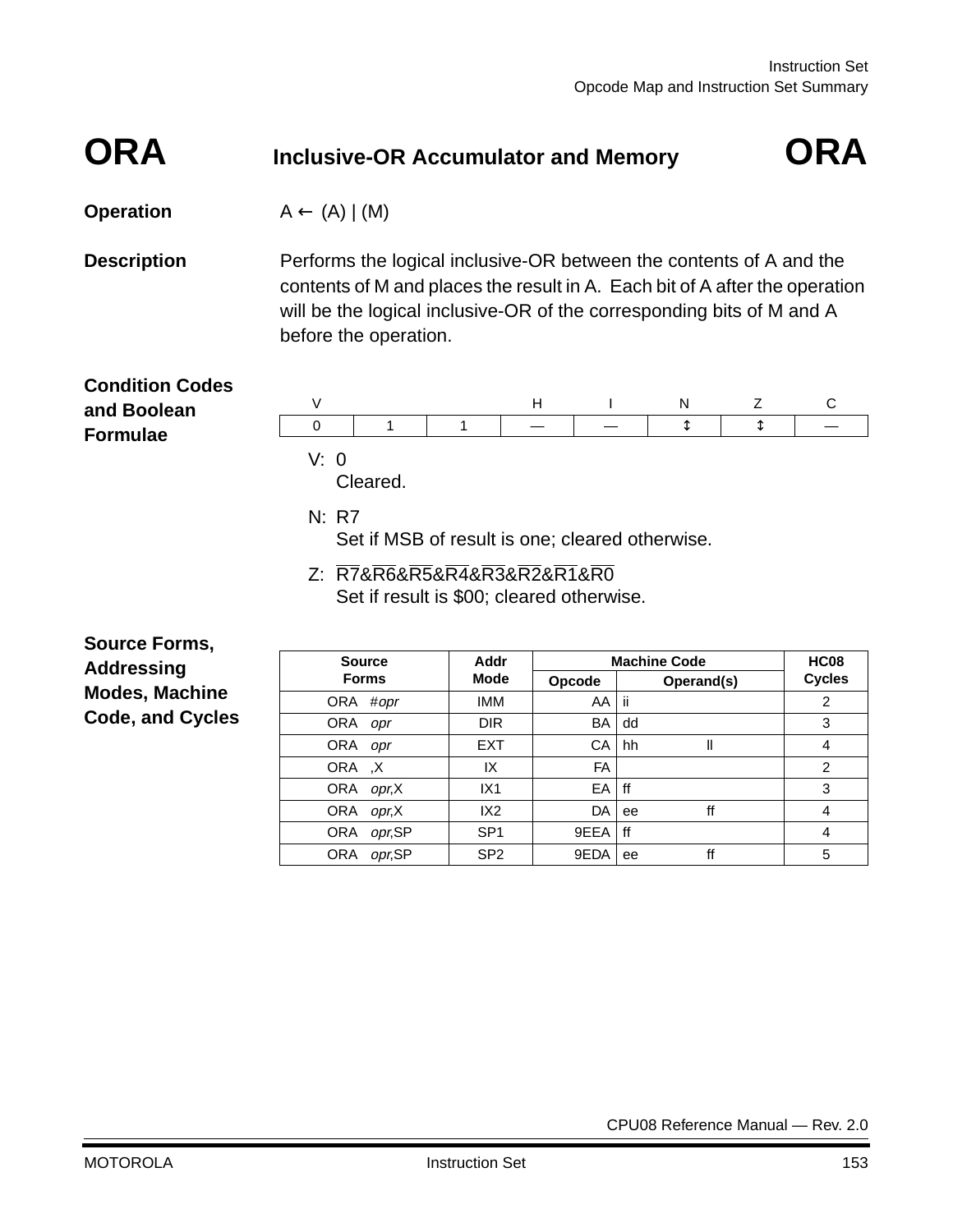**Code, and Cycles**

| <b>PSHA</b>                        |                | <b>Push Accumulator onto Stack</b>              |                    |   |              |                                                                                                                                                                                                                       |   | <b>PSHA</b>                    |
|------------------------------------|----------------|-------------------------------------------------|--------------------|---|--------------|-----------------------------------------------------------------------------------------------------------------------------------------------------------------------------------------------------------------------|---|--------------------------------|
| <b>Operation</b>                   |                | $\downarrow$ (A), SP $\leftarrow$ (SP) – \$0001 |                    |   |              |                                                                                                                                                                                                                       |   |                                |
| <b>Description</b>                 | unchanged.     |                                                 |                    |   |              | The contents of A are pushed onto the stack at the address contained in<br>the stack pointer. The stack pointer is then decremented to point to the<br>next available location in the stack. The contents of A remain |   |                                |
| <b>Condition Codes</b>             | None affected. |                                                 |                    |   |              |                                                                                                                                                                                                                       |   |                                |
| and Boolean<br><b>Formulae</b>     | V              |                                                 |                    | H | $\mathbf{I}$ | N                                                                                                                                                                                                                     | Z | C                              |
|                                    |                |                                                 | 1                  |   |              |                                                                                                                                                                                                                       |   |                                |
| <b>Source Forms,</b><br>Addressing |                | <b>Source</b>                                   | Addr               |   |              | <b>Machine Code</b>                                                                                                                                                                                                   |   | HC <sub>08</sub>               |
| <b>Modes, Machine</b>              | <b>PSHA</b>    | <b>Forms</b>                                    | Mode<br><b>INH</b> |   | Opcode<br>87 | Operand(s)                                                                                                                                                                                                            |   | <b>Cycles</b><br>$\mathcal{P}$ |

PSHA INH 87 2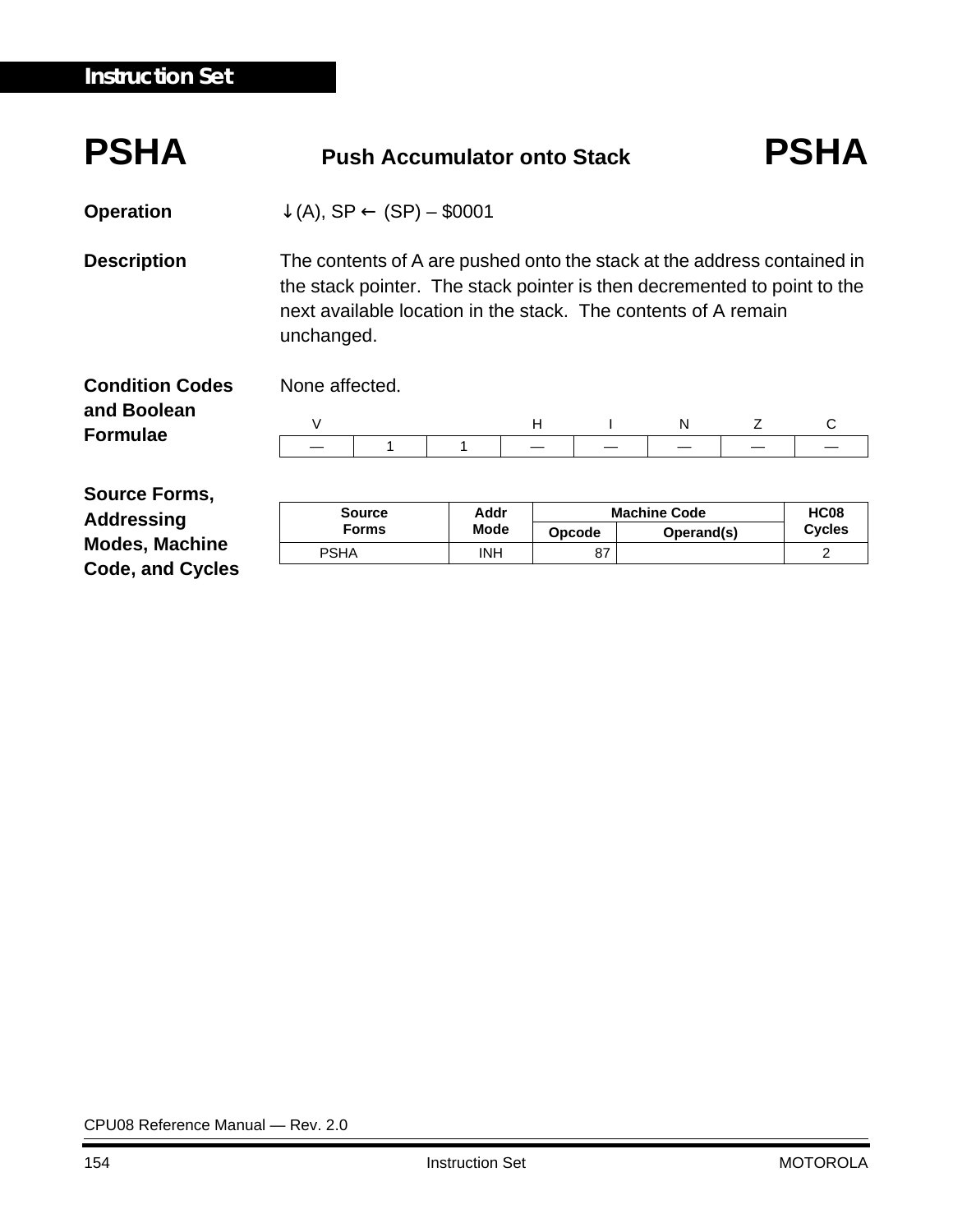## **PSHH Push H (Index Register High) onto Stack PSHH**

**Operation**  $\downarrow$  (H), SP  $\leftarrow$  (SP) – \$0001

**Description** The contents of H are pushed onto the stack at the address contained in the stack pointer. The stack pointer is then decremented to point to the next available location in the stack. The contents of H remain unchanged.

**Condition Codes and Boolean Formulae**

None affected.

| $\sim$ $\sim$ |  | $\frac{1}{2}$ $\frac{1}{2}$ $\frac{1}{2}$ $\frac{1}{2}$ $\frac{1}{2}$ |  |  |
|---------------|--|-----------------------------------------------------------------------|--|--|

**Source Forms, Addressing Modes, Machine Code, and Cycles**

| <b>Source</b> | Addr       | <b>Machine Code</b> | <b>HC08</b> |               |
|---------------|------------|---------------------|-------------|---------------|
| <b>Forms</b>  | Mode       | Opcode              | Operand(s)  | <b>Cycles</b> |
| <b>PSHH</b>   | <b>INH</b> | 8B                  |             |               |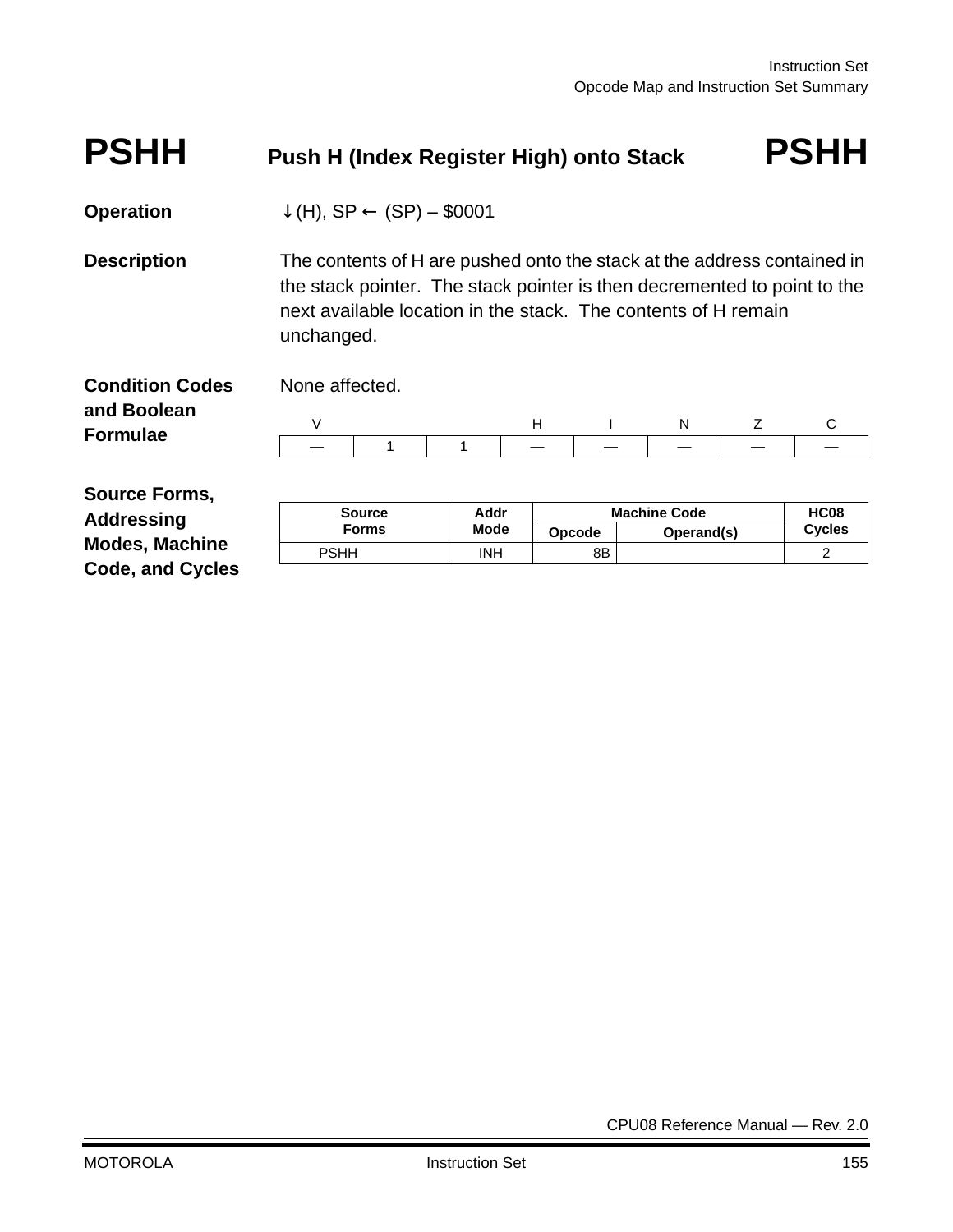**Modes, Machine Code, and Cycles**

| <b>PSHX</b>                                                                                                                                                                                                                                  | <b>Push X (Index Register Low) onto Stack</b> |                                                 |              |  |   |        |                                   |   | <b>PSHX</b>                  |
|----------------------------------------------------------------------------------------------------------------------------------------------------------------------------------------------------------------------------------------------|-----------------------------------------------|-------------------------------------------------|--------------|--|---|--------|-----------------------------------|---|------------------------------|
| <b>Operation</b>                                                                                                                                                                                                                             |                                               | $\downarrow$ (X), SP $\leftarrow$ (SP) – \$0001 |              |  |   |        |                                   |   |                              |
| <b>Description</b><br>The contents of X are pushed onto the stack at the address contained in<br>the stack pointer (SP). SP is then decremented to point to the next<br>available location in the stack. The contents of X remain unchanged. |                                               |                                                 |              |  |   |        |                                   |   |                              |
| <b>Condition Codes</b><br>and Boolean                                                                                                                                                                                                        | None affected.                                |                                                 |              |  |   |        |                                   |   |                              |
| <b>Formulae</b>                                                                                                                                                                                                                              | V                                             |                                                 |              |  | H |        | N                                 | Z | C                            |
|                                                                                                                                                                                                                                              |                                               | 1                                               | 1            |  |   |        |                                   |   |                              |
| <b>Source Forms,</b><br><b>Addressing</b><br>Madaa Maakina                                                                                                                                                                                   |                                               | <b>Source</b><br><b>Forms</b>                   | Addr<br>Mode |  |   | Opcode | <b>Machine Code</b><br>Operand(s) |   | <b>HC08</b><br><b>Cycles</b> |

PSHX INH 89 2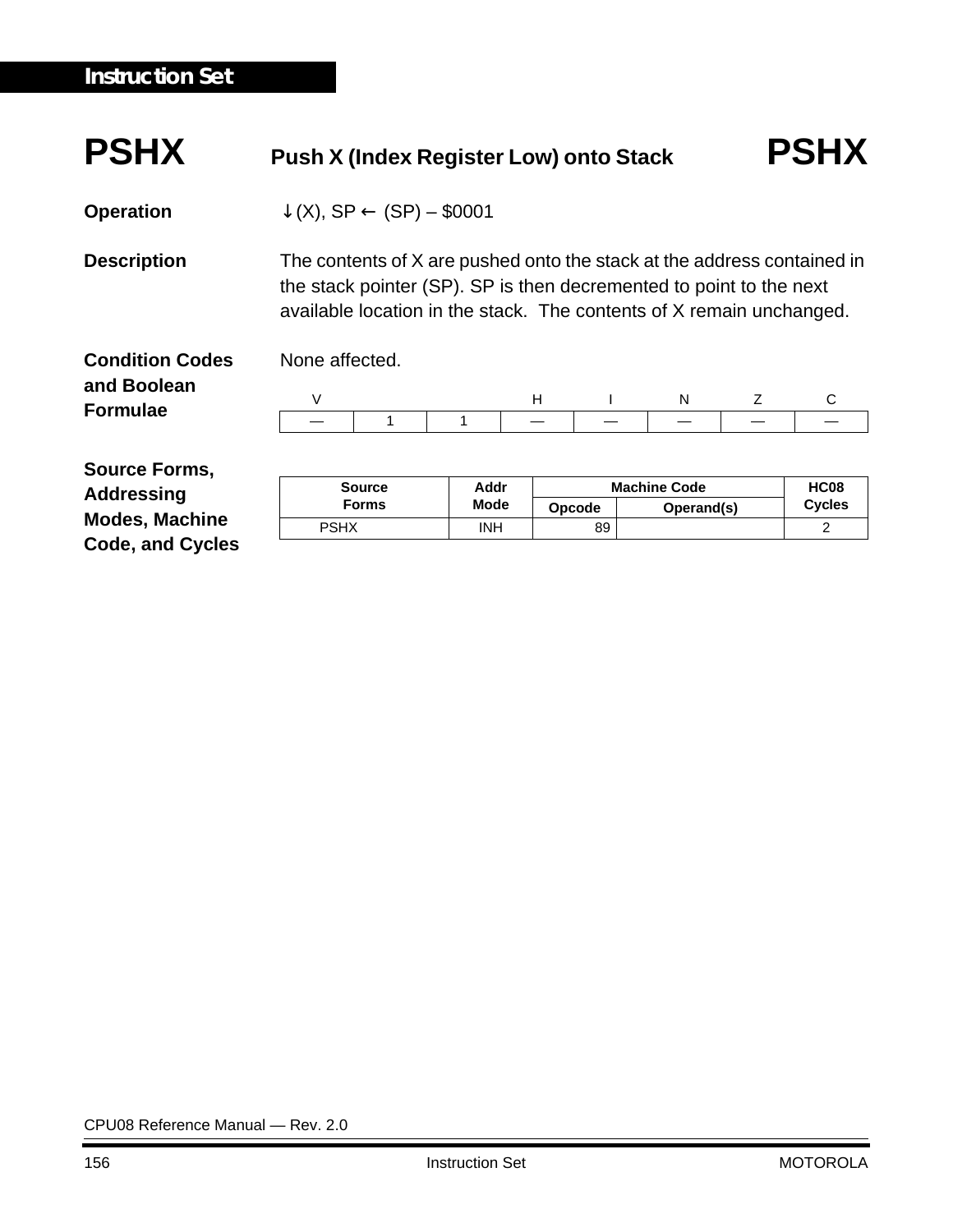## **PULA Pull Accumulator from Stack PULA**



**Operation**  $SP \leftarrow (SP + $0001); \hat{T}(A)$ 

**Description** The stack pointer (SP) is incremented to address the last operand on the stack. The accumulator is then loaded with the contents of the address pointed to by SP.

**Condition Codes and Boolean Formulae**

None affected.

|  | $\sim$ 1 $\sim$ $\sim$ |  | $\sim$ $\sim$ $\sim$ |
|--|------------------------|--|----------------------|

**Source Forms, Addressing Modes, Machine Code, and Cycles**

| <b>Source</b> | Addr       | <b>Machine Code</b> | <b>HC08</b> |               |
|---------------|------------|---------------------|-------------|---------------|
| <b>Forms</b>  | Mode       | Opcode              | Operand(s)  | <b>Cycles</b> |
| PULA          | <b>INH</b> | 86                  |             |               |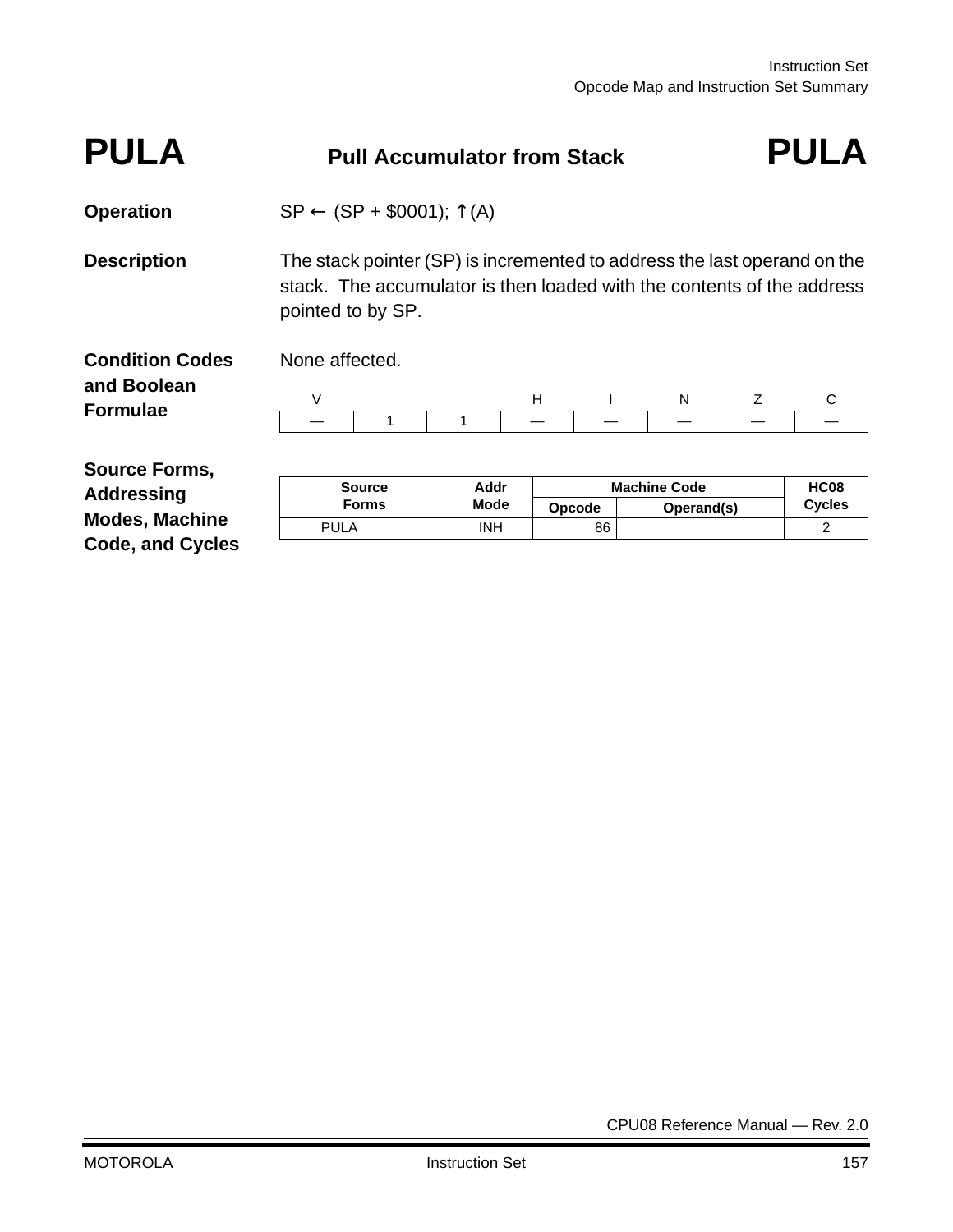| <b>PULH</b>                                                                                   | <b>Pull H (Index Register High) from Stack</b> |                               |                                            |        |    |                                                                          |   | <b>PULH</b>                                                                |
|-----------------------------------------------------------------------------------------------|------------------------------------------------|-------------------------------|--------------------------------------------|--------|----|--------------------------------------------------------------------------|---|----------------------------------------------------------------------------|
| <b>Operation</b>                                                                              |                                                |                               | $SP \leftarrow (SP + $0001); \uparrow (H)$ |        |    |                                                                          |   |                                                                            |
| <b>Description</b>                                                                            |                                                |                               |                                            |        |    | The stack pointer (SP) is incremented to address the last operand on the |   | stack. H is then loaded with the contents of the address pointed to by SP. |
| <b>Condition Codes</b><br>and Boolean<br><b>Formulae</b>                                      | None affected.<br>V                            | 1                             | 1                                          | H      |    | N                                                                        | Z | C                                                                          |
| <b>Source Forms,</b><br><b>Addressing</b><br><b>Modes, Machine</b><br><b>Code, and Cycles</b> | <b>PULH</b>                                    | <b>Source</b><br><b>Forms</b> | Addr<br><b>Mode</b><br><b>INH</b>          | Opcode | 8A | <b>Machine Code</b><br>Operand(s)                                        |   | <b>HC08</b><br><b>Cycles</b><br>2                                          |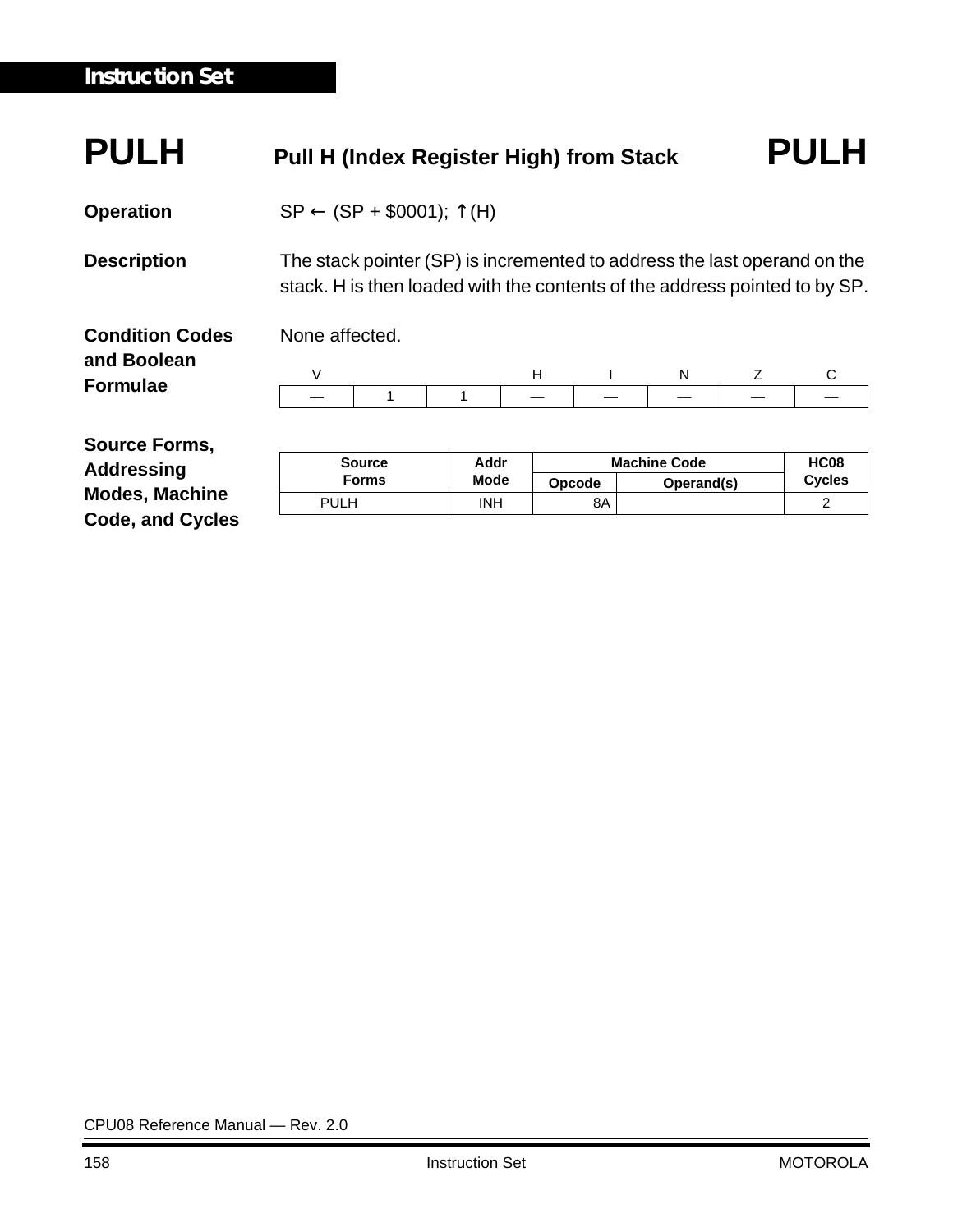# **PULX Pull X (Index Register Low) from Stack PULX**

**Operation**  $SP \leftarrow (SP + $0001); \hat{T}(X)$ 

 $\overline{\phantom{a}}$ 

**Description** The stack pointer (SP) is incremented to address the last operand on the stack. X is then loaded with the contents of the address pointed to by SP.

**Condition Codes and Boolean**

**Formulae**

None affected.

|  | - 1 - 1 - 1 - 1 | $\overline{1}$ $\overline{2}$ $\overline{1}$ $\overline{2}$ $\overline{1}$ |  | $\sim$ $\sim$ |
|--|-----------------|----------------------------------------------------------------------------|--|---------------|

**Source Forms, Addressing Modes, Machine Code, and Cycles**

| Source       | Addr | <b>Machine Code</b> | <b>HC08</b> |               |
|--------------|------|---------------------|-------------|---------------|
| <b>Forms</b> | Mode | <b>Opcode</b>       | Operand(s)  | <b>Cycles</b> |
| PULX         | INH  | 88                  |             | ⌒             |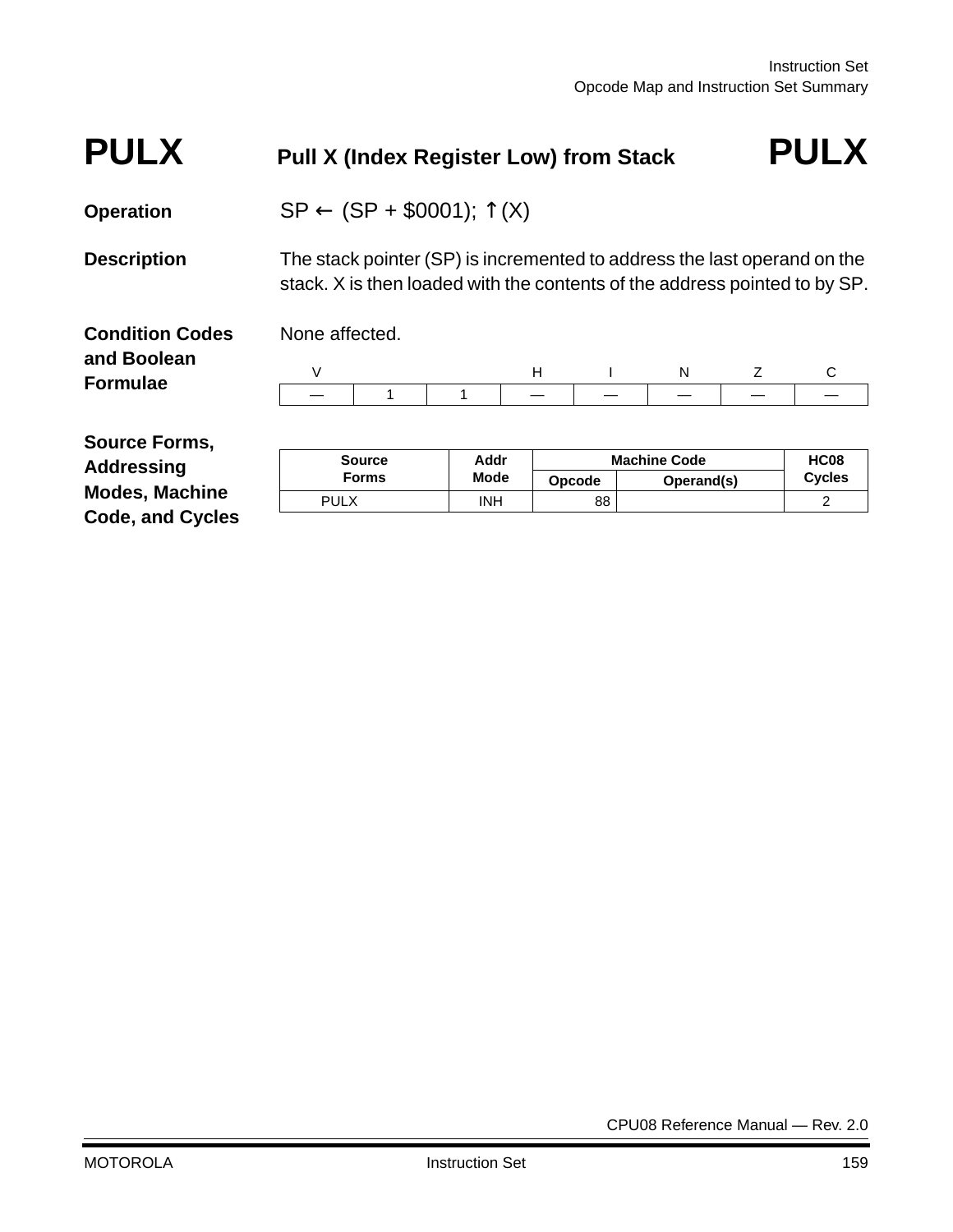## **ROL Rotate Left through Carry ROL**

### **Operation**



**Description** Shifts all bits of A, X, or M one place to the left. Bit 0 is loaded from the C bit. The C bit is loaded from the most significant bit of A, X, or M. The rotate instructions include the carry bit to allow extension of the shift and rotate instructions to multiple bytes. For example, to shift a 24-bit value left one bit, the sequence {ASL LOW, ROL MID, ROL HIGH} could be used, where LOW, MID, and HIGH refer to the low-order, middle, and high-order bytes of the 24-bit value, respectively.

### **Condition Codes and Boolean Formulae**

|  | ______ |  |  |
|--|--------|--|--|

### V: R7 ⊕ b7

Set if the exclusive-OR of the resulting N and C flags is one; cleared otherwise.

### N: R7

Set if MSB of result is one; cleared otherwise.

### Z: R7&R6&R5&R4&R3&R2&R1&R0 Set if result is \$00; cleared otherwise.

### C: b7

Set if, before the rotate, the MSB of A, X, or M was set; cleared otherwise.

| <b>Source Forms,</b>    |                |                 |        | <b>Machine Code</b> |               |
|-------------------------|----------------|-----------------|--------|---------------------|---------------|
| <b>Addressing</b>       | <b>Source</b>  | Addr            |        | <b>HC08</b>         |               |
|                         | <b>Forms</b>   | Mode            | Opcode | Operand(s)          | <b>Cycles</b> |
| <b>Modes, Machine</b>   | <b>ROLA</b>    | INH(A)          | 49     |                     |               |
| <b>Code, and Cycles</b> | <b>ROLX</b>    | INH(X)          | 59     |                     |               |
|                         | ROL.<br>opr    | <b>DIR</b>      | 39     | dd                  | 4             |
|                         | ROL ,X         | IX              | 79     |                     | 3             |
|                         | opr,X<br>ROL   | IX1             | 69     | ff                  | 4             |
|                         | opr,SP<br>ROL. | SP <sub>1</sub> | 9E69   | ff                  | 5             |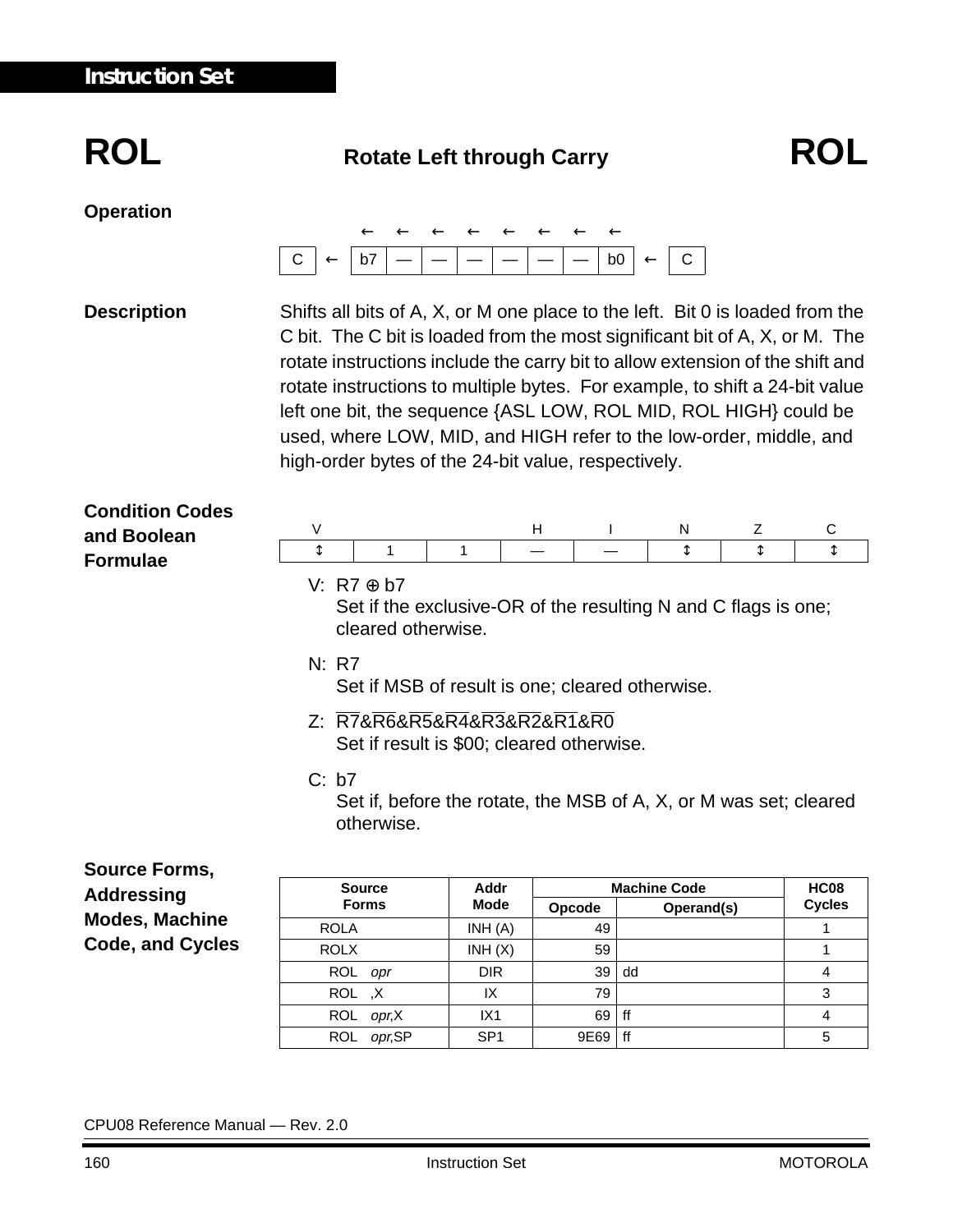# **ROR Rotate Right through Carry ROR**



### **Operation**



**Description** Shifts all bits of A, X, or M one place to the right. Bit 7 is loaded from the C bit. Bit 0 is shifted into the C bit. The rotate instructions include the carry bit to allow extension of the shift and rotate instructions to multiple bytes. For example, to shift a 24-bit value right one bit, the sequence {LSR HIGH, ROR MID, ROR LOW} could be used, where LOW, MID, and HIGH refer to the low-order, middle, and high-order bytes of the 24-bit value, respectively.

### **Condition Codes and Boolean Formulae**

### V: b7 ⊕ b0

Set if the exclusive-OR of the resulting N and C flags is one; cleared otherwise.

### N: R7

Set if MSB of result is one; cleared otherwise.

### Z: R7&R6&R5&R4&R3&R2&R1&R0 Set if result is \$00; cleared otherwise.

### C: b0 Set if, before the shift, the LSB of A, X, or M was set; cleared otherwise.

| Source Forms,           |                      |                 |             |                     |               |
|-------------------------|----------------------|-----------------|-------------|---------------------|---------------|
| <b>Addressing</b>       | <b>Source</b>        | Addr            |             | <b>Machine Code</b> | <b>HC08</b>   |
|                         | <b>Forms</b>         | <b>Mode</b>     | Opcode      | Operand(s)          | <b>Cycles</b> |
| <b>Modes, Machine</b>   | <b>RORA</b>          | INH(A)          | 46          |                     |               |
| <b>Code, and Cycles</b> | <b>RORX</b>          | INH(X)          | 56          |                     |               |
|                         | ROR<br>opr           | <b>DIR</b>      | 36          | dd                  | 4             |
|                         | ROR ,X               | IX              | 76          |                     | 3             |
|                         | <b>ROR</b><br>opr,X  | IX <sub>1</sub> | 66          | ı ff                | 4             |
|                         | opr,SP<br><b>ROR</b> | SP <sub>1</sub> | $9E66$   ff |                     | 5             |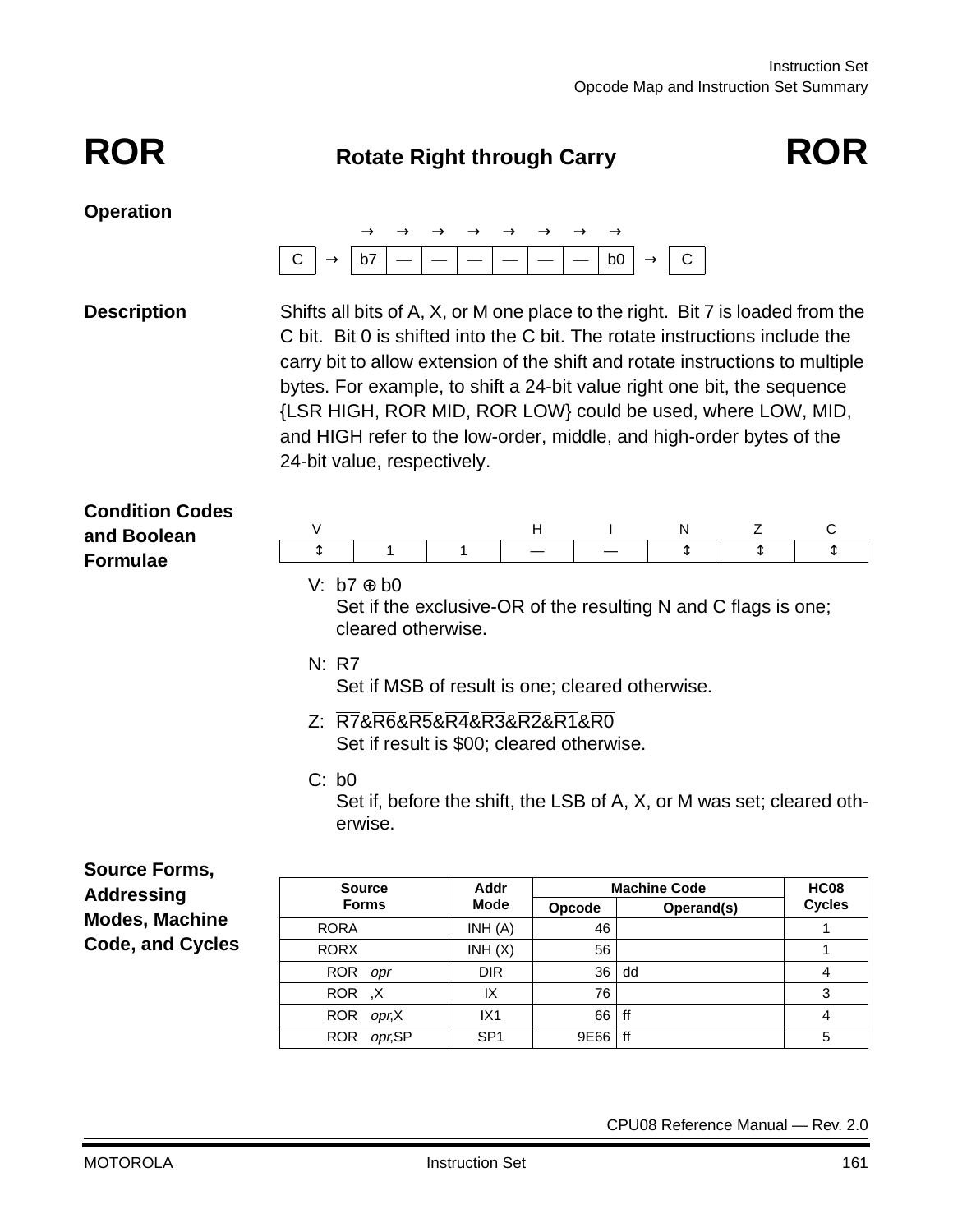| <b>RSP</b>                                                                                    |                      |                                             | <b>Reset Stack Pointer</b>        |              |                                   |   | <b>RSP</b>                                                                  |
|-----------------------------------------------------------------------------------------------|----------------------|---------------------------------------------|-----------------------------------|--------------|-----------------------------------|---|-----------------------------------------------------------------------------|
| <b>Operation</b>                                                                              | $SP \leftarrow$ \$FF |                                             |                                   |              |                                   |   |                                                                             |
| <b>Description</b>                                                                            |                      |                                             |                                   |              |                                   |   | Resets the low byte of the stack pointer (SP) to the top of the stack page. |
| <b>Condition Codes</b><br>and Boolean<br><b>Formulae</b>                                      | None affected.<br>V  | 1                                           | 1                                 | H.           | N                                 | Z | C                                                                           |
| <b>Source Forms,</b><br><b>Addressing</b><br><b>Modes, Machine</b><br><b>Code, and Cycles</b> |                      | <b>Source</b><br><b>Forms</b><br><b>RSP</b> | Addr<br><b>Mode</b><br><b>INH</b> | Opcode<br>9C | <b>Machine Code</b><br>Operand(s) |   | HC <sub>08</sub><br><b>Cycles</b>                                           |

**NOTE:** The CPU08 RSP instruction only sets the least significant byte of SP to \$FF. The most significant byte (stack page number) is unaffected. The M6805 RSP instruction resets SP to \$00FF.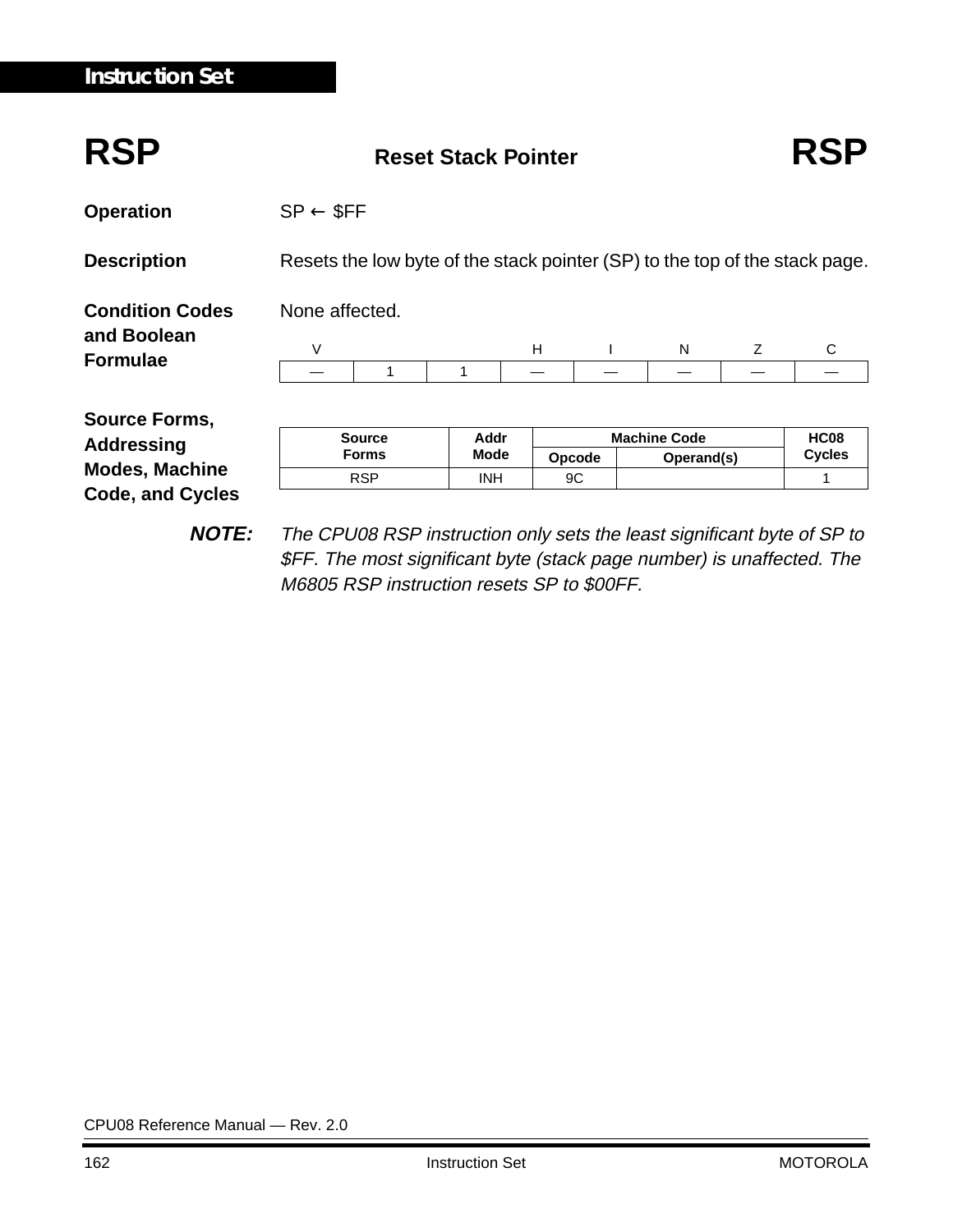| RTI                                                                                           |        |                                                                                                                                                                                                                                                                   |                                   |                                                                               |        |                                                  |        |                                   |
|-----------------------------------------------------------------------------------------------|--------|-------------------------------------------------------------------------------------------------------------------------------------------------------------------------------------------------------------------------------------------------------------------|-----------------------------------|-------------------------------------------------------------------------------|--------|--------------------------------------------------|--------|-----------------------------------|
| <b>Operation</b>                                                                              |        | $SP \leftarrow SP + \$0001; \uparrow$ CCR<br>$SP \leftarrow SP + $0001$ ; $\uparrow$ A<br>$SP \leftarrow SP + \$0001; \uparrow X$<br>$SP \leftarrow SP + \$0001; \uparrow PCH$<br>$SP \leftarrow SP + \$0001; \uparrow PCL$                                       |                                   | Restore A from stack<br>Restore X from stack<br><b>Restore PCL from stack</b> |        | Restore CCR from stack<br>Restore PCH from stack |        |                                   |
| <b>Description</b>                                                                            |        | The condition codes, the accumulator, $X$ (index register low), and the<br>program counter are restored to the state previously saved on the stack.<br>The I bit will be reset if the corresponding bit stored on the stack is zero<br>(this is the normal case). |                                   |                                                                               |        |                                                  |        |                                   |
| <b>Condition Codes</b><br>and Boolean<br><b>Formulae</b>                                      | V<br>↥ | 1<br>Set or cleared according to the byte pulled from the stack into CCR.                                                                                                                                                                                         | 1                                 | H<br>↨                                                                        | L<br>↨ | N<br>↥                                           | Z<br>↨ | C<br>↥                            |
| <b>Source Forms,</b><br><b>Addressing</b><br><b>Modes, Machine</b><br><b>Code, and Cycles</b> |        | <b>Source</b><br><b>Forms</b><br><b>RTI</b>                                                                                                                                                                                                                       | Addr<br><b>Mode</b><br><b>INH</b> | Opcode<br>80                                                                  |        | <b>Machine Code</b><br>Operand(s)                |        | <b>HC08</b><br><b>Cycles</b><br>7 |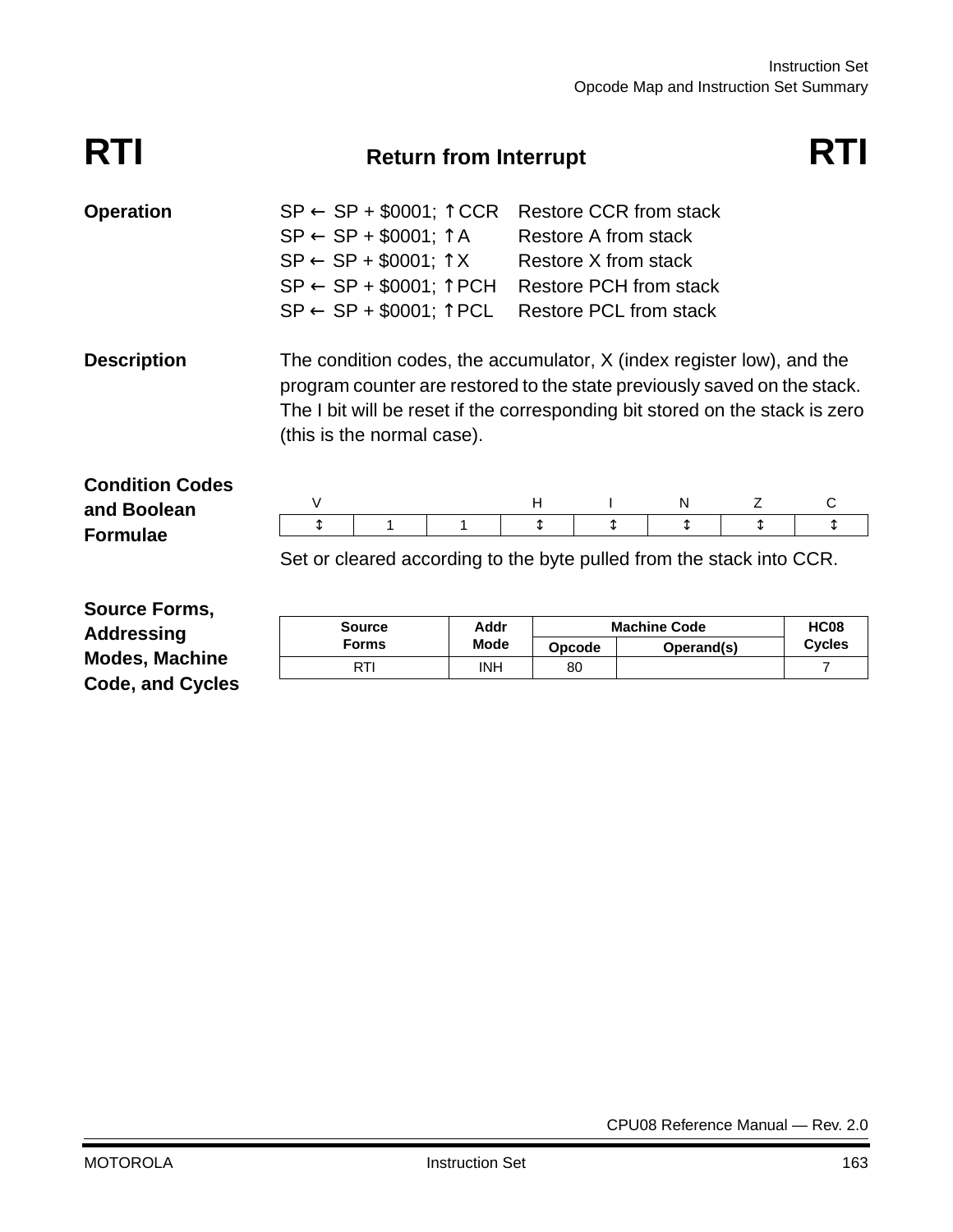| <b>RTS</b>                                                                                    | <b>Return from Subroutine</b>                                                                                                                                                                                                                                                                                                                                                                                                                                              |                                                                                            |   |                                   |   |              |                                                         |   | R I S                             |
|-----------------------------------------------------------------------------------------------|----------------------------------------------------------------------------------------------------------------------------------------------------------------------------------------------------------------------------------------------------------------------------------------------------------------------------------------------------------------------------------------------------------------------------------------------------------------------------|--------------------------------------------------------------------------------------------|---|-----------------------------------|---|--------------|---------------------------------------------------------|---|-----------------------------------|
| <b>Operation</b>                                                                              |                                                                                                                                                                                                                                                                                                                                                                                                                                                                            | $SP \leftarrow SP + $0001$ ; $\uparrow$ PCH<br>$SP \leftarrow SP + \$0001; \hat{\top} PCL$ |   |                                   |   |              | Restore PCH from stack<br><b>Restore PCL from stack</b> |   |                                   |
| <b>Description</b>                                                                            | The stack pointer is incremented (by 1). The contents of the byte of<br>memory that is pointed to by the stack pointer are loaded into the<br>high-order byte of the program counter. The stack pointer is again<br>incre-mented (by 1). The contents of the byte of memory that are pointed<br>to by the stack pointer are loaded into the low-order 8 bits of the program<br>counter. Program execution resumes at the address that was just<br>restored from the stack. |                                                                                            |   |                                   |   |              |                                                         |   |                                   |
| <b>Condition Codes</b><br>and Boolean                                                         | None affected.                                                                                                                                                                                                                                                                                                                                                                                                                                                             |                                                                                            |   |                                   |   |              |                                                         |   |                                   |
| <b>Formulae</b>                                                                               | V                                                                                                                                                                                                                                                                                                                                                                                                                                                                          | $\mathbf{1}$                                                                               | 1 |                                   | H | L            | N                                                       | Ζ | С                                 |
| <b>Source Forms,</b><br><b>Addressing</b><br><b>Modes, Machine</b><br><b>Code, and Cycles</b> |                                                                                                                                                                                                                                                                                                                                                                                                                                                                            | <b>Source</b><br><b>Forms</b><br><b>RTS</b>                                                |   | Addr<br><b>Mode</b><br><b>INH</b> |   | Opcode<br>81 | <b>Machine Code</b><br>Operand(s)                       |   | <b>HC08</b><br><b>Cycles</b><br>4 |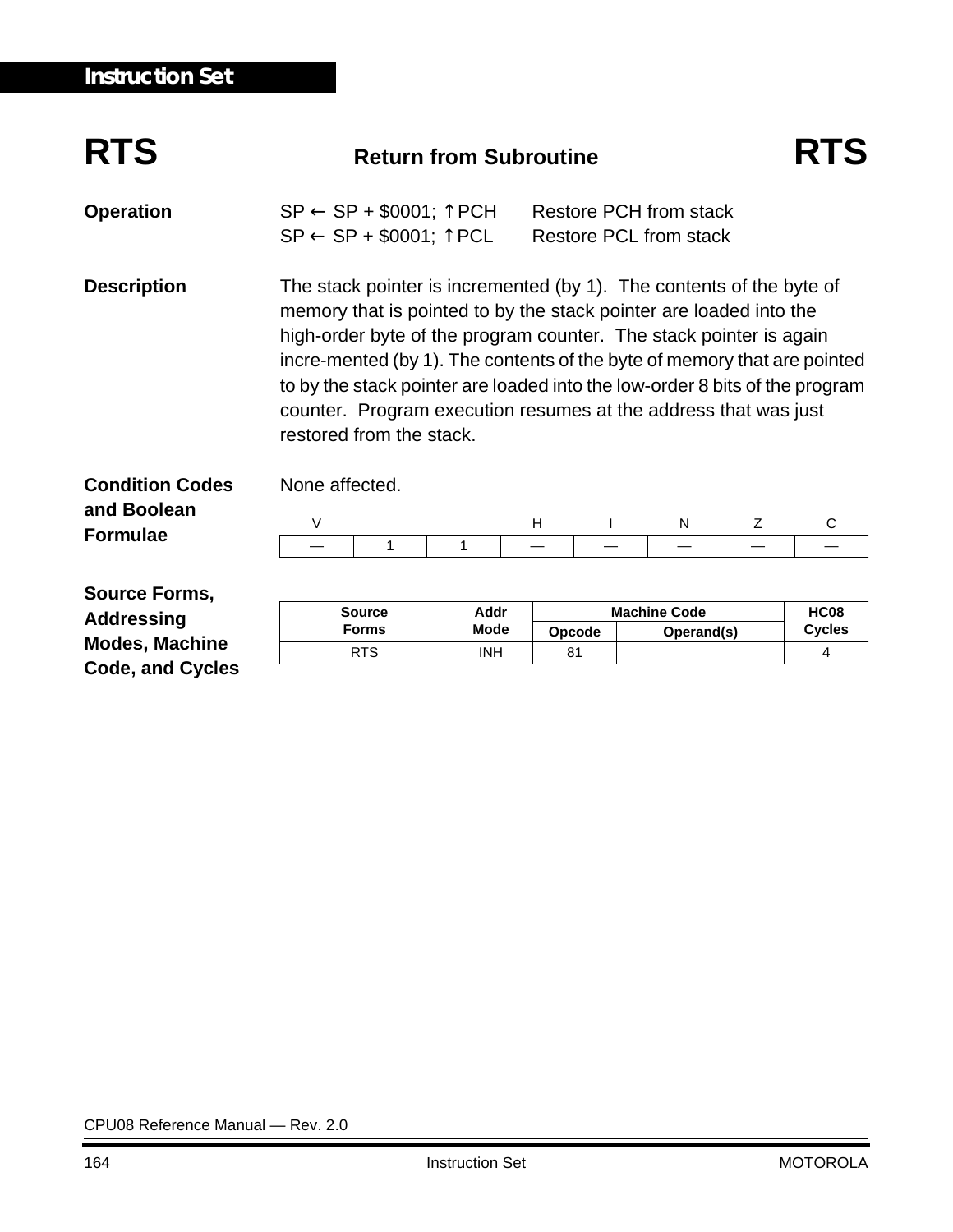# **SBC Subtract with Carry SBC**

| וו<br>۰ |
|---------|
|---------|

| <b>Operation</b>                                         | $A \leftarrow (A) - (M) - (C)$                                                                                                                                                                                        |                                                                                                                                                                                                                                                                                                                                                                                                                            |   |                |    |                     |                     |                           |  |  |
|----------------------------------------------------------|-----------------------------------------------------------------------------------------------------------------------------------------------------------------------------------------------------------------------|----------------------------------------------------------------------------------------------------------------------------------------------------------------------------------------------------------------------------------------------------------------------------------------------------------------------------------------------------------------------------------------------------------------------------|---|----------------|----|---------------------|---------------------|---------------------------|--|--|
| <b>Description</b>                                       | Subtracts the contents of M and the contents of the C bit of the CCR from<br>the contents of A and places the result in A.                                                                                            |                                                                                                                                                                                                                                                                                                                                                                                                                            |   |                |    |                     |                     |                           |  |  |
| <b>Condition Codes</b><br>and Boolean<br><b>Formulae</b> | V<br>$\updownarrow$<br>1                                                                                                                                                                                              | $\mathbf{1}$<br>V: $A78\overline{M7}8\overline{R7}$   $\overline{A7}8\overline{M7}8\overline{R7}$<br>Set if a two's complement overflow resulted from the operation;<br>cleared otherwise. Literally read, an overflow condition occurs if<br>a negative number is subtracted from a positive number with a<br>negative result, or, if a positive number is subtracted from a neg-<br>ative number with a positive result. | H | I.             |    | N<br>$\updownarrow$ | Ζ<br>$\updownarrow$ | C<br>$\updownarrow$       |  |  |
|                                                          | N: R7<br>Set if MSB of result is one; cleared otherwise.<br>Z: R7&R6&R5&R4&R3&R2&R1&R0<br>Set if result is \$00; cleared otherwise.                                                                                   |                                                                                                                                                                                                                                                                                                                                                                                                                            |   |                |    |                     |                     |                           |  |  |
|                                                          | C: $\overline{A7}$ &M7   M7&R7   R7& $\overline{A7}$<br>Set if the unsigned value of the contents of memory plus the previ-<br>ous carry are larger than the unsigned value of the accumulator;<br>cleared otherwise. |                                                                                                                                                                                                                                                                                                                                                                                                                            |   |                |    |                     |                     |                           |  |  |
| <b>Source Forms,</b>                                     |                                                                                                                                                                                                                       |                                                                                                                                                                                                                                                                                                                                                                                                                            |   |                |    |                     |                     |                           |  |  |
| <b>Addressing</b>                                        | <b>Source</b>                                                                                                                                                                                                         | <b>Addr</b>                                                                                                                                                                                                                                                                                                                                                                                                                |   |                |    | <b>Machine Code</b> |                     | <b>HC08</b>               |  |  |
| <b>Modes, Machine</b>                                    | <b>Forms</b><br>#opr<br><b>SBC</b>                                                                                                                                                                                    | <b>Mode</b><br><b>IMM</b>                                                                                                                                                                                                                                                                                                                                                                                                  |   | Opcode<br>A2   | ji | Operand(s)          |                     | <b>Cycles</b><br>2        |  |  |
| <b>Code, and Cycles</b>                                  | <b>SBC</b><br>opr                                                                                                                                                                                                     | <b>DIR</b>                                                                                                                                                                                                                                                                                                                                                                                                                 |   | <b>B2</b>      | dd |                     |                     | 3                         |  |  |
|                                                          | <b>SBC</b><br>opr                                                                                                                                                                                                     | EXT                                                                                                                                                                                                                                                                                                                                                                                                                        |   | C <sub>2</sub> | hh | Ш                   |                     | 4                         |  |  |
|                                                          | , X<br><b>SBC</b>                                                                                                                                                                                                     | IX                                                                                                                                                                                                                                                                                                                                                                                                                         |   | F <sub>2</sub> |    |                     |                     | $\overline{c}$            |  |  |
|                                                          | <b>SBC</b><br>opr,X                                                                                                                                                                                                   | IX <sub>1</sub>                                                                                                                                                                                                                                                                                                                                                                                                            |   | E2             | ff |                     |                     | $\ensuremath{\mathsf{3}}$ |  |  |
|                                                          | <b>SBC</b><br>opr,X                                                                                                                                                                                                   | IX <sub>2</sub>                                                                                                                                                                                                                                                                                                                                                                                                            |   | D <sub>2</sub> | ee | ff                  |                     | $\overline{\mathbf{4}}$   |  |  |
|                                                          | SBC opr,SP                                                                                                                                                                                                            | SP <sub>1</sub>                                                                                                                                                                                                                                                                                                                                                                                                            |   | $9EE2$ ff      |    |                     |                     | $\overline{4}$            |  |  |

SBC opr,SP | SP2 | 9ED2 ee ff | 5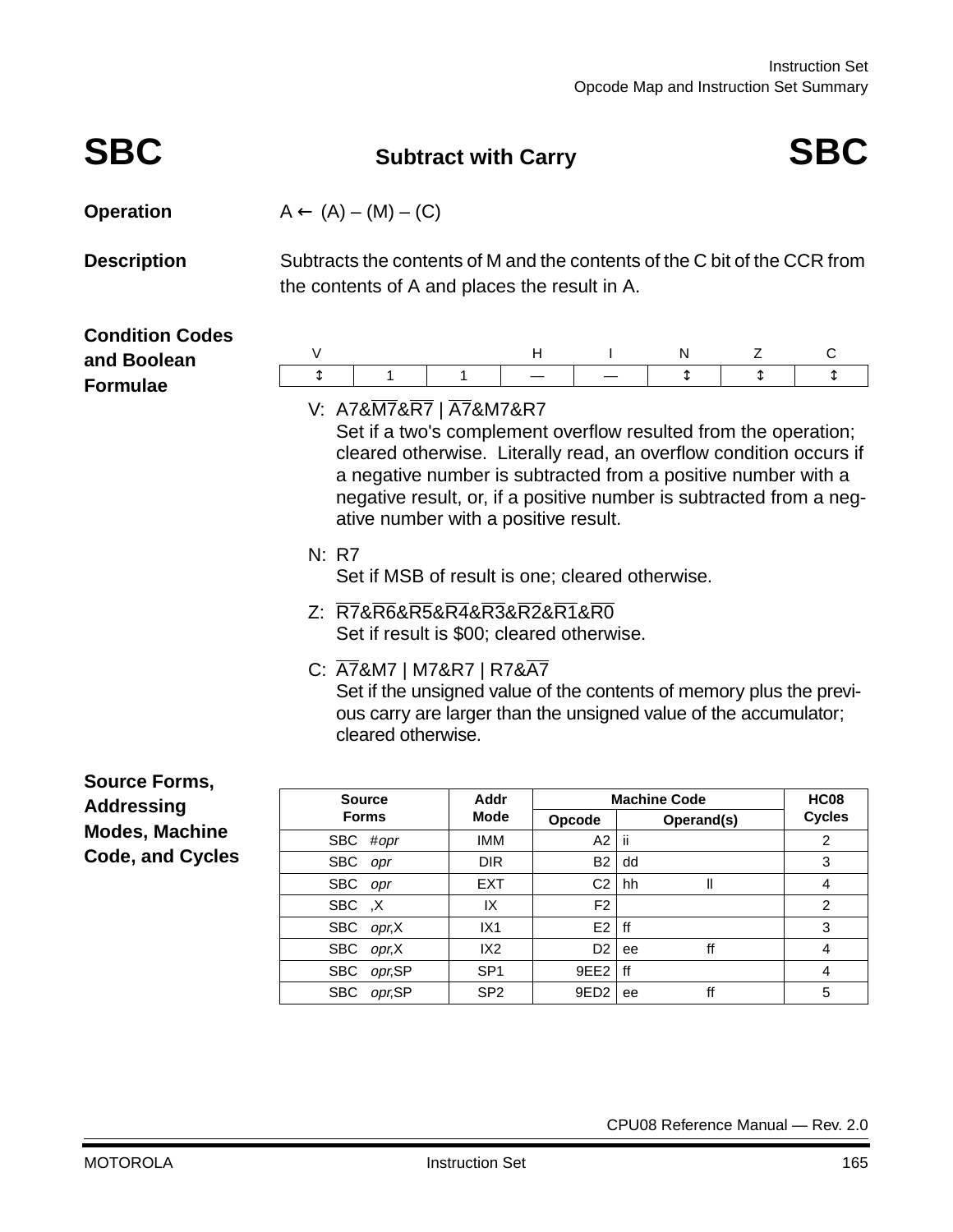| <b>SEC</b>                                                                                    |                                                                                                                                                                | <b>Set Carry Bit</b>       |              |                                   |   | <b>SEC</b>                        |
|-----------------------------------------------------------------------------------------------|----------------------------------------------------------------------------------------------------------------------------------------------------------------|----------------------------|--------------|-----------------------------------|---|-----------------------------------|
| <b>Operation</b>                                                                              | C bit $\leftarrow$ 1                                                                                                                                           |                            |              |                                   |   |                                   |
| <b>Description</b>                                                                            | Sets the C bit in the condition code register (CCR). SEC may be used<br>to set up the C bit prior to a shift or rotate instruction that involves the C<br>bit. |                            |              |                                   |   |                                   |
| <b>Condition Codes</b><br>and Boolean<br><b>Formulae</b>                                      | V<br>1<br>C: 1<br>Set.                                                                                                                                         | 1                          | H            | N                                 | Z | С<br>1                            |
| <b>Source Forms,</b><br><b>Addressing</b><br><b>Modes, Machine</b><br><b>Code, and Cycles</b> | <b>Source</b><br><b>Forms</b><br><b>SEC</b>                                                                                                                    | Addr<br>Mode<br><b>INH</b> | Opcode<br>99 | <b>Machine Code</b><br>Operand(s) |   | <b>HC08</b><br><b>Cycles</b><br>1 |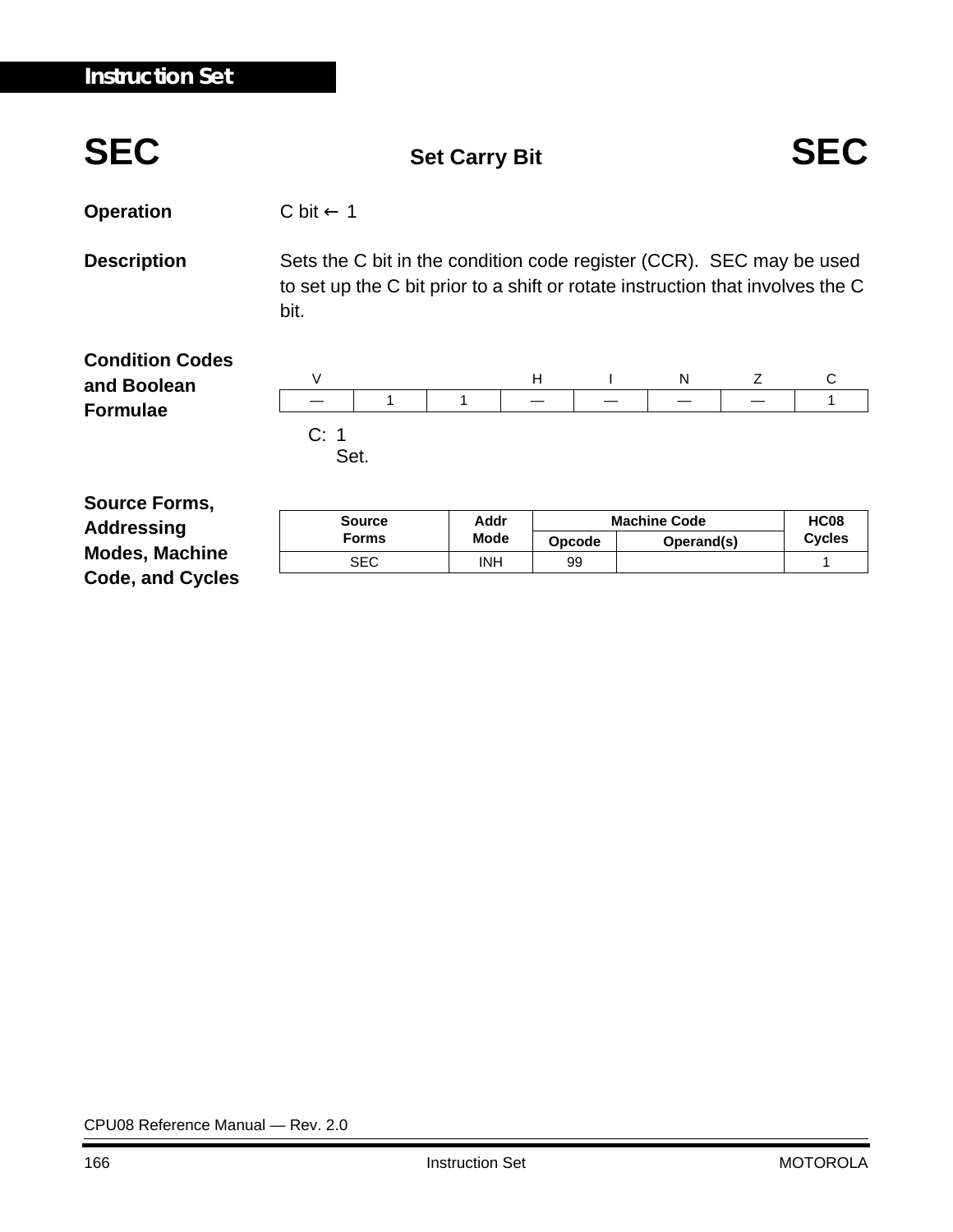| <b>SEI</b> |
|------------|
|            |



**Operation** I bit ← 1

**Description** Sets the interrupt mask bit in the condition code register (CCR). The microprocessor is inhibited from responding to interrupts while the I bit is set.

| <b>Condition Codes</b> |      |  |   |   |  |
|------------------------|------|--|---|---|--|
| and Boolean            |      |  | н | N |  |
| <b>Formulae</b>        |      |  |   |   |  |
|                        | æ.   |  |   |   |  |
|                        | Set. |  |   |   |  |
|                        |      |  |   |   |  |

| <b>Source Forms,</b>    |                               |              |                |                                   |                              |
|-------------------------|-------------------------------|--------------|----------------|-----------------------------------|------------------------------|
| Addressing              | <b>Source</b><br><b>Forms</b> | Addr<br>Mode | <b>Opcode</b>  | <b>Machine Code</b><br>Operand(s) | <b>HC08</b><br><b>Cycles</b> |
| <b>Modes, Machine</b>   | SEI                           | <b>INH</b>   | 9 <sub>B</sub> |                                   |                              |
| <b>Code, and Cycles</b> |                               |              |                |                                   |                              |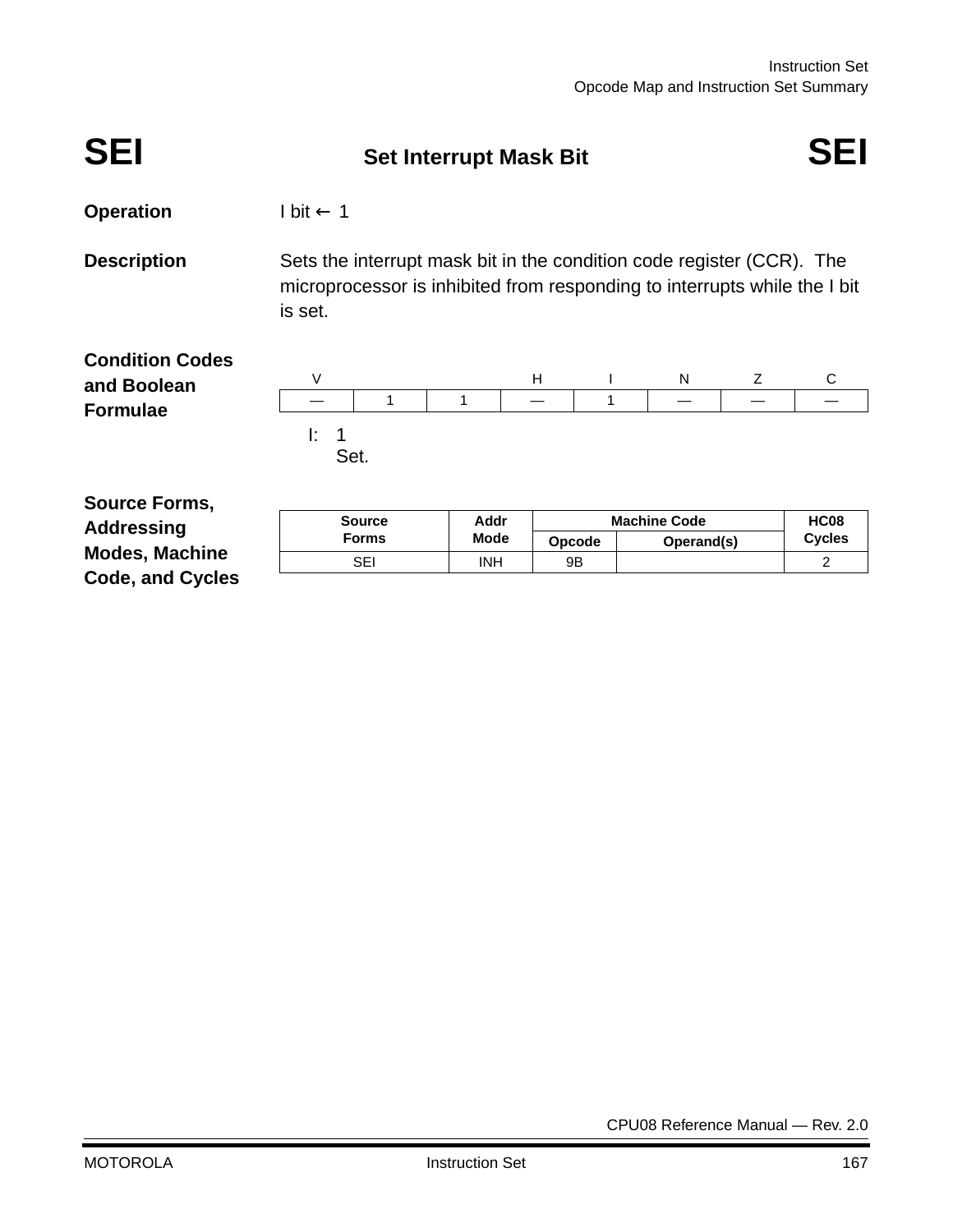| <b>STA</b>                            | <b>STA</b><br><b>Store Accumulator in Memory</b> |  |                                                                                                                                                                                                                                                  |   |  |   |        |   |  |
|---------------------------------------|--------------------------------------------------|--|--------------------------------------------------------------------------------------------------------------------------------------------------------------------------------------------------------------------------------------------------|---|--|---|--------|---|--|
| <b>Operation</b>                      | $M \leftarrow (A)$                               |  |                                                                                                                                                                                                                                                  |   |  |   |        |   |  |
| <b>Description</b>                    |                                                  |  | Stores the contents of A in memory. The contents of A remain<br>unchanged. The SP1 addressing mode uses the high byte value in the<br>stack pointer for the high byte of the effective address without a carry<br>from the low byte calculation. |   |  |   |        |   |  |
| <b>Condition Codes</b><br>and Boolean | V<br>0                                           |  | 1                                                                                                                                                                                                                                                | H |  | N | Z<br>↥ | C |  |
| <b>Formulae</b>                       | V: 0<br>Cleared.                                 |  |                                                                                                                                                                                                                                                  |   |  |   |        |   |  |
|                                       | N: A7                                            |  | Set if MSB of result is one; cleared otherwise.                                                                                                                                                                                                  |   |  |   |        |   |  |
|                                       |                                                  |  | Z: $\overline{A78}$ $\overline{A68}$ $\overline{A58}$ $\overline{A48}$ $\overline{A38}$ $\overline{A28}$ $\overline{A18}$ $\overline{A0}$                                                                                                        |   |  |   |        |   |  |

Set if result is \$00; cleared otherwise.

**Source Forms, Addressing Modes, Machine Code, and Cycles**

| <b>Source</b> | Addr            |             | <b>Machine Code</b> |                |  |  |  |
|---------------|-----------------|-------------|---------------------|----------------|--|--|--|
| <b>Forms</b>  | Mode            | Opcode      | Operand(s)          | <b>Cycles</b>  |  |  |  |
| STA<br>opr    | <b>DIR</b>      | B7          | dd                  | 3              |  |  |  |
| STA opr       | <b>EXT</b>      | C7          | hh<br>Ш             | 4              |  |  |  |
| STA, X        | IX              | F7          |                     | $\mathfrak{p}$ |  |  |  |
| STA opr,X     | IX1             | E7          | ∣ ff                | 3              |  |  |  |
| STA opr, X    | IX2             | D7          | ff<br>ee            | 4              |  |  |  |
| STA opr,SP    | SP <sub>1</sub> | <b>9EE7</b> | ff                  | 4              |  |  |  |
| STA opr,SP    | SP <sub>2</sub> | 9ED7        | ff<br>ee            | 5              |  |  |  |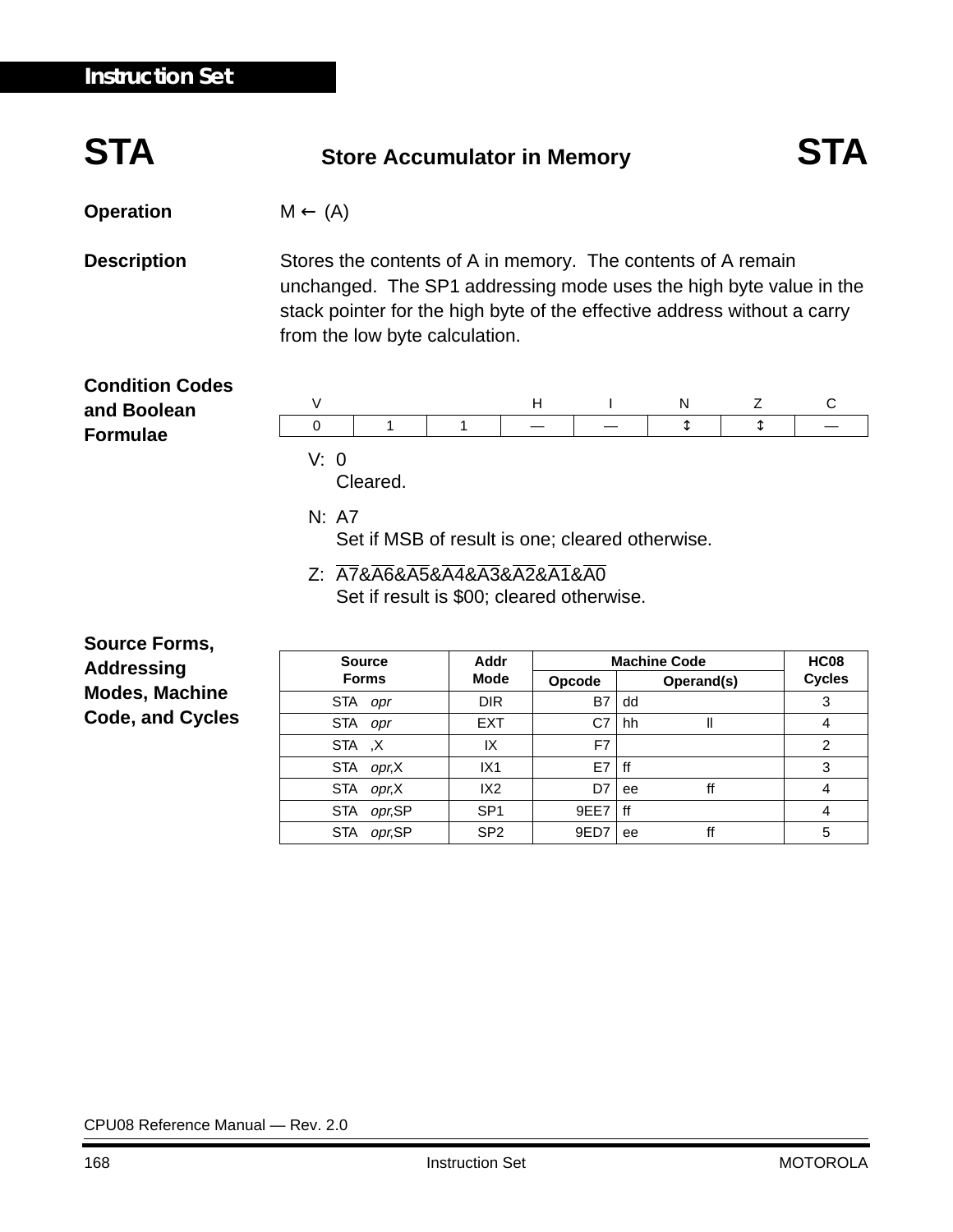## **STHX Store Index Register STHX**



**Operation** (M:M +  $$0001$ )  $\leftarrow$  (H:X)

**Description** Stores H:X to the specified memory location. The condition codes are set according to the data.

**Condition Codes and Boolean Formulae**

|     |          |  | ́ |  |
|-----|----------|--|---|--|
| ៶៸. | Cleared. |  |   |  |

- N: R15 Set if MSB of result is one; cleared otherwise.
- Z: R15&R14&R13&R12&R11&R10&R9&R8 &R7&R6&R5&R4&R3&R2&R1&R0 Set if the result is \$0000; cleared otherwise.

| <b>Source Forms,</b>    |                    |      |        |                     |               |
|-------------------------|--------------------|------|--------|---------------------|---------------|
| Addressing              | <b>Source</b>      | Addr |        | <b>Machine Code</b> | <b>HC08</b>   |
|                         | Forms              | Mode | Opcode | Operand(s)          | <b>Cycles</b> |
| <b>Modes, Machine</b>   | <b>STHX</b><br>opr | DIR  | 35     | dd                  | 4             |
| <b>Code, and Cycles</b> |                    |      |        |                     |               |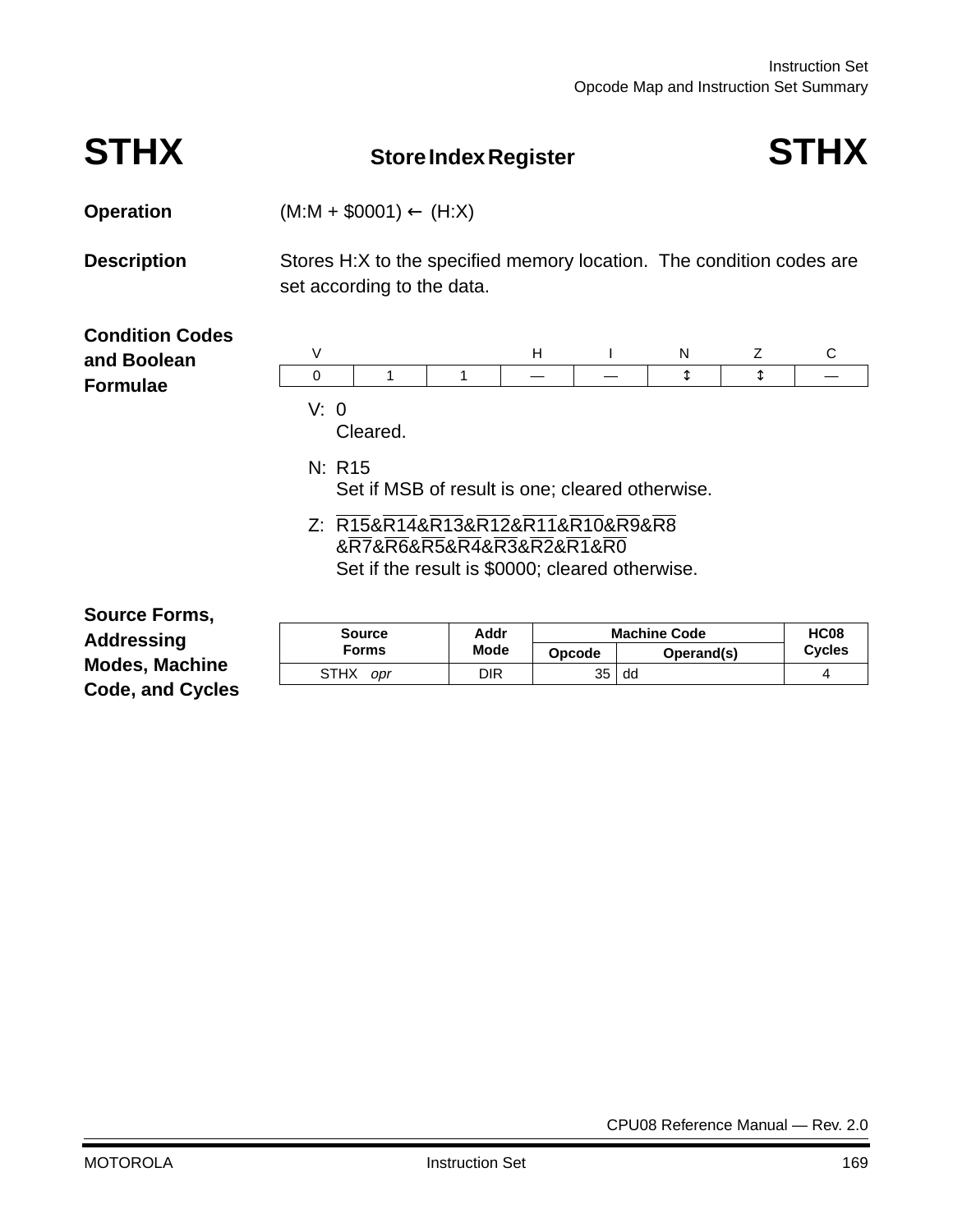| <b>STOP</b>        | <b>Enable IRQ Pin, Stop Oscillator</b>                                                                                                                                                                                                                                                                                                                                      | <b>STOP</b> |
|--------------------|-----------------------------------------------------------------------------------------------------------------------------------------------------------------------------------------------------------------------------------------------------------------------------------------------------------------------------------------------------------------------------|-------------|
| <b>Operation</b>   | $I bit \leftarrow 0$ ; Stop Oscillator                                                                                                                                                                                                                                                                                                                                      |             |
| <b>Description</b> | Reduces power consumption by eliminating all dynamic power<br>dissipation. (See module documentation for module reactions to STOP<br>instruction.) The external interrupt pin is enabled and the I bit in the<br>condition code register (CCR) is cleared to enable the external interrupt.<br>Finally, the oscillator is inhibited to put the MCU into the STOP condition. |             |
|                    | When either the $\overline{\sf{RESET}}$ pin or $\overline{\sf{IRQ}}$ pin goes low, the oscillator is<br>enabled. A delay of 4095 processor clock cycles is imposed allowing the<br>oscillator to stabilize. The reset vector or interrupt request vector is<br>fetched and the associated service routine is executed.                                                      |             |
|                    | External interrupts are enabled after a STOP command.                                                                                                                                                                                                                                                                                                                       |             |

| <b>Condition Codes</b> |      |          |   |   |  |
|------------------------|------|----------|---|---|--|
| and Boolean            |      |          | н | N |  |
| <b>Formulae</b>        |      |          |   |   |  |
|                        |      |          |   |   |  |
|                        | l: 0 |          |   |   |  |
|                        |      | Cleared. |   |   |  |

| <b>Source Forms,</b><br><b>Addressing</b> | <b>Source</b> | Addr        |        | <b>Machine Code</b> | HC <sub>08</sub> |
|-------------------------------------------|---------------|-------------|--------|---------------------|------------------|
|                                           | <b>Forms</b>  | <b>Mode</b> | Opcode | Operand(s)          | <b>Cycles</b>    |
| <b>Modes, Machine</b>                     | <b>STOP</b>   | <b>INH</b>  | 8E     |                     |                  |
| <b>Code, and Cycles</b>                   |               |             |        |                     |                  |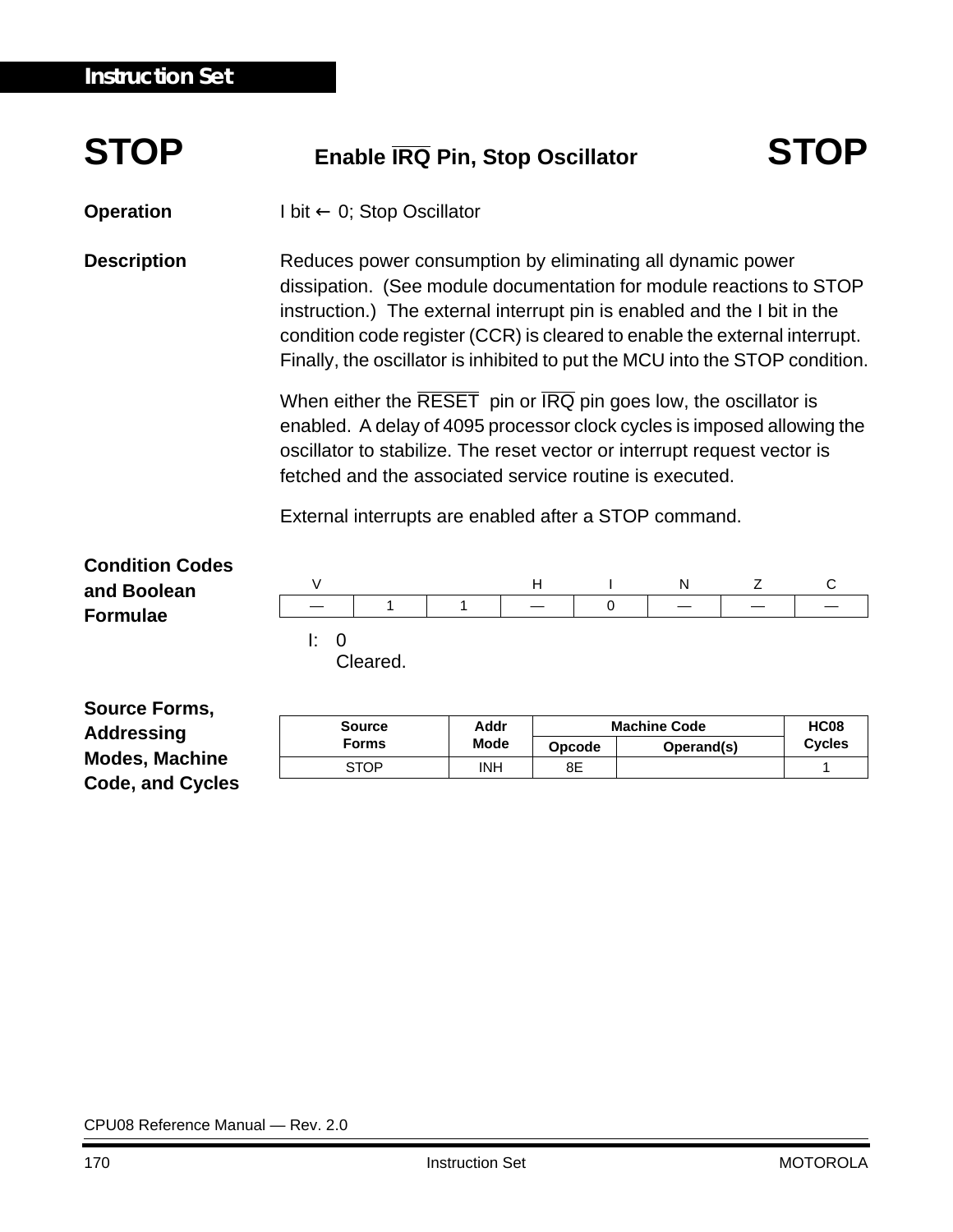## **STX Store X (Index Register Low) in Memory STX**

### **Operation**  $M \leftarrow (X)$

**Description** Stores the contents of X in memory. The contents of X remain unchanged.

**Condition Codes and Boolean Formulae**

|                 |  |                      | and the state of the state      | N |  |
|-----------------|--|----------------------|---------------------------------|---|--|
|                 |  | $\sim$ $\sim$ $\sim$ | <b>Contract Contract Street</b> |   |  |
| $V^*$<br>$\sim$ |  |                      |                                 |   |  |

Cleared.

N: X7 Set if MSB of result is one; cleared otherwise.

Z: X7&X6&X5&X4&X3&X2&X1&X0 Set if X is \$00; cleared otherwise.

| <b>Source Forms,</b>    |
|-------------------------|
| <b>Addressing</b>       |
| <b>Modes, Machine</b>   |
| <b>Code, and Cycles</b> |

|              | <b>Source</b> |                 | Addr<br><b>Machine Code</b> |      |            |               |  |
|--------------|---------------|-----------------|-----------------------------|------|------------|---------------|--|
| <b>Forms</b> |               | <b>Mode</b>     | Opcode                      |      | Operand(s) | <b>Cycles</b> |  |
| STX opr      |               | DIR.            | <b>BF</b>                   | dd   |            | 3             |  |
| STX opr      |               | <b>EXT</b>      | CF.                         | hh   |            | 4             |  |
| STX ,X       |               | IX              | <b>FF</b>                   |      |            | 2             |  |
| STX opr,X    |               | IX1             | $EF$   ff                   |      |            | 3             |  |
| STX opr,X    |               | IX2             | DF                          | ee   | ff         | 4             |  |
| STX opr,SP   |               | SP <sub>1</sub> | 9EEF                        | . ff |            | 4             |  |
| STX opr,SP   |               | SP <sub>2</sub> | 9EDF                        | ee   | ff         | 5             |  |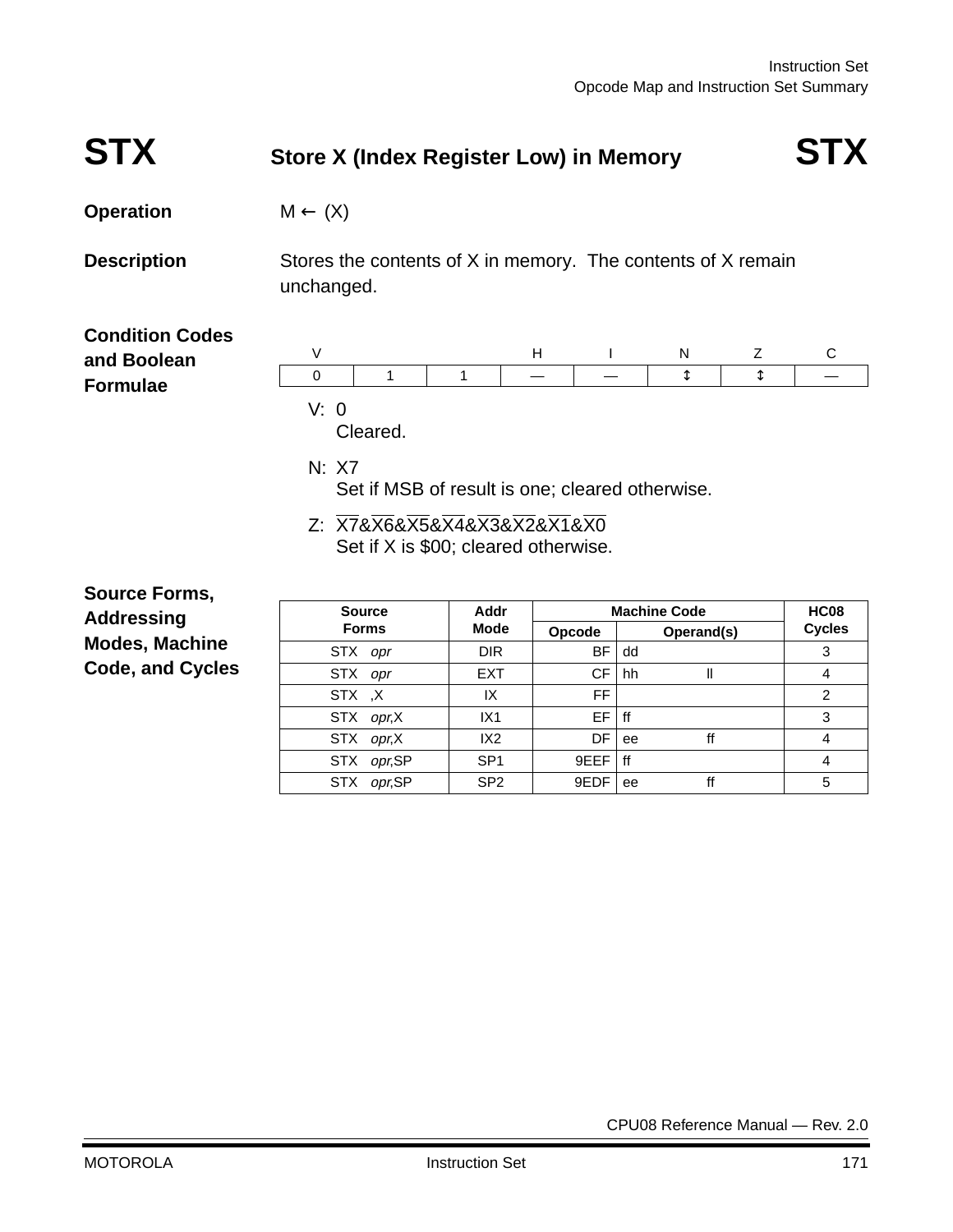| <b>SUB</b>                                               |                                                                                                                                                                                                                                                                                                                                                 | <b>Subtract</b> |                |                     |                     | <b>SUB</b>          |  |
|----------------------------------------------------------|-------------------------------------------------------------------------------------------------------------------------------------------------------------------------------------------------------------------------------------------------------------------------------------------------------------------------------------------------|-----------------|----------------|---------------------|---------------------|---------------------|--|
| <b>Operation</b>                                         | $A \leftarrow (A) - (M)$                                                                                                                                                                                                                                                                                                                        |                 |                |                     |                     |                     |  |
| <b>Description</b>                                       | Subtracts the contents of M from A and places the result in A.                                                                                                                                                                                                                                                                                  |                 |                |                     |                     |                     |  |
| <b>Condition Codes</b><br>and Boolean<br><b>Formulae</b> | V<br>$\updownarrow$<br>$\mathbf{1}$                                                                                                                                                                                                                                                                                                             | $\mathbf{1}$    | H<br>T         | N<br>$\updownarrow$ | Ζ<br>$\updownarrow$ | С<br>$\updownarrow$ |  |
|                                                          | V: A7&M7&R7   A7&M7&R7<br>Set if a two's complement overflow resulted from the operation;<br>cleared otherwise. Literally read, an overflow condition occurs if<br>a negative number is subtracted from a positive number with a<br>negative result, or, if a positive number is subtracted from a neg-<br>ative number with a positive result. |                 |                |                     |                     |                     |  |
|                                                          | N: R7<br>Set if MSB of result is one; cleared otherwise.                                                                                                                                                                                                                                                                                        |                 |                |                     |                     |                     |  |
|                                                          | Z: R7&R6&R5&R4&R3&R2&R1&R0<br>Set if result is \$00; cleared otherwise.                                                                                                                                                                                                                                                                         |                 |                |                     |                     |                     |  |
|                                                          | C: $\overline{A7}$ &M7   M7&R7   R7& $\overline{A7}$<br>Set if the unsigned value of the contents of memory is larger than<br>the unsigned value of the accumulator; cleared otherwise.                                                                                                                                                         |                 |                |                     |                     |                     |  |
| <b>Source Forms,</b>                                     | <b>Source</b>                                                                                                                                                                                                                                                                                                                                   | Addr            |                | <b>Machine Code</b> |                     | <b>HC08</b>         |  |
| <b>Addressing</b>                                        | <b>Forms</b>                                                                                                                                                                                                                                                                                                                                    | Mode            | Opcode         | Operand(s)          |                     | <b>Cycles</b>       |  |
| <b>Modes, Machine</b>                                    | SUB #opr                                                                                                                                                                                                                                                                                                                                        | <b>IMM</b>      | A0             | ji                  |                     | 2                   |  |
| <b>Code, and Cycles</b>                                  | SUB opr                                                                                                                                                                                                                                                                                                                                         | <b>DIR</b>      | B0             | dd                  |                     | 3                   |  |
|                                                          | SUB opr                                                                                                                                                                                                                                                                                                                                         | EXT             | C0             | hh<br>Ш             |                     | 4                   |  |
|                                                          | SUB X                                                                                                                                                                                                                                                                                                                                           | IX              | F0             |                     |                     | 2                   |  |
|                                                          | SUB opr,X                                                                                                                                                                                                                                                                                                                                       | IX <sub>1</sub> | E <sub>0</sub> | ff                  |                     | 3                   |  |
|                                                          | SUB opr,X                                                                                                                                                                                                                                                                                                                                       | IX <sub>2</sub> | D0             | ff<br>ee            |                     | 4                   |  |
|                                                          | SUB opr,SP                                                                                                                                                                                                                                                                                                                                      | SP <sub>1</sub> | $9EEO$   ff    |                     |                     | 4                   |  |

SUB opr, SP SP2 9ED0 ee ff 5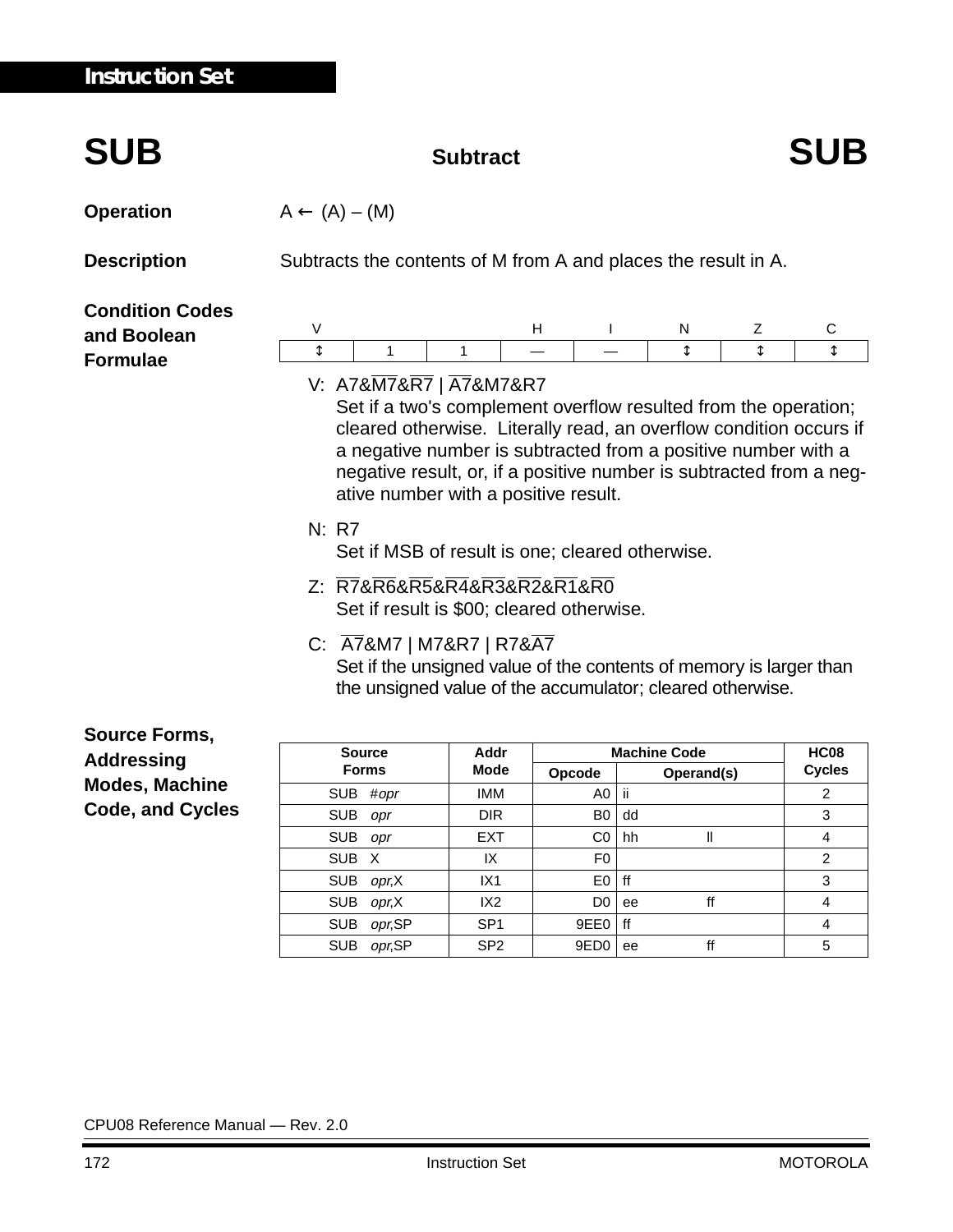| <b>SWI</b>       | <b>Software Interrupt</b>                         |                                  | <b>SWI</b> |
|------------------|---------------------------------------------------|----------------------------------|------------|
| <b>Operation</b> | $PC \leftarrow (PC) + $0001$                      | Move PC to return address        |            |
|                  | $\downarrow$ (PCL); SP $\leftarrow$ (SP) – \$0001 | Push low half of return address  |            |
|                  | $\downarrow$ (PCH); SP $\leftarrow$ (SP) – \$0001 | Push high half of return address |            |
|                  | $\downarrow$ (X); SP $\leftarrow$ (SP) – \$0001   | Push index register on stack     |            |
|                  | $\downarrow$ (A); SP $\leftarrow$ (SP) – \$0001   | Push A on stack                  |            |
|                  | $\downarrow$ (CCR); SP $\leftarrow$ (SP) – \$0001 | Push CCR on stack                |            |
|                  | $l \text{ bit} \leftarrow 1$                      | Mask further interrupts          |            |
|                  | $PCH \leftarrow (SFFFC)$                          | Vector fetch                     |            |

 $PCL \leftarrow$  (\$FFFD)

**Description** The program counter (PC) is incremented (by 1). The PC, index register, and accumulator are pushed onto the stack. The condition code register (CCR) bits are then pushed onto the stack, with bits V, H, I, N, Z, and C going into bit positions 7 and 4–0. Bit positions 6 and 5 contain ones. The stack pointer is decremented (by 1) after each byte of data is stored on the stack. The interrupt mask bit is then set. The program counter is then loaded with the address stored in the SWI vector (located at memory locations n–0002 and n–0003, where n is the address corresponding to a high state on all implemented lines of the address bus). The address of the SWI vector can be expressed as \$FFFC:\$FFFD. This instruction is not maskable by the I bit.

| <b>Condition Codes</b> |                |  |   |   |  |
|------------------------|----------------|--|---|---|--|
| and Boolean            |                |  | н | N |  |
| <b>Formulae</b>        |                |  |   |   |  |
|                        | it and<br>Set. |  |   |   |  |
|                        |                |  |   |   |  |

| <b>Source Forms,</b>    |               |            |        |                     |                  |
|-------------------------|---------------|------------|--------|---------------------|------------------|
| Addressing              | <b>Source</b> | Addr       |        | <b>Machine Code</b> | HC <sub>08</sub> |
|                         | <b>Forms</b>  | Mode       | Opcode | Operand(s)          | <b>Cycles</b>    |
| <b>Modes, Machine</b>   | SWI           | <b>INH</b> | 83     |                     |                  |
| <b>Code, and Cycles</b> |               |            |        |                     |                  |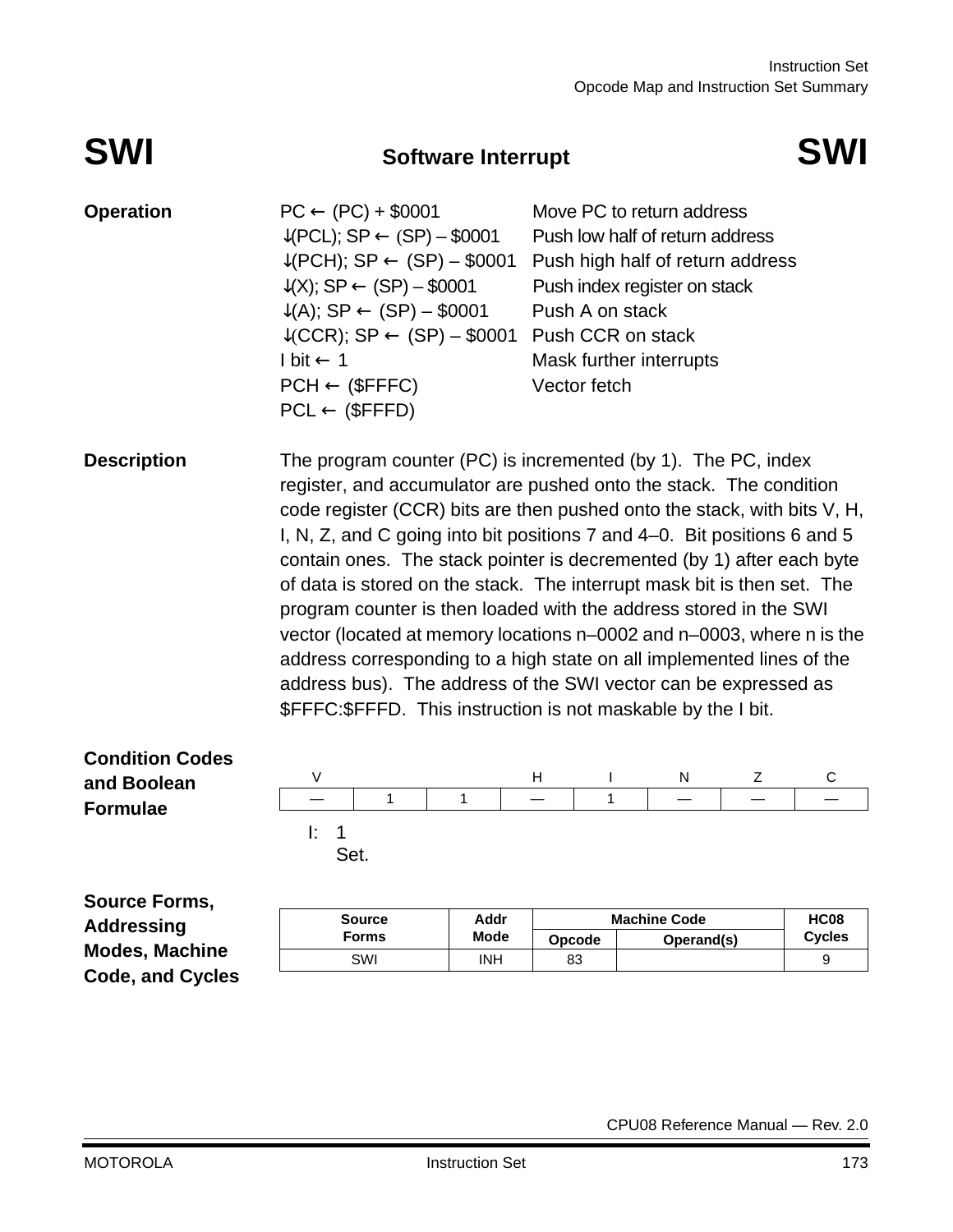# **TAP Transfer Accumulator to Condition Code Register TAP**



| Condition Codes |  |  |  |  |
|-----------------|--|--|--|--|
| and Boolean     |  |  |  |  |
| <b>Formulae</b> |  |  |  |  |
|                 |  |  |  |  |

| <b>Source Forms,</b><br>Addressing | <b>Source</b> | Addr       |        | <b>Machine Code</b> | HC08          |
|------------------------------------|---------------|------------|--------|---------------------|---------------|
|                                    | <b>Forms</b>  | Mode       | Opcode | Operand(s)          | <b>Cycles</b> |
| <b>Modes, Machine</b>              | <b>TAP</b>    | <b>INH</b> | 84     |                     |               |
| <b>Code, and Cycles</b>            |               |            |        |                     |               |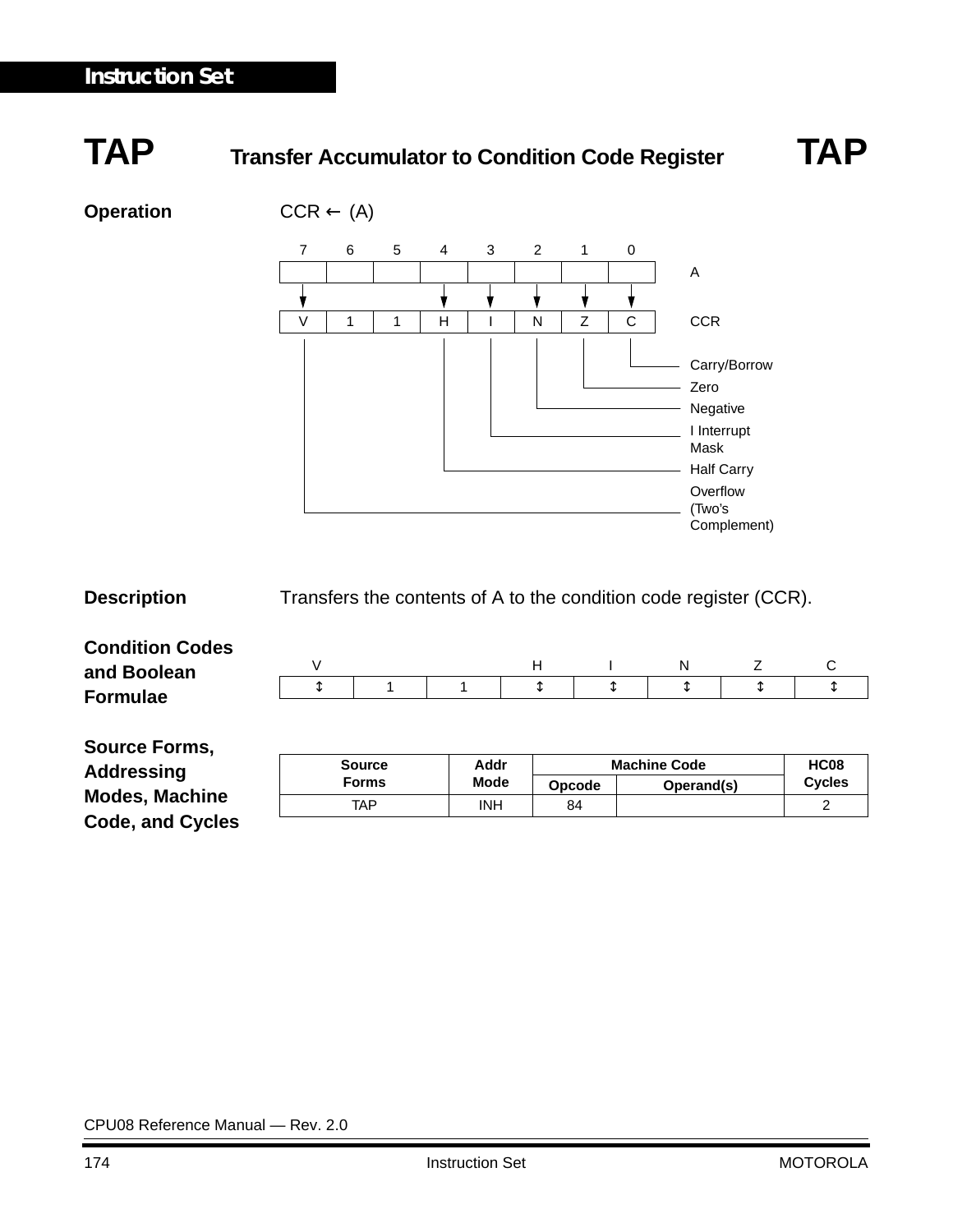| TAX | <b>Transfer Accumulator to X (Index Register Low)</b> | <b>TAX</b> |
|-----|-------------------------------------------------------|------------|
|-----|-------------------------------------------------------|------------|



| <b>Operation</b>                                                                       | $X \leftarrow (A)$  |                                      |                                   |              |                                   |   |                                                                              |
|----------------------------------------------------------------------------------------|---------------------|--------------------------------------|-----------------------------------|--------------|-----------------------------------|---|------------------------------------------------------------------------------|
| <b>Description</b>                                                                     | unchanged.          |                                      |                                   |              |                                   |   | Loads $X$ with the contents of the accumulator $(A)$ . The contents of A are |
| <b>Condition Codes</b><br>and Boolean<br><b>Formulae</b>                               | None affected.<br>V |                                      | 1                                 | H.           | N                                 | Z | C                                                                            |
| <b>Source Forms,</b><br>Addressing<br><b>Modes, Machine</b><br><b>Code, and Cycles</b> |                     | <b>Source</b><br><b>Forms</b><br>TAX | <b>Addr</b><br>Mode<br><b>INH</b> | Opcode<br>97 | <b>Machine Code</b><br>Operand(s) |   | <b>HC08</b><br><b>Cycles</b><br>1                                            |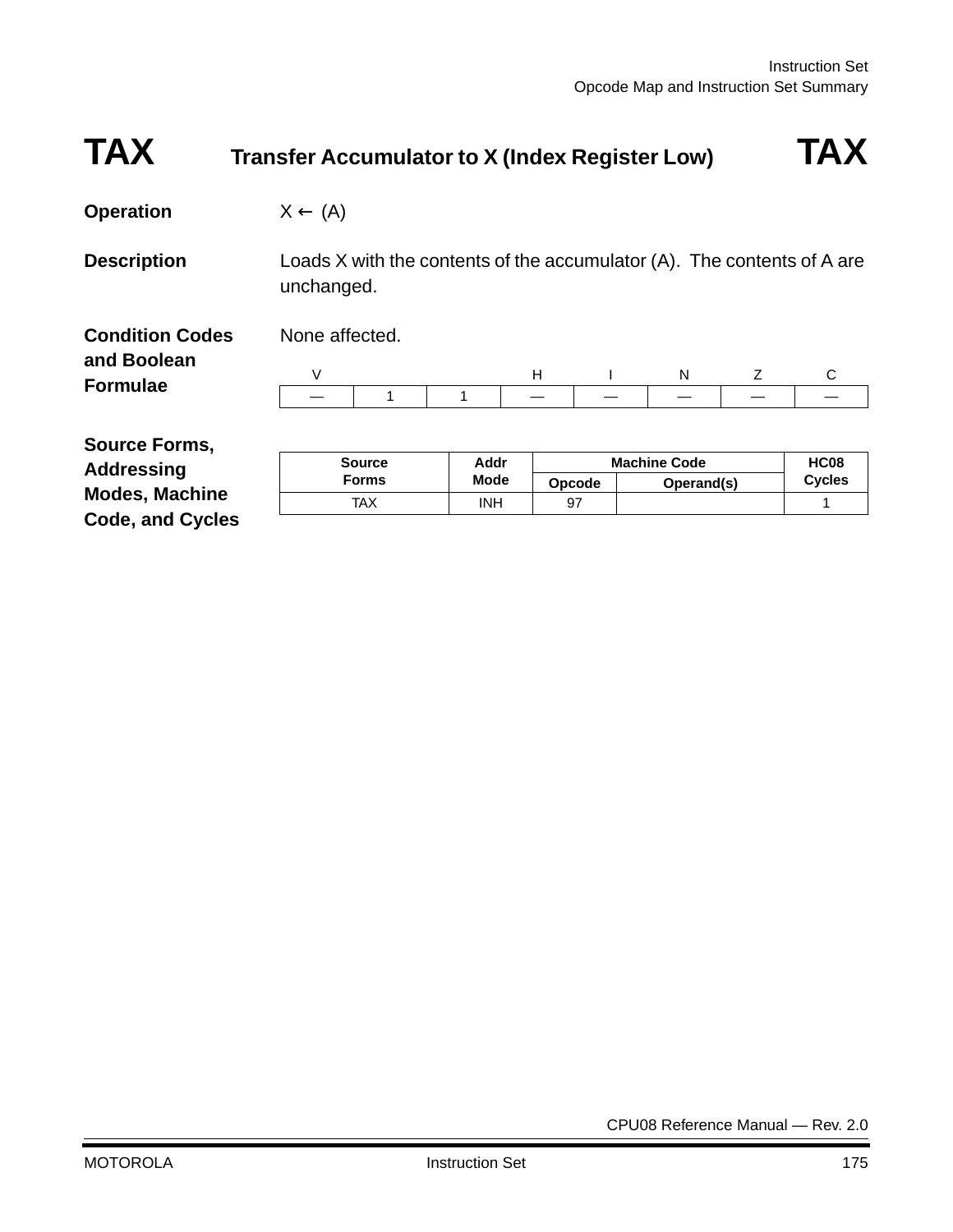# **TPA Transfer Condition Code Register to Accumulator TPA**



| <b>Description</b> | Transfers the contents of the condition code register (CCR) into the |
|--------------------|----------------------------------------------------------------------|
|                    | accumulator (A).                                                     |
|                    |                                                                      |

| <b>Condition Codes</b>         | None affected. |  |   |   |  |  |
|--------------------------------|----------------|--|---|---|--|--|
| and Boolean<br><b>Formulae</b> |                |  | н | N |  |  |
|                                |                |  |   |   |  |  |
|                                |                |  |   |   |  |  |

| <b>Source Forms,</b>    |               |            |        |                     |               |
|-------------------------|---------------|------------|--------|---------------------|---------------|
| Addressing              | <b>Source</b> | Addr       |        | <b>Machine Code</b> | <b>HC08</b>   |
|                         | <b>Forms</b>  | Mode       | Opcode | Operand(s)          | <b>Cycles</b> |
| <b>Modes, Machine</b>   | <b>TPA</b>    | <b>INH</b> | 85     |                     |               |
| <b>Code, and Cycles</b> |               |            |        |                     |               |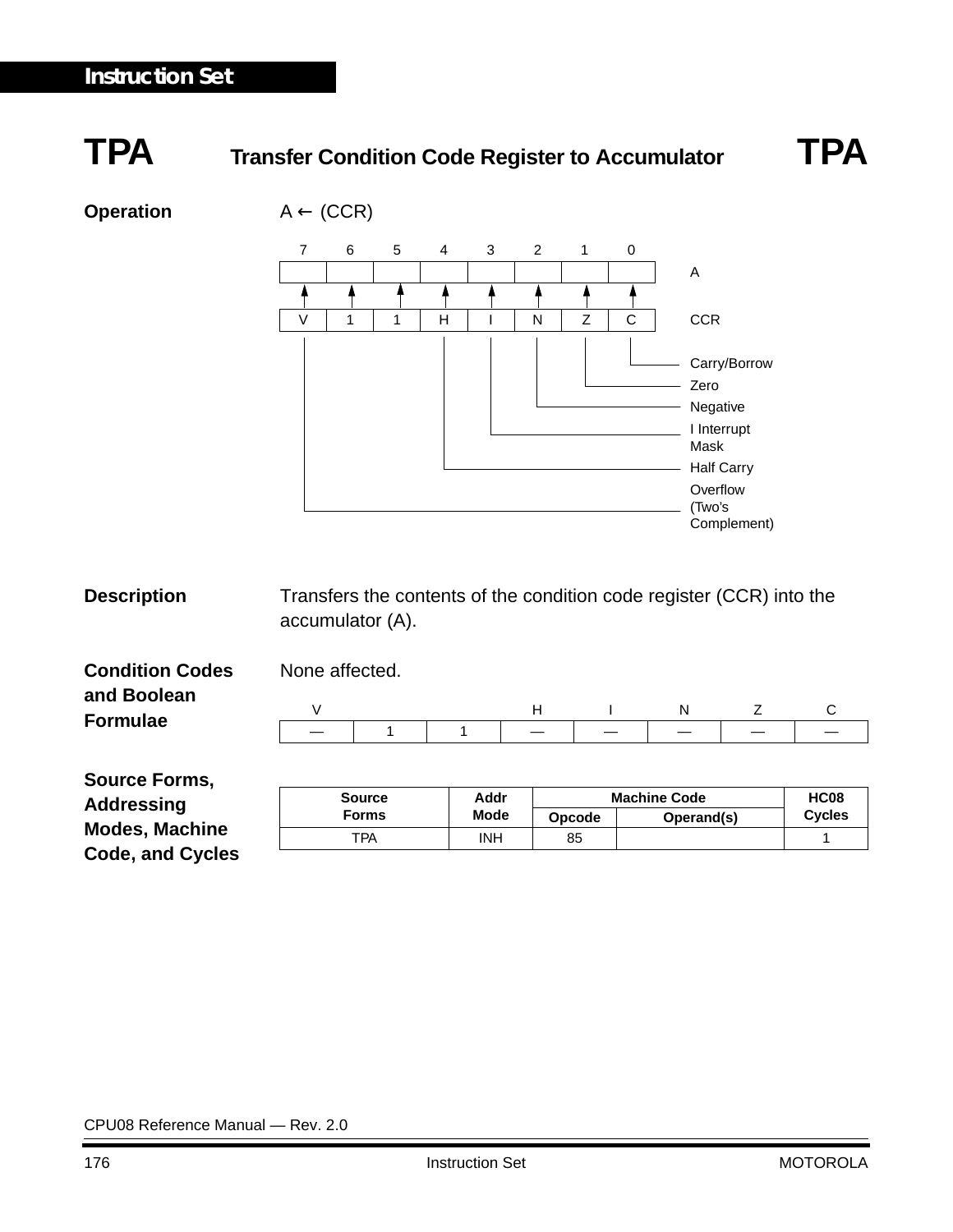## **TST Test for Negative or Zero TST**

### **Operation** (A) – \$00 **or:**  $(X) - $00$ **or:** (M) – \$00 **Description** Sets the N and Z condition codes according to the contents of A, X, or M. The contents of A, X, and M are not altered. **Condition Codes** V: 0 Cleared. V H I N Z C  $0 \mid 1 \mid 1 \mid - \mid - \mid 1 \mid 1 \mid - \mid$

N: M7

Set if MSB of the tested value is one; cleared otherwise.

Z: M7&M6&M5&M4&M3&M2&M1&M0 Set if A, X, or M contains 00; cleared otherwise.

| Source Forms,<br><b>Addressing</b> | <b>Source</b> | Addr            | <b>Machine Code</b> | <b>HC08</b> |               |
|------------------------------------|---------------|-----------------|---------------------|-------------|---------------|
|                                    | <b>Forms</b>  | <b>Mode</b>     | Opcode              | Operand(s)  | <b>Cycles</b> |
| <b>Modes, Machine</b>              | <b>TSTA</b>   | INH(A)          | 4D                  |             |               |
| <b>Code, and Cycles</b>            | <b>TSTX</b>   | INH(X)          | 5D                  |             |               |
|                                    | TST<br>opr    | <b>DIR</b>      | 3D                  | dd          | 3             |
|                                    | TST ,X        | IX              | 7D                  |             | 2             |
|                                    | TST<br>opr,X  | IX1             | 6D                  | ff          | 3             |
|                                    | opr,SP<br>TST | SP <sub>1</sub> | 9E6D                | l ff        |               |

**and Boolean Formulae**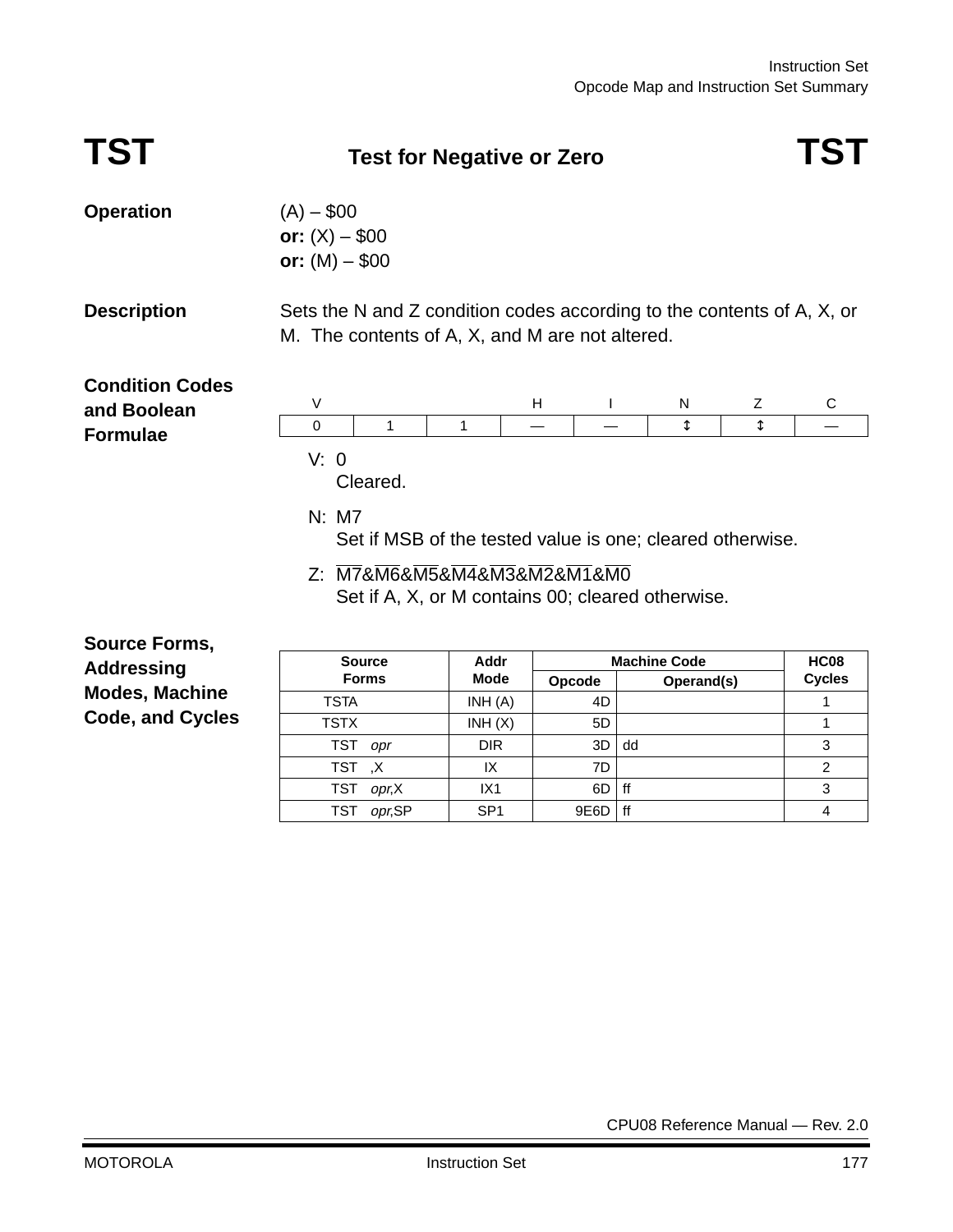**Modes, Machine Code, and Cycles**

| <b>TSX</b>                                                 |                | <b>Transfer Stack Pointer to Index Register</b>                                                                                                                                                               |              |   |        |  |                                   |   | TSX                               |
|------------------------------------------------------------|----------------|---------------------------------------------------------------------------------------------------------------------------------------------------------------------------------------------------------------|--------------|---|--------|--|-----------------------------------|---|-----------------------------------|
| <b>Operation</b>                                           |                | $H:X \leftarrow (SP) + $0001$                                                                                                                                                                                 |              |   |        |  |                                   |   |                                   |
| <b>Description</b><br><b>Condition Codes</b>               | None affected. | Loads index register (H:X) with 1 plus the contents of the stack pointer<br>(SP). The contents of SP remain unchanged. After a TSX instruction,<br>H:X points to the last value that was stored on the stack. |              |   |        |  |                                   |   |                                   |
| and Boolean                                                | V              |                                                                                                                                                                                                               |              | H |        |  | N                                 | Z | C                                 |
| <b>Formulae</b>                                            |                |                                                                                                                                                                                                               |              |   |        |  |                                   |   |                                   |
| <b>Source Forms,</b><br><b>Addressing</b><br>Madaa Maakina |                | <b>Source</b><br><b>Forms</b>                                                                                                                                                                                 | Addr<br>Mode |   | Opcode |  | <b>Machine Code</b><br>Operand(s) |   | HC <sub>08</sub><br><b>Cycles</b> |

TSX INH 95 2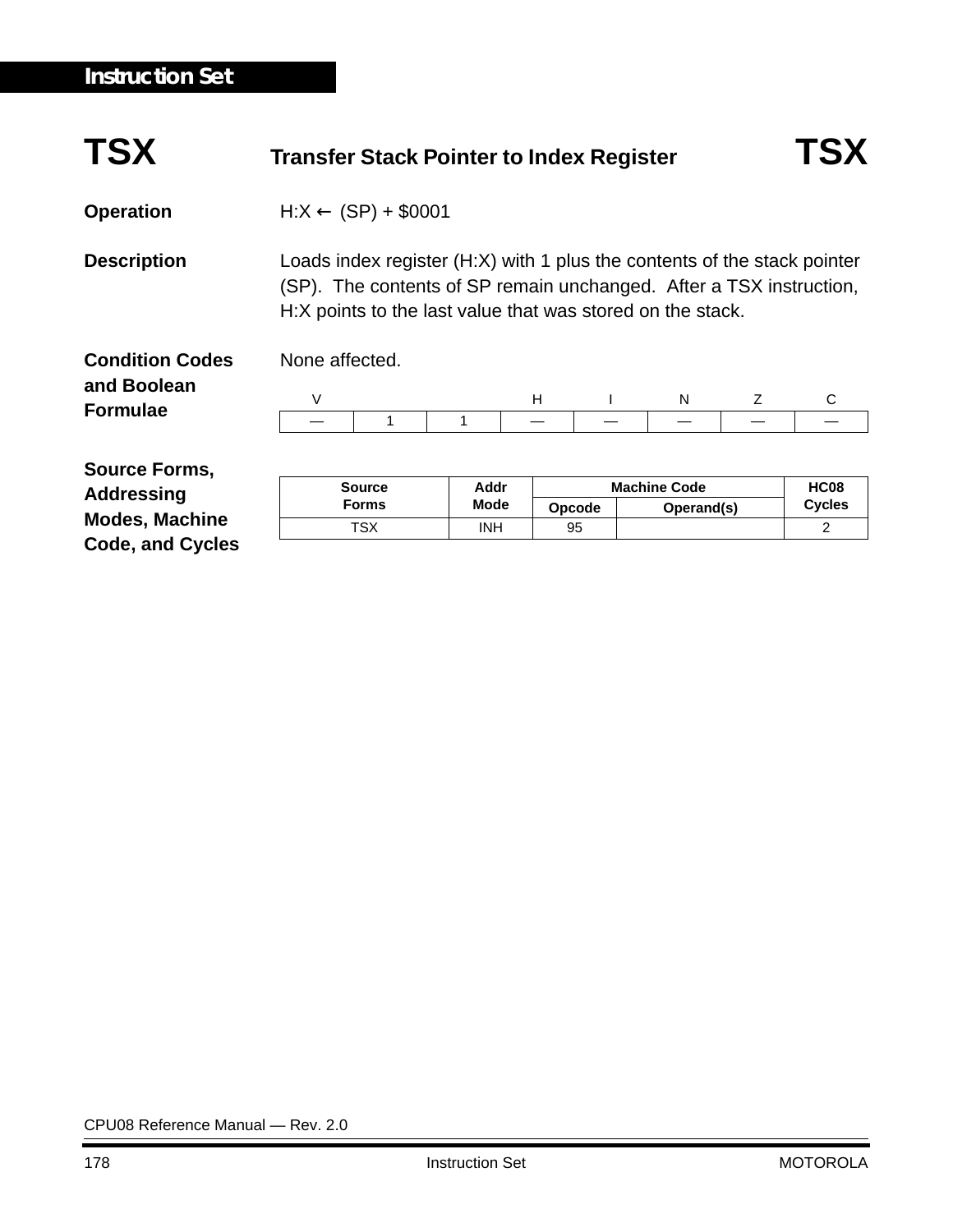|                    |                                                 |                                                                        |              |   |                     | <b>TXA</b>                                                                                                                                                                           |
|--------------------|-------------------------------------------------|------------------------------------------------------------------------|--------------|---|---------------------|--------------------------------------------------------------------------------------------------------------------------------------------------------------------------------------|
| $A \leftarrow (X)$ |                                                 |                                                                        |              |   |                     |                                                                                                                                                                                      |
|                    |                                                 |                                                                        |              |   |                     |                                                                                                                                                                                      |
| V                  | 1                                               |                                                                        | H            | N | Ζ                   | C                                                                                                                                                                                    |
|                    |                                                 | Addr<br>Mode<br><b>INH</b>                                             | Opcode<br>9F |   |                     | <b>HC08</b><br><b>Cycles</b>                                                                                                                                                         |
|                    | <b>Condition Codes</b><br><b>Modes, Machine</b> | not altered.<br>None affected.<br><b>Source</b><br><b>Forms</b><br>TXA |              | L | <b>Machine Code</b> | <b>Transfer X (Index Register Low) to Accumulator</b><br>Loads the accumulator (A) with the contents of X. The contents of X are<br>Operand(s)<br>$\sim$ $\sim$ $\sim$ $\sim$ $\sim$ |

MOTOROLA 179

**Code, and Cycles**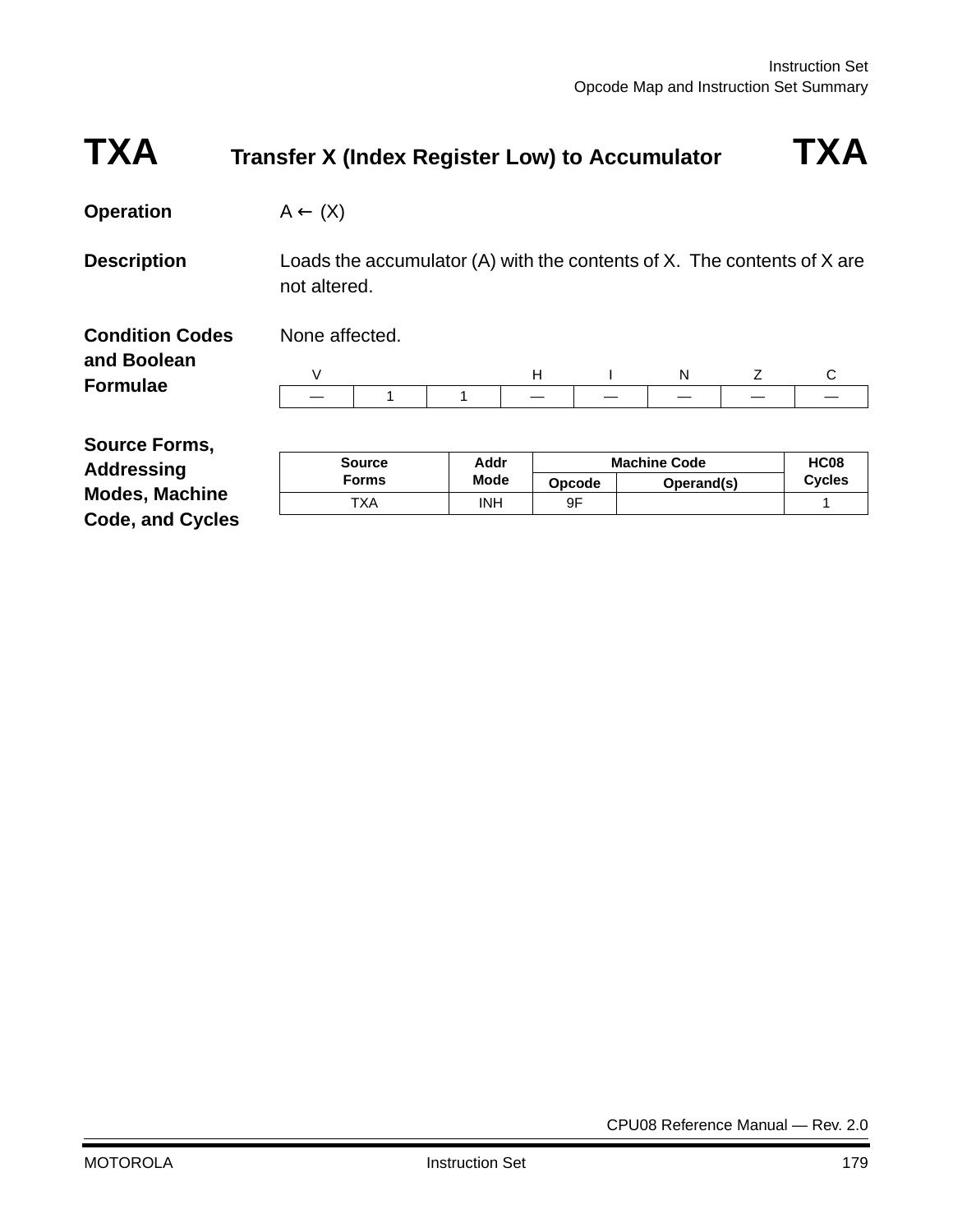| <b>TXS</b>                                                                                    | <b>Transfer Index Register to Stack Pointer</b>                                                                                 |                                 |                    |                                   |   | <b>TXS</b>                        |  |  |  |
|-----------------------------------------------------------------------------------------------|---------------------------------------------------------------------------------------------------------------------------------|---------------------------------|--------------------|-----------------------------------|---|-----------------------------------|--|--|--|
| <b>Operation</b>                                                                              |                                                                                                                                 | $(SP) \leftarrow (H:X) - $0001$ |                    |                                   |   |                                   |  |  |  |
| <b>Description</b>                                                                            | Loads the stack pointer (SP) with the contents of the index register $(H:X)$<br>minus one. The contents of H:X are not altered. |                                 |                    |                                   |   |                                   |  |  |  |
| <b>Condition Codes</b><br>and Boolean<br><b>Formulae</b>                                      | None affected.<br>V<br>1                                                                                                        | 1                               | H.<br>$\mathbf{I}$ | N                                 | Z | C                                 |  |  |  |
| <b>Source Forms,</b><br><b>Addressing</b><br><b>Modes, Machine</b><br><b>Code, and Cycles</b> | <b>Source</b><br><b>Forms</b><br><b>TXS</b>                                                                                     | Addr<br>Mode<br><b>INH</b>      | Opcode<br>94       | <b>Machine Code</b><br>Operand(s) |   | <b>HC08</b><br><b>Cycles</b><br>2 |  |  |  |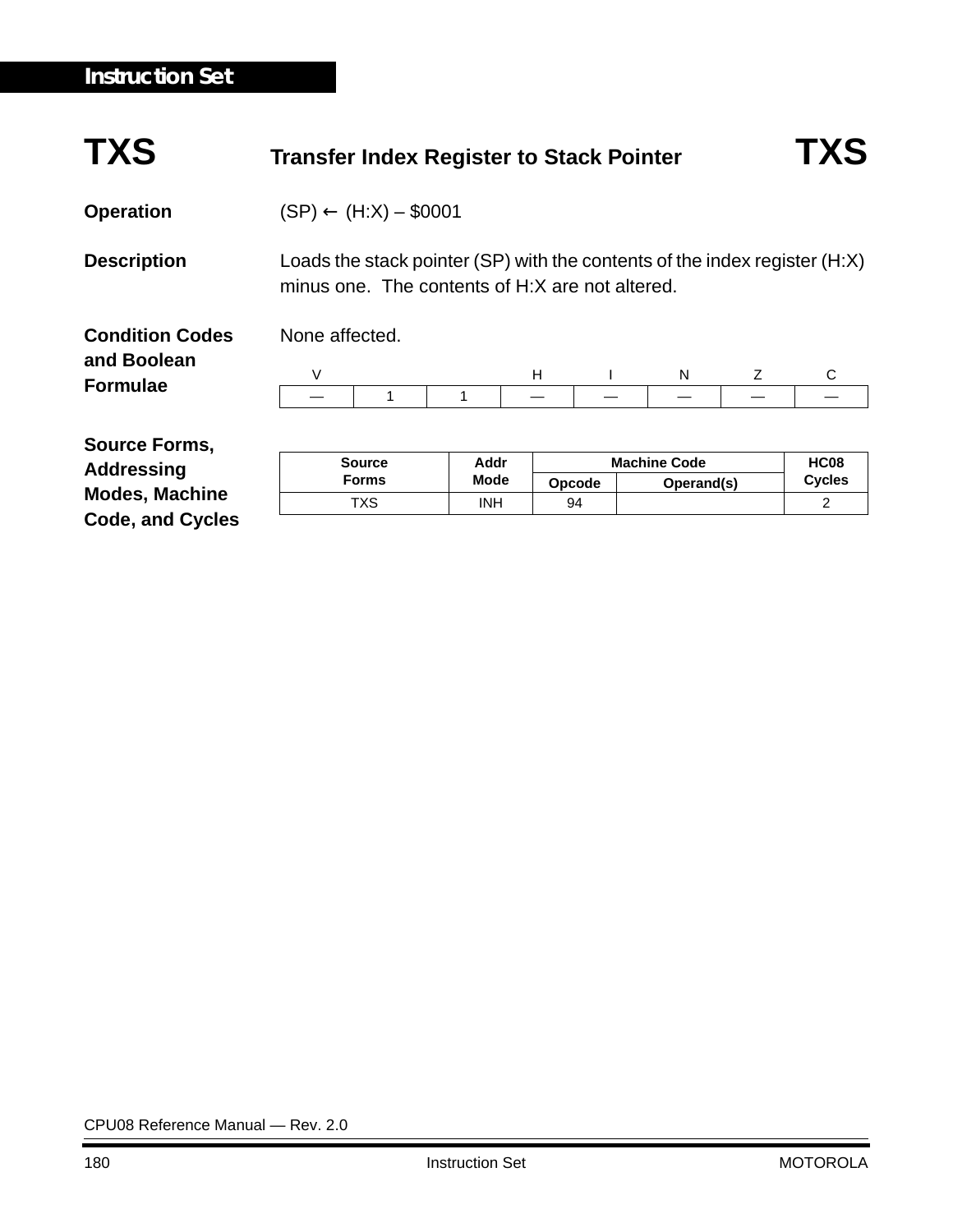### **WAIT Enable Interrupts; Stop Processor WAIT**



**Operation** I bit ← 0; inhibit CPU clocking until interrupted

**Description** Reduces power consumption by eliminating dynamic power dissipation in some portions of the MCU. The timer, the timer prescaler, and the on-chip peripherals continue to operate because they are potential sources of an interrupt. Wait causes enabling of interrupts by clearing the I bit in the CCR, and stops clocking of processor circuits.

> Interrupts from on-chip peripherals may be enabled or disabled by local control bits prior to execution of the WAIT instruction.

> When either the  $\overline{\text{REST}}$  or  $\overline{\text{IRQ}}$  pin goes low, or when any on-chip system requests interrupt service, the processor clocks are enabled, and the reset, IRQ, or other interrupt service request is processed.

| <b>Condition Codes</b> |  |   |   |  |
|------------------------|--|---|---|--|
| and Boolean            |  | н | N |  |
| <b>Formulae</b>        |  |   |   |  |
|                        |  |   |   |  |
|                        |  |   |   |  |

Cleared.

| <b>Source Forms,</b>    | <b>Source</b> | Addr        |               | <b>Machine Code</b> | <b>HC08</b>   |
|-------------------------|---------------|-------------|---------------|---------------------|---------------|
| Addressing              | <b>Forms</b>  | <b>Mode</b> | <b>Opcode</b> | Operand(s)          | <b>Cycles</b> |
| <b>Modes, Machine</b>   | <b>WAIT</b>   | <b>INH</b>  | 8F            |                     |               |
| <b>Code, and Cycles</b> |               |             |               |                     |               |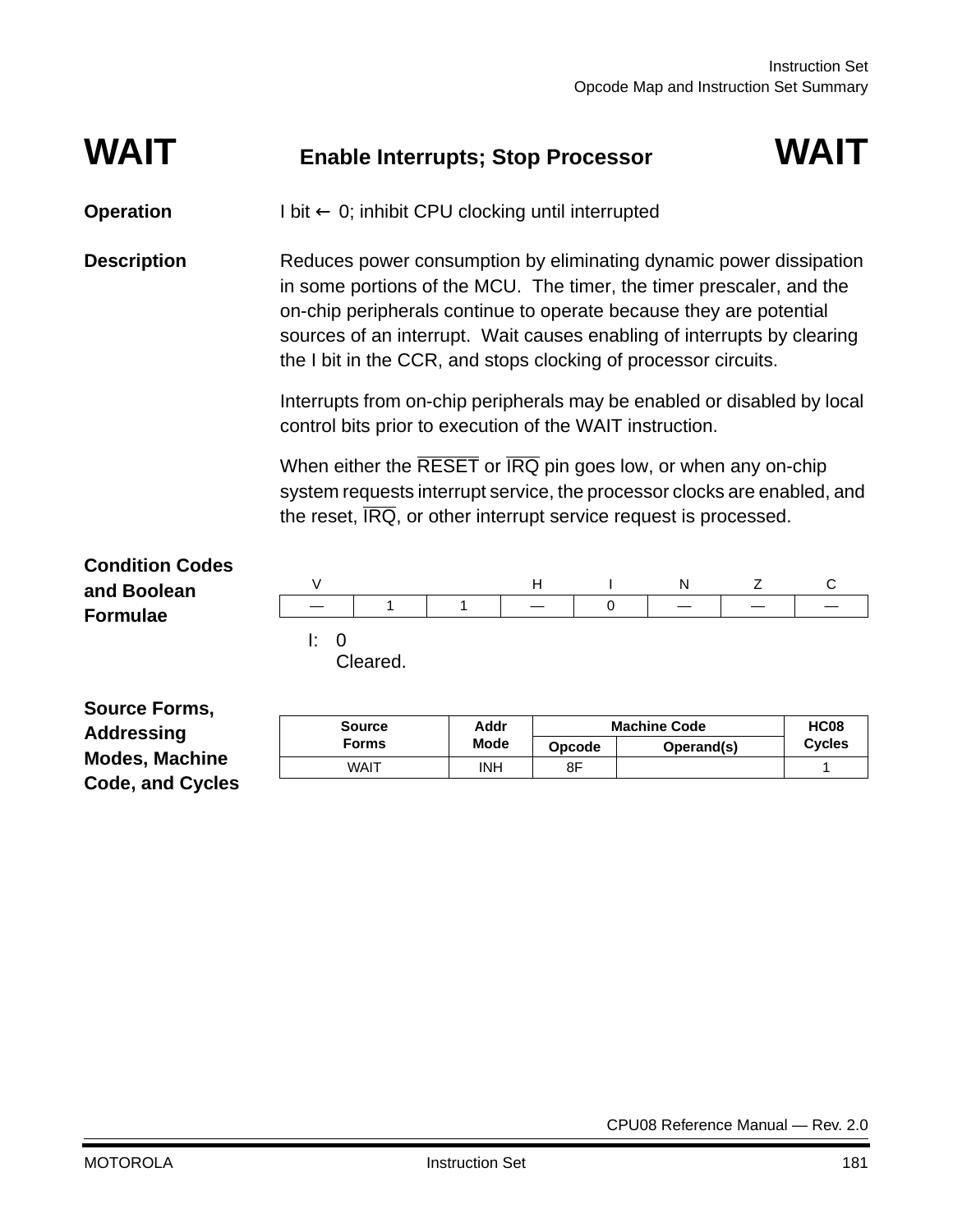|                    |                                                    |                                      |                              |                                            |                            |                                       |                              | Table 12. Opcode Map                              |                                  |                                             |                                            |                                            |                                                  |                                                        |                                                   |                                          |                                          |                                                 |                                    |
|--------------------|----------------------------------------------------|--------------------------------------|------------------------------|--------------------------------------------|----------------------------|---------------------------------------|------------------------------|---------------------------------------------------|----------------------------------|---------------------------------------------|--------------------------------------------|--------------------------------------------|--------------------------------------------------|--------------------------------------------------------|---------------------------------------------------|------------------------------------------|------------------------------------------|-------------------------------------------------|------------------------------------|
|                    | <b>Bit-Manipulation</b><br><b>DIR</b>              |                                      | <b>Branch</b>                |                                            |                            | Read-Modify-Write                     |                              | SP <sub>1</sub>                                   | IX                               |                                             | Control                                    |                                            |                                                  |                                                        | <b>Register/Memory</b>                            |                                          |                                          |                                                 |                                    |
| <b>HIGH</b><br>LOW | 0                                                  | <b>DIR</b><br>1                      | <b>REL</b><br>$\mathbf{2}$   | <b>DIR</b><br>3                            | <b>INH</b><br>4            | <b>INH</b><br>5                       | IX1<br>6                     | 9E6                                               | 7                                | INH<br>8                                    | INH<br>9                                   | <b>IMM</b><br>Α                            | <b>DIR</b><br>в                                  | <b>EXT</b><br>C                                        | IX2<br>D                                          | SP <sub>2</sub><br>9ED                   | IX <sub>1</sub><br>E.                    | SP <sub>1</sub><br>9EE                          | IX<br>F                            |
| 0                  | $\overline{5}$<br><b>BRSET0</b><br><b>DIR</b><br>3 | <b>BSET0</b><br>DIR 2<br>12          | <b>BRA</b><br>REL            | $\overline{4}$<br>NEG<br>DIR<br>l 2        | <b>NEGA</b><br>INH         | NEGX<br>INH                           | <b>NEG</b><br>IX1 3          | 5<br><b>NEG</b><br>SP1                            | 3<br>NEG<br>IX                   | $\overline{7}$<br>RTI<br>INH $ 2 $          | 3<br>BGE<br>REL 2                          | 2<br><b>SUB</b><br>IMM   2                 | 3<br><b>SUB</b><br>$DIR$ 3                       | $\overline{4}$<br><b>SUB</b><br>EXT                    | $\overline{4}$<br>SUB<br>$IX2 \mid 4$<br>3        | 5<br><b>SUB</b><br>SP2 2                 | 3<br><b>SUB</b><br>IX1 3                 | <b>SUB</b><br>SP <sub>1</sub>                   | $\overline{2}$<br><b>SUB</b><br>IX |
| $\mathbf{1}$       | BRCLR0<br><b>DIR</b>                               | <b>BCLR0</b><br>$DIR$   2            | <b>BRN</b><br>REL            | 5<br>CBEQ<br>DIR 3<br>3                    | CBEQA<br>IMM               | CBEQX<br>IMM<br><b>3</b>              | CBEQ<br>$IX1+$<br>l 3        | 6<br>CBEQ<br>SP1 2<br>$\overline{4}$              | $\overline{4}$<br>CBEQ<br>$IX +$ | 4<br><b>RTS</b><br>INH 12                   | 3<br><b>BLT</b><br>$REL$ 2                 | 2<br><b>CMP</b><br>IMM                     | 3<br><b>CMP</b><br>$DIR$ 3<br>$\overline{2}$     | <b>CMP</b><br>EXT                                      | $\overline{a}$<br>CMP<br>$IX2 \mid 4$<br>3        | 5<br><b>CMP</b><br>SP <sub>2</sub>       | 3<br><b>CMP</b><br>l 2<br> X1 3          | <b>CMP</b><br>SP <sub>1</sub>                   | 2<br><b>CMP</b><br>IX              |
| $\mathbf{2}$       | 5<br>BRSET1<br><b>DIR</b><br>3                     | BSET1<br>DIR   2<br>l 2              | 3<br>BHI<br>REL              |                                            | 5<br><b>MUL</b><br>$INH$ 1 | 7<br><b>DIV</b><br>INH                | 3<br><b>NSA</b><br>INH       |                                                   | 2<br>DAA<br>INH                  |                                             | 3<br><b>BGT</b><br>REL 2<br>$\overline{2}$ | 2<br><b>SBC</b><br>IMM   2                 | 3<br><b>SBC</b><br>$DIR$ 3                       | <b>SBC</b><br>EXT 3                                    | <b>SBC</b><br>$IX2 \mid 4$                        | .5<br><b>SBC</b><br>SP2 2                | 3<br><b>SBC</b><br>$IX1 \mid 3$          | <b>SBC</b><br>SP <sub>1</sub>                   | $\overline{2}$<br><b>SBC</b><br>IX |
| 3                  | 5<br>BRCLR1<br>3<br>DIR                            | BCLR1<br>DIR 2                       | 3<br><b>BLS</b><br>REL       | $\overline{4}$<br>COM<br>DIR<br> 2         | <b>COMA</b><br>INH         | <b>COMX</b><br>INH                    | COM<br>IX1   3               | 5<br>COM<br>SP <sub>1</sub>                       | 3<br>COM<br> X                   | 9<br>SWI<br>$INH$ 2                         | 3<br><b>BLE</b><br>REL 2                   | $\overline{2}$<br><b>CPX</b><br>IMM   2    | 3<br>CPX<br>$DIR$ 3                              | $\overline{4}$<br><b>CPX</b><br>EXT 3                  | $\overline{a}$<br>CPX<br>$IX2 \mid 4$             | 5<br><b>CPX</b><br>SP2   2               | 3<br><b>CPX</b><br>IX1   3               | <b>CPX</b><br>SP <sub>1</sub>                   | $\overline{2}$<br><b>CPX</b><br>IX |
| 4                  | BRSET2<br><b>DIR</b>                               | BSET2<br>DIR                         | 3<br><b>BCC</b><br>REL<br> 2 | $\overline{4}$<br><b>LSR</b><br>12<br>DIR  | <b>LSRA</b><br>INH         | LSRX<br>INH                           | <b>LSR</b><br>IX1            | 5<br><b>LSR</b><br>SP1<br>13.                     | 3<br><b>LSR</b><br>IX            | 2<br><b>TAP</b><br>INH                      | 2<br><b>TXS</b><br>INH $ 2 $               | 2<br>AND<br>IMM   2                        | 3<br>AND<br>$DIR$ 3                              | <b>AND</b><br>EXT                                      | AND<br>$IX2 \mid 4$<br>3                          | $\overline{5}$<br>AND<br>SP <sub>2</sub> | 3<br>AND<br>2<br>IX1 3                   | <b>AND</b><br>SP <sub>1</sub>                   | <b>AND</b><br>IX                   |
| 5                  | BRCLR <sub>2</sub><br>DIR                          | BCLR2                                | <b>BCS</b><br>$DIR   2$ REL  | <b>STHX</b><br>l 2<br>DIR 13               | <b>LDHX</b><br>IMM         | LDHX<br>$DIR$ 3<br>2                  | <b>CPHX</b><br>IMM           |                                                   | <b>CPHX</b><br>DIR I             | <b>TPA</b><br>INH                           | 2<br><b>TSX</b><br>INH $ 2 $               | <b>BIT</b><br>IMM   2                      | 3<br>BIT.<br>$DIR$ 3                             | BIT<br>EXT                                             | <b>BIT</b><br>$IX2 \mid 4$<br>3                   | 5<br><b>BIT</b><br>SP <sub>2</sub>       | 3<br><b>BIT</b><br>12<br>$IX1 \mid 3$    | <b>BIT</b><br>SP <sub>1</sub>                   | <b>BIT</b><br>IX                   |
| 6                  | BRSET3<br>DIR                                      | BSET3<br>DIR   2                     | 3<br><b>BNE</b><br>REL       | $\overline{a}$<br><b>ROR</b><br>l 2<br>DIR | <b>RORA</b><br>INH         | <b>RORX</b><br>INH                    | <b>ROR</b><br>IX1            | 5<br><b>ROR</b><br>SP1<br>l 3                     | 3<br><b>ROR</b><br>IX            | 2<br><b>PULA</b><br>INH                     |                                            | 2<br><b>LDA</b><br>$IMM$ 2<br>$\mathbf{2}$ | 3<br><b>LDA</b><br>DIR                           | $\overline{4}$<br>LDA<br>EXT<br>3                      | $\overline{a}$<br>LDA<br>$IX2 \mid 4$<br>3        | LDA<br>SP <sub>2</sub>                   | 3<br>LDA<br>12.<br> X1 3                 | LDA<br>SP <sub>1</sub>                          | <b>LDA</b><br>IX                   |
| 7                  | BRCLR3<br>DIR                                      | BCLR3<br>DIR 2                       | 3<br><b>BEQ</b><br>REL       | $\overline{4}$<br>ASR<br>DIR<br>12         | <b>ASRA</b><br>INH         | <b>ASRX</b><br>INH                    | ASR<br>$\overline{2}$<br>IX1 | 5<br>ASR<br>SP1<br>3                              | 3<br>ASR<br>IX                   | 2<br><b>PSHA</b><br>INH                     | $\overline{1}$<br><b>TAX</b><br>$INH$ 2    | 2<br>AIS<br>IMM   2                        | 3<br><b>STA</b><br>DIR                           | $\overline{4}$<br><b>STA</b><br>3<br>EXT               | $\overline{a}$<br><b>STA</b><br>3<br>$IX2 \mid 4$ | 5<br><b>STA</b><br>SP <sub>2</sub>       | 3<br><b>STA</b><br>12.<br>IX1   3        | <b>STA</b><br>SP <sub>1</sub>                   | $\mathcal{P}$<br><b>STA</b><br>IX  |
| 8                  | BRSET4<br>DIR                                      | BSET4<br>DIR 2<br>12                 | <b>BHCC</b><br>REL           | 4<br><b>LSL</b><br>12<br>DIR               | <b>LSLA</b><br>INH         | <b>LSLX</b><br>$INH$   2              | <b>LSL</b><br>IX1   3        | 5<br>LSL<br>SP <sub>1</sub>                       | 3<br><b>LSL</b><br>IX            | 2<br><b>PULX</b><br>INH                     | $\mathbf{1}$<br><b>CLC</b><br>INH   2      | 2<br><b>EOR</b><br>IMM                     | 3<br><b>EOR</b><br>DIR<br>12                     | <b>EOR</b><br>3<br>EXT                                 | $\overline{4}$<br><b>EOR</b><br>IX2<br>3          | <b>EOR</b><br>SP <sub>2</sub><br>l 4     | 3<br><b>EOR</b><br>12<br>IX1   3         | <b>EOR</b><br>SP <sub>1</sub>                   | $\overline{2}$<br><b>EOR</b><br>IX |
| 9                  | BRCLR4<br>DIR                                      | BCLR4<br>DIR 2                       | <b>BHCS</b><br>REL           | $\overline{4}$<br><b>ROL</b><br>DIR<br>12  | <b>ROLA</b><br>INH         | <b>ROLX</b><br>INH                    | <b>ROL</b><br>IX1            | 5<br><b>ROL</b><br>SP <sub>1</sub><br>13          | 3<br><b>ROL</b><br>IX            | $\overline{2}$<br><b>PSHX</b><br>INH<br>l 1 | $\mathbf{1}$<br><b>SEC</b><br>INH          | 2<br>ADC<br>IMM<br>l 2                     | 3<br><b>ADC</b><br><b>DIR</b><br>2               | <b>ADC</b><br>3<br>EXT                                 | $\overline{4}$<br><b>ADC</b><br>IX2<br>3          | 5<br><b>ADC</b><br>SP <sub>2</sub><br>14 | 3<br><b>ADC</b><br>$IX1 \mid 3$<br>12    | ADC<br>SP <sub>1</sub>                          | <b>ADC</b><br>IX                   |
| А                  | BRSET5<br>DIR                                      | BSET5<br>DIR   2<br>12.              | <b>BPL</b><br>REL            | DEC<br>l 2<br>DIR                          | <b>DECA</b><br>INH         | <b>DECX</b><br>INH   2                | DEC<br>IX1                   | 5<br><b>DEC</b><br>SP <sub>1</sub><br>l 3         | 3<br><b>DEC</b><br>IX            | PULH<br>INH<br>-1                           | $\overline{c}$<br>CLI<br>$INH$ 2           | <b>ORA</b><br>$IMM$ 2                      | 3<br>ORA<br>$DIR$ 3                              | <b>ORA</b><br>EXT                                      | <b>ORA</b><br>$IX2 \mid 4$<br>3                   | <b>ORA</b><br>$SP2$ 2                    | 3<br><b>ORA</b><br>IX1 3                 | <b>ORA</b><br>SP <sub>1</sub>                   | <b>ORA</b><br>IX                   |
| в                  | BRCLR5 BCLR5<br>DIR                                | DIR   2                              | BMI<br>REL                   | 5<br><b>DBNZ</b><br>DIR  2<br>3            | <b>DBNZA</b><br>INH        | <b>DBNZX</b><br>$\overline{2}$<br>INH | <b>DBNZ</b><br>IX1<br>13     | DBNZ<br>$\overline{4}$<br>SP <sub>1</sub>         | DBNZ<br>2<br>IX                  | <b>PSHH</b><br>INH                          | 2<br>SEI<br>$INH$ 2                        | ADD<br>$IMM$ 2                             | 3<br>ADD<br>$DIR$ 3                              | ADD<br>EXT                                             | ADD<br>$IX2 \mid 4$<br>3                          | <b>ADD</b><br>$SP2$  2                   | 3<br>ADD<br>$IX1 \mid 3$                 | ADD<br>SP <sub>1</sub>                          | ADD<br>IX                          |
| C                  | BRSET6 BSET6<br>DIR<br>3                           | $DIR$ $2$<br>l 2                     | <b>BMC</b><br><b>REL</b>     | INC.<br>l 2<br><b>DIR</b>                  | <b>INCA</b><br>INH         | <b>INCX</b><br>$INH$   2              | INC.<br> X1 3                | <b>INC</b><br>SP <sub>1</sub>                     | 3<br><b>INC</b><br>IX            | <b>CLRH</b><br>INH                          | <b>RSP</b><br><b>INH</b>                   |                                            | $\overline{2}$<br>JMP<br>$DIR$ 3<br>$\mathbf{2}$ | 3<br><b>JMP</b><br>EXT                                 | <b>JMP</b><br>IX2<br>3                            |                                          | 3<br><b>JMP</b><br>IX1<br>$\overline{2}$ |                                                 | <b>JMP</b><br>IX                   |
| D                  | BRCLR6 BCLR6<br>DIR                                | DIR   2                              | <b>BMS</b><br>REL            | 3<br>TST<br>DIR 1<br>$\sqrt{2}$            | <b>TSTA</b><br><b>INH</b>  | <b>TSTX</b><br>$INH$ 2                | 3<br><b>TST</b><br> X1 3     | <b>TST</b><br>SP <sub>1</sub>                     | $\overline{2}$<br>TST<br>IX      |                                             | NOP<br>$INH$ 2                             | $\overline{4}$<br><b>BSR</b><br>REL 2      | $\overline{4}$<br><b>JSR</b><br>$DIR$ 3          | 5<br><b>JSR</b><br>EXT                                 | 6<br>JSR<br>IX2<br>3                              |                                          | 5<br><b>JSR</b><br>2<br>IX1              |                                                 | <b>JSR</b><br>IX                   |
| Е                  | BRSET7<br>3<br>DIR                                 | BSET7<br>$DIR$   2<br>$\overline{2}$ | 3<br>BIL<br>REL              |                                            | <b>MOV</b><br>3<br>DD   2  | 4<br><b>MOV</b><br>$DIX+$ 3           | <b>MOV</b><br><b>IMD</b>     |                                                   | MOV<br>IX+D<br>$\overline{2}$    | <b>STOP</b><br>INH                          | $*$                                        | 2<br><b>LDX</b><br>$IMM$ 2<br>$\sqrt{2}$   | 3<br>LDX<br>DIR 3                                | LDX<br>$EXT$ 3                                         | $\overline{4}$<br>LDX<br>$IX2 \mid 4$             | 5<br>LDX<br>$SP2$  2                     | 3<br>LDX<br>IX1   3                      | $\overline{a}$<br><b>LDX</b><br>SP <sub>1</sub> | <b>LDX</b><br>IX                   |
| F                  | BRCLR7 BCLR7<br>DIR 12                             |                                      | <b>BIH</b><br>$DIR2$ REL $2$ | $CLR^3$                                    | <b>CLRA</b>                | CLRX                                  | <b>CLR</b>                   | CLR <sup>1</sup><br>DIRI1 INHI1 INHI2 IX1I3 SP1I1 | $CLR^2$                          | WAIT                                        | <b>TXA</b>                                 | AIX                                        | 3<br><b>STX</b>                                  | <b>STX</b><br>IXI1 INHI1 INHI2 IMMI2 DIRI3 EXTI3 IX2I4 | <b>STX</b>                                        | 5<br><b>STX</b>                          | 3<br><b>STX</b><br>SP2 2 1X1 3 SP1 1     | <b>STX</b>                                      | <b>STX</b><br>IX                   |

CPU08 Reference Manual - Rev. 2.0 CPU08 Reference Manual -- Rev. 2.0

| NН  | Inheren |
|-----|---------|
| ΜМ  | Immedi  |
| סור | Diroot  |

NM Inherent REL Relative SP1 Stack Pointer, 8-Bit Offset<br>
IMM Immediate IX Indexed, No Offset SP2 Stack Pointer, 16-Bit Offset<br>
DIR Direct IX1 Indexed, 16-Bit Offset IX+ Indexed, No Offset with<br>
EXT Extended IX2 Indexed, 1 Post Increment

**High Byte of Opcode in Hexadecimal F Low Byte of Opcode in Hexadecimal 0 | SUB**  IX **HC08 Cycles Opcode Mnemonic Number of Bytes / Addressing Mode**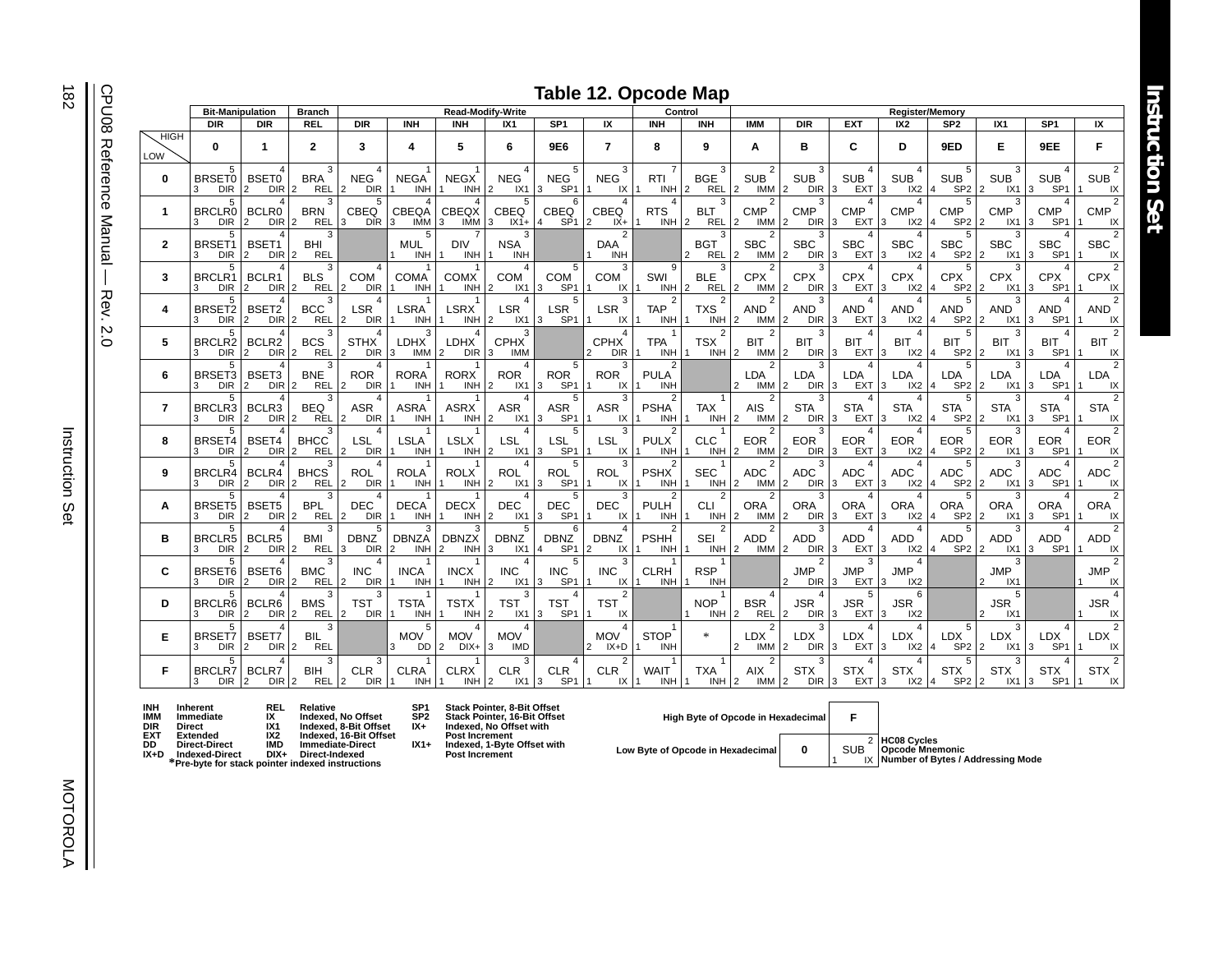| <b>Source</b>                                                                                                 | <b>Operation</b>                                             | <b>Description</b>                                              |                          |                          | <b>Effect on</b>         | <b>CCR</b>               |                          |                          | Address<br>Mode                                                                                              | Opcode                                                                               | Operand                                              | Cycles                                                     |
|---------------------------------------------------------------------------------------------------------------|--------------------------------------------------------------|-----------------------------------------------------------------|--------------------------|--------------------------|--------------------------|--------------------------|--------------------------|--------------------------|--------------------------------------------------------------------------------------------------------------|--------------------------------------------------------------------------------------|------------------------------------------------------|------------------------------------------------------------|
| Form                                                                                                          |                                                              |                                                                 | $\mathbf v$              | H                        | $\mathbf{I}$             | $\mathsf{N}$             | Z                        | $\overline{c}$           |                                                                                                              |                                                                                      |                                                      |                                                            |
| ADC #opr<br>ADC opr<br>ADC opr<br>ADC opr, X<br>ADC opr,X<br><b>ADC</b><br>,Х<br>ADC opr,SP<br>ADC opr,SP     | Add with Carry                                               | $A \leftarrow (A) + (M) + (C)$                                  | ⇕                        | ⇕                        | $\qquad \qquad -$        | ⇕                        | ⇕                        | ⇕                        | <b>IMM</b><br>DIR.<br><b>EXT</b><br>IX <sub>2</sub><br>IX1<br>IX<br>SP <sub>1</sub><br>SP <sub>2</sub>       | A9<br>B <sub>9</sub><br>C <sub>9</sub><br>D9<br>E9<br>F <sub>9</sub><br>9EE9<br>9ED9 | ij.<br>dd<br>$hh$ $II$<br>ee ff<br>ff<br>ff<br>ee ff | $\overline{\mathbf{c}}$<br>3<br>4<br>4<br>3<br>2<br>4<br>5 |
| ADD #opr<br>ADD opr<br>ADD opr<br>ADD opr,X<br>ADD opr,X<br>ADD, X<br>ADD opr,SP<br>ADD opr,SP                | Add without Carry                                            | $A \leftarrow (A) + (M)$                                        | ⇕                        | ⇕                        | $\qquad \qquad -$        | ⇕                        | ⇕                        | $\updownarrow$           | <b>IMM</b><br><b>DIR</b><br><b>EXT</b><br>IX2<br>IX1<br>IX<br>SP <sub>1</sub><br>SP <sub>2</sub>             | AB<br>BB<br>CВ<br>DB<br>EB<br>FB<br>9EEB<br>9EDB                                     | ii<br>dd<br>$hh$ $II$<br>ee ff<br>ff<br>ff<br>ee ff  | 2<br>3<br>4<br>4<br>3<br>2<br>4<br>5                       |
| AIS #opr                                                                                                      | Add Immediate Value<br>(Signed) to Stack Pointer             | $SP \leftarrow (SP) + (16 \cdot M)$                             | $\overline{\phantom{0}}$ |                          |                          |                          | $\overline{\phantom{0}}$ | $\overline{\phantom{m}}$ | <b>IMM</b>                                                                                                   | A7                                                                                   | ii                                                   | 2                                                          |
| AIX #opr                                                                                                      | Add Immediate Value<br>(Sianed) to Index<br>Register (H:X)   | $H:X \leftarrow (H:X) + (16 * M)$                               | $\overline{\phantom{0}}$ | $\overline{\phantom{0}}$ | $\overline{\phantom{0}}$ |                          |                          | $\overline{\phantom{0}}$ | IMM                                                                                                          | AF                                                                                   | ii                                                   | 2                                                          |
| AND #opr<br>AND opr<br>AND opr<br>AND opr,X<br>AND opr, X<br>AND.<br>$\mathsf{X}$<br>AND opr,SP<br>AND opr,SP | Logical AND                                                  | $A \leftarrow (A)$ & $(M)$                                      | 0                        | -                        | $\qquad \qquad -$        | ⇕                        | ⇕                        |                          | <b>IMM</b><br><b>DIR</b><br><b>EXT</b><br>IX <sub>2</sub><br>IX1<br>IX<br>SP <sub>1</sub><br>SP <sub>2</sub> | A4<br>B4<br>C4<br>D4<br>E4<br>F4<br>9EE4<br>9ED4                                     | ij.<br>dd<br>hh II<br>ee ff<br>ff<br>ff<br>ee ff     | 2<br>3<br>4<br>4<br>3<br>2<br>4<br>5                       |
| ASL opr<br><b>ASLA</b><br><b>ASLX</b><br>ASL opr, X<br>ASL, X<br>ASL opr,SP                                   | Arithmetic Shift Left<br>(Same as LSL)                       | ∣cl←<br>$\rightarrow$<br>b7<br>b <sub>0</sub>                   | ⇕                        | -                        | $\qquad \qquad -$        | ⇕                        | ⇕                        | $\updownarrow$           | <b>DIR</b><br><b>INH</b><br>INH<br>IX1<br>IX<br>SP <sub>1</sub>                                              | 38<br>48<br>58<br>68<br>78<br>9E68                                                   | dd<br>ff<br>ff                                       | 4<br>1<br>1<br>4<br>3<br>5                                 |
| ASR opr<br>ASRA<br><b>ASRX</b><br>ASR <i>opr</i> , X<br>ASR opr.X<br>ASR opr,SP                               | Arithmetic Shift Right                                       | ⊢►⊡<br>b7<br>b <sub>0</sub>                                     | $\updownarrow$           | -                        | $\qquad \qquad -$        | ⇕                        | ⇕                        | $\updownarrow$           | <b>DIR</b><br><b>INH</b><br>INH<br>IX1<br>IX<br>SP <sub>1</sub>                                              | 37<br>47<br>57<br>67<br>77<br>9E67                                                   | dd<br>ff<br>ff                                       | 4<br>1<br>1<br>4<br>3<br>5                                 |
| BCC rel                                                                                                       | Branch if Carry Bit Clear                                    | $PC \leftarrow (PC) + $0002 + rel ? (C) = 0$                    | $\overline{\phantom{0}}$ | -                        | $\overline{\phantom{0}}$ | $\overline{\phantom{0}}$ | $\overline{\phantom{0}}$ | $\overline{\phantom{0}}$ | <b>REL</b>                                                                                                   | 24                                                                                   | rr                                                   | 3                                                          |
| BCLR n, opr                                                                                                   | Clear Bit n in Memory                                        | $Mn \leftarrow 0$                                               |                          |                          |                          |                          |                          |                          | DIR(b0)<br>DIR(b1)<br>DIR (b2)<br>DIR (b3)<br>DIR (b4)<br>DIR(b5)<br>DIR (b6)<br>DIR (b7)                    | 11<br>13<br>15<br>17<br>19<br>1B<br>1D<br>1F                                         | dd<br>dd<br>dd<br>dd<br>dd<br>dd<br>dd<br>dd         | 4<br>4<br>4<br>4<br>4<br>4<br>4<br>4                       |
| BCS rel                                                                                                       | Branch if Carry Bit Set<br>(Same as BLO)                     | $PC \leftarrow (PC) + $0002 + rel$ ? (C) = 1                    |                          |                          |                          |                          |                          | $\overline{\phantom{0}}$ | <b>REL</b>                                                                                                   | 25                                                                                   | rr                                                   | 3                                                          |
| BEQ rel                                                                                                       | <b>Branch if Equal</b>                                       | $PC \leftarrow (PC) + $0002 + rel$ ? (Z) = 1                    | $\overline{\phantom{0}}$ |                          |                          |                          |                          | $\overline{\phantom{0}}$ | <b>REL</b>                                                                                                   | 27                                                                                   | rr                                                   | 3                                                          |
| BGE opr                                                                                                       | Branch if Greater Than or<br>Equal To (Signed Oper-<br>ands) | $PC \leftarrow (PC) + $0002 + rel ? (N \oplus V) = 0$           | -                        |                          |                          |                          |                          |                          | <b>REL</b>                                                                                                   | 90                                                                                   | rr                                                   | 3                                                          |
| BGT opr                                                                                                       | Branch if Greater Than<br>(Signed Operands)                  | $PC \leftarrow (PC) + $0002 + rel ? (Z)$<br>$ (N \oplus V) = 0$ |                          |                          |                          |                          |                          | $\overline{\phantom{0}}$ | <b>REL</b>                                                                                                   | 92                                                                                   | rr                                                   | 3                                                          |
| BHCC rel                                                                                                      | Branch if Half Carry Bit<br>Clear                            | $PC \leftarrow (PC) + $0002 + rel$ ? (H) = 0                    |                          |                          |                          |                          |                          | $\overline{\phantom{0}}$ | REL                                                                                                          | 28                                                                                   | rr                                                   | 3                                                          |

#### **Table 13. Instruction Set Summary**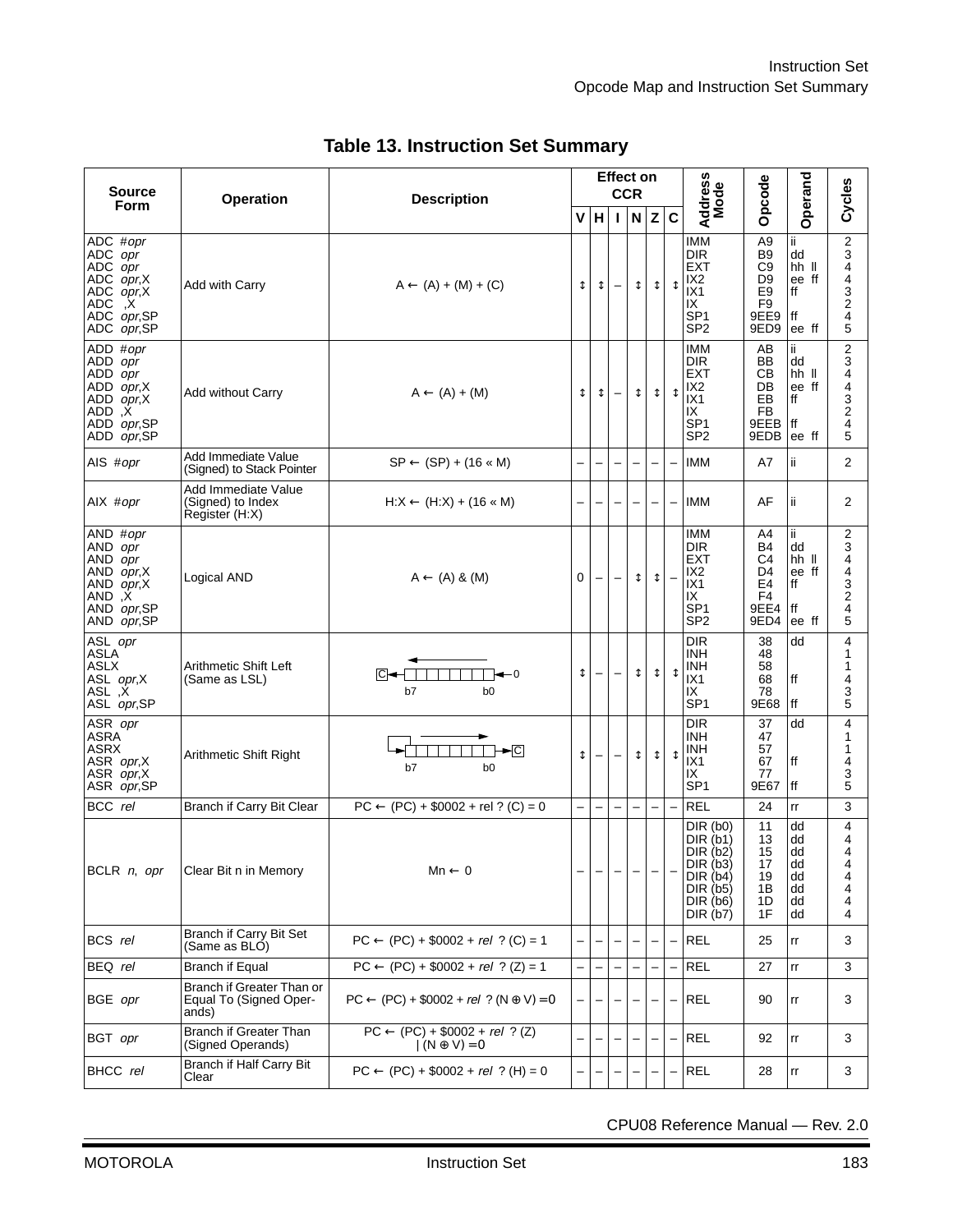|  | Table 13. Instruction Set Summary (Continued) |  |  |
|--|-----------------------------------------------|--|--|
|--|-----------------------------------------------|--|--|

| <b>Source</b>                                                                                    | <b>Operation</b>                                        | <b>Description</b>                                                     | <b>Effect on</b><br><b>CCR</b> |    |                   |                          |                          |                          |                                                                                                 | Opcode                                                                                           | Operand                                                              | Cycles                                            |
|--------------------------------------------------------------------------------------------------|---------------------------------------------------------|------------------------------------------------------------------------|--------------------------------|----|-------------------|--------------------------|--------------------------|--------------------------|-------------------------------------------------------------------------------------------------|--------------------------------------------------------------------------------------------------|----------------------------------------------------------------------|---------------------------------------------------|
| <b>Form</b>                                                                                      |                                                         |                                                                        | v                              | H  | Т                 | N                        | z                        | $\mathbf c$              | Address<br>Mode                                                                                 |                                                                                                  |                                                                      |                                                   |
| BHCS rel                                                                                         | Branch if Half Carry Bit<br>Set                         | $PC \leftarrow (PC) + $0002 + rel$ ? (H) = 1                           | $\overline{\phantom{m}}$       |    |                   |                          | $\overline{\phantom{0}}$ | $\overline{\phantom{0}}$ | <b>REL</b>                                                                                      | 29                                                                                               | rr                                                                   | 3                                                 |
| BHI rel                                                                                          | Branch if Higher                                        | $PC \leftarrow (PC) + $0002 + rel ? (C)   (Z) = 0$                     | $\overline{a}$                 |    |                   |                          |                          | $\overline{\phantom{0}}$ | <b>REL</b>                                                                                      | 22                                                                                               | rr                                                                   | 3                                                 |
| BHS rel                                                                                          | Branch if Higher or Same<br>(Same as BCC)               | $PC \leftarrow (PC) + $0002 + rel$ ? (C) = 0                           |                                |    |                   |                          |                          | $\overline{\phantom{0}}$ | <b>REL</b>                                                                                      | 24                                                                                               | rr                                                                   | 3                                                 |
| BIH rel                                                                                          | Branch if IRQ Pin High                                  | $PC \leftarrow (PC) + $0002 + rel$ ? $\overline{IRQ} = 1$              | $\overline{\phantom{0}}$       | L, |                   | $\overline{\phantom{0}}$ | $\overline{\phantom{0}}$ | $\overline{\phantom{0}}$ | <b>REL</b>                                                                                      | 2F                                                                                               | rr                                                                   | 3                                                 |
| BIL rel                                                                                          | Branch if IRQ Pin Low                                   | $PC \leftarrow (PC) + $0002 + rel$ ? $\overline{IRQ} = 0$              |                                |    |                   |                          |                          |                          | <b>REL</b>                                                                                      | 2E                                                                                               | rr                                                                   | 3                                                 |
| BIT #opr<br>BIT opr<br>BIT opr<br>BIT opr, X<br>BIT opr, X<br>BIT, X<br>BIT opr,SP<br>BIT opr,SP | <b>Bit Test</b>                                         | $(A)$ & $(M)$                                                          | 0                              |    | $\qquad \qquad -$ | ⇕                        | ⇕                        |                          | <b>IMM</b><br>DIR.<br>EXT<br>IX <sub>2</sub><br>IX1<br>IX<br>SP <sub>1</sub><br>SP <sub>2</sub> | A <sub>5</sub><br>B5<br>C <sub>5</sub><br>D <sub>5</sub><br>E <sub>5</sub><br>F5<br>9EE5<br>9ED5 | ii.<br>dd<br>$hh$ $II$<br>ee ff<br>ff<br>ff<br>ee ff                 | $\overline{2}$<br>3<br>4<br>4<br>3<br>2<br>4<br>5 |
| BLE opr                                                                                          | Branch if Less Than<br>or Equal To (Signed<br>Operands) | $PC \leftarrow (PC) + $0002 + rel ? (Z)$<br>$\vert$ (N $\oplus$ V) = 1 |                                |    |                   |                          |                          |                          | <b>REL</b>                                                                                      | 93                                                                                               | rr                                                                   | 3                                                 |
| BLO rel                                                                                          | <b>Branch if Lower</b><br>(Same as BCS)                 | $PC \leftarrow (PC) + $0002 + rel ? (C) = 1$                           |                                |    |                   |                          |                          |                          | <b>REL</b>                                                                                      | 25                                                                                               | rr                                                                   | 3                                                 |
| BLS rel                                                                                          | Branch if Lower or Same                                 | $PC \leftarrow (PC) + $0002 + rel ? (C)   (Z) = 1$                     | $\overline{\phantom{0}}$       |    |                   |                          |                          |                          | <b>REL</b>                                                                                      | 23                                                                                               | rr                                                                   | 3                                                 |
| BLT opr                                                                                          | Branch if Less Than<br>(Signed Operands)                | $PC \leftarrow (PC) + $0002 + rel ? (N \oplus V) = 1$                  | $\qquad \qquad -$              |    |                   |                          |                          |                          | <b>REL</b>                                                                                      | 91                                                                                               | rr                                                                   | 3                                                 |
| BMC rel                                                                                          | Branch if Interrupt Mask<br>Clear                       | $PC \leftarrow (PC) + $0002 + rel$ ? (I) = 0                           | -                              |    |                   |                          | -                        |                          | <b>REL</b>                                                                                      | 2C                                                                                               | rr                                                                   | 3                                                 |
| BMI rel                                                                                          | <b>Branch if Minus</b>                                  | $PC \leftarrow (PC) + $0002 + rel ? (N) = 1$                           | $\overline{\phantom{0}}$       |    |                   |                          | -                        |                          | <b>REL</b>                                                                                      | 2B                                                                                               | rr                                                                   | 3                                                 |
| BMS rel                                                                                          | Branch if Interrupt Mask<br>Set                         | $PC \leftarrow (PC) + $0002 + rel$ ? (I) = 1                           | $\overline{\phantom{0}}$       |    |                   |                          |                          |                          | <b>REL</b>                                                                                      | 2D                                                                                               | rr                                                                   | 3                                                 |
| BNE rel                                                                                          | <b>Branch if Not Equal</b>                              | $PC \leftarrow (PC) + $0002 + rel$ ? (Z) = 0                           | $\qquad \qquad -$              | -  |                   | $\overline{\phantom{0}}$ | $\overline{\phantom{0}}$ |                          | <b>REL</b>                                                                                      | 26                                                                                               | rr                                                                   | 3                                                 |
| BPL rel                                                                                          | <b>Branch if Plus</b>                                   | $PC \leftarrow (PC) + $0002 + rel ? (N) = 0$                           |                                |    |                   |                          |                          |                          | <b>REL</b>                                                                                      | 2A                                                                                               | rr                                                                   | 3                                                 |
| BRA rel                                                                                          | <b>Branch Always</b>                                    | $PC \leftarrow (PC) + $0002 + rel$                                     |                                |    |                   |                          |                          |                          | <b>REL</b>                                                                                      | 20                                                                                               | rr                                                                   | 3                                                 |
| BRCLR $n,$ opr, rel                                                                              | Branch if Bit n in Memory<br>Clear                      | $PC \leftarrow (PC) + $0003 + rel$ ? (Mn) = 0                          | $\overline{\phantom{m}}$       |    |                   |                          |                          |                          | DIR(b0)<br>DIR(b1)<br>DIR (b2)<br>DIR(b3)<br>DIR(b4)<br>DIR(b5)<br>DIR(b6)<br>DIR (b7)          | 01<br>03<br>05<br>07<br>09<br>0Β<br>0D<br>0F                                                     | dd rr<br>dd rr<br>dd rr<br>dd rr<br>dd rr<br>dd rr<br>dd rr<br>dd rr | 5<br>5<br>5<br>5<br>5<br>5<br>5<br>5              |
| BRN rel                                                                                          | <b>Branch Never</b>                                     | $PC \leftarrow (PC) + $0002$                                           |                                |    |                   |                          |                          |                          | <b>REL</b>                                                                                      | 21                                                                                               | rr                                                                   | 3                                                 |
| BRSET $n$ , opr., rel                                                                            | Branch if Bit n in Memory<br>Set                        | $PC \leftarrow (PC) + $0003 + rel$ ? (Mn) = 1                          | $\overline{\phantom{m}}$       |    |                   |                          | -                        |                          | DIR (b0)<br>DIR(b1)<br>DIR (b2)<br>DIR (b3)<br>DIR(b4)<br>DIR(b5)<br>DIR(b6)<br>DIR (b7)        | 00<br>02<br>04<br>06<br>08<br>0A<br>0C<br>0E                                                     | dd rr<br>dd rr<br>dd rr<br>dd rr<br>dd rr<br>dd rr<br>dd rr<br>dd rr | 5<br>5<br>5<br>5<br>5<br>5<br>5<br>5              |
| BSET <i>n</i> , opr                                                                              | Set Bit n in Memory                                     | $Mn \leftarrow 1$                                                      |                                |    |                   |                          |                          |                          | DIR(b0)<br>DIR(b1)<br>DIR (b2)<br>DIR(b3)<br>DIR(b4)<br>DIR(b5)<br>DIR(b6)<br>DIR (b7)          | 10<br>12<br>14<br>16<br>18<br>1Α<br>1C<br>1E                                                     | dd<br>dd<br>dd<br>dd<br>dd<br>dd<br>dd<br>dd                         | 4<br>4<br>4<br>4<br>4<br>4<br>4<br>4              |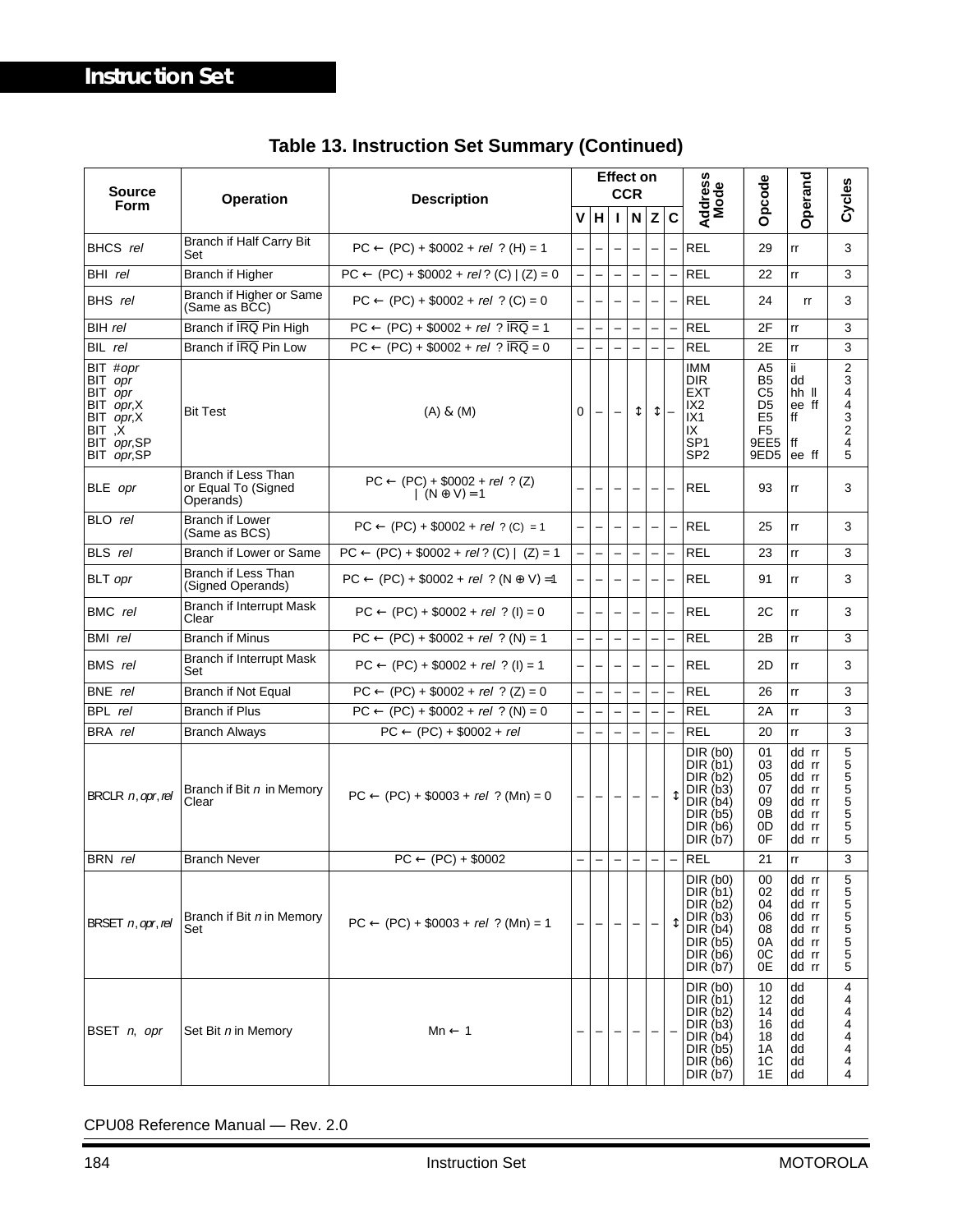| <b>Source</b>                                                                                             | <b>Operation</b>                                 | <b>Description</b>                                                                                                                                                                                                                                                                                                                                                                |                          |                          |                          | <b>Effect on</b><br><b>CCR</b> |                   |                | Address<br>Mode                                                                                        | Opcode                                                                                                       | Operand                                                     | Cycles                                            |
|-----------------------------------------------------------------------------------------------------------|--------------------------------------------------|-----------------------------------------------------------------------------------------------------------------------------------------------------------------------------------------------------------------------------------------------------------------------------------------------------------------------------------------------------------------------------------|--------------------------|--------------------------|--------------------------|--------------------------------|-------------------|----------------|--------------------------------------------------------------------------------------------------------|--------------------------------------------------------------------------------------------------------------|-------------------------------------------------------------|---------------------------------------------------|
| <b>Form</b>                                                                                               |                                                  | v                                                                                                                                                                                                                                                                                                                                                                                 |                          | H                        |                          |                                | N Z               | $\mathbf c$    |                                                                                                        |                                                                                                              |                                                             |                                                   |
| BSR rel                                                                                                   | <b>Branch to Subroutine</b>                      | $PC \leftarrow (PC) + $0002$ ; push (PCL)<br>$SP \leftarrow (SP) - $0001$ ; push (PCH)<br>$SP \leftarrow (SP) - $0001$<br>$PC \leftarrow (PC) + rel$                                                                                                                                                                                                                              | $\overline{\phantom{0}}$ |                          | $\qquad \qquad -$        | -                              | $\qquad \qquad -$ | -              | REL                                                                                                    | AD                                                                                                           | rr                                                          | 4                                                 |
| CBEQ opr,rel<br>CBEQA #opr.rel<br>CBEQX #opr,rel<br>CBEQ opr,X+,rel<br>CBEQ $X + rel$<br>CBEQ opr,SP,rel  | Compare and Branch if<br>Equal                   | $PC \leftarrow (PC) + $0003 + rel ? (A) - (M) = $00$<br>$PC \leftarrow (PC) + $0003 + rel ? (A) - (M) = $00$<br>$PC \leftarrow \overline{(PC)} + \$0003 + rel$ ? $\overline{(X)} - \overline{(M)} = \$00$<br>$PC \leftarrow (PC) + $0003 + rel ? (A) - (M) = $00$<br>$PC \leftarrow (PC) + $0002 + rel ? (A) - (M) = $00$<br>$PC \leftarrow (PC) + $0004 + rel ? (A) - (M) = $00$ | $\qquad \qquad -$        | $\qquad \qquad -$        |                          | -                              | -                 |                | <b>DIR</b><br>IMM<br><b>IMM</b><br>$IX1+$<br>IX+<br>SP <sub>1</sub>                                    | 31<br>41<br>51<br>61<br>71<br>9E61                                                                           | dd rr<br>ii<br>rr<br>ïi<br>rr<br>ff<br>rr<br>rr<br>ff<br>rr | 5<br>4<br>4<br>5<br>4<br>6                        |
| <b>CLC</b>                                                                                                | Clear Carry Bit                                  | $C \leftarrow 0$                                                                                                                                                                                                                                                                                                                                                                  | $\overline{\phantom{0}}$ | —                        | -                        | -                              | $\qquad \qquad -$ |                | $0$ INH                                                                                                | 98                                                                                                           |                                                             | $\mathbf{1}$                                      |
| <b>CLI</b>                                                                                                | Clear Interrupt Mask Bit                         | $I \leftarrow 0$                                                                                                                                                                                                                                                                                                                                                                  | $\overline{\phantom{0}}$ |                          | $\mathbf 0$              | —                              | $\qquad \qquad -$ |                | <b>INH</b>                                                                                             | 9A                                                                                                           |                                                             | 2                                                 |
| CLR opr<br><b>CLRA</b><br><b>CLRX</b><br><b>CLRH</b><br>CLR opr, X<br>CLR, X<br>CLR opr,SP                | Clear                                            | $M \leftarrow $00$<br>$A \leftarrow $00$<br>$X \leftarrow $00$<br>$H \leftarrow $00$<br>$M \leftarrow $00$<br>$M \leftarrow $00$<br>$M \leftarrow $00$                                                                                                                                                                                                                            | 0                        | $\qquad \qquad -$        | $\overline{\phantom{m}}$ | 0                              | $\mathbf{1}$      | -              | <b>DIR</b><br>INH<br><b>INH</b><br><b>INH</b><br>IX1<br>IX<br>SP <sub>1</sub>                          | 3F<br>4F<br>5F<br>8C<br>6F<br>7F<br>9E6F                                                                     | dd<br>ff<br>ff                                              | 3<br>1<br>1<br>1<br>3<br>2<br>4                   |
| CMP #opr<br>CMP opr<br>CMP.<br>opr<br>CMP opr.X<br>CMP opr, X<br>CMP<br>Χ.<br>CMP<br>opr.SP<br>CMP opr,SP | Compare Accumulator<br>with Memory               | $(A) - (M)$                                                                                                                                                                                                                                                                                                                                                                       | ⇕                        | -                        | -                        | ⇕                              | $\updownarrow$    | $\updownarrow$ | <b>IMM</b><br><b>DIR</b><br>EXT<br> IX2<br>IX <sub>1</sub><br>IX<br>SP <sub>1</sub><br>SP <sub>2</sub> | A1<br><b>B1</b><br>C1<br>D <sub>1</sub><br>E1<br>F1<br>9EE1<br>9ED1                                          | ii.<br>dd<br>hh II<br>ee ff<br>ff<br>ff<br>ee ff            | $\overline{c}$<br>3<br>4<br>4<br>3<br>2<br>4<br>5 |
| COM opr<br><b>COMA</b><br><b>COMX</b><br>COM opr, X<br>COM, X<br>COM opr,SP                               | Complement<br>(One's Complement)                 | $M \leftarrow (\overline{M}) =$ \$FF – (M)<br>$A \leftarrow (\overline{A}) = $FF - (M)$<br>$X \leftarrow (\underline{X}) = \$FF - (M)$<br>$M \leftarrow (M) = SFF - (M)$<br>$M \leftarrow (\overline{M}) = $FF - (M)$<br>$M \leftarrow (\overline{M}) = \$FF - (M)$                                                                                                               | 0                        | -                        | $\qquad \qquad -$        | ⇕                              | ⇕                 | 1              | <b>DIR</b><br><b>INH</b><br>INH<br>IX1<br>IX<br>SP <sub>1</sub>                                        | 33<br>43<br>53<br>63<br>73<br>9E63                                                                           | dd<br>ff<br>  ff                                            | 4<br>1<br>1<br>4<br>3<br>5                        |
| CPHX #opr<br>CPHX opr                                                                                     | Compare Index Register<br>(H:X) with Memory      | $(H:X) - (M:M + $0001)$                                                                                                                                                                                                                                                                                                                                                           | $\updownarrow$           |                          | -                        | ↨                              | $\updownarrow$    | $\updownarrow$ | <b>IMM</b><br>DIR                                                                                      | 65<br>75                                                                                                     | $ii$ $ii+1$<br>dd                                           | 3<br>4                                            |
| CPX #opr<br>CPX opr<br>CPX opr<br>CPX, X<br>CPX opr, X<br>CPX opr, X<br>CPX opr,SP<br>CPX opr,SP          | Compare X (Index<br>Register Low) with<br>Memory | $(X) - (M)$                                                                                                                                                                                                                                                                                                                                                                       | ⇕                        | -                        | $\qquad \qquad -$        | ⇕                              | ⇕                 | ↨              | <b>IMM</b><br><b>DIR</b><br><b>EXT</b><br>IX2<br>IX1<br>IX<br>SP <sub>1</sub><br>SP <sub>2</sub>       | A <sub>3</sub><br>B3<br>C <sub>3</sub><br>D <sub>3</sub><br>E <sub>3</sub><br>F <sub>3</sub><br>9EE3<br>9ED3 | ij.<br>dd<br>hh II<br>ee ff<br>ff<br>ff<br>ee ff            | $\overline{c}$<br>3<br>4<br>4<br>3<br>2<br>4<br>5 |
| <b>DAA</b>                                                                                                | Decimal Adjust<br>Accumulator                    | $(A)_{10}$                                                                                                                                                                                                                                                                                                                                                                        | U                        | $\overline{\phantom{0}}$ | $\qquad \qquad -$        | $\updownarrow$                 | $\updownarrow$    | $\updownarrow$ | INH                                                                                                    | 72                                                                                                           |                                                             | 2                                                 |
| DBNZ opr,rel<br>DBNZA rel<br>DBNZX rel<br>DBNZ opr,X,rel<br>DBNZ X,rel<br>DBNZ opr,SP,rel                 | Decrement and Branch if<br>Not Zero              | A<-(A)-\$0001 or M<-(M)-\$01 or X<-(X)-\$0001<br>$PC \leftarrow (PC) + $0003 + rel$ if (result) $\neq 0$ for<br>DBNZ direct, IX1<br>$PC \leftarrow (PC) + $0002 + rel$ if (result) $\neq 0$ for<br>DBNZA, DBNZX, or IX<br>$PC \leftarrow (PC) + $0004 + rel$ if (result) $\neq 0$ for<br>DBNZ SP1                                                                                 | $\qquad \qquad -$        |                          |                          |                                |                   |                | <b>DIR</b><br><b>INH</b><br>INH<br>IX1<br>IX<br>SP <sub>1</sub>                                        | ЗB<br>4B<br>5Β<br>6B<br>7В<br>9E6B                                                                           | dd rr<br>rr<br>rr<br>ff rr<br>rr<br>ff rr                   | 5<br>3<br>3<br>5<br>4<br>6                        |
| DEC opr<br>DECA<br>DECX<br>DEC opr,X<br>DEC .X<br>DEC opr,SP                                              | Decrement                                        | $M \leftarrow (M) - $01$<br>$A \leftarrow (A) - $01$<br>$X \leftarrow (X) - $01$<br>$M \leftarrow (M) - $01$<br>$M \leftarrow (M) - $01$<br>$M \leftarrow (M) - $01$                                                                                                                                                                                                              | ⇕                        |                          |                          | ⇕                              | ⇕                 |                | <b>DIR</b><br><b>INH</b><br>INH<br>IX1<br>IX<br>SP <sub>1</sub>                                        | ЗA<br>4A<br>5A<br>6A<br>7A<br>9E6A   ff                                                                      | dd<br>lff                                                   | 4<br>$\mathbf{1}$<br>$\mathbf{1}$<br>4<br>3<br>5  |
| DIV                                                                                                       | Divide                                           | $A \leftarrow (H:A)/(X)$<br>$H \leftarrow$ Remainder                                                                                                                                                                                                                                                                                                                              | $\overline{\phantom{0}}$ |                          |                          |                                | $\updownarrow$    | ↨              | INH                                                                                                    | 52                                                                                                           |                                                             | $\overline{7}$                                    |

#### **Table 13. Instruction Set Summary (Continued)**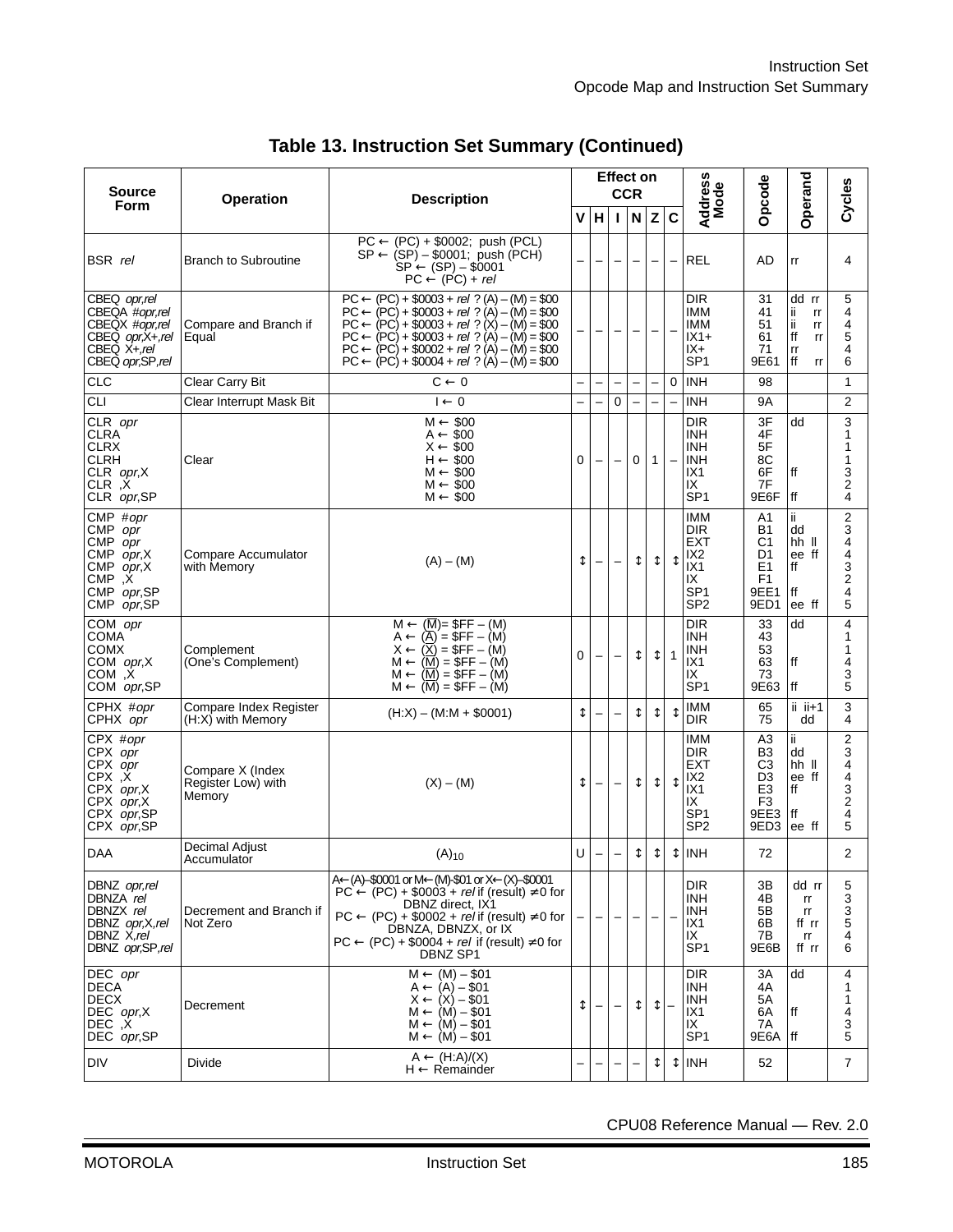| <b>Source</b><br>Form                                                                            | <b>Operation</b>                           | <b>Description</b>                                                                                                                                                         |                          |                          |                          | <b>Effect on</b><br><b>CCR</b> |                |                   | w<br>Address<br>Mode                                                                                  | Opcode                                                                               | Operand                                               | Cycles                                            |
|--------------------------------------------------------------------------------------------------|--------------------------------------------|----------------------------------------------------------------------------------------------------------------------------------------------------------------------------|--------------------------|--------------------------|--------------------------|--------------------------------|----------------|-------------------|-------------------------------------------------------------------------------------------------------|--------------------------------------------------------------------------------------|-------------------------------------------------------|---------------------------------------------------|
| EOR #opr<br>EOR opr<br>EOR opr<br>EOR opr, X<br>EOR opr,X<br>EOR .X<br>EOR opr,SP<br>EOR opr, SP | Exclusive OR<br>Memory with<br>Accumulator | $A \leftarrow (A \oplus M)$                                                                                                                                                | v<br>0                   | н<br>-                   | L<br>$\qquad \qquad -$   | $\boldsymbol{\mathsf{N}}$<br>⇕ | Z<br>⇕         | $\mathbf c$       | <b>IMM</b><br><b>DIR</b><br><b>EXT</b><br>IX2<br>IX1<br>IX<br>SP <sub>1</sub><br>SP <sub>2</sub>      | A8<br>B <sub>8</sub><br>C8<br>D <sub>8</sub><br>E <sub>8</sub><br>F8<br>9EE8<br>9ED8 | ïi<br>dd<br>hh II<br>ee ff<br>lff<br>ff<br>ee ff      | $\overline{c}$<br>3<br>4<br>4<br>3<br>2<br>4<br>5 |
| INC opr<br><b>INCA</b><br><b>INCX</b><br>$INC$ opr, $X$<br>INC .X<br>INC opr,SP                  | Increment                                  | $M \leftarrow (M) + $01$<br>$A \leftarrow (A) + $01$<br>$X \leftarrow (X) + $01$<br>$M \leftarrow (M) + $01$<br>$M \leftarrow (M) + $01$<br>$M \leftarrow (M) + $01$       | ⇕                        | -                        | $\qquad \qquad -$        | ⇕                              | $\updownarrow$ |                   | DIR<br><b>INH</b><br>INH<br>IX1<br>IX<br>SP <sub>1</sub>                                              | 3C<br>4C<br>5C<br>6C<br>7C<br>9E6C                                                   | dd<br>ff<br>ff                                        | 4<br>1<br>1<br>4<br>3<br>5                        |
| JMP opr<br>JMP<br>opr<br>JMP opr,X<br>JMP<br>opr,X<br><b>JMP</b><br>χ,                           | Jump                                       | $PC \leftarrow$ Jump Address                                                                                                                                               |                          |                          |                          |                                |                |                   | <b>DIR</b><br><b>EXT</b><br>IX <sub>2</sub><br>IX1<br>IX                                              | BC<br>CС<br>DC<br>EC<br>FC                                                           | dd<br>hh II<br>ee ff<br>ff                            | $\overline{2}$<br>3<br>4<br>3<br>2                |
| JSR opr<br>JSR <i>opr</i><br>JSR opr,X<br>JSR opr,X<br>JSR .X                                    | Jump to Subroutine                         | $PC \leftarrow (PC) + n$ (n = 1, 2, or 3)<br>Push (PCL); $SP \leftarrow (SP) - $0001$<br>Push (PCH); $SP \leftarrow (SP) - $0001$<br>$PC \leftarrow$ Unconditional Address | $\overline{\phantom{0}}$ |                          |                          | -                              |                | $\qquad \qquad -$ | <b>DIR</b><br><b>EXT</b><br>IX <sub>2</sub><br>IX1<br>IX                                              | <b>BD</b><br>CD<br>DD<br>ED<br>FD                                                    | dd<br>hh II<br>ee ff<br>lff                           | 4<br>5<br>6<br>5<br>4                             |
| LDA #opr<br>LDA opr<br>LDA opr<br>LDA opr,X<br>LDA opr,X<br>LDA, X<br>LDA opr,SP<br>LDA opr,SP   | Load Accumulator from<br>Memory            | $A \leftarrow (M)$                                                                                                                                                         | 0                        |                          | $\overline{\phantom{m}}$ | ⇕                              | ⇕              |                   | <b>IMM</b><br><b>DIR</b><br>EXT<br>IX <sub>2</sub><br>IX1<br>IX<br>SP <sub>1</sub><br>SP <sub>2</sub> | A6<br>B <sub>6</sub><br>C <sub>6</sub><br>D <sub>6</sub><br>E6<br>F6<br>9EE6<br>9ED6 | l ii<br>dd<br>hh II<br>ee ff<br>l ff<br>l ff<br>ee ff | $\overline{2}$<br>3<br>4<br>4<br>3<br>2<br>4<br>5 |
| LDHX #opr<br>LDHX opr                                                                            | Load Index Register (H:X)<br>from Memory   | $H:X \leftarrow (M:M + $0001)$                                                                                                                                             | $\Omega$                 |                          |                          | ↨                              | ↨              |                   | <b>IMM</b><br><b>DIR</b>                                                                              | 45<br>55                                                                             | ii jj<br>dd                                           | 3<br>4                                            |
| LDX #opr<br>LDX opr<br>LDX opr<br>LDX opr,X<br>LDX opr,X<br>ILDX .X<br>LDX opr,SP<br>LDX opr,SP  | Load X (Index Register<br>Low) from Memory | $X \leftarrow (M)$                                                                                                                                                         | 0                        |                          | $\qquad \qquad -$        | ⇕                              | ⇕              |                   | <b>IMM</b><br><b>DIR</b><br>EXT<br>IX <sub>2</sub><br>IX1<br>IX<br>SP <sub>1</sub><br>SP <sub>2</sub> | AE<br>BE<br>CЕ<br>DE<br>EE<br>FE<br>9EEE<br>9EDE                                     | ïi<br>dd<br>$hh$ $II$<br>ee ff<br>ff<br>lff<br>ee ff  | $\overline{2}$<br>3<br>4<br>4<br>3<br>2<br>4<br>5 |
| LSL opr<br><b>LSLA</b><br><b>LSLX</b><br>LSL opr, X<br>X, JSL<br>LSL opr,SP                      | Logical Shift Left<br>(Same as ASL)        | Cl←<br>←0<br>b7<br>b <sub>0</sub>                                                                                                                                          | ⇕                        | $\overline{\phantom{0}}$ | $\qquad \qquad -$        | ⇕                              | ⇕              | $\updownarrow$    | <b>DIR</b><br><b>INH</b><br>INH<br>IX1<br>IX<br>SP <sub>1</sub>                                       | 38<br>48<br>58<br>68<br>78<br>9E68  ff                                               | dd<br>  ff                                            | 4<br>1<br>1<br>4<br>3<br>5                        |
| LSR opr<br> LSRA<br> LSRX<br>LSR opr,X<br>∣LSR ,X<br>LSR opr,SP                                  | Logical Shift Right                        | lici<br>$0 \rightarrow$<br>b7<br>b <sub>0</sub>                                                                                                                            | ⇕                        |                          | $\overline{\phantom{0}}$ | 0                              | ⇕              | ⇕                 | DIR<br>INH<br><b>INH</b><br>IX1<br>IX<br>SP <sub>1</sub>                                              | 34<br>44<br>54<br>64<br>74<br>9E64                                                   | dd<br>ff<br> ff                                       | 4<br>1<br>1<br>4<br>3<br>5                        |
| MOV opr.opr<br>MOV opr,X+<br>MOV #opr,opr<br>MOV X+,opr                                          | Move                                       | $(M)$ <sub>destination</sub> $\leftarrow$ (M) <sub>source</sub><br>$H:X \leftarrow (H:X) + $001$ in IX+D and DIX+ Modes                                                    | $\Omega$                 |                          |                          | ⇕                              |                |                   | DD<br>$DIX+$<br>IMD<br>IX+D                                                                           | 4E<br>5E<br>6E<br>7Е                                                                 | dd dd<br>dd<br>ii dd<br>dd                            | 5<br>4<br>4<br>4                                  |
| MUL                                                                                              | Unsigned multiply                          | $X: A \leftarrow (X) \times (A)$                                                                                                                                           |                          | 0                        |                          |                                |                | 0                 | <b>INH</b>                                                                                            | 42                                                                                   |                                                       | 5                                                 |

#### **Table 13. Instruction Set Summary (Continued)**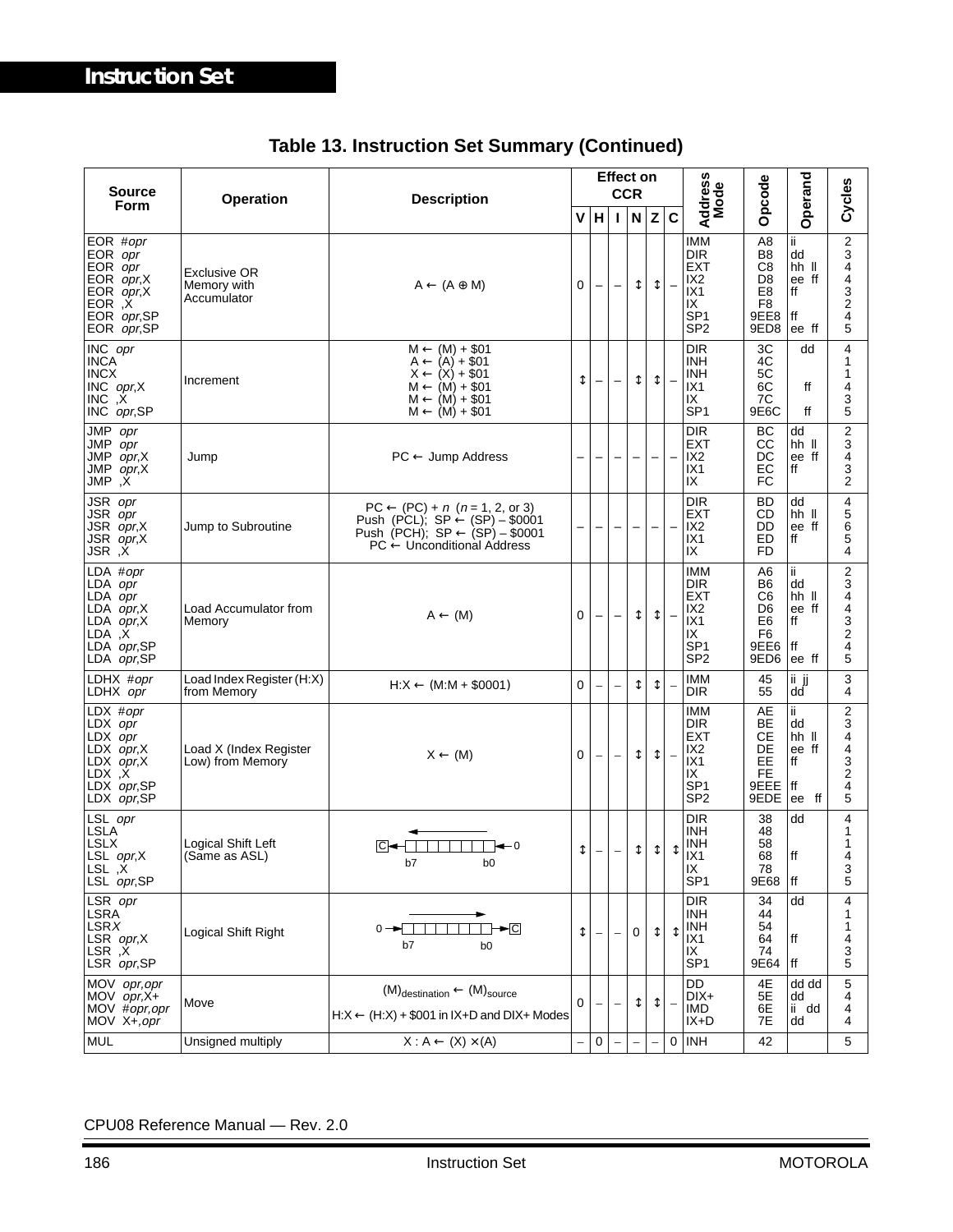| <b>Source</b>                                                                                           | <b>Operation</b>                           | <b>Description</b>                                                                                                                                                                                                         |                          | <b>Effect on</b><br><b>CCR</b> |                          |                 |                             | Address<br>Mode          | Opcode                                                                                                                   | Operand                                                                                                      | Cycles                                           |                                                    |
|---------------------------------------------------------------------------------------------------------|--------------------------------------------|----------------------------------------------------------------------------------------------------------------------------------------------------------------------------------------------------------------------------|--------------------------|--------------------------------|--------------------------|-----------------|-----------------------------|--------------------------|--------------------------------------------------------------------------------------------------------------------------|--------------------------------------------------------------------------------------------------------------|--------------------------------------------------|----------------------------------------------------|
| Form                                                                                                    |                                            | V                                                                                                                                                                                                                          |                          | H                              |                          | $  \cdot   N  $ | $\left  \mathsf{z} \right $ | $\overline{c}$           |                                                                                                                          |                                                                                                              |                                                  |                                                    |
| NEG opr<br><b>NEGA</b><br><b>NEGX</b><br>NEG opr,X<br>NEG .X<br>NEG opr,SP                              | Negate<br>(Two's Complement)               | $M \leftarrow -(M) = $00 - (M)$<br>$A \leftarrow -(A) = $00 - (A)$<br>$X \leftarrow -(X) = $00 - (X)$<br>$M \leftarrow -\hat{M} = $00 - \hat{M}$<br>$M \leftarrow -(M) = $00 - (M)$                                        | $\updownarrow$           | $\overline{\phantom{0}}$       | $\overline{\phantom{0}}$ | ⇕               | ↨                           |                          | <b>DIR</b><br><b>INH</b><br>INH<br>IX1<br>IX<br>SP <sub>1</sub>                                                          | 30<br>40<br>50<br>60<br>70<br>9E60                                                                           | dd<br>ff<br>l ff                                 | $\overline{4}$<br>$\mathbf{1}$<br>1<br>4<br>3<br>5 |
| <b>NOP</b>                                                                                              | No Operation                               | None                                                                                                                                                                                                                       | $\overline{a}$           | $\overline{\phantom{0}}$       |                          |                 | $\overline{\phantom{0}}$    | $\overline{\phantom{0}}$ | <b>INH</b>                                                                                                               | 9D                                                                                                           |                                                  | 1                                                  |
| <b>NSA</b>                                                                                              | Nibble Swap<br>Accumulator                 | $A \leftarrow (A[3:0]:A[7:4])$                                                                                                                                                                                             |                          |                                |                          |                 |                             | $\overline{\phantom{0}}$ | <b>INH</b>                                                                                                               | 62                                                                                                           |                                                  | 3                                                  |
| ORA #opr<br>ORA opr<br>ORA opr<br>ORA opr, X<br>ORA opr, X<br>ORA, X<br>ORA opr,SP<br>ORA opr,SP        | Inclusive OR Accumulator<br>and Memory     | $A \leftarrow (A)   (M)$                                                                                                                                                                                                   | $\mathbf 0$              | $\overline{\phantom{m}}$       | $\overline{\phantom{a}}$ | ⇕               | ⇕                           |                          | <b>IMM</b><br><b>DIR</b><br><b>EXT</b><br>IX <sub>2</sub><br>IX <sub>1</sub><br>IX<br>SP <sub>1</sub><br>SP <sub>2</sub> | AA<br>BA<br>CA<br>DA<br>EA<br>FA<br>9EEA<br>9EDA                                                             | ii.<br>dd<br>hh II<br>ee ff<br>ff<br>ff<br>ee ff | 2<br>3<br>4<br>4<br>3<br>2<br>4<br>5               |
| PSHA                                                                                                    | Push Accumulator onto<br>Stack             | Push (A); $SP \leftarrow (SP) - $0001$                                                                                                                                                                                     |                          |                                |                          |                 |                             |                          | <b>INH</b>                                                                                                               | 87                                                                                                           |                                                  | 2                                                  |
| <b>PSHH</b>                                                                                             | Push H (Index Register<br>High) onto Stack | Push (H); $SP \leftarrow (SP) - $0001$                                                                                                                                                                                     | $\overline{\phantom{0}}$ |                                |                          |                 |                             | $\overline{\phantom{0}}$ | <b>INH</b>                                                                                                               | 8Β                                                                                                           |                                                  | $\overline{2}$                                     |
| <b>PSHX</b>                                                                                             | Push X (Index Register<br>Low) onto Stack  | Push (X); $SP \leftarrow (SP) - $0001$                                                                                                                                                                                     | $\overline{\phantom{0}}$ |                                |                          |                 |                             |                          | <b>INH</b>                                                                                                               | 89                                                                                                           |                                                  | $\overline{2}$                                     |
| <b>PULA</b>                                                                                             | Pull Accumulator from<br>Stack             | $SP \leftarrow (SP + $0001)$ ; Pull (A)                                                                                                                                                                                    | $\overline{\phantom{0}}$ |                                |                          |                 |                             | $\overline{\phantom{0}}$ | <b>INH</b>                                                                                                               | 86                                                                                                           |                                                  | $\overline{2}$                                     |
| PULH                                                                                                    | Pull H (Index Register<br>High) from Stack | $SP \leftarrow (SP + $0001)$ ; Pull (H)                                                                                                                                                                                    |                          |                                |                          |                 |                             |                          | <b>INH</b>                                                                                                               | 8A                                                                                                           |                                                  | 2                                                  |
| <b>PULX</b>                                                                                             | Pull X (Index Register<br>Low) from Stack  | $SP \leftarrow (SP + $0001)$ ; Pull (X)                                                                                                                                                                                    | $\overline{\phantom{0}}$ |                                |                          |                 |                             | $\overline{\phantom{0}}$ | <b>INH</b>                                                                                                               | 88                                                                                                           |                                                  | 2                                                  |
| ROL opr<br><b>ROLA</b><br><b>ROLX</b><br>ROL opr,X<br>ROL ,X<br>ROL opr,SP                              | Rotate Left through Carry                  | {Cl←⊣<br>b7<br>b <sub>0</sub>                                                                                                                                                                                              | $\updownarrow$           | $\qquad \qquad -$              | $\qquad \qquad -$        | ⇕               |                             | $\updownarrow$           | <b>DIR</b><br><b>INH</b><br><b>INH</b><br>IX1<br>IX<br>SP <sub>1</sub>                                                   | 39<br>49<br>59<br>69<br>79<br>9E69                                                                           | dd<br>ff<br>ff                                   | 4<br>1<br>1<br>4<br>3<br>5                         |
| ROR opr<br><b>RORA</b><br><b>RORX</b><br>ROR opr,X<br>ROR .X<br>ROR opr,SP                              | Rotate Right through Car-<br>ry            | ]→⊡<br>b7<br>b <sub>0</sub>                                                                                                                                                                                                | $\updownarrow$           | $\overline{\phantom{0}}$       | $\overline{\phantom{a}}$ | ⇕               | $\updownarrow$              | $\updownarrow$           | <b>DIR</b><br><b>INH</b><br>INH<br>IX1<br>IX<br>SP <sub>1</sub>                                                          | 36<br>46<br>56<br>66<br>76<br>9E66                                                                           | dd<br>ff<br>l ff                                 | 4<br>$\mathbf{1}$<br>1<br>4<br>3<br>5              |
| <b>RSP</b>                                                                                              | <b>Reset Stack Pointer</b>                 | $SP \leftarrow$ \$FF                                                                                                                                                                                                       |                          |                                |                          |                 |                             | $\overline{\phantom{0}}$ | <b>INH</b>                                                                                                               | 9C                                                                                                           |                                                  | $\mathbf{1}$                                       |
| RTI                                                                                                     | Return from Interrupt                      | $SP \leftarrow (SP) + $0001;$ Pull (CCR)<br>$SP \leftarrow (SP) + $0001$ ; Pull (A)<br>$SP \leftarrow (SP) + $0001$ ; Pull $(X)$<br>$SP \leftarrow (SP) + $0001$ ; Pull (PCH)<br>$SP \leftarrow (SP) + $0001$ ; Pull (PCL) | $\updownarrow$           | ⇕                              | ↨                        |                 |                             | ⇕                        | <b>INH</b>                                                                                                               | 80                                                                                                           |                                                  | 7                                                  |
| <b>RTS</b>                                                                                              | <b>Return from Subroutine</b>              | $SP \leftarrow SP + $0001;$ Pull (PCH)<br>$SP \leftarrow SP + $0001$ ; Pull (PCL)                                                                                                                                          |                          |                                |                          |                 |                             | $\qquad \qquad -$        | INH                                                                                                                      | 81                                                                                                           |                                                  | 4                                                  |
| SBC #opr<br>SBC opr<br>SBC opr<br>SBC opr, X<br>SBC opr, X<br>SBC ,X<br>SBC opr,SP<br>SBC opr,SP<br>SEC | Subtract with Carry                        | $A \leftarrow (A) - (M) - (C)$                                                                                                                                                                                             | ⇕                        |                                |                          | ⇕               | ⇕                           | $\updownarrow$           | IMM<br>DIR<br><b>EXT</b><br>IX <sub>2</sub><br>IX1<br>IX<br>SP <sub>1</sub><br>SP <sub>2</sub>                           | A2<br>B2<br>C <sub>2</sub><br>D <sub>2</sub><br>E <sub>2</sub><br>F <sub>2</sub><br>9EE2<br>9ED <sub>2</sub> | ii.<br>dd<br>hh II<br>ee ff<br>ff<br>ff<br>ee ff | 2<br>3<br>4<br>4<br>3<br>2<br>4<br>5               |
|                                                                                                         | Set Carry Bit                              | $C \leftarrow 1$                                                                                                                                                                                                           |                          |                                |                          |                 |                             | 1                        | <b>INH</b>                                                                                                               | 99                                                                                                           |                                                  | 1                                                  |

#### **Table 13. Instruction Set Summary (Continued)**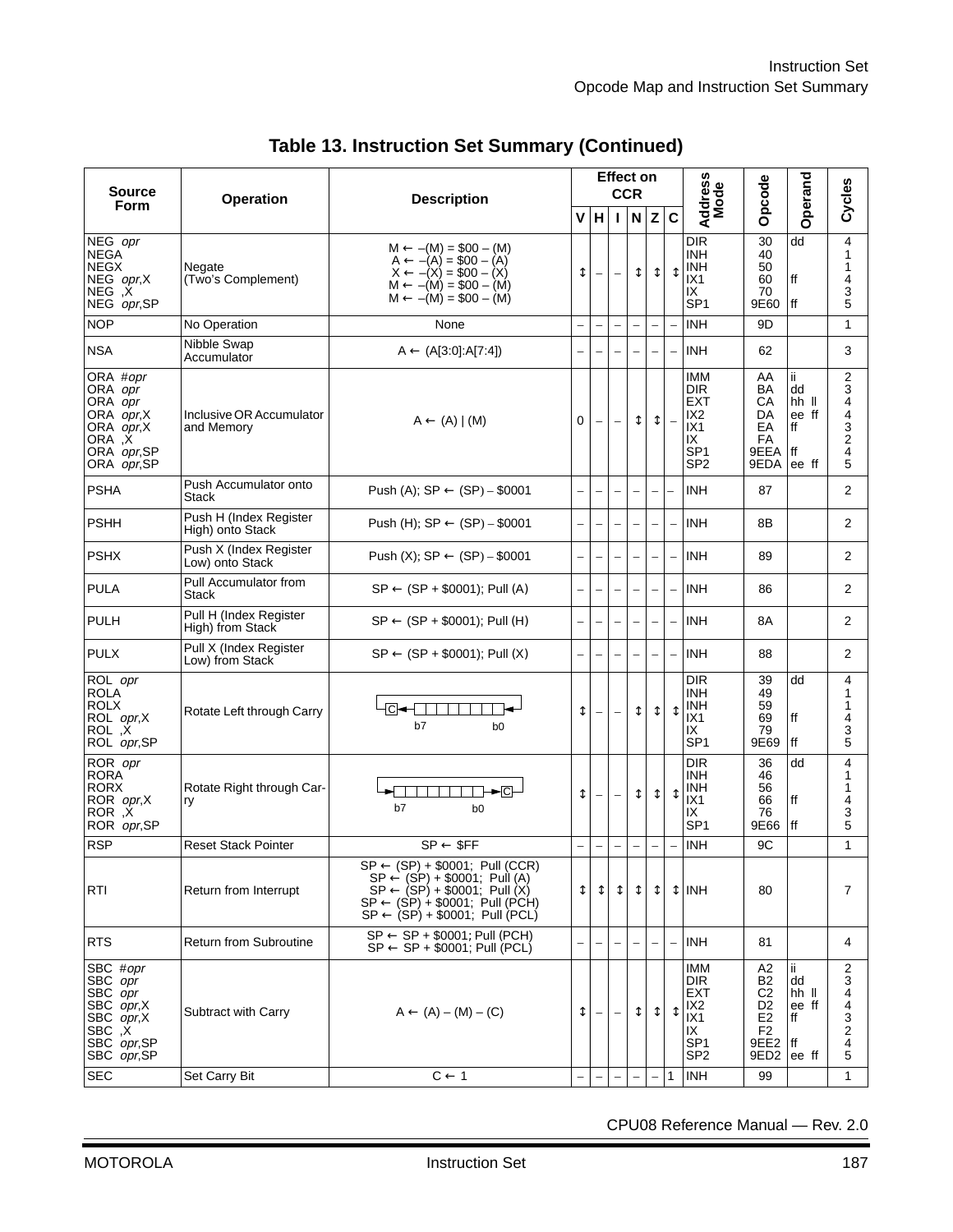| <b>Source</b>                                                                                  | <b>Operation</b>                                         | <b>Description</b>                                                                                                                                                                                                                                                                                                                                                                    |                          |                          |                          | <b>Effect on</b><br><b>CCR</b> |                          |                | Address<br><b>Mode</b>                                                                              | Opcode                                                                                                       | Operand                                              | Cycles                                                                      |
|------------------------------------------------------------------------------------------------|----------------------------------------------------------|---------------------------------------------------------------------------------------------------------------------------------------------------------------------------------------------------------------------------------------------------------------------------------------------------------------------------------------------------------------------------------------|--------------------------|--------------------------|--------------------------|--------------------------------|--------------------------|----------------|-----------------------------------------------------------------------------------------------------|--------------------------------------------------------------------------------------------------------------|------------------------------------------------------|-----------------------------------------------------------------------------|
| <b>Form</b>                                                                                    |                                                          |                                                                                                                                                                                                                                                                                                                                                                                       | v                        | н                        | L                        | N                              | $\mathsf{z}$             | $\mathbf c$    |                                                                                                     |                                                                                                              |                                                      |                                                                             |
| SEI                                                                                            | Set Interrupt Mask Bit                                   | $I \leftarrow 1$                                                                                                                                                                                                                                                                                                                                                                      | $\overline{a}$           | $\overline{\phantom{0}}$ | $\mathbf{1}$             | $\overline{a}$                 | $\overline{a}$           |                | <b>INH</b>                                                                                          | 9B                                                                                                           |                                                      | $\overline{c}$                                                              |
| STA opr<br>STA opr<br>STA opr,X<br>STA opr,X<br>STA .X<br>STA opr,SP<br>STA opr, SP            | Store Accumulator in<br>Memory                           | $M \leftarrow (A)$                                                                                                                                                                                                                                                                                                                                                                    | 0                        | $\equiv$                 | $\overline{\phantom{a}}$ | ↨                              | $\updownarrow$           | $\overline{a}$ | <b>DIR</b><br>EXT<br>IX <sub>2</sub><br>IX1<br>IX<br>SP <sub>1</sub><br>SP <sub>2</sub>             | B7<br>C7<br>D7<br>E7<br>F7<br>9EE7<br>9ED7                                                                   | dd<br>$hh$ $II$<br>ee ff<br>ff<br>ff<br>ee ff        | 3<br>4<br>4<br>3<br>$\overline{2}$<br>$\overline{4}$<br>5                   |
| STHX opr                                                                                       | Store H:X (Index Reg.)                                   | $(M:M + $0001) \leftarrow (H:X)$                                                                                                                                                                                                                                                                                                                                                      | $\mathbf 0$              |                          |                          | ↨                              | ⇕                        |                | <b>DIR</b>                                                                                          | 35                                                                                                           | dd                                                   | $\overline{4}$                                                              |
| <b>STOP</b>                                                                                    | Enable IRQ pin; Stop Osc.                                | I bit $\leftarrow$ 0; Stop Oscillator                                                                                                                                                                                                                                                                                                                                                 |                          |                          | $\mathbf 0$              |                                | $\overline{a}$           |                | <b>INH</b>                                                                                          | 8E                                                                                                           |                                                      | $\mathbf{1}$                                                                |
| STX opr<br>STX opr<br>STX opr,X<br>STX opr,X<br>STX .X<br>STX opr,SP<br>STX opr,SP             | Store X (Index Register<br>Low) in Memory                | $M \leftarrow (X)$                                                                                                                                                                                                                                                                                                                                                                    | 0                        | $\overline{\phantom{a}}$ | $\overline{\phantom{a}}$ | ⇕                              | $\updownarrow$           |                | <b>DIR</b><br>EXT<br>IX <sub>2</sub><br>IX <sub>1</sub><br>IX<br>SP <sub>1</sub><br>SP <sub>2</sub> | <b>BF</b><br>CF<br>DF<br>EF<br>FF<br>9EEF<br>9EDF                                                            | dd<br>hh II<br>ee ff<br>ff<br>ff<br>ee ff            | 3<br>4<br>4<br>$\ensuremath{\mathsf{3}}$<br>$\overline{c}$<br>4<br>5        |
| SUB #opr<br>SUB opr<br>SUB opr<br>SUB opr,X<br>SUB opr,X<br>SUB .X<br>SUB opr,SP<br>SUB opr,SP | Subtract                                                 | $A \leftarrow (A) - (M)$                                                                                                                                                                                                                                                                                                                                                              | ⇕                        |                          | $\overline{\phantom{0}}$ | ⇕                              | $\updownarrow$           | ⇕              | <b>IMM</b><br><b>DIR</b><br>EXT<br>IX2<br>IX1<br>IX<br>SP <sub>1</sub><br>SP <sub>2</sub>           | A <sub>0</sub><br>B <sub>0</sub><br>CO<br>D <sub>0</sub><br>E <sub>0</sub><br>F <sub>0</sub><br>9EE0<br>9ED0 | ii.<br>dd<br>$hh$ $II$<br>ee ff<br>ff<br>ff<br>ee ff | $\boldsymbol{2}$<br>$\mathbf{3}$<br>4<br>$\overline{4}$<br>3<br>2<br>4<br>5 |
| SWI                                                                                            | Software Interrupt                                       | $PC \leftarrow (PC) + $0001$ ; Push (PCL)<br>$SP \leftarrow (SP) - $0001$ ; Push (PCH)<br>$SP \leftarrow (SP) - $0001$ ; Push (X)<br>$SP \leftarrow \overline{(SP)} - $0001;$ Push $\overline{(A)}$<br>$SP \leftarrow (SP) - $0001$ ; Push (CCR)<br>$SP \leftarrow (SP) - $0001$ ; $I \leftarrow 1$<br>$PCH \leftarrow$ Interrupt Vector High Byte<br>PCL ← Interrupt Vector Low Byte | $\overline{\phantom{0}}$ | $\overline{\phantom{0}}$ | 1                        | $\qquad \qquad -$              | $\overline{\phantom{a}}$ | $=$ 1          | <b>INH</b>                                                                                          | 83                                                                                                           |                                                      | 9                                                                           |
| TAP                                                                                            | <b>Transfer Accumulator to CCR</b>                       | $CCR \leftarrow (A)$                                                                                                                                                                                                                                                                                                                                                                  | $\updownarrow$           | ↨                        | $\updownarrow$           | $\updownarrow$                 | $\updownarrow$           | $\downarrow$   | <b>INH</b>                                                                                          | 84                                                                                                           |                                                      | 2                                                                           |
| TAX                                                                                            | <b>Transfer Accumulator to</b><br>X (Index Register Low) | $X \leftarrow (A)$                                                                                                                                                                                                                                                                                                                                                                    |                          |                          |                          |                                |                          |                | <b>INH</b>                                                                                          | 97                                                                                                           |                                                      | 1                                                                           |
| <b>TPA</b>                                                                                     | <b>Transfer CCR to Accumulator</b>                       | $A \leftarrow (CCR)$                                                                                                                                                                                                                                                                                                                                                                  | $\overline{a}$           |                          |                          |                                |                          |                | <b>INH</b>                                                                                          | 85                                                                                                           |                                                      | $\mathbf{1}$                                                                |
| TST opr<br>TSTA<br><b>TSTX</b><br>TST opr,X<br>TST<br>X.<br>TST opr,SP                         | Test for Negative or Zero                                | $(A) - $00$<br>$(X) - $00$<br>$(M) - $00$                                                                                                                                                                                                                                                                                                                                             | $\overline{0}$           | $\overline{\phantom{m}}$ | $\overline{\phantom{m}}$ | ⇕                              | ⇕                        |                | <b>DIR</b><br>INH<br><b>INH</b><br>IX1<br>IX<br>SP <sub>1</sub>                                     | 3D<br>4D<br>5D<br>6D<br>7D<br>9E6D                                                                           | dd<br>ff<br>l ff                                     | 3<br>$\mathbf{1}$<br>$\mathbf{1}$<br>3<br>2<br>4                            |
| <b>TSX</b>                                                                                     | Transfer SP to Index Reg.                                | $H:X \leftarrow (SP) + $0001$                                                                                                                                                                                                                                                                                                                                                         | $\overline{a}$           |                          |                          |                                | $\overline{a}$           |                | <b>INH</b>                                                                                          | 95                                                                                                           |                                                      | 2                                                                           |
| <b>TXA</b>                                                                                     | Transfer X (Index Reg.<br>Low) to Accumulator            | $A \leftarrow (X)$                                                                                                                                                                                                                                                                                                                                                                    | $\overline{\phantom{0}}$ |                          |                          | $\overline{\phantom{0}}$       | $\overline{a}$           |                | <b>INH</b>                                                                                          | 9F                                                                                                           |                                                      | 1                                                                           |
| TXS                                                                                            | Transfer Index Reg. to SP                                | $(SP) \leftarrow (H:X) - $0001$                                                                                                                                                                                                                                                                                                                                                       | $\overline{\phantom{0}}$ |                          | $\overline{\phantom{a}}$ | $\overline{\phantom{0}}$       | $\overline{\phantom{0}}$ | $\overline{a}$ | <b>INH</b>                                                                                          | 94                                                                                                           |                                                      | 2                                                                           |
| <b>WAIT</b>                                                                                    | Enable Interrupts; Stop<br>Processor                     | $I \cdot bi \leftarrow 0$                                                                                                                                                                                                                                                                                                                                                             |                          |                          | $\mathbf 0$              |                                | $\overline{\phantom{0}}$ |                | <b>INH</b>                                                                                          | 8F                                                                                                           |                                                      | 1                                                                           |

| Table 13. Instruction Set Summary (Continued) |  |  |
|-----------------------------------------------|--|--|
|-----------------------------------------------|--|--|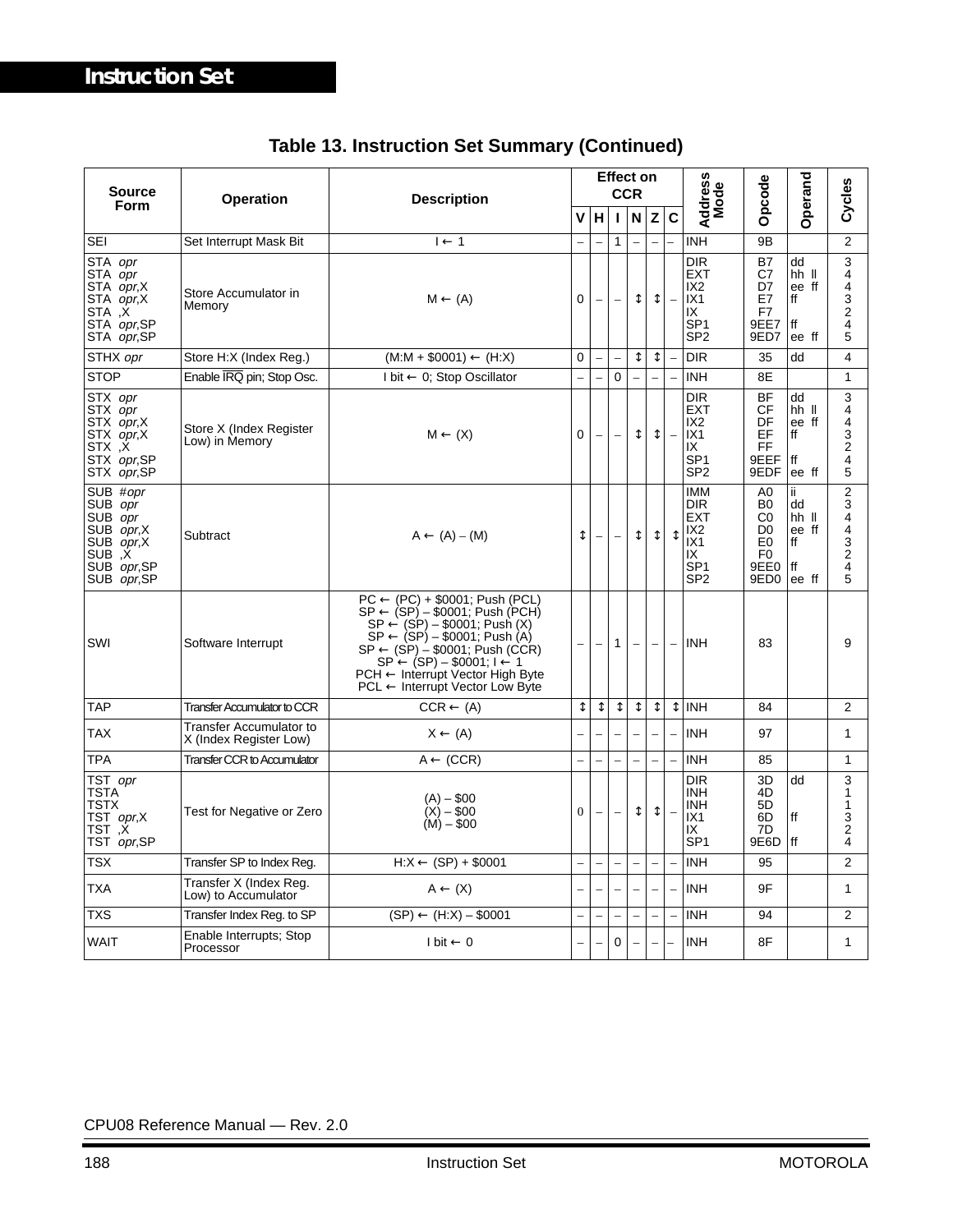# **Instruction Set Examples**

#### **Contents**

| AIS - Add Immediate Value (Signed) to Stack Pointer 192   |  |
|-----------------------------------------------------------|--|
| AIX - Add Immediate Value (Signed) to Index Register 196  |  |
| BGE - Branch if Greater Than or Equal To 198              |  |
|                                                           |  |
|                                                           |  |
| BLT - Branch if Less Than204                              |  |
| CBEQ — Compare and Branch if Equal 206                    |  |
|                                                           |  |
|                                                           |  |
|                                                           |  |
| CPHX - Compare Index Register with Memory 214             |  |
| DAA - Decimal Adjust Accumulator216                       |  |
| DBNZ - Decrement and Branch if Not Zero218                |  |
|                                                           |  |
| LDHX - Load Index Register with Memory 224                |  |
|                                                           |  |
| NSA - Nibble Swap Accumulator228                          |  |
|                                                           |  |
| PSHH - Push H (Index Register High) onto Stack. 232       |  |
| PSHX - Push X (Index Register Low) onto Stack234          |  |
| PULA - Pull Accumulator from Stack236                     |  |
| PULH - Pull H (Index Register High) from Stack 238        |  |
| PULX - Pull X (Index Register Low) from Stack 240         |  |
| STHX - Store Index Register 242                           |  |
| TAP - Transfer Accumulator to Condition Code Register 244 |  |
| TPA - Transfer Condition Code Register to Accumulator 246 |  |
| TSX - Transfer Stack Pointer to Index Register 248        |  |
| TXS - Transfer Index Register to Stack Pointer. 250       |  |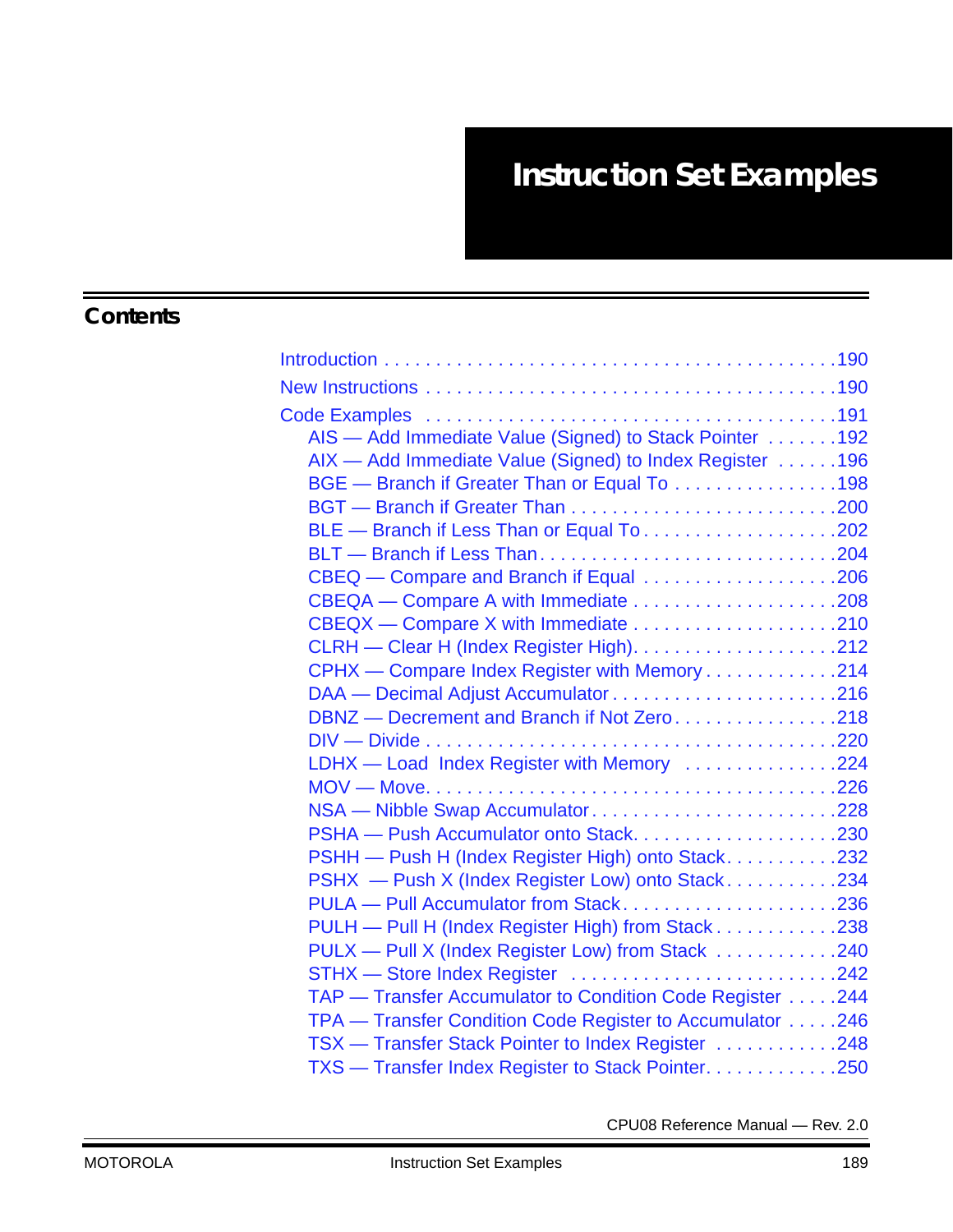#### <span id="page-189-0"></span>**Introduction**

The M68HC08 Family instruction set is an extension of the M68HC05 Family instruction set. This section contains the instructions unique to the M68HC08 Family with accompanying code examples.

#### **New Instructions**

Following is a list of the new instructions.

- Add Immediate Value (Signed) to Stack Pointer (AIS)
- Add Immediate Value (Signed) to Index Register (AIX)
- Branch if Greater Than or Equal To (BGE)
- Branch if Greater Than (BGT)
- Branch if Less Than or Equal To (BLE)
- Branch if Less Than (BLT)
- Compare and Branch if Equal (CBEQ)
- Compare Accumulator with Immediate, Branch if Equal (CBEQA)
- Compare Index Register Low with Immediate, Branch if Equal (CBEQX)
- Clear Index Register High (CLRH)
- Compare Index Register with Immediate Value (CPHX)
- Decimal Adjust Accumulator (DAA)
- Decrement and Branch if Not Zero (DBNZ)
- Divide (DIV)
- Load Index Register with Immediate Value (LDHX)
- Move (MOV)
- Nibble Swap Accumulator (NSA)
- Push Accumulator onto Stack (PSHA)
- [•](#page-249-0) [Push Index Register High onto Stack \(PSHH\)](#page-249-0)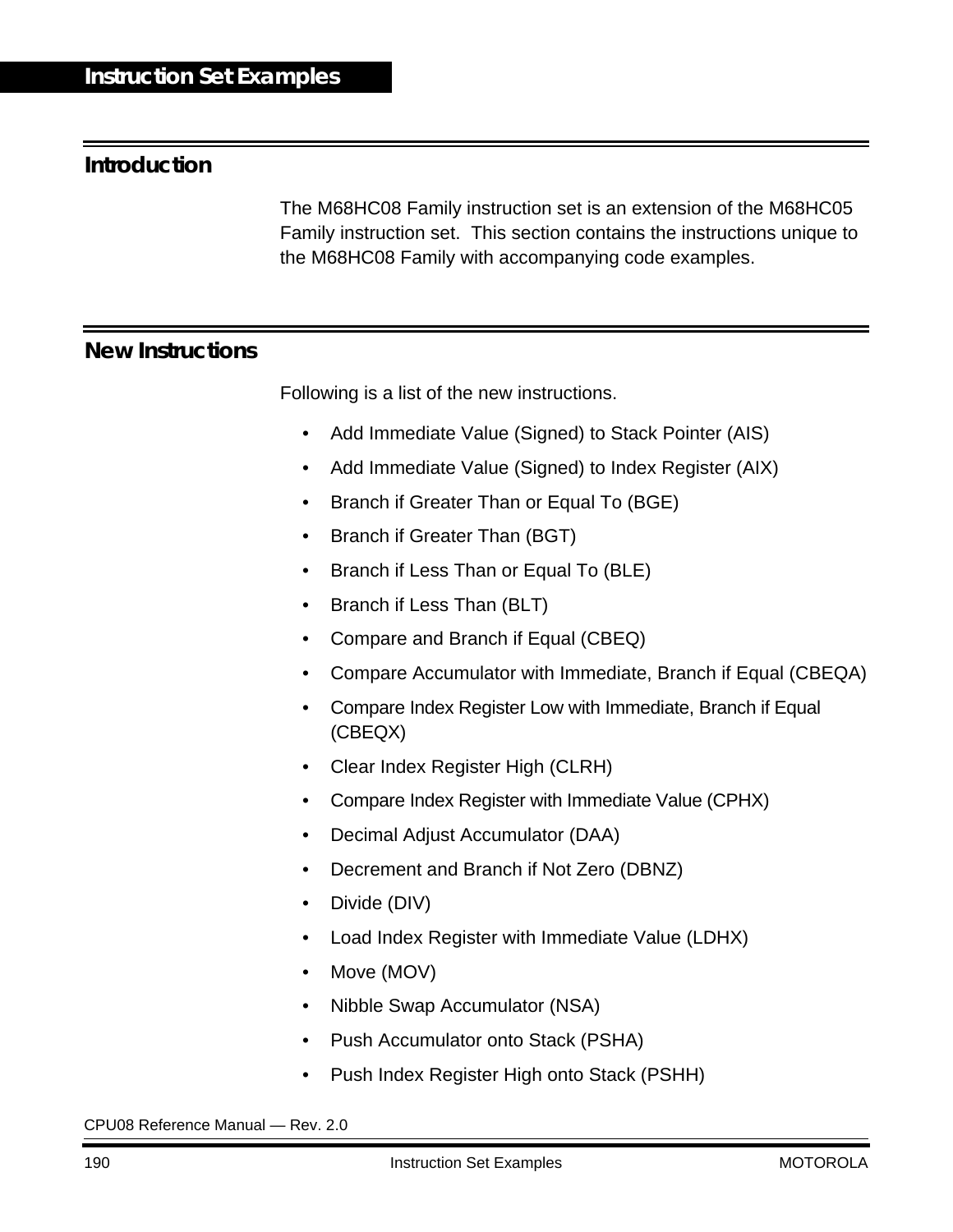- <span id="page-190-0"></span>• Push Index Register Low onto Stack (PSHX)
- Pull Accumulator from Stack (PULA)
- Pull Index Register High from Stack (PULH)
- Pull Index Register Low from Stack (PULX)
- Store Index Register (STHX)
- Transfer Accumulator to Condition Code Register (TAP)
- Transfer Condition Code Register to Accumulator (TPA)
- Transfer Stack Pointer to Index Register (TSX)
- Transfer Index Register to Stack Pointer (TXS)

#### **Code Examples**

This following pages contain the instructions unique to the M68HC08 Family with accompanying code examples.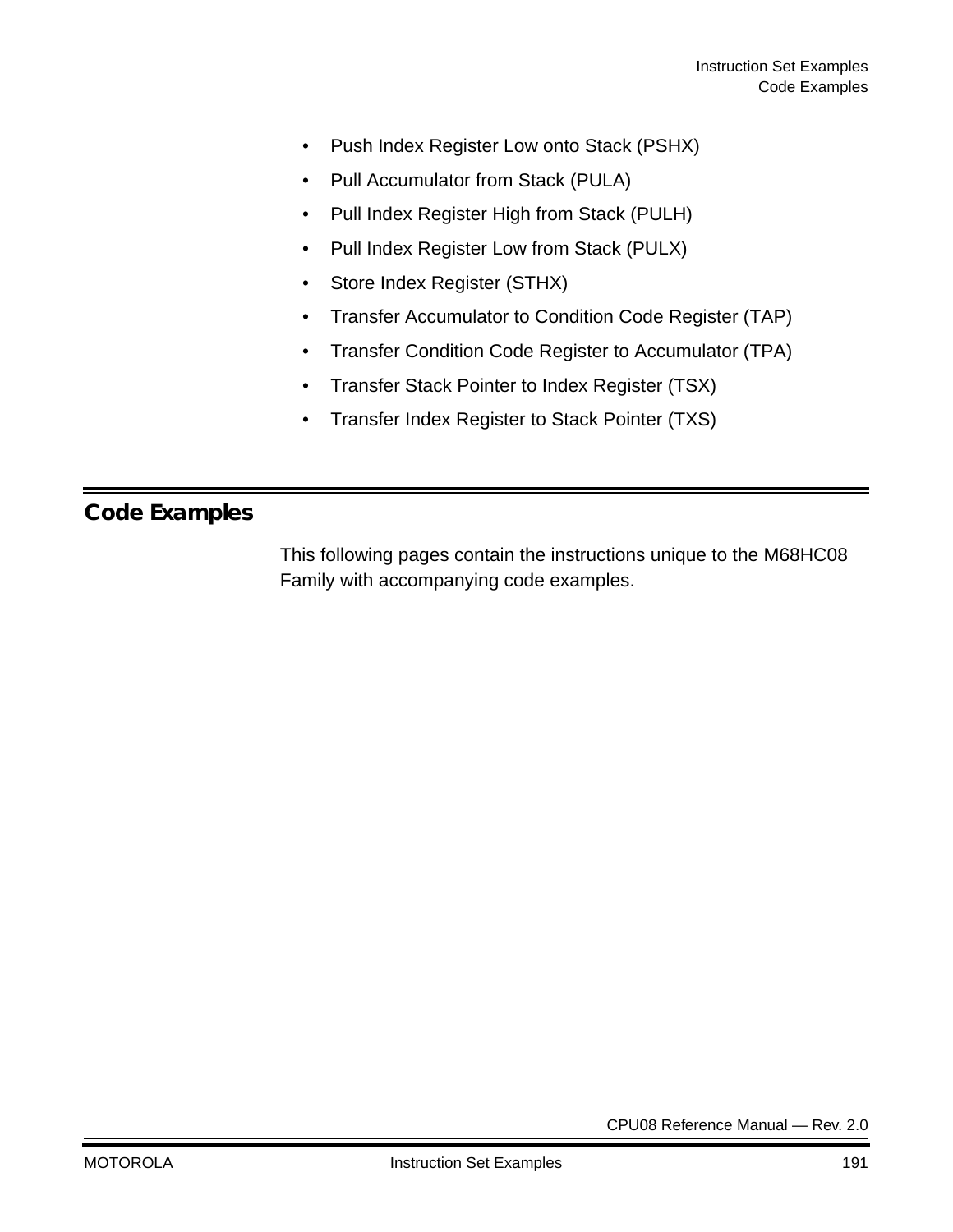### <span id="page-191-0"></span>**Instruction Set Examples**

## **AIS Add Immediate Value (Signed) to Stack Pointer AIS**

**Operation**  $SP \leftarrow (SP) + (16 \times M)$ 

**Description** Adds the immediate operand to the stack pointer (SP). The immediate value is an 8-bit two's complement signed operand. The 8-bit operand is sign-extended to 16 bits prior to the addition. The AIS instruction can be used to create and remove a stack frame buffer that is used to store temporary variables.

**Condition Codes** None offected.

**and Boolean Formulae**

| inone affected. |  |
|-----------------|--|
|                 |  |

| __   1   1   _   _   _   _ |  |  |  |
|----------------------------|--|--|--|

**Source Forms, Addressing Modes, Machine Code, and Cycles**

| <b>Source</b> |      | Addr       |        | <b>Machine Code</b> | <b>HC08</b>   |
|---------------|------|------------|--------|---------------------|---------------|
| <b>Forms</b>  |      | Mode       | Opcode | Operand(s)          | <b>Cycles</b> |
| AIS           | #opr | <b>IMM</b> |        |                     |               |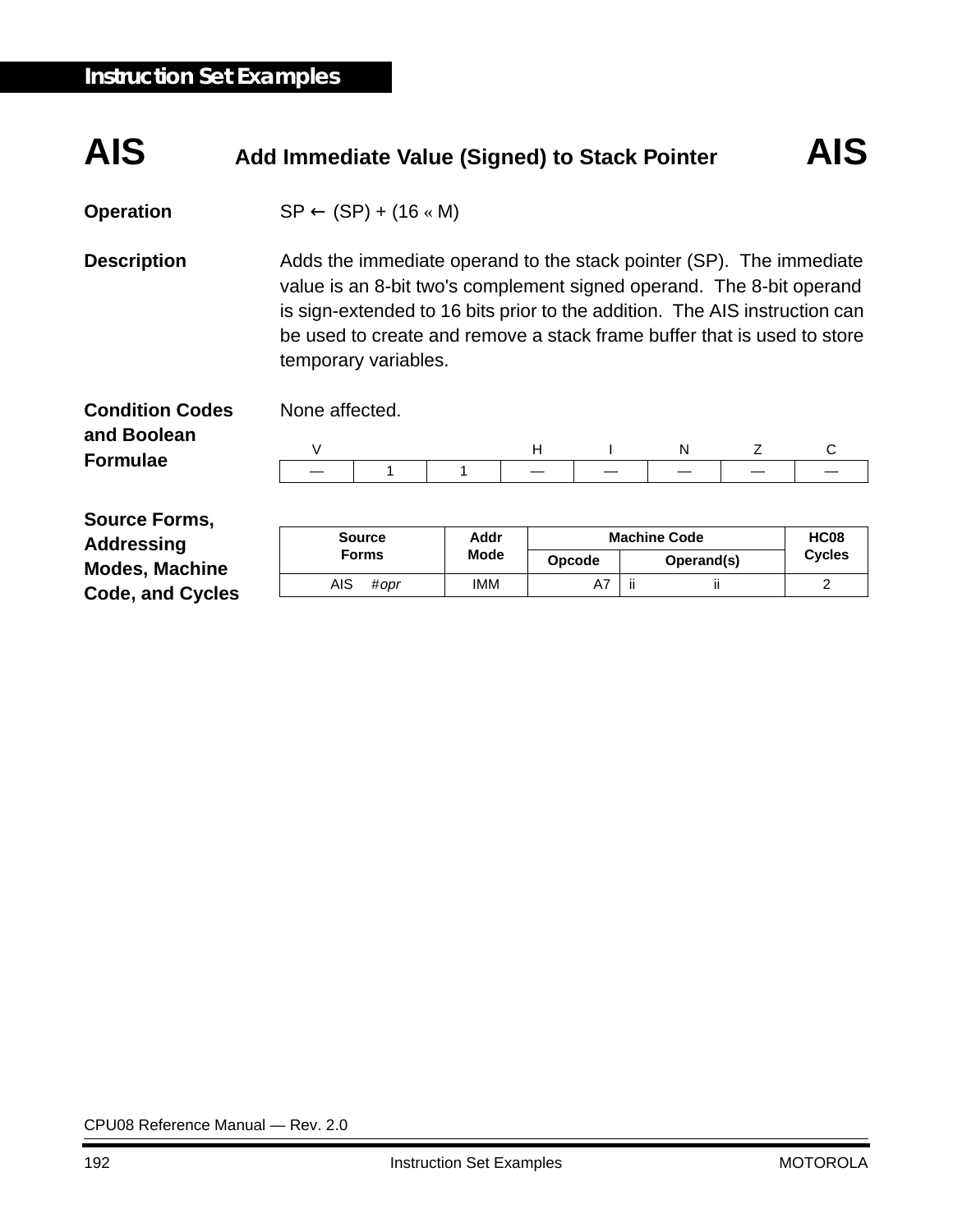| <b>AIS Code Example</b> | $\star$  |                  |              |                                                    |  |  |  |  |
|-------------------------|----------|------------------|--------------|----------------------------------------------------|--|--|--|--|
|                         | * AIS:   |                  |              |                                                    |  |  |  |  |
|                         | $\ast$   |                  |              | 1) Creating local variable space on the stack      |  |  |  |  |
|                         | ¥        |                  |              |                                                    |  |  |  |  |
|                         | $^\star$ | $SP \rightarrow$ |              |                                                    |  |  |  |  |
|                         | $^\star$ |                  |              |                                                    |  |  |  |  |
|                         | $^\star$ |                  |              |                                                    |  |  |  |  |
|                         | *        |                  | Local        |                                                    |  |  |  |  |
|                         | *        |                  | Variable     |                                                    |  |  |  |  |
|                         | *        |                  | Space        |                                                    |  |  |  |  |
|                         | *<br>¥   |                  |              | Decreasing                                         |  |  |  |  |
|                         | ¥        |                  |              | Address                                            |  |  |  |  |
|                         | *        |                  | PC (MS byte) |                                                    |  |  |  |  |
|                         | *        |                  | PC (LS byte) |                                                    |  |  |  |  |
|                         | ¥        |                  |              |                                                    |  |  |  |  |
|                         | ¥        |                  |              |                                                    |  |  |  |  |
|                         | $^\star$ |                  |              |                                                    |  |  |  |  |
|                         |          |                  |              | * NOTE: SP must always point to next unused byte,  |  |  |  |  |
|                         | ¥        |                  |              | therefore do not use this byte (0, SP) for storage |  |  |  |  |
|                         | $^\star$ |                  |              |                                                    |  |  |  |  |
|                         | $^\star$ |                  |              |                                                    |  |  |  |  |
|                         | Label    | Operation        | Operand      | <b>Comments</b>                                    |  |  |  |  |
|                         | SUB1     | AIS              |              |                                                    |  |  |  |  |
|                         | $\star$  |                  |              |                                                    |  |  |  |  |
|                         | ¥        |                  |              |                                                    |  |  |  |  |
|                         | ¥        |                  |              |                                                    |  |  |  |  |
|                         | ¥        |                  |              |                                                    |  |  |  |  |
|                         |          | AIS              | #16          | ;Clean up stack (Note: AIS                         |  |  |  |  |
|                         |          |                  |              | idoes not modify CCR)                              |  |  |  |  |
|                         |          | <b>RTS</b>       |              | ;Return                                            |  |  |  |  |
|                         | $^\star$ |                  |              |                                                    |  |  |  |  |
|                         | $\star$  |                  |              |                                                    |  |  |  |  |
|                         |          |                  |              |                                                    |  |  |  |  |

 $\equiv$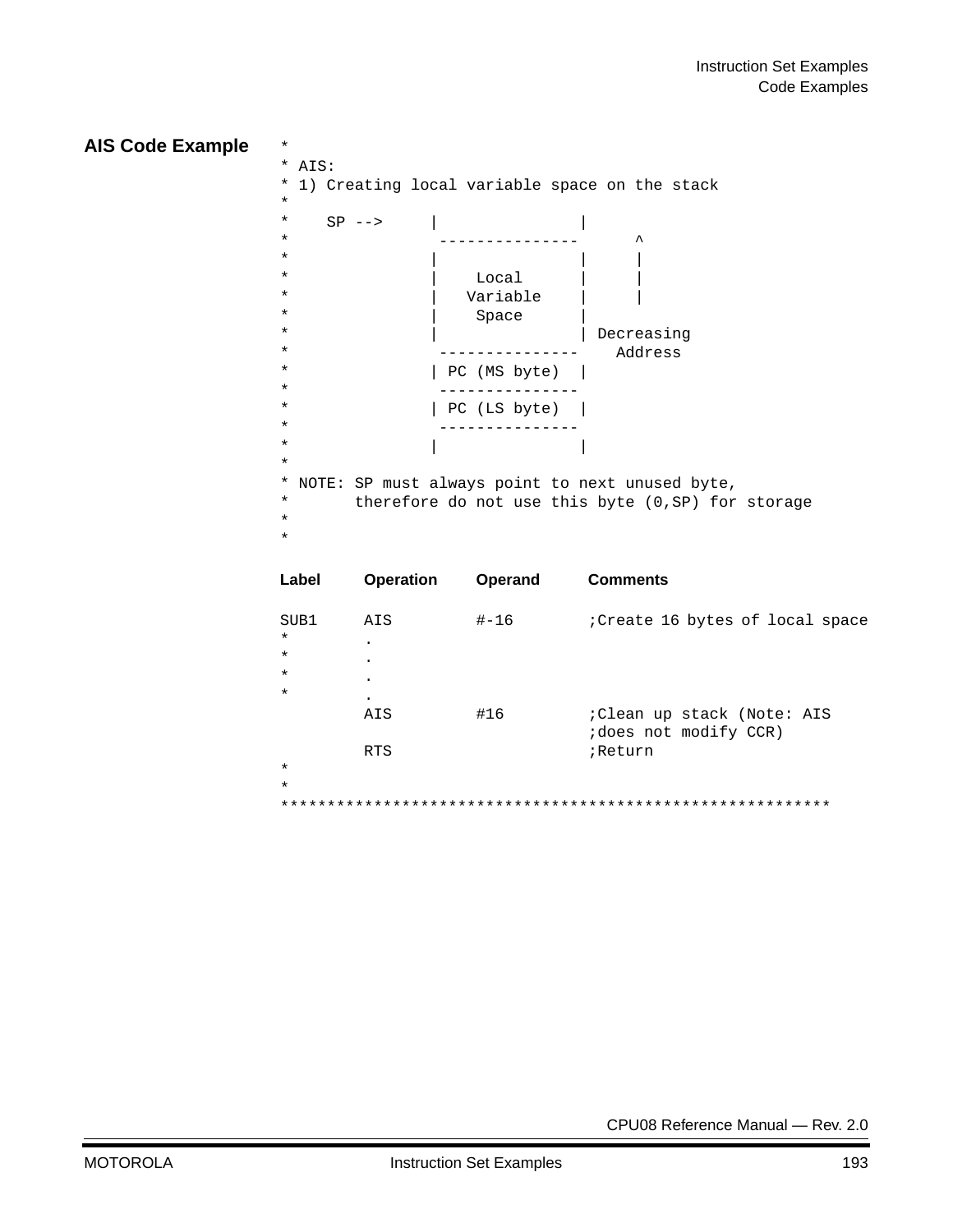```
* 2) Passing parameters through the stack
```
\*

\*

- \*
- \*

| Label                                  | <b>Operation</b>                                 | Operand                                 | <b>Comments</b>                                                                                                                       |
|----------------------------------------|--------------------------------------------------|-----------------------------------------|---------------------------------------------------------------------------------------------------------------------------------------|
| PARAM1<br>PARAM2<br>$\star$<br>$\star$ | RMB<br>RMB                                       | 1<br>$\mathbf{1}$                       |                                                                                                                                       |
|                                        | LDA<br>PSHA<br>LDA<br>PSHA<br>JSR<br>PULA<br>AIS | PARAM1<br>PARAM2<br><b>DIVIDE</b><br>#1 | ;Push dividend onto stack<br>:Push divisor onto stack<br><i>18/8</i> divide<br>;Get result<br>:Clean up stack<br>: (CCR not modified) |
| $\star$                                | BCS.                                             | ERROR                                   | :Check result                                                                                                                         |
| ERROR<br>$\star$<br>$\star$            | ٠<br>EQU                                         | $\star$                                 |                                                                                                                                       |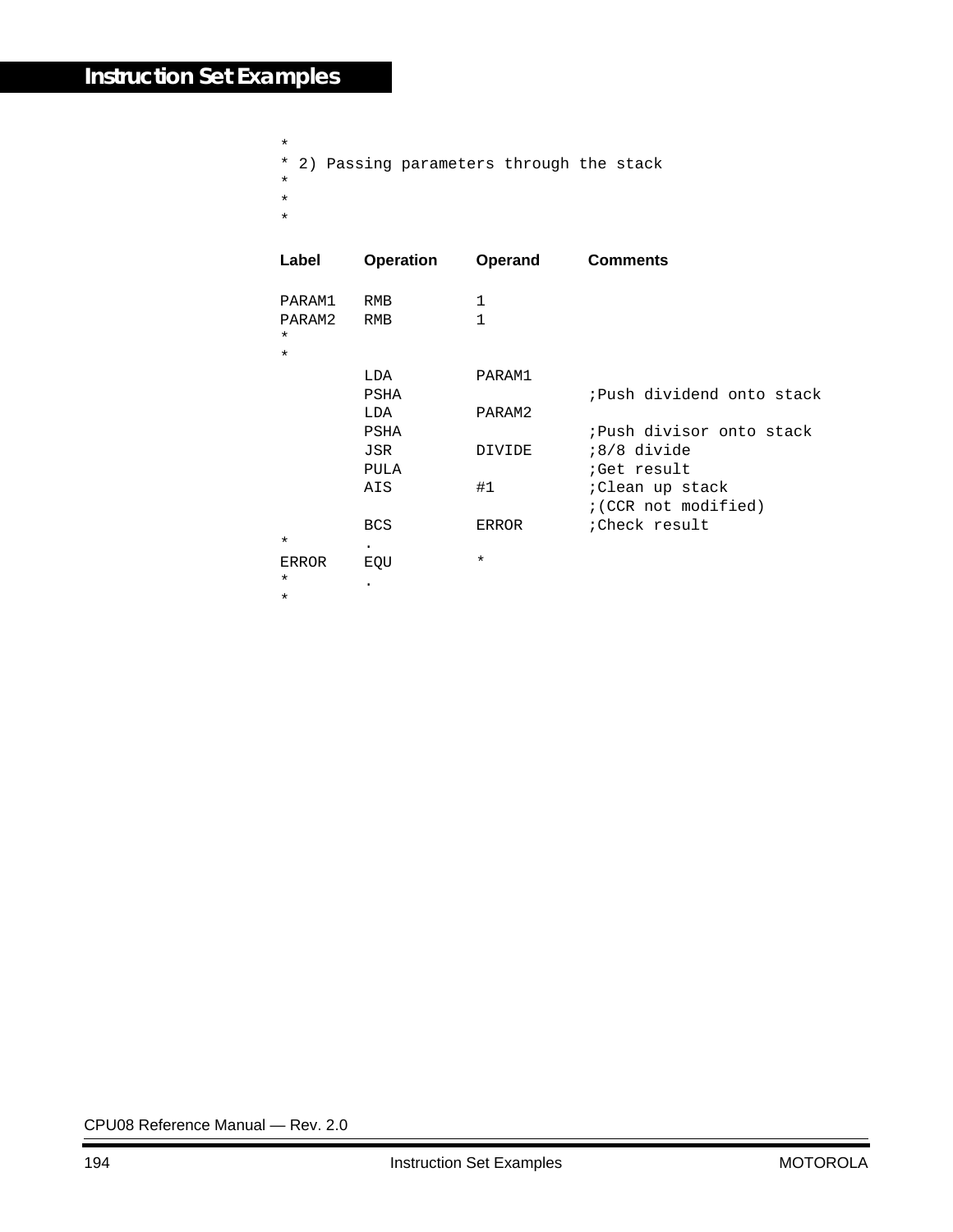\*\*\*\*\*\*\*\*\*\*\*\*\*\*\*\*\*\*\*\*\*\*\*\*\*\*\*\*\*\*\*\*\*\* \* DIVIDE: 8/8 divide \* \* SP ---> | | \* --------------- \* | A | \* --------------- \* | X | ^ \* --------------- | \*  $\vert$  H  $\vert$ \* --------------- |  $|$  PC (MS byte)  $|$ \* --------------- | \* | PC (LS byte) | | \* --------------- | \* | Divisor | \* --------------- Decreasing \* | Dividend | Address \* ---------------  $\star$   $\qquad$   $\qquad$   $\qquad$   $\qquad$   $\qquad$   $\qquad$   $\qquad$   $\qquad$   $\qquad$   $\qquad$   $\qquad$   $\qquad$   $\qquad$   $\qquad$   $\qquad$   $\qquad$   $\qquad$   $\qquad$   $\qquad$   $\qquad$   $\qquad$   $\qquad$   $\qquad$   $\qquad$   $\qquad$   $\qquad$   $\qquad$   $\qquad$   $\qquad$   $\qquad$   $\qquad$   $\qquad$   $\qquad$   $\qquad$   $\qquad$   $\qquad$  \* \* Entry: Dividend and divisor on stack at<br>\* SP 7 and SP 6 respectively SP,7 and SP,6 respectively \* Exit: 8-bit result placed on stack at SP,6 \* A, H:X preserved \* **Label Operation Operand Comments**

| DIVIDE  | PSHH |       | ;preserve H:X, A       |
|---------|------|-------|------------------------|
|         | PSHX |       |                        |
|         | PSHA |       |                        |
|         | LDX  | 6, SP | ;Divisor -> X          |
|         | CLRH |       | :0 -> MS dividend      |
|         | LDA  | 7, SP | ;Dividend -> A         |
|         | DIV  |       |                        |
| OK.     | STA  | 6, SP | <i>Save</i> result     |
|         | PULA |       | <i>irestore H:X, A</i> |
|         | PULX |       |                        |
|         | PULH |       |                        |
|         | RTS. |       |                        |
| $\star$ |      |       |                        |
|         |      |       |                        |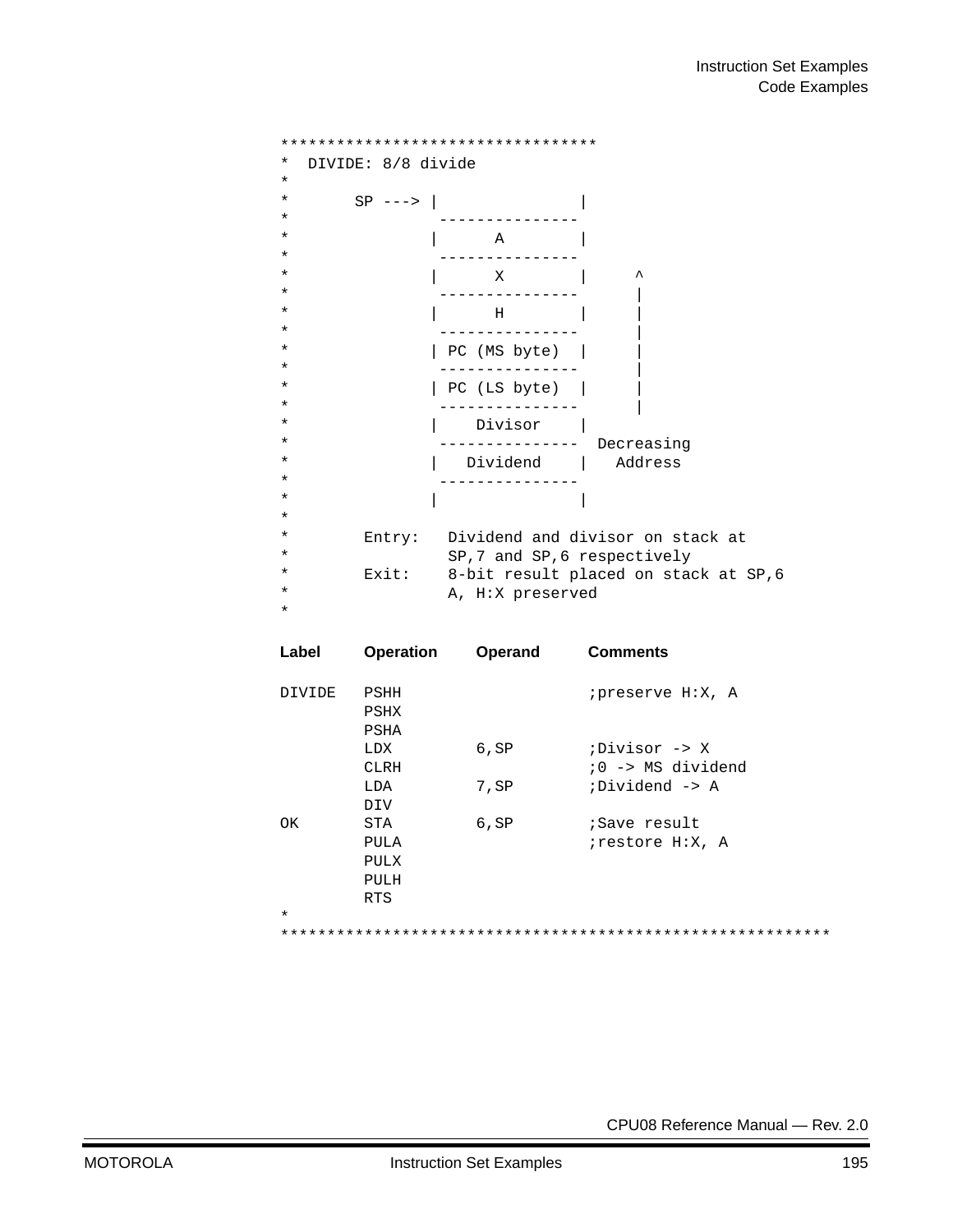### <span id="page-195-0"></span>**Instruction Set Examples**

| <b>AIX</b>                                       | Add Immediate Value (Signed) to Index Register |                                                                                                                                                                                                                                                              |              |   |              |     |                                   |   | AIX                          |  |  |
|--------------------------------------------------|------------------------------------------------|--------------------------------------------------------------------------------------------------------------------------------------------------------------------------------------------------------------------------------------------------------------|--------------|---|--------------|-----|-----------------------------------|---|------------------------------|--|--|
| <b>Operation</b>                                 |                                                | $H:X \leftarrow (H:X) + (16 \times M)$                                                                                                                                                                                                                       |              |   |              |     |                                   |   |                              |  |  |
| <b>Description</b>                               |                                                | Adds an immediate operand to the index register (H:X), formed by the<br>concatenation of the H and X registers. The immediate operand is an<br>8-bit two's complement signed offset. The 8-bit operand is<br>sign-extended to 16 bits prior to the addition. |              |   |              |     |                                   |   |                              |  |  |
| <b>Condition Codes</b>                           | None affected.                                 |                                                                                                                                                                                                                                                              |              |   |              |     |                                   |   |                              |  |  |
| and Boolean<br><b>Formulae</b>                   | V                                              | 1                                                                                                                                                                                                                                                            | 1            | H |              |     | N                                 | Z | C                            |  |  |
| <b>Source Forms,</b>                             |                                                |                                                                                                                                                                                                                                                              |              |   |              |     |                                   |   |                              |  |  |
| <b>Addressing</b>                                |                                                | <b>Source</b><br><b>Forms</b>                                                                                                                                                                                                                                | Addr<br>Mode |   |              |     | <b>Machine Code</b><br>Operand(s) |   | <b>HC08</b><br><b>Cycles</b> |  |  |
| <b>Modes, Machine</b><br><b>Code, and Cycles</b> | AIX.                                           | #opr                                                                                                                                                                                                                                                         | <b>IMM</b>   |   | Opcode<br>AF | ij. |                                   |   | 2                            |  |  |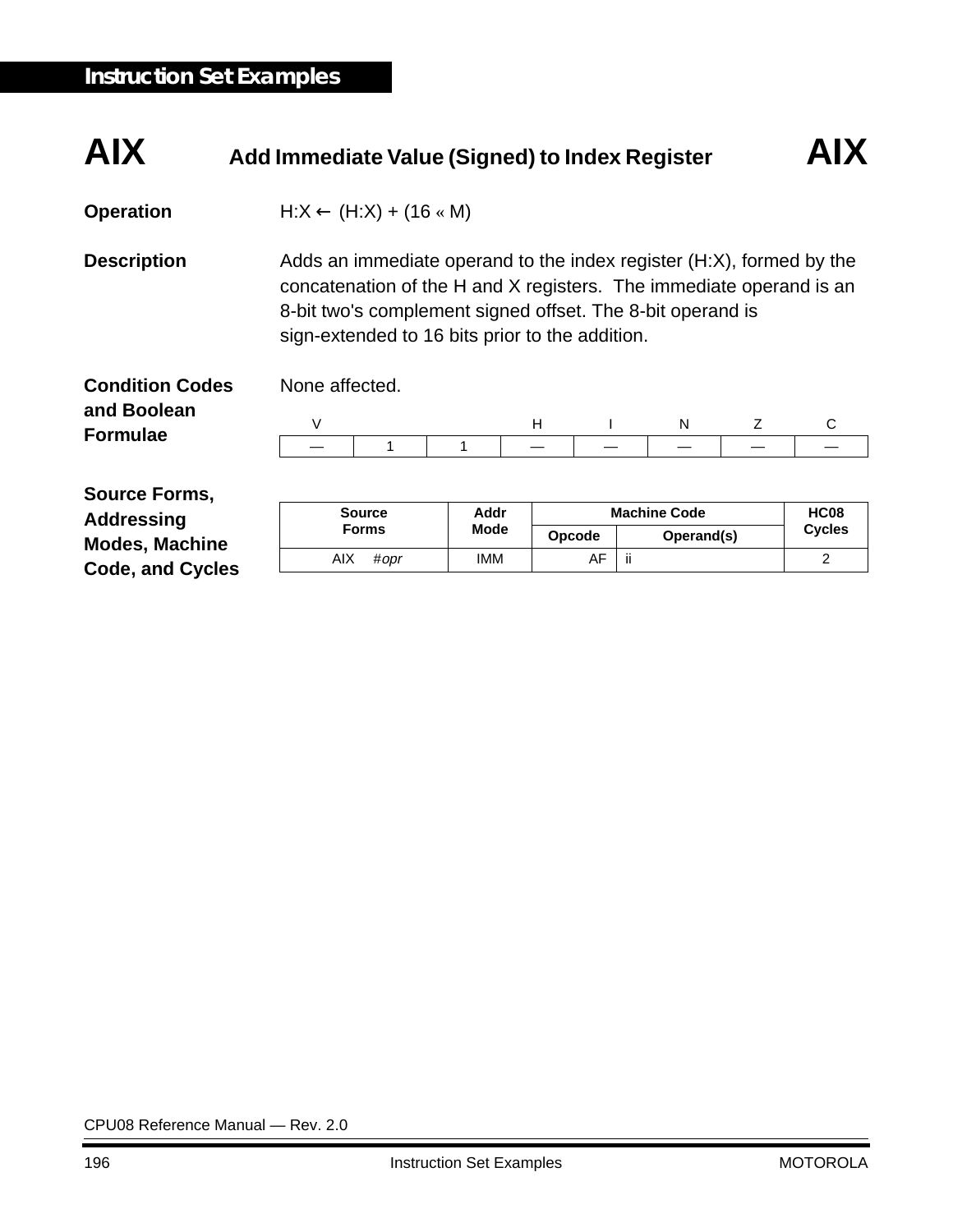#### **AIX Code Example**

```
* AIX:
* 1) Find the 8-bit checksum for a 512 byte table
*
Label Operation Operand Comments
        ORG $7000
TABLE FDB 512
        ORG $6E00 ;ROM/EPROM address space
        LDHX #511 ;Initialize byte count (0..511)
        CLRA ;Clear result
ADDLOOP ADD TABLE,X
        AIX #-1 ;Decrement byte counter
*
* NOTE: DECX will not carry from X through H. AIX will.
*
        CPHX #0 ; Done?
*
* NOTE: DECX does affect the CCR. AIX does not (CPHX required).
*
        BPL ADDLOOP ;Loop if not complete.
*
**********************************************************
*
* 2) Round a 16-bit signed fractional number
    Radix point is assumed fixed between bits 7 and 8
*
        Entry: 16-bit fractional in fract
        Exit: Integer result after round operation in A
*
Label Operation Operand Comments
        ORG $50 ;RAM address space
FRACT RMB 2
*
        ORG $6E00 ;ROM/EPROM address space
        LDHX FRACT
        AIX #1
        AIX \# \frac{27F}{10000} \frac{25F}{1000} \frac{25F}{1000} \frac{25F}{1000} \frac{25F}{1000} \frac{25F}{1000}*
* NOTE: AIX operand is a signed 8-bit number. AIX #$80 would
* therefore be equivalent to AIX #-128 (signed extended
* to 16-bits). Splitting the addition into two positive
* operations is required to perform the round correctly.
*
        PSHH
        PULA
*
```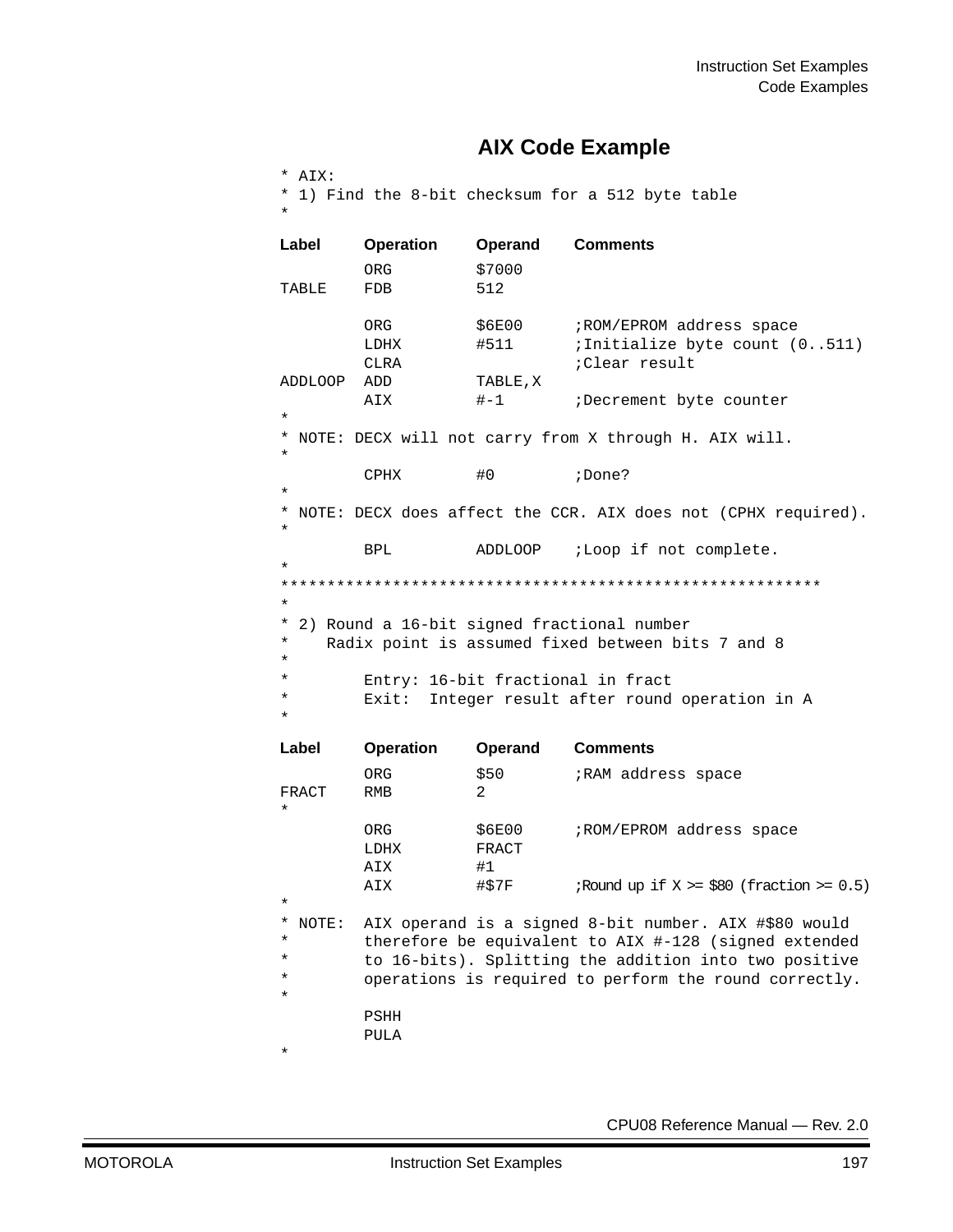<span id="page-197-0"></span>

| <b>BGE</b>             | <b>BGF</b><br><b>Branch if Greater Than or Equal To</b><br>(Signed Operands)                                                                                                                                                                                                                                         |  |  |   |  |   |   |   |  |
|------------------------|----------------------------------------------------------------------------------------------------------------------------------------------------------------------------------------------------------------------------------------------------------------------------------------------------------------------|--|--|---|--|---|---|---|--|
| <b>Operation</b>       | $PC \leftarrow (PC) + $0002 + rel$ if $(N \oplus V) = 0$<br>i.e., if $(A) \geq (M)$ (two's complement signed numbers)                                                                                                                                                                                                |  |  |   |  |   |   |   |  |
| <b>Description</b>     | If the BGE instruction is executed immediately after execution of a<br>compare or subtract instruction, branch occurs if and only if the two's<br>complement number represented by the appropriate internal register (A,<br>X, or H:X) was greater than or equal to the two's complement number<br>represented by M. |  |  |   |  |   |   |   |  |
| <b>Condition Codes</b> | None affected.                                                                                                                                                                                                                                                                                                       |  |  |   |  |   |   |   |  |
| and Boolean            | V                                                                                                                                                                                                                                                                                                                    |  |  | H |  | N | Z | C |  |
| <b>Formulae</b>        |                                                                                                                                                                                                                                                                                                                      |  |  |   |  |   |   |   |  |

**Source Forms, Addressing Modes, Machine**

| Source       | Addr |        | <b>Machine Code</b> | <b>HC08</b>   |
|--------------|------|--------|---------------------|---------------|
| <b>Forms</b> | Mode | Opcode | Operand(s)          | <b>Cycles</b> |
| BGE<br>opr   | REL  | 90     | <b>PP</b>           |               |

**Code, and Cycles** The following is a summary of all branch instructions.

|                 | <b>Branch</b>             |                 |        | <b>Complementary Branch</b> |                        | <b>Type</b> |          |
|-----------------|---------------------------|-----------------|--------|-----------------------------|------------------------|-------------|----------|
| <b>Test</b>     | <b>Boolean</b>            | <b>Mnemonic</b> | Opcode | <b>Test</b>                 | <b>Mnemonic Opcode</b> |             |          |
| r > m           | $Z \mid (N \oplus V) = 0$ | <b>BGT</b>      | 92     | r≤m                         | <b>BLE</b>             | 93          | Signed   |
| r≥m             | $(N \oplus V)=0$          | <b>BGE</b>      | 90     | r < m                       | <b>BLT</b>             | 91          | Signed   |
| $r = m$         | $Z=1$                     | <b>BEQ</b>      | 27     | r≠m                         | <b>BNE</b>             | 26          | Signed   |
| r≤m             | $Z   (N \oplus V)=1$      | <b>BLE</b>      | 93     | r > m                       | BGT                    | 92          | Signed   |
| r < m           | $(N \oplus V)=1$          | <b>BLT</b>      | 91     | r≥m                         | <b>BGE</b>             | 90          | Signed   |
| r > m           | $C \mid Z=0$              | <b>BHI</b>      | 22     | r≤m                         | <b>BLS</b>             | 23          | Unsigned |
| r≥m             | $C=0$                     | <b>BHS/BCC</b>  | 24     | r < m                       | <b>BLO/BCS</b>         | 25          | Unsigned |
| $r = m$         | $Z=1$                     | <b>BEQ</b>      | 27     | r≠m                         | <b>BNE</b>             | 26          | Unsigned |
| r≤m             | $C \mid Z=1$              | <b>BLS</b>      | 23     | r > m                       | <b>BHI</b>             | 22          | Unsigned |
| r < m           | $C=1$                     | <b>BLO/BCS</b>  | 25     | r≥m                         | <b>BHS/BCC</b>         | 24          | Unsigned |
| Carry           | $C=1$                     | <b>BCS</b>      | 25     | No Carry                    | <b>BCC</b>             | 24          | Simple   |
| r=0             | $Z=1$                     | <b>BEQ</b>      | 27     | r≠0                         | <b>BNE</b>             | 26          | Simple   |
| Negative        | $N=1$                     | <b>BMI</b>      | 2B     | <b>Plus</b>                 | <b>BPL</b>             | 2A          | Simple   |
| I Mask          | $I=1$                     | <b>BMS</b>      | 2D     | I Mask=0                    | <b>BMC</b>             | 2C          | Simple   |
| H-Bit           | $H=1$                     | <b>BHCS</b>     | 29     | $H=0$                       | <b>BHCC</b>            | 28          | Simple   |
| <b>IRQ High</b> |                           | <b>BIH</b>      | 2F     |                             | <b>BIL</b>             | 2E          | Simple   |
| Always          | .                         | <b>BRA</b>      | 20     | Never                       | <b>BRN</b>             | 21          | Uncond.  |

r=register: A, X, or H:X (after CPHX instruction) m=memory operand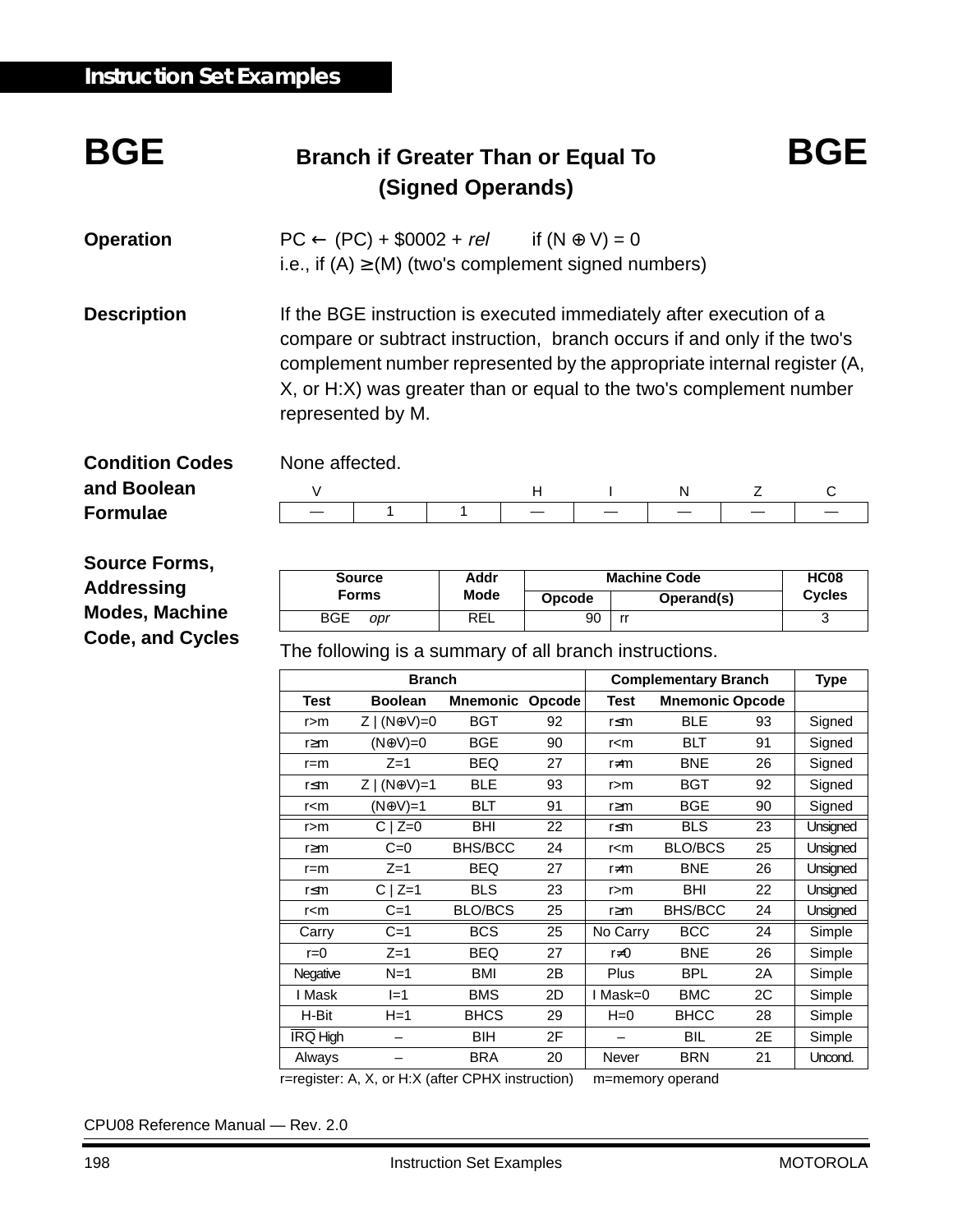### **BGE Code Example**

| Label              |  |  | <b>OperationOperand</b><br><b>Comments</b>          |
|--------------------|--|--|-----------------------------------------------------|
| $\star$<br>$\star$ |  |  | Exit: Signed result in $X:A$                        |
| $\star$            |  |  | Entry: Multiplier and multiplicand in VAR1 and VAR2 |
| $\star$            |  |  | * 8 x 8 signed multiply                             |
|                    |  |  |                                                     |

|                  | 0RG          | \$50             | ; RAM address space                                                |
|------------------|--------------|------------------|--------------------------------------------------------------------|
| NEG_FLG          | <b>RMB</b>   | $\mathbf{1}$     | ;Sign flag byte                                                    |
| VAR1             | <b>RMB</b>   | $\mathbf{1}$     | ;Multiplier                                                        |
| VAR 2<br>$\star$ | RMB          | $\mathbf{1}$     | ;Multiplicand                                                      |
| $\star$          |              |                  |                                                                    |
|                  | <b>ORG</b>   | <b>\$6E00</b>    | ;ROM/EPROM address space                                           |
| S MULT           | <b>CLR</b>   | NEG_FLG          | ;Clear negative flag                                               |
|                  | <b>TST</b>   | VAR1             | ; Check VAR1                                                       |
|                  | <b>BGE</b>   | POS              | $i$ Continue is $=$ >0                                             |
|                  | <b>INC</b>   | NEG FLG          | ;Else set negative flag                                            |
|                  | NEG          | VAR1             | ;Make into positive number                                         |
| $^\star$         |              |                  |                                                                    |
| POS              | <b>TST</b>   | VAR2             | ; Check VAR2                                                       |
|                  | <b>BGE</b>   | POS <sub>2</sub> | $i$ Continue is $=$ >0                                             |
|                  | <b>INC</b>   | NEG_FLG          | ;Else toggle negative flag                                         |
|                  | <b>NEG</b>   | VAR <sub>2</sub> | ;Make into positive number                                         |
| $\ast$           |              |                  |                                                                    |
| POS <sub>2</sub> | LDA          | VAR <sub>2</sub> | ;Load VAR1                                                         |
|                  | LDX          | VAR1             | ;Load VAR2                                                         |
|                  | MUL          |                  | ;Unsigned VAR1 x VAR2 -> X:A                                       |
|                  | <b>BRCLR</b> |                  | 0, NEG_FLG, EXIT ; Quit if operands both<br>;positive or both neg. |
|                  | COMA         |                  | <i>i</i> Else one's complement A and X                             |
|                  | COMX         |                  |                                                                    |
|                  | ADD          | #1               | ;Add 1 for 2's complement (LS byte)                                |
|                  | PSHA         |                  | ;Save LS byte of result                                            |
|                  | TXA          |                  | ;Transfer unsigned MS byte of<br>iresult                           |
|                  | ADC          | #0               | <i>iAdd carry result to complete</i><br>;2's complement            |
|                  | TAX          |                  | ; Return to X                                                      |
|                  | PULA         |                  | Restore LS byte of result                                          |
| EXIT<br>$\star$  | RTS          |                  | ;Return                                                            |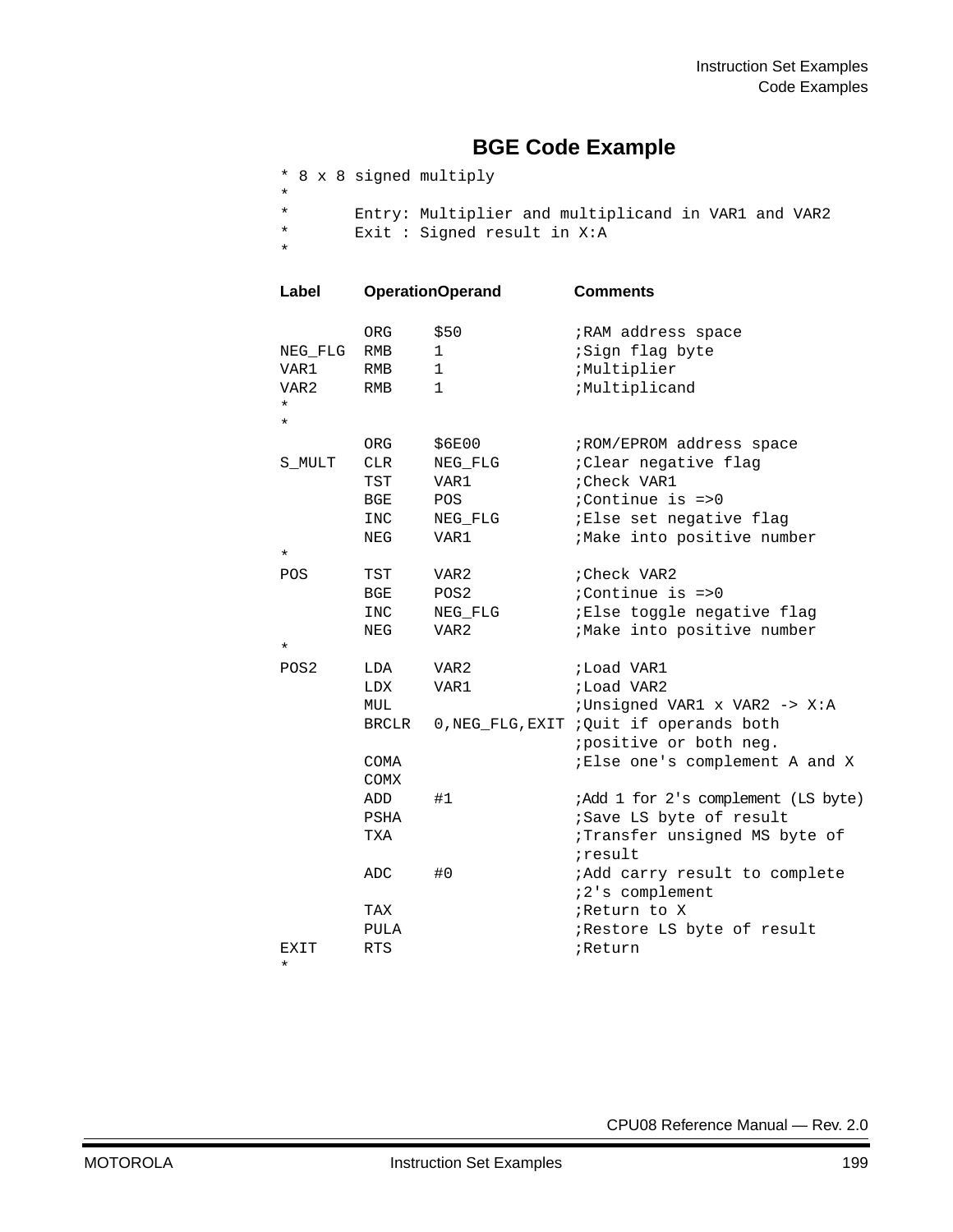<span id="page-199-0"></span>

| <b>BGT</b>             | RG.<br><b>Branch if Greater Than</b><br>(Signed Operands) |                                                                                                                                                                                                                                                                                          |                                                                                                                         |    |              |   |   |   |
|------------------------|-----------------------------------------------------------|------------------------------------------------------------------------------------------------------------------------------------------------------------------------------------------------------------------------------------------------------------------------------------------|-------------------------------------------------------------------------------------------------------------------------|----|--------------|---|---|---|
| <b>Operation</b>       |                                                           |                                                                                                                                                                                                                                                                                          | $PC \leftarrow (PC) + $0002 + rel$ if Z $ (N \oplus V) = 0$<br>i.e., if $(A)$ > $(M)$ (two's complement signed numbers) |    |              |   |   |   |
| <b>Description</b>     | by M.                                                     | If the BGT instruction is executed immediately after execution of CMP,<br>CPX, CPHX, or SUB, branch will occur if and only if the two's<br>complement number represented by the appropriate internal register (A,<br>X, or H:X) was greater than the two's complement number represented |                                                                                                                         |    |              |   |   |   |
| <b>Condition Codes</b> | None affected.                                            |                                                                                                                                                                                                                                                                                          |                                                                                                                         |    |              |   |   |   |
| and Boolean            | V                                                         |                                                                                                                                                                                                                                                                                          |                                                                                                                         | H. | $\mathbf{L}$ | N | Z | C |
| <b>Formulae</b>        |                                                           | 1                                                                                                                                                                                                                                                                                        | 1                                                                                                                       |    |              |   |   |   |
| <b>Source Forms,</b>   |                                                           |                                                                                                                                                                                                                                                                                          |                                                                                                                         |    |              |   |   |   |

**Source Forms, Addressing Modes, Machine**

| <b>Source</b>     | Addr       |        | <b>Machine Code</b> | <b>HC08</b> |
|-------------------|------------|--------|---------------------|-------------|
| <b>Forms</b>      | Mode       | Opcode | <b>Cycles</b>       |             |
| <b>BGT</b><br>opr | <b>REL</b> | 92     | rr                  |             |

**Code, and Cycles** The following is a summary of all branch instructions.

|                 | <b>Branch</b>          |                               | <b>Complementary Branch</b> |          | <b>Type</b>            |    |          |
|-----------------|------------------------|-------------------------------|-----------------------------|----------|------------------------|----|----------|
| Test            | <b>Boolean</b>         | <b>Mnemonic</b>               | <b>Opcode</b>               | Test     | <b>Mnemonic Opcode</b> |    |          |
| r > m           | $Z$   (N $\oplus$ V)=0 | <b>BGT</b>                    | 92                          | r≤m      | <b>BLE</b>             | 93 | Signed   |
| r≥m             | $(N \oplus V) = 0$     | <b>BGE</b>                    | 90                          | r < m    | <b>BLT</b>             | 91 | Signed   |
| $r = m$         | $Z=1$                  | <b>BEQ</b>                    | 27                          | r≠m      | <b>BNE</b>             | 26 | Signed   |
| r≤m             | $Z   (N \oplus V)=1$   | <b>BLE</b>                    | 93                          | r > m    | <b>BGT</b>             | 92 | Signed   |
| r < m           | $(N \oplus V)=1$       | <b>BLT</b>                    | 91                          | r≥m      | <b>BGE</b>             | 90 | Signed   |
| r > m           | $C \mid Z=0$           | <b>BHI</b>                    | 22                          | r≤m      | <b>BLS</b>             | 23 | Unsigned |
| r≥m             | $C=0$                  | <b>BHS/BCC</b>                | 24                          | r < m    | <b>BLO/BCS</b>         | 25 | Unsigned |
| $r = m$         | $Z=1$                  | <b>BEQ</b>                    | 27                          | r≠m      | <b>BNE</b>             | 26 | Unsigned |
| r≤m             | $C \mid Z=1$           | <b>BLS</b>                    | 23                          | r > m    | <b>BHI</b>             | 22 | Unsigned |
| r < m           | $C=1$                  | <b>BLO/BCS</b>                | 25                          | r≥m      | BHS/BCC                | 24 | Unsigned |
| Carry           | $C=1$                  | <b>BCS</b>                    | 25                          | No Carry | <b>BCC</b>             | 24 | Simple   |
| $r = 0$         | $Z=1$                  | BEQ                           | 27                          | r≠0      | <b>BNE</b>             | 26 | Simple   |
| Negative        | $N=1$                  | <b>BMI</b>                    | 2B                          | Plus     | <b>BPL</b>             | 2A | Simple   |
| I Mask          | $I=1$                  | <b>BMS</b>                    | 2D                          | I Mask=0 | <b>BMC</b>             | 2C | Simple   |
| H-Bit           | $H=1$                  | <b>BHCS</b>                   | 29                          | $H=0$    | <b>BHCC</b>            | 28 | Simple   |
| <b>IRQ High</b> |                        | <b>BIH</b>                    | 2F                          |          | <b>BIL</b>             | 2E | Simple   |
| Always          | $\cdots$               | <b>BRA</b><br>$- - - - - - -$ | 20                          | Never    | <b>BRN</b>             | 21 | Uncond.  |

r=register: A, X, or H:X (after CPHX instruction) m=memory operand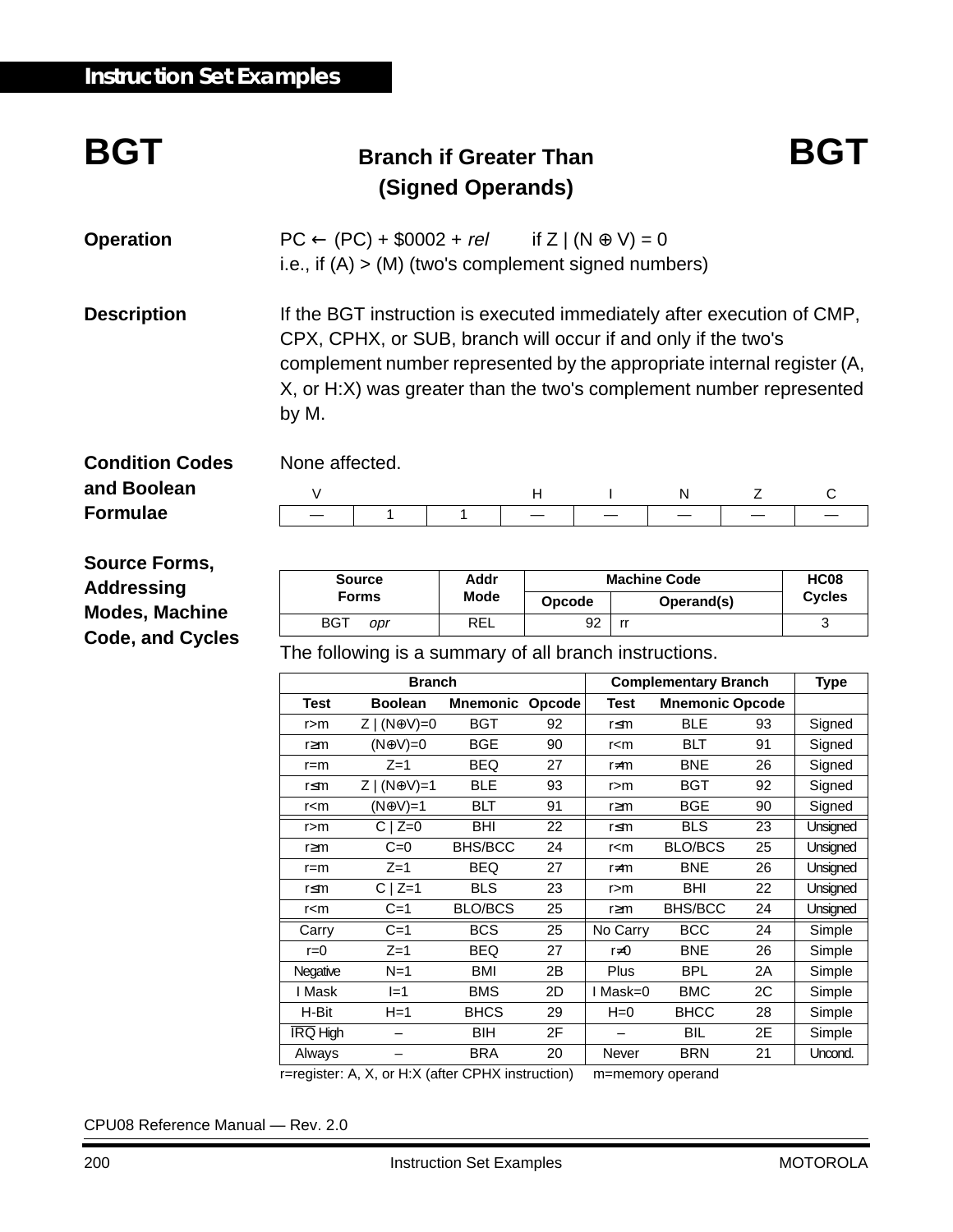#### **BGT Code Example**

```
* BGT:
* Read an 8-bit A/D register, sign it and test for valid range
*
* Entry: New reading in AD_RES
* Exit : Signed result in A. ERR_FLG set if out of range.
*
*
```

| Label                                   | <b>Operation</b>         | Operand                              | <b>Comments</b>                                                          |
|-----------------------------------------|--------------------------|--------------------------------------|--------------------------------------------------------------------------|
| ERR FLG<br>AD RES<br>$\star$<br>$\star$ | 0RG<br>RMB<br><b>RMB</b> | \$50<br>$\mathbf{1}$<br>$\mathbf{1}$ | ; RAM address space<br>:Out of range flag<br><i>iA/D</i> result register |
|                                         | <b>ORG</b><br>BCLR       | \$6E00<br>0, ERR FLG                 | ; ROM/EPROM address space                                                |
|                                         | LDA                      | AD RES                               | Get latest reading (0 thru 256)                                          |
|                                         | EOR                      | #\$80                                | ;Sign it (-128 thru 128)                                                 |
|                                         | <b>CMP</b>               | #\$73                                | iIf greater than upper limit,                                            |
|                                         | BGT                      | OUT                                  | branch to error flag set                                                 |
|                                         | <b>CMP</b>               | #\$8D                                | iIf greater than lower limit<br>$(58D = -573)$                           |
|                                         | BGT                      | IN                                   | branch to exit<br>$\mathbf{r}$                                           |
| OUT                                     | BSET                     |                                      | 0, ERR_FLG : Set error flag                                              |
| ΙN<br>$\star$                           | RTS                      |                                      | ;Return                                                                  |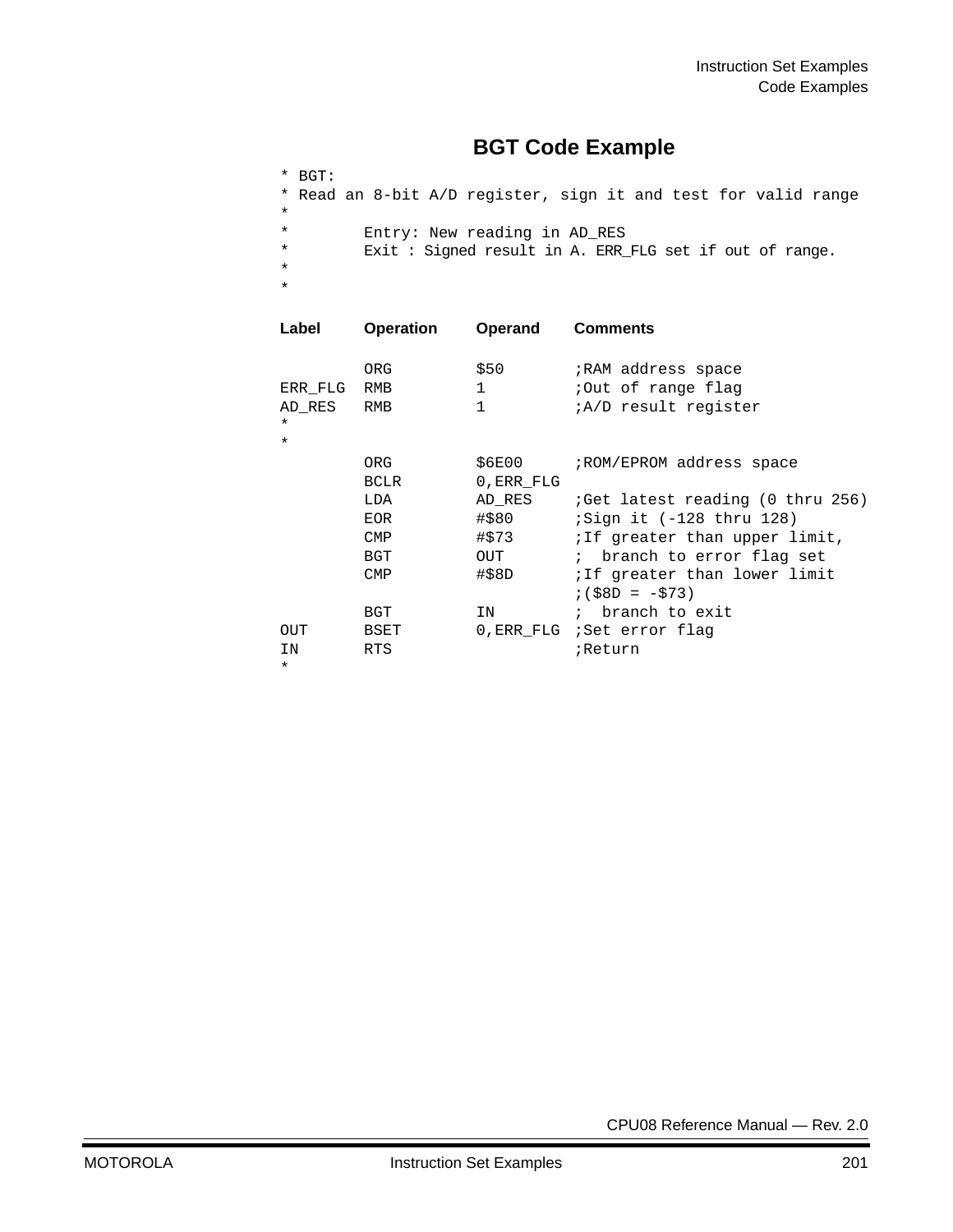<span id="page-201-0"></span>

| <b>BLE</b>                     | <b>Branch if Less Than or Equal To</b><br>(Signed Operands)                                                                                                                                                                                                                                                    |   |                                                                                                                          |    |  |   |   |   |
|--------------------------------|----------------------------------------------------------------------------------------------------------------------------------------------------------------------------------------------------------------------------------------------------------------------------------------------------------------|---|--------------------------------------------------------------------------------------------------------------------------|----|--|---|---|---|
| <b>Operation</b>               |                                                                                                                                                                                                                                                                                                                |   | $PC \leftarrow (PC) + $0002 + rel$ if Z $ (N \oplus V) = 1$<br>i.e., if $(A) \leq (M)$ (two's complement signed numbers) |    |  |   |   |   |
| <b>Description</b>             | If the BLE instruction is executed immediately after execution of CMP,<br>CPX, CPHX, or SUB, the branch will occur if and only if the two's<br>complement number represented by the appropriate internal register (A,<br>X, or H:X) was less than or equal to the two's complement number<br>represented by M. |   |                                                                                                                          |    |  |   |   |   |
| <b>Condition Codes</b>         | None affected.                                                                                                                                                                                                                                                                                                 |   |                                                                                                                          |    |  |   |   |   |
| and Boolean<br><b>Formulae</b> | V                                                                                                                                                                                                                                                                                                              | 1 | 1                                                                                                                        | H. |  | N | Z | C |
|                                |                                                                                                                                                                                                                                                                                                                |   |                                                                                                                          |    |  |   |   |   |
| <b>Source Forms,</b>           |                                                                                                                                                                                                                                                                                                                |   |                                                                                                                          |    |  |   |   |   |

# **Addressing Modes, Machine**

| <b>Source</b>     | Addr |        | <b>Machine Code</b> | <b>HC08</b> |
|-------------------|------|--------|---------------------|-------------|
| <b>Forms</b>      | Mode | Opcode | <b>Cycles</b>       |             |
| <b>BLE</b><br>opr | REL  | 93     | <b>MAG</b>          |             |

**Code, and Cycles** The following is a summary of all branch instructions.

|                 | <b>Branch</b>                                |                 | <b>Complementary Branch</b> |          | <b>Type</b>            |    |          |
|-----------------|----------------------------------------------|-----------------|-----------------------------|----------|------------------------|----|----------|
| <b>Test</b>     | <b>Boolean</b>                               | <b>Mnemonic</b> | <b>Opcode</b>               | Test     | <b>Mnemonic Opcode</b> |    |          |
| r > m           | $Z \mid (N \oplus V) = 0$                    | <b>BGT</b>      | 92                          | r≤m      | <b>BLE</b>             | 93 | Signed   |
| r≥m             | $(N \oplus V) = 0$                           | <b>BGE</b>      | 90                          | r < m    | <b>BLT</b>             | 91 | Signed   |
| $r = m$         | $Z=1$                                        | <b>BEQ</b>      | 27                          | r≠m      | <b>BNE</b>             | 26 | Signed   |
| r≤m             | $Z   (N \oplus V)=1$                         | <b>BLE</b>      | 93                          | r > m    | <b>BGT</b>             | 92 | Signed   |
| r < m           | $(N \oplus V)=1$                             | <b>BLT</b>      | 91                          | r≥m      | <b>BGE</b>             | 90 | Signed   |
| r > m           | $C \mid Z=0$                                 | <b>BHI</b>      | 22                          | r≤m      | <b>BLS</b>             | 23 | Unsigned |
| r≥m             | $C=0$                                        | <b>BHS/BCC</b>  | 24                          | r < m    | <b>BLO/BCS</b>         | 25 | Unsigned |
| $r = m$         | $Z=1$                                        | <b>BEQ</b>      | 27                          | r≠m      | <b>BNE</b>             | 26 | Unsigned |
| r≤m             | $C \mid Z=1$                                 | <b>BLS</b>      | 23                          | r > m    | <b>BHI</b>             | 22 | Unsigned |
| r < m           | $C=1$                                        | <b>BLO/BCS</b>  | 25                          | r≥m      | BHS/BCC                | 24 | Unsigned |
| Carry           | $C=1$                                        | <b>BCS</b>      | 25                          | No Carry | BCC                    | 24 | Simple   |
| $r = 0$         | $Z=1$                                        | <b>BEQ</b>      | 27                          | r≠0      | <b>BNE</b>             | 26 | Simple   |
| Negative        | $N=1$                                        | BMI             | 2B                          | Plus     | <b>BPL</b>             | 2A | Simple   |
| I Mask          | $I=1$                                        | <b>BMS</b>      | 2D                          | I Mask=0 | <b>BMC</b>             | 2C | Simple   |
| H-Bit           | $H = 1$                                      | <b>BHCS</b>     | 29                          | $H=0$    | <b>BHCC</b>            | 28 | Simple   |
| <b>IRQ High</b> |                                              | BIH             | 2F                          |          | BIL                    | 2E | Simple   |
| Always          | $\cdots$ $\cdots$ $\cdots$ $\cdots$ $\cdots$ | <b>BRA</b>      | 20                          | Never    | BRN                    | 21 | Uncond.  |

r=register: A, X, or H:X (after CPHX instruction) m=memory operand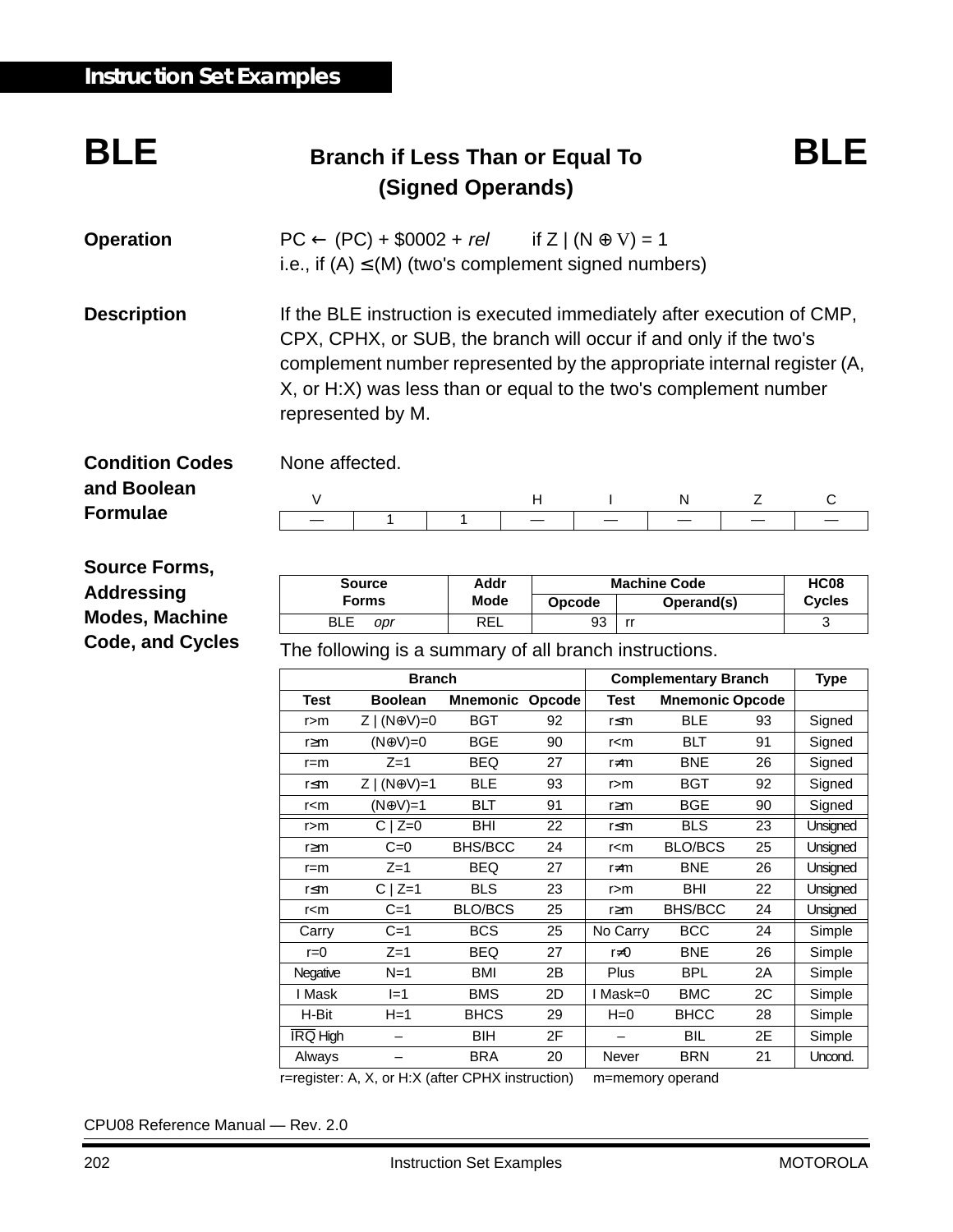### **BLE Code Example**

|         |  | * Find the most negative of two 16-bit signed integers |
|---------|--|--------------------------------------------------------|
| $\star$ |  |                                                        |
| $\star$ |  | Entry: Signed 16-bit integers in VAL1 and VAL2         |
| $\star$ |  | Exit: Most negative integer in $H: X$                  |
|         |  |                                                        |

| Label            | <b>Operation</b> | Operand          | <b>Comments</b>                |
|------------------|------------------|------------------|--------------------------------|
|                  |                  |                  |                                |
|                  | <b>ORG</b>       | \$50             | ; RAM address space            |
| VAL1             | RMB              | $\overline{2}$   | <i>i</i> 16-bit signed integer |
| VAL <sub>2</sub> | <b>RMB</b>       | $\mathfrak{D}$   | ;16-bit signed integer         |
| $\star$          |                  |                  |                                |
| $\star$          |                  |                  |                                |
|                  | ORG              | <b>\$6E00</b>    | ; ROM/EPROM address space      |
|                  | LDHX             | VAL1             |                                |
|                  | <b>CPHX</b>      | VAL <sub>2</sub> |                                |
|                  | BLE              | EXIT1            | ; If VAL1 =< VAL2, exit        |
|                  | LDHX             | VAL2             | else load VAL2 into H:X        |
| EXIT1            | EOU              | $\star$          |                                |
| $\star$          |                  |                  |                                |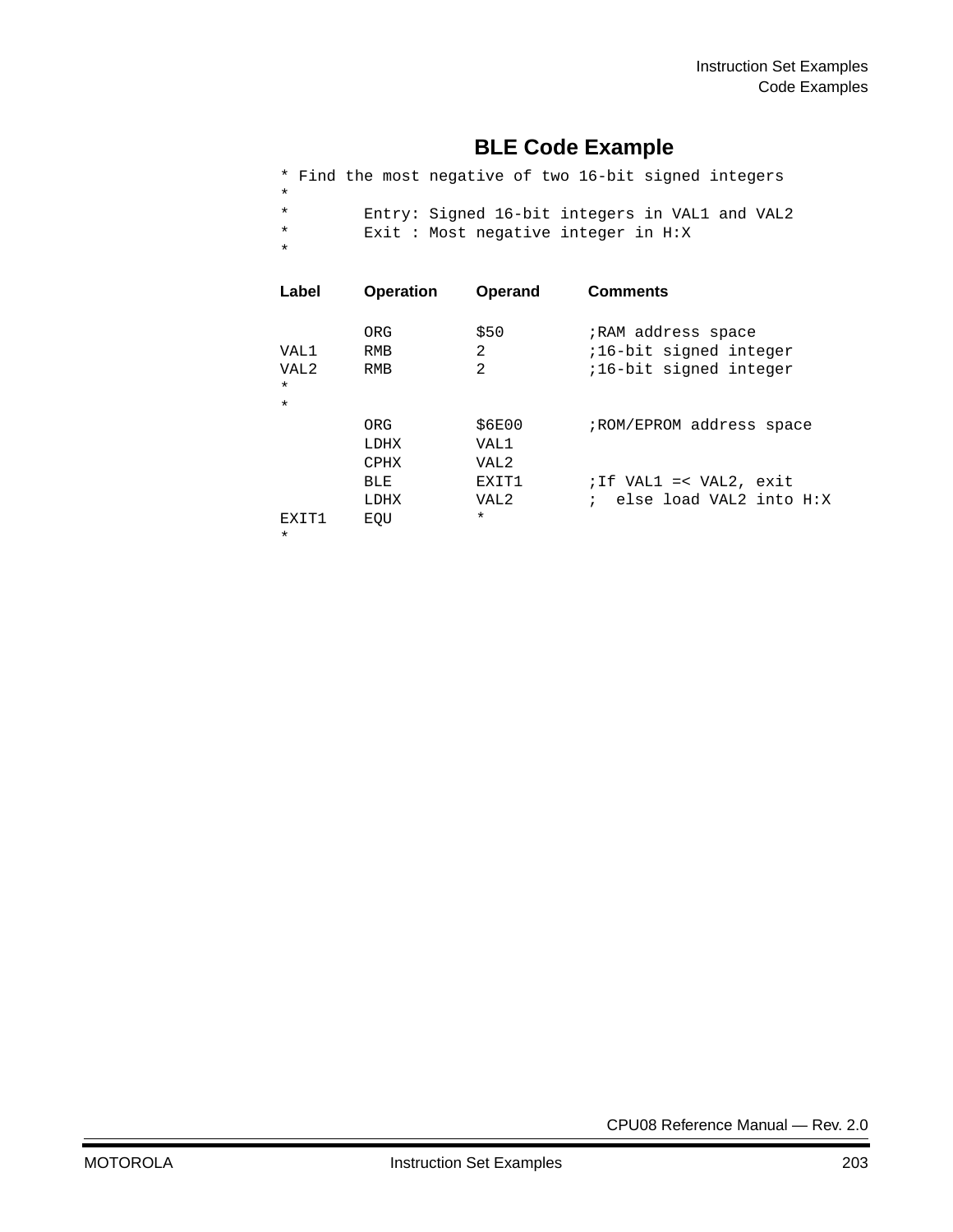<span id="page-203-0"></span>

| BLT                    | <b>Branch if Less Than</b><br>(Signed Operands) |                                                                                                                                                                                                                                                                                                                    |                                                                                                                    |    |  |   |   |   |
|------------------------|-------------------------------------------------|--------------------------------------------------------------------------------------------------------------------------------------------------------------------------------------------------------------------------------------------------------------------------------------------------------------------|--------------------------------------------------------------------------------------------------------------------|----|--|---|---|---|
| <b>Operation</b>       |                                                 |                                                                                                                                                                                                                                                                                                                    | $PC \leftarrow (PC) + $0002 + rel$ if $(N \oplus V) = 1$<br>i.e., if $(A) < (M)$ (two's complement signed numbers) |    |  |   |   |   |
| <b>Description</b>     |                                                 | If the BLT instruction is executed immediately after execution of any of<br>instructions CMP, CPX, CPHX, or SUB, branch will occur if and only if<br>the two's complement number represented by the appropriate internal<br>register (A, X, or H:X) was less than the two's complement number<br>represented by M. |                                                                                                                    |    |  |   |   |   |
| <b>Condition Codes</b> | None affected.                                  |                                                                                                                                                                                                                                                                                                                    |                                                                                                                    |    |  |   |   |   |
| and Boolean            | V                                               |                                                                                                                                                                                                                                                                                                                    |                                                                                                                    | H. |  | N | Z | C |
| <b>Formulae</b>        |                                                 | 1                                                                                                                                                                                                                                                                                                                  | 1                                                                                                                  |    |  |   |   |   |
| <b>Source Forms,</b>   |                                                 |                                                                                                                                                                                                                                                                                                                    |                                                                                                                    |    |  |   |   |   |

**Addressing Modes, Machine Code, and Cycles**

| <b>Source</b>     | Addr       |        | <b>Machine Code</b> | <b>HC08</b> |
|-------------------|------------|--------|---------------------|-------------|
| <b>Forms</b>      | Mode       | Opcode | Cycles              |             |
| <b>BLT</b><br>opr | <b>REL</b> | 91     | <b>PP</b>           |             |

The following is a summary of all branch instructions.

|                 | <b>Branch</b>                                                                                                                                                         |                 |        | <b>Complementary Branch</b> |                        | <b>Type</b> |          |
|-----------------|-----------------------------------------------------------------------------------------------------------------------------------------------------------------------|-----------------|--------|-----------------------------|------------------------|-------------|----------|
| Test            | <b>Boolean</b>                                                                                                                                                        | <b>Mnemonic</b> | Opcode | <b>Test</b>                 | <b>Mnemonic Opcode</b> |             |          |
| r > m           | $Z \mid (N \oplus V) = 0$                                                                                                                                             | <b>BGT</b>      | 92     | $r \leq m$                  | <b>BLE</b>             | 93          | Signed   |
| r≥m             | $(N \oplus V) = 0$                                                                                                                                                    | <b>BGE</b>      | 90     | r < m                       | <b>BLT</b>             | 91          | Signed   |
| $r = m$         | $Z=1$                                                                                                                                                                 | BEQ.            | 27     | r≠m                         | <b>BNE</b>             | 26          | Signed   |
| r≤m             | $Z   (N \oplus V)=1$                                                                                                                                                  | <b>BLE</b>      | 93     | r > m                       | BGT                    | 92          | Signed   |
| r < m           | $(N \oplus V)=1$                                                                                                                                                      | <b>BLT</b>      | 91     | $r \geq m$                  | <b>BGE</b>             | 90          | Signed   |
| r > m           | $C \mid Z=0$                                                                                                                                                          | BHI             | 22     | $r \leq m$                  | <b>BLS</b>             | 23          | Unsigned |
| r≥m             | $C=0$                                                                                                                                                                 | <b>BHS/BCC</b>  | 24     | r < m                       | <b>BLO/BCS</b>         | 25          | Unsigned |
| $r = m$         | $Z=1$                                                                                                                                                                 | BEQ.            | 27     | r≠m                         | <b>BNE</b>             | 26          | Unsigned |
| r≤m             | $C   Z=1$                                                                                                                                                             | <b>BLS</b>      | 23     | r > m                       | <b>BHI</b>             | 22          | Unsigned |
| r < m           | $C=1$                                                                                                                                                                 | <b>BLO/BCS</b>  | 25     | $r \geq m$                  | BHS/BCC                | 24          | Unsigned |
| Carry           | $C=1$                                                                                                                                                                 | <b>BCS</b>      | 25     | No Carry                    | <b>BCC</b>             | 24          | Simple   |
| $r=0$           | $Z=1$                                                                                                                                                                 | BEQ.            | 27     | r≠0                         | <b>BNE</b>             | 26          | Simple   |
| Negative        | $N=1$                                                                                                                                                                 | <b>BMI</b>      | 2B     | <b>Plus</b>                 | <b>BPL</b>             | 2A          | Simple   |
| I Mask          | $I=1$                                                                                                                                                                 | <b>BMS</b>      | 2D     | I Mask=0                    | <b>BMC</b>             | 2C          | Simple   |
| H-Bit           | $H=1$                                                                                                                                                                 | <b>BHCS</b>     | 29     | $H=0$                       | <b>BHCC</b>            | 28          | Simple   |
| <b>IRQ High</b> |                                                                                                                                                                       | BIH             | 2F     |                             | BIL                    | 2E          | Simple   |
| Always          | $\mathbf{a}$ and $\mathbf{A}$ and $\mathbf{A}$ are $\mathbf{A}$ and $\mathbf{A}$ and $\mathbf{A}$ are $\mathbf{A}$ and $\mathbf{A}$ and $\mathbf{A}$ are $\mathbf{A}$ | <b>BRA</b>      | 20     | Never                       | <b>BRN</b>             | 21          | Uncond.  |

r=register: A, X, or H:X (after CPHX instruction) m=memory operand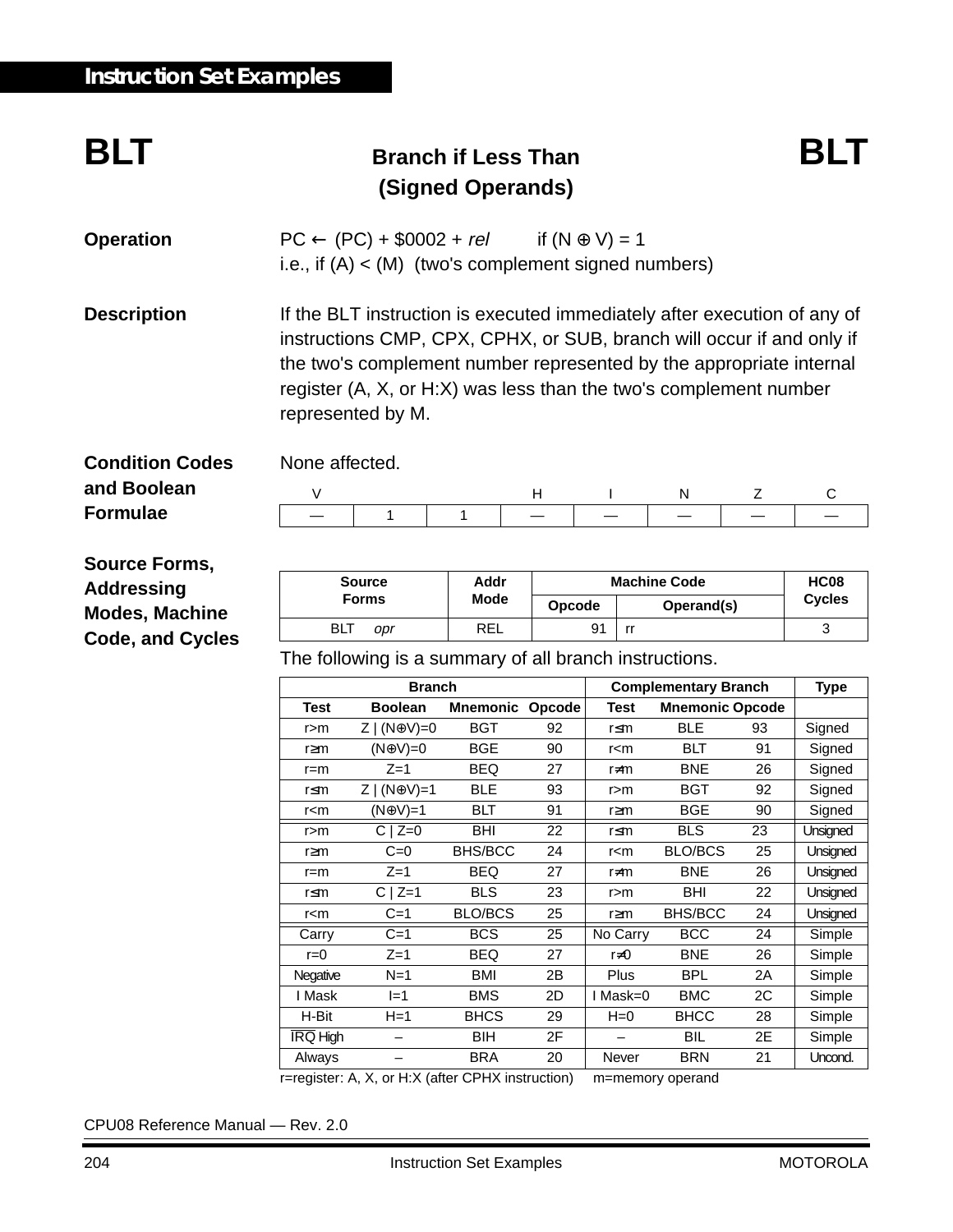#### **BLT Code Example**

```
* Compare 8-bit signed integers in A and X and place the
* most negative in A.
*
* Entry: Signed 8-bit integers in A and X
* Exit : Most negative integer in A. X preserved.
*
*
Label Operation Operand Comments
```

|                   | <b>ORG</b> | <b>\$6E00</b>     | ; ROM/EPROM address space   |
|-------------------|------------|-------------------|-----------------------------|
|                   | PSHX       |                   | Move X onto stack           |
|                   | <b>CMP</b> | 1.SP              | :Compare it with A          |
|                   | <b>BLT</b> | EXTT <sub>2</sub> | $I$ if A =< stacked X, quit |
|                   | TXA        |                   | <i>i</i> else move X to A   |
| EXTT <sub>2</sub> | PULX       |                   | :Clean up stack             |
| $\star$           |            |                   |                             |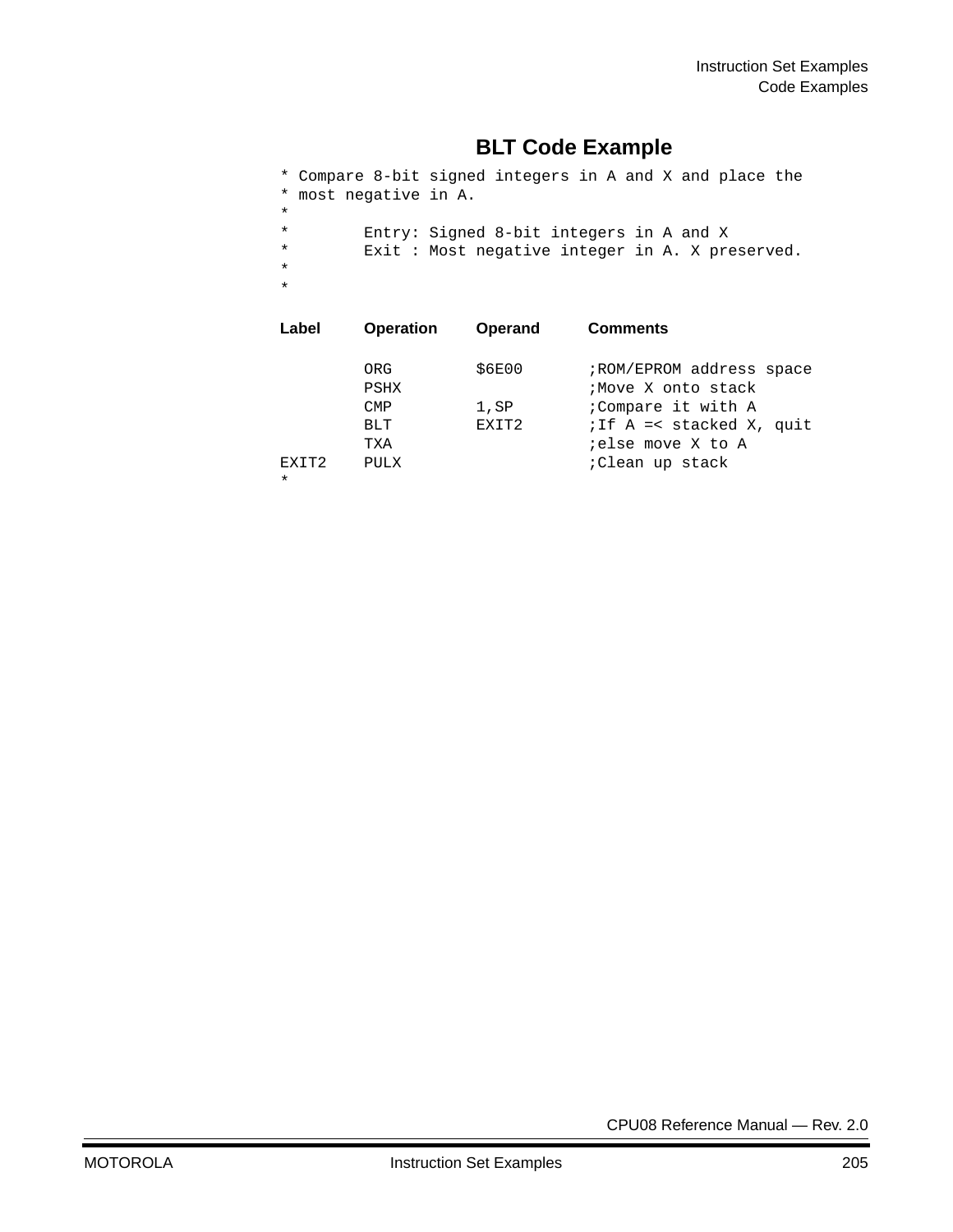<span id="page-205-0"></span>

| <b>CBEQ</b>                    |                                                                                                                                                                                                                                                                                                                  | <b>Compare and Branch if Equal</b> |   |    |  |   |   | <b>CBEQ</b> |  |
|--------------------------------|------------------------------------------------------------------------------------------------------------------------------------------------------------------------------------------------------------------------------------------------------------------------------------------------------------------|------------------------------------|---|----|--|---|---|-------------|--|
| <b>Operation</b>               | $(A) - (M)$ ; PC $\leftarrow$ (PC) + \$0003 + rel if result is \$00<br>or: for IX+ mode: (A) – (M); PC $\leftarrow$ (PC) + \$0002 + rel if result is \$00<br>or: for SP1 mode: $PC \leftarrow (PC) + $0004 + rel$ if result is \$00                                                                              |                                    |   |    |  |   |   |             |  |
| <b>Description</b>             | CBEQ compares the operand with the accumulator (A) and causes a<br>branch if the result is zero. The CBEQ instruction combines CMP and<br>BEQ for faster table lookup routines.                                                                                                                                  |                                    |   |    |  |   |   |             |  |
|                                | CBEQ_IX+ compares the operand addressed by the index register $(H:X)$<br>to A and causes a branch if the result is zero. H:X is then incremented<br>regardless of whether a branch is taken. CBEQ_IX1+ operates the<br>same way except that an 8-bit offset is added to the effective address of<br>the operand. |                                    |   |    |  |   |   |             |  |
| <b>Condition Codes</b>         | None affected.                                                                                                                                                                                                                                                                                                   |                                    |   |    |  |   |   |             |  |
| and Boolean<br><b>Formulae</b> | V                                                                                                                                                                                                                                                                                                                |                                    |   | H. |  | N | Z | C           |  |
|                                |                                                                                                                                                                                                                                                                                                                  | 1                                  | 1 |    |  |   |   |             |  |
| <b>Source Forms</b>            |                                                                                                                                                                                                                                                                                                                  |                                    |   |    |  |   |   |             |  |

**Source Forms, Addressing Modes, Machine Code, and Cycles**

| <b>Source</b> |              | Addr            | <b>Machine Code</b> | <b>HC08</b> |            |               |
|---------------|--------------|-----------------|---------------------|-------------|------------|---------------|
|               | <b>Forms</b> | <b>Mode</b>     | Opcode              |             | Operand(s) | <b>Cycles</b> |
| <b>CBEQ</b>   | opr, rel     | <b>DIR</b>      | 31                  | dd          | rr         | 5             |
| <b>CBEQA</b>  | #opr, rel    | <b>IMM</b>      | 41                  | ii          | rr         | 4             |
| <b>CBEQX</b>  | #opr, rel    | <b>IMM</b>      | 51                  | ii          | rr         | 4             |
| <b>CBEQ</b>   | $X +$ , rel  | $IX +$          | 71                  | rr          |            | 4             |
| <b>CBEQ</b>   | opr, X+, rel | $IX1+$          | 61                  | ff          | rr         | 5             |
| <b>CBEQ</b>   | opr, SP, rel | SP <sub>1</sub> | 9E61                | ff          | rr         | 6             |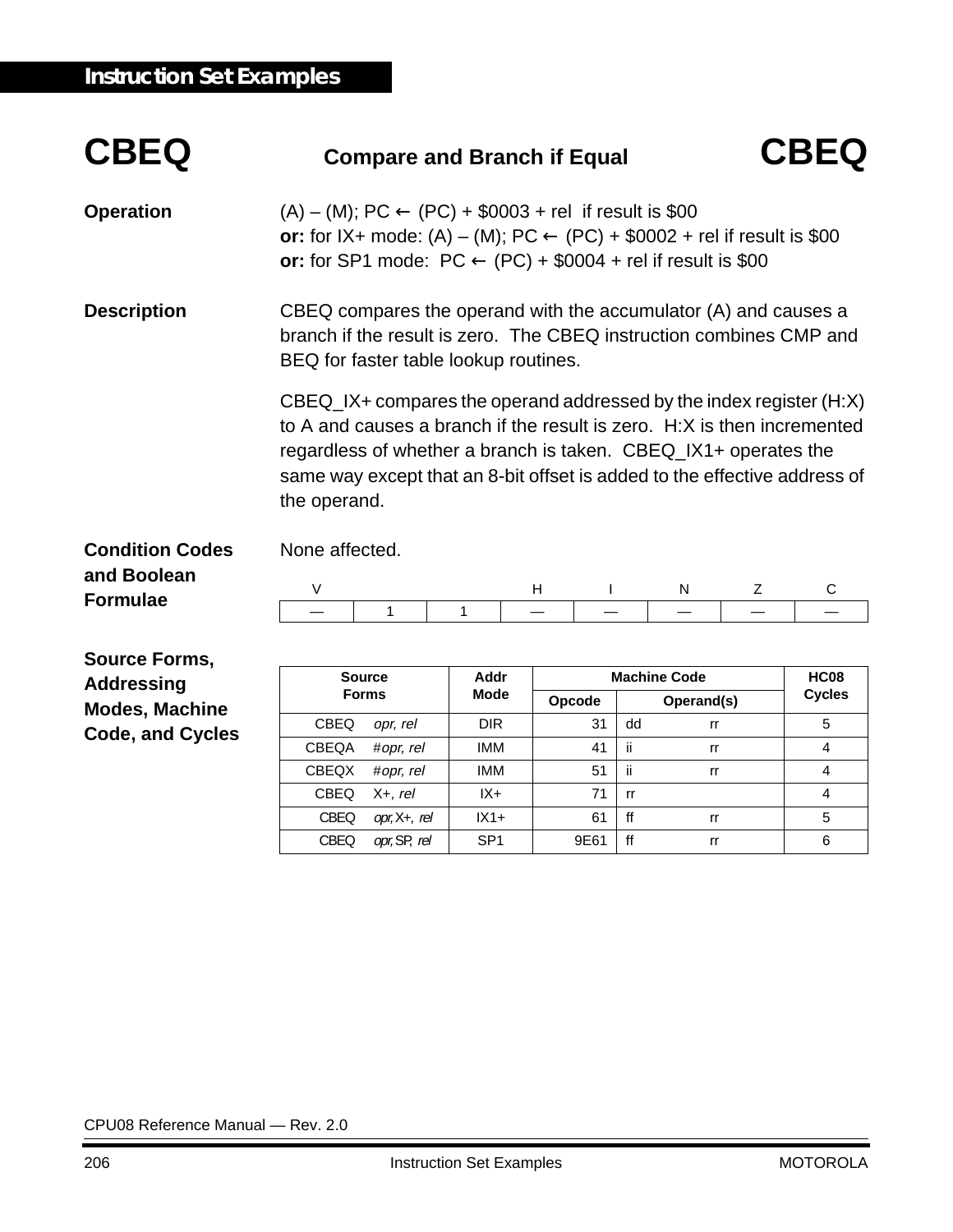### **CBEQ Code Example**

| $\star$<br>$\ast$<br>$\ast$<br>$\star$<br>¥ | string           |                  | * Skip spaces in a string of ASCII characters. String must<br>* contain at least one non-space character.<br>Entry: H:X points to start of string<br>Exit: H:X points to first non-space character in |
|---------------------------------------------|------------------|------------------|-------------------------------------------------------------------------------------------------------------------------------------------------------------------------------------------------------|
| Label                                       | <b>Operation</b> | Operand          | <b>Comments</b>                                                                                                                                                                                       |
| SKIP<br>$\star$                             | LDA<br>CBEQ      | #\$20<br>X+,SKIP | <i>i</i> Load space character<br>; Increment through string until<br>inon-space character found.                                                                                                      |
| * instruction.<br>$\star$                   |                  |                  | * NOTE: X post increment will occur irrespective of whether<br>* branch is taken. In this example, H:X will point to the<br>* non-space character+1 immediately following the CBEQ                    |
| Label                                       | <b>Operation</b> | Operand          | <b>Comments</b>                                                                                                                                                                                       |
|                                             | AIX              | $# - 1$          | <i>i</i> Adjust pointer to point to 1st<br>; non-space char.                                                                                                                                          |

RTS ;Return

\*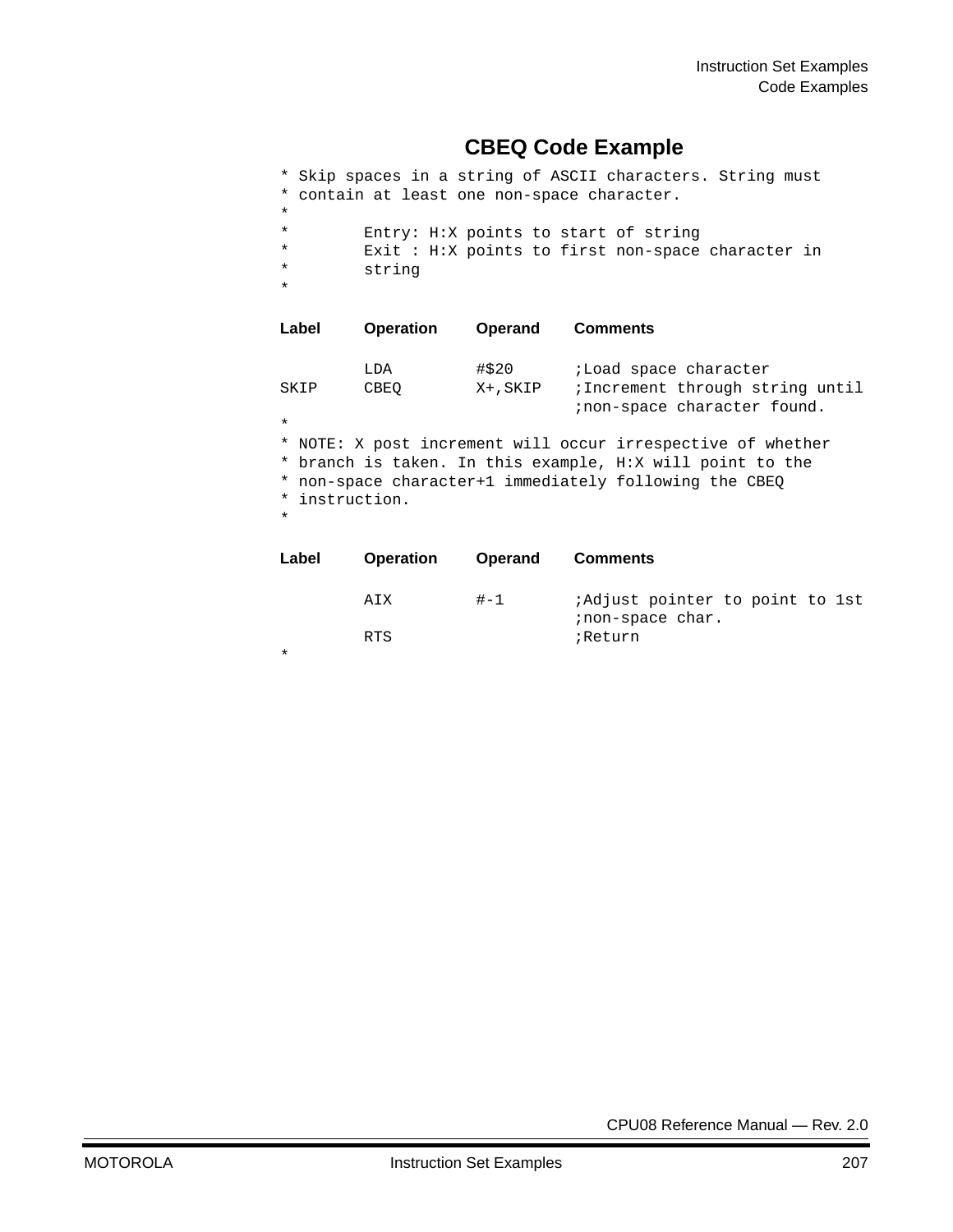**Modes, Machine Code, and Cycles**

<span id="page-207-0"></span>

| <b>CBEQA</b>                              | <b>Compare A with Immediate</b><br>(Branch if Equal) |                                                                                                                                                                                           |             |   |  |                     |   | <b>CBEQA</b>             |  |  |
|-------------------------------------------|------------------------------------------------------|-------------------------------------------------------------------------------------------------------------------------------------------------------------------------------------------|-------------|---|--|---------------------|---|--------------------------|--|--|
| <b>Operation</b>                          |                                                      | $(A) - (M)$ ; PC $\leftarrow$ (PC) + \$0003 + <i>rel</i> if result is \$00                                                                                                                |             |   |  |                     |   |                          |  |  |
| <b>Description</b>                        |                                                      | CBEQ compares an immediate operand with the accumulator (A) and<br>causes a branch if the result is zero. The CBEQA instruction combines<br>CMP and BEQ for faster table lookup routines. |             |   |  |                     |   |                          |  |  |
| <b>Condition Codes</b><br>and Boolean     | None affected.                                       |                                                                                                                                                                                           |             | H |  |                     |   |                          |  |  |
| <b>Formulae</b>                           | V                                                    | 1                                                                                                                                                                                         | 1           |   |  | N                   | Z | C                        |  |  |
| <b>Source Forms,</b><br><b>Addressing</b> |                                                      | <b>Source</b><br>Easman.                                                                                                                                                                  | Addr<br>--- |   |  | <b>Machine Code</b> |   | HC <sub>08</sub><br>O(1) |  |  |

|              | <b>Source</b> | Addr            |        | <b>Machine Code</b> | <b>HC08</b> |               |
|--------------|---------------|-----------------|--------|---------------------|-------------|---------------|
|              | <b>Forms</b>  | <b>Mode</b>     | Opcode |                     | Operand(s)  | <b>Cycles</b> |
| <b>CBEQ</b>  | opr, rel      | <b>DIR</b>      | 31     | dd                  | rr          | 5             |
| <b>CBEQA</b> | #opr, rel     | <b>IMM</b>      | 41     | ii                  | rr          | 4             |
| <b>CBEQX</b> | #opr, rel     | <b>IMM</b>      | 51     | ji                  | rr          |               |
| <b>CBEQ</b>  | X+, rel       | IX+             | 71     | rr                  |             | 4             |
| <b>CBEQ</b>  | opr, X+, rel  | $IX1+$          | 61     | ff                  | rr          | 5             |
| <b>CBEQ</b>  | opr, SP, rel  | SP <sub>1</sub> | 9E61   | ff                  | rr          | 6             |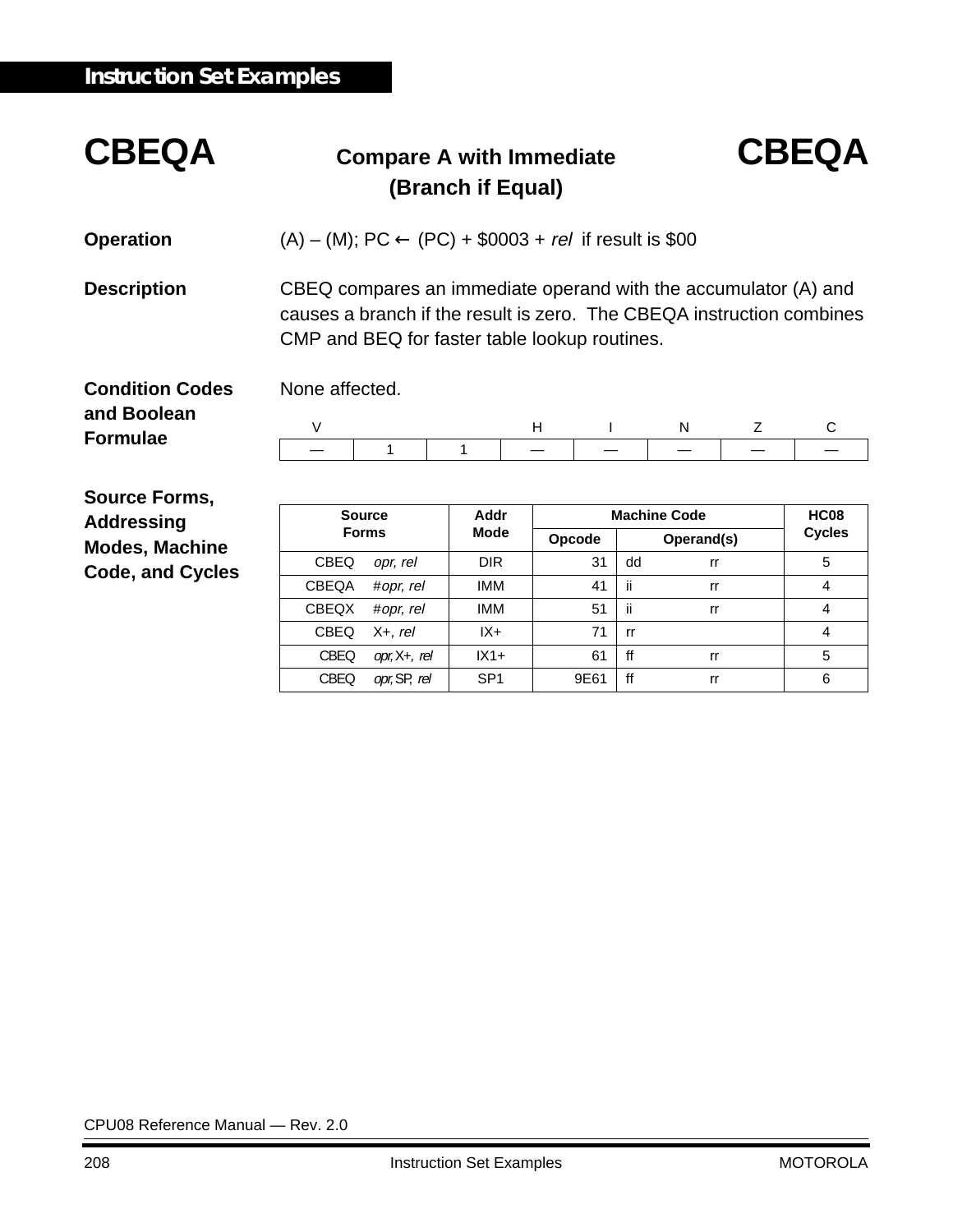#### **CBEQA Code Example**

\* Look for an End-of-Transmission (EOT) character from a

\* serial peripheral. Exit if true, otherwise process data

```
* received.
```

| <b>CONTRACTOR</b> |  |  |
|-------------------|--|--|
|                   |  |  |

| Operation | Operand      | <b>Comments</b>                                             |
|-----------|--------------|-------------------------------------------------------------|
| EQU       | \$04         |                                                             |
| EOU       | $\mathbf{1}$ |                                                             |
| LDA       |              | DATA RX <i>j</i> qet receive data                           |
| CBEQA     |              | #EOT, EXIT3 : check for EOT                                 |
|           |              |                                                             |
|           |              | NOTE: CBEQ, CBEQA, CBEQX instructions do NOT modify the     |
|           |              | * CCR. In this example, Z flaq will remain in the state the |
|           |              |                                                             |
|           |              |                                                             |
|           |              |                                                             |
| Process   |              |                                                             |
| data      |              |                                                             |
|           |              |                                                             |
| RTS       |              |                                                             |
|           |              |                                                             |
|           |              | LDA instruction left it in.                                 |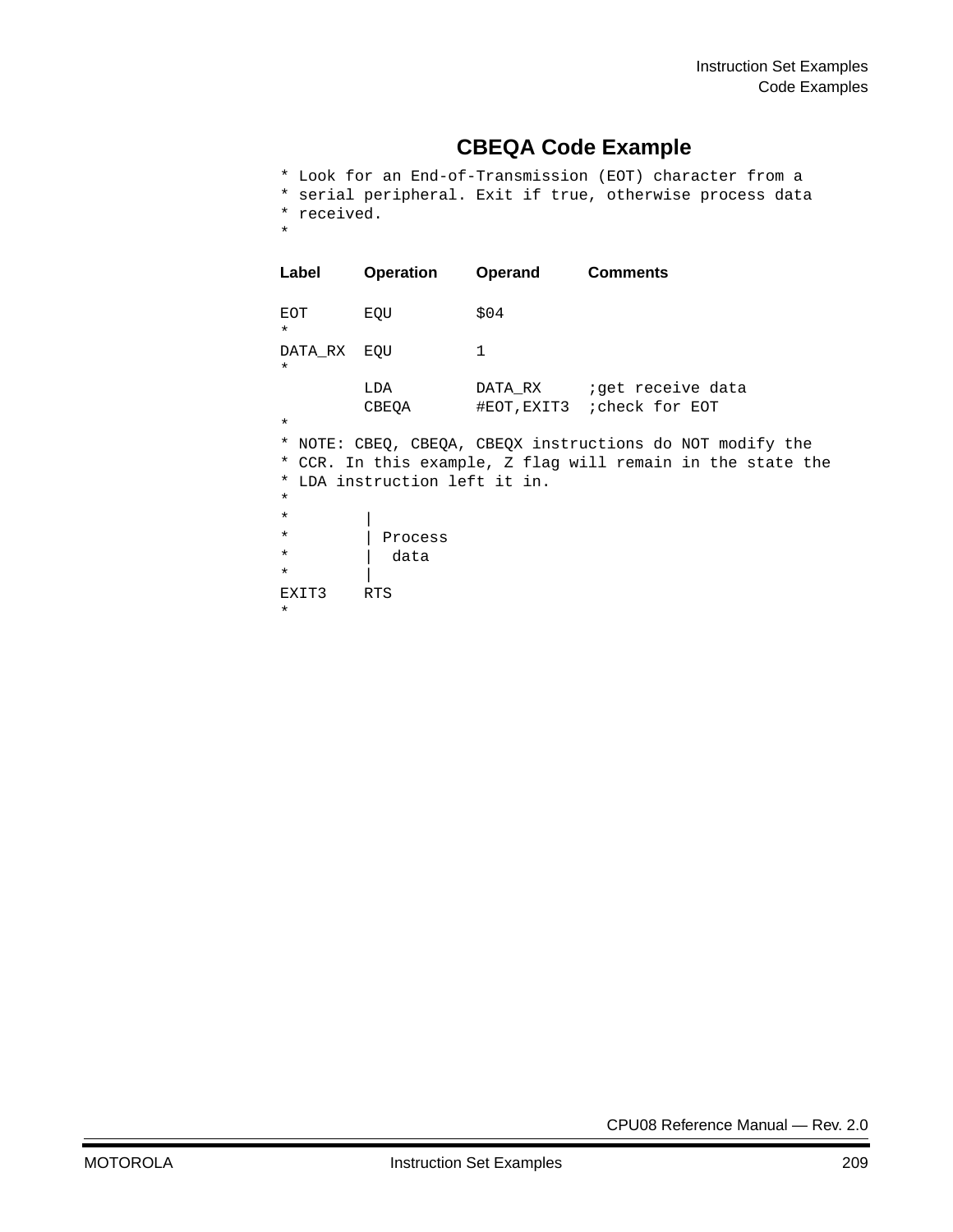**Modes, Machine Code, and Cycles**

<span id="page-209-0"></span>

| <b>CBEQX</b>                                        | <b>Compare X with Immediate</b><br>(Branch if Equal) |                                                                                                                                                                                              |              |   |                                             |   |   | <b>CBEQX</b>                 |  |  |
|-----------------------------------------------------|------------------------------------------------------|----------------------------------------------------------------------------------------------------------------------------------------------------------------------------------------------|--------------|---|---------------------------------------------|---|---|------------------------------|--|--|
| <b>Operation</b>                                    |                                                      | $(X) - (M)$ ; PC $\leftarrow$ (PC) + \$0003 + <i>rel</i> if result is \$00                                                                                                                   |              |   |                                             |   |   |                              |  |  |
| <b>Description</b>                                  |                                                      | CBEQX compares an immediate operand with X (index register low) and<br>causes a branch if the result is zero. The CBEQX instruction combines<br>CPX and BEQ for faster loop counter control. |              |   |                                             |   |   |                              |  |  |
| <b>Condition Codes</b>                              | None affected.                                       |                                                                                                                                                                                              |              |   |                                             |   |   |                              |  |  |
| and Boolean<br><b>Formulae</b>                      | V                                                    |                                                                                                                                                                                              |              | H |                                             | N | Z | C                            |  |  |
|                                                     |                                                      | 1                                                                                                                                                                                            | 1            |   |                                             |   |   |                              |  |  |
| <b>Source Forms,</b><br>Addressing<br>Madoc Moobino | <b>Source</b><br><b>Forms</b>                        |                                                                                                                                                                                              | Addr<br>Mode |   | <b>Machine Code</b><br>Opcode<br>Operand(s) |   |   | <b>HC08</b><br><b>Cycles</b> |  |  |

CBEQ *opr, rel* | DIR | 31 | dd rr | 5 CBEQA #opr, rel | IMM | 41 | ii rr | 4 CBEQX #opr, rel IMM 51 ii rr 4 CBEQ X+*, rel* | IX+ | 71 | rr | 4 CBEQ *opr*, X+, rel  $|$  IX1+ 61 ff rr 5 CBEQ *opr*, SP, rel SP1 9E61 ff rr 6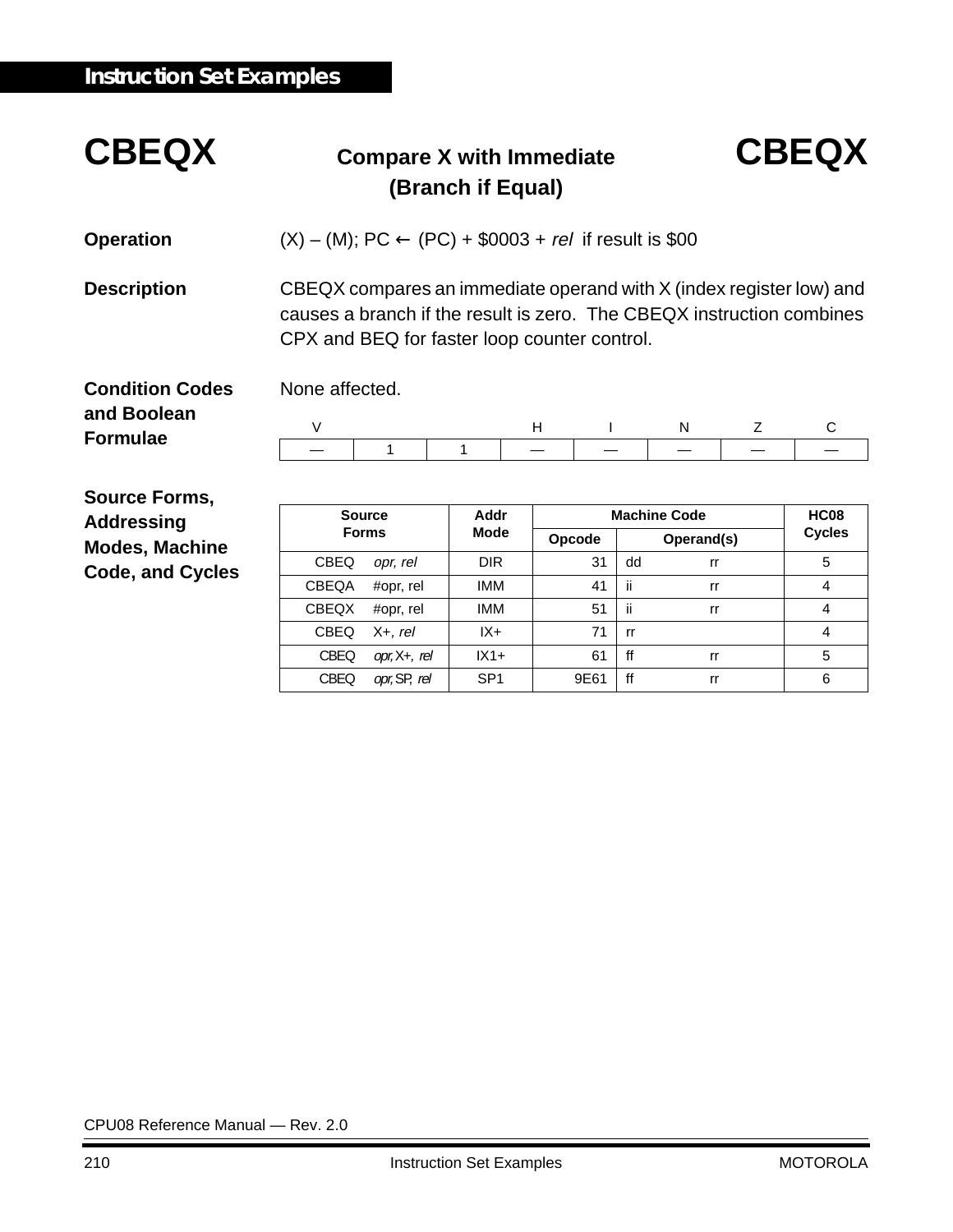### **CBEQX Code Example**

\* Keyboard wake-up interrupt service routine. Return to sleep

\* (WAIT mode) unless "ON" key has been depressed.

\*

| Label                        | <b>Operation</b>                          | Operand                                           | <b>Comments</b>                                                                                         |  |  |  |  |
|------------------------------|-------------------------------------------|---------------------------------------------------|---------------------------------------------------------------------------------------------------------|--|--|--|--|
| ON KEY<br>$\ast$             | EOU                                       | \$02                                              |                                                                                                         |  |  |  |  |
| SLEEP                        | WAIT<br>BSR<br><b>LDX</b><br>CBEOX<br>BRA | DELAY<br>PORTA<br>#ON KEY, WAKEUP<br><b>SLEEP</b> | Debounce delay routine<br>;Read keys<br>;Wake up if "ON" pressed,<br><i>i</i> otherwise return to sleep |  |  |  |  |
| $\star$<br>WAKEUP<br>$\star$ | EOU                                       | $\star$                                           | ;Start of main code                                                                                     |  |  |  |  |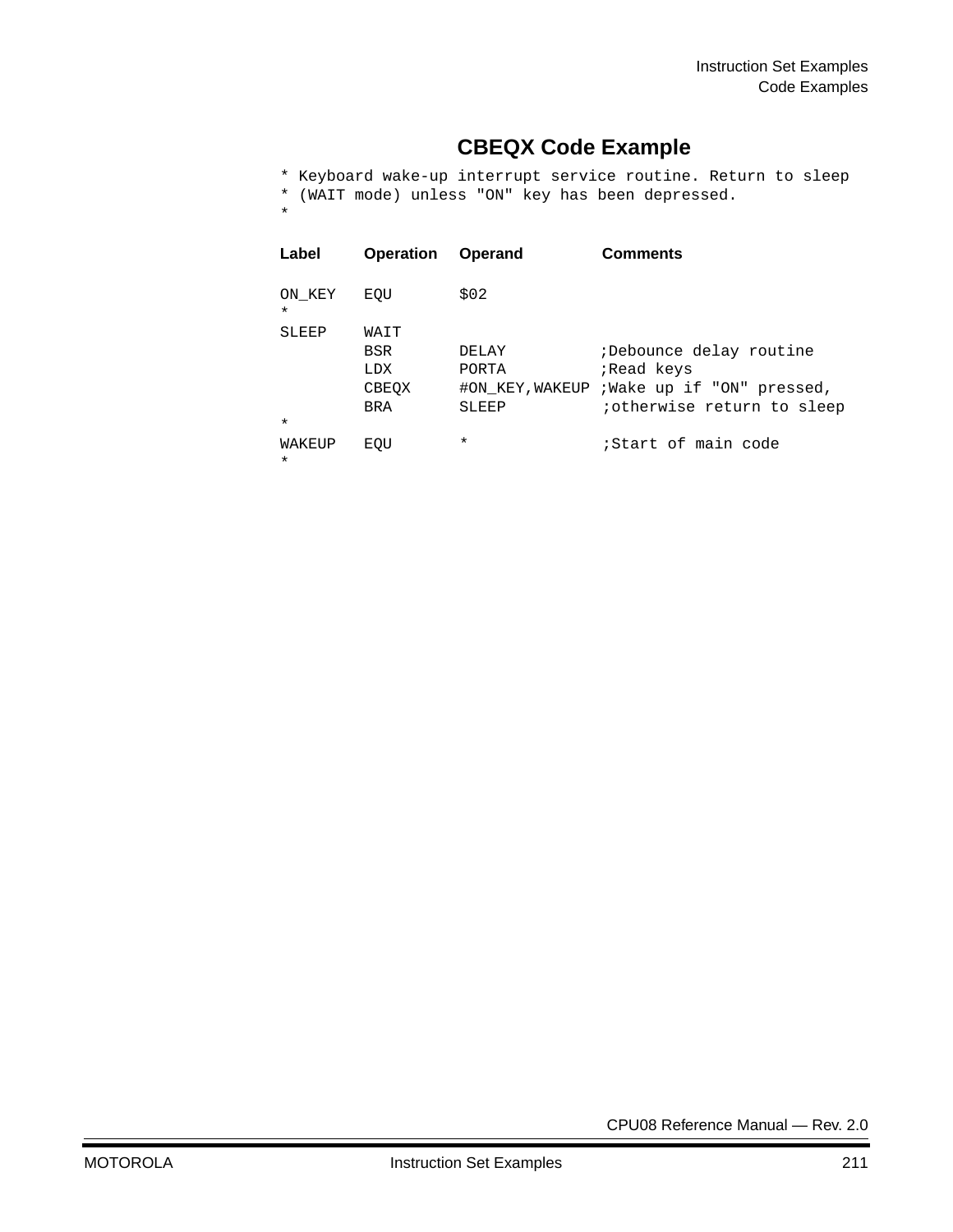<span id="page-211-0"></span>

| <b>CLRH</b>                                                                           |                                            |                                   | <b>Clear H (Index Register High)</b> |   |        |    |                                   |        | <b>CLRH</b>                       |
|---------------------------------------------------------------------------------------|--------------------------------------------|-----------------------------------|--------------------------------------|---|--------|----|-----------------------------------|--------|-----------------------------------|
| <b>Operation</b>                                                                      | $H \leftarrow $00$                         |                                   |                                      |   |        |    |                                   |        |                                   |
| <b>Description</b>                                                                    | The contents of H are replaced with zeros. |                                   |                                      |   |        |    |                                   |        |                                   |
| <b>Condition Codes</b><br>and Boolean<br><b>Formulae</b>                              | V<br>$\mathbf 0$<br>V: 0<br>N: 0<br>Z: 1   | 1<br>Cleared.<br>Cleared.<br>Set. | 1                                    | H |        | I. | N<br>$\mathbf 0$                  | Z<br>1 | $\mathsf C$<br>—                  |
| <b>Source Forms,</b><br><b>Addressing</b><br><b>Modes, Machine</b><br>Casta and Custa | <b>CLRH</b>                                | <b>Source</b><br><b>Forms</b>     | Addr<br><b>Mode</b><br>INH(H)        |   | Opcode | 8C | <b>Machine Code</b><br>Operand(s) |        | <b>HC08</b><br><b>Cycles</b><br>1 |

CLR *opr*,SP | SP1 | 9E6F | ff | 4

**Code, and Cycles**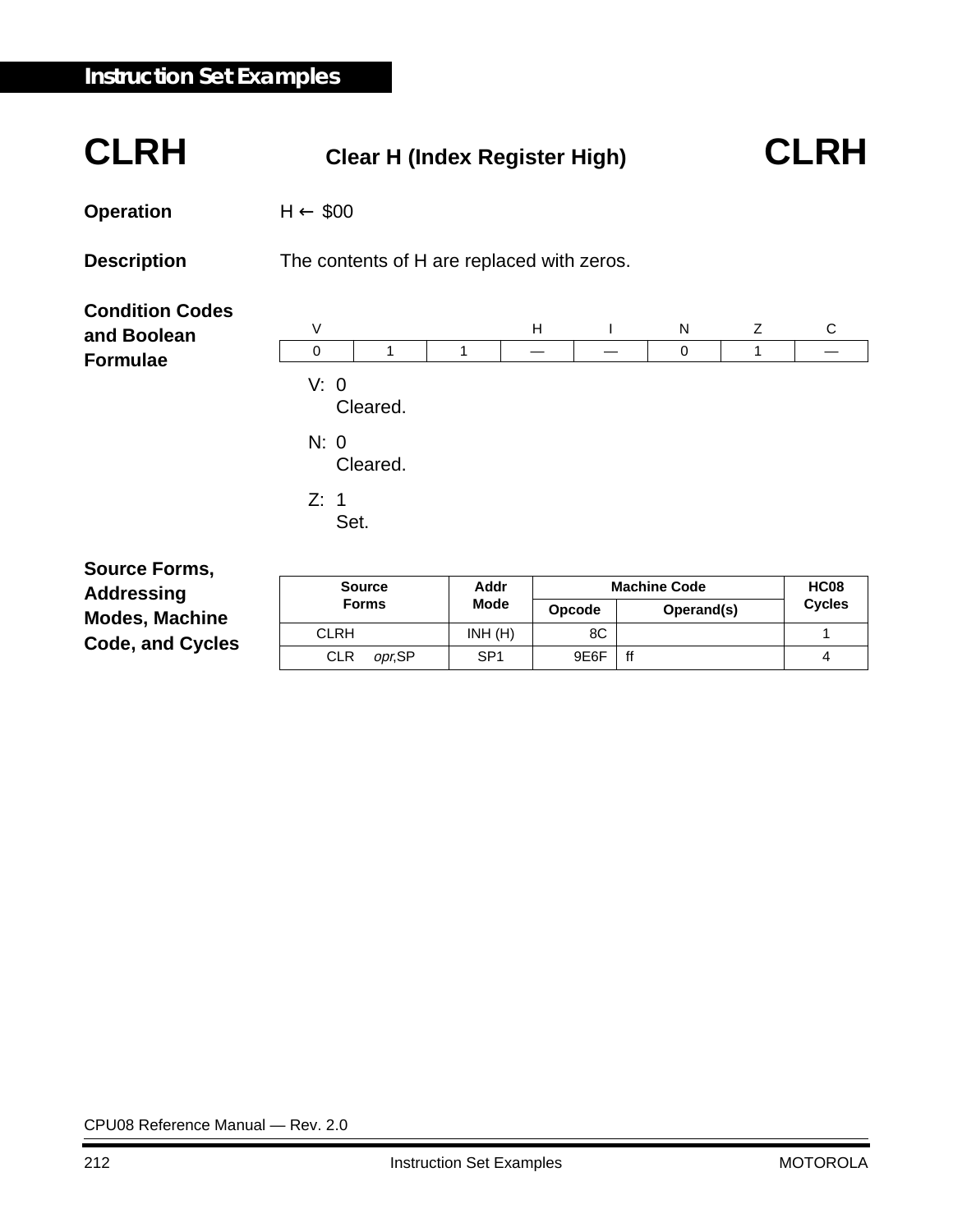### **CLRH Code Example**

- \* Clear H:X register
- \*

| Label            | <b>Operation</b> | Operand | <b>Comments</b>                               |  |
|------------------|------------------|---------|-----------------------------------------------|--|
| $\star$          | CLRX<br>CLRH     |         |                                               |  |
| $\star$<br>NOTE: |                  |         | This sequence takes 2 cycles and uses 2 bytes |  |
| $\star$          |                  |         | LDHX #0 takes 3 cycles and uses 3 bytes.      |  |
| $\ast$           |                  |         |                                               |  |

 $\equiv$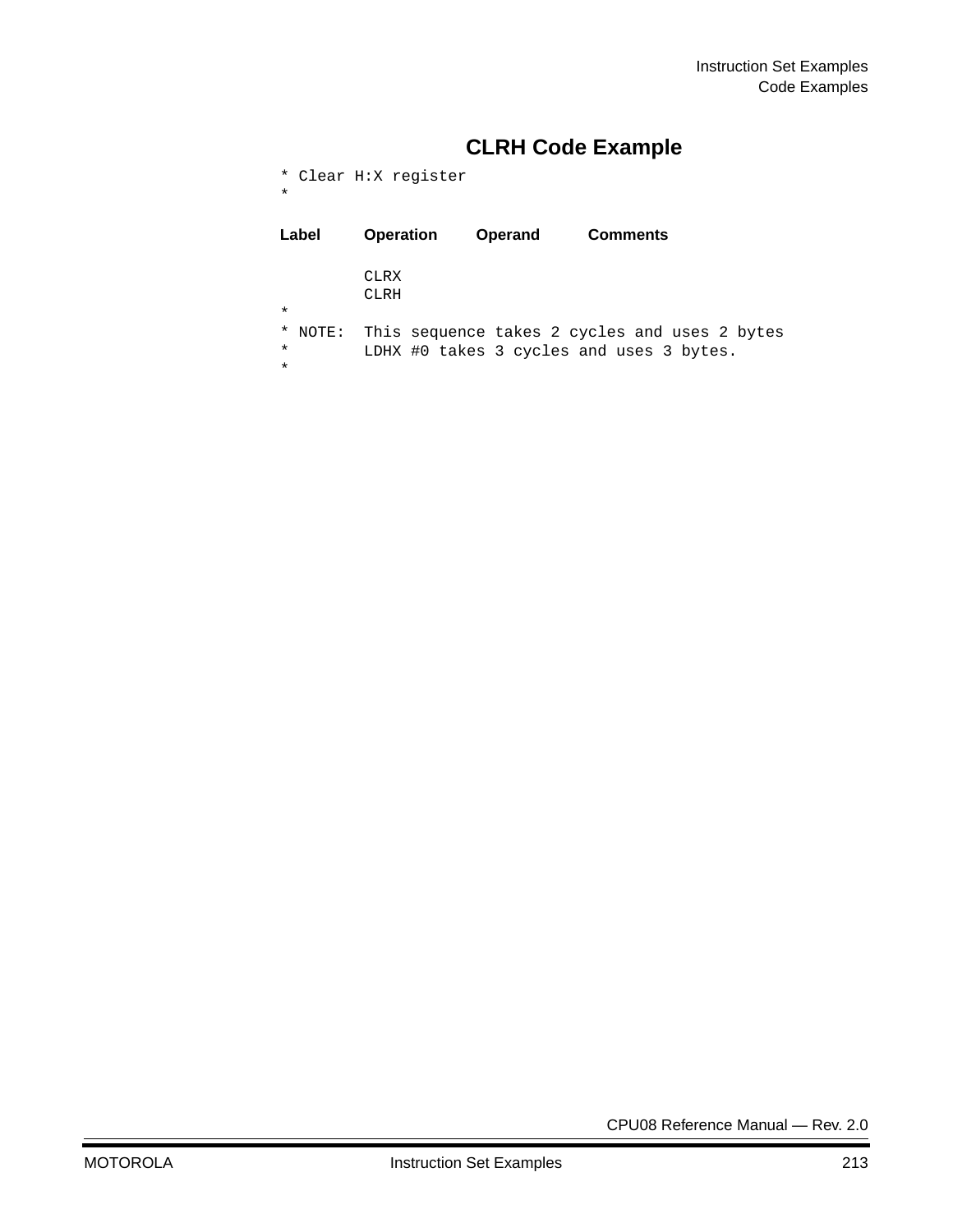### <span id="page-213-0"></span>**Instruction Set Examples**

| <b>CPHX</b>                                              | <b>CPHX</b><br><b>Compare Index Register with Memory</b>                                                                                                                                                                                                                                                          |              |                     |   |                                             |                     |                     |                                    |
|----------------------------------------------------------|-------------------------------------------------------------------------------------------------------------------------------------------------------------------------------------------------------------------------------------------------------------------------------------------------------------------|--------------|---------------------|---|---------------------------------------------|---------------------|---------------------|------------------------------------|
| <b>Operation</b>                                         | $(H:X) - (M:M + $0001)$                                                                                                                                                                                                                                                                                           |              |                     |   |                                             |                     |                     |                                    |
| <b>Description</b>                                       | CPHX compares index register (H:X) with the 16-bit value in memory<br>and sets the condition code register accordingly.                                                                                                                                                                                           |              |                     |   |                                             |                     |                     |                                    |
| <b>Condition Codes</b><br>and Boolean<br><b>Formulae</b> | V<br>$\updownarrow$                                                                                                                                                                                                                                                                                               | $\mathbf{1}$ | 1                   | H |                                             | N<br>$\updownarrow$ | Ζ<br>$\updownarrow$ | $\mathsf C$<br>$\ddot{\downarrow}$ |
|                                                          | V: H7&M15&R15   H7&M15&R15<br>Set if a two's complement overflow resulted from the operation;<br>cleared otherwise.                                                                                                                                                                                               |              |                     |   |                                             |                     |                     |                                    |
|                                                          | N: R15<br>Set if MSB of result is one; cleared otherwise.                                                                                                                                                                                                                                                         |              |                     |   |                                             |                     |                     |                                    |
|                                                          | Z: R15&R14&R13&R12&R11&R10&R9&R8<br>&R7&R6&R5&R4&R3&R2&R1&R0<br>Set if the result is \$0000; cleared otherwise.<br>C: $\overline{H7}$ &M15   M15&R15   R15& $\overline{H7}$<br>Set if the absolute value of the contents of memory is larger than<br>the absolute value of the index register; cleared otherwise. |              |                     |   |                                             |                     |                     |                                    |
|                                                          |                                                                                                                                                                                                                                                                                                                   |              |                     |   |                                             |                     |                     |                                    |
| <b>Source Forms,</b>                                     |                                                                                                                                                                                                                                                                                                                   |              |                     |   |                                             |                     |                     |                                    |
| <b>Addressing</b><br><b>Modes, Machine</b>               | <b>Source</b><br><b>Forms</b>                                                                                                                                                                                                                                                                                     |              | Addr<br><b>Mode</b> |   | <b>Machine Code</b><br>Opcode<br>Operand(s) |                     |                     | <b>HC08</b><br><b>Cycles</b>       |
| <b>Code, and Cycles</b>                                  | <b>CPHX</b>                                                                                                                                                                                                                                                                                                       | #opr         | IMM                 |   | 65                                          | ii                  | $ii+1$              | 3                                  |
|                                                          | $\sim$ $\sim$                                                                                                                                                                                                                                                                                                     |              | $\mathbf{m}$        |   | $\overline{\phantom{a}}$                    | . .                 |                     |                                    |

CPHX *opr* DIR 75 dd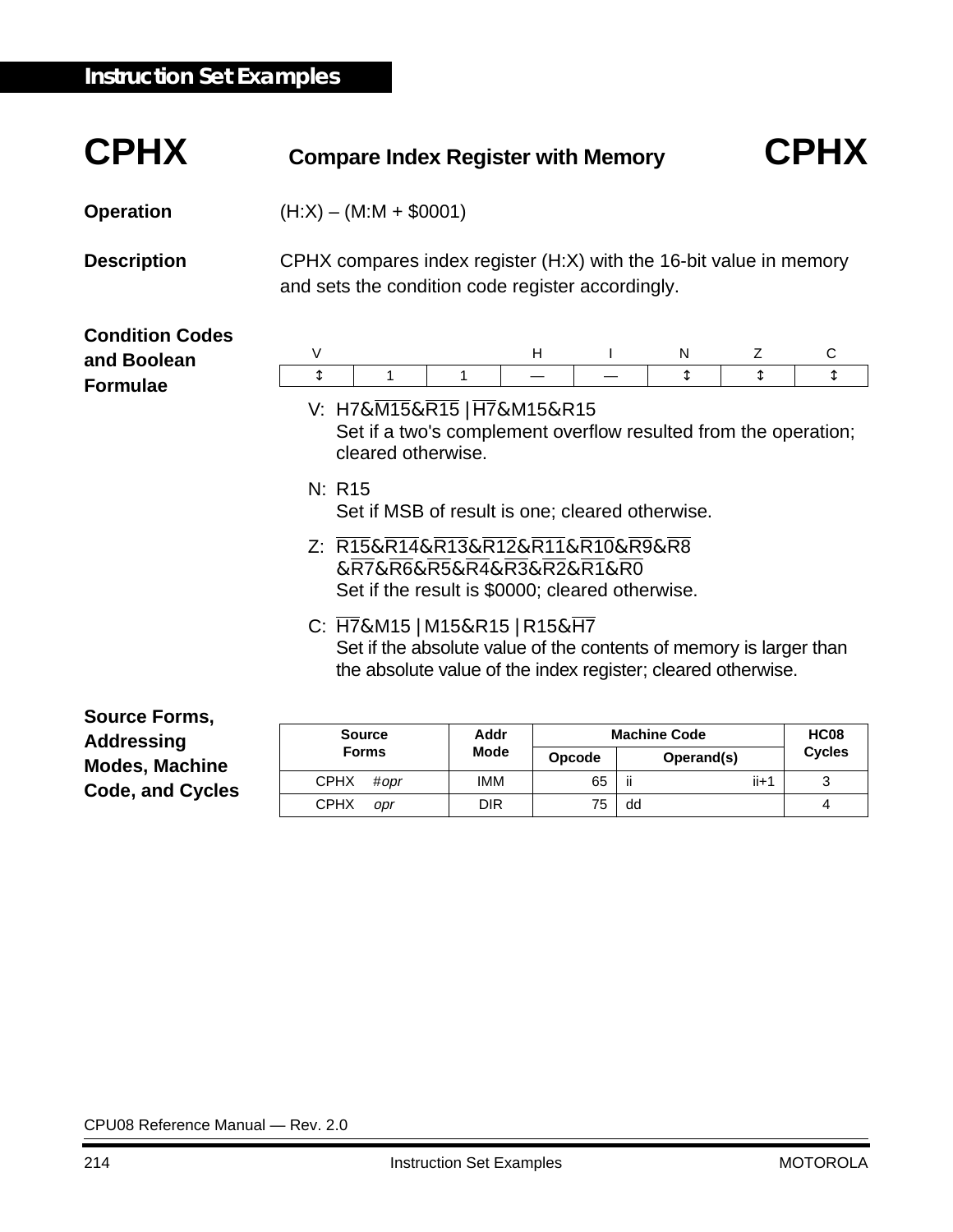#### **CPHX Code Example**

```
* Stack pointer overflow test. Branch to a fatal error
```
\* handler if overflow detected.

\*

| Label                     | <b>Operation</b> | Operand         | <b>Comments</b>                                                       |
|---------------------------|------------------|-----------------|-----------------------------------------------------------------------|
| STACK<br>SIZE<br>$^\star$ | EQU<br>EQU       | \$1000<br>\$100 | <i>i</i> Stack start address (empty)<br>; Maximum stack size          |
|                           | PSHH<br>PSHX     |                 | ; Save H:X (assuming stack is OK!)                                    |
|                           | TSX              |                 | $i$ Move SP+1 to H:X                                                  |
|                           | CPHX             |                 | #STACK-SIZE;Compare against stack lowest<br>iaddress                  |
| $\star$                   | <b>BLO</b>       | FATAL           | Branch out if lower<br>$i$ otherwise continue executing<br>;main code |
|                           | PULX             |                 | ;Restore H:X                                                          |
|                           | PULH             |                 |                                                                       |
| $\ast$                    |                  |                 |                                                                       |
| *                         |                  |                 |                                                                       |
| $\star$                   |                  |                 |                                                                       |
| $\star$                   |                  |                 |                                                                       |
| $\ast$                    |                  |                 |                                                                       |
| FATAL<br>$\star$          | EQU              | $^\star$        | FATAL ERROR HANDLER                                                   |

 $\equiv$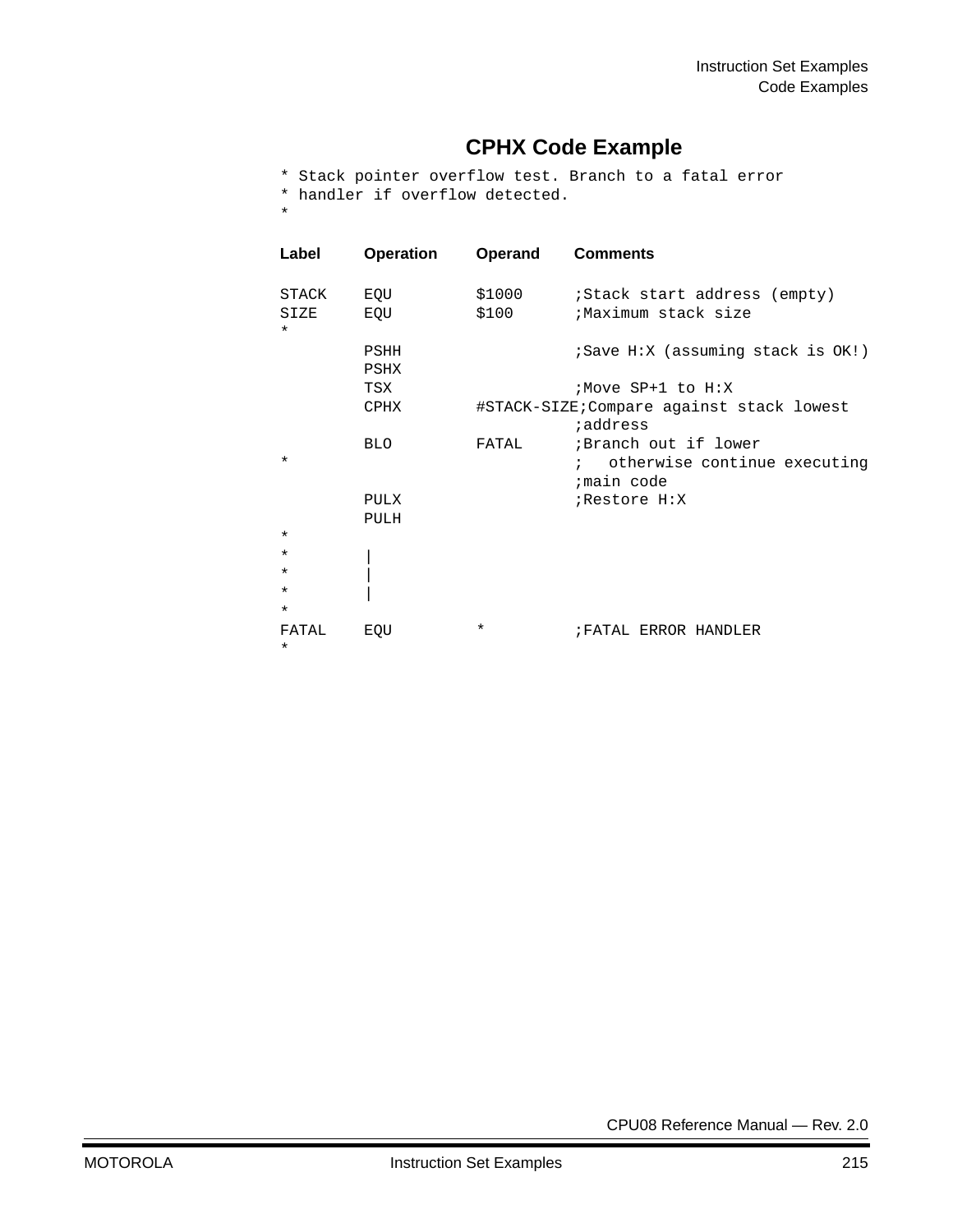<span id="page-215-0"></span>

| DAA                                                      | <b>Decimal Adjust Accumulator</b>                                                                                                                                                                                                                                                                                                                                                      |              | DА |                     |  |                       |  |  |
|----------------------------------------------------------|----------------------------------------------------------------------------------------------------------------------------------------------------------------------------------------------------------------------------------------------------------------------------------------------------------------------------------------------------------------------------------------|--------------|----|---------------------|--|-----------------------|--|--|
| <b>Operation</b>                                         | $(A)_{10}$                                                                                                                                                                                                                                                                                                                                                                             |              |    |                     |  |                       |  |  |
| <b>Description</b>                                       | Adjusts contents of the accumulator (A) and the state of the condition<br>code register (CCR) carry bit after binary-coded decimal (BCD)<br>operations, so that there is a correct BCD sum and an accurate carry<br>indication. The state of the CCR half carry bit affects operation. (Refer<br>to the DAA Function Summary table on the following page for details<br>of operation.) |              |    |                     |  |                       |  |  |
| <b>Condition Codes</b><br>and Boolean<br><b>Formulae</b> | C<br>V<br>H<br>Ζ<br>N<br>$\mathbf{I}$<br>$\updownarrow$<br>↥<br>↥<br>U<br>$\mathbf{1}$<br>$\mathbf{1}$<br>V: U<br>Undefined.<br>N: R7<br>Set if MSB of result is one; cleared otherwise.<br>$Z: \overline{R7}$ &R6&R5&R4&R3&R2&R1&R0<br>Set if result is \$00; cleared otherwise.<br>C: (Refer to the DAA Function Summary table on following page.)                                   |              |    |                     |  |                       |  |  |
| <b>Source Forms,</b><br><b>Addressing</b>                | <b>Source</b><br><b>Forms</b>                                                                                                                                                                                                                                                                                                                                                          | Addr<br>Mode |    | <b>Machine Code</b> |  | <b>HC08</b><br>Cycles |  |  |

| יטווווט ו טטשט<br>Addressing | Source       | Addr<br><b>Mode</b> | <b>Machine Code</b> |            | <b>HC08</b>   |
|------------------------------|--------------|---------------------|---------------------|------------|---------------|
| <b>Modes, Machine</b>        | <b>Forms</b> |                     | Opcode              | Operand(s) | <b>Cycles</b> |
| <b>Code, and Cycles</b>      | DAA          | INH                 | 70                  |            |               |
|                              |              |                     |                     |            |               |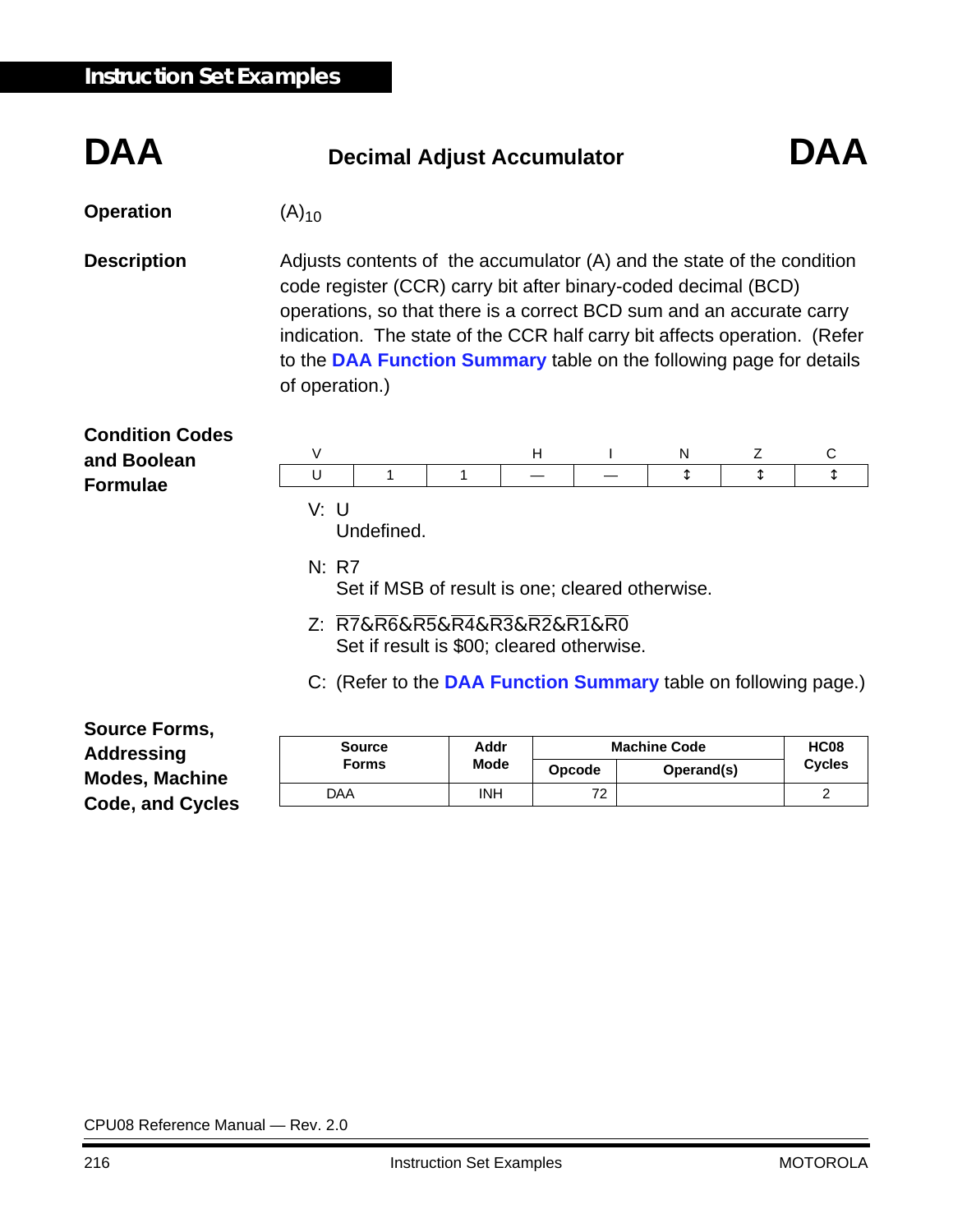The **DAA Function Summary** table below shows DAA operation for all legal combinations of input operands. Columns 1–4 represent the results of ADC or ADD operations on BCD operands. The correction factor in column 5 is added to the accumulator to restore the result of an operation on two BCD operands to a valid BCD value and to set or clear the C bit. All values are in hexadecimal.

|                                      | 2                  | 3                                    | 4                  | 5                                  | 6                                      |
|--------------------------------------|--------------------|--------------------------------------|--------------------|------------------------------------|----------------------------------------|
| <b>Initial</b><br><b>C-Bit Value</b> | Value of<br>A[7:4] | <b>Initial</b><br><b>H-Bit Value</b> | Value of<br>A[3:0] | <b>Correction</b><br><b>Factor</b> | <b>Corrected</b><br><b>C-Bit Value</b> |
| 0                                    | $0 - 9$            | 0                                    | $0 - 9$            | 00                                 |                                        |
| $\Omega$                             | $0 - 8$            | $\Omega$                             | $A-F$              | 06                                 | 0                                      |
| $\Omega$                             | $0 - 9$            |                                      | $0 - 3$            | 06                                 | 0                                      |
| $\Omega$                             | $A-F$              | O                                    | $0 - 9$            | 60                                 |                                        |
| $\Omega$                             | $9-F$              | 0                                    | $A-F$              | 66                                 |                                        |
| $\Omega$                             | $A-F$              |                                      | $0 - 3$            | 66                                 |                                        |
|                                      | $0 - 2$            | 0                                    | $0 - 9$            | 60                                 |                                        |
|                                      | $0 - 2$            | $\Omega$                             | $A-F$              | 66                                 |                                        |
|                                      | $0 - 3$            |                                      | $0 - 3$            | 66                                 |                                        |

**DAA Function Summary**

#### **DAA Code Example**

\* Add 2 BCD 8-bit numbers  $(e.g. 78 + 49 = 127)$ \*

| Label            | <b>Operation</b> | Operand      | <b>Comments</b>                         |
|------------------|------------------|--------------|-----------------------------------------|
| VALUE1<br>VALUE2 | FCB<br>FCB       | \$78<br>\$49 |                                         |
| $\star$          |                  |              |                                         |
|                  | LDA              | VALUE1       | $;A = $78$                              |
|                  | ADD              | VALUE2       | $;A = $78 + $49 = $C1; C=0, H=1$        |
|                  | DAA              |              | ;Add $$66$ ; A = $$27$ ; C=1 {=127 BCD} |
| $\star$          |                  |              |                                         |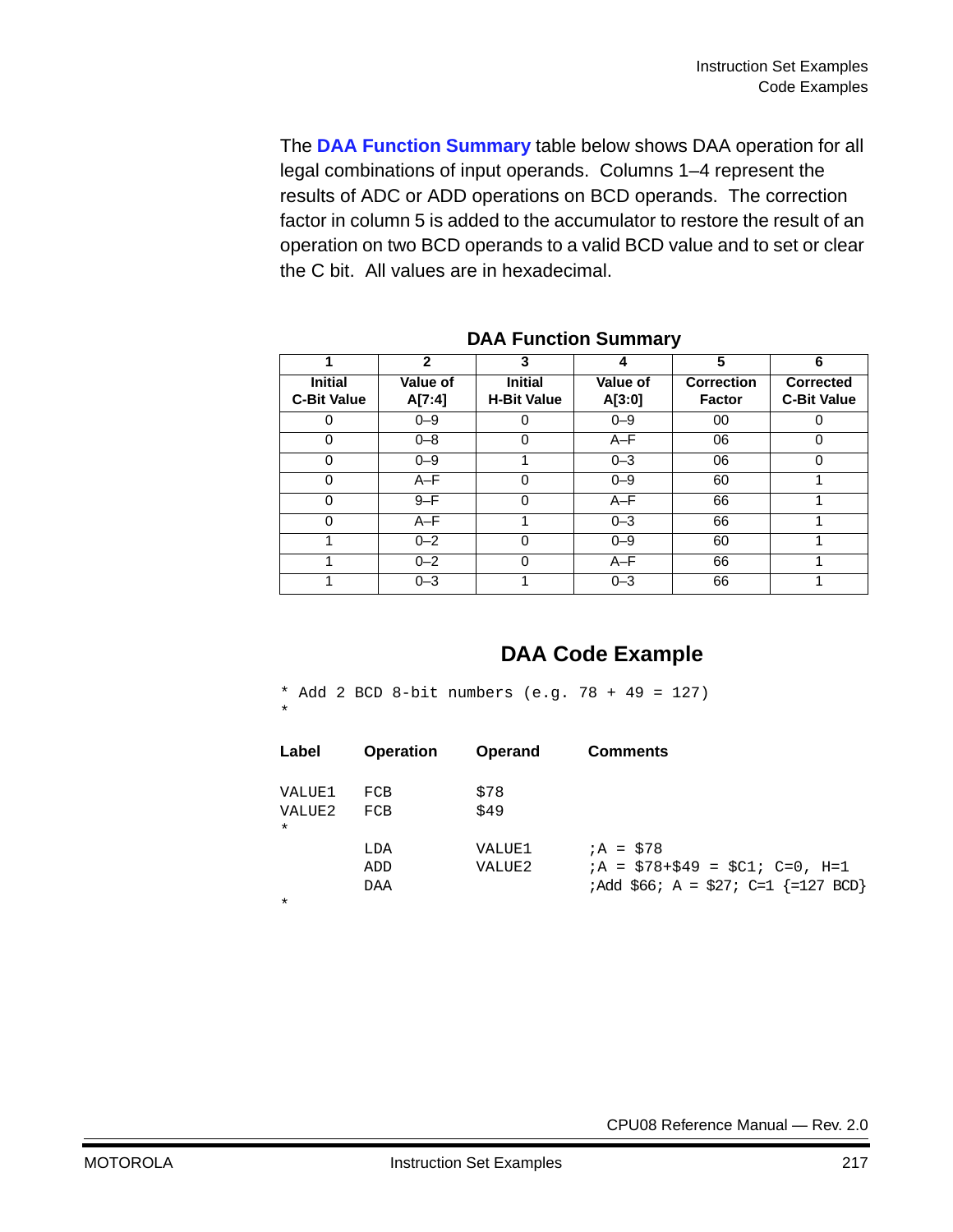| <b>DBNZ</b>             |                                                                                                                                                                                                                                                                                                                                |               | Decrement and Branch if Not Zero |    |              |    |                     |   | <b>DBNZ</b>   |
|-------------------------|--------------------------------------------------------------------------------------------------------------------------------------------------------------------------------------------------------------------------------------------------------------------------------------------------------------------------------|---------------|----------------------------------|----|--------------|----|---------------------|---|---------------|
| <b>Operation</b>        | $A \leftarrow (A) - $01$ or: $M \leftarrow (M) - $01$ or: $X \leftarrow (X) - $01$ ;<br>$PC \leftarrow (PC) + $0003 + rel$ if (result) $\neq 0$ for DBNZ DIR or IX1<br>$PC \leftarrow (PC) + $0002 + rel$ if (result) $\neq 0$ for DBNZA, DBNZX, or IX<br>$PC \leftarrow (PC) + $0004 + rel$ if (result) $\neq 0$ for DBNZ SP1 |               |                                  |    |              |    |                     |   |               |
| <b>Description</b>      | Subtract one from the contents of A, X, or M; then branch using the<br>relative offset if the result of the subtract is not zero.                                                                                                                                                                                              |               |                                  |    |              |    |                     |   |               |
| <b>Condition Codes</b>  | None affected.                                                                                                                                                                                                                                                                                                                 |               |                                  |    |              |    |                     |   |               |
| and Boolean             | V                                                                                                                                                                                                                                                                                                                              |               |                                  | H. | $\mathbf{L}$ |    | N                   | Z | C             |
| <b>Formulae</b>         |                                                                                                                                                                                                                                                                                                                                | 1             | 1                                |    |              |    |                     |   |               |
| <b>Source Forms,</b>    |                                                                                                                                                                                                                                                                                                                                |               |                                  |    |              |    |                     |   |               |
| <b>Addressing</b>       |                                                                                                                                                                                                                                                                                                                                | <b>Source</b> | Addr                             |    |              |    | <b>Machine Code</b> |   | <b>HC08</b>   |
| <b>Modes, Machine</b>   |                                                                                                                                                                                                                                                                                                                                | <b>Forms</b>  | Mode                             |    | Opcode       |    | Operand(s)          |   | <b>Cycles</b> |
| <b>Code, and Cycles</b> | <b>DBNZ</b>                                                                                                                                                                                                                                                                                                                    | opr, rel      | <b>DIR</b>                       |    | 3B           | dd | rr                  |   | 5             |
|                         | <b>DBNZA</b>                                                                                                                                                                                                                                                                                                                   | rel           | <b>INH</b>                       |    | 4B           | rr |                     |   | 3             |

DBNZX rel  $\vert$  INH  $\vert$  5B rr  $\vert$  3 DBNZ  $X$ , rel  $\begin{array}{|c|c|c|c|c|c|}\n\hline\n\end{array}$  IX  $\begin{array}{|c|c|c|c|c|}\n\hline\n\end{array}$  7B  $\begin{array}{|c|c|c|c|}\n\hline\n\end{array}$  r DBNZ opr,  $X$ , rel IX1 6B ff rr 5 DBNZ opr, SP, rel SP1 9E6B ff rr 6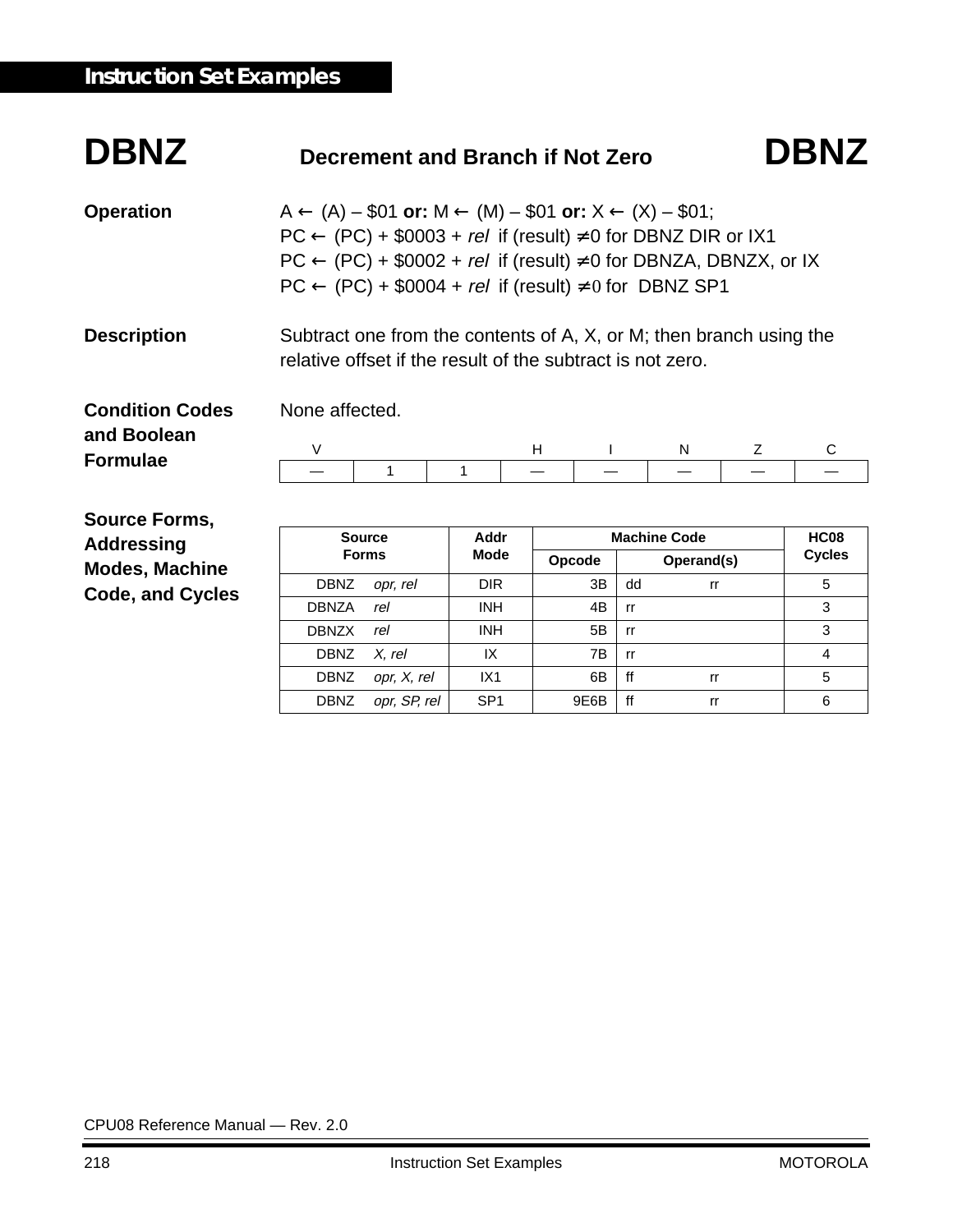## **DBNZ Code Example**

| * Delay routine:<br>$\star$<br>$\star$<br>$\star$<br>$\star$ | Entry: $COUNT = 0$ | Exit: COUNT = $0; A = N$ | * Delay = $N \times (153.6+0.36)$ uS for 60nS CPU clock<br>For example, delay=10mS for N=\$41 and 60nS CPU clock |
|--------------------------------------------------------------|--------------------|--------------------------|------------------------------------------------------------------------------------------------------------------|
| $\star$<br>Label                                             | <b>Operation</b>   | <b>Operand</b>           | <b>Comments</b>                                                                                                  |
| N<br>$\star$                                                 | EOU                | \$41                     | <i>i</i> Loop constant for 10mS delay                                                                            |
|                                                              | 0RG                | \$50                     | ; RAM address space                                                                                              |
| COUNT<br>$\star$                                             | RMB                | 1                        | <i>i</i> Loop counter                                                                                            |
|                                                              | 0RG                | \$6E00                   | ; ROM/EPROM address space                                                                                        |
| DELAY                                                        | LDA                | #N                       | Set delay constant                                                                                               |
| <b>LOOPY</b>                                                 | DBNZ               |                          | COUNT, LOOPY ; Inner loop (5x256 cycles)                                                                         |
|                                                              | DBNZA              | <b>LOOPY</b>             | :Outer loop (3 cycles)                                                                                           |
| $\star$                                                      |                    |                          |                                                                                                                  |

CPU08 Reference Manual — Rev. 2.0

Ξ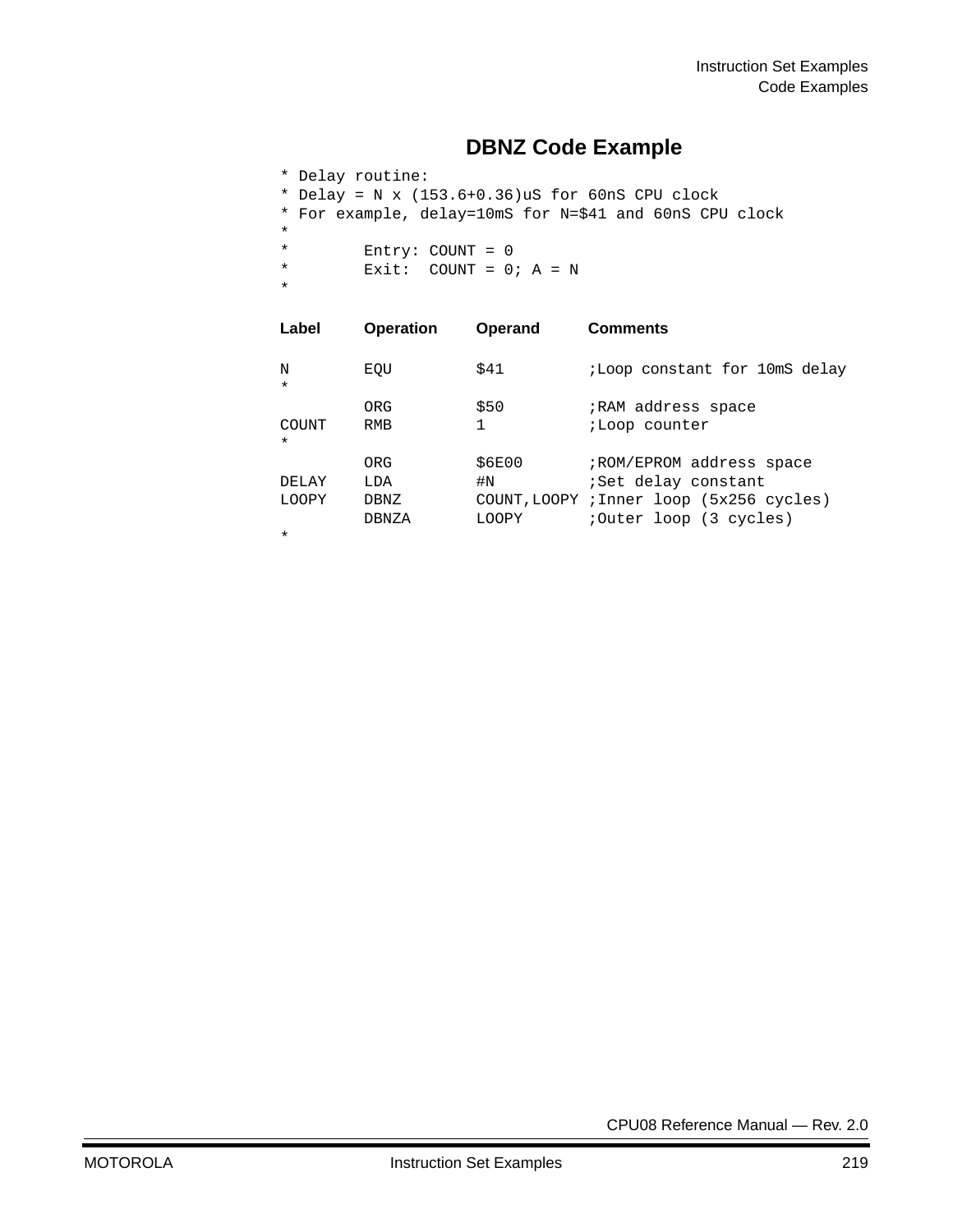| DIV                                                                | <b>Divide</b>                                                                                                                                                                                                                                                                              |                                                                                                                                                                                                                |                     |   |                          |  |                                   |                     |                              |
|--------------------------------------------------------------------|--------------------------------------------------------------------------------------------------------------------------------------------------------------------------------------------------------------------------------------------------------------------------------------------|----------------------------------------------------------------------------------------------------------------------------------------------------------------------------------------------------------------|---------------------|---|--------------------------|--|-----------------------------------|---------------------|------------------------------|
| <b>Operation</b>                                                   | $A \leftarrow (H:A) \div (X)$                                                                                                                                                                                                                                                              |                                                                                                                                                                                                                |                     |   | $H \leftarrow$ Remainder |  |                                   |                     |                              |
| <b>Description</b>                                                 | Divides a 16-bit unsigned dividend contained in the concatenated<br>registers H (index register high) and the accumulator (A) by an 8-bit<br>divisor contained in X (index register low). The quotient is placed in A,<br>and the remainder is placed in H. The divisor is left unchanged. |                                                                                                                                                                                                                |                     |   |                          |  |                                   |                     |                              |
|                                                                    |                                                                                                                                                                                                                                                                                            | An overflow (quotient $>$ \$FF) or divide-by-zero sets the C bit and the<br>quotient and remainder are indeterminate.                                                                                          |                     |   |                          |  |                                   |                     |                              |
| <b>Condition Codes</b><br>and Boolean<br><b>Formulae</b>           | $\vee$                                                                                                                                                                                                                                                                                     | $\mathbf{1}$<br>$Z: \overline{R7}$ &R6&R5&R4&R3&R2&R1&R0<br>Set if result (quotient) is \$00; cleared otherwise.<br>C: Set if a divide by zero was attempted or if an overflow occurred;<br>cleared otherwise. | $\mathbf{1}$        | H | I                        |  | N                                 | Ζ<br>$\updownarrow$ | C<br>$\uparrow$              |
| <b>Source Forms,</b><br><b>Addressing</b><br><b>Modes, Machine</b> |                                                                                                                                                                                                                                                                                            | <b>Source</b><br><b>Forms</b>                                                                                                                                                                                  | Addr<br><b>Mode</b> |   | Opcode                   |  | <b>Machine Code</b><br>Operand(s) |                     | <b>HC08</b><br><b>Cycles</b> |

**Code, and Cycles**

| <b>Source</b> | Addr        |        | <b>Machine Code</b> | <b>HC08</b>   |  |
|---------------|-------------|--------|---------------------|---------------|--|
| <b>Forms</b>  | <b>Mode</b> | Opcode | Operand(s)          | <b>Cycles</b> |  |
| <b>DIV</b>    | <b>INH</b>  | 52     |                     |               |  |
|               |             |        |                     |               |  |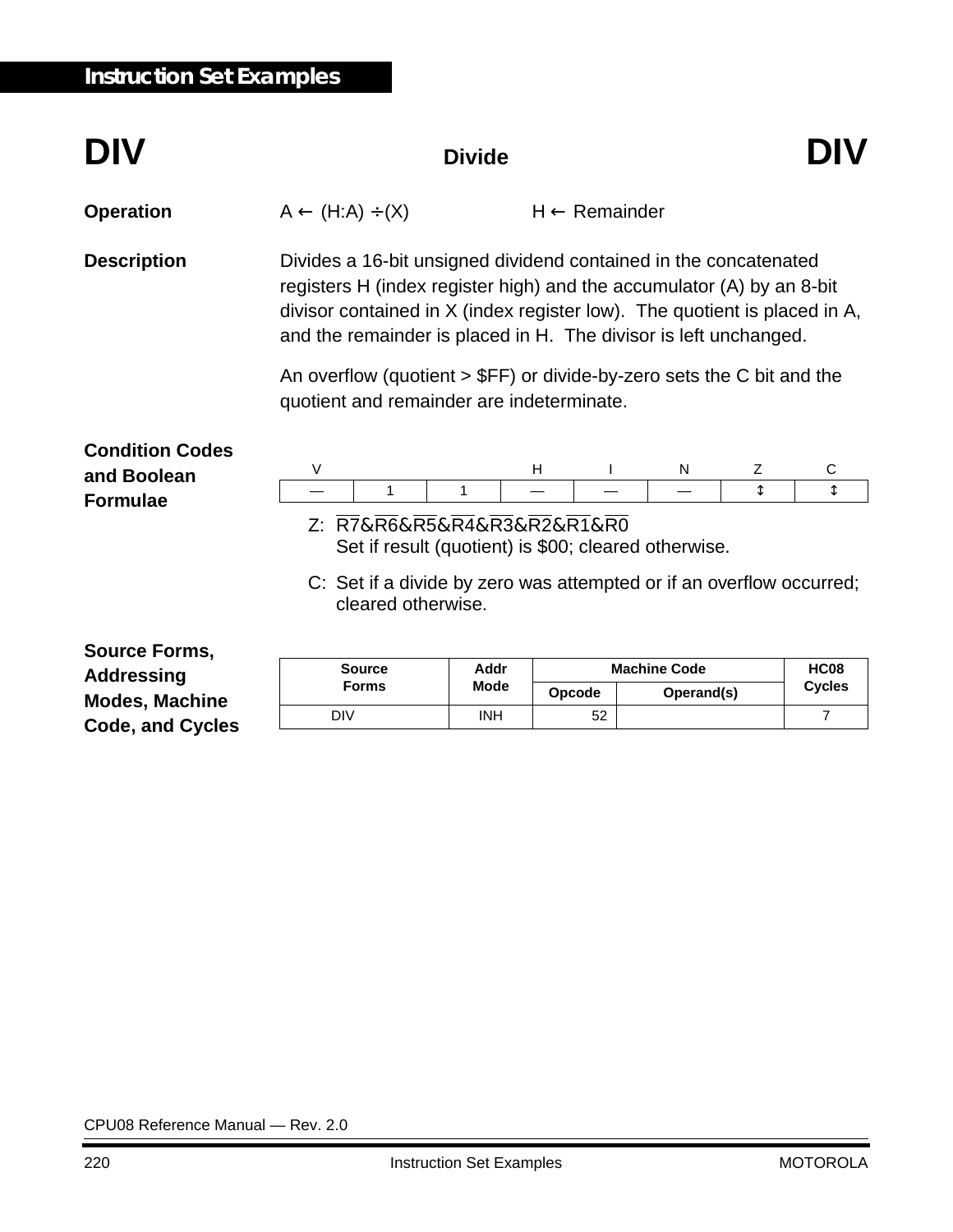#### **DIV Code Example**

\* 1) 8/8 integer divide > 8-bit integer quotient

\* Performs an unsigned integer divide of an 8-bit dividend

\* in A by an 8-bit divisor in X. H must be cleared. The

\* quotient is placed into A and the remainder in H.

\*

| Label                                                       | <b>Operation</b> | Operand       | <b>Comments</b>                                            |  |  |  |
|-------------------------------------------------------------|------------------|---------------|------------------------------------------------------------|--|--|--|
|                                                             | <b>ORG</b>       | \$50          | ; RAM address space                                        |  |  |  |
| DIVID1                                                      | <b>RMB</b>       | $\mathbf{1}$  | istorage for dividend                                      |  |  |  |
| DIVISOR1                                                    | <b>RMB</b>       | $\mathbf{1}$  | istorage for divisor                                       |  |  |  |
| OUOTIENT1<br>$\star$                                        | <b>RMB</b>       | 1             | <i>istorage for quotient</i>                               |  |  |  |
|                                                             | ORG              | <b>\$6E00</b> | ;ROM/EPROM address spcae                                   |  |  |  |
|                                                             | LDA              | DIVID1        | ;Load dividend                                             |  |  |  |
|                                                             | CLRH             |               | :Clear MS byte of dividend                                 |  |  |  |
|                                                             | <b>LDX</b>       | DIVISOR1      | <i>i</i> Load divisor                                      |  |  |  |
|                                                             | DIV              |               | <i>1</i> 8/8 divide                                        |  |  |  |
|                                                             | STA              | OUOTIENT1     | <i>Store result; remainder in H</i>                        |  |  |  |
| $\star$                                                     |                  |               |                                                            |  |  |  |
| $\star$                                                     |                  |               |                                                            |  |  |  |
| $\star$                                                     |                  |               |                                                            |  |  |  |
| *                                                           |                  |               | 2) 8/8 integer divide > 8-bit integer and 8-bit fractional |  |  |  |
| * quotient. Performs an unsigned integer divide of an 8-bit |                  |               |                                                            |  |  |  |

\* dividend in A by an 8-bit divisor in X. H must be \* cleared. The quotient is placed into A and the remainder

\* in H. The remainder may be further resolved by executing

\* additional DIV instructions as shown below. The radix point

- \* of the quotient will be between bits 7 and 8.
- \*

| Label                | <b>Operation</b> | Operand        | <b>Comments</b>               |
|----------------------|------------------|----------------|-------------------------------|
|                      | <b>ORG</b>       | \$50           | ; RAM address space           |
| DIVID2               | <b>RMB</b>       | $\mathbf{1}$   | <i>istorage for dividend</i>  |
| DIVISOR2             | <b>RMB</b>       | $\mathbf{1}$   | <i>istorage for divisor</i>   |
| OUOTIENT2<br>$\star$ | RMB              | $\mathfrak{D}$ | <i>istorage for quotient</i>  |
|                      | <b>ORG</b>       | \$6E00         | ; ROM/EPROM address space     |
|                      | LDA              | DIVID2         | ;Load dividend                |
|                      | CLRH             |                | :Clear MS byte of dividend    |
|                      | LDX              | DIVISOR2       | <i>i</i> Load divisor         |
|                      | <b>DIV</b>       |                | <i>18/8</i> divide            |
|                      | STA              | QUOTIENT2      | ;Store result; remainder in H |
|                      | CLRA             |                |                               |
|                      | DIV              |                | ;Resolve remainder            |
|                      | STA              | OUOTIENT2+1    |                               |
| $\star$              |                  |                |                               |
| $\star$              |                  |                |                               |

\*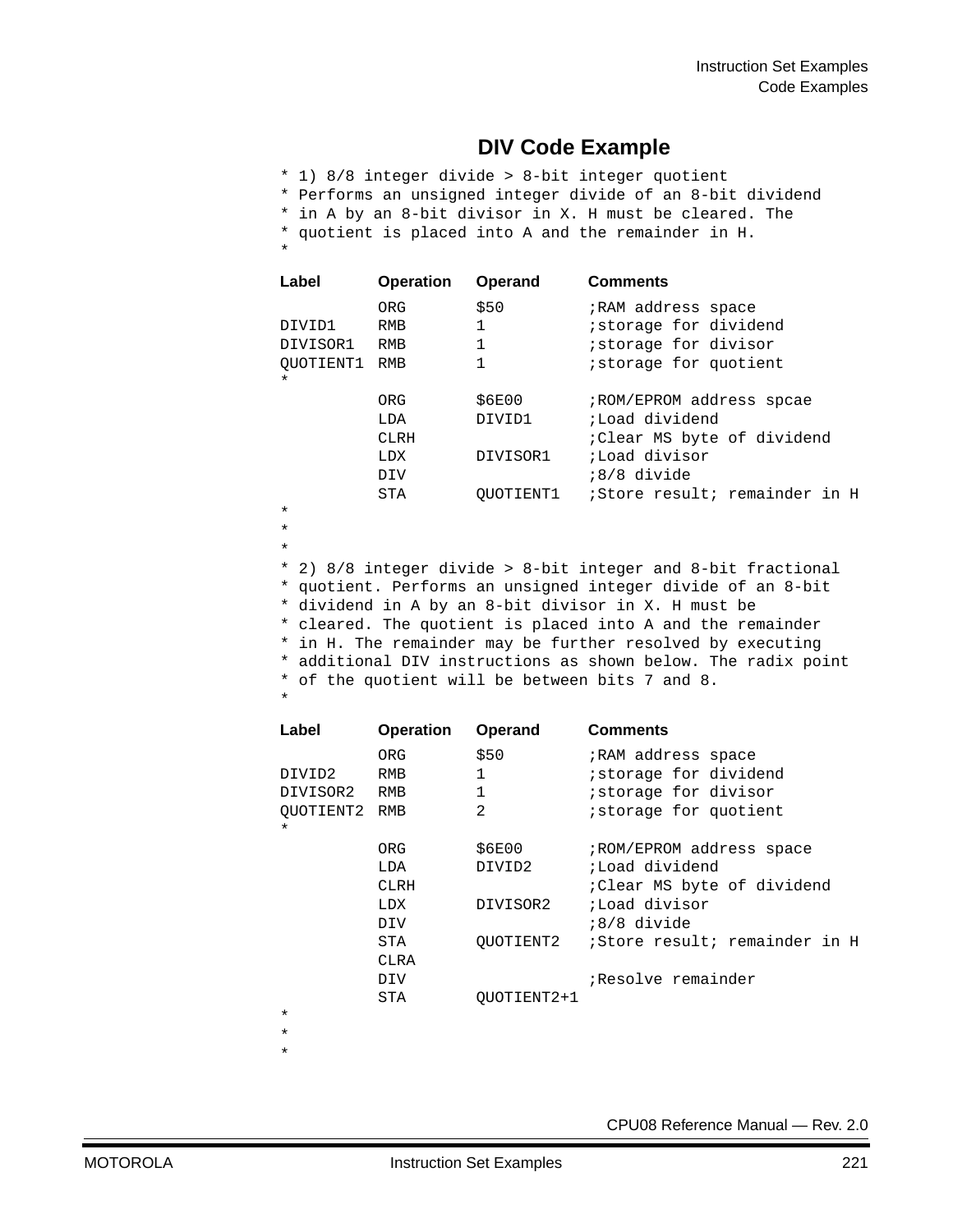\* 3) 8/8 fractional divide > 16-bit fractional quotient

\* Performs an unsigned fractional divide of an 8-bit dividend

- \* in H by the 8-bit divisor in X. A must be cleared. The
- \* quotient is placed into A and the remainder in H. The
- \* remainder may be further resolved by executing additional
- \* DIV instructions as shown below.
- \* The radix point is assumed to be in the same place for both
- \* the dividend and the divisor. The radix point is to the
- \* left of the MS bit of the quotient. An overflow will occur
- \* when the dividend is greater than or equal to the divisor.
- \* The quotient is an unsigned binary weighted fraction with
- \* a range of \$00 to \$FF (0.9961).
- \*

| Label                | <b>Operation</b> | Operand        | <b>Comments</b>                                        |
|----------------------|------------------|----------------|--------------------------------------------------------|
|                      | <b>ORG</b>       | \$50           | ; RAM address space                                    |
| DIVID3               | <b>RMB</b>       | $\mathbf{1}$   | <i>istorage for dividend</i>                           |
| DIVISOR3             | <b>RMB</b>       | $\mathbf{1}$   | <i>istorage for divisor</i>                            |
| OUOTIENT3<br>$\star$ | RMB              | $\mathfrak{D}$ | <i>istorage for quotient</i>                           |
|                      | 0RG              | <b>\$6E00</b>  | ; ROM/EPROM address space                              |
|                      | LDHX             | DIVID3         | ;Load dividend into H (and<br><i>i</i> divisor into X) |
|                      | CLRA             |                | :Clear LS byte of dividend                             |
|                      | DIV              |                | <i>1</i> 8/8 divide                                    |
|                      | STA              | QUOTIENT3      | ;Store result; remainder in H                          |
|                      | CLRA             |                |                                                        |
|                      | DIV              |                | Resolve remainder                                      |
|                      | STA              | OUOTIENT3+1    |                                                        |
| $\star$              |                  |                |                                                        |
| $\star$              |                  |                |                                                        |

- \* 4) Unbounded 16/8 integer divide
- \* This algorithm performs the equivalent of long division.
- \* The initial divide is an 8/8 (no overflow possible).
- \* Subsequent divide are 16/8 using the remainder from the
- \* previous divide operation (no overflow possible).
- \* The DIV instruction does not corrupt the divisor and leaves
- \* the remainder in H, the optimal position for sucessive
- \* divide operations. The algorithm may be extended to any
- \* precision of dividend by performing additional divides.
- \* This, of course, includes resolving the remainder of a
- \* divide operation into a fractional result as shown below. \*

| Label     | <b>Operation</b> | Operand | <b>Comments</b>              |
|-----------|------------------|---------|------------------------------|
|           | ORG              | \$50    | ; RAM address space          |
| DIVIDEND4 | <b>RMB</b>       | 2       | <i>istorage for dividend</i> |
| DIVISOR4  | <b>RMB</b>       |         | <i>istorage for divisor</i>  |
| OUOTIENT4 | RMB              | 3       | istorage for quotient        |
| $\star$   |                  |         |                              |
| $^\star$  |                  |         |                              |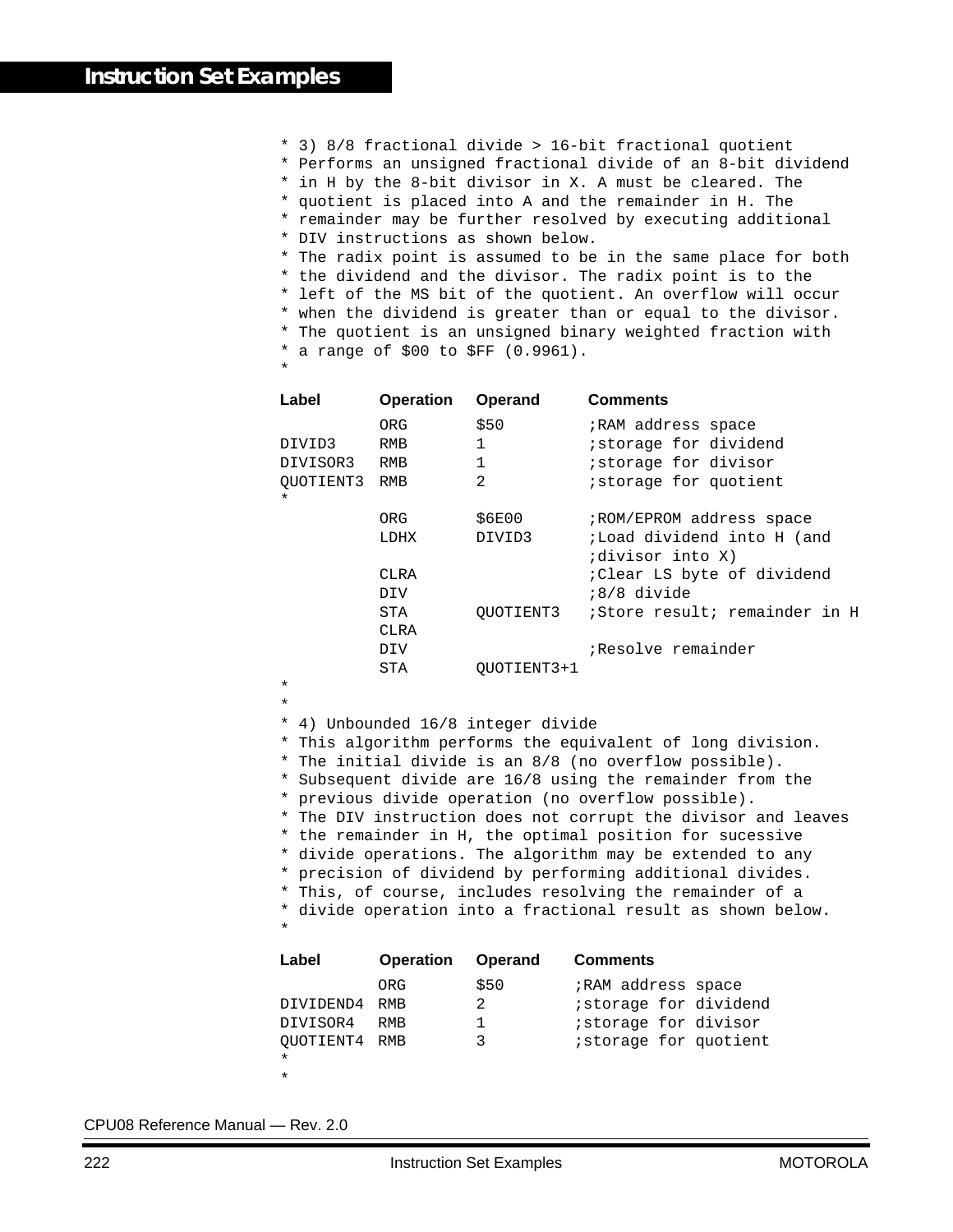|                      | ORG              | \$6E00                         | ;ROM/EPROM address space                                     |
|----------------------|------------------|--------------------------------|--------------------------------------------------------------|
|                      | LDA              | DIVIDEND4                      | ;Load MS byte of dividend into                               |
|                      |                  |                                | ;LS dividend reg.                                            |
|                      | CLRH             |                                | :Clear H (MS dividend register)                              |
|                      | LDX              | DIVISOR4                       | ;Load divisor                                                |
|                      | DIV              |                                | $18/8$ integer divide [A/X -> A; r->H]                       |
|                      | STA              | OUOTIENT4                      | ;Store result (MS result of                                  |
|                      |                  |                                | ; complete operation)                                        |
| $\star$              |                  |                                | ;Remainder in H (MS dividend                                 |
|                      |                  |                                | <i>i</i> register)                                           |
|                      | LDA              |                                | DIVIDEND4+1; Load LS byte of dividend into                   |
|                      |                  |                                | ;LS dividend reg.                                            |
|                      | DIV              |                                | ;16/8 integer divide                                         |
|                      |                  |                                | $; [H:A/X -> A; r->H]$                                       |
|                      | STA              |                                | QUOTIENT4+1; Store result (LS result of                      |
|                      |                  |                                | ; complete operation)                                        |
|                      | CLRA             |                                | ¿Clear LS dividend (prepare for                              |
|                      |                  |                                | <i>i</i> fract. divide)                                      |
|                      | DIV              |                                | Resolve remainder                                            |
|                      | <b>STA</b>       |                                | QUOTIENT4+2; Store fractional result.                        |
| $^\star$             |                  |                                |                                                              |
| $\star$              |                  |                                |                                                              |
| *                    |                  | 5) Bounded 16/8 integer divide |                                                              |
| $\ast$               |                  |                                | Although the DIV instruction will perform a 16/8 integer     |
|                      |                  |                                | * divide, it can only generate an 8-bit quotient. Quotient   |
|                      |                  |                                | * overflows are therefore possible unless the user knows the |
| $\ast$               |                  |                                | bounds of the dividend and divisor in advance.               |
| $\star$              |                  |                                |                                                              |
|                      |                  |                                |                                                              |
| Label                | <b>Operation</b> | Operand                        | <b>Comments</b>                                              |
|                      | ORG              | \$50                           | ;RAM address space                                           |
| DIVID5               | RMB              | 2                              | istorage for dividend                                        |
| DIVISOR5             | RMB              | 1                              | istorage for divisor                                         |
| QUOTIENT5<br>$\star$ | <b>RMB</b>       | $\mathbf{1}$                   | istorage for quotient                                        |
|                      | ORG              | \$6E00                         | ;ROM/EPROM address space                                     |
|                      | LDHX             | DIVID5                         | ;Load dividend into H:X                                      |
|                      | TXA              |                                | ; Move X to A                                                |
|                      | LDX              | DIVISOR5                       | ;Load divisor into X                                         |
|                      | DIV              |                                | ;16/8 integer divide                                         |
|                      | <b>BCS</b>       | ERROR5                         | ;Overflow?                                                   |
|                      | <b>STA</b>       | QUOTIENT5                      | ;Store result                                                |
| ERROR5               | EQU              | $\star$                        |                                                              |
|                      |                  |                                |                                                              |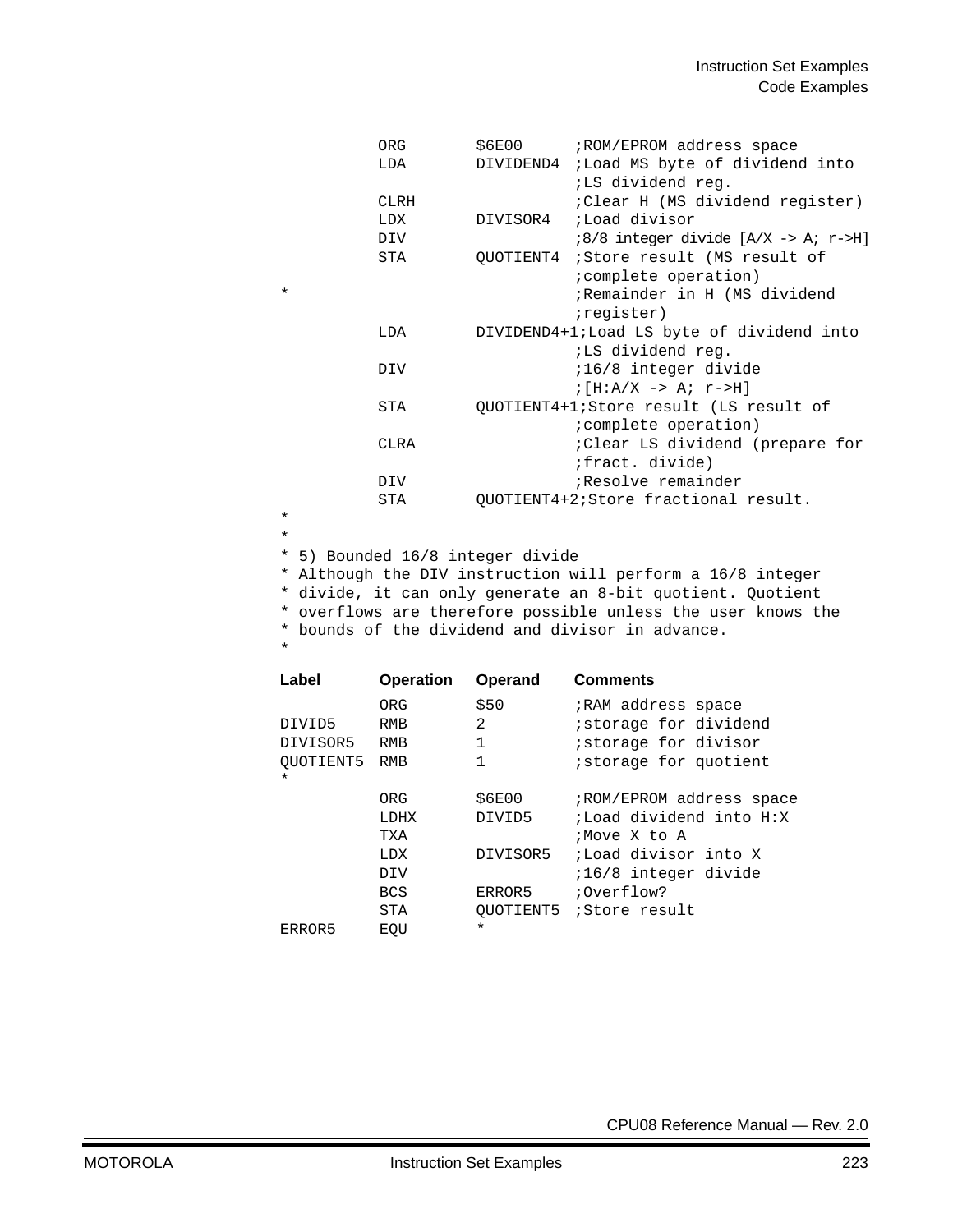| <b>LDHX</b>                                                        | <b>Load Index Register with Memory</b>                                                                                                                                                                          |                     |             |                                   |                     | <b>LDHX</b>                  |  |  |
|--------------------------------------------------------------------|-----------------------------------------------------------------------------------------------------------------------------------------------------------------------------------------------------------------|---------------------|-------------|-----------------------------------|---------------------|------------------------------|--|--|
| <b>Operation</b>                                                   | $H:X \leftarrow (M:M + $0001)$                                                                                                                                                                                  |                     |             |                                   |                     |                              |  |  |
| <b>Description</b>                                                 | Loads the contents of the specified memory location into the index<br>register (H:X). The condition codes are set according to the data.                                                                        |                     |             |                                   |                     |                              |  |  |
| <b>Condition Codes</b><br>and Boolean<br><b>Formulae</b>           | V<br>0<br>1<br>V: 0<br>Cleared.<br>N: R15<br>Set if MSB of result is one; cleared otherwise.<br>Z: R15&R14&R13&R12&R11&R10&R9&R8<br>&R7&R6&R5&R4&R3&R2&R1&R0<br>Set if the result is \$0000; cleared otherwise. | $\mathbf 1$         | H<br>I.     | N<br>↥                            | Ζ<br>$\updownarrow$ | С                            |  |  |
| <b>Source Forms,</b><br><b>Addressing</b><br><b>Modes, Machine</b> | <b>Source</b><br><b>Forms</b>                                                                                                                                                                                   | Addr<br><b>Mode</b> | Opcode      | <b>Machine Code</b><br>Operand(s) |                     | <b>HC08</b><br><b>Cycles</b> |  |  |
| <b>Code, and Cycles</b>                                            | <b>LDHX</b><br>#opr<br>$\mathbf{L}$                                                                                                                                                                             | <b>IMM</b><br>min   | 45<br>$- -$ | ii<br>jj<br>$\mathbf{r}$          |                     | 3                            |  |  |

LDHX *opr* DIR 55 dd 4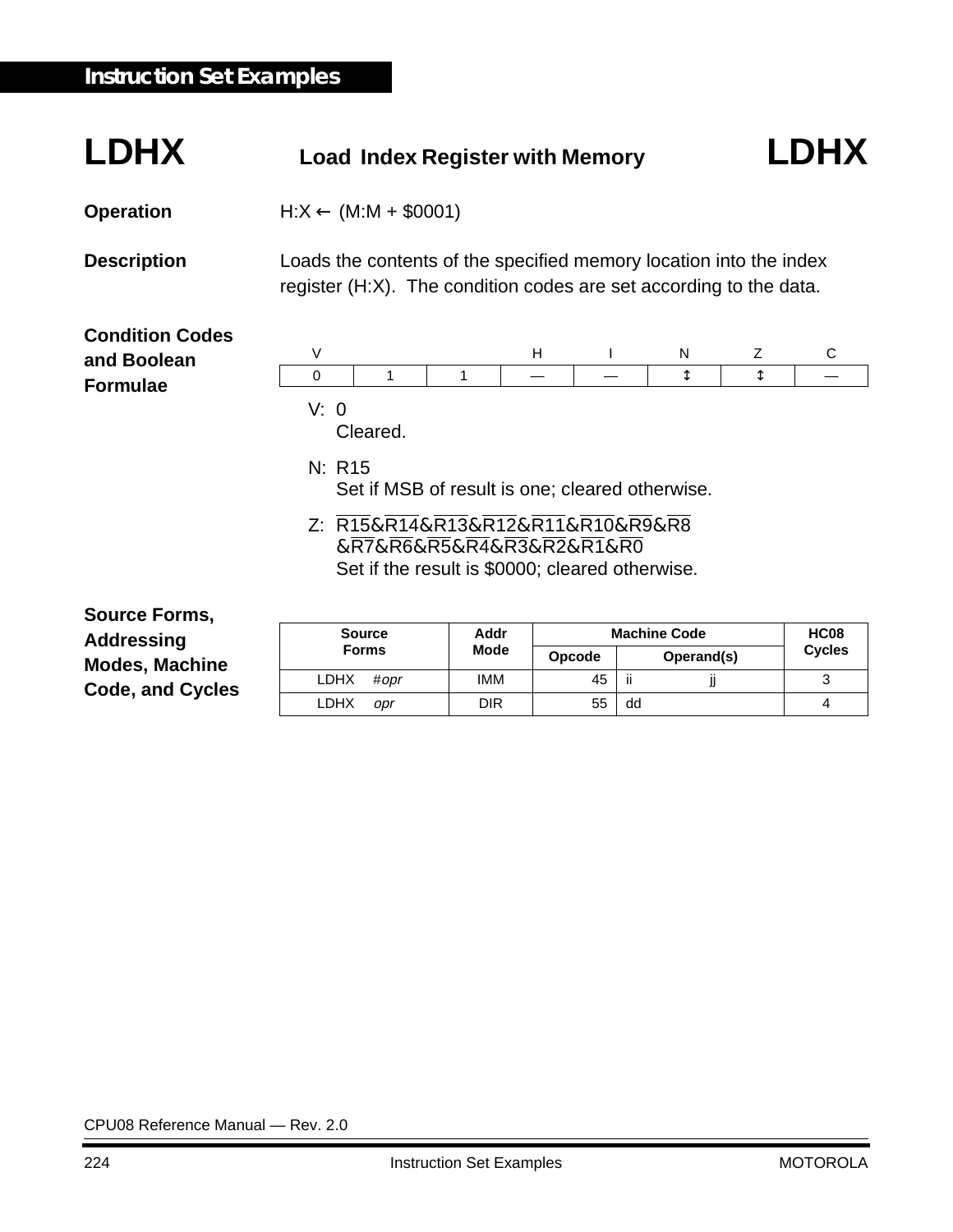### **LDHX Code Example**

| Label                   | <b>Operation</b>                         | Operand                                 | <b>Comments</b>                                                                    |
|-------------------------|------------------------------------------|-----------------------------------------|------------------------------------------------------------------------------------|
| RAM<br>SIZE1<br>$\star$ | EOU<br>EOU                               | \$0050<br>\$400                         | ;Start of RAM<br>;Length of RAM array                                              |
| LOOP                    | LDHX<br>CLR<br>AIX<br>CPHX<br><b>BLO</b> | #RAM<br>, X<br>#1<br>#RAM+SIZE1<br>loop | <i>i</i> Load RAM pointer<br>:Clear byte<br>Bump pointer<br>;Done?<br>;Loop if not |

<sup>\*</sup> Clear RAM block of memory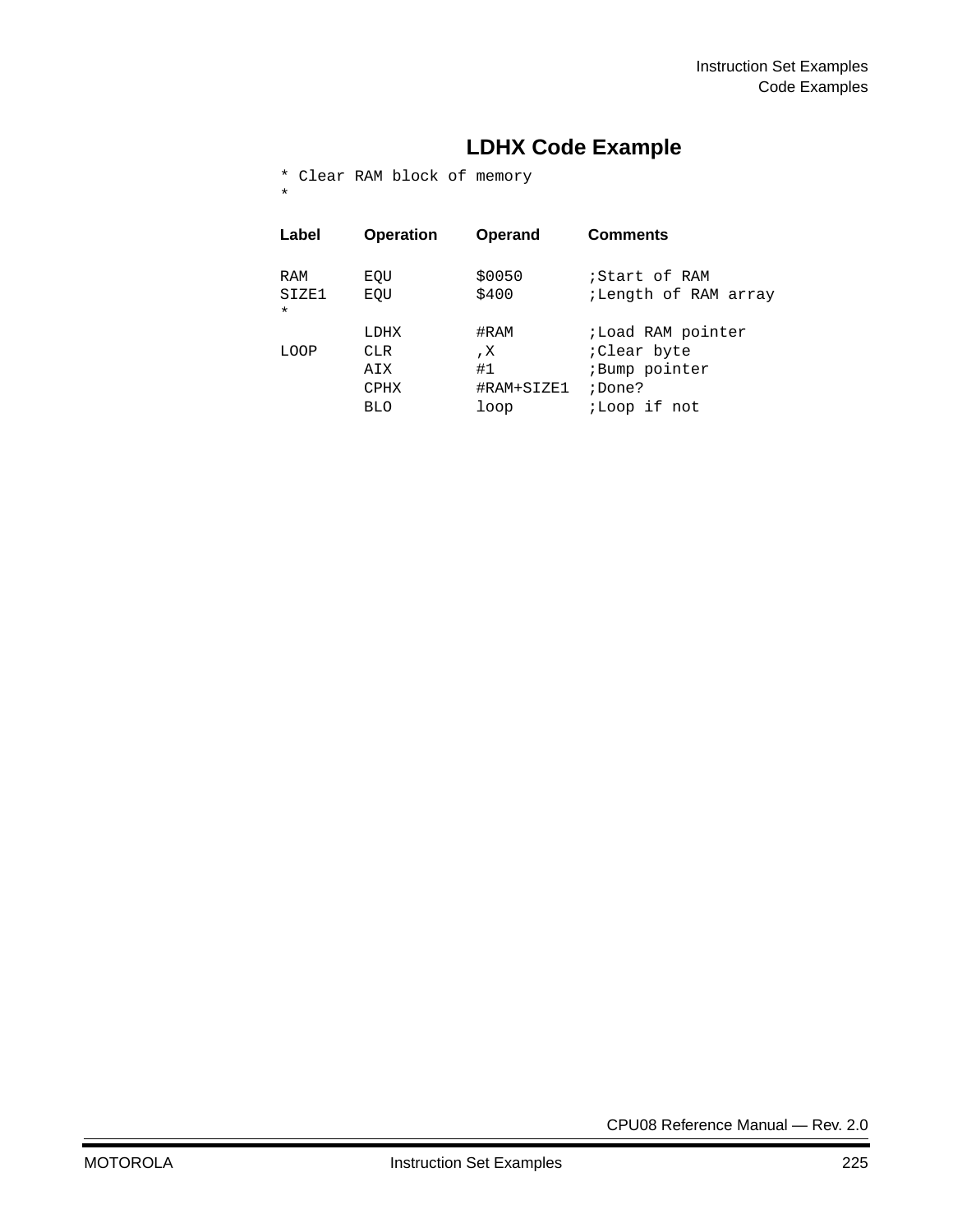| <b>MOV</b>                     | <b>MOV</b><br><b>Move</b>                                |                                                                                                                                                                                                                  |             |   |        |     |                     |                |                |  |  |
|--------------------------------|----------------------------------------------------------|------------------------------------------------------------------------------------------------------------------------------------------------------------------------------------------------------------------|-------------|---|--------|-----|---------------------|----------------|----------------|--|--|
| <b>Operation</b>               |                                                          | $(M)$ <sub>destination</sub> $\leftarrow$ (M) <sub>source</sub>                                                                                                                                                  |             |   |        |     |                     |                |                |  |  |
| <b>Description</b>             | affected.                                                | Moves a byte of data from a source address to a destination address.<br>Data is examined as it is moved, and condition codes are set. Source<br>data is not changed. Internal registers (other than CCR) are not |             |   |        |     |                     |                |                |  |  |
|                                |                                                          | There are four addressing modes for the MOV instruction:                                                                                                                                                         |             |   |        |     |                     |                |                |  |  |
|                                | 1.                                                       | IMD moves an immediate byte to a direct memory location.                                                                                                                                                         |             |   |        |     |                     |                |                |  |  |
|                                | 2.                                                       | DD moves a direct location byte to another direct location.                                                                                                                                                      |             |   |        |     |                     |                |                |  |  |
|                                | 3.                                                       | X+D moves a byte from a location addressed by the index register<br>$(H:X)$ to a direct location. $H:X$ is incremented after the move.                                                                           |             |   |        |     |                     |                |                |  |  |
|                                | 4.                                                       | DIX+ moves a byte from a direct location to one addressed by H:X.<br>H:X is incremented after the move.                                                                                                          |             |   |        |     |                     |                |                |  |  |
| <b>Condition Codes</b>         | V                                                        |                                                                                                                                                                                                                  |             | H | J.     |     | N                   | Ζ              | C              |  |  |
| and Boolean<br><b>Formulae</b> | 0                                                        | $\mathbf{1}$                                                                                                                                                                                                     | 1           |   |        |     | $\updownarrow$      | $\updownarrow$ |                |  |  |
|                                |                                                          | V: 0<br>Cleared.                                                                                                                                                                                                 |             |   |        |     |                     |                |                |  |  |
|                                | N: R7<br>Set if MSB of result is set; cleared otherwise. |                                                                                                                                                                                                                  |             |   |        |     |                     |                |                |  |  |
|                                |                                                          | $Z: \overline{R7}$ &R6&R5&R4&R3&R2&R1&R0<br>Set if result is \$00; cleared otherwise.                                                                                                                            |             |   |        |     |                     |                |                |  |  |
| <b>Source Forms,</b>           |                                                          | <b>Source</b>                                                                                                                                                                                                    | <b>Addr</b> |   |        |     | <b>Machine Code</b> |                | <b>HC08</b>    |  |  |
| <b>Addressing</b>              |                                                          | <b>Forms</b>                                                                                                                                                                                                     | <b>Mode</b> |   | Opcode |     | Operand(s)          |                | <b>Cycles</b>  |  |  |
| <b>Modes, Machine</b>          |                                                          | <b>MOV</b><br>#opr, opr                                                                                                                                                                                          | <b>IMD</b>  |   | 6E     | ii. | dd                  |                | $\overline{4}$ |  |  |
| <b>Code, and Cycles</b>        |                                                          | <b>MOV</b><br>opr, opr                                                                                                                                                                                           | DD          |   | 4E     | dd  | dd                  |                | 5              |  |  |
|                                |                                                          | <b>MOV</b><br>$X +$ , opr                                                                                                                                                                                        | IX+D        |   | 7E     | dd  |                     |                | $\overline{4}$ |  |  |
|                                |                                                          | <b>MOV</b><br>opr, $X+$                                                                                                                                                                                          | $DIX+$      |   | 5E     | dd  |                     |                | $\overline{4}$ |  |  |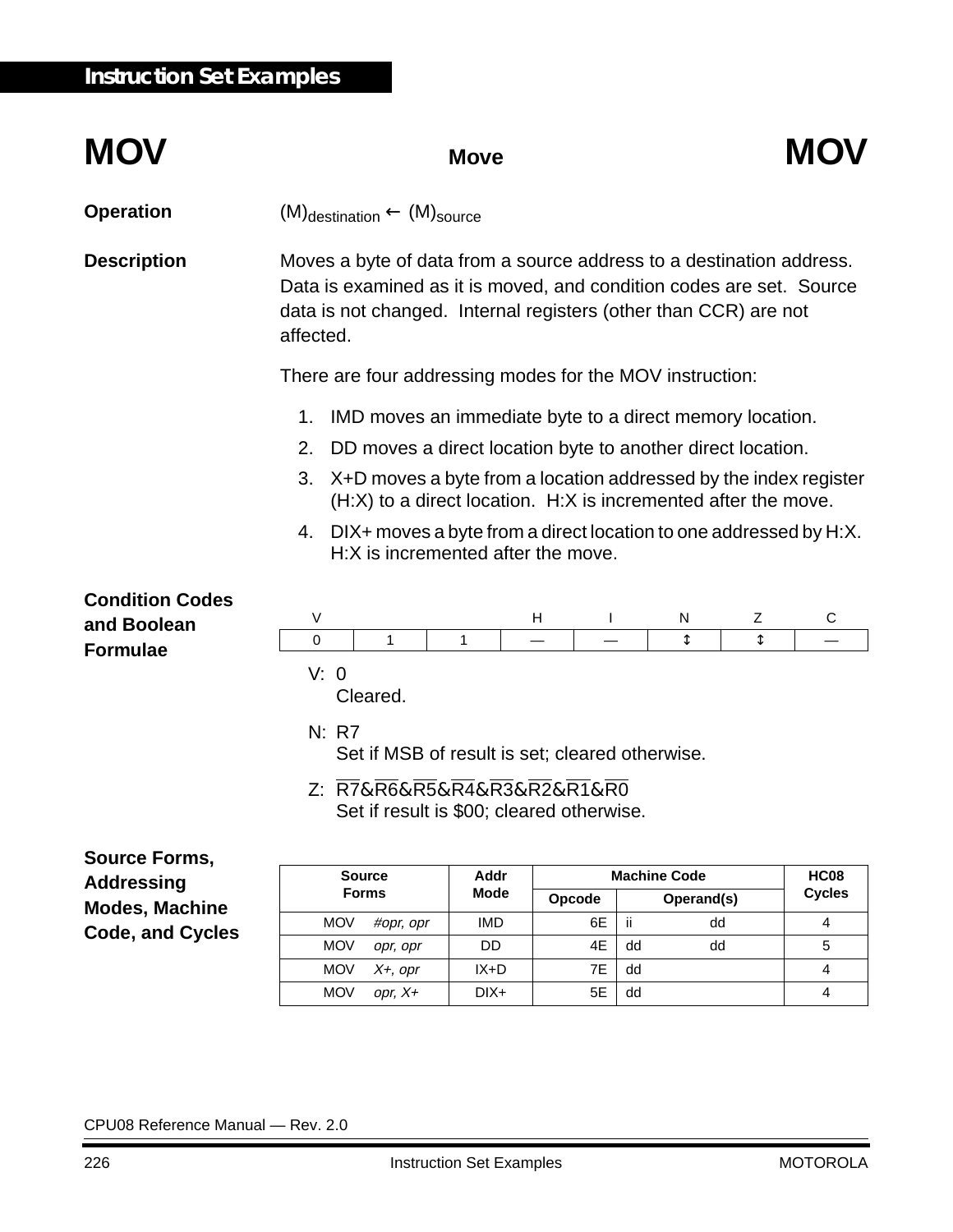#### **MOV Code Example**

```
* 1) Initialize Port A and Port B data registers in page 0.
*
```

| Label                     | <b>Operation</b>         | Operand                    | <b>Comments</b>                                    |
|---------------------------|--------------------------|----------------------------|----------------------------------------------------|
| PORTA<br>PORTB<br>$\star$ | EOU<br>EOU               | \$0000<br>\$0001           | port a data register<br>port b data register       |
|                           | <b>MOV</b><br><b>MOV</b> | #\$AA,PORTA<br>#\$55,PORTB | istore \$AA to port a<br>istore \$55 to port b     |
| $\star$                   |                          |                            |                                                    |
| $\star$                   |                          |                            |                                                    |
| $\star$                   |                          |                            |                                                    |
| $\ast$                    |                          |                            | 2) Move REG1 to REG2 if REG1 positive; clear REG2* |

| Label              | <b>Operation</b> | Operand    | <b>Comments</b>                                                     |
|--------------------|------------------|------------|---------------------------------------------------------------------|
| REG1               | EQU              | \$0010     |                                                                     |
| REG2<br>$\star$    | EOU              | \$0011     |                                                                     |
|                    | MOV              | REG1, REG2 |                                                                     |
|                    | BMI              | NEG        |                                                                     |
|                    | <b>CLR</b>       | REG2       |                                                                     |
| $\star$            |                  |            |                                                                     |
| NEG<br>$\star$     | EOU              | $\star$    |                                                                     |
| $\star$<br>$\star$ |                  |            | * 3) Move data to a page 0 location from a table anywhere in memory |

| Label                | <b>Operation</b> | Operand        | <b>Comments</b>                                          |
|----------------------|------------------|----------------|----------------------------------------------------------|
| SPIOUT<br>$\star$    | EOU              | \$0012         |                                                          |
|                      | <b>ORG</b>       | \$50           | ; RAM address space                                      |
| TABLE PTR<br>$\star$ | RMB              | $\mathfrak{D}$ | storage for table pointer                                |
|                      | ORG              | <b>\$6E00</b>  | ;ROM/EPROM address space                                 |
|                      | LDHX             | TABLE PTR      | Restore table pointer                                    |
|                      | <b>MOV</b>       | X+,SPIOUT      | ;Move data                                               |
| $\star$              |                  |                |                                                          |
|                      |                  |                | * NOTE: X+ is a 16-bit increment of the H:X register     |
|                      |                  |                | * NOTE: The increment occurs after the move operation is |
| * completed          |                  |                |                                                          |
| $\star$              |                  |                |                                                          |
|                      | STHX             | TABLE PTR      | ;Save modified pointer                                   |
| $\star$              |                  |                |                                                          |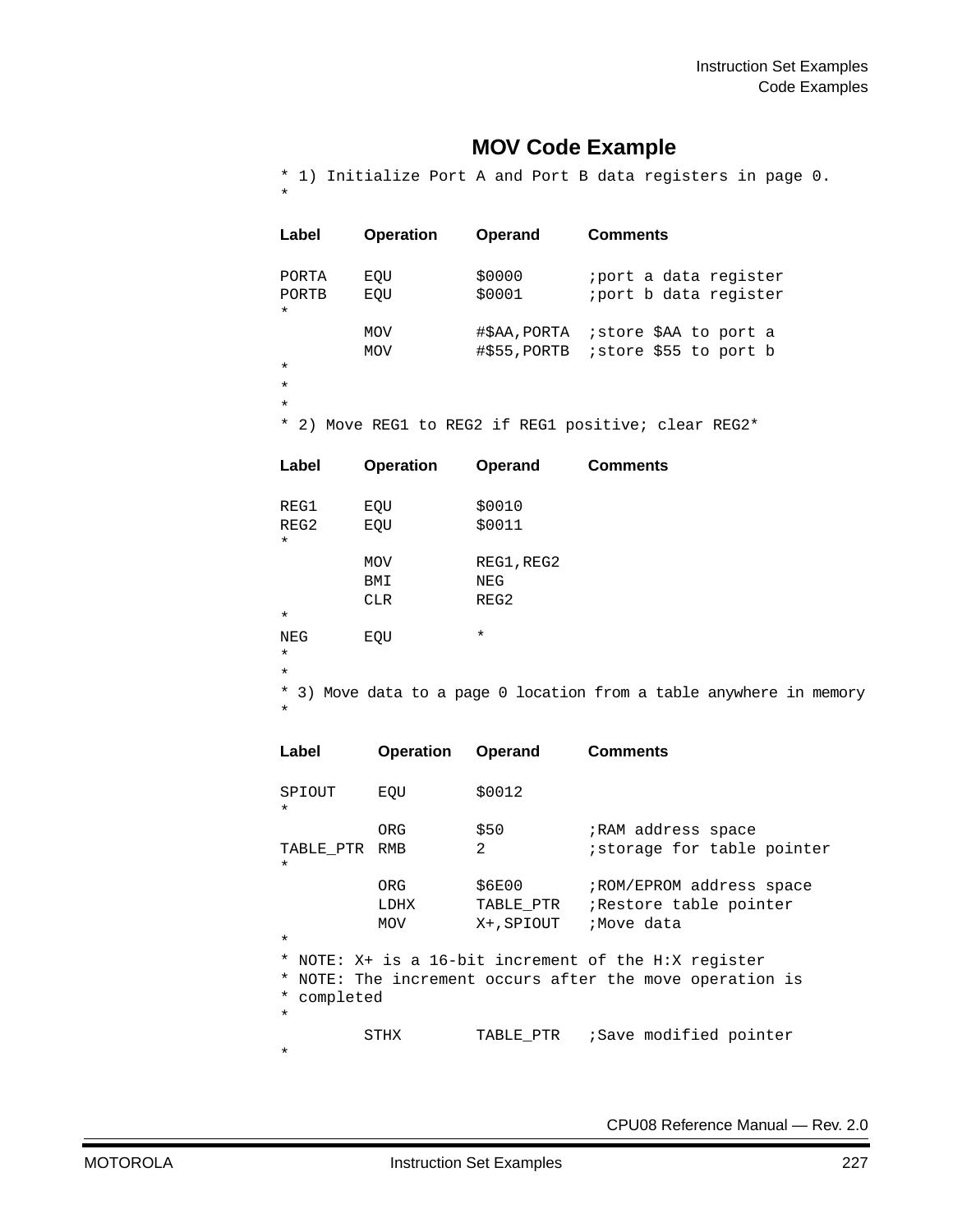**Code, and Cycles**

| <b>NSA</b>                     |                |                                | <b>Nibble Swap Accumulator</b>                                                                                                               |   |                      |                     |   | NSA           |
|--------------------------------|----------------|--------------------------------|----------------------------------------------------------------------------------------------------------------------------------------------|---|----------------------|---------------------|---|---------------|
| <b>Operation</b>               |                | $A \leftarrow (A[3:0]:A[7:4])$ |                                                                                                                                              |   |                      |                     |   |               |
| <b>Description</b>             |                | decimal operands.              | Swaps upper and lower nibbles (4 bits) of the accumulator. The NSA<br>instruction is used for more efficient storage and use of binary-coded |   |                      |                     |   |               |
| <b>Condition Codes</b>         | None affected. |                                |                                                                                                                                              |   |                      |                     |   |               |
| and Boolean<br><b>Formulae</b> | V              |                                |                                                                                                                                              | H |                      | N                   | Z | C             |
|                                |                |                                | $\mathbf{1}$                                                                                                                                 |   |                      |                     |   |               |
| <b>Source Forms,</b>           |                |                                |                                                                                                                                              |   |                      |                     |   |               |
| <b>Addressing</b>              |                | <b>Source</b>                  | Addr                                                                                                                                         |   |                      | <b>Machine Code</b> |   | <b>HC08</b>   |
| <b>Modes, Machine</b>          | <b>Forms</b>   |                                | Mode                                                                                                                                         |   | Operand(s)<br>Opcode |                     |   | <b>Cycles</b> |

NSA | INH | 62 | 3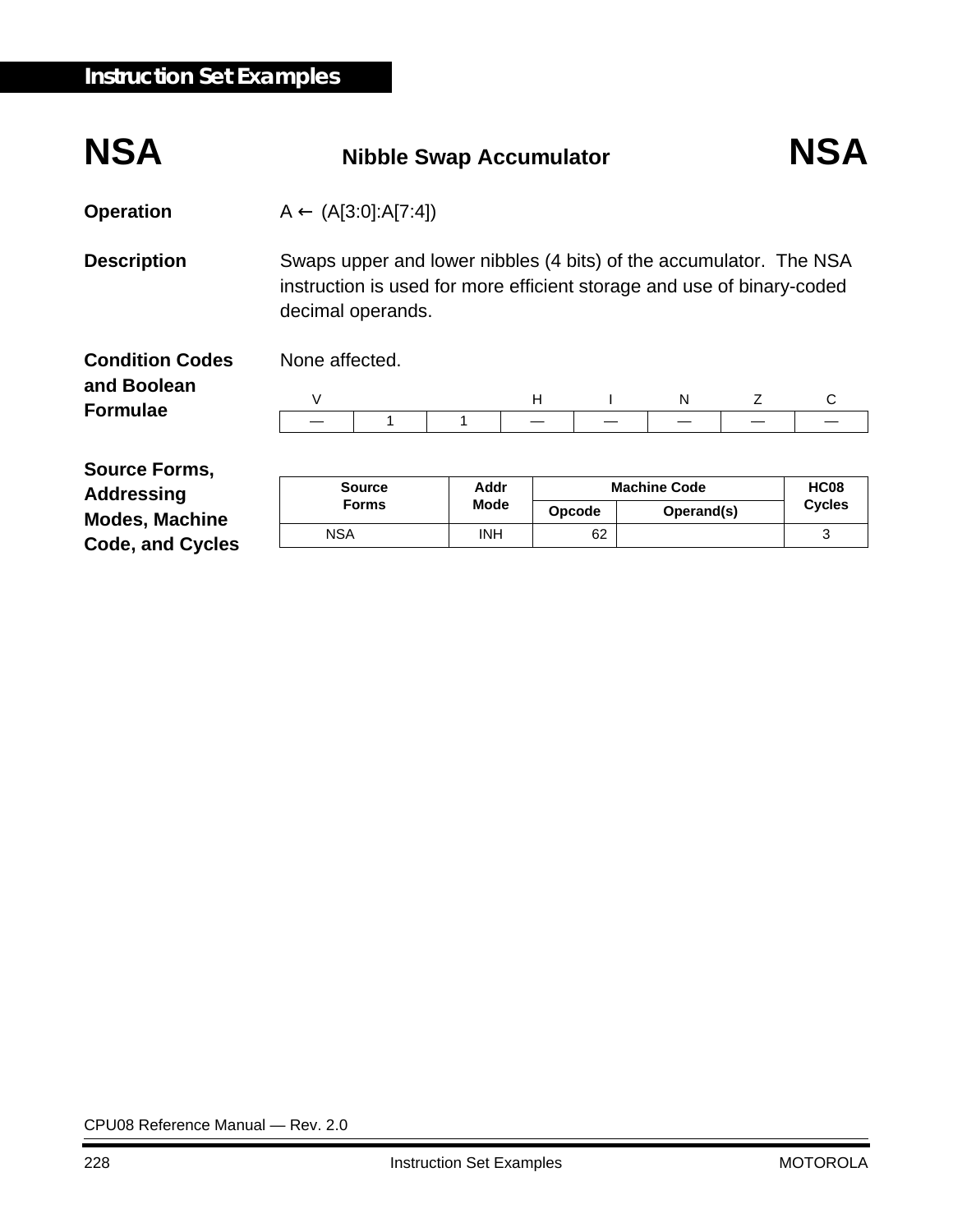#### **NSA Code Example**

\* NSA:

\* Compress 2 bytes, each containing one BCD nibble, into 1

\* byte. Each byte contains the BCD nibble in bits 0-3. Bits

\* 4-7 are clear.

| Label                   | <b>Operation</b>  | Operand                  | <b>Comments</b>                                                                 |
|-------------------------|-------------------|--------------------------|---------------------------------------------------------------------------------|
| BCD1<br>BCD2<br>$\star$ | RMB<br><b>RMB</b> |                          |                                                                                 |
|                         | LDA<br>NSA<br>ADD | BCD1<br>BCD <sub>2</sub> | Read first BCD byte<br>; Swap LS and MS nibbles<br><i>i</i> Add second BCD byte |
| $\star$                 |                   |                          |                                                                                 |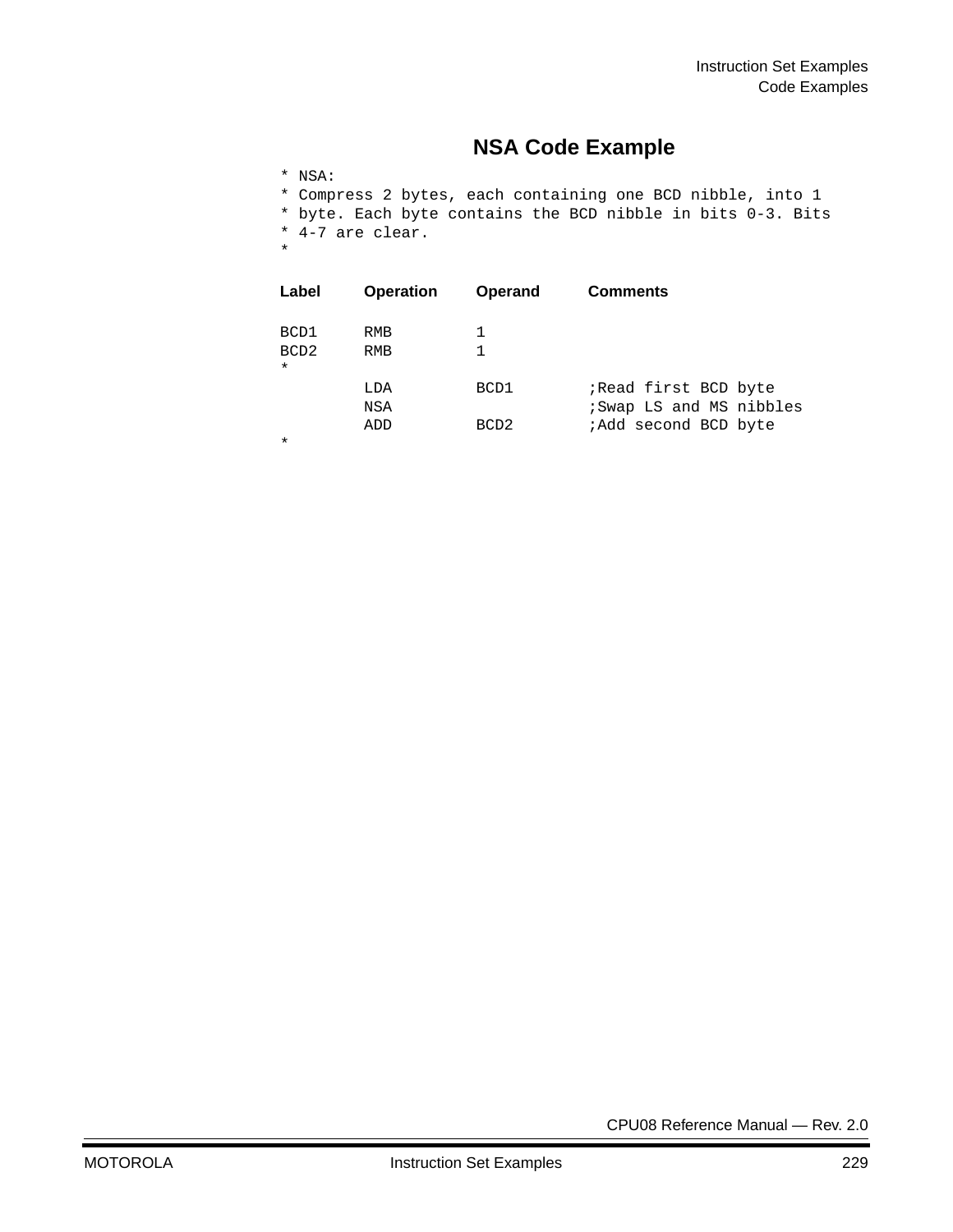**Code, and Cycles**

| <b>PSHA</b>                    |                                                 | <b>Push Accumulator onto Stack</b> |   |      |    |                      |                                                                                                                                                                                                                               |   | <b>PSHA</b>   |
|--------------------------------|-------------------------------------------------|------------------------------------|---|------|----|----------------------|-------------------------------------------------------------------------------------------------------------------------------------------------------------------------------------------------------------------------------|---|---------------|
| <b>Operation</b>               | $\downarrow$ (A), SP $\leftarrow$ (SP) – \$0001 |                                    |   |      |    |                      |                                                                                                                                                                                                                               |   |               |
| <b>Description</b>             | unchanged.                                      |                                    |   |      |    |                      | The contents of the accumulator (A) are pushed onto the stack at the<br>address contained in the stack pointer (SP). SP is then decremented to<br>point to the next available location in the stack. The contents of A remain |   |               |
| <b>Condition Codes</b>         | None affected.                                  |                                    |   |      |    |                      |                                                                                                                                                                                                                               |   |               |
| and Boolean<br><b>Formulae</b> | V                                               |                                    |   |      | H. |                      | N                                                                                                                                                                                                                             | Z | C             |
|                                |                                                 | 1                                  | 1 |      |    |                      |                                                                                                                                                                                                                               |   |               |
| <b>Source Forms,</b>           |                                                 |                                    |   |      |    |                      |                                                                                                                                                                                                                               |   |               |
| <b>Addressing</b>              |                                                 | <b>Source</b>                      |   | Addr |    |                      | <b>Machine Code</b>                                                                                                                                                                                                           |   | <b>HC08</b>   |
| <b>Modes, Machine</b>          |                                                 | <b>Forms</b>                       |   | Mode |    | Opcode<br>Operand(s) |                                                                                                                                                                                                                               |   | <b>Cycles</b> |

PSHA INH 87 2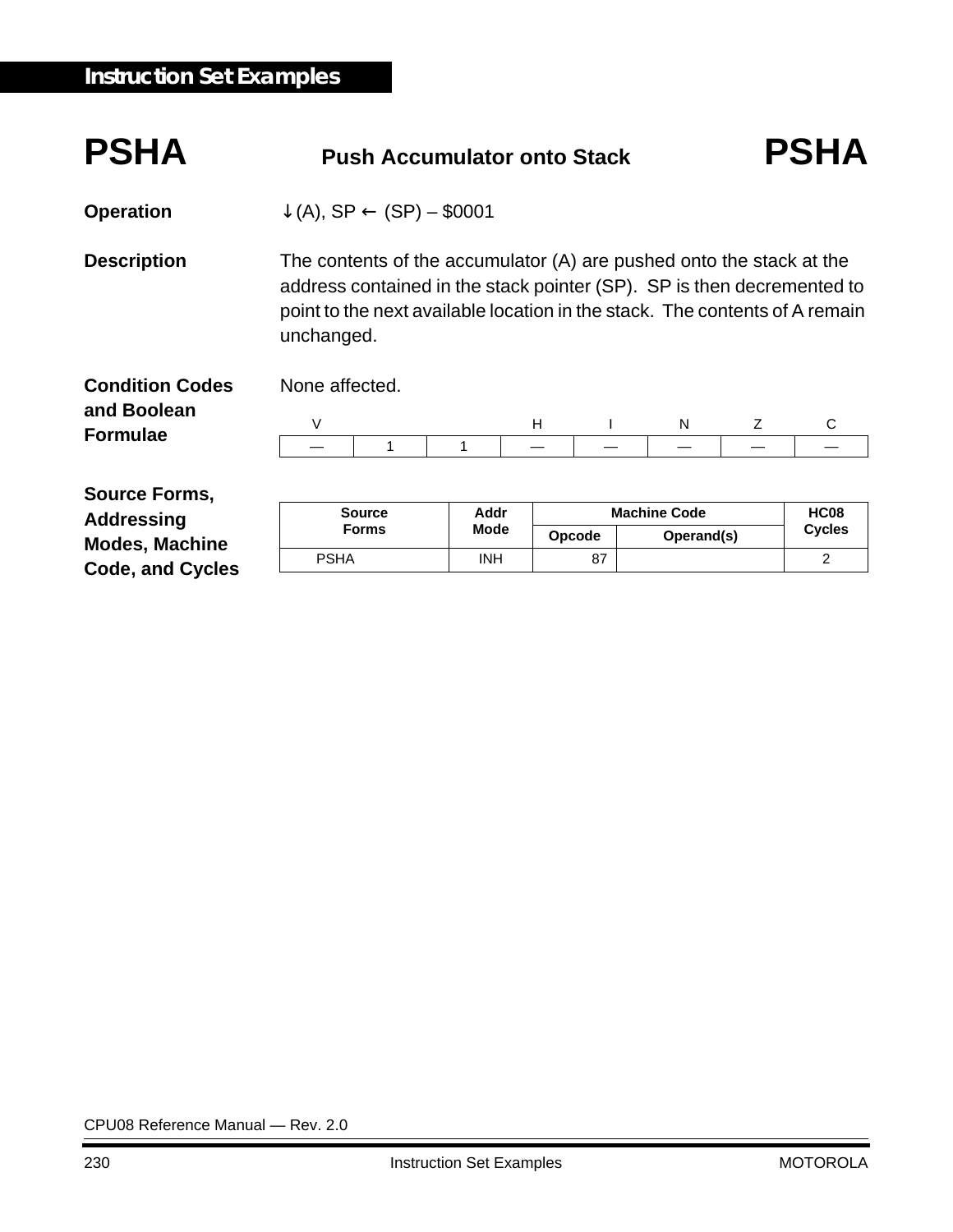#### **PSHA Code Example**

```
* PSHA:
```
- \* Jump table index calculation.
- \* Jump to a specific code routine based on a number held in A
- \* Entry : A = jump selection number, 0-3
- \*

| Label                        | <b>Operation</b>    | Operand           | <b>Comments</b>                                                         |
|------------------------------|---------------------|-------------------|-------------------------------------------------------------------------|
|                              | PSHA<br>LSLA<br>ADD | $1$ , SP          | ;Save selection number<br>Multiply by 2<br><i>i</i> Add stacked number; |
|                              |                     |                   | $iA$ now = A $x$ 3                                                      |
|                              | TAX                 |                   | <i>N</i> ove to index req                                               |
|                              | CLRH                |                   | and clear MS byte;                                                      |
|                              | PULA                |                   | ;Clean up stack                                                         |
|                              | JMP                 | TABLE1,X          | <i>;Jump</i> into table                                                 |
| TABLE1                       | JMP                 | PROG 0            |                                                                         |
|                              | JMP                 | PROG <sub>1</sub> |                                                                         |
|                              | JMP                 | PROG <sub>2</sub> |                                                                         |
|                              | JMP                 | PROG <sub>3</sub> |                                                                         |
| $\star$                      |                     |                   |                                                                         |
| PROG 0                       | EQU                 | $\star$           |                                                                         |
| PROG 1                       | EQU                 | $\star$           |                                                                         |
| PROG 2                       | EQU                 | $\star$           |                                                                         |
| PROG <sub>3</sub><br>$\star$ | EQU                 | $\star$           |                                                                         |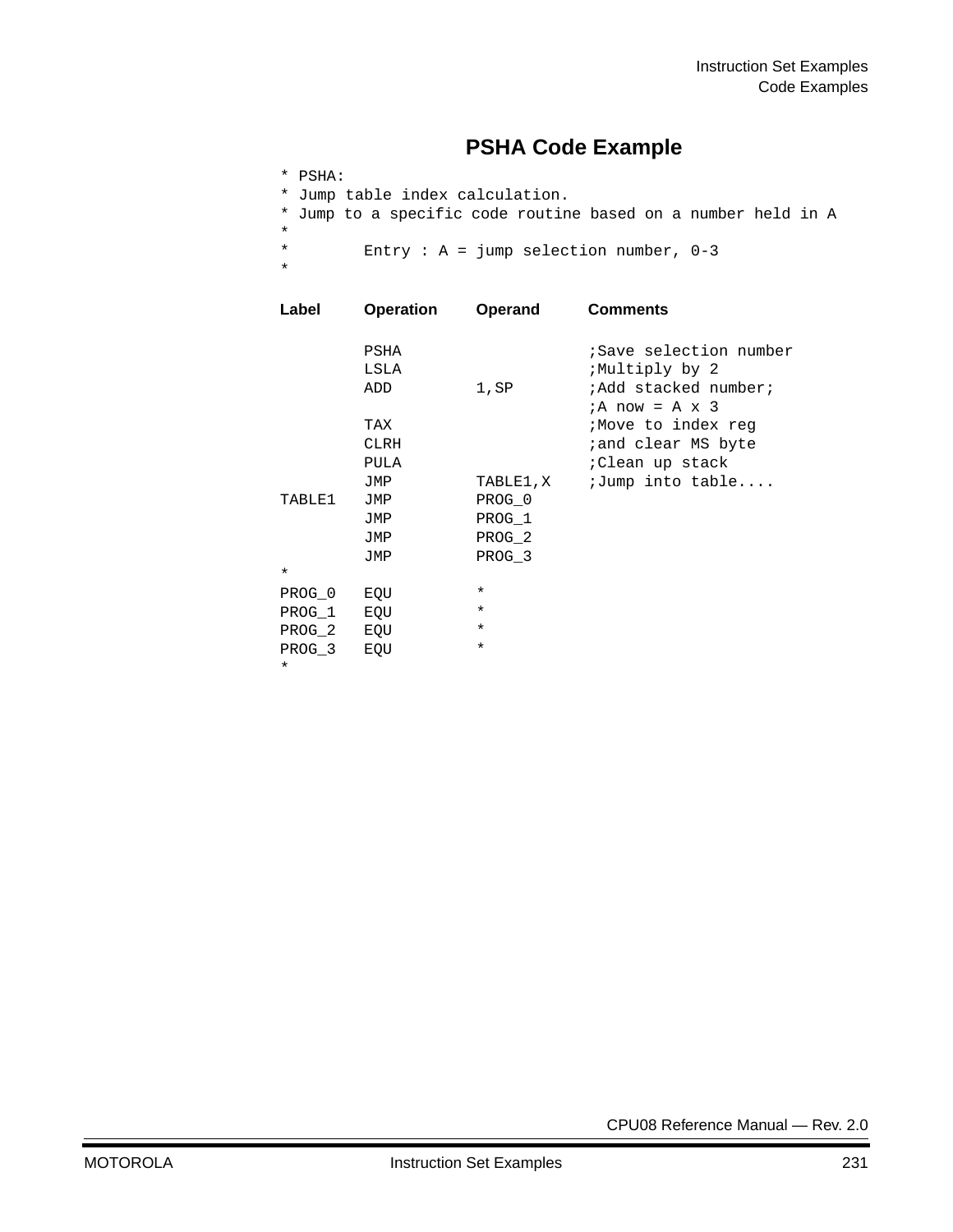| <b>PSHH</b>            | Push H (Index Register High) onto Stack |                                                                                                                                                                                                                        |      |    |  |                     |    | <b>PSHH</b>      |  |
|------------------------|-----------------------------------------|------------------------------------------------------------------------------------------------------------------------------------------------------------------------------------------------------------------------|------|----|--|---------------------|----|------------------|--|
| <b>Operation</b>       |                                         | $\downarrow$ (H), SP $\leftarrow$ (SP) – \$0001                                                                                                                                                                        |      |    |  |                     |    |                  |  |
| <b>Description</b>     |                                         | The contents of H are pushed onto the stack at the address contained in<br>the stack pointer (SP). SP is then decremented to point at the next<br>available location in the stack. The contents of H remain unchanged. |      |    |  |                     |    |                  |  |
| <b>Condition Codes</b> | None affected.                          |                                                                                                                                                                                                                        |      |    |  |                     |    |                  |  |
| and Boolean            | V                                       |                                                                                                                                                                                                                        |      | H. |  | N                   | Z. | C                |  |
| <b>Formulae</b>        |                                         | 1                                                                                                                                                                                                                      | 1    |    |  |                     |    |                  |  |
| <b>Source Forms,</b>   |                                         | Source                                                                                                                                                                                                                 | Addr |    |  | <b>Machine Code</b> |    | HC <sub>08</sub> |  |

**Addressing Modes, Machine Code, and Cycles**

| <b>Source</b> | Addr       |        | <b>Machine Code</b> | <b>HC08</b>   |  |
|---------------|------------|--------|---------------------|---------------|--|
| <b>Forms</b>  | Mode       | Opcode | Operand(s)          | <b>Cycles</b> |  |
| <b>PSHH</b>   | <b>INH</b> | 8B     |                     |               |  |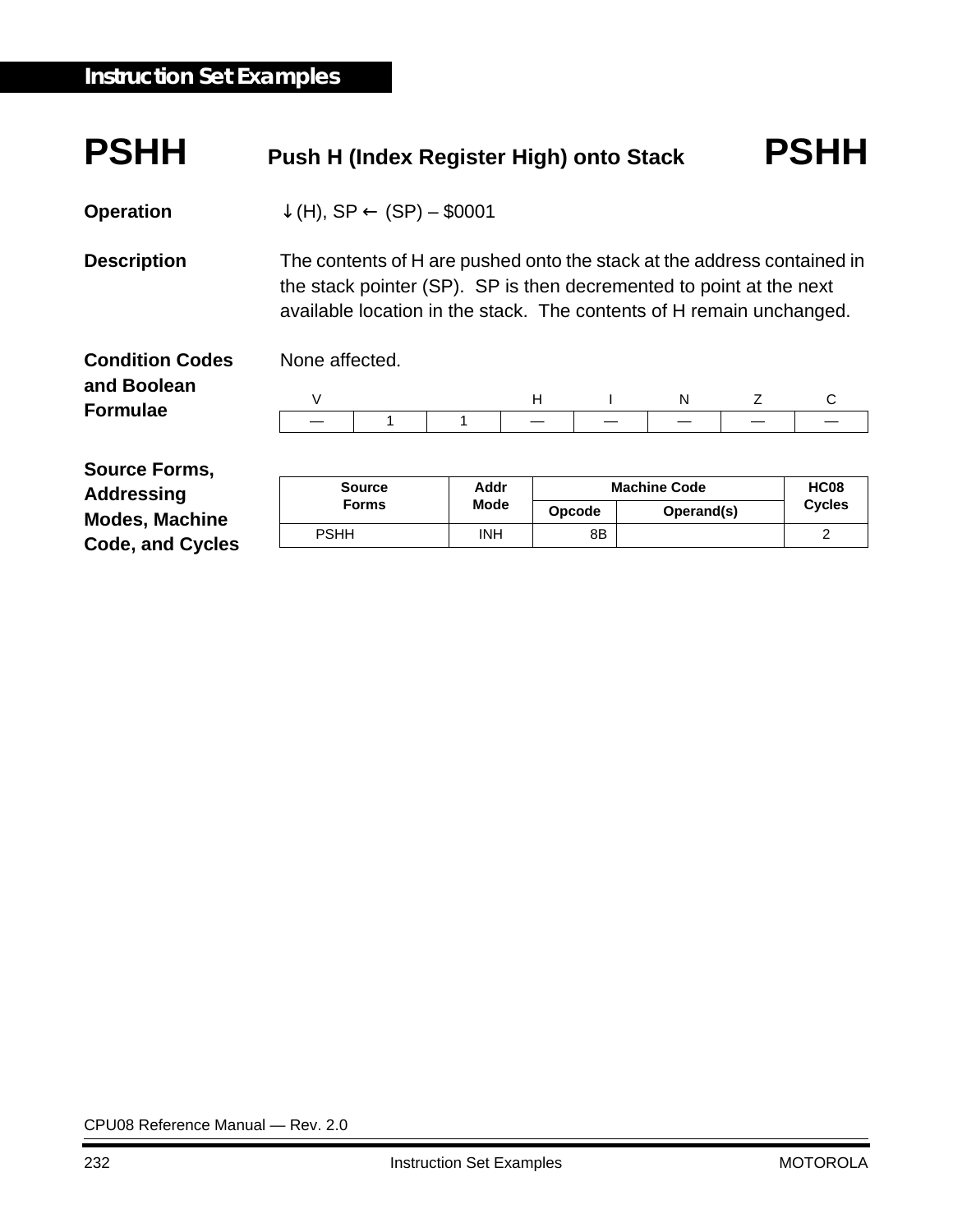### **PSHH Code Example**

```
* PSHH:
```

```
* 1) Save contents of H register at the start of an interrupt
* service routine
```

```
*
```

| Label    | <b>Operation</b> Operand |                                  | <b>Comments</b>                                           |  |
|----------|--------------------------|----------------------------------|-----------------------------------------------------------|--|
| SCI INT  | PSHH                     |                                  | ;Save H (all other registers<br><i>i</i> already stacked) |  |
| $\star$  |                          |                                  |                                                           |  |
| $\star$  |                          |                                  |                                                           |  |
| $\star$  |                          |                                  |                                                           |  |
| $\star$  |                          |                                  |                                                           |  |
| $\star$  |                          |                                  |                                                           |  |
|          | PULH                     |                                  | ;Restore H                                                |  |
|          | <b>RTT</b>               |                                  | ;Unstack all other registers;                             |  |
|          |                          |                                  | return to main                                            |  |
| $\star$  |                          |                                  |                                                           |  |
| $\ast$   |                          |                                  |                                                           |  |
| $\ast$   |                          | 2) Effective address calculation |                                                           |  |
| $\star$  |                          |                                  |                                                           |  |
| $\star$  |                          | $Entry : H:X=pointer, A=offset$  |                                                           |  |
| $^\star$ |                          | Exit : $H: X = A + H: X (A = H)$ |                                                           |  |
| $^\star$ |                          |                                  |                                                           |  |

| Label   | <b>Operation</b> | Operand | <b>Comments</b>                 |
|---------|------------------|---------|---------------------------------|
|         | PSHX             |         | :Push X then H onto stack       |
|         | PSHH             |         |                                 |
|         | ADD              | 2,SP    | ;Add stacked X to A             |
|         | TAX              |         | ;Move result into X             |
|         | PULA             |         | :Pull stacked H into A          |
|         | ADC.             | #0      | <i>i</i> Take care of any carry |
|         | PSHA             |         | :Push modified H onto stack     |
|         | PULH             |         | ;Pull back into H               |
|         | AIS              | #1      | :Clean up stack                 |
| $\star$ |                  |         |                                 |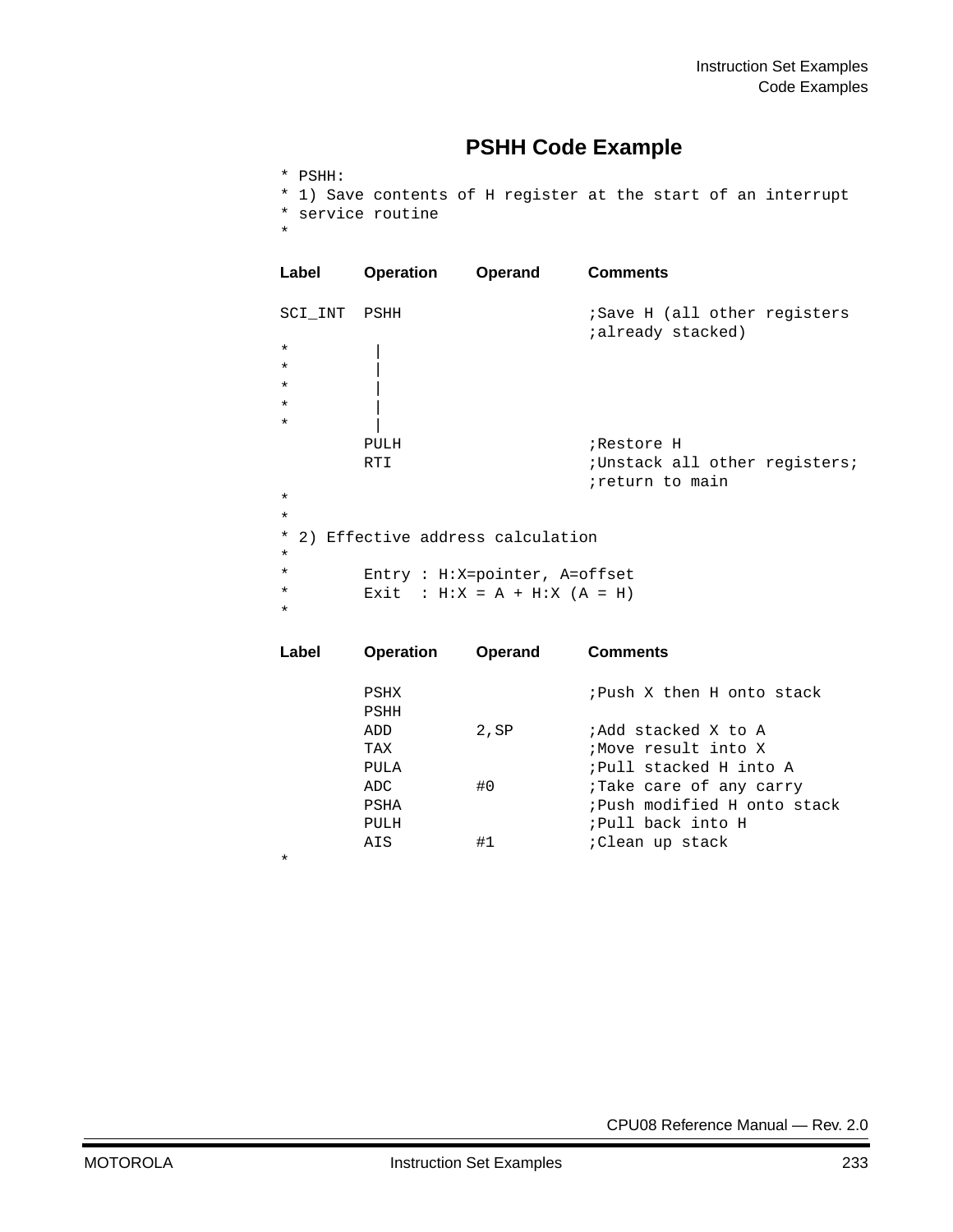| <b>PSHX</b>                                | <b>PSHX</b><br><b>Push X (Index Register Low) onto Stack</b> |                                                                                                                                                                                                                        |  |   |  |                                    |   |   |  |  |
|--------------------------------------------|--------------------------------------------------------------|------------------------------------------------------------------------------------------------------------------------------------------------------------------------------------------------------------------------|--|---|--|------------------------------------|---|---|--|--|
| <b>Operation</b>                           |                                                              | $\downarrow$ (X), SP $\leftarrow$ (SP) – \$0001                                                                                                                                                                        |  |   |  |                                    |   |   |  |  |
| <b>Description</b>                         |                                                              | The contents of X are pushed onto the stack at the address contained in<br>the stack pointer (SP). SP is then decremented to point at the next<br>available location in the stack. The contents of X remain unchanged. |  |   |  |                                    |   |   |  |  |
| <b>Condition Codes</b>                     | None affected.                                               |                                                                                                                                                                                                                        |  |   |  |                                    |   |   |  |  |
| and Boolean<br><b>Formulae</b>             | V                                                            |                                                                                                                                                                                                                        |  | н |  | N                                  | Z | C |  |  |
|                                            |                                                              | 1                                                                                                                                                                                                                      |  |   |  |                                    |   |   |  |  |
| <b>Source Forms,</b>                       |                                                              |                                                                                                                                                                                                                        |  |   |  |                                    |   |   |  |  |
| <b>Source</b><br>Addr<br><b>Addroccina</b> |                                                              |                                                                                                                                                                                                                        |  |   |  | <b>Machine Code</b><br><b>HC08</b> |   |   |  |  |

**Addressing Modes, Machine Code, and Cycles**

| <b>Source</b> | Addr       |        | <b>Machine Code</b> | <b>HC08</b><br><b>Cycles</b> |  |
|---------------|------------|--------|---------------------|------------------------------|--|
| <b>Forms</b>  | Mode       | Opcode | Operand(s)          |                              |  |
| <b>PSHX</b>   | <b>INH</b> | 89     |                     |                              |  |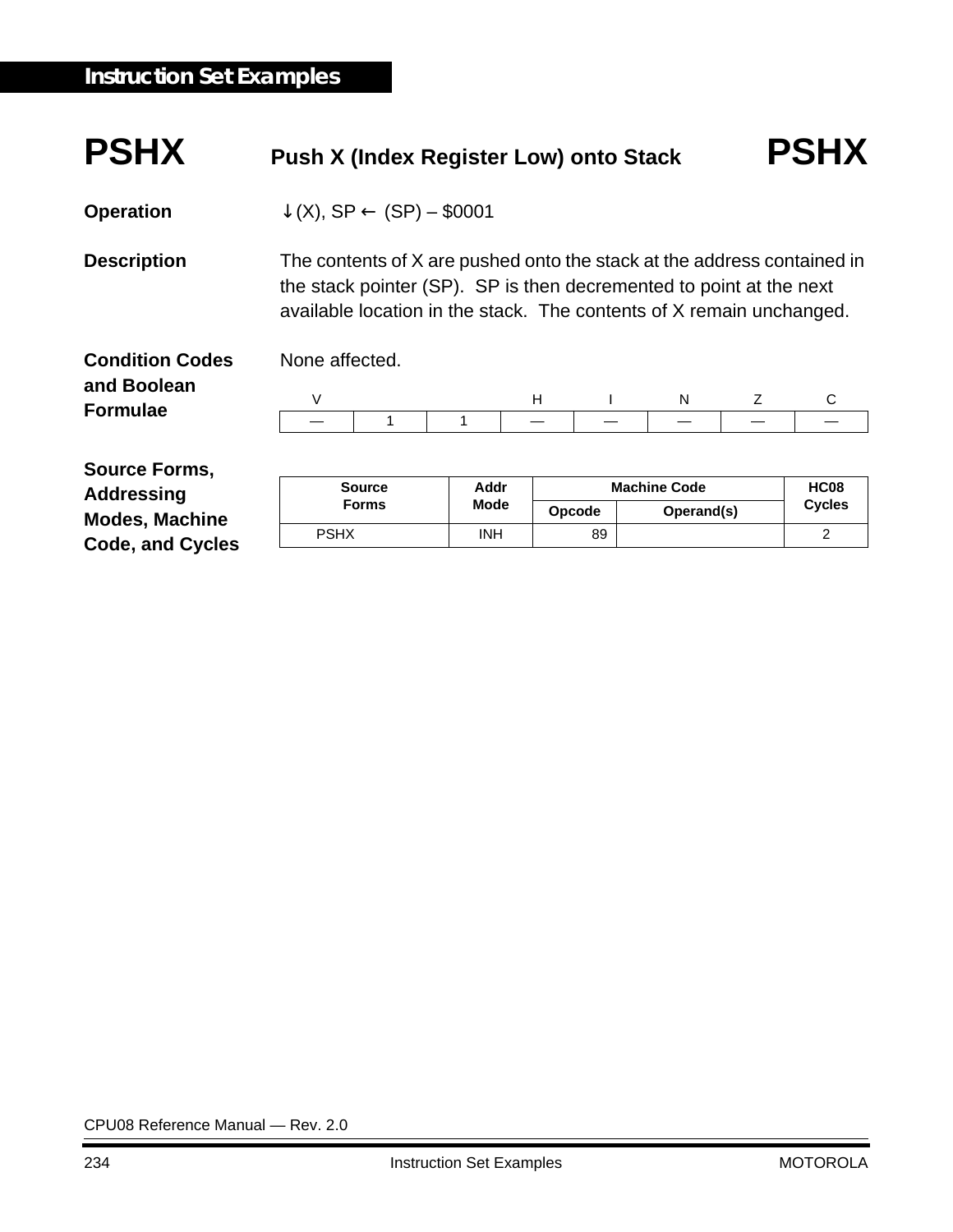#### **PSHX Code Example**

```
* PSHX:
```

```
* 1) Implement the transfer of the X register to the H
* register
```

```
*
```

| <b>Operation</b> | Operand | <b>Comments</b>                                                       |
|------------------|---------|-----------------------------------------------------------------------|
| PSHX<br>PULH     |         | <i>I</i> Move X onto the stack<br>;Return back to H                   |
|                  |         |                                                                       |
|                  |         |                                                                       |
| <b>Operation</b> | Operand | <b>Comments</b>                                                       |
| PSHX<br>TAX      |         | <i>I</i> Move X onto the stack<br>;Move A into X<br>;Restore X into A |
|                  | PULA    | 2) Implement the exchange of the X register and A                     |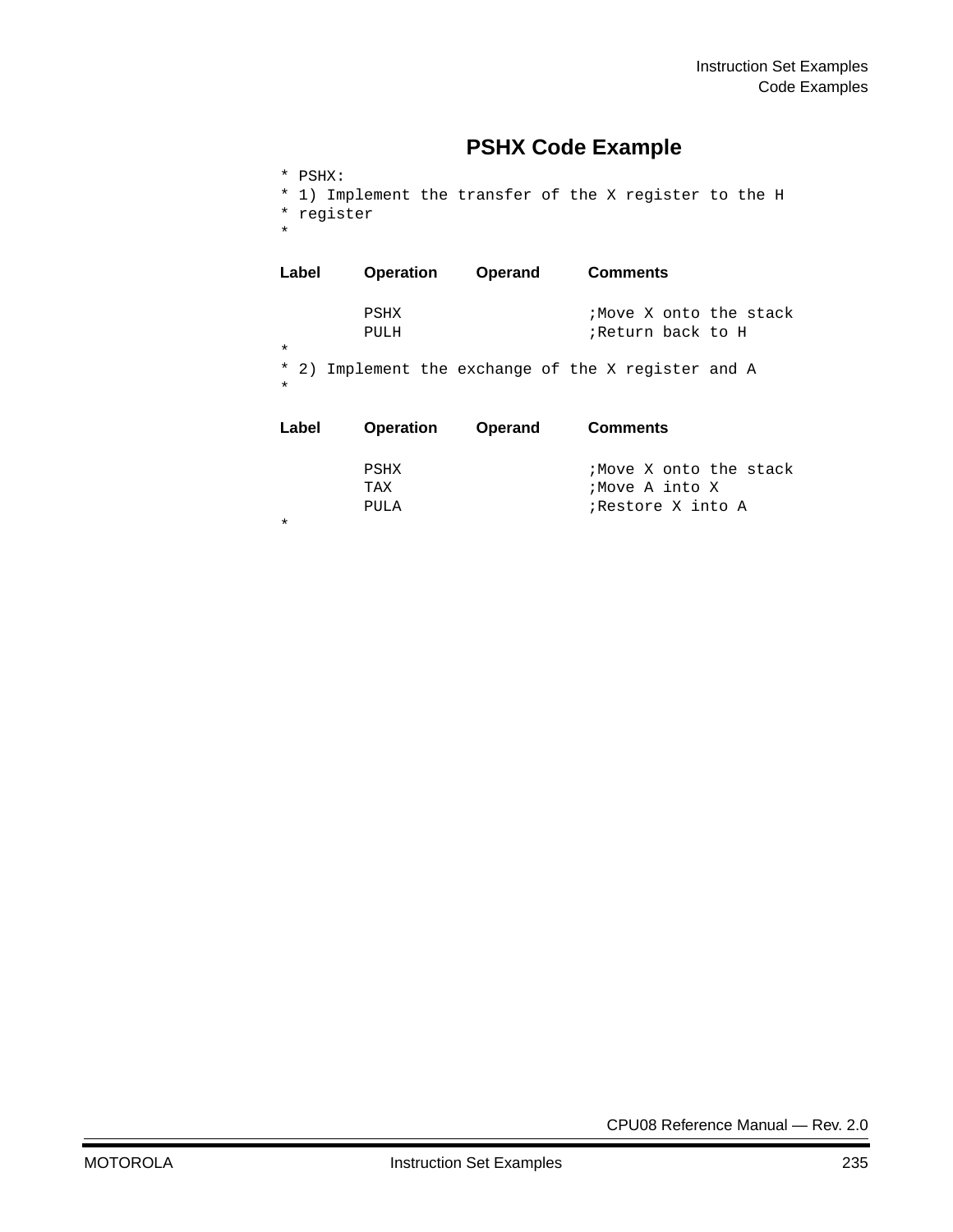**Modes, Machine Code, and Cycles**

| <b>PULA</b>                                  |                | <b>Pull Accumulator from Stack</b>                                                                                                                                          |              |   |        |                     |             | <b>PULA</b>   |  |
|----------------------------------------------|----------------|-----------------------------------------------------------------------------------------------------------------------------------------------------------------------------|--------------|---|--------|---------------------|-------------|---------------|--|
| <b>Operation</b>                             |                | $SP \leftarrow (SP + $0001); \hat{\top} (A)$                                                                                                                                |              |   |        |                     |             |               |  |
| <b>Description</b><br><b>Condition Codes</b> | None affected. | The stack pointer (SP) is incremented to address the last operand on the<br>stack. The accumulator (A) is then loaded with the contents of the<br>address pointed to by SP. |              |   |        |                     |             |               |  |
| and Boolean                                  |                |                                                                                                                                                                             |              |   |        |                     |             |               |  |
| <b>Formulae</b>                              | V              |                                                                                                                                                                             |              | H |        | N                   | Ζ           | C             |  |
|                                              |                | 1                                                                                                                                                                           | 1            |   |        |                     |             |               |  |
| <b>Source Forms,</b>                         |                |                                                                                                                                                                             |              |   |        |                     |             |               |  |
| Addressing                                   |                | <b>Source</b><br><b>Forms</b>                                                                                                                                               | Addr<br>Mode |   |        | <b>Machine Code</b> | <b>HC08</b> |               |  |
| Madoc Moobino                                |                |                                                                                                                                                                             |              |   | Opcode | Operand(s)          |             | <b>Cycles</b> |  |

PULA INH 86 2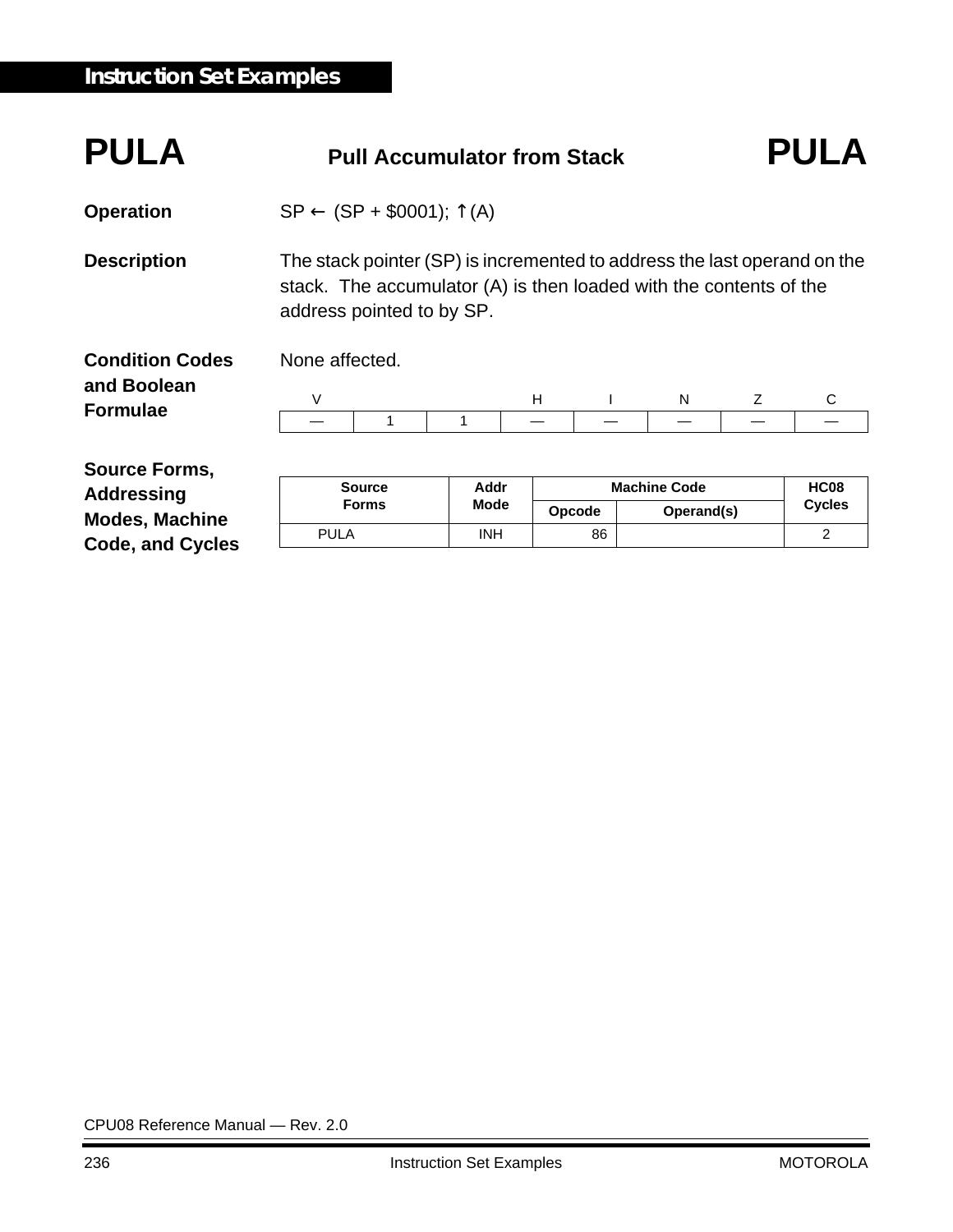### **PULA Code Example**

```
* Implement the transfer of the H register to A
*
```

| Label | <b>Operation</b> | Operand | <b>Comments</b>            |  |
|-------|------------------|---------|----------------------------|--|
|       | PSHH             |         | <i>i</i> Move H onto stack |  |
|       | PULA             |         | ;Return back to A          |  |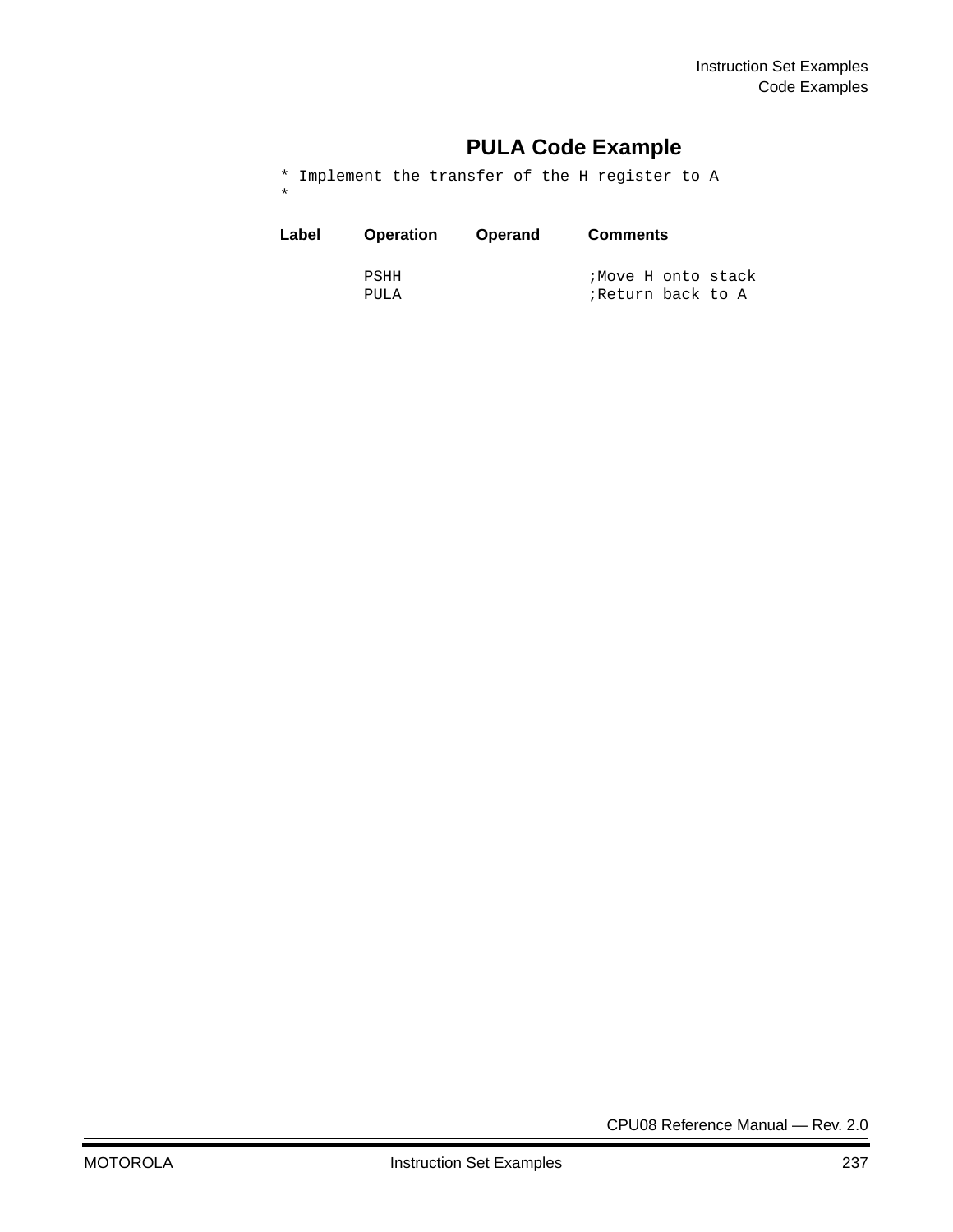| <b>PULH</b>                                                                                   | <b>Pull H (Index Register High) from Stack</b> |                                                                                                                                                        |                                   |  |        |    |                                   |   | <b>PULH</b>                                    |
|-----------------------------------------------------------------------------------------------|------------------------------------------------|--------------------------------------------------------------------------------------------------------------------------------------------------------|-----------------------------------|--|--------|----|-----------------------------------|---|------------------------------------------------|
| <b>Operation</b>                                                                              |                                                | $SP \leftarrow (SP + $0001); \uparrow (H)$                                                                                                             |                                   |  |        |    |                                   |   |                                                |
| <b>Description</b>                                                                            |                                                | The stack pointer (SP) is incremented to address the last operand on the<br>stack. H is then loaded with the contents of the address pointed to by SP. |                                   |  |        |    |                                   |   |                                                |
| <b>Condition Codes</b><br>and Boolean<br><b>Formulae</b>                                      | None affected.<br>V                            | 1                                                                                                                                                      | 1                                 |  | H.     |    | N                                 | Z | C                                              |
| <b>Source Forms,</b><br><b>Addressing</b><br><b>Modes, Machine</b><br><b>Code, and Cycles</b> | <b>PULH</b>                                    | <b>Source</b><br><b>Forms</b>                                                                                                                          | Addr<br><b>Mode</b><br><b>INH</b> |  | Opcode | 8A | <b>Machine Code</b><br>Operand(s) |   | <b>HC08</b><br><b>Cycles</b><br>$\overline{2}$ |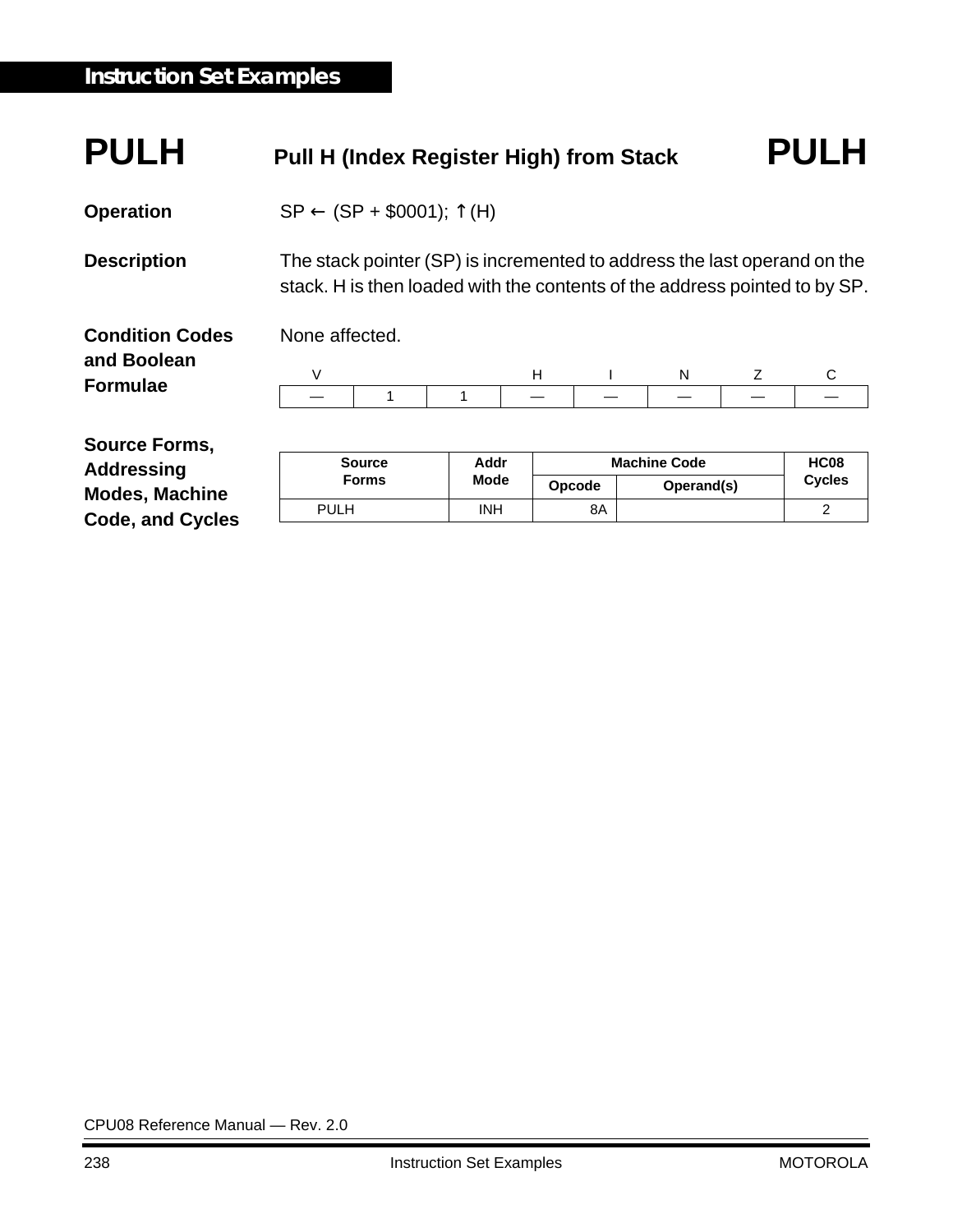### **PULH Code Example**

```
* Implement the exchange of the H register and A
```

| Label | <b>Operation</b> | Operand | <b>Comments</b>        |
|-------|------------------|---------|------------------------|
|       | PSHA             |         | :Move A onto the stack |
|       | PSHH             |         | Move H onto the stack  |
|       | PULA             |         | ; Pull H into A        |
|       | PULH             |         | ;Pull A into H         |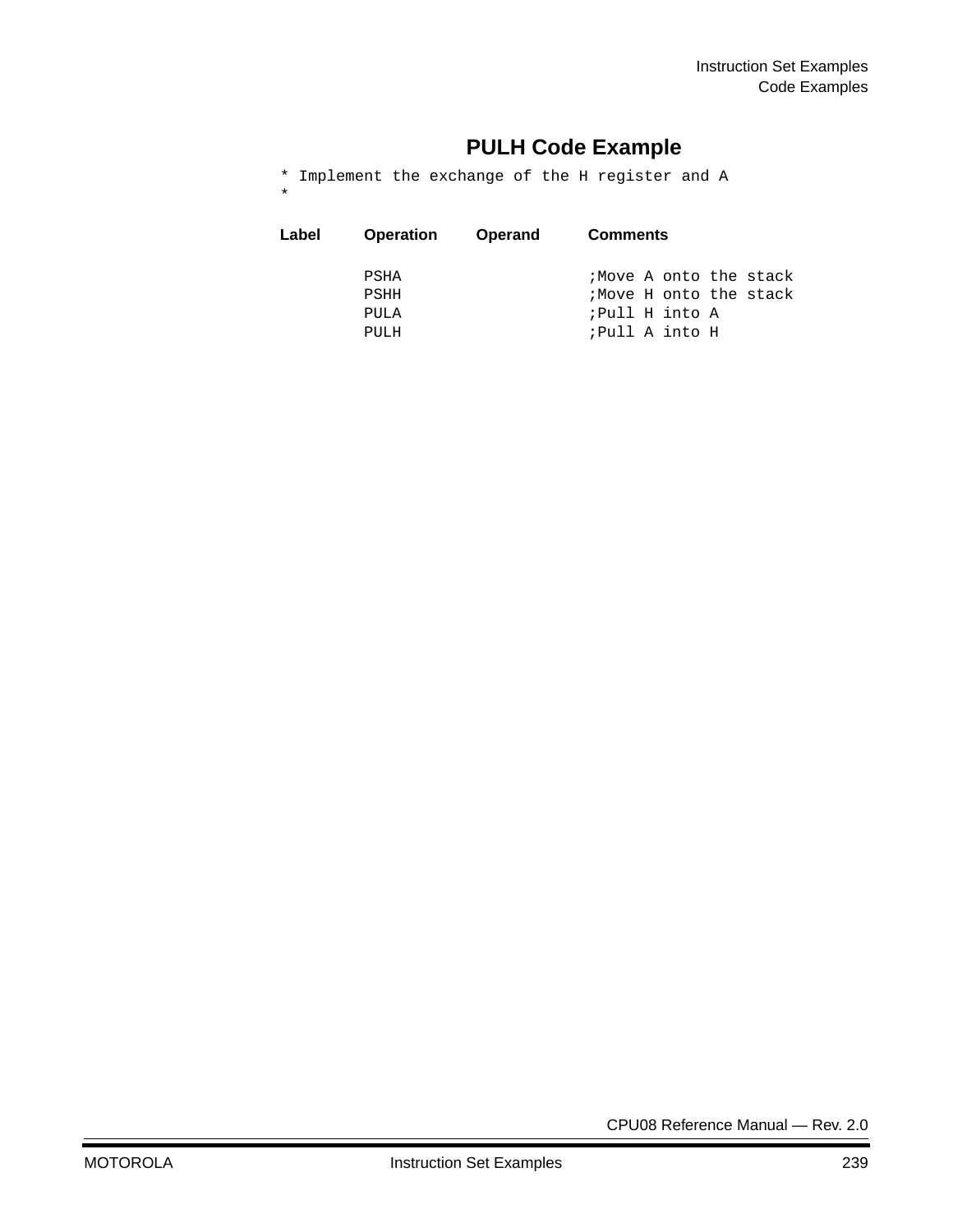| <b>PULX</b>                                                                                   |                     | <b>Pull X (Index Register Low) from Stack</b>                                                                                                          |                                   |  |        |    |                                   |   | <b>PULX</b>                                         |
|-----------------------------------------------------------------------------------------------|---------------------|--------------------------------------------------------------------------------------------------------------------------------------------------------|-----------------------------------|--|--------|----|-----------------------------------|---|-----------------------------------------------------|
| <b>Operation</b>                                                                              |                     | $SP \leftarrow (SP + $0001); \hat{\top} (X)$                                                                                                           |                                   |  |        |    |                                   |   |                                                     |
| <b>Description</b>                                                                            |                     | The stack pointer (SP) is incremented to address the last operand on the<br>stack. X is then loaded with the contents of the address pointed to by SP. |                                   |  |        |    |                                   |   |                                                     |
| <b>Condition Codes</b><br>and Boolean<br><b>Formulae</b>                                      | None affected.<br>V | 1                                                                                                                                                      | 1                                 |  | н      |    | N                                 | Z | C                                                   |
| <b>Source Forms,</b><br><b>Addressing</b><br><b>Modes, Machine</b><br><b>Code, and Cycles</b> | <b>PULX</b>         | <b>Source</b><br><b>Forms</b>                                                                                                                          | Addr<br><b>Mode</b><br><b>INH</b> |  | Opcode | 88 | <b>Machine Code</b><br>Operand(s) |   | HC <sub>08</sub><br><b>Cycles</b><br>$\overline{2}$ |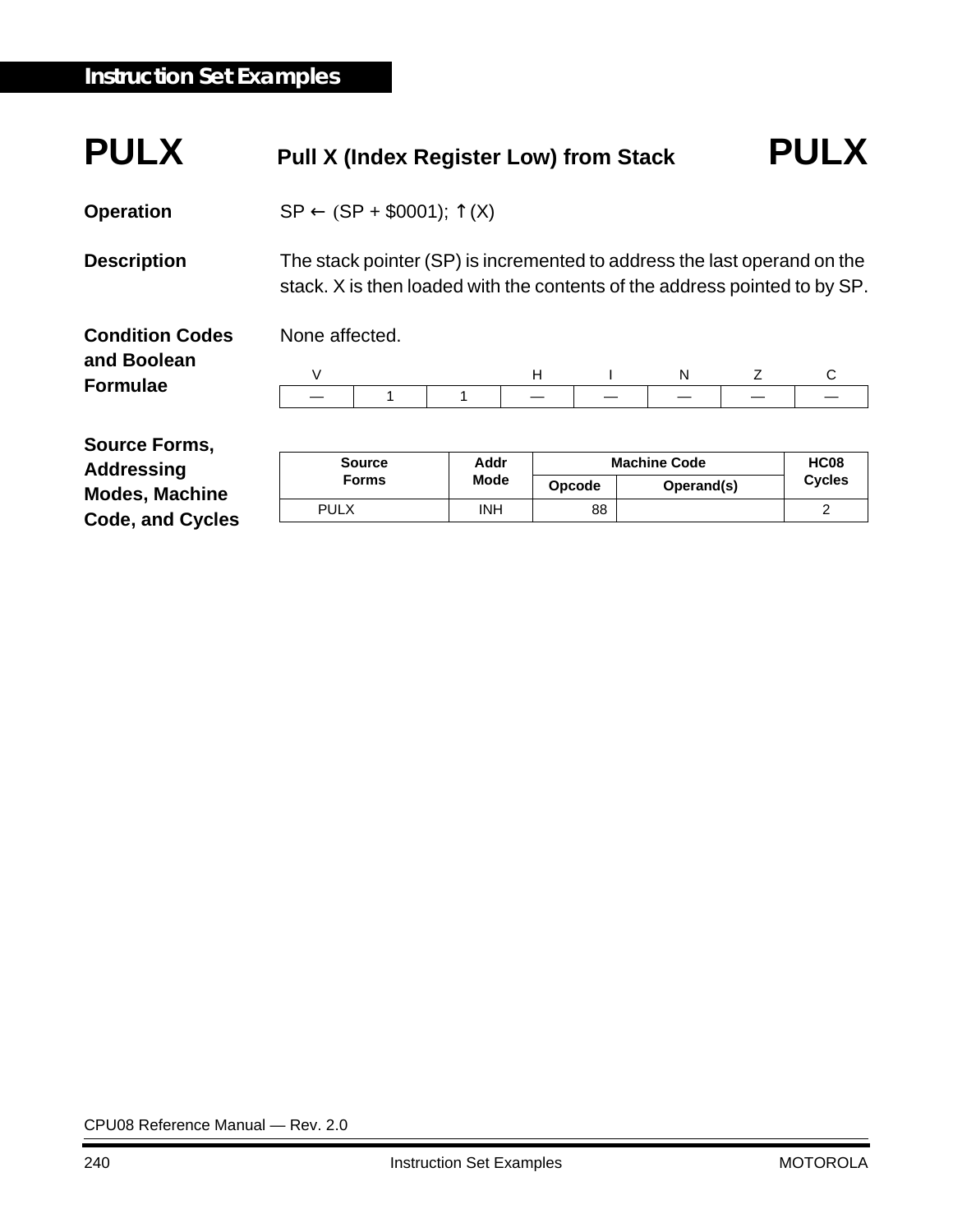#### **PULX Code Example**

- \* Implement the exchange of the X register and A
- \*

| Label | <b>Operation</b> | Operand | <b>Comments</b>        |
|-------|------------------|---------|------------------------|
|       | PSHA             |         | :Move A onto the stack |
|       | TXA              |         | ;Move X into A         |
|       | PULX             |         | Restore A into X       |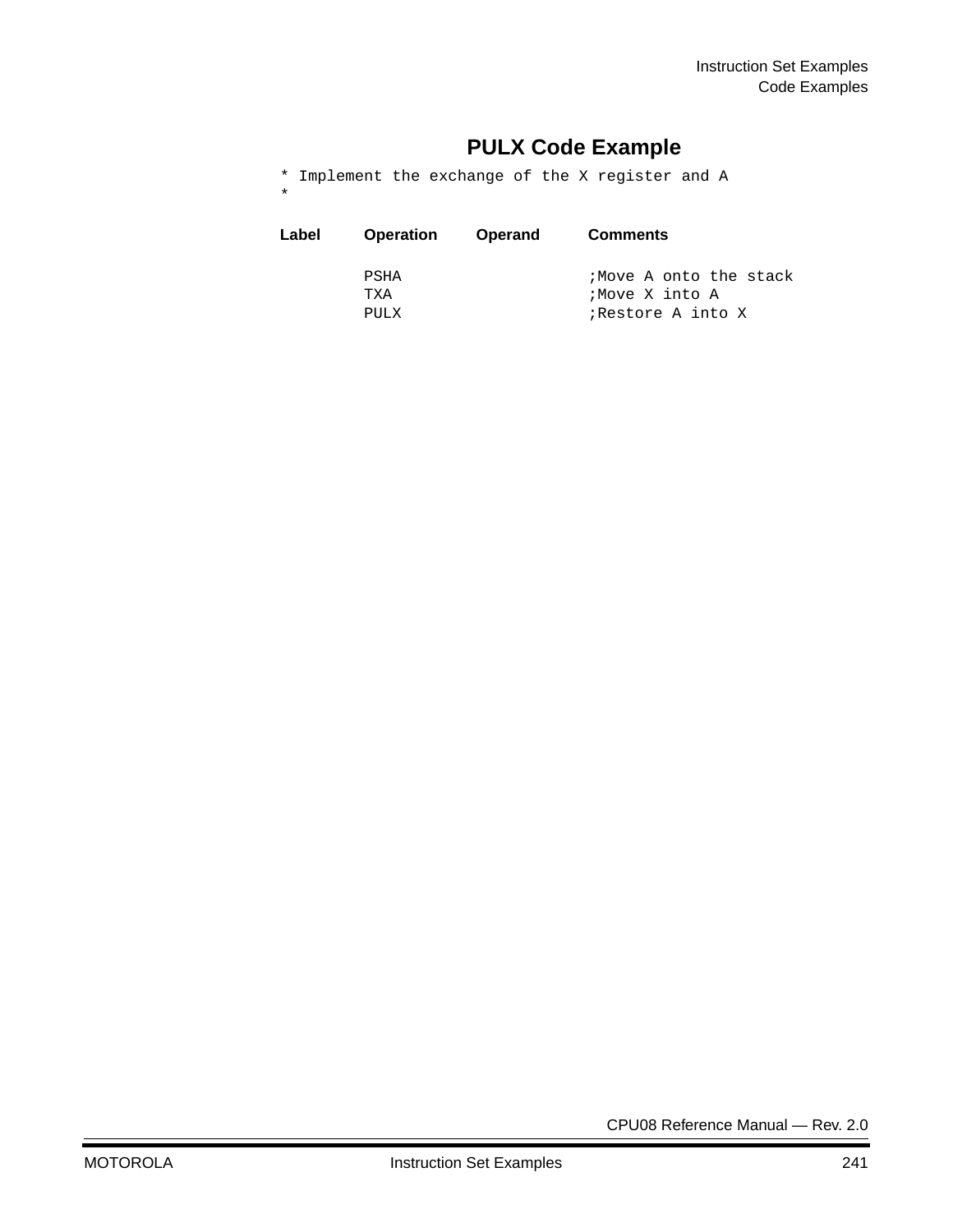| <b>STHX</b>                                              | <b>STHX</b><br><b>Store Index Register</b>                                                                                                                                   |                     |        |                                   |                     |                              |  |  |  |  |
|----------------------------------------------------------|------------------------------------------------------------------------------------------------------------------------------------------------------------------------------|---------------------|--------|-----------------------------------|---------------------|------------------------------|--|--|--|--|
| <b>Operation</b>                                         | $(M:M + $0001) \leftarrow (H:X)$                                                                                                                                             |                     |        |                                   |                     |                              |  |  |  |  |
| <b>Description</b>                                       | Stores the index register (H:X) to the specified memory location. The<br>condition codes are set according to the data.                                                      |                     |        |                                   |                     |                              |  |  |  |  |
| <b>Condition Codes</b><br>and Boolean<br><b>Formulae</b> | V<br>0<br>1<br>V: 0<br>Cleared.                                                                                                                                              | 1                   | H<br>L | N<br>$\updownarrow$               | Z<br>$\updownarrow$ | C                            |  |  |  |  |
|                                                          | N: R15<br>Set if MSB of result is one; cleared otherwise.<br>Z: R15&R14&R13&R12&R11&R10&R9&R8<br>&R7&R6&R5&R4&R3&R2&R1&R0<br>Set if the result is \$0000; cleared otherwise. |                     |        |                                   |                     |                              |  |  |  |  |
| <b>Source Forms,</b><br><b>Addressing</b>                | <b>Source</b><br><b>Forms</b>                                                                                                                                                | Addr<br><b>Mode</b> | Opcode | <b>Machine Code</b><br>Operand(s) |                     | <b>HC08</b><br><b>Cycles</b> |  |  |  |  |
| <b>Modes, Machine</b><br><b>Code, and Cycles</b>         | <b>STHX</b><br>opr                                                                                                                                                           | <b>DIR</b>          | 35     | dd                                |                     | $\overline{4}$               |  |  |  |  |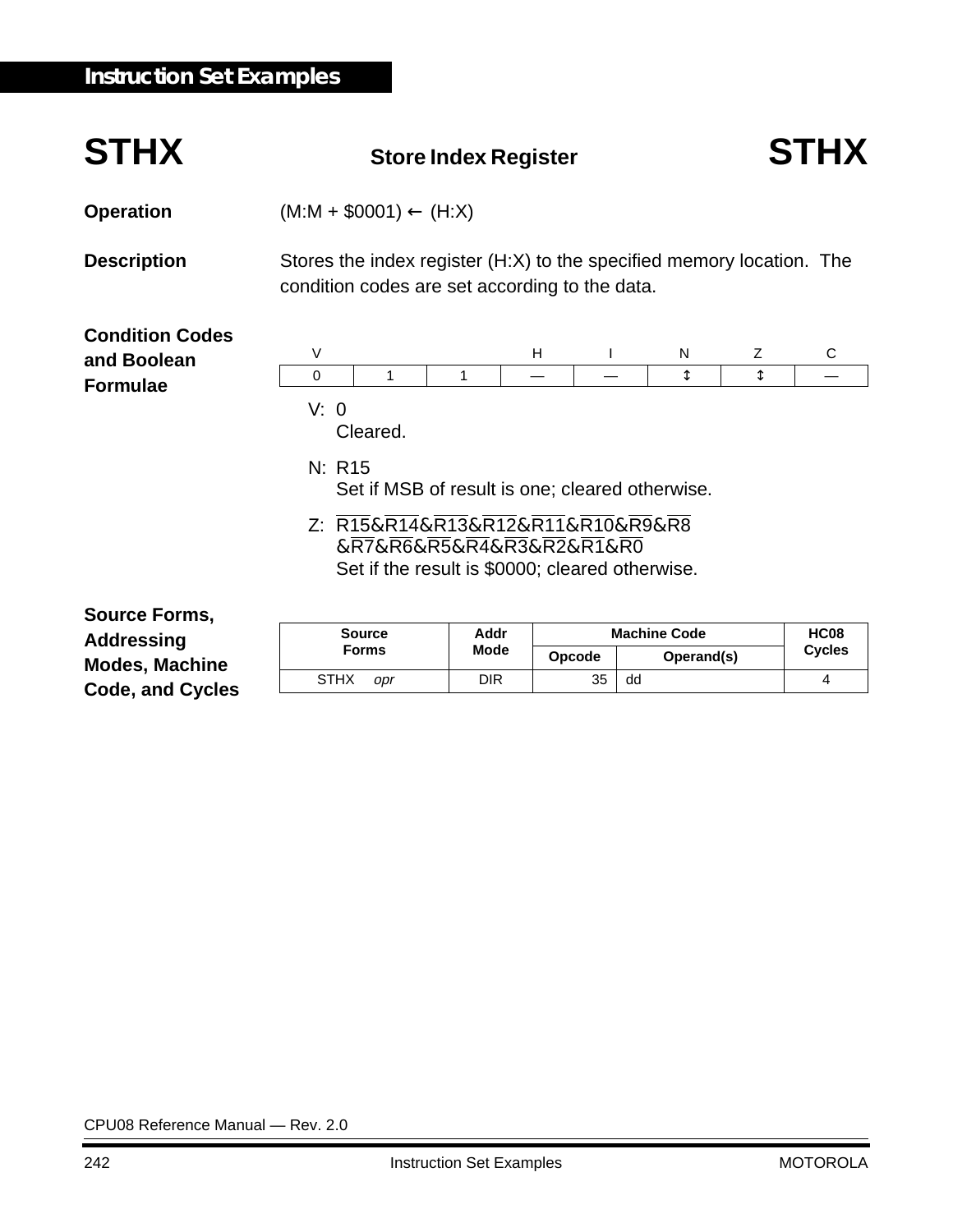### **STHX Code Example**

```
* Effective address calculation
*
```

```
* Entry : H:X=pointer, A=offset<br>* Exit : H:X = A + H:X
           Exit : H: X = A + H: X
```

| Label           | <b>Operation</b>                                                | Operand                                        | <b>Comments</b>                                                                                                                                                                                |
|-----------------|-----------------------------------------------------------------|------------------------------------------------|------------------------------------------------------------------------------------------------------------------------------------------------------------------------------------------------|
| TEMP<br>$\star$ | ORG<br>RMB                                                      | \$50<br>$\mathfrak{D}$                         | ; RAM address space                                                                                                                                                                            |
|                 | <b>ORG</b><br>STHX<br>ADD<br>TAX<br>LDA<br>ADC.<br>PSHA<br>PULH | <b>\$6E00</b><br>TEMP<br>TEMP+1<br>TF.MP<br>#0 | ; ROM/EPROM address space<br>$i$ Save $H: X$<br>;Add saved X to A<br>;Move result into X<br>;Load saved X into A<br>Take care of any carry<br>;Push modified H onto stack<br>;Pull back into H |
| $\star$         |                                                                 |                                                |                                                                                                                                                                                                |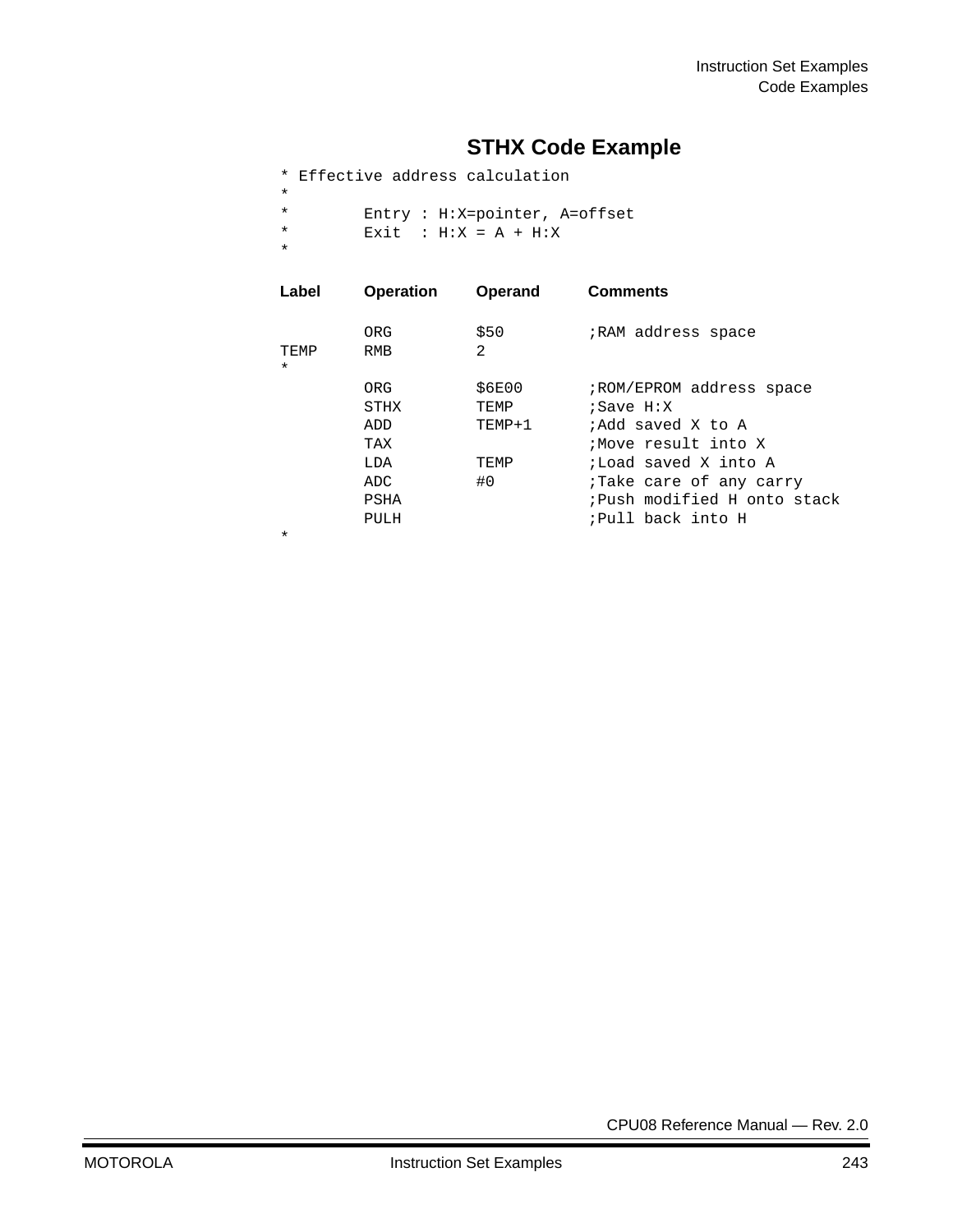# **TAP Transfer Accumulator to Condition Code Register TAP**



**Description** Transfers the contents of the accumulator (A) to the condition code register (CCR).

| <b>Condition Codes</b> |  |  |  |  |
|------------------------|--|--|--|--|
| and Boolean            |  |  |  |  |
| <b>Formulae</b>        |  |  |  |  |
|                        |  |  |  |  |

| <b>Source Forms,</b>    |               |            |        |                     |                  |
|-------------------------|---------------|------------|--------|---------------------|------------------|
| Addressing              | <b>Source</b> | Addr       |        | <b>Machine Code</b> | HC <sub>08</sub> |
| <b>Modes, Machine</b>   | <b>Forms</b>  | Mode       | Opcode | Operand(s)          | <b>Cycles</b>    |
| <b>Code, and Cycles</b> | TAP           | <b>INH</b> | 84     |                     |                  |
|                         |               |            |        |                     |                  |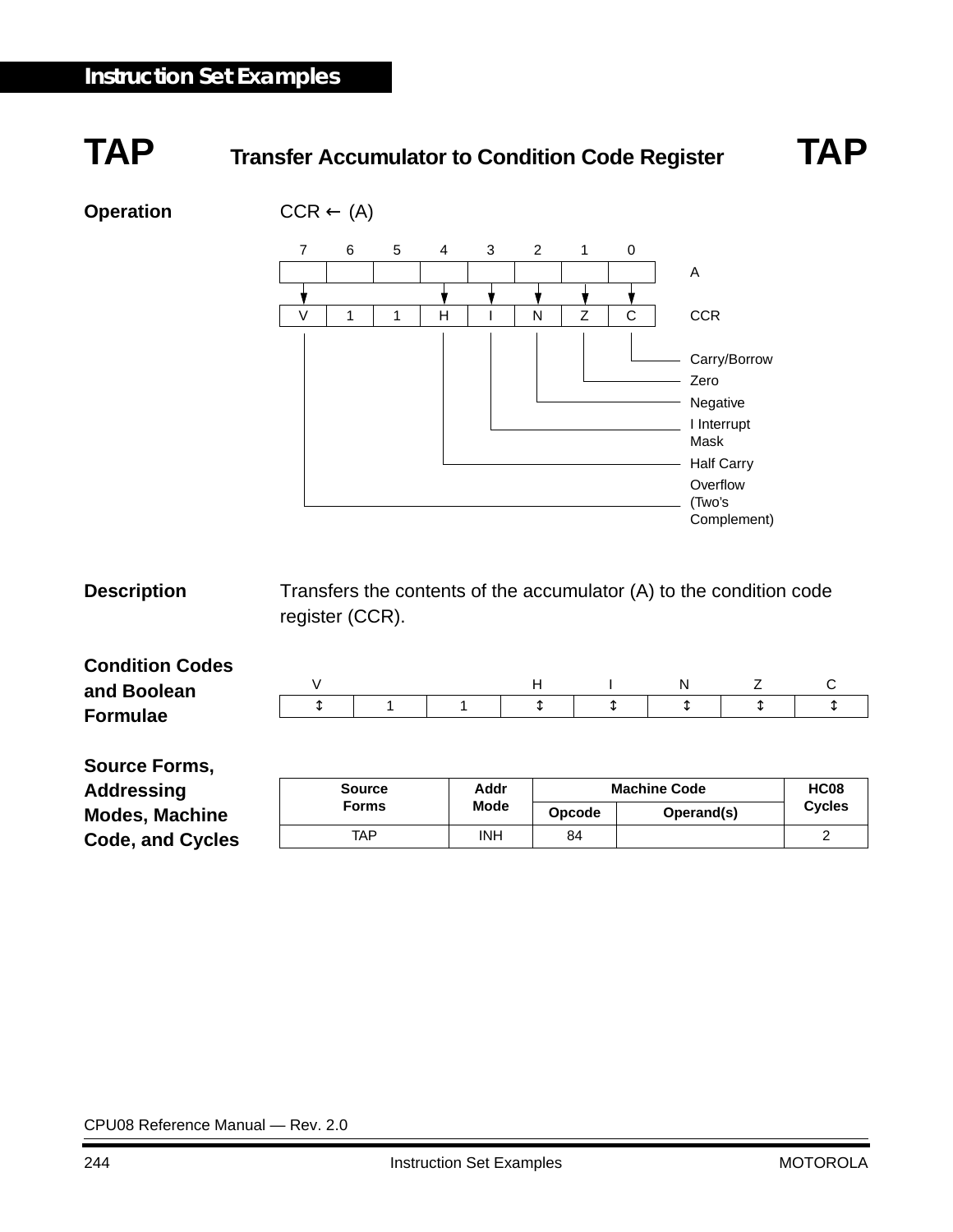#### **TAP Code Example**

\*

\* NOTE: The TAP instruction was added to improve testability of

\* the CPU08, and so few practical applications of the

\* instruction exist.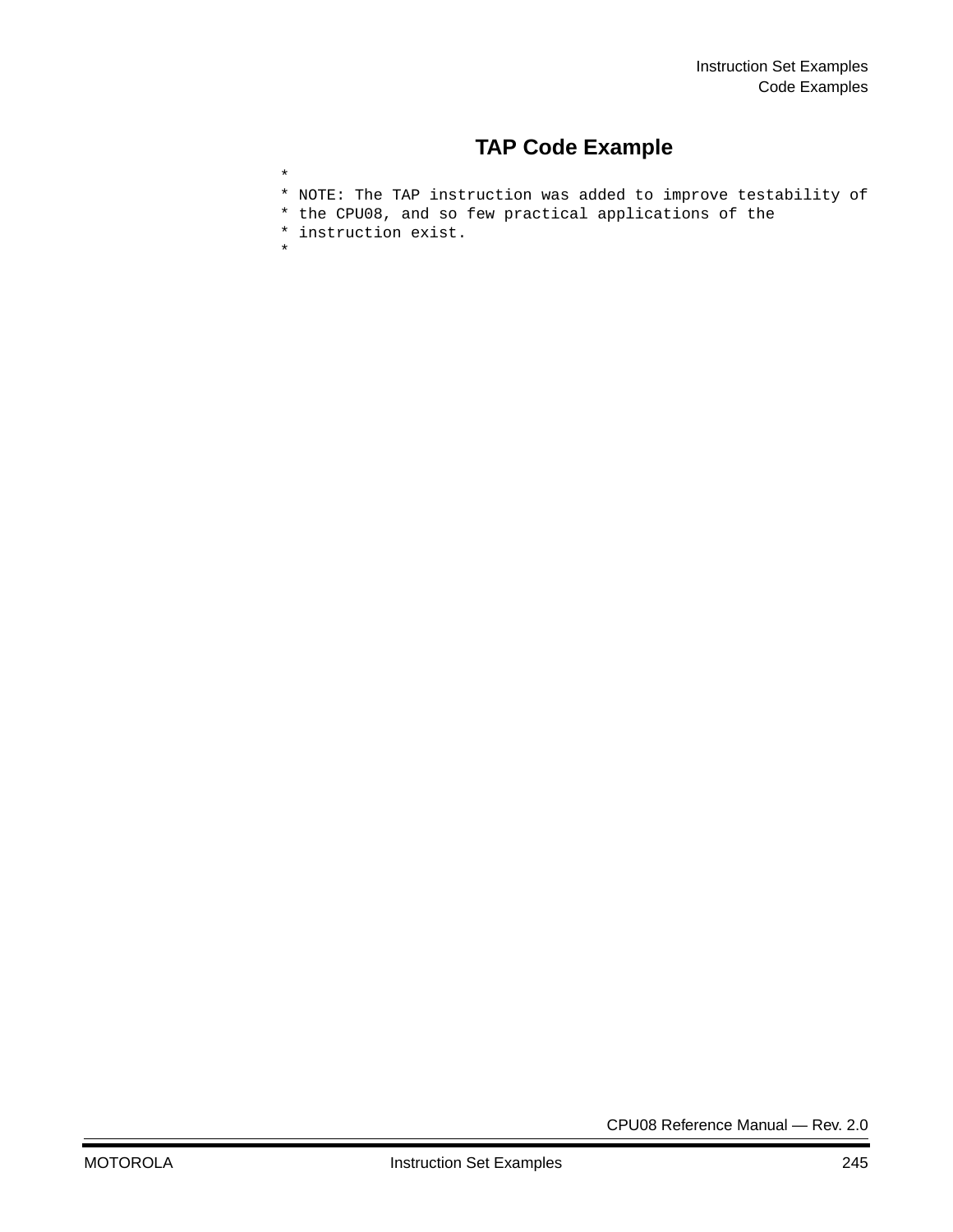# **TPA Transfer Condition Code Register to Accumulator TPA**



|               |   |                                                                  |                                   |   |              |             | C                                                                                       |
|---------------|---|------------------------------------------------------------------|-----------------------------------|---|--------------|-------------|-----------------------------------------------------------------------------------------|
|               |   |                                                                  |                                   |   |              |             |                                                                                         |
|               |   |                                                                  |                                   |   |              |             |                                                                                         |
| <b>Source</b> |   |                                                                  | <b>Machine Code</b>               |   |              | <b>HC08</b> |                                                                                         |
|               |   |                                                                  |                                   |   |              |             | <b>Cycles</b>                                                                           |
|               |   |                                                                  |                                   |   |              |             |                                                                                         |
|               | V | accumulator (A).<br>None affected.<br><b>Forms</b><br><b>TPA</b> | Addr<br><b>Mode</b><br><b>INH</b> | H | Opcode<br>85 | N           | Transfers the contents of the condition code register (CCR) into the<br>Z<br>Operand(s) |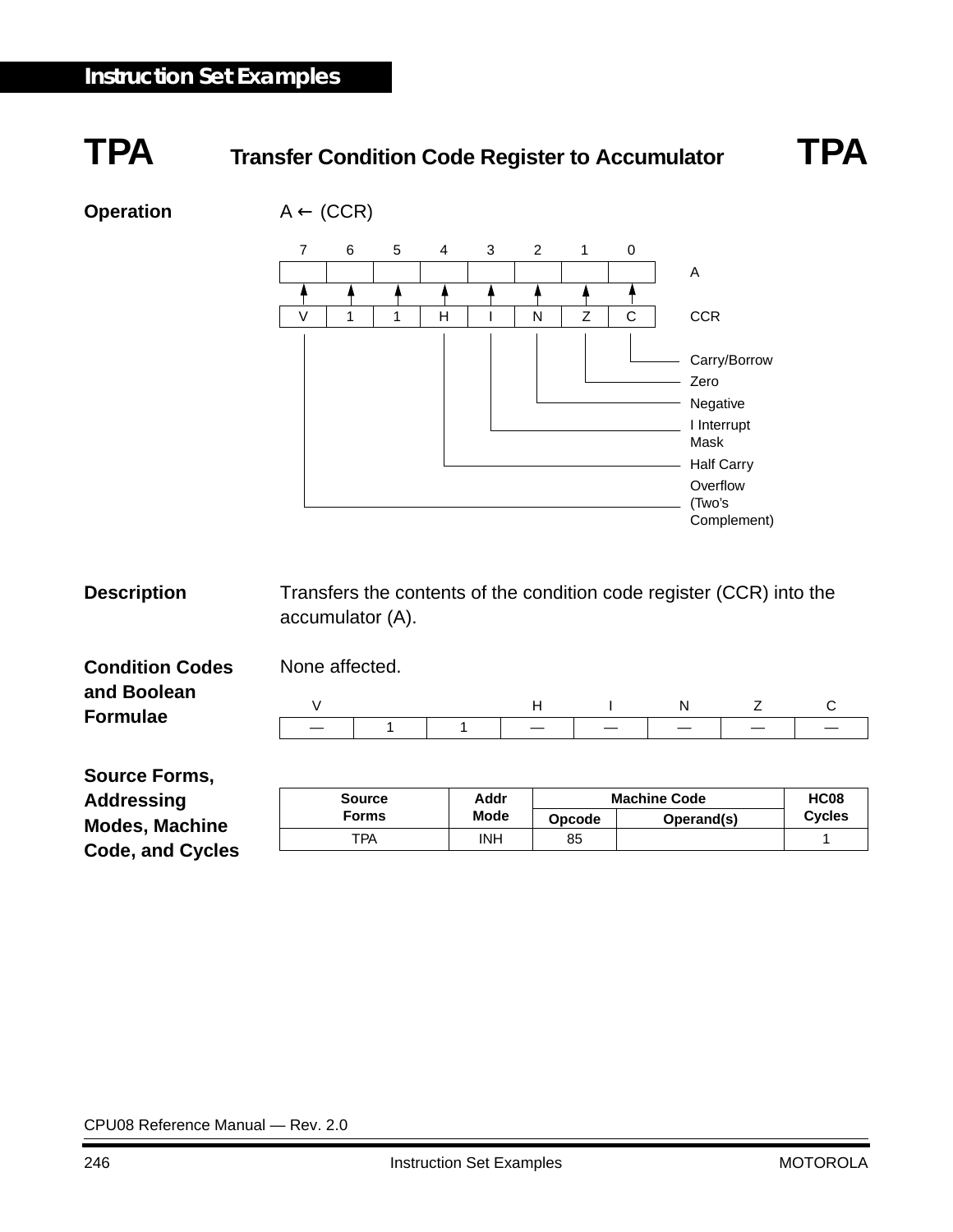#### **TPA Code Example**

```
* Implement branch if 2's complement signed overflow bit
* (V-bit) is set
*
Label Operation Operand Comments
```
TPA

\*

\* NOTE: Transfering the CCR to A does not modify the CCR.

| *          |      |       |
|------------|------|-------|
|            | TSTA |       |
|            | BMI  | V SET |
| $^\star$   |      |       |
| V SET<br>* | EQU  | *     |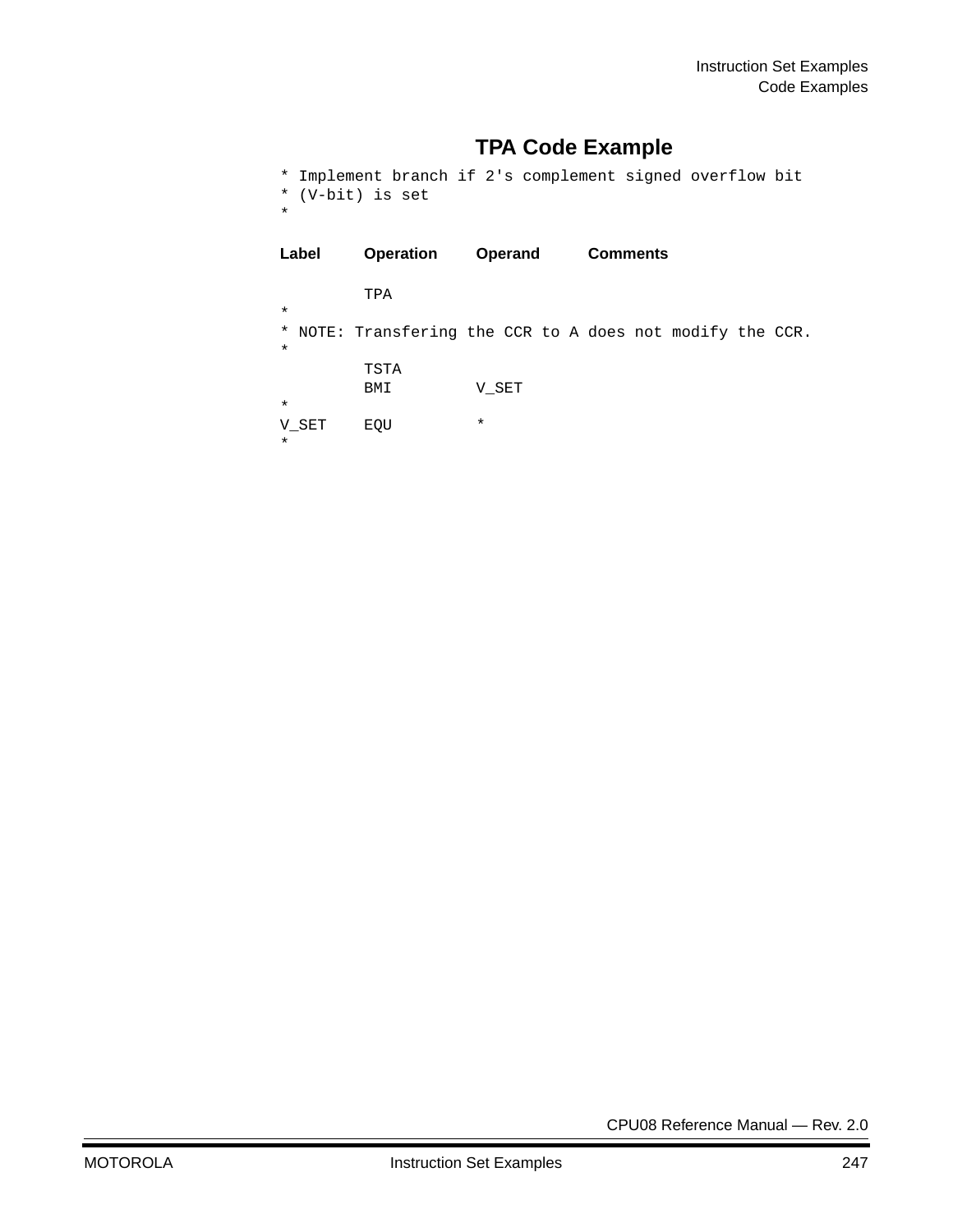| <b>TSX</b>                                               | <b>TSX</b><br><b>Transfer Stack Pointer to Index Register</b> |                                                                                                                                                                                                                     |  |    |  |   |   |   |
|----------------------------------------------------------|---------------------------------------------------------------|---------------------------------------------------------------------------------------------------------------------------------------------------------------------------------------------------------------------|--|----|--|---|---|---|
| <b>Operation</b>                                         |                                                               | $H:X \leftarrow (SP) + $0001$                                                                                                                                                                                       |  |    |  |   |   |   |
| <b>Description</b>                                       |                                                               | Loads the index register $(H:X)$ with 1 plus the contents of the stack<br>pointer (SP). The contents of SP remain unchanged. After a TSX<br>instruction, H:X points to the last value that was stored on the stack. |  |    |  |   |   |   |
| <b>Condition Codes</b><br>and Boolean<br><b>Formulae</b> | None affected.<br>٧                                           |                                                                                                                                                                                                                     |  | H. |  | N | Z | C |
|                                                          |                                                               |                                                                                                                                                                                                                     |  |    |  |   |   |   |

| <b>Source Forms,</b>    |               |            |        |                     |               |
|-------------------------|---------------|------------|--------|---------------------|---------------|
| Addressing              | <b>Source</b> | Addr       |        | <b>Machine Code</b> | <b>HC08</b>   |
| <b>Modes, Machine</b>   | <b>Forms</b>  | Mode       | Opcode | Operand(s)          | <b>Cycles</b> |
| <b>Code, and Cycles</b> | TSX           | <b>INH</b> | 95     |                     |               |
|                         |               |            |        |                     |               |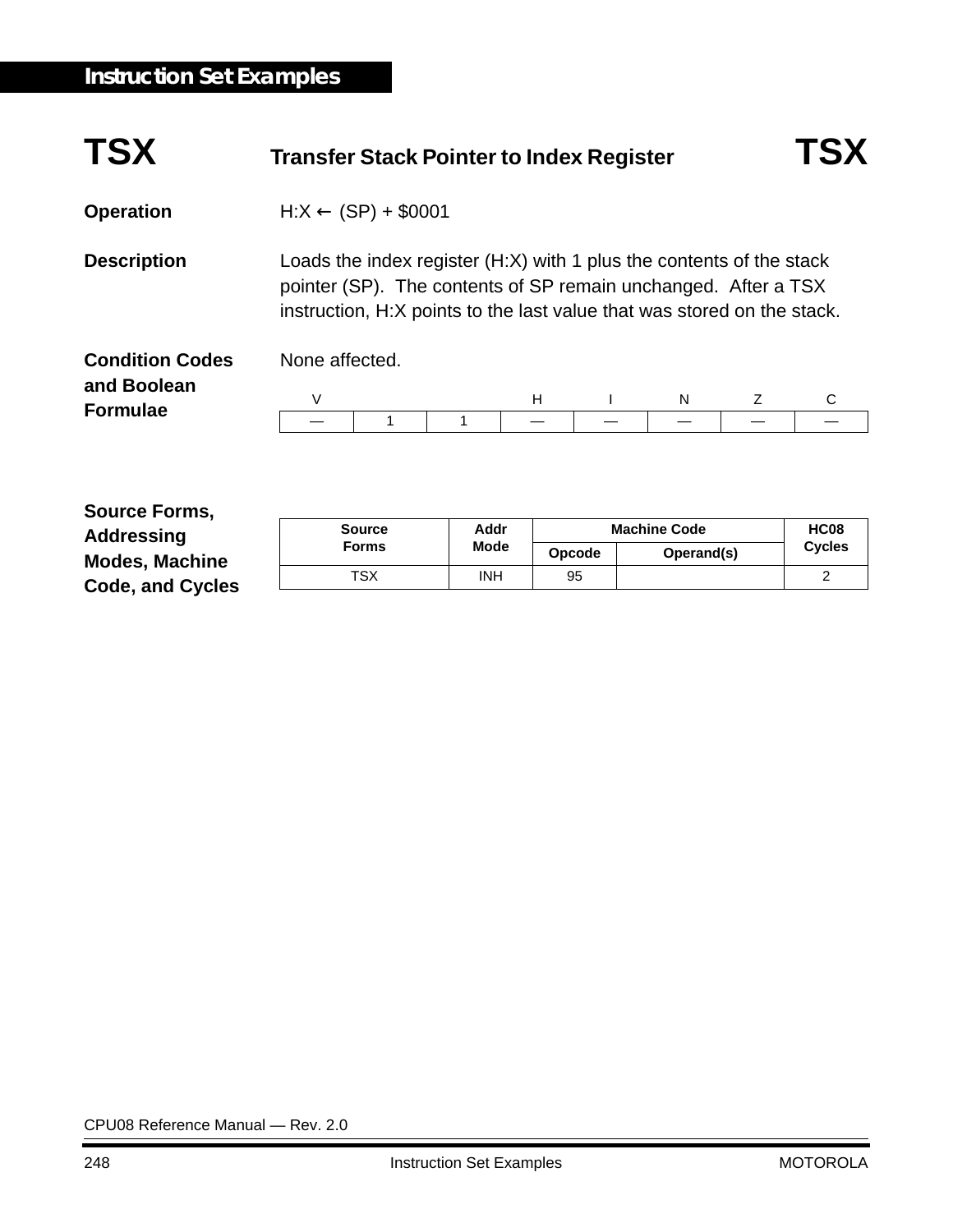#### **TSX Code Example**

\* TSX: \* Create a stack frame pointer. H:X points to the stack frame \* irrespective of stack depth. Useful for handling nested \* subroutine calls (e.g. recursive routines) which reference \* the stack frame data. \* **Label Operation Operand Comments** LOCAL EQU \$20 \* AIS #LOCAL ;Create local variable space in ;stack frame  $\texttt{TSX} \qquad \qquad \texttt{SSP +1 > H:X}$ \* \* NOTE: TSX transfers SP+1 to allow the H:X register to point \* to the first used stack byte (SP always points to the next \* available stack byte). The SP itself is not modified. \*  $\star$  $\star$ \* LDA 0,X ;Load the 1st byte in local space \*  $\star$  $\star$  $\star$ \*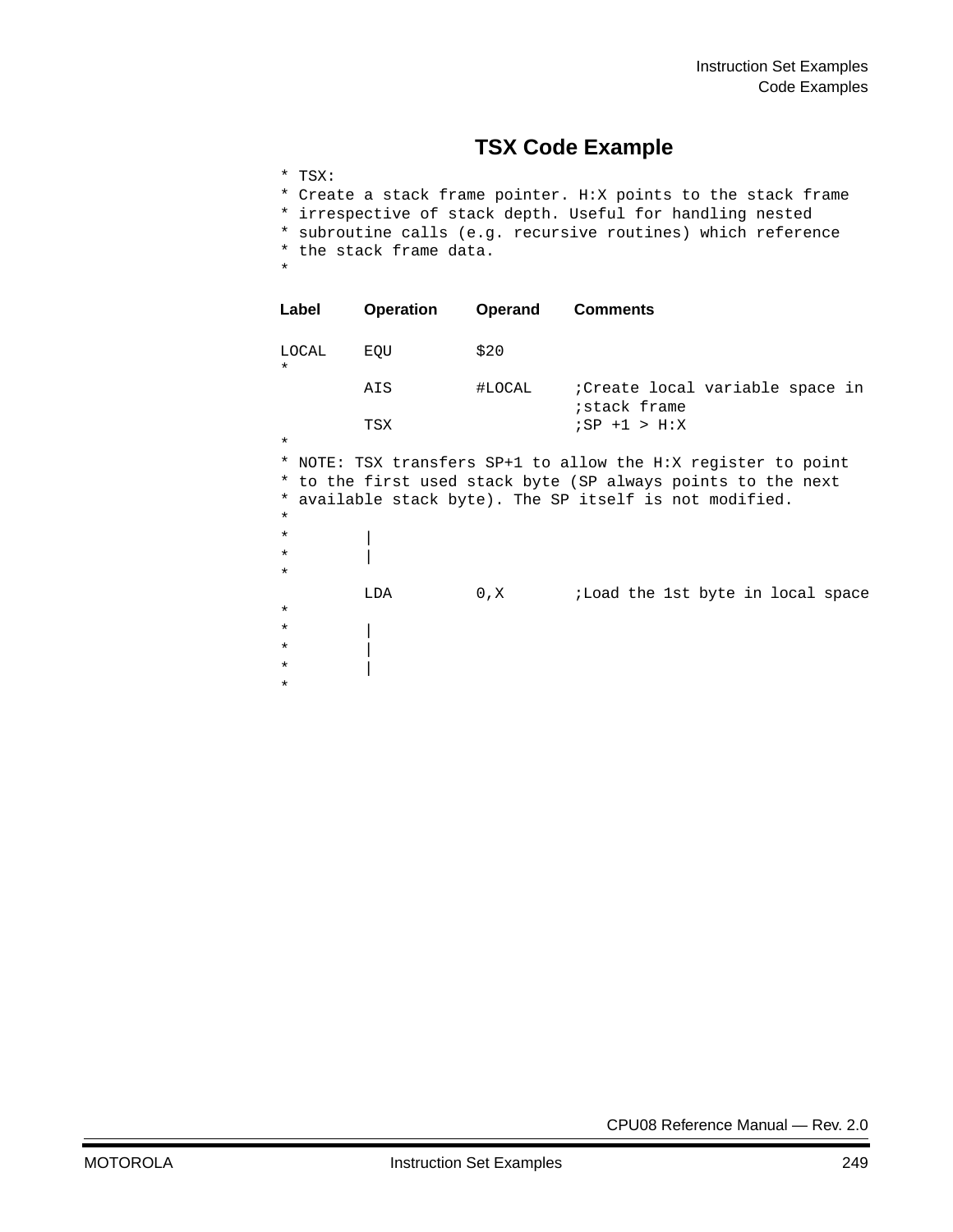| <b>TXS</b>                                                                                    | <b>Transfer Index Register to Stack Pointer</b>                                                                                 |                                 |              |  |                                   |   | <b>TXS</b>                        |  |
|-----------------------------------------------------------------------------------------------|---------------------------------------------------------------------------------------------------------------------------------|---------------------------------|--------------|--|-----------------------------------|---|-----------------------------------|--|
| <b>Operation</b>                                                                              |                                                                                                                                 | $(SP) \leftarrow (H:X) - $0001$ |              |  |                                   |   |                                   |  |
| <b>Description</b>                                                                            | Loads the stack pointer (SP) with the contents of the index register $(H:X)$<br>minus one. The contents of H:X are not altered. |                                 |              |  |                                   |   |                                   |  |
| <b>Condition Codes</b><br>and Boolean<br><b>Formulae</b>                                      | None affected.<br>V<br>1                                                                                                        | 1                               | H            |  | N                                 | Z | C                                 |  |
| <b>Source Forms,</b><br><b>Addressing</b><br><b>Modes, Machine</b><br><b>Code, and Cycles</b> | Source<br><b>Forms</b><br><b>TXS</b>                                                                                            | Addr<br>Mode<br><b>INH</b>      | Opcode<br>94 |  | <b>Machine Code</b><br>Operand(s) |   | <b>HC08</b><br><b>Cycles</b><br>2 |  |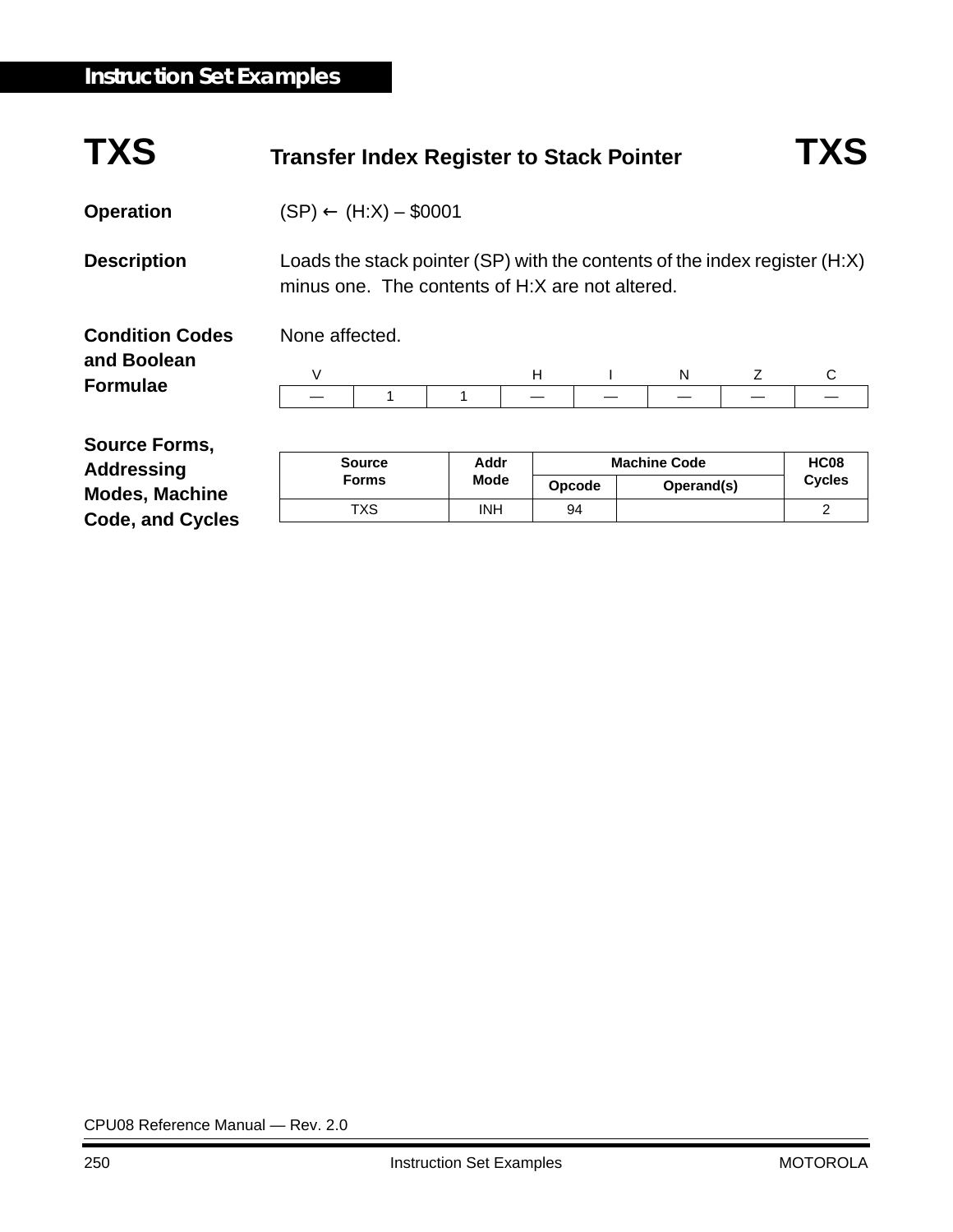#### **TXS Code Example**

\* Initialize the SP to a value other than the reset state \*

| Label             | <b>Operation</b> | Operand   | <b>Comments</b>                                       |  |
|-------------------|------------------|-----------|-------------------------------------------------------|--|
| STACK1<br>$\star$ | EOU              | $$0$ FFF  |                                                       |  |
|                   | LDHX<br>TXS      | #STACK1+1 | 31000 > H: X<br>$:50$ FFF > SP                        |  |
| $\star$           |                  |           |                                                       |  |
| $\star$           |                  |           | NOTE: TXS subtracts 1 from the value in H:X before it |  |
| $\star$           | transfers to SP. |           |                                                       |  |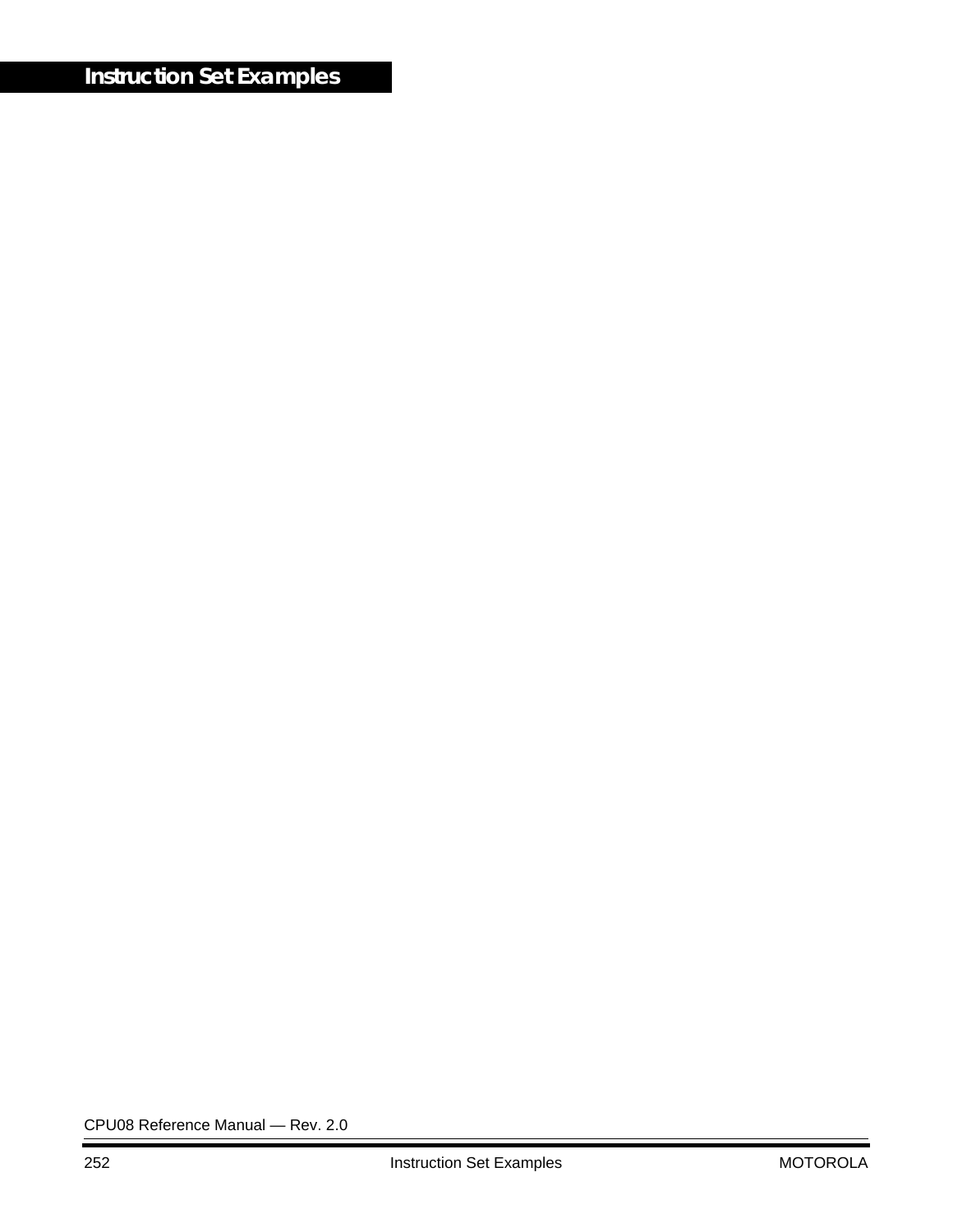

- **\$xxxx** The digits following the "\$" are in hexadecimal format.
- **#xxxx** The digits following the "#" indicate an immediate operand.
- **A** Accumulator. See "accumulator."
- **accumulator (A)** An 8-bit general-purpose register in the CPU08. The CPU08 uses the accumulator to hold operands and results of arithmetic and nonarithmetic operations.
- **address bus** The set of conductors used to select a specific memory location so that the CPU can write information into the memory location or read its contents.
- **addressing mode** The way that the CPU obtains (addresses) the information needed to complete an instruction. The M68HC08 CPU has 16 addressing modes.
- **algorithm** A set of specific procedures by which a solution is obtained in a finite number of steps, often used in numerical calculation.
- **ALU** Arithmetic logic unit. See "arithmetic logic unit."
- **arithmetic logic unit (ALU)** The portion of the CPU of a computer where mathematical and logical operations take place. Other circuitry decodes each instruction and configures the ALU to perform the necessary arithmetic or logical operations at each step of an instruction.
- **assembly language** A method used by programmers for representing machine instructions (binary data) in a more convenient form. Each machine instruction is given a simple, short name, called a mnemonic (or memory aid), which has a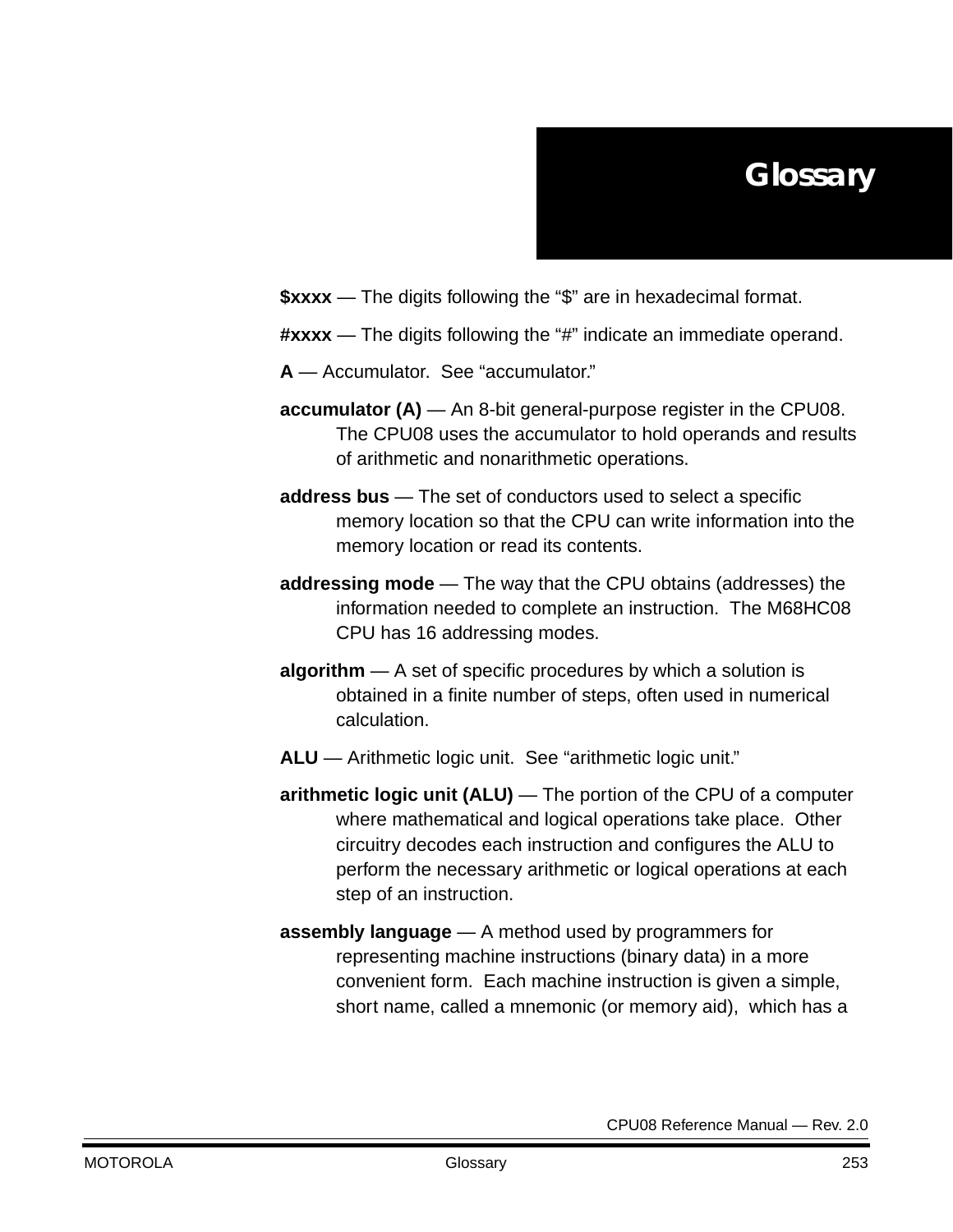#### **Glossary**

one-to-one correspondence with the machine instruction. The mnemonics are translated into an object code program that a microcontroller can use.

- **ASCII** American Standard Code for Information Interchange. A widely accepted correlation between alphabetic and numeric characters and specific 7-bit binary numbers.
- **asynchronous** Refers to circuitry and operations without common clock signals.
- **BCD** Binary-coded decimal. See "binary-coded decimal."
- **binary** The binary number system using 2 as its base and using only the digits 0 and 1. Binary is the numbering system used by computers because any quantity can be represented by a series of ones and zeros. Electrically, these ones and zeros are represented by voltage levels of approximately  $V_{DD}$  (input) and  $V_{SS}$  (ground), respectively.
- **binary-coded decimal (BCD)** A notation that uses binary values to represent decimal quantities. Each BCD digit uses 4 binary bits. Six of the possible 16 binary combinations are considered illegal.
- **bit** A single binary digit. A bit can hold a single value of zero or one.
- **Boolean** A mathematical system of representing logic through a series of algebraic equations that can only be true or false, using operators such as AND, OR, and NOT.
- **branch instructions** Computer instructions that cause the CPU to continue processing at a memory location other than the next sequential address. Most branch instructions are conditional. That is, the CPU continues to the next sequential address (no branch) if a condition is false, or continue to some other address (branch) if the condition is true.
- **bus** A collection of logic lines (conductor paths) used to transfer data.
- **byte** A set of exactly eight binary bits.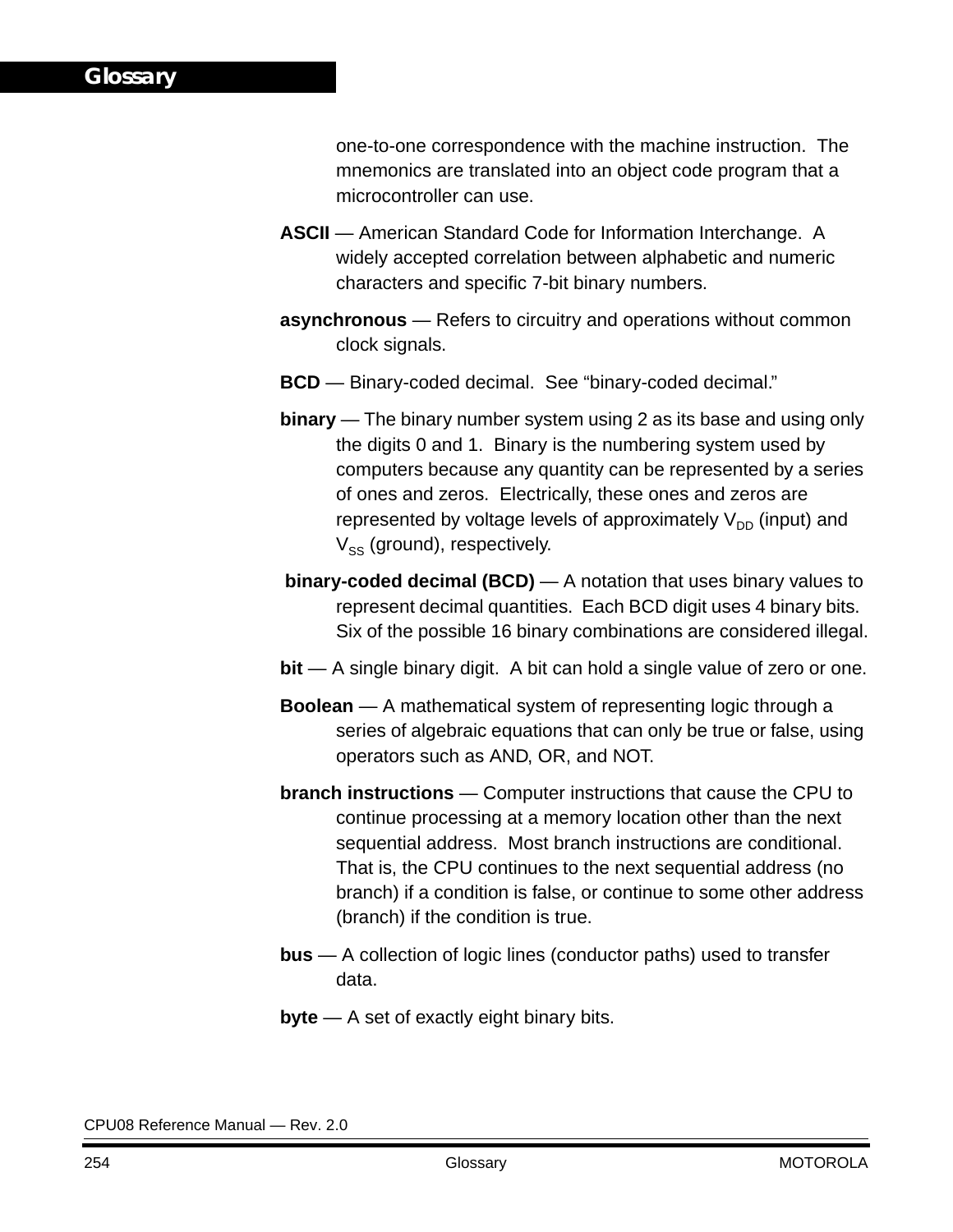- **C** Abbreviation for carry/borrow in the condition code register of the CPU08. The CPU08 sets the carry/borrow flag when an addition operation produces a carry out of bit 7 of the accumulator or when a subtraction operation requires a borrow. Some logical operations and data manipulation instructions also clear or set the C flag (as in bit test and branch instructions and shifts and rotates).
- **CCR** Abbreviation for condition code register in the CPU08. See "condition code register."
- **central processor unit (CPU)** The primary functioning unit of any computer system. The CPU controls the execution of instructions.
- **checksum** A value that results from adding a series of binary numbers. When exchanging information between computers, a checksum gives an indication about the integrity of the data transfer. If values were transferred incorrectly, it is unlikely that the checksum would match the value that was expected.
- **clear** To establish logic zero state on a bit or bits; the opposite of "set."
- **clock** A square wave signal used to sequence events in a computer.
- **condition code register (CCR)** An 8-bit register in the CPU08 that contains the interrupt mask bit and five bits (flags) that indicate the results of the instruction just executed.
- **control unit** One of two major units of the CPU. The control unit contains logic functions that synchronize the machine and direct various operations. The control unit decodes instructions and generates the internal control signals that perform the requested operations. The outputs of the control unit drive the execution unit, which contains the arithmetic logic unit (ALU), CPU registers, and bus interface.
- **CPU** Central processor unit. See "central processor unit."
- **CPU08** The central processor unit of the M68HC08 Family.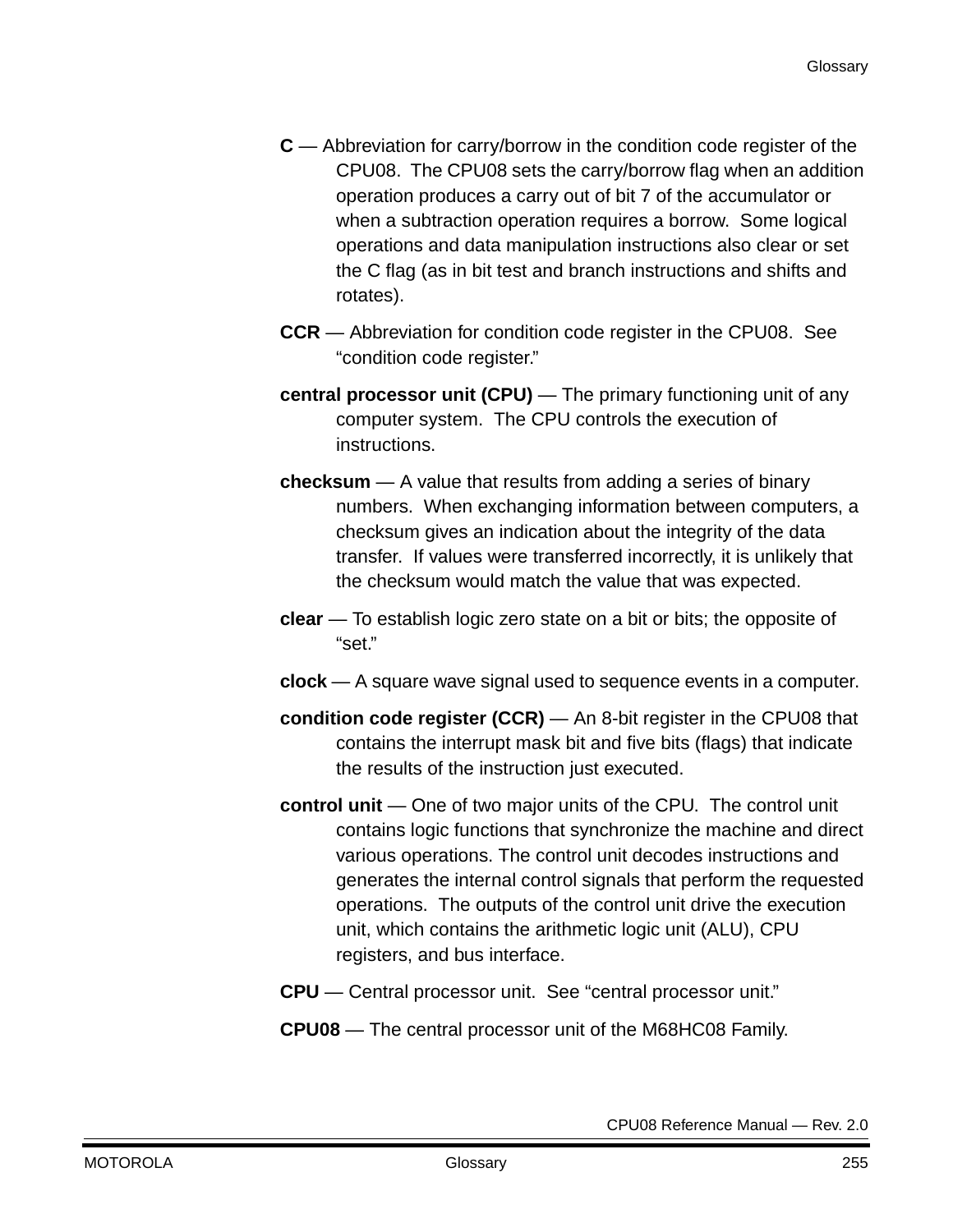- **CPU cycles** A CPU clock cycle is one period of the internal bus-rate clock, normally derived by dividing a crystal oscillator source by two or more so the high and low times are equal. The length of time required to execute an instruction is measured in CPU clock cycles.
- **CPU registers** Memory locations that are wired directly into the CPU logic instead of being part of the addressable memory map. The CPU always has direct access to the information in these registers. The CPU registers in an M68HC08 are:
	- A (8-bit accumulator)
	- H:X (16-bit accumulator)
	- SP (16-bit stack pointer)
	- PC (16-bit program counter)
	- CCR (condition code register containing the V, H, I, N, Z, and C bits)
- **cycles** See "CPU cycles."
- **data bus** A set of conductors used to convey binary information from a CPU to a memory location or from a memory location to a CPU.
- **decimal** Base ten numbering system that uses the digits zero through nine.
- **direct address** Any address within the first 256 addresses of memory (\$0000–\$00FF). The high-order byte of these addresses is always \$00. Special instructions allow these addresses to be accessed using only the low-order byte of their address. These instructions automatically fill in the assumed \$00 value for the high-order byte of the address.
- **direct addressing mode** Direct addressing mode uses a program-supplied value for the low-order byte of the address of an operand. The high-order byte of the operand address is assumed to be \$00 and so it does not have to be explicitly specified. Most direct addressing mode instructions can access any of the first 256 memory addresses.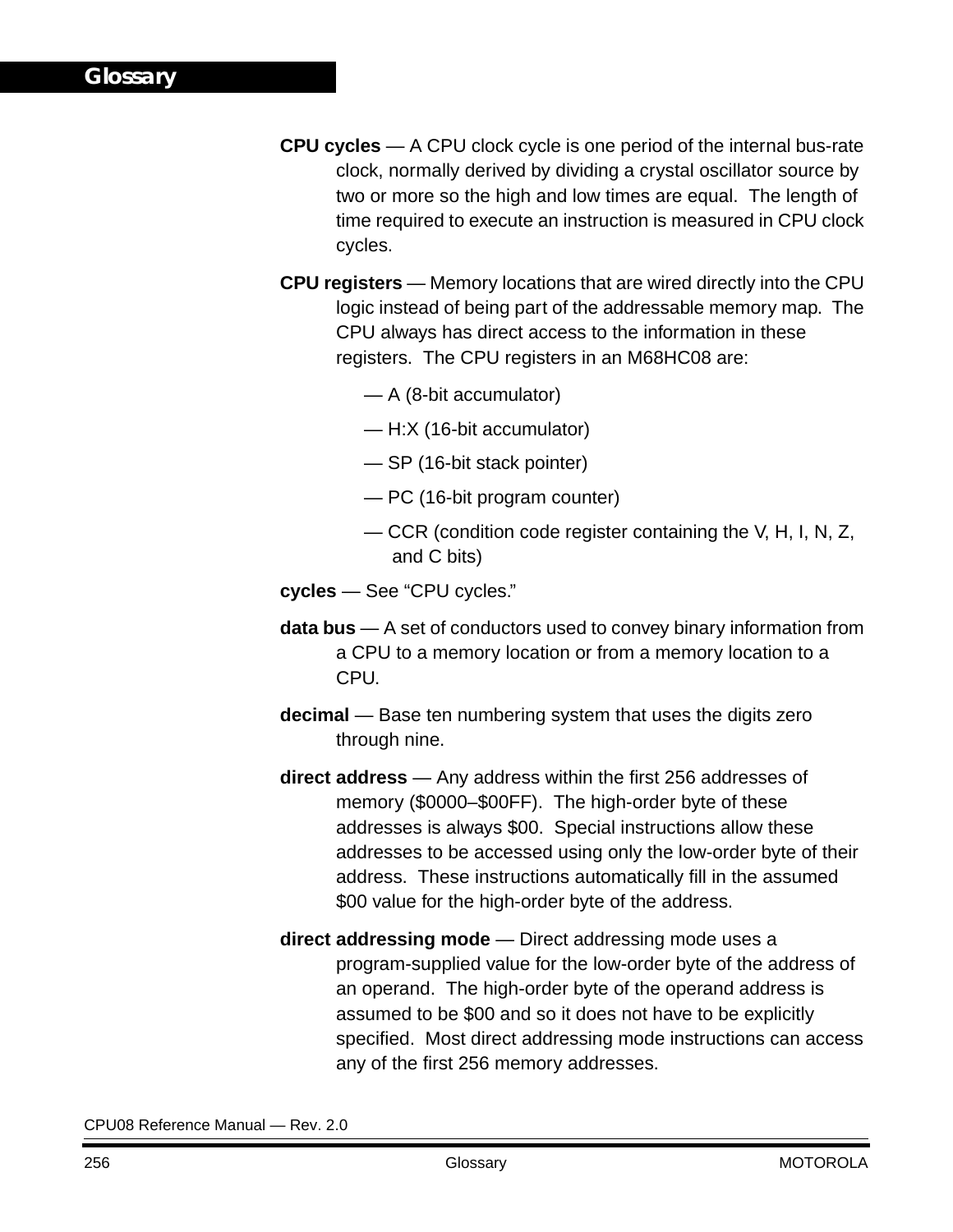- **direct memory access (DMA)** One of a number of modules that handle a variety of control functions in the modular M68HC08 Family. The DMA can perform interrupt-driven and software-initiated data transfers between any two CPU-addressable locations. Each DMA channel can independently transfer data between any addresses in the memory map. DMA transfers reduce CPU overhead required for data movement interrupts.
- **direct page** The first 256 bytes of memory (\$0000–\$00FF); also called page 0.
- **DMA** Direct memory access. See "direct memory access."
- **EA** Effective address. See "effective address."
- **effective address (EA)** The address where an instruction operand is located. The addressing mode of an instruction determines how the CPU calculates the effective address of the operand.
- **EPROM** Erasable, programmable, read-only memory. A non-volatile type of memory that can be erased by exposure to an ultraviolet light source.
- **EU** Execution unit. See "execution unit."
- **execution unit (EU)** One of the two major units of the CPU containing the arithmetic logic unit (ALU), CPU registers, and bus interface. The outputs of the control unit drive the execution unit.
- **extended addressing mode** In this addressing mode, the high-order byte of the address of the operand is located in the next memory location after the opcode. The low-order byte of the operand address is located in the second memory location after the opcode. Extended addressing mode instructions can access any address in a 64-Kbyte memory map.
- **H** Abbreviation for the upper byte of the 16-bit index register (H:X) in the CPU08.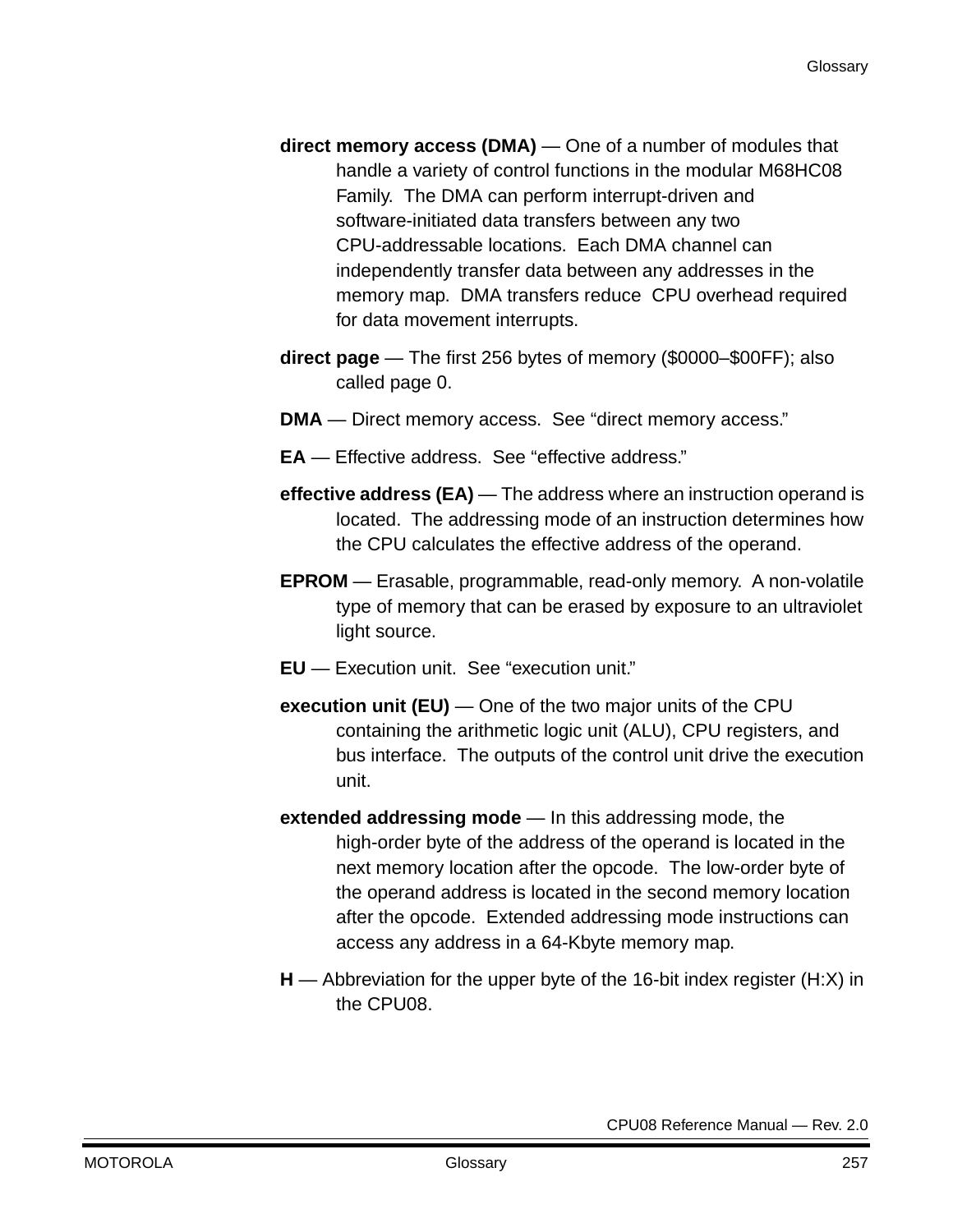- **H** Abbreviation for "half-carry" in the condition code register of the CPU08. This bit indicates a carry from the low-order four bits of the accumulator value to the high-order four bits. The half-carry bit is required for binary-coded decimal arithmetic operations. The decimal adjust accumulator (DAA) instruction uses the state of the H and C flags to determine the appropriate correction factor.
- **hexadecimal** Base 16 numbering system that uses the digits 0 through 9 and the letters A through F. One hexadecimal digit can exactly represent a 4-bit binary value. Hexadecimal is used by people to represent binary values because a 2-digit number is easier to use than the equivalent 8-digit number.
- **high order** The leftmost digit(s) of a number; the opposite of low order.
- **H:X** Abbreviation for the 16-bit index register in the CPU08. The upper byte of H:X is called H. The lower byte is called X. In the indexed addressing modes, the CPU uses the contents of H:X to determine the effective address of the operand. H:X can also serve as a temporary data storage location.
- **I** Abbreviation for "interrupt mask bit" in the condition code register of the CPU08. When I is set, all interrupts are disabled. When I is cleared, interrupts are enabled.
- **immediate addressing mode** In immediate addressing mode, the operand is located in the next memory location(s) after the opcode. The immediate value is one or two bytes, depending on the size of the register involved in the instruction.
- **index register (H:X)** A 16-bit register in the CPU08. The upper byte of H:X is called H. The lower byte is called X. In the indexed addressing modes, the CPU uses the contents of H:X to determine the effective address of the operand. H:X can also serve as a temporary data storage location.
- **indexed addressing mode** Indexed addressing mode instructions access data with variable addresses. The effective address of the operand is determined by the current value of the H:X register added to a 0-, 8-, or 16-bit value (offset) in the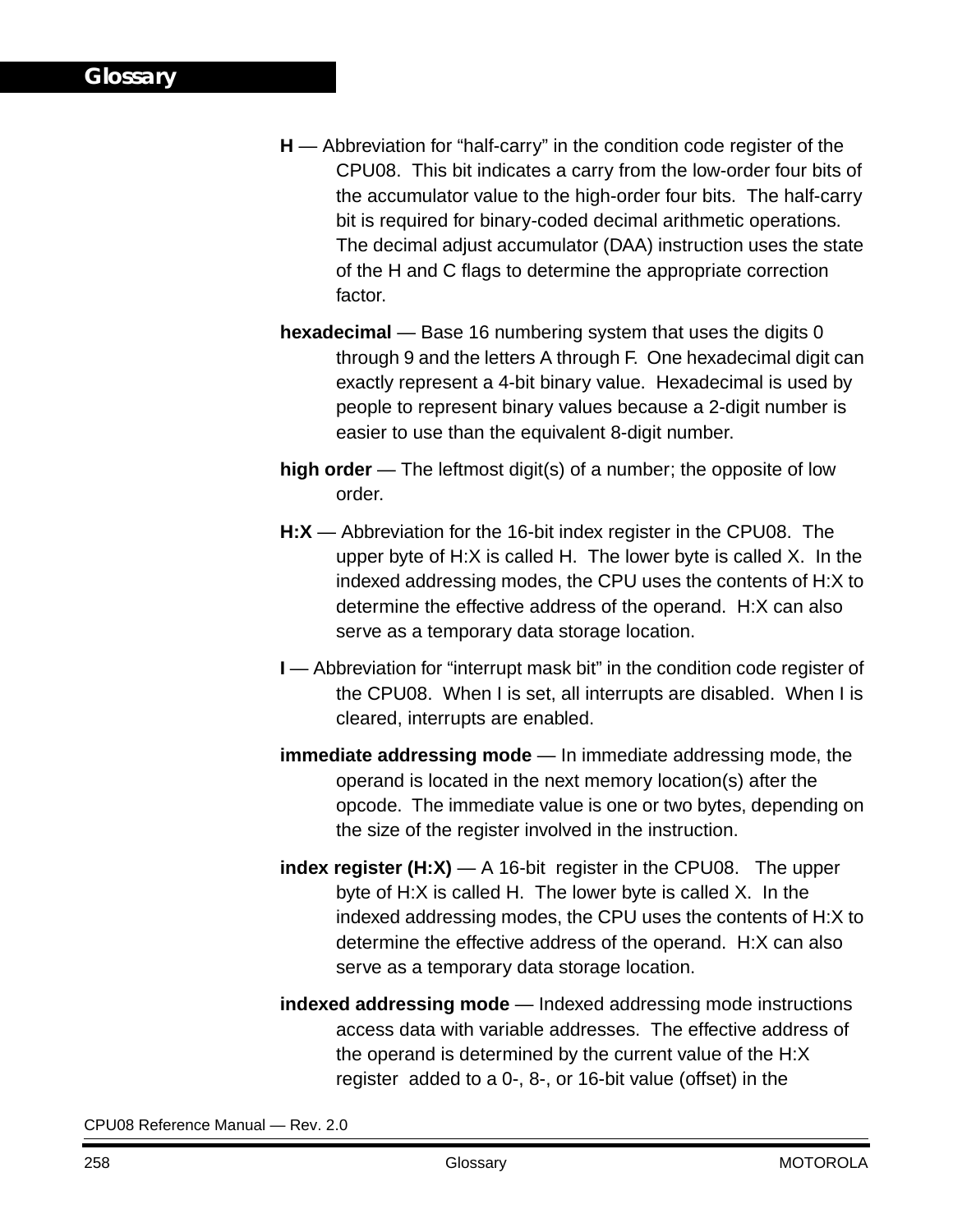instruction. There are separate opcodes for 0-, 8-, and 16-bit variations of indexed mode instructions, and so the CPU knows how many additional memory locations to read after the opcode.

- **indexed, post increment addressing mode** In this addressing mode, the effective address of the operand is determined by the current value of the index register, added to a 0- or 8-bit value (offset) in the instruction, after which the index register is incremented. Operands with variable addresses can be addressed with the 8-bit offset instruction.
- **inherent addressing mode** The inherent addressing mode has no operand because the opcode contains all the information necessary to carry out the instruction. Most inherent instructions are one byte long.
- **input/output (I/O)** Input/output interfaces between a computer system and the external world. A CPU reads an input to sense the level of an external signal and writes to an output to change the level on an external signal.
- **instructions** Instructions are operations that a CPU can perform. Instructions are expressed by programmers as assembly language mnemonics. A CPU interprets an opcode and its associated operand(s) and instruction(s).
- **instruction set** The instruction set of a CPU is the set of all operations that the CPU can perform. An instruction set is often represented with a set of shorthand mnemonics, such as LDA, meaning "load accumulator (A)." Another representation of an instruction set is with a set of opcodes that are recognized by the CPU.
- **interrupt** Interrupts provide a means to temporarily suspend normal program execution so that the CPU is freed to service sets of instructions in response to requests (interrupts) from peripheral devices. Normal program execution can be resumed later from its original point of departure. The CPU08 can process up to 128 separate interrupt sources, including a software interrupt (SWI).
- **I/O** Input/output. See "input/output."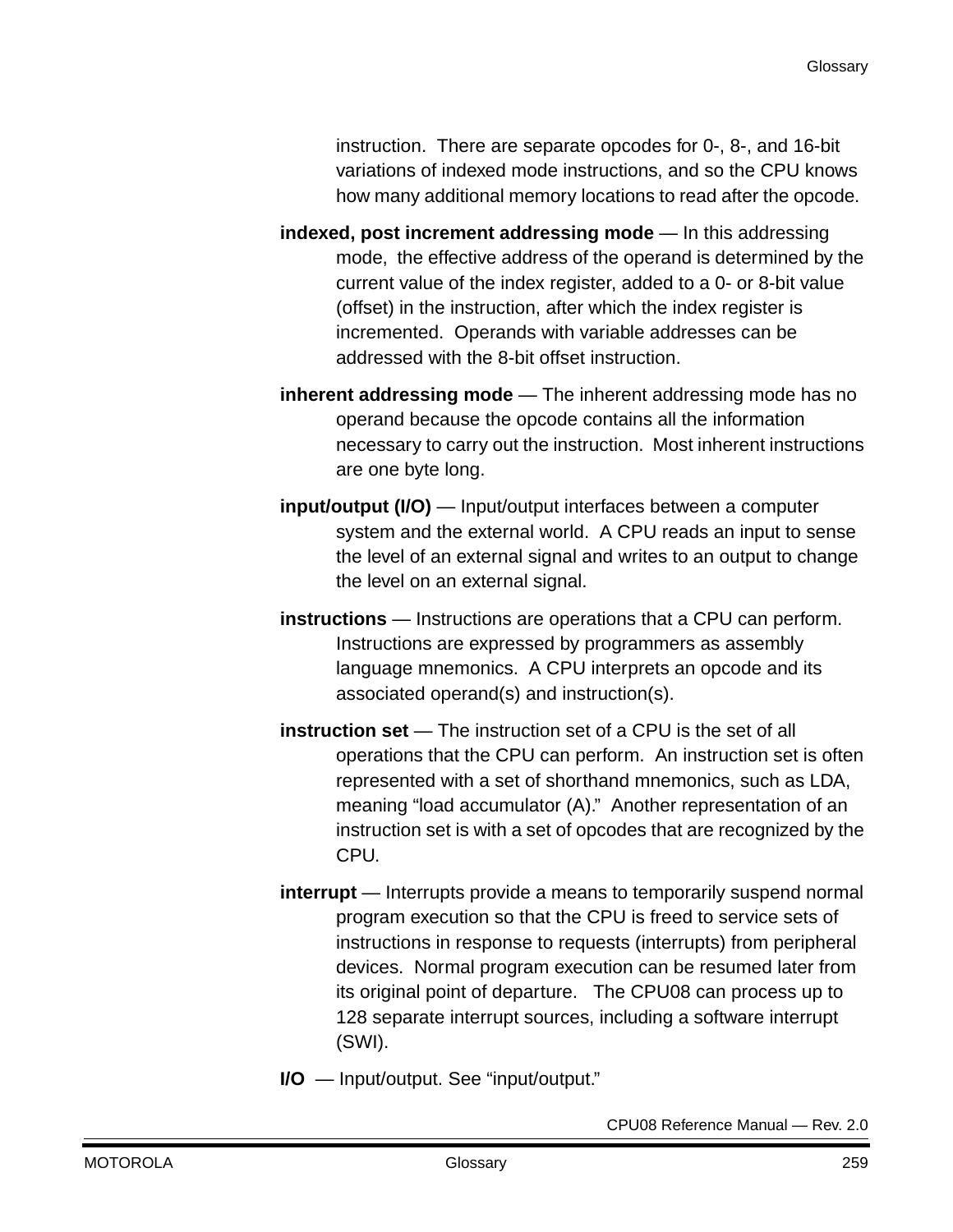- **IRQ** Interrupt request. The overline indicates an active-low signal.
- **least significant bit (LSB)** The rightmost digit of a binary value; the opposite of most significant bit (MSB).
- **logic one** A voltage level approximately equal to the input power voltage  $(V_{DD})$ .
- **logic zero** A voltage level approximately equal to the ground voltage  $(V_{SS})$ .
- **low order** The rightmost digit(s) of a number; the opposite of high order.
- **LS** Least significant.
- **LSB** Least significant bit. See "least significant bit."
- **M68HC08** A Motorola Family of 8-bit MCUs.
- **machine codes** The binary codes processed by the CPU as instructions. Machine code includes both opcodes and operand data.
- **MCU** Microcontroller unit. See "microcontroller unit."
- **memory location** In the M68HC08, each memory location holds one byte of data and has a unique address. To store information into a memory location, the CPU places the address of the location on the address bus, the data information on the data bus, and asserts the write signal. To read information from a memory location, the CPU places the address of the location on the address bus and asserts the read signal. In response to the read signal, the selected memory location places its data onto the data bus.
- **memory map** A pictorial representation of all memory locations in a computer system.
- **memory to memory addressing mode** In this addressing mode, the accumulator has been eliminated from the data transfer process, thereby reducing execution cycles. This addressing mode there-fore provides rapid data transfers because it does not use the accumulator and associated load and store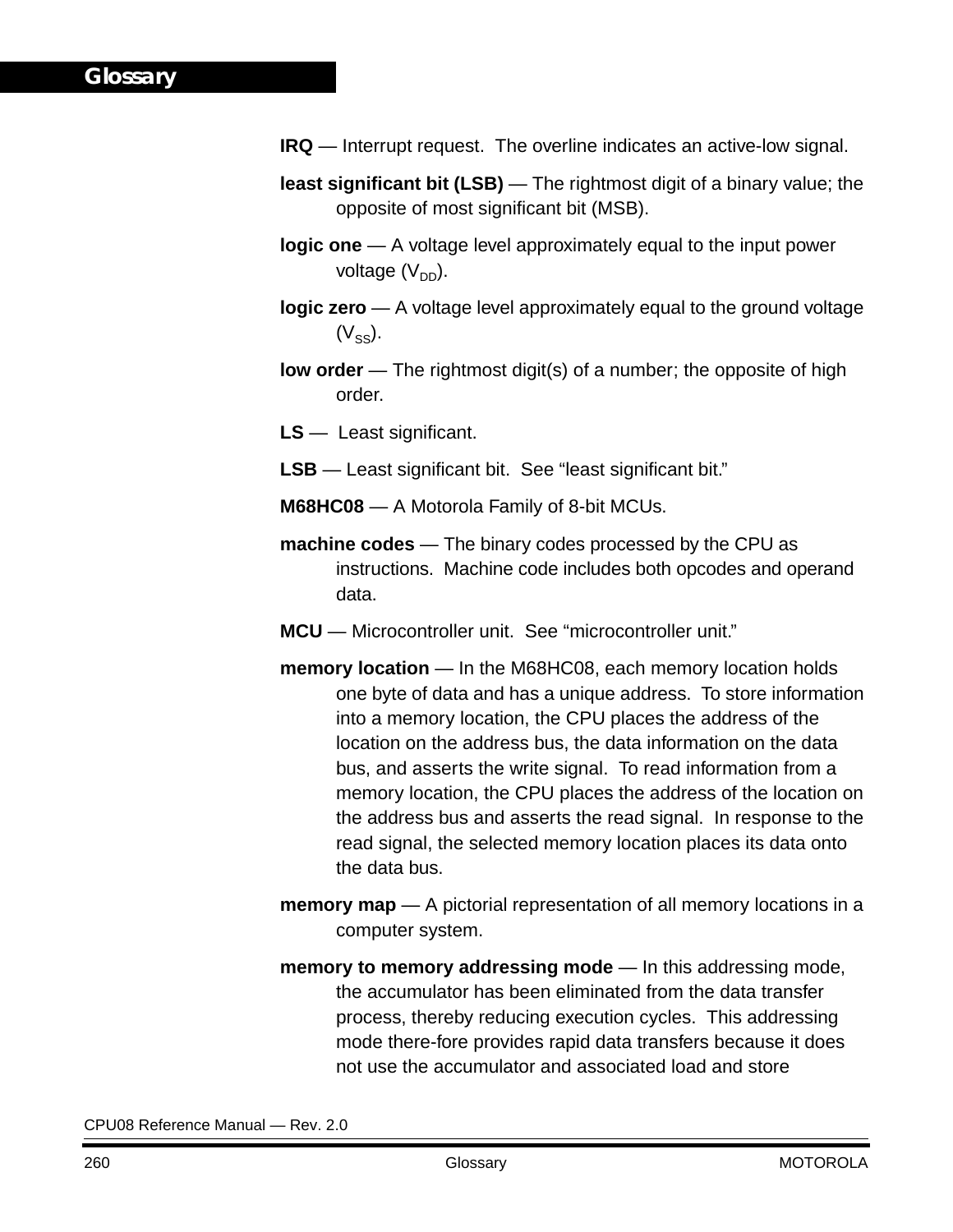instructions. There are four memory to memory addressing mode instructions. Depending on the instruction, operands are found in the byte following the opcode, in a direct page location addressed by the byte immediately following the opcode, or in a location addressed by the index register.

- **microcontroller unit (MCU)** A complete computer system, including a CPU, memory, a clock oscillator, and input/output (I/O) on a single integrated circuit.
- **mnemonic** Three to five letters that represent a computer operation. For example, the mnemonic form of the "load accumulator" instruction is LDA.
- **most significant bit (MSB)** The leftmost digit of a binary value; the opposite of least significant bit (LSB).
- **MS** Abbreviation for "most significant."
- **MSB** Most significant bit. See "most significant bit."
- **N** Abbreviation for "negative," a bit in the condition code register of the CPU08. The CPU sets the negative flag when an arithmetic operation, logical operation, or data manipulation produces a negative result.
- **nibble** Half a byte; 4 bits.
- **object code** The output from an assembler or compiler that is itself executable machine code, or is suitable for processing to produce executable machine code.
- **one** A logic high level, a voltage level approximately equal to the input power voltage  $(V_{DD})$ .
- **one's complement** An infrequently used form of signed binary numbers. Negative numbers are simply the complement of their positive counterparts. One's complement is the result of a bit by bit complement of a binary word: all ones are changed to zeros and all zeros changed to ones. One's complement is two's complement without the increment.
- **opcode** A binary code that instructs the CPU to do a specific operation in a specific way.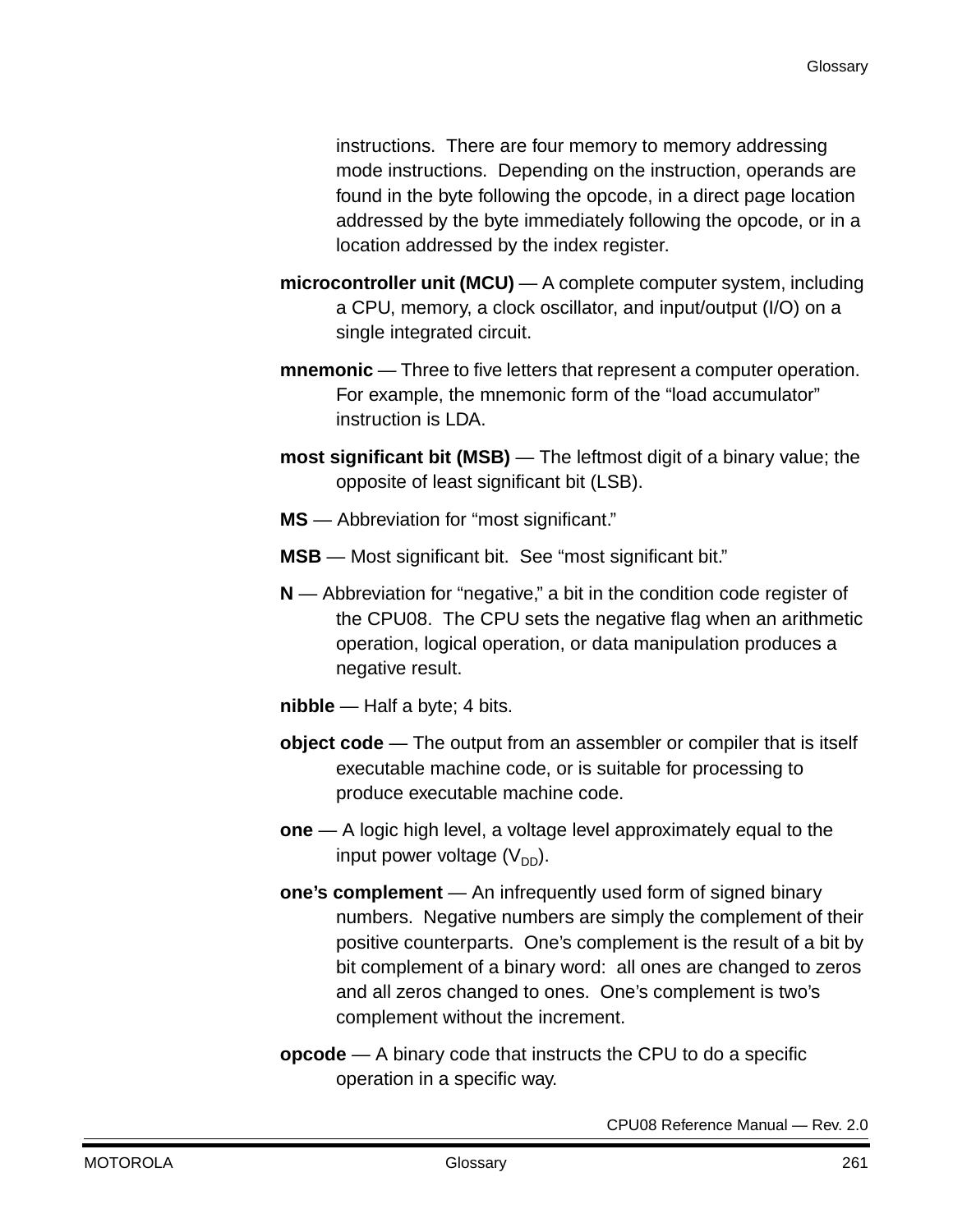- **operand** The fundamental quantity on which a mathematical operation is performed. Usually a statement consists of an operator and an operand. The operator may indicate an add instruction; the operand therefore will indicate what is to be added.
- **oscillator** A circuit that produces a constant frequency square wave that is used by the computer as a timing and sequencing reference.
- **page 0** The first 256 bytes of memory (\$0000–\$00FF). Also called direct page.
- **PC** Program counter. See "program counter."
- **pointer** Pointer register. An index register is sometimes called a pointer register because its contents are used in the calculation of the address of an operand, and therefore "points" to the operand.
- **program** A set of computer instructions that cause a computer to perform a desired operation or operations.
- **programming model** The registers of a particular CPU.
- **program counter (PC)** A 16-bit register in the CPU08. The PC register holds the address of the next instruction or operand that the CPU will use.
- **pull** The act of reading a value from the stack. In the M68HC08, a value is pulled by the following sequence of operations. First, the stack pointer register is incremented so that it points to the last value saved on the stack. Next, the value at the address contained in the stack pointer register is read into the CPU.
- **push** The act of storing a value at the address contained in the stack pointer register and then decrementing the stack pointer so that it points to the next available stack location.
- **random access memory (RAM)** A type of memory that can be read or written by the CPU. The contents of a RAM memory location remain valid until the CPU writes a different value or until power is turned off.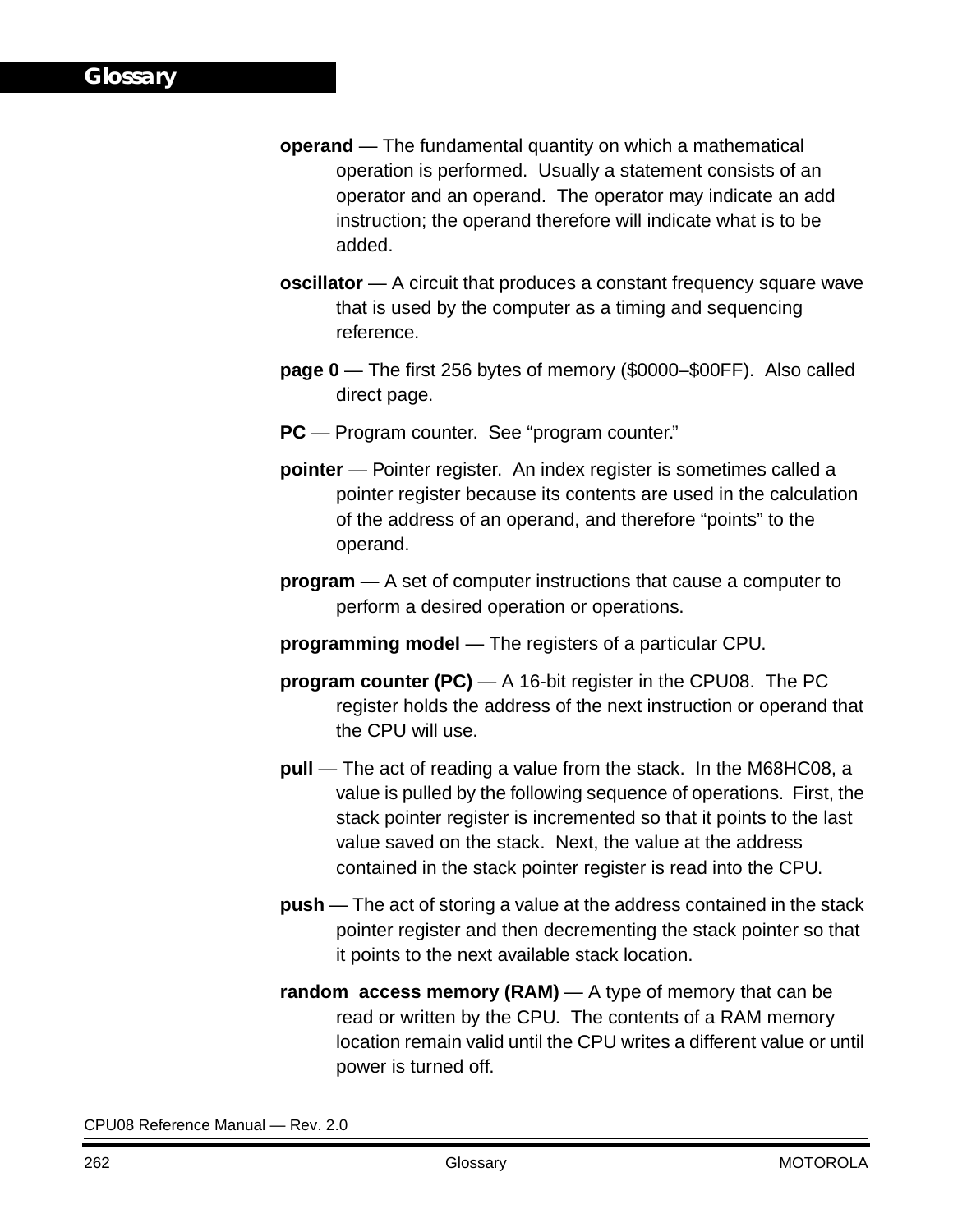- **RAM** Random access memory. See "random access memory."
- **read** To transfer the contents of a memory location to the CPU.
- **read-only memory** A type of memory that can be read but cannot be changed (written) by the CPU. The contents of ROM must be specified before manufacturing the MCU.
- **registers** Memory locations wired directly into the CPU logic instead of being part of the addressable memory map. The CPU always has direct access to the information in these registers. The CPU registers in an M68HC08 are:
	- A (8-bit accumulator)
	- (H:X) (16-bit index register)
	- SP (16-bit stack pointer)
	- PC (16-bit program counter)
	- CCR (condition code register containing the V, H, I, N, Z, and C bits)

Memory locations that hold status and control information for on-chip peripherals are called input/output (I/O) and control registers.

- **relative addressing mode** Relative addressing mode is used to calculate the destination address for branch instructions. If the branch condition is true, the signed 8-bit value after the opcode is added to the current value of the program counter to get the address where the CPU will fetch the next instruction. If the branch condition is false, the effective address is the content of the program counter.
- **reset** Reset is used to force a computer system to a known starting point and to force on-chip peripherals to known starting conditions.
- **ROM** Read-only memory. See "read-only memory."
- **set** To establish a logic one state on a bit or bits; the opposite of "clear."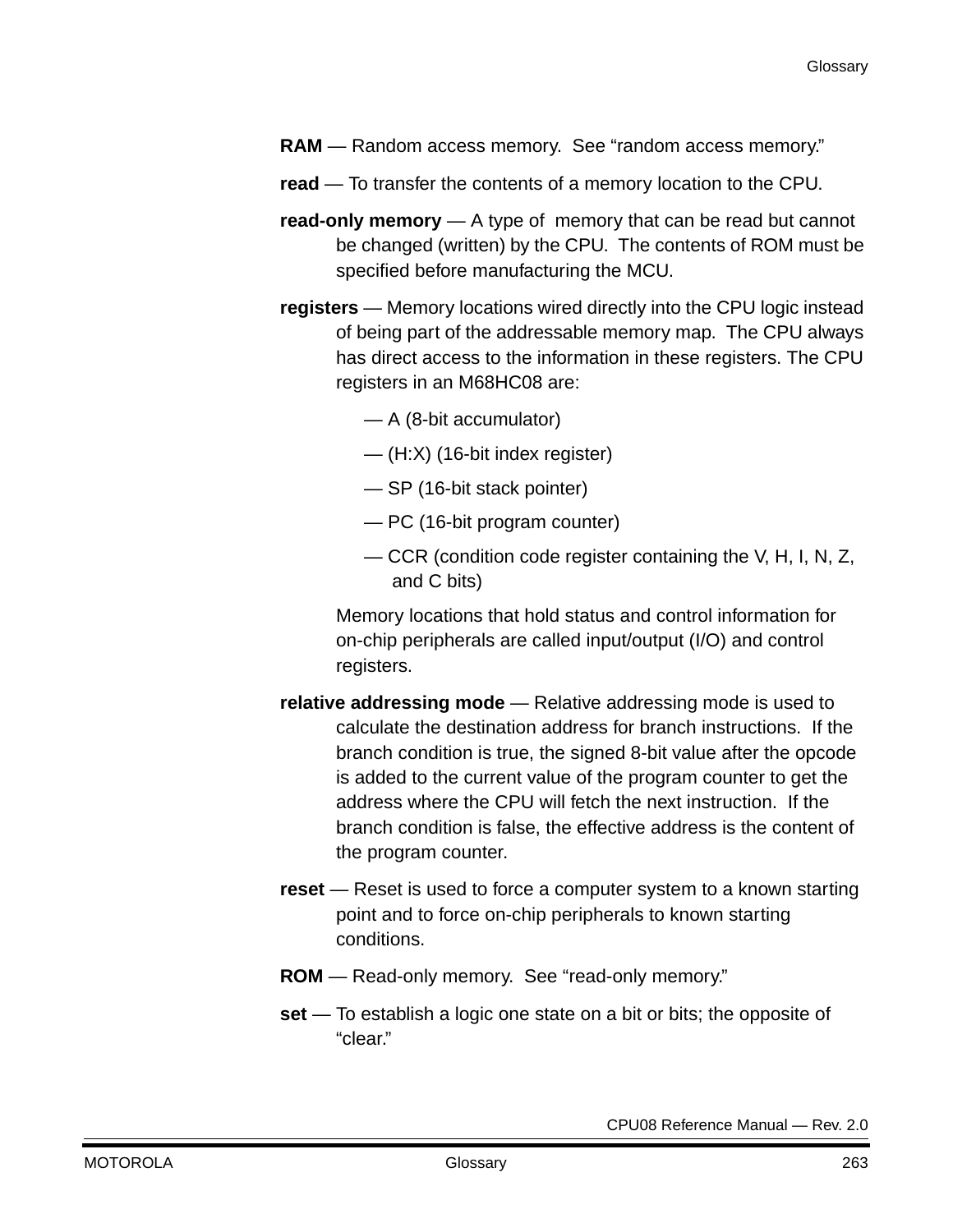- **signed** A form of binary number representation accommodating both positive and negative numbers. The most significant bit is used to indicate whether the number is positive or negative, normally zero for positive and one for negative, and the other seven bits indicate the magnitude.
- **SIM** System integration module. See "system integration module."
- **SP** Stack pointer. See "stack pointer."
- **stack** A mechanism for temporarily saving CPU register values during interrupts and subroutines. The CPU maintains this structure with the stack pointer (SP) register, which contains the address of the next available (empty) storage location on the stack. When a subroutine is called, the CPU pushes (stores) the low-order and high-order bytes of the return address on the stack before starting the subroutine instructions. When the subroutine is done, a return from subroutine (RTS) instruction causes the CPU to recover the return address from the stack and continue processing where it left off before the subroutine. Interrupts work in the same way except that all CPU registers are saved on the stack instead of just the program counter.
- **stack pointer (SP)** A 16-bit register in the CPU08 containing the address of the next available (empty) storage on the stack.
- **stack pointer addressing mode** Stack pointer (SP) addressing mode instructions operate like indexed addressing mode instructions except that the offset is added to the stack pointer instead of the index register (H:X). The effective address of the operand is formed by adding the unsigned byte(s) in the stack pointer to the unsigned byte(s) following the opcode.
- **subroutine** A sequence of instructions to be used more than once in the course of a program. The last instruction in a subroutine is a return from subroutine (RTS) instruction. At each place in the main program where the subroutine instructions are needed, a jump or branch to subroutine (JSR or BSR) instruction is used to call the subroutine. The CPU leaves the flow of the main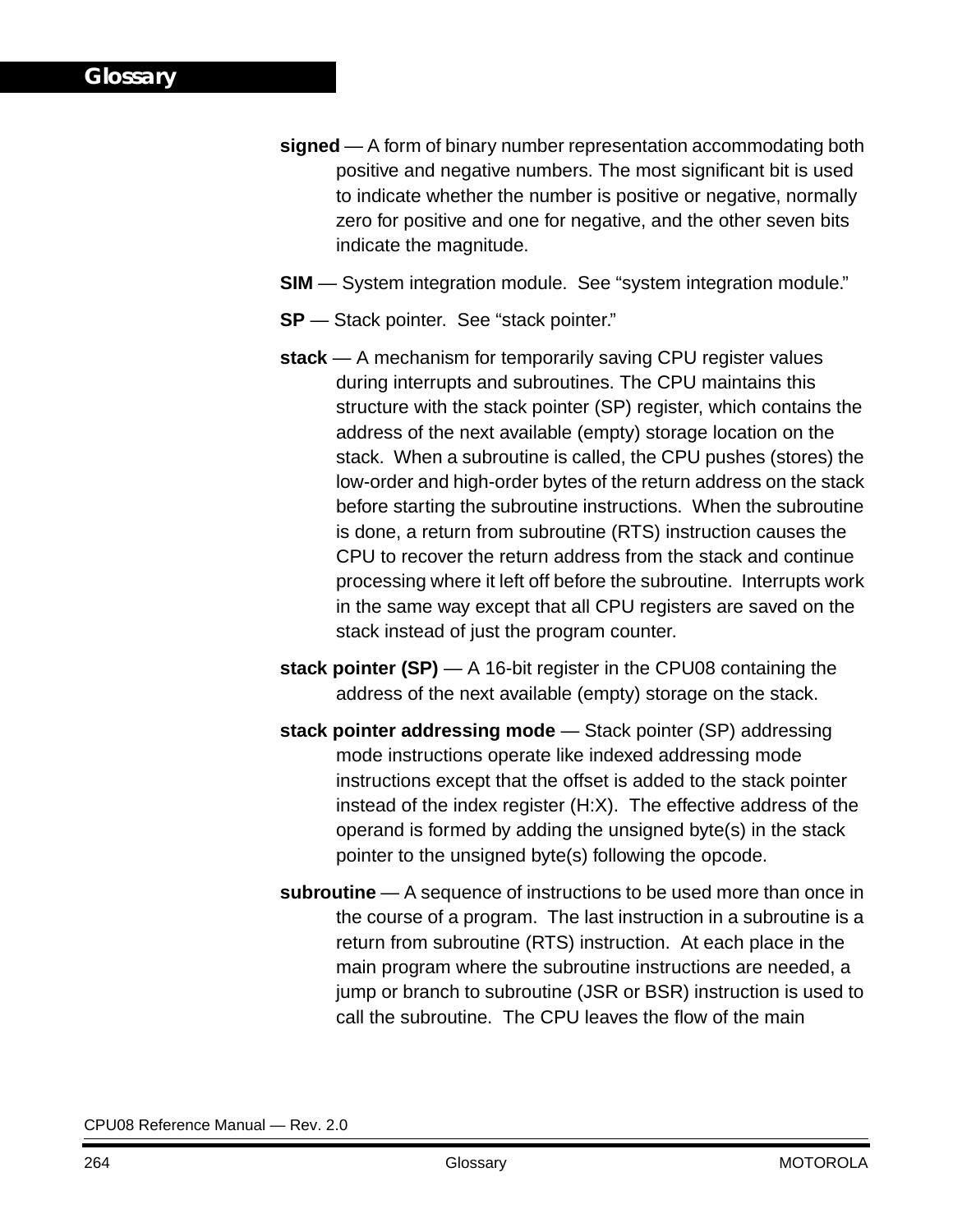program to execute the instructions in the subroutine. When the RTS instruction is executed, the CPU returns to the main program where it left off.

- **synchronous** Refers to two or more things made to happen simultaneously in a system by means of a common clock signal.
- **system integration module (SIM)** One of a number of modules that handle a variety of control functions in the modular M68HC08 Family. The SIM controls mode of operation, resets and interrupts, and system clock generation.
- **table** A collection or ordering of data (such as square root values) laid out in rows and columns and stored in a computer memory as an array.
- **two's complement** A means of performing binary subtraction using addition techniques. The most significant bit of a two's complement number indicates the sign of the number (1 indicates negative). The two's complement negative of a number is obtained by inverting each bit in the number and then adding 1 to the result.
- **unsigned** Refers to a binary number representation in which all numbers are assumed positive. With signed binary, the most significant bit is used to indicate whether the number is positive or negative, normally zero for positive and one for negative, and the other seven bits are used to indicate the magnitude.
- **variable** A value that changes during the course of executing a program.
- **word** Two bytes or 16 bits, treated as a unit.
- **write** The transfer of a byte of data from the CPU to a memory location.
- **X** Abbreviation for the lower byte of the index register (H:X) in the CPU08.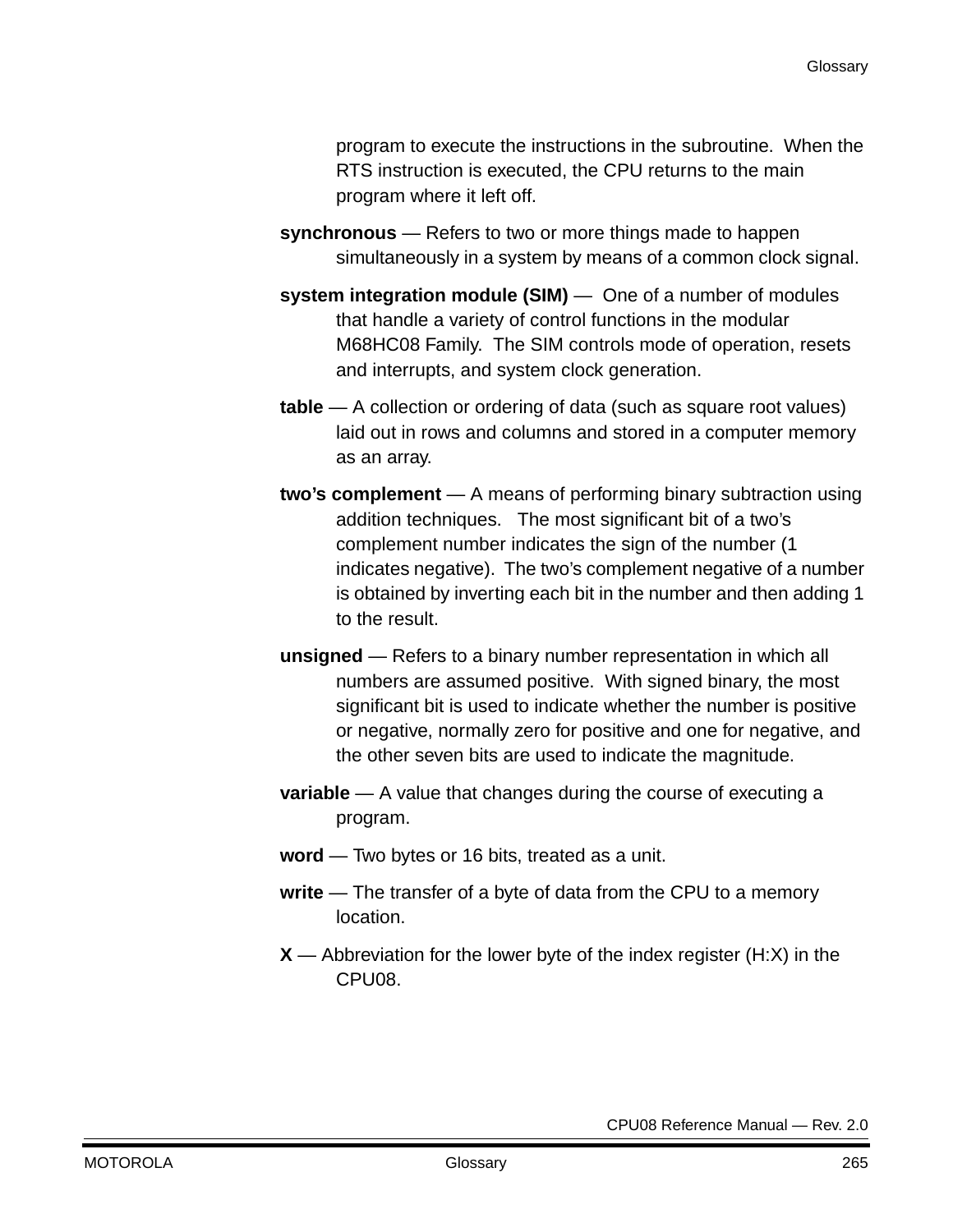- **Z** Abbreviation for zero, a bit in the condition code register of the CPU08. The CPU08 sets the zero flag when an arithmetic operation, logical operation, or data manipulation produces a result of \$00.
- **zero** A logic low level, a voltage level approximately equal to the ground voltage  $(V_{SS})$ .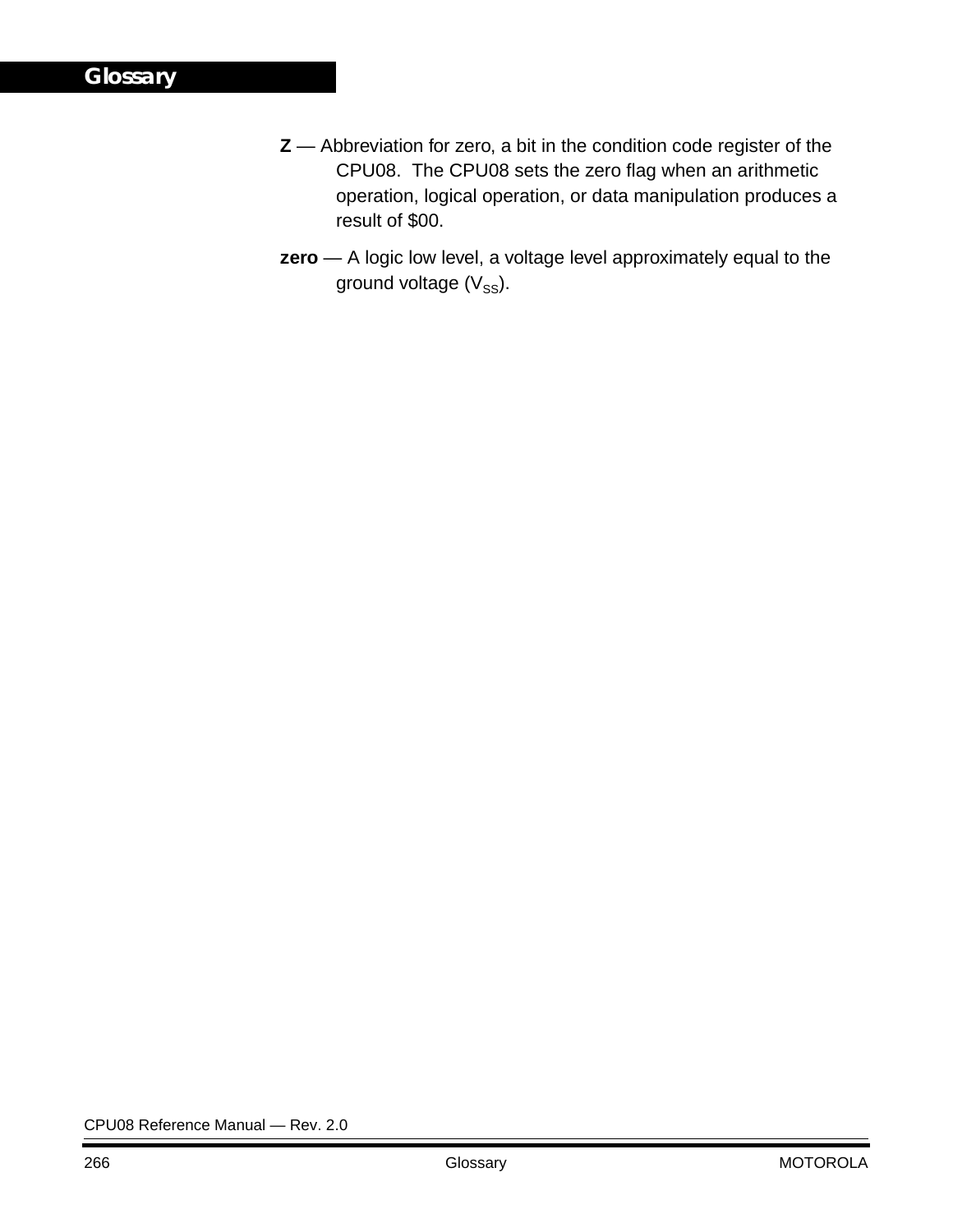| А                                                         |  |
|-----------------------------------------------------------|--|
|                                                           |  |
| Addressing modes                                          |  |
|                                                           |  |
|                                                           |  |
|                                                           |  |
|                                                           |  |
|                                                           |  |
|                                                           |  |
|                                                           |  |
|                                                           |  |
|                                                           |  |
|                                                           |  |
| memory to memory direct to indexed with post increment 78 |  |
|                                                           |  |
|                                                           |  |
|                                                           |  |
|                                                           |  |
|                                                           |  |
|                                                           |  |

# $\mathbf C$

| Condition code register (CCR) |    |
|-------------------------------|----|
|                               |    |
|                               |    |
|                               |    |
|                               |    |
|                               |    |
|                               |    |
| CPU08                         |    |
|                               | 27 |
|                               | 32 |

CPU08 Reference Manual - Rev. 2.0  $\equiv$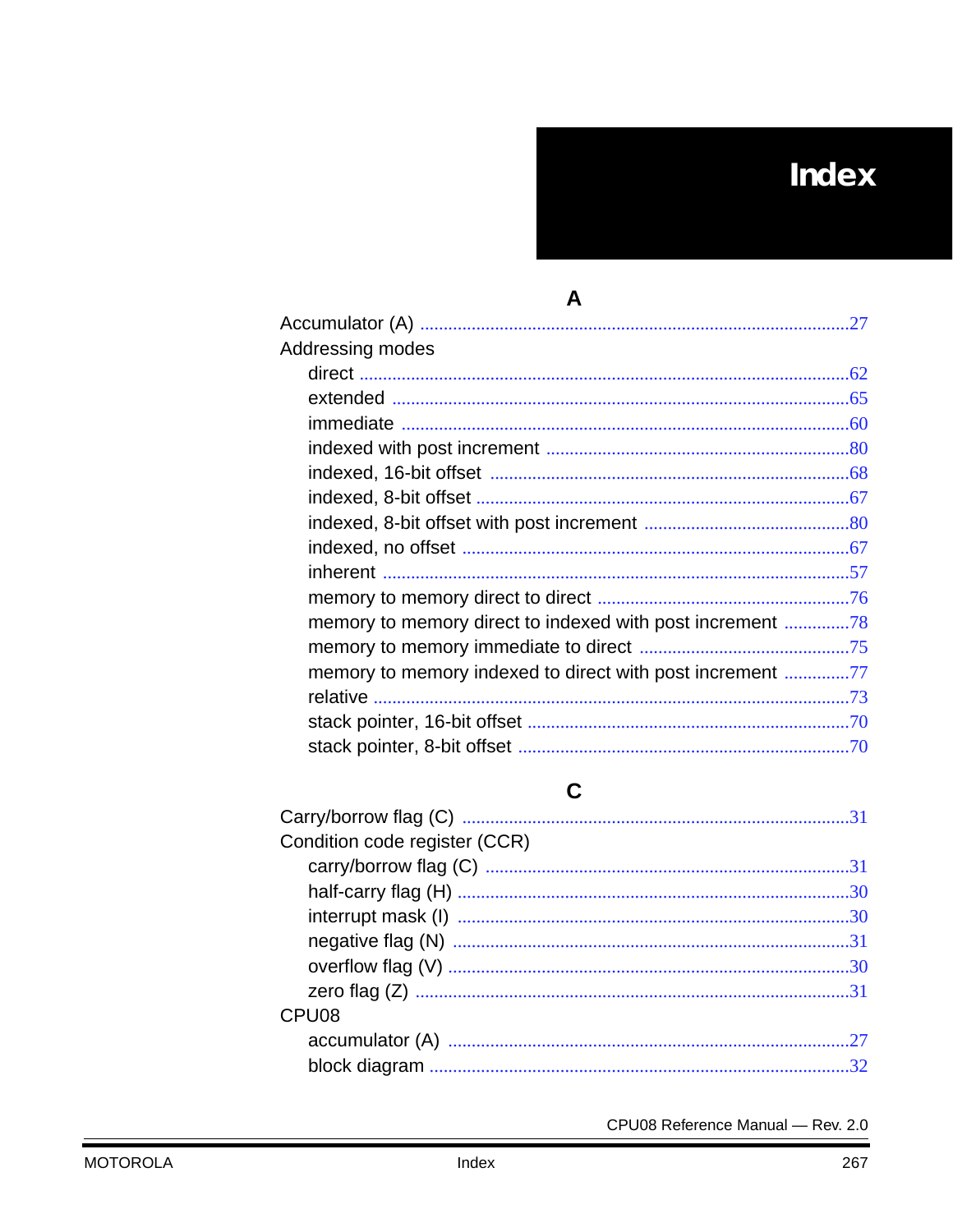| .22 |
|-----|
|     |
|     |
|     |
|     |
|     |
|     |
|     |
|     |
|     |
|     |

## $\mathsf D$

# $\mathsf E$

|--|--|

## $\mathsf{H}$

|--|--|--|

#### $\overline{1}$

| Instruction set |  |
|-----------------|--|
|                 |  |
|                 |  |
|                 |  |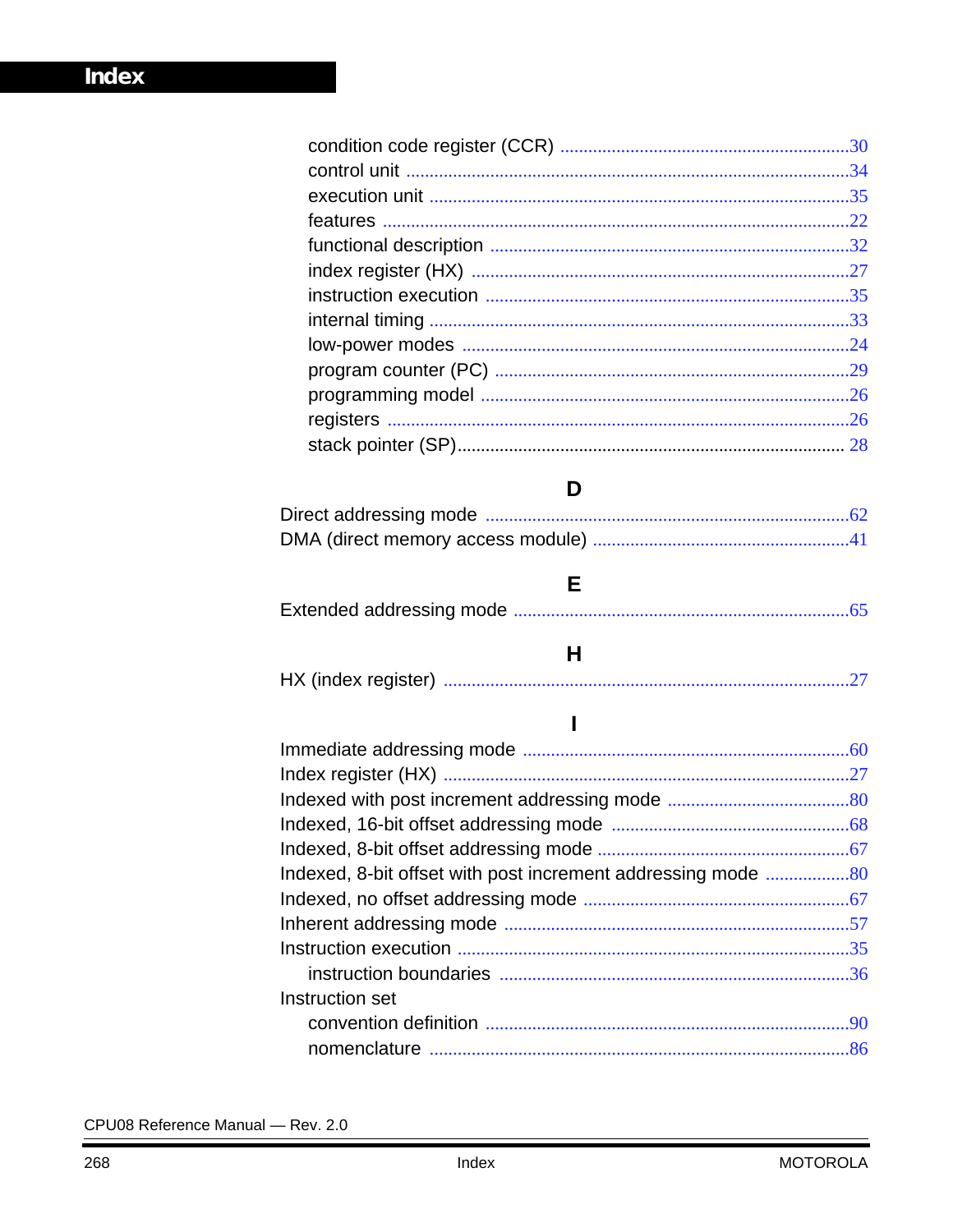| Interrupts |  |
|------------|--|
|            |  |
|            |  |
|            |  |
|            |  |
|            |  |
|            |  |
|            |  |
|            |  |
|            |  |
|            |  |
|            |  |
|            |  |
|            |  |
|            |  |
|            |  |
|            |  |
|            |  |
|            |  |
|            |  |
|            |  |

# $\mathsf{M}$

| Memory to memory direct to indexed |  |
|------------------------------------|--|
|                                    |  |
| Memory to memory immediate         |  |
|                                    |  |
| Memory to memory indexed           |  |
|                                    |  |
|                                    |  |
|                                    |  |

# $\overline{\mathsf{N}}$

|--|--|--|--|

### $\mathbf O$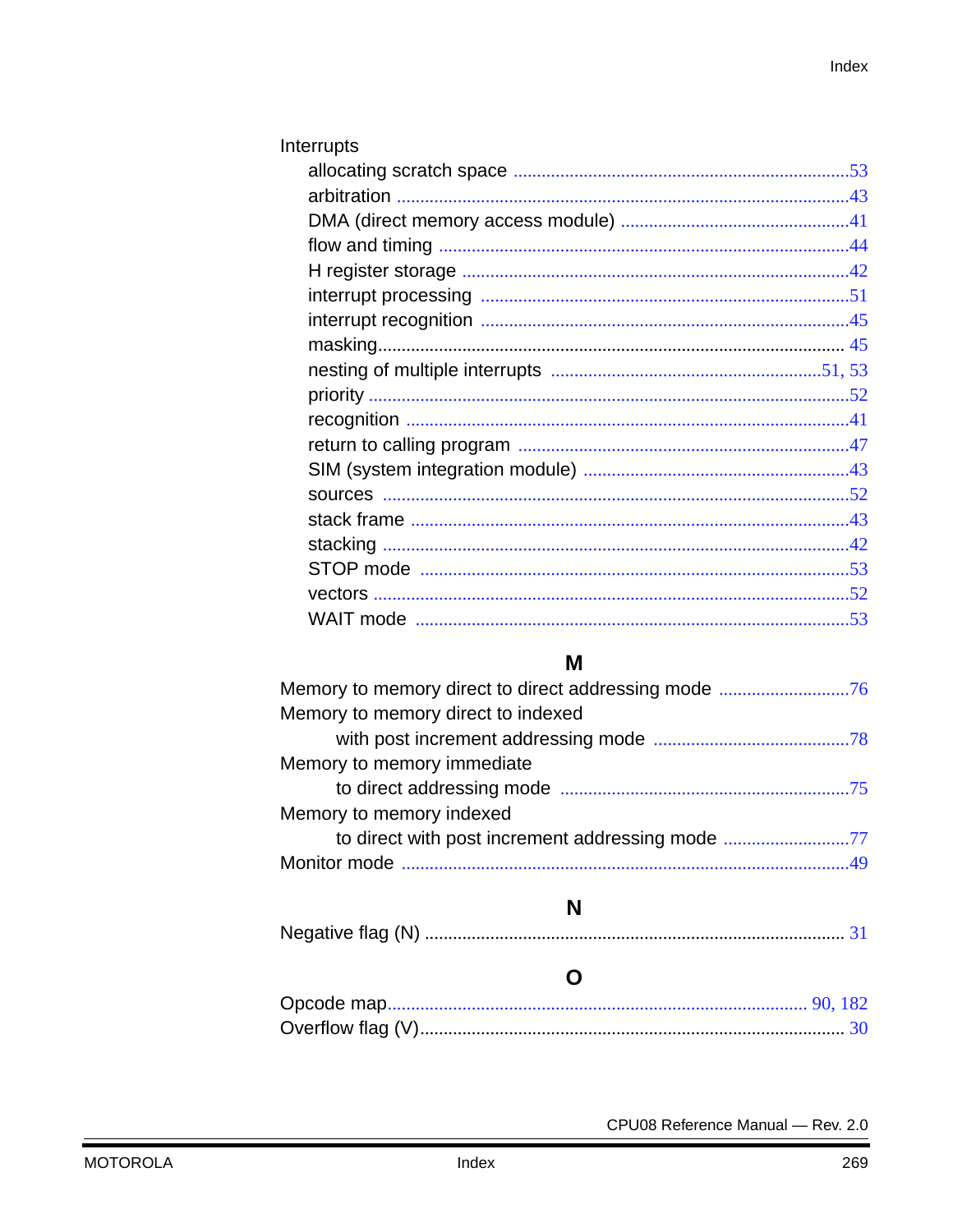| ۰.<br>v |  |
|---------|--|
|         |  |

|--|--|--|--|

## ${\sf R}$

| Registers                |  |
|--------------------------|--|
|                          |  |
|                          |  |
|                          |  |
|                          |  |
|                          |  |
| Relative addressing mode |  |
|                          |  |
| <b>Resets</b>            |  |
|                          |  |
|                          |  |
|                          |  |
|                          |  |
|                          |  |
|                          |  |
|                          |  |
|                          |  |
|                          |  |
|                          |  |
|                          |  |
|                          |  |
|                          |  |
|                          |  |
|                          |  |
|                          |  |
|                          |  |
|                          |  |
|                          |  |
|                          |  |

# $\mathbf S$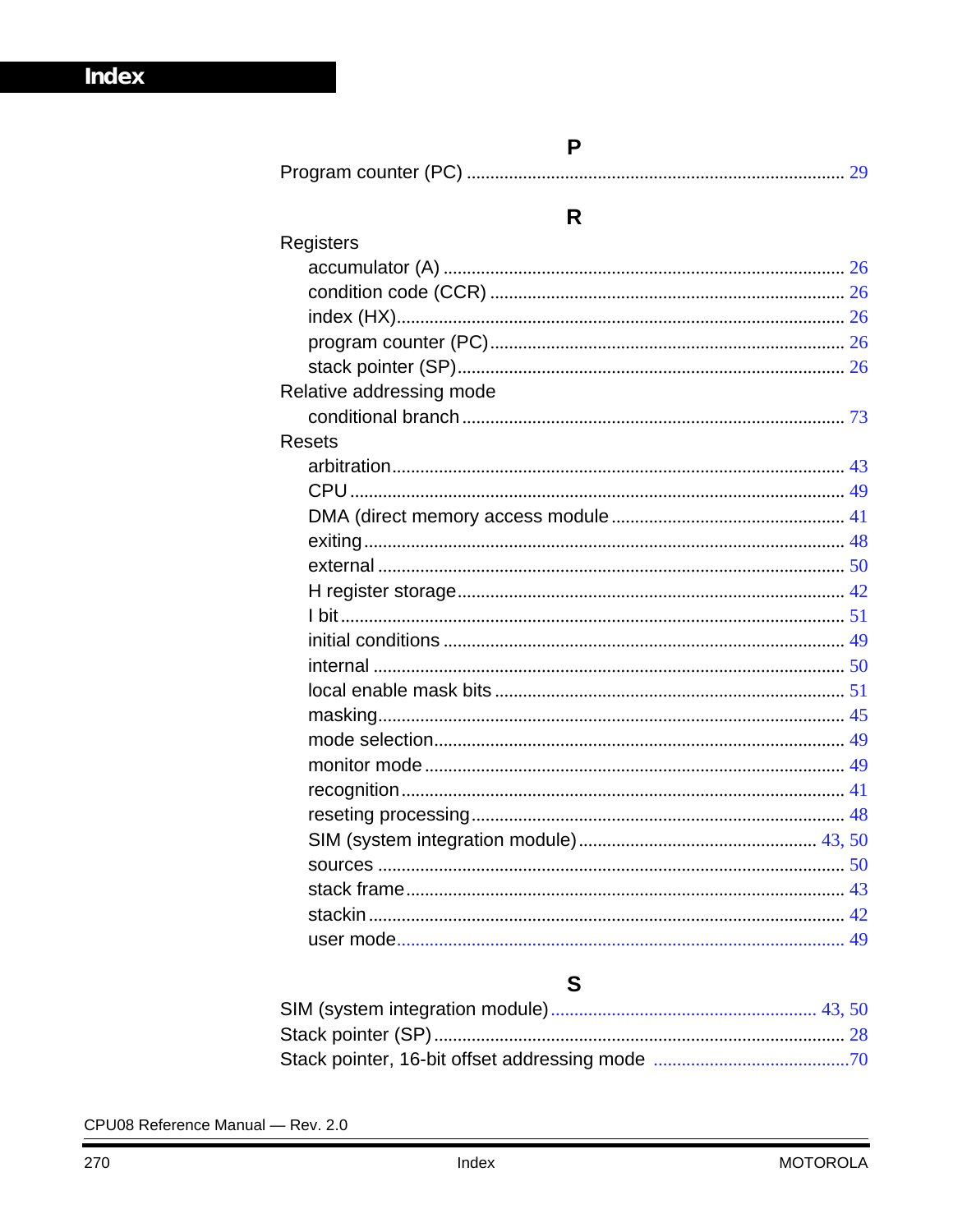## T

| Timing |         |  |
|--------|---------|--|
|        |         |  |
|        |         |  |
|        |         |  |
|        |         |  |
|        |         |  |
|        | ν       |  |
|        |         |  |
|        | W       |  |
|        |         |  |
|        |         |  |
|        | Z<br>31 |  |
|        |         |  |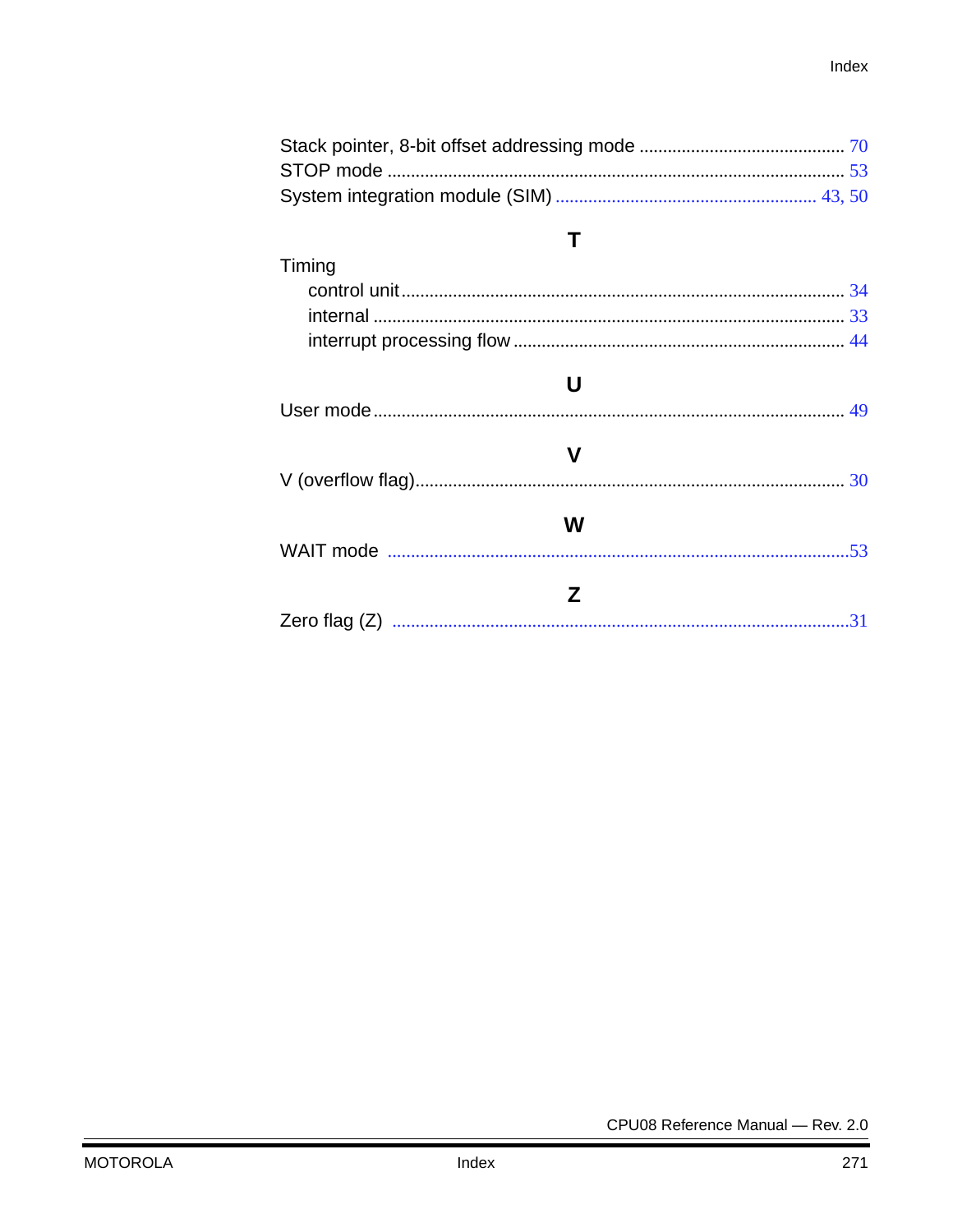# **Index**